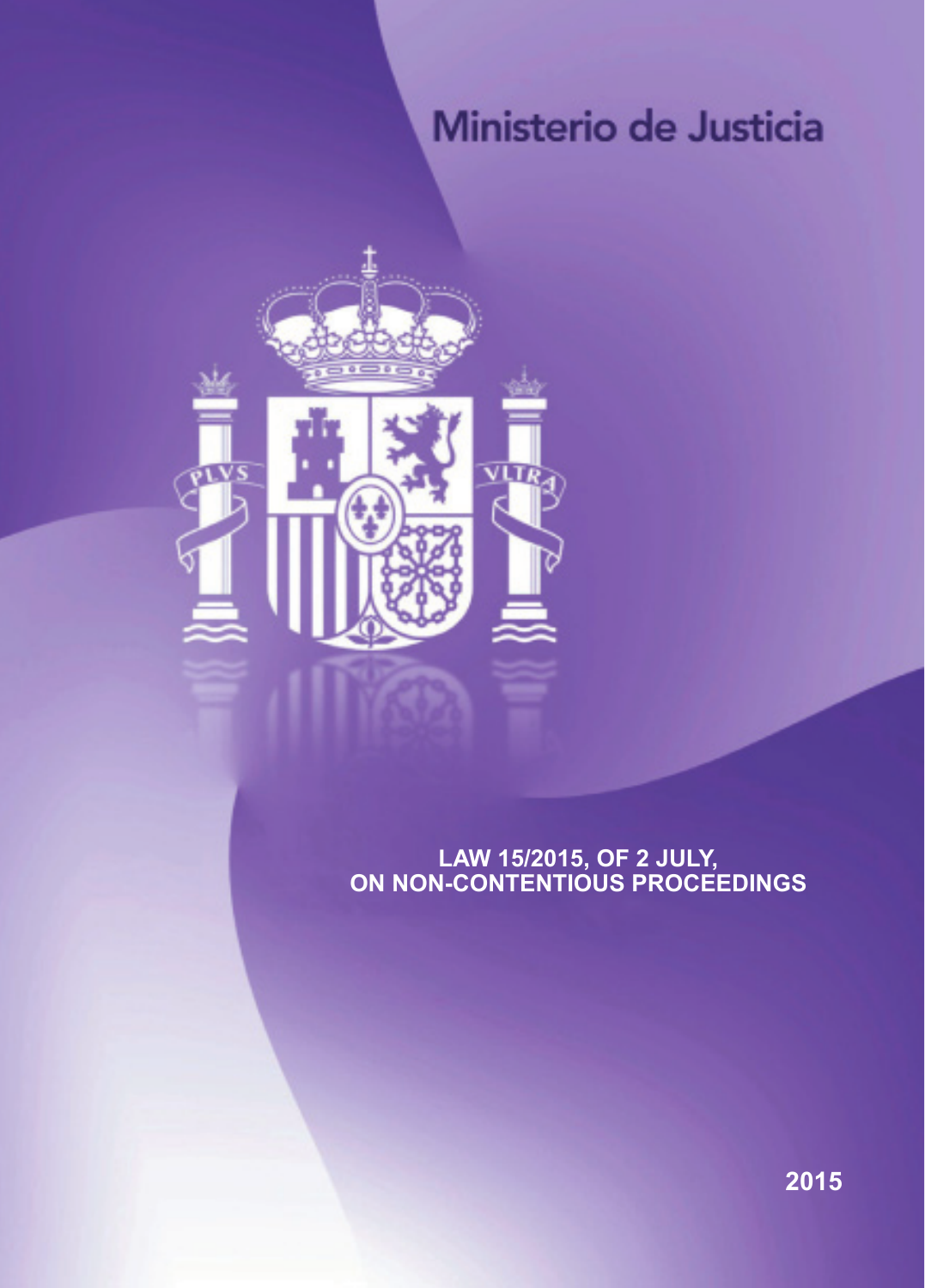# **Colección: Traducciones del Derecho Español**

**edita** Ministerio de Justicia Secretaría General Técnica

**nipo** 051-15-034-7

**traducción** Linguaserve

**Maquetación**  Subdirección General de Documentación y Publicaciones

"El presente texto es una traducción de un original en castellano que no tiene carácter oficial en el sentido previsto por el apartado 1º) artículo 6 del Real Decreto 2555/1977, de 27 de agosto, por el que se aprueba el Reglamento de la Oficina de Interpretación de Lenguas del Ministerio de Asuntos Exteriores y de Cooperación.

Esta traducción corresponde al texto consolidado extraído del Boletín Oficial del Estado publicado el 3 de julio de 2015."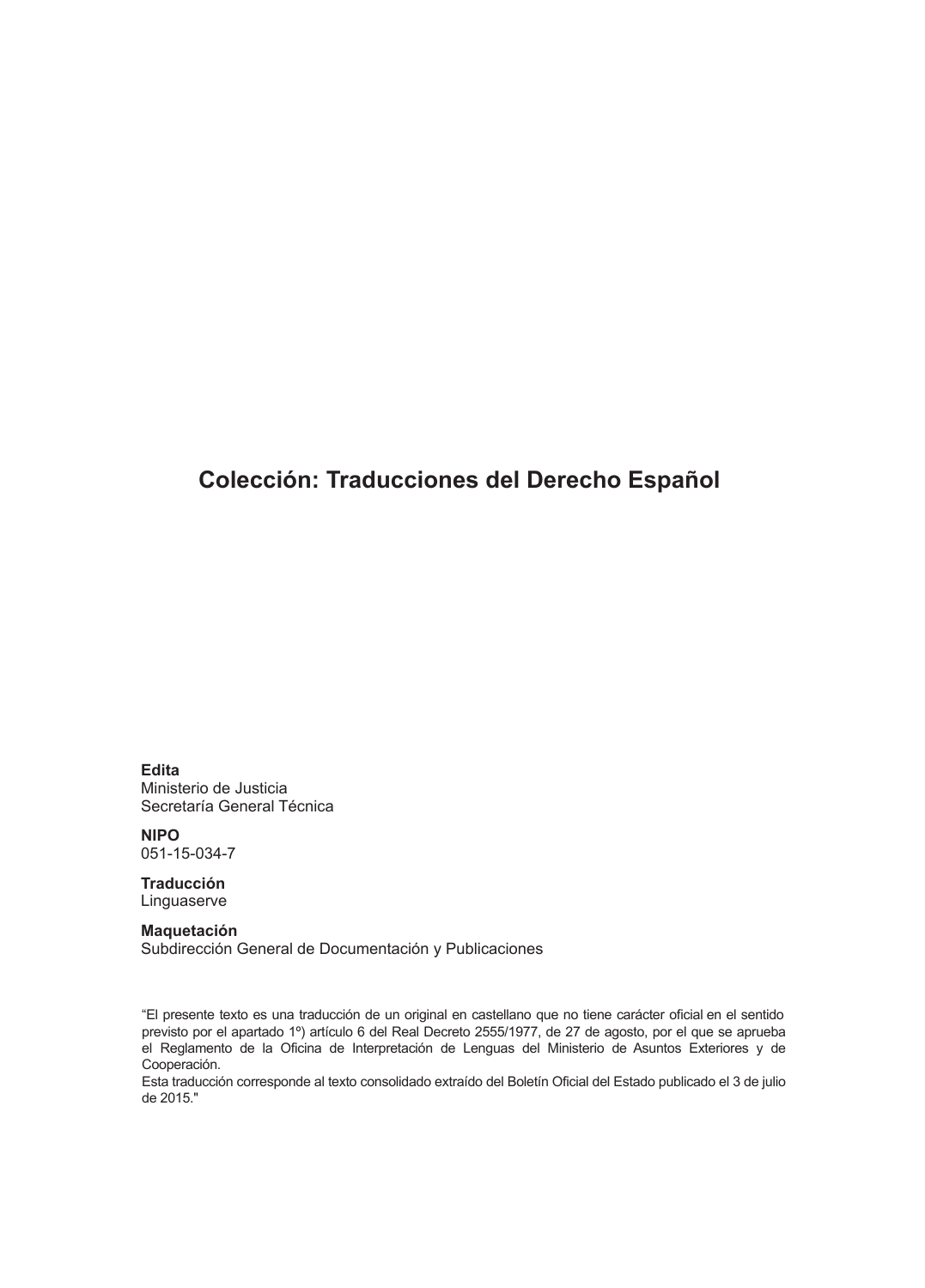## **Law 15/2015, of 2 July, on non-contentious proceedings**

#### PREAMBLE

#### **I**

The incorporation into our legal system of a Non-contentious Proceedings Act forms part of the general process of modernising the positive system for the protection of private law initiated more than a decade ago. The eighteenth final provision of Law 1/2000, of 7 January, on Civil Procedure, tasked the government with presenting a Non-contentious Proceedings Bill before the Spanish Parliament, a legal provision connected with constructing an advanced procedural system comparable to that which is exists in other countries.

With the Non-contentious Proceedings Act our procedural law achieves greater systematic coherence and rationality. Indeed, the centrality of the Civil Procedure Rules (Ley de Enjuiciamiento Civil) to our legal system, as a piece of legislation responsible for ordering the whole of civil proceedings and giving completeness to the procedural system as a whole, is hardly compatible with retaining in its articles certain matters which merit a different legal treatment, even where those matters would be heard by civil courts.

Those matters, it is generally accepted, include non-contentious proceedings. Their regulation within the Civil Procedure Rules, as has occurred in Spain since 1855, was the product of the historical inclination of our law towards compilation rather than the result of applying certain conceptual categories to the procedural area of law. For that reason, we have now chosen, as in the majority of the countries around us, to separate non-contentious proceedings from common procedural regulation,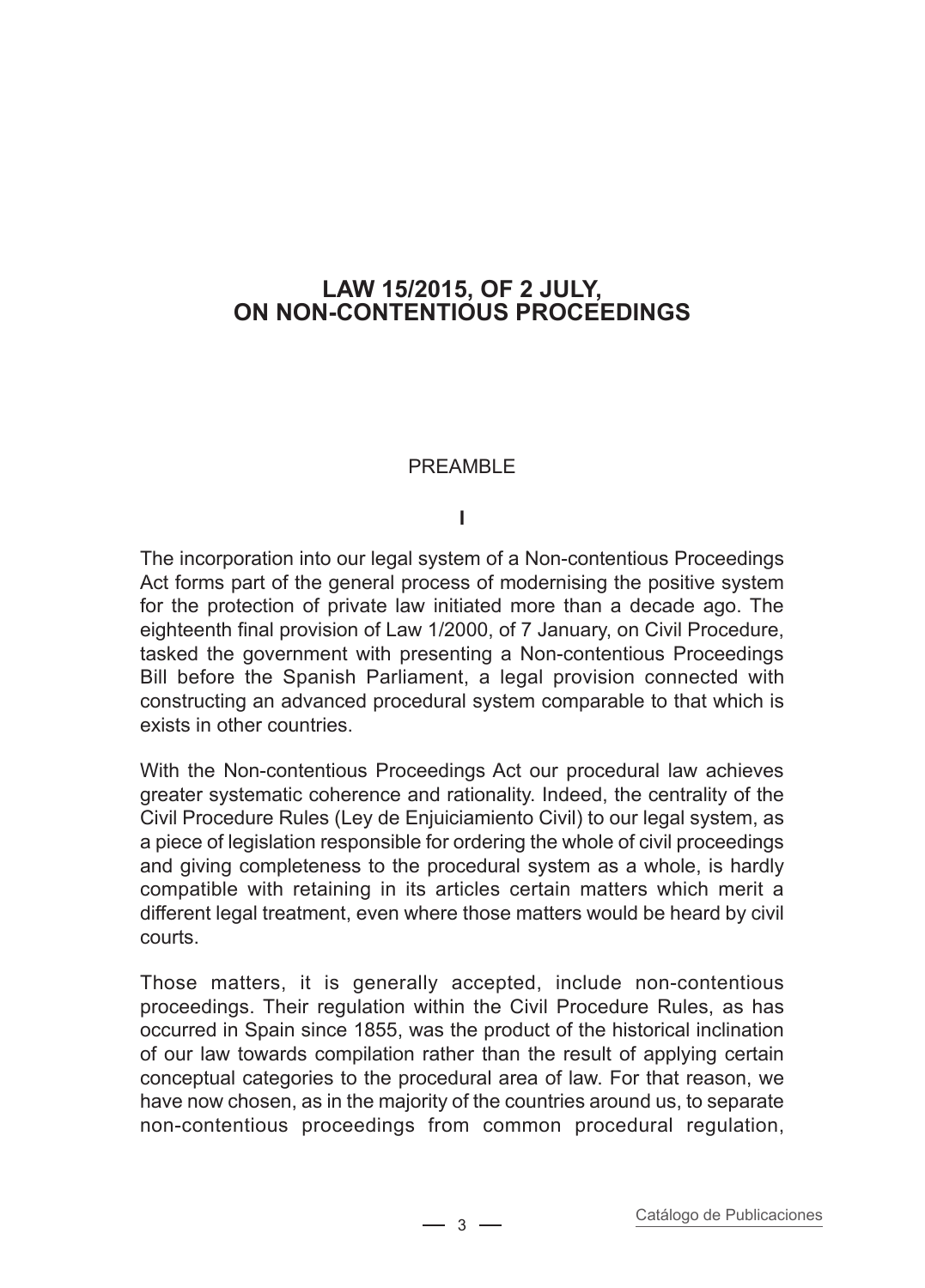maintaining the natural relationships of speciality and subsidiarity between them, which occur between regulations in any complex legal system.

Their regulation in an independent law at the same time implies acknowledgement of the conceptual autonomy of non-contentious proceedings within public legal activities involving the courts of justice as a .<br>wh∩le

**II**

The Non-contentious Proceedings Act is not only justified as one more element in a plan to rationalise our civil procedural law. Nor as a simple channel for making our legislation comparable to that of other countries. The Non-contentious Proceedings Act also stands out as a singular contribution to the modernisation of an area of our law which has not merited such detailed attention by legislators or legal scholars as other areas of judicial activity, but in which interests of great importance in relation to individuals and their property are at stake.

In other words, this Act is a response to the need for a new, suitable, reasonable and realistic legal system as regards non-contentious proceedings. In the previous regulations, it was not difficult to discern the passage of time, with regulatory defects and rules which were obsolete or lacked technical rigour. The partial reforms undergone up to now did not avoid the survival of provisions which were hardly compatible with current, more modern, organic and procedural institutions, which represented an obstacle to achieving the efficacy expected of any legal instrument which has to serve as a channel for mediating between members of the public and public authorities.

The Non-contentious Proceedings Act utilises the experience of legal professionals and opinion emanating from the courts and legal scholars to offer members of the public effective and simple means which make it easier to achieve certain legal effects promptly and respecting all the rights and interests involved.

#### **III**

The interests of the public are central to the objectives of this Act. Throughout its articles, simple and effective instruments are established which are suited to the social reality to which they are applied, wherever they require the involvement of the courts of justice through any of the non-contentious proceedings.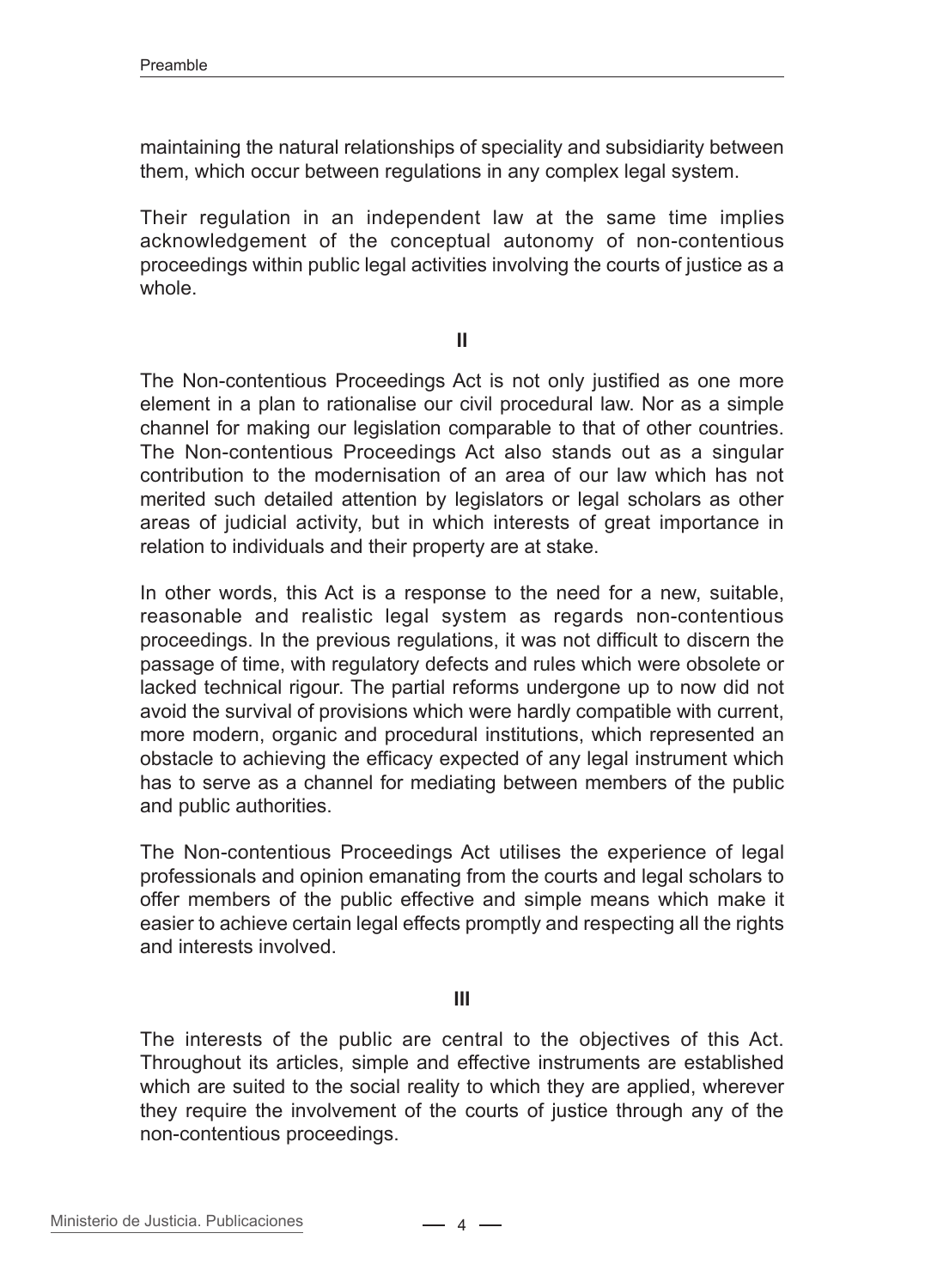This argument alone would justify the legitimacy of any legal reform affecting the justice system and its organs, as their activity, like any public work where the existence and effectiveness of personal rights are at stake, must be suitable for achieving the desired effect by means that do not cause dissatisfaction or frustration among the interested parties. The Noncontentious Proceedings Act therefore provides the public with systematic, ordered and comprehensive regulation of the different proceedings contained in it, updating and simplifying the procedural rules relating to them, trying to opt for the least costly and quickest channel, with maximum respect for guarantees and legal certainty and taking particular care over the adequate organisation of its acts and institutions.

It is, then, a question of regulating non-contentious proceedings such that the public is protected with the degree of effectiveness required by a society which is ever more conscious of its rights and ever more demanding in relation to its public bodies. At times, the above objective is achieved by merely updating the steps which make up certain proceedings. At other times, that objective is achieved by simplifying, combining and harmonising its rules with those in other procedural or substantive regulations. In particular, special care has been taken to adapt the regulation of noncontentious proceedings to the principles, rules and general regulations contained in the Civil Procedure Rules, attempting to get round problems of interpretation and responding to certain legal gaps and contradictions.

This Act has been prepared at the same time as other reforms affecting the same regulations, such as the laws modifying the system of protection for infants and adolescents, which will change the way that the fostering and adoption of minors is regulated, among other matters. Its content must therefore be coordinated with those laws.

An effort has also been made to adapt it to the United Nations Convention on the Rights of Persons with Disabilities, signed in New York on 13 December 2006, affecting the terminology and in which the use of the terms incapable and incapacitation has been abandoned and replaced by reference to individuals whose capacity has been modified by a court.

#### **IV**

Operating as a channel for action and effectiveness in relation to certain rights regulated by the Civil Code, the Commercial Code and in special private law legislation, it is not difficult to deduce the secondary and auxiliary nature of non-contentious proceedings, although with substantial differences with regard to jurisdiction in its strict sense.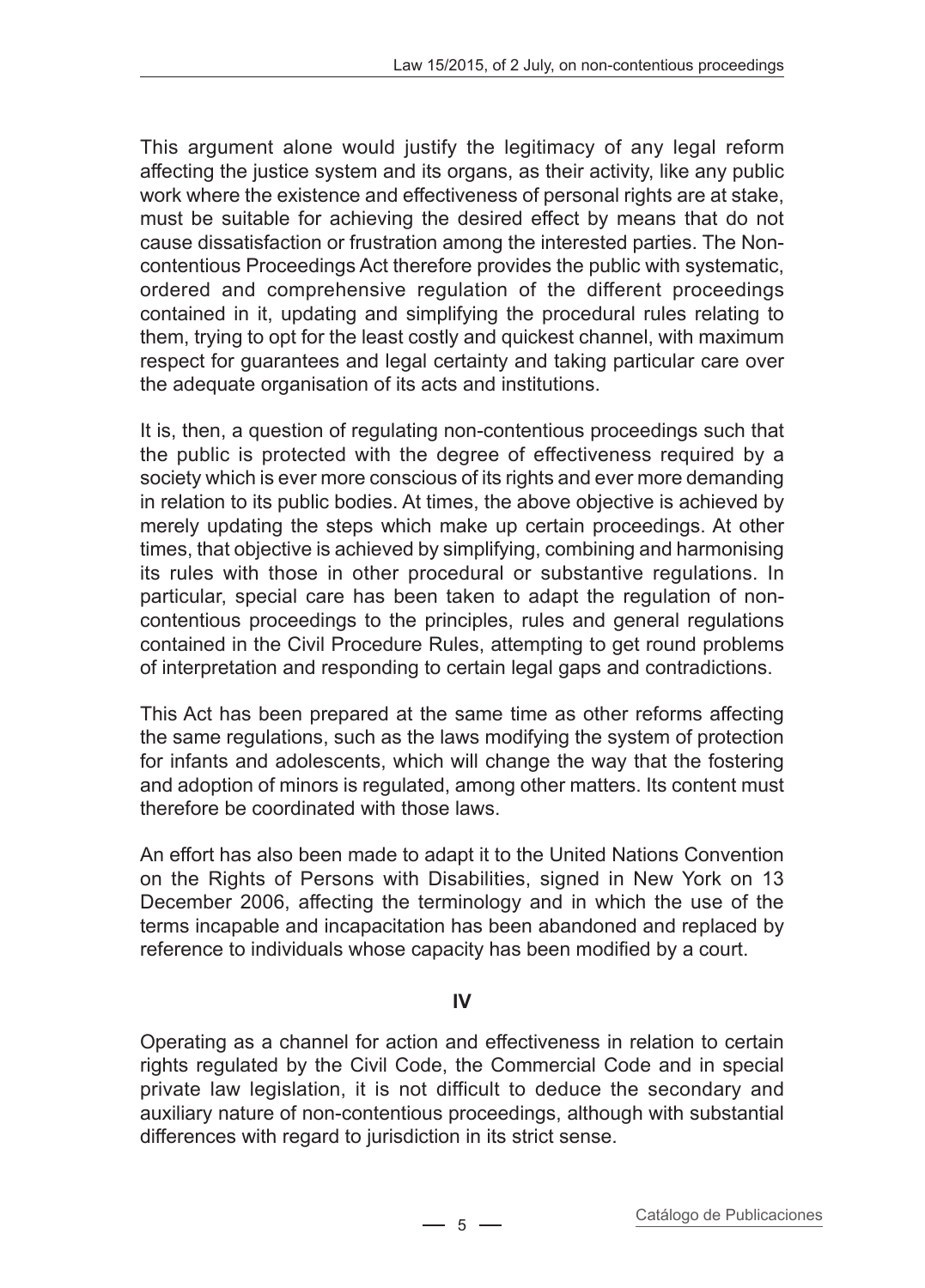Non-contentious proceedings are connected with the existence of circumstances in which it is justified to set limits on the autonomy of the will in the area of private law, making it difficult to obtain a certain legal effect where that is justified by the importance of the matter affected, the nature of the interest at stake or its impact on the status of the interested or affected parties. And also with the impossibility of depending on the concurrence of individual wills necessary to constitute a certain right or give it effect.

The potentiality of such effects requires the judge to act, bearing in mind the authority which that role deserves as a definitive interpreter of the law, impartial, independent and essentially disinterested in the matters which are clarified before the court. These qualities make judges especially fit for work in which what is at stake is the rights of individuals.

It is, however, constitutionally acceptable, for reasons of political opportunity or practical utility, for the law to entrust other public bodies, distinct from the courts, with the protection of certain rights which, up to now, were firmly rooted in the sphere of non-contentious proceedings, where those rights do not directly affect fundamental rights or threaten the interests of minors or individuals requiring special protection, and that is what this Act has done.

**V**

Precisely on the basis of experience applying our non-contentious proceedings system, and considering the reality of our society and the different instruments therein for exercising rights, the debate about whether it would be appropriate to maintain the exclusivity of the courts of justice in this field - and, within them, of court staff with judicial authority - or whether it would be preferable to entrust other bodies or public officials with hearing them is not a new one.

In order to provide an ideal answer to the above questions, in line with the experience of other countries, but also bearing in mind our specific needs and aiming to make optimum use of available public resources, the Noncontentious Proceedings Act confers authority to hear a significant number of matters which were traditionally included under the rubric of noncontentious proceedings on legal professionals who are not invested with judicial authority, such as court clerks, notaries and property and commercial registrars, in general sharing out jurisdiction to hear them. Such professionals, who are both legal professionals and trusted public servants, are more than capable of handling, with complete effectiveness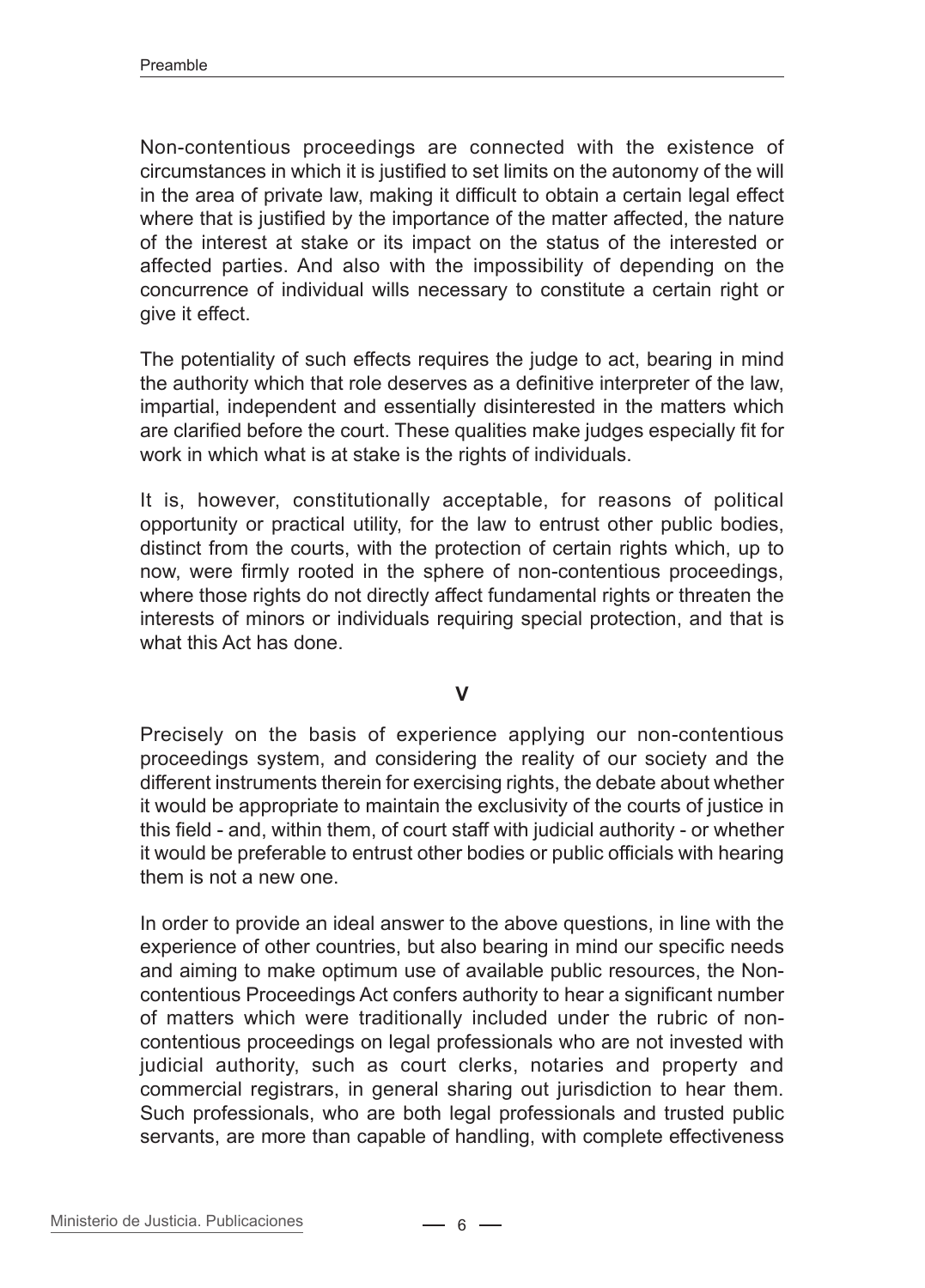and without any loss of guarantees, certain non-contentious proceedings which until now were entrusted to judges. Although the best guarantee of the public's rights is provided by the involvement of a judge, taking certain non-contentious proceedings without jurisdictional content, which are predominantly of an administrative nature, out of the hands of judges, does not jeopardise the fulfilment of the essential guarantees of protection of the rights and interests affected.

The legal solution provided is in keeping with the postulates of the Constitution and, moreover, appropriate in view of various factors. The prestige acquired with the public over the years by those bodies of officials is an element which helps to clear up any questions regarding their aptitude for involvement in the administrative protection of certain private rights, being principal actors in a system which is trusted by the public and guarantors of legal certainty, without forgetting the fact that the object of many non-contentious proceedings is to obtain certainty about the status or nature of certain transactions, situations or legal relationships, which such professionals are in an excellent position to adequately apprehend.

Together with the above, considering the organisational personnel and material means currently placed at their disposal, as well as the high degree of modernisation and specialisation reached by the public administration today, being professionalised, governed by the principles of objectivity, efficacy and the prohibition of arbitrariness and subject to the law according to the Constitution, likewise justify taking certain matters out of the hands of judges which until now were entrusted to them. This last point highlights the fact that today some of the reasons which historically justified entrusting non-contentious proceedings exclusively to judges are no longer valid; since, along with them, advanced societies now have other viable options for giving effect to private rights, where doing so requires the involvement or mediation of public bodies.

#### **VI**

By removing certain matters from the area of responsibility of judges, it is, then, only reasonable to expect benefits for all individuals involved in noncontentious proceedings: for members of the public, where the action of the state is required for the exercise of a certain right, insofar as it must result in greater effectiveness of their rights without any loss of guarantees; for court clerks, notaries and property and commercial registrars, on account of the new dimension given to them as public servants, consistent with their real technical qualifications and the important role which they play in legal acts; and, lastly, for judges, who can focus their efforts on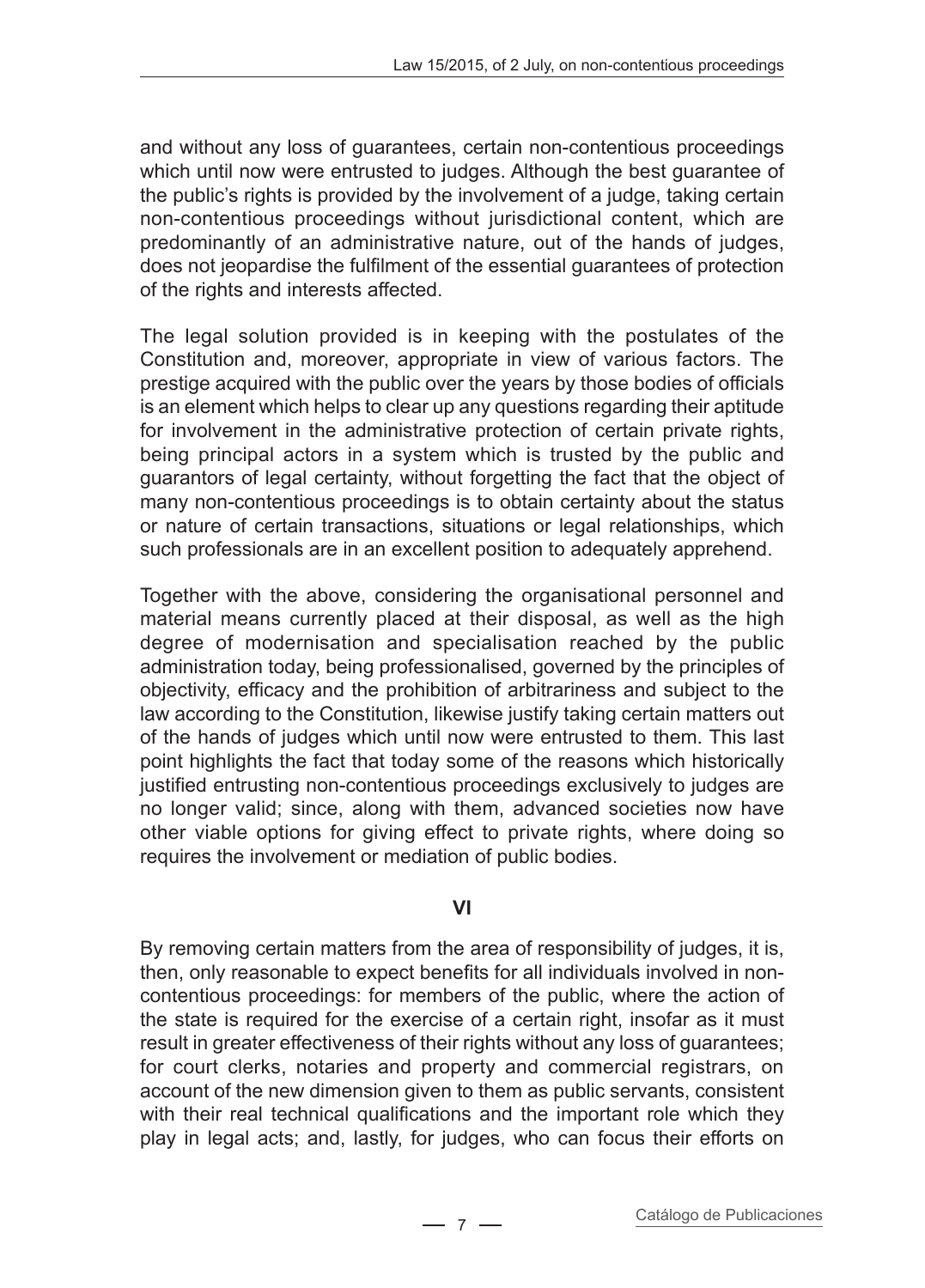fulfilling the essential mission entrusted to them by the Constitution, as exclusive holders of judicial authority and ultimate guarantors of the rights of individuals.

The distribution of matters among such professionals has been done according to rational criteria, aiming, right from the start, to achieve maximum consensus among the groups involved, with the intention of making lasting changes, adapting to the current social reality and fully guaranteeing the rights and interests of those affected, in order to respond, in this part of the legal system as in others, to the challenge of more modern and effective justice.

The objective outlined in the initial plan was to assign each matter to the legal professional to whom, on account of their physical proximity or because it would guarantee the public a quicker response, it was advisable to give responsibility for hearing it; or to the professional who, according to the nature of the interest or right at stake, was constitutionally required to be responsible for handling the matter.

Ultimately, however, it was decided that, in general, that assignment would alternate between different professionals in certain specific matters which break away from the sphere of judicial authority. Jurisdiction will be shared between court clerks, notaries and registrars, which is possible in view of the fact that they are public servants and given the duties which they perform: court clerks and notaries are trusted public servants, judicial or otherwise, and registrars have direct and specialist knowledge in the area of property and commercial law, in particular in relation to companies.

The power which that gives the public to go to different professionals regarding matters which where traditionally the preserve of judges can only be interpreted as an expansion, by this Act, of the means at their disposal to guarantee their rights. It constitutes a guarantee for the public, which sees the service they receive optimised, as they are able to assess the different options offered to them to choose the one which best suits their interests. In no sense will the public lose out, as they can go to a court clerk, using the means which the Administration of Justice places at their disposal, or to a notary or registrar, in which case they will have to pay the relevant fees.

Given that the proceedings in question originate from the judicial sphere, certain prudent limits to the principle that the applicant is free to choose the notary are provided for, establishing territorial jurisdiction criteria which are reasonably connected to the individuals or property involved in the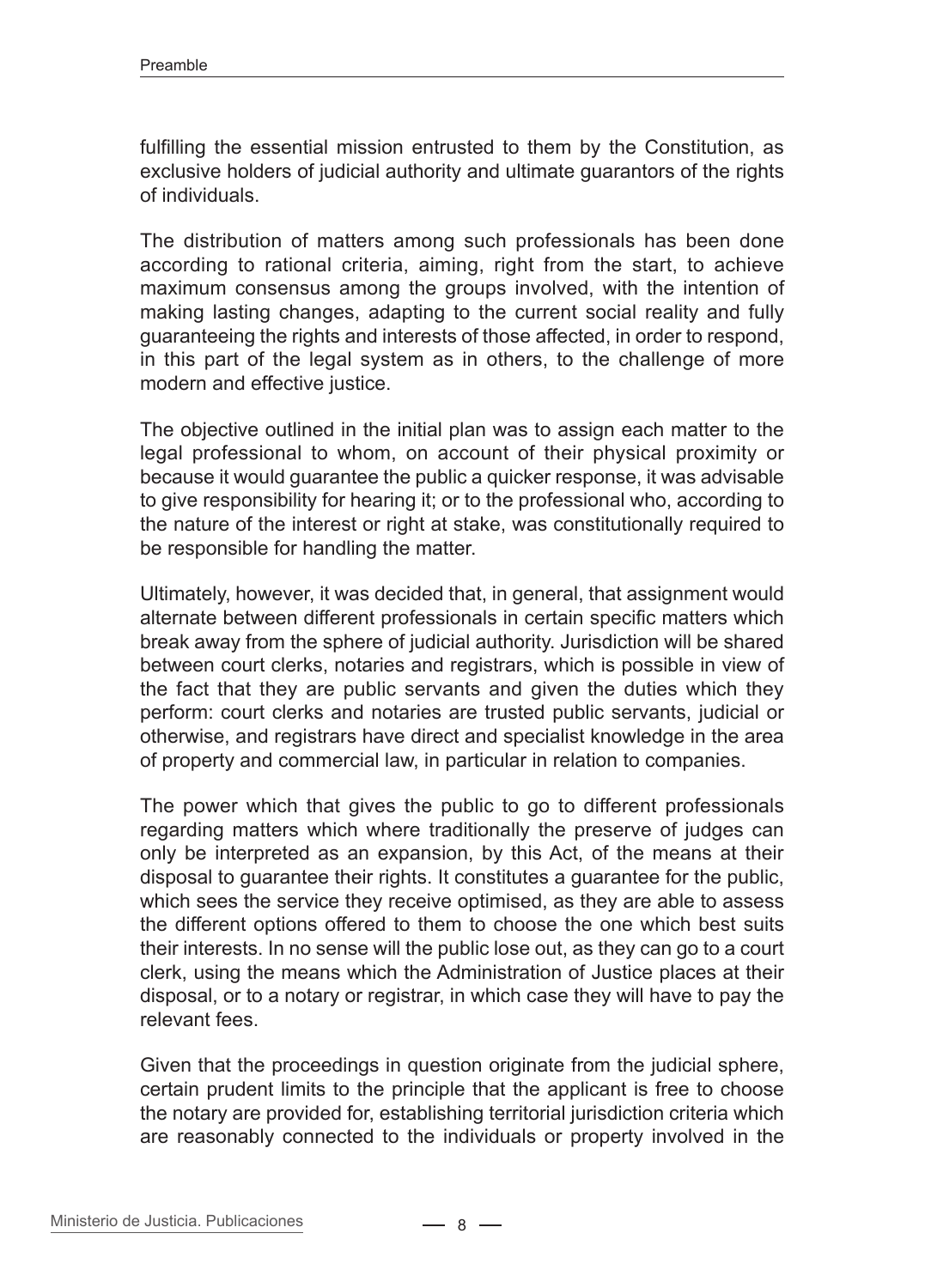proceedings. Nevertheless, progress is made towards making the rules on jurisdiction more flexible than those which currently exist in the judicial sphere.

#### **VII**

As regards proceedings which remain the responsibility of the courts, the criterion applied by the Non-contentious Proceedings Act is to make court clerks responsible for advancing and managing proceedings, entrusting the judge or the court clerk, as appropriate, with the decision on the substance of the matter and any other decisions expressly set out in this Act. The decision on the substance of the matter remains the responsibility of the judge in those proceedings which affect the public interest or the marital status of individuals, those which require specific action to protect substantive rules, those which could lead to acts of disposal or acknowledgement, the creation or extinguishment of subjective rights or where the rights of minors or those of individuals whose capacity has been modified by a court, using the new terminology referred to earlier, are at stake Therefore, as a general rule, the judge is responsible for deciding non-contentious proceedings relating to individuals or family matters, as well as some proceedings relating to commercial matters and the law of obligations and succession which are not entrusted to court clerks, notaries or registrars.

#### **VIII**

As set out above, court clerks assume a role in keeping with their procedural duties since the entry into force of Law 13/2009, of 3 November, on the reform of procedural legislation to introduce the new judicial office. The provision contained in article 456 of the Organic Law on the Judiciary (Ley Orgánica del Poder Judicial), which grants the court clerk jurisdiction in non-contentious proceedings where procedural law provides for it, is thereby materialised, responding to the recommendations of various official documents (the 1986 Recommendation of the Council of Europe, the White Paper on Justice, prepared by the General Council of the Judiciary in 1997, and the National Compact for Justice Reform (Pacto de Estado para la Reforma de la Justicia), signed by the main parliamentary groups on 28 May 2001). This legal authorisation, however, must be made compatible with their important duties handling procedural elements of civil proceedings and managing the judicial office, which is also their responsibility. An effort has therefore been made to entrust court clerks with jurisdiction in non-contentious proceedings such that it is not detrimental to the carrying out of other important missions which are legally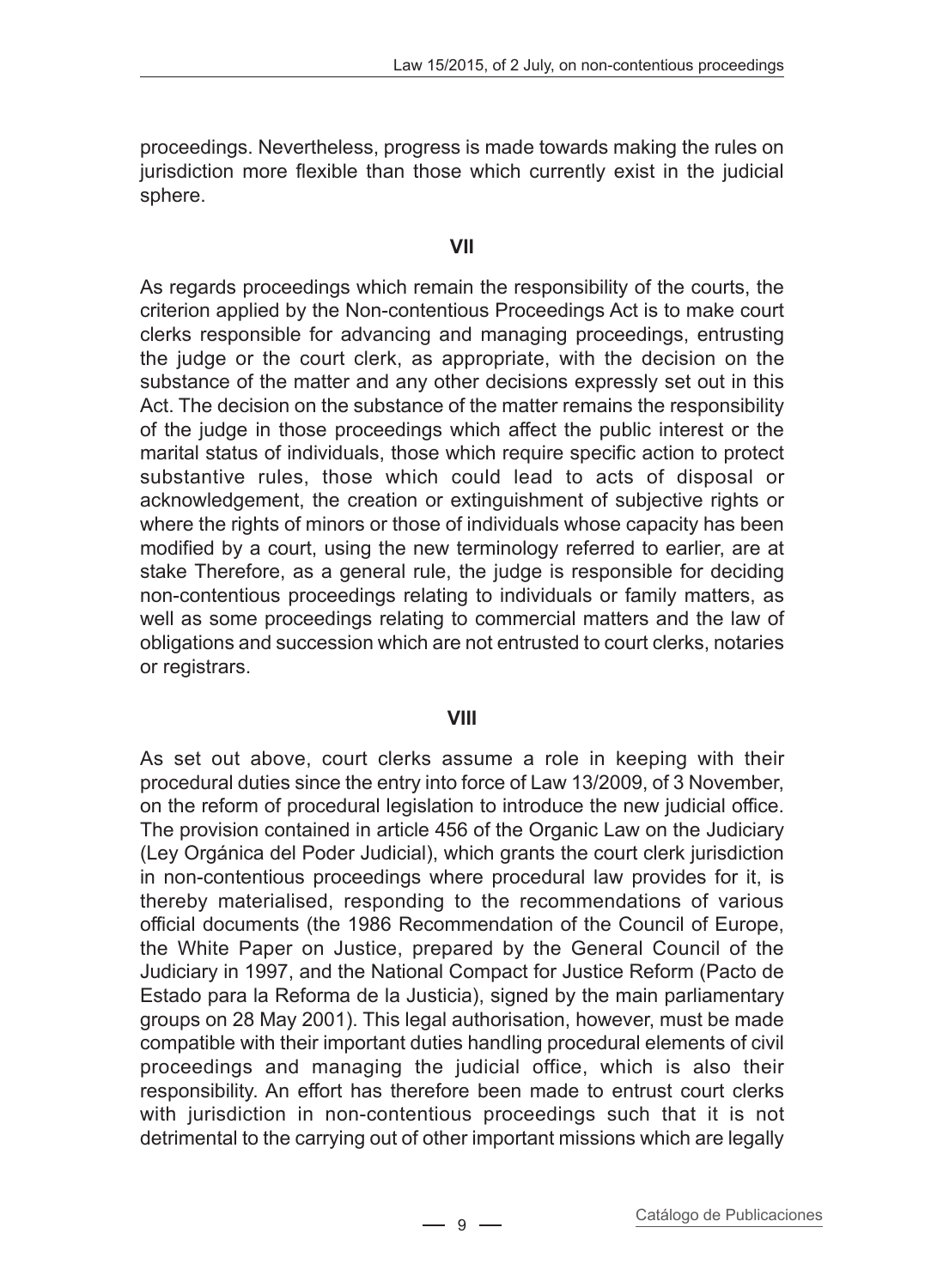their responsibility, taking particular care to make them responsible for deciding proceedings where they can best and most effectively serve the interests of the public.

Firstly, court clerks, will be responsible for advancing non-contentious proceedings as part of their procedural technical management duties, as well as for giving any interim decisions required. To carry out that task, they are legally entitled, as expressly provided in articles 438.3 and 5 of the Organic Law on the Judiciary, to use the common services of the judicial offices.

Court clerks are also going to be responsible for deciding some proceedings where the aim is to obtain a reliable record of the nature of a certain right or legal situation, provided that it does not imply acknowledgement of subjective rights: among proceedings relating to individuals, the appointment of a court-appointed guardian or the declaration of an individual as missing or dead meet these requirements.

Notaries and property and commercial registrars are entrusted with hearing those matters where their level of training and technical experience help the public to obtain a quicker response and make their rights more effective. Their involvement as a responsible public body, in the case of notaries, occurs in most acts related to wills and inheritance, such as the declaration of intestate successors or the certification and registration of wills, but also making offers of payment or accepting deposits and selling the goods deposited.

As court clerks and notaries are trusted public servants, judicial or otherwise, they are concurrently entrusted with handling and deciding certain inheritance proceedings, judicial consignment of monetary debts and also voluntary auctions.

The same concurrence occurs in the commercial area. The involvement of commercial registrars, together with court clerks, is justified by the specialist nature of those proceedings where they assume an important role.

Logically, in all of the cases in which jurisdiction is shared concurrently by various legal professionals, once proceedings have been initiated or definitively decided by one such professional, it will not be possible to initiate or continue other proceedings with the same purpose before another.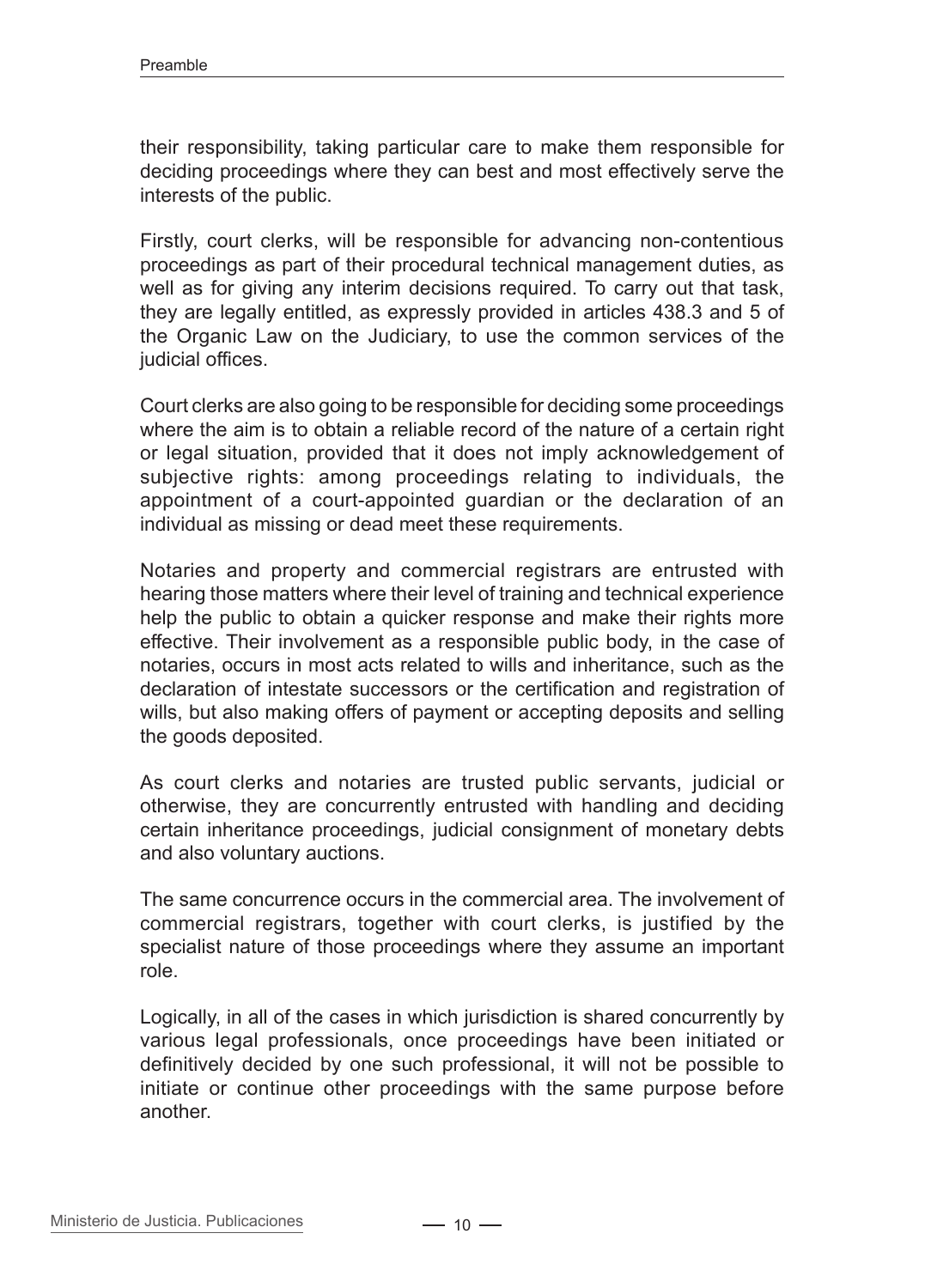Nevertheless, insofar as the Non-contentious Proceedings Act takes certain proceedings out of the hands of judges altogether and entrusts them to notaries and property and commercial registrars, it is provided that members of the public who have to go to those professionals can obtain legal aid, to avoid situations in which it is impossible for them to exercise a right, which until now was free of charge, for lack of means.

**IX**

It is appropriate to make a few more observations regarding the position which this Act occupies within the system for the protection of private law and also regarding its internal structure. As part of the previously mentioned plan to rationalise and modernise the legal system, the Non-contentious Proceedings Act operates as a piece of general legislation in its specific area of regulation. That guarantees the completeness of the system and also the existence of rules applicable in every case, avoiding the existence of gaps.

The Non-contentious Proceedings Act contains common rules for handling proceedings of that nature which are regulated by law, whether heard by a judge or a court clerk, thereby giving internal consistency to its articles. That gives it a similar codifying tendency as, mutatis mutandis, Law 1/2000, of 7 January, had, at the time, in relation to contentious proceedings. Also, as is reasonable, those acts which, with the new regulation, are no longer the responsibility of the courts of justice are regulated outside this Act, in other regulations within the legal system which are given new wording in its final provisions.

With respect to its general characteristic features, the Non-contentious Proceedings Act begins by setting out a number of common rules pertaining to its area application, procedural assumptions for the judicial body and the parties and the handling of the proceedings. Those rules form a general procedure for non-contentious proceedings, applicable to each of those proceedings where there is no specific provision in the relevant individual regulations.

At times, to avoid duplication in the regulation of certain matters, the Act refers to civil or commercial legislation when certain proceedings are regulated it. It is a solution which fully respects the reality of our legal system, as, indeed, the regulation of some private law institutions explicitly states the procedure for obtaining the specific legal effect to which the Act refers. This solution is less disruptive than others, given that the opposite – which would consist in transferring all those rules from the substantive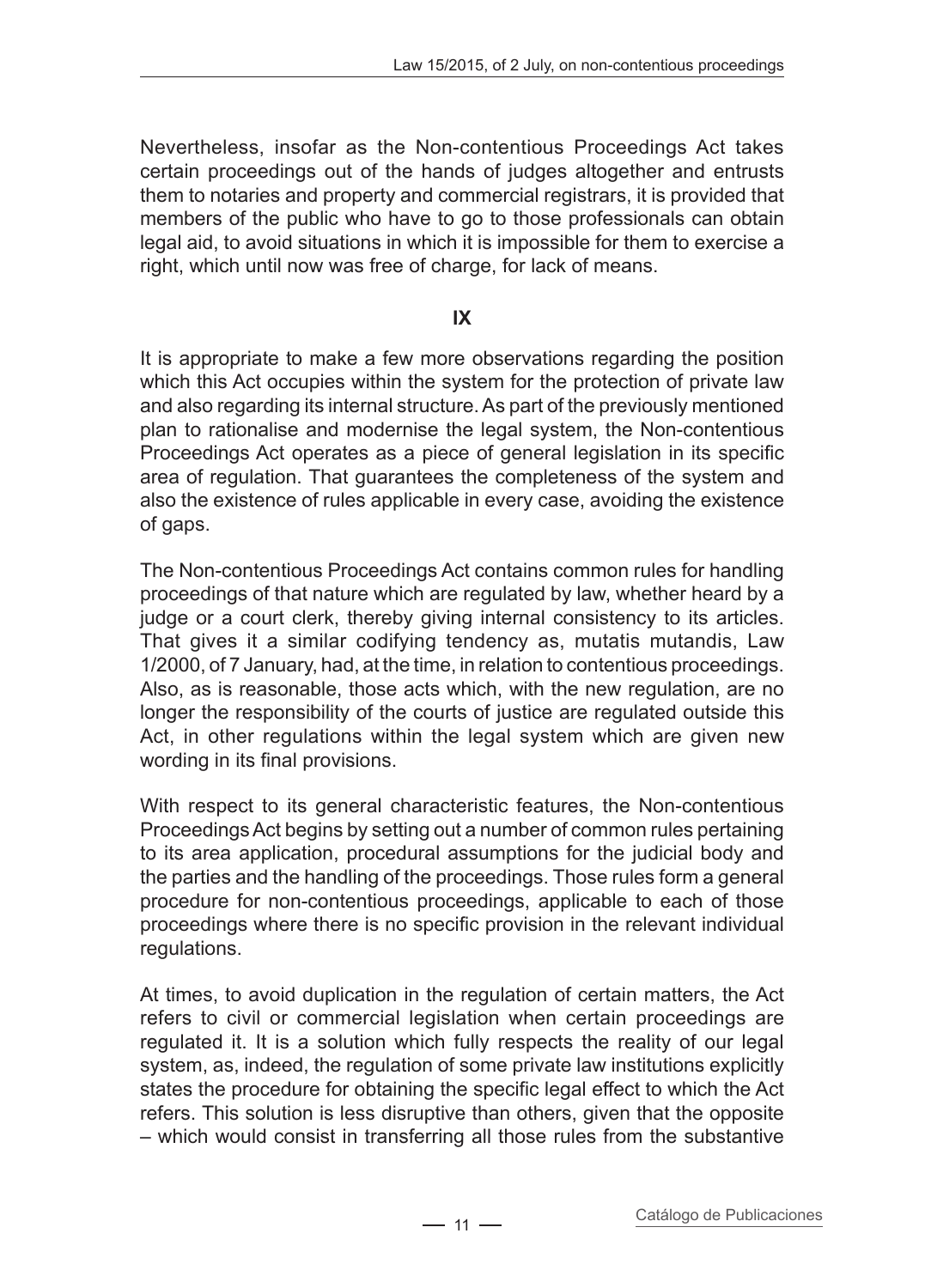law to this Act – would involve leaving numerous rules of the Civil Code and other regulations of our legal system empty of meaning. Prudence, which must always preside over any legal reform, requires some of those rules to be retained in their current place, without prejudice to the fact, in the future, legislative policy may advise other possible solutions.

**X**

The distribution of non-contentious proceedings among different legal professionals is also reflected in the structure of this Act. The criterion applied, respecting the systematic nature of legislation, is that of removing from its articles the regulation of all those proceedings which are handled outside the Administration of Justice, such that its text only regulates those proceedings where a judge or court clerk has jurisdiction.

Separately, proceedings entrusted to notaries and registrars are regulated in notarial and mortgage legislation respectively. The final provisions of this Act therefore introduce the relevant amendments to the Notaries Act 1862, of 28 May, to include the procedural handling of the proceedings entrusted to them. The consolidated text of the Mortgages Act (passed by the Decree of 8 February 1946) is not amended by this Act, except as regards article 14 as explained further on, but rather by the rules implementing the report by the Commission for the Reform of Public Administrations (Comisión para la Reforma de las Administraciones Públicas), approved by the Government Cabinet on 21 June 2013, in this case, in view of the importance of immediate coordination between the cadastre and the registry and of establishing the regulation of a bidirectional system of communication between the two institutions.

Having clarified that point, it should be noted that the rules of the Noncontentious Proceedings Act are made up of titles, which, in turn, are made of chapters and, occasionally, sections.

Its Preliminary Title, under the heading "General provisions", contains rules regarding its scope of application, objective jurisdiction, locus standi and representation, involvement of the public prosecution service and the general criterion for taking evidence, among other important provisions. The Act defines its scope of application on a purely formal basis, without resorting to doctrinairism, mindful of the fact that its rules will only apply to non-contentious proceedings which, as provided by law, require the involvement of a court in civil and commercial law matters where there is no dispute requiring contentious proceedings; such a formula makes its scope easier to determine. Objective jurisdiction is generally conferred on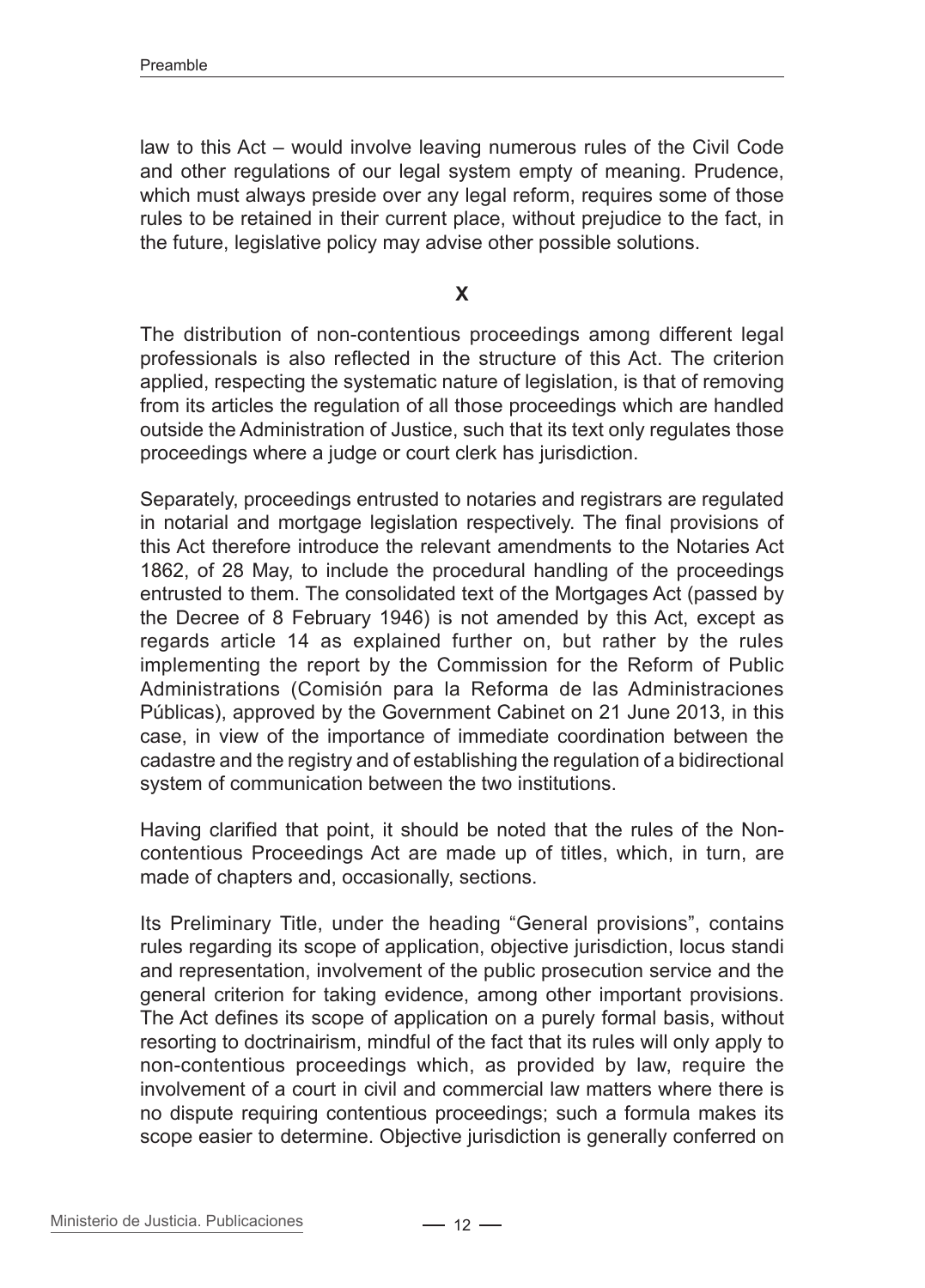first instance or commercial courts, as appropriate, but the designation of the individual within the court responsible for deciding the proceedings is determined in the particular rules for those proceedings.

As regards representation and defence, the Act does not establish a general criterion, with the requirement or otherwise to involve a lawyer or a court lawyer being left to each specific case. Also of note is the inclusion of a general rule regulating the effects when non-contentious proceedings are pending, which prevents two or more proceedings with the same purpose being handled simultaneously or successively, with precedence being given to those initiated first. At the same time, when proceedings are decided it is denied the effect of preventing subsequent legal proceedings which may be brought with the same purpose and, in like manner, if it can be shown that non-contentious proceedings are pending regarding the subject matter of a claim which has been brought, that claim will be dismissed.

As regards its financial effects, the costs arising from non-contentious proceedings will be borne by the applicant, unless the law provides otherwise. As is reasonable, the transfer of the general objective criterion or the idea of winning civil proceedings to this area has been ruled out, given than, due to the nature of applications of this kind, the proceedings do not have winners or losers.

The two Chapters which make up Title I set out, respectively, the Act's rules relating to private international law (which establish the general criterion for international jurisdiction to hear proceedings, reference to private international law dispute rules and specific rules on the acknowledgement and effect in Spain of non-contentious proceedings decided by foreign authorities) and the general procedural rules, applicable to all the proceedings covered by the Act as regards anything not provided for by their specific regulations. Regarding the second point, proceedings are regulated taking a dynamic point of view, from their initiation until their decision, including rules on the consolidation of proceedings, the procedural handling of jurisdiction, acceptance of the application and the situation of the interested parties, holding oral hearings, deciding the proceedings and the rules on appeals, regarding which the Act refers, in general, to the provisions of the Civil Procedure Rules. A point to emphasise is that, unless the Act expressly provides otherwise, the filing of an opposition by any of the parties will not make the proceedings contentious, nor will it prevent them continuing until they are decided. The Act states that opposition to the removal of guardianship or to adoption makes those proceedings contentious.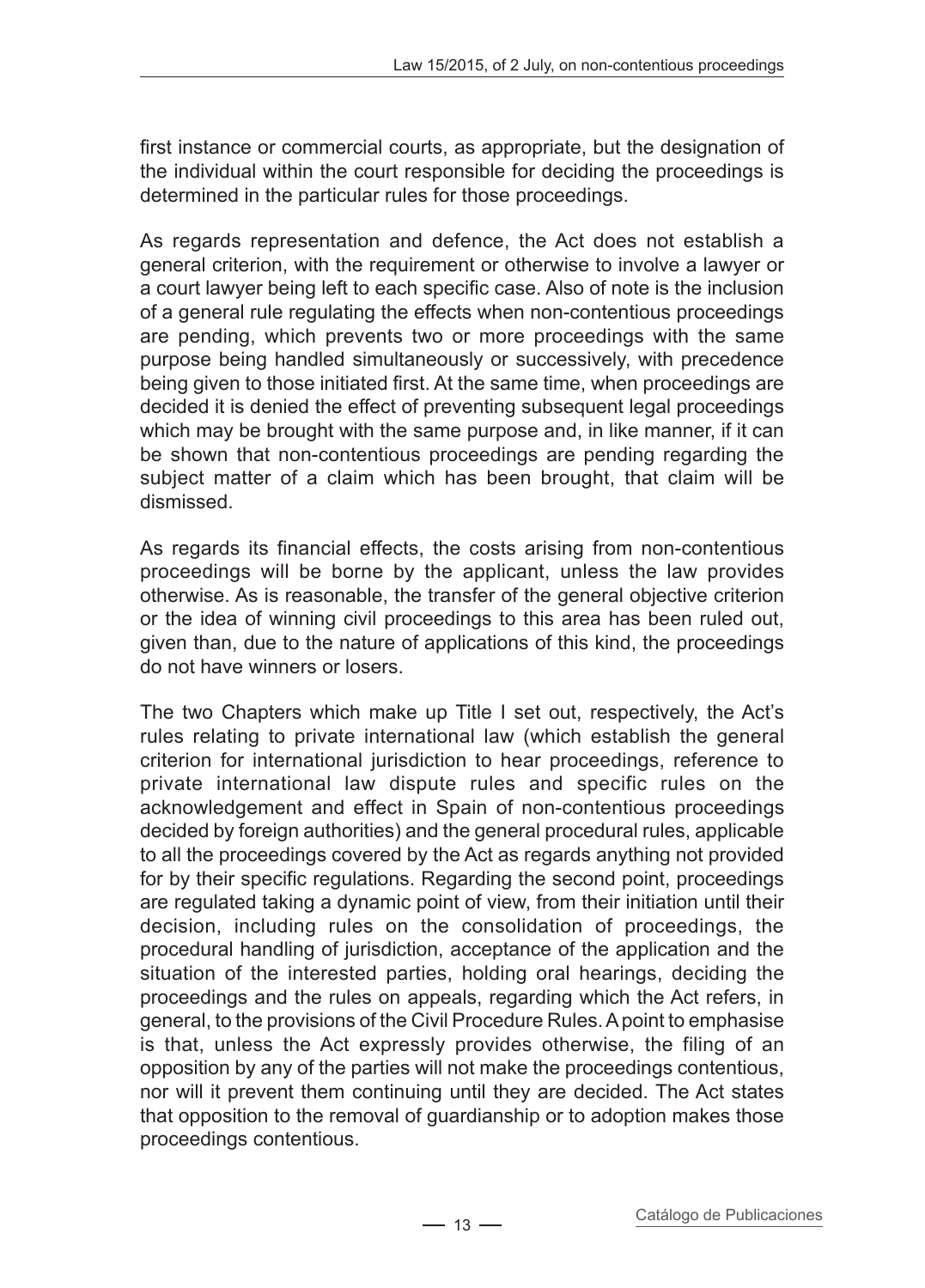Title II regulates non-contentious proceedings relating to individuals: in particular, proceedings to obtain judicial authorisation for the acknowledgement of kinship of children born out of wedlock, authorisation to appear in court and the appointment of a court-appointed guardian – the last two being entrusted to the court clerk – as well as adoption and matters relating to guardianship and de facto custody. This Title also includes proceedings for emancipation and benefiting from the age of majority as granted by a court, adopting measures to protect the assets of disabled individuals and obtaining judicial approval for consent given to legitimate interference with the rights of minors, or individuals whose capacity has been modified by a court, to reputation, privacy and their own image. This Title also regulates proceedings to obtain judicial authorisation or approval for disposals, encumbrances or other acts in relation to the goods and rights of minors or individuals whose capacity has been modified by a court; and, lastly, the procedure for establishing the existence of the donor's free and informed consent and other requirements relating to the removal and transplantation of organs from a living donor, such that it is consistent with the applicable national and international legislation. The fostering of minors is regulated separately in preparation for the procedure being taken out of the hands of judges in the future.

The current legal system for declaring the death of an individual has been modified to provide for group and immediate proceedings for all those individuals who are known to have been on board a ship or aeroplane which is known to have been involved in an accident, in order to provide a better solution to the problems and consequences arising for the relatives of residents in Spain who find themselves involved in an accident anywhere in the world where it is possible to be absolutely certain of their death. Locus standi is conferred solely on the public prosecution service, given the special nature of the matter, and different rules regarding jurisdiction are established according to whether the accident occurs in Spain or abroad.

Title III contains non-contentious proceedings relating to family matters and, among them, dispensation from the impediment due to the intentional death of the previous spouse, which until now was the responsibility of the Minister of Justice, proceedings relating to kinship in relation to marriage, judicial involvement with regard to adopting specific measures in the event of disagreement in the exercise of parental authority, or in the event of inadequate exercise of custodial authority or authority to administer the goods of a minor or an individual whose capacity has been modified by a court, and also proceedings for cases of marital disagreement and disagreement in the administration of goods owned jointly by both spouses.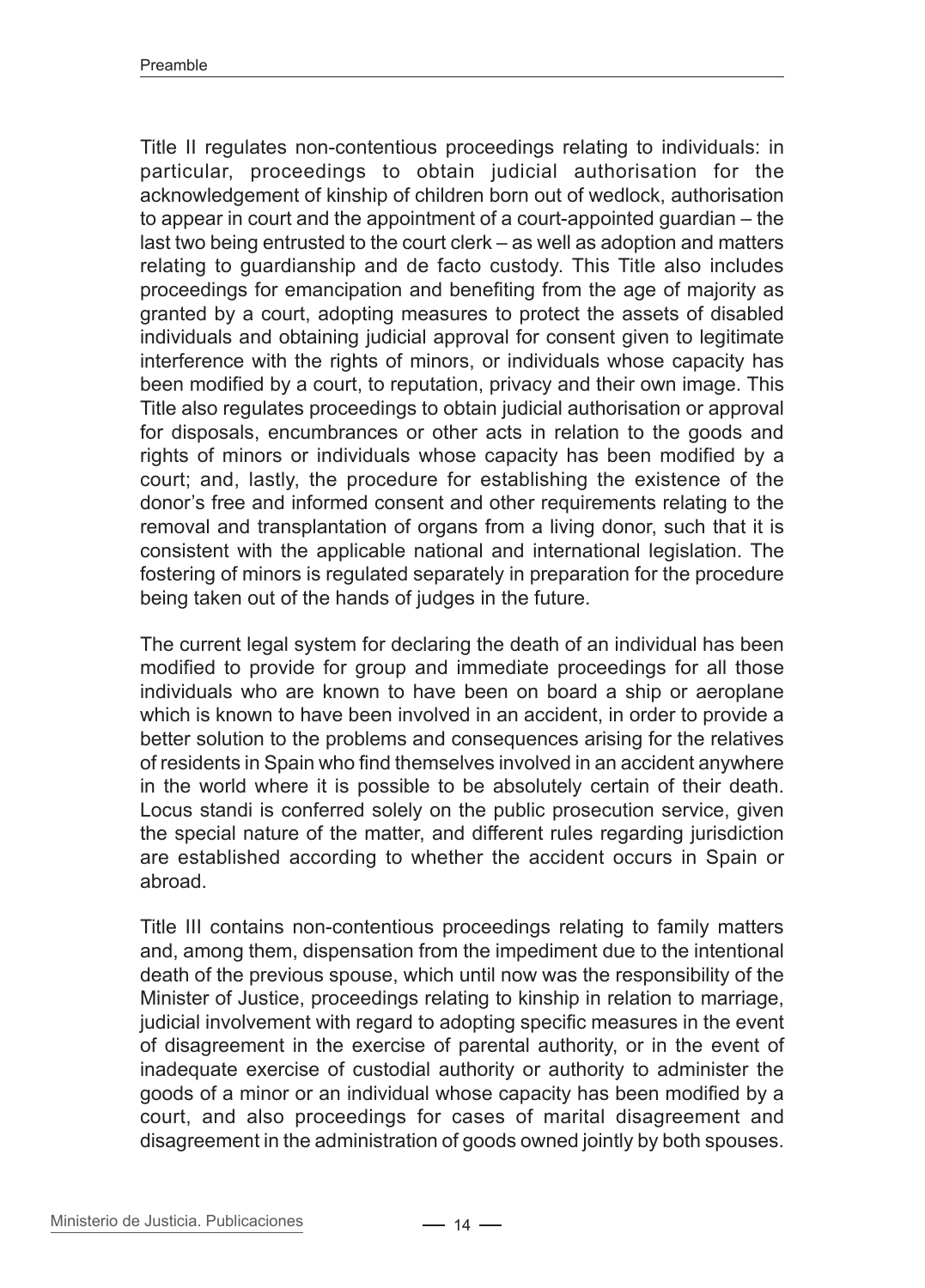The dispensation to marry on grounds of age has also been eliminated, the minimum age being raised from 14 to 16 years, in accordance with the proposal made by the Ministry of Justice and the Ministry of Health, Social Services and Equality.

Title IV regulates non-contentious proceedings entrusted to the courts in relation to succession: on the one hand, those which remain the preserve of judges, such as accountability in relation to executorship, authorising disposals by executors and authorising or approving the acceptance or repudiation of an inheritance in those cases where the law requires it; and, on the other hand, those which will be the responsibility of court clerks with jurisdiction shared with notaries, such as resigning as an executor or estate partitioner, extending the duration of either role, appointment of an estate partitioner and approval of the division of the inheritance carried out by the appointed partitioner. As already discussed, notaries will take responsibility for all other proceedings relating to succession.

Title V provides for proceedings relating to the law of obligations, in particular, for setting a time limit for the performance of obligations, where appropriate, which will be heard by a judge, and judicial consignment, which will be the handled by a court clerk.

Title VI refers to non-contentious proceedings relating to rights in rem, made up of judicial authorisation for a life tenant to claim overdue loans forming part of the usufruct and by proceedings to define the boundaries of properties which are not registered with the Land Register, which will be the responsibility a court clerk.

Title VII includes the regulation of voluntary auctions, to be carried out electronically by a court clerk.

Title VIII includes proceedings with regard to commercial matters entrusted to commercial court judges: production of books by persons required to keep accounts and judicial dissolution of companies. It also regulates those proceedings entrusted to court clerks with jurisdiction shared with commercial registrars, such as the calling of general meetings of shareholders or bondholders, reducing share capital, redeeming or disposing of interests or shares and appointing a liquidator, auditor or administrator. It also includes proceedings for the robbery, theft, loss or destruction of securities or the representation of shareholdings and the appointment of loss adjusters in relation to insurance contracts, for which notaries also have jurisdiction.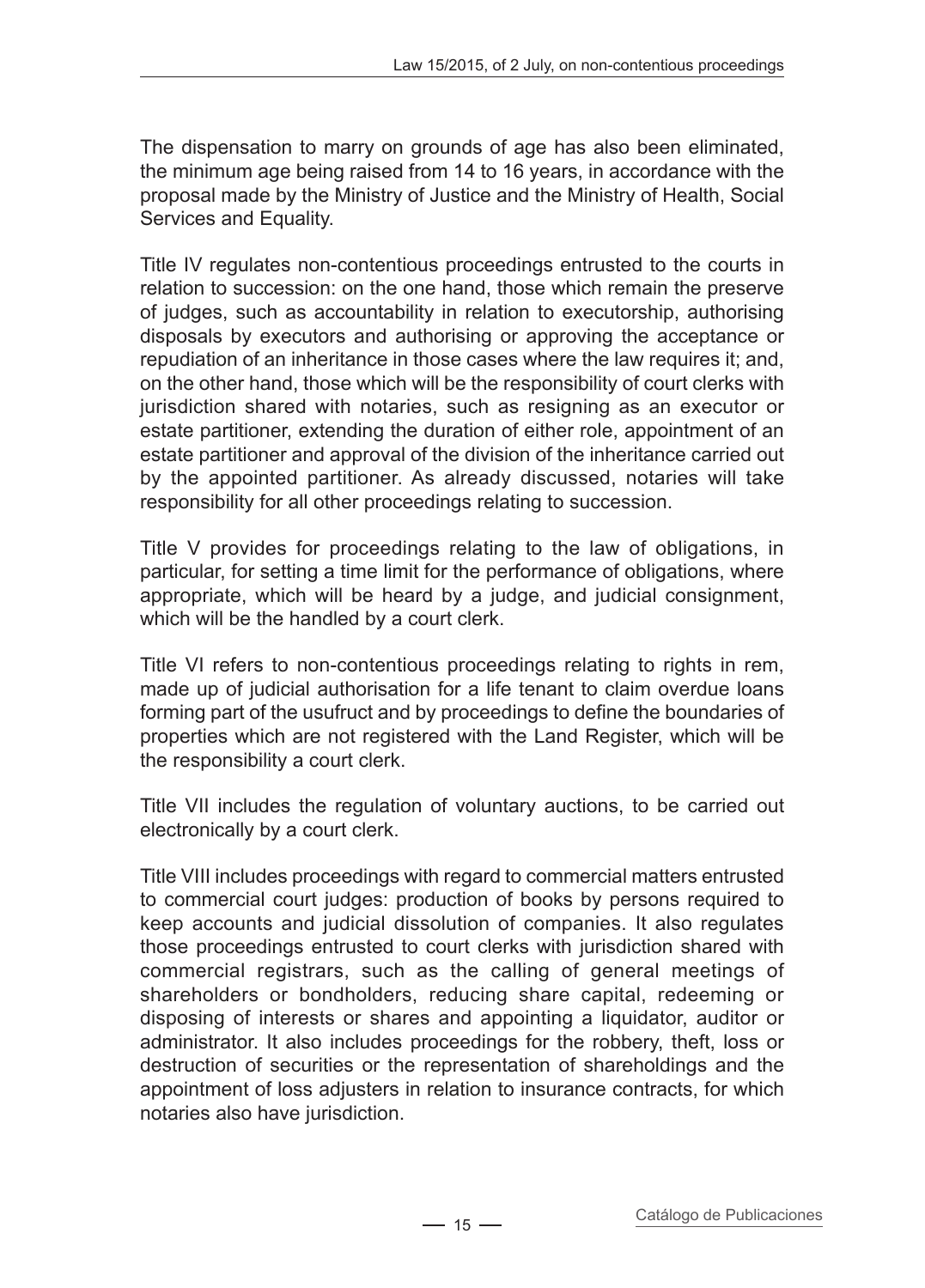Lastly, Title IX contains the complete judicial regime for conciliation hearings, updating and transferring to this Act that which until now was set out in the previous Civil Procedure Rules, without prejudice to the fact that, exercising their free will, individuals have the option to obtain the agreements available to them, in those matters of interest to them, through other channels, acting alone or with the involvement of intermediaries or legal professionals, such as notaries or registrars.

#### **XI**

In conclusion, along with the general repealing provision and the additional provisions regarding the amendments and regulatory developments required by this Act, the relevant amendments to the Civil Code, the Commercial Code, the Civil Procedure Rules, the Civil Registration Act, the Notaries Act, the Mortgages Act and the law on chattel mortgages and security without displacement of the possession are included, in addition to the necessary amendments to the Public Authority Assets Act, the Insurance Contracts Act, the Companies Act, the law on protecting the assets of individuals with disabilities and the law regulating certain fees in the area of Administration of Justice and the National Institute of Toxicology and Forensic Science.

The aim of the amendments to the Civil Code is to adapt many of its rules to the new provisions contained in this Act, at the same time as introducing changes which affect how it is established that the requirements for marriage and for getting married have been met, as well as the regulation, outside the judicial sphere, of separation or divorce by mutual agreement between spouses having no children under the age of majority, entrusting court clerks and notaries with those duties, which until now were the responsibility of judges, and which also entail a reform of Law 20/2011, of 21 July, on Civil Registration, the Civil Procedure Rules and the Notaries Act.

New regulation of the grounds for debarment from succession is also introduced, as well as regulation with regard to the witnessing of wills, as it was deemed necessary to adapt such regulation to the new social reality and legislative developments in the criminal area.

Also very important is the new regulation of the certificate or proceedings prior to marriage contained in the Civil Code, which entrusts their handling to a court clerk, a notary or a register office official, or to a consul or diplomatic or consular official in charge of civil registration abroad, while the marriage ceremony may be held before a court clerk, a notary, a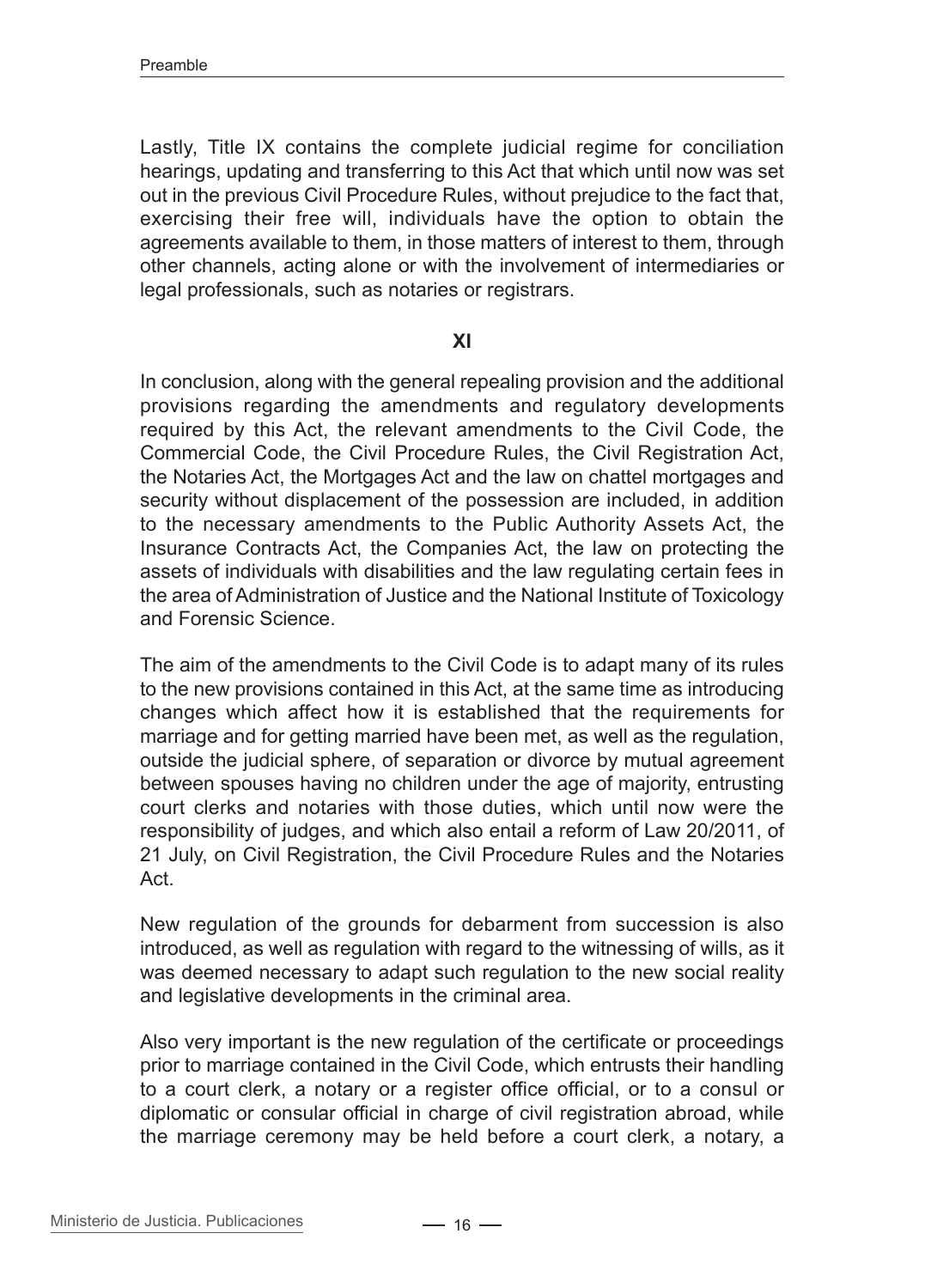diplomatic or consular official, a Justice of the Peace or a mayor or councillor delegated by that mayor. All of the foregoing is also in line with the process of diversifying the personal elements in relation to which the authorisation of certain acts is being implemented, allowing the Administration of Justice to focus on the fundamental work entrusted to it by the Constitution of judging and enforcing judgements.

The amendments in relation to marriage also entail changes brought in by Law 24/1992, of 10 November, approving the state cooperation agreement with the Spanish Federation of Protestant Religious Bodies (Federación de Entidades Religiosas Evangélicas de España), Law 25/1992, of 10 November, approving the state cooperation agreement with the Spanish Federation of Israelite Communities (Federación de Comunidades Israelitas de España) and Law 26/1992, of 10 November, approving the state cooperation agreement with the Spanish Islamic Commission (Comisión Islámica de España). Also, with regard to Law 25/1992, of 10 November, that federation's request for its name to be changed to the Spanish Federation of Jewish Communities (Federación de Comunidades Judías de España) has been addressed.

Likewise, in view of the religious pluralism of Spanish society and bearing in mind that they have now been recognised as having deeply rooted status, the Civil Code confers on those groups the right to hold religious marriage ceremonies with civil effects, placing them on an equal footing with other faiths already enjoying that right.

The Notaries Act provides for the reforms arising from the new powers conferred on notaries, notably the provision for claiming payment of monetary debts through a notary, where those debts are not disputed and where it is possible to obtain a voluntary receipt or, through proceedings, establish an extrajudicial enforceable order, which the debtor can challenge, in court, not only with regard to the payment, but also all those causes provided for in article 557 of the Civil Procedure Rules. It is not a payment or small claims procedure, but rather it follows Regulation (EC) No. 805/2004 of the European Parliament and of the Council, of 21 April, creating a European Enforcement Order for uncontested claims, excluding claims involving a consumer or service user or those arising from the Condominium Act (Ley de Propiedad Horizontal), on account of their particular characteristics, as well as those matters which, on account of their subject matter, cannot be provided for. This new procedure for claiming overdue and unpaid cash sums should contribute significantly to a major reduction in the number of matters appearing before the courts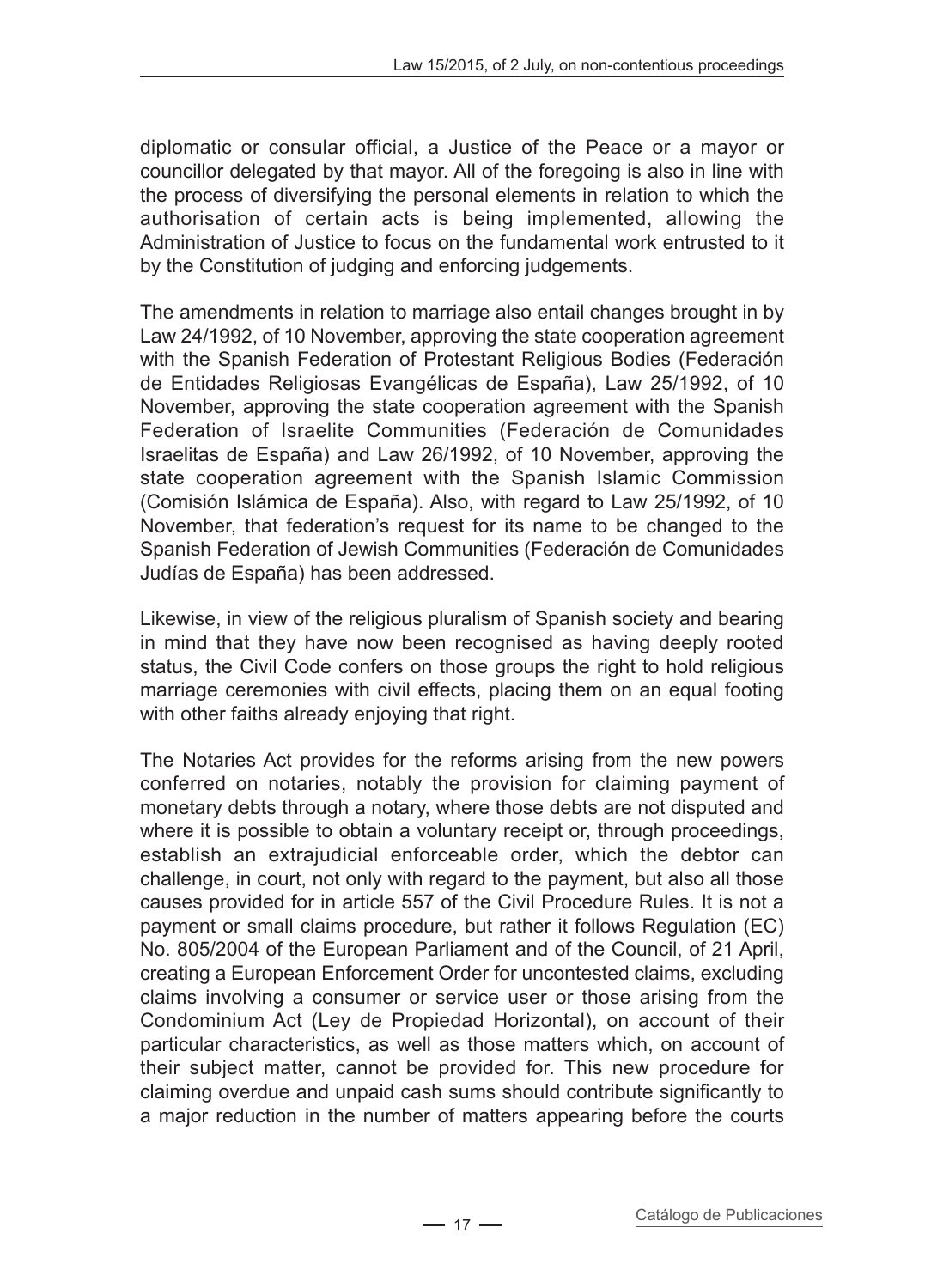each year, as it represents an alternative to claiming payment of debts in court proceedings.

The reforms of the Civil Code and the Notaries Act arising from the amendments relating to succession and, in particular, inheritance rights, have also led to the amendment of the Public Authority Assets Act. That has been done to give the government the power to declare the general state administration, the autonomous regions or other bodies intestate successor, a matter which is also taken out of the hands of judges, doing away with the traditional division of the estate assets into three parts and providing that one of them will be paid into the Treasury and the other two to social welfare. That also justifies the reform of article 14 of the Mortgages Act to recognise the certificate of knowledge (acta de notoriedad) for the declaration of intestate successors, the declaration by the government of the state or the autonomous regions as an intestate successor and the European Last Will Certificate, in addition to the will and the contract of inheritance, as conferring the right to hereditary succession for the purposes of the registry.

#### **XII**

The amendment of the Civil Procedure Rules also serves to update the procedure for the return of minors in cases of international abduction, in order to guarantee greater protection for minors and their rights. This reform reviews the legislative option of keeping this matter within the field of non-contentious proceedings and outside the scope of contentious family proceedings, as the proceedings in question have little to do with the rules relating to non-contentious proceedings. It is, therefore, now being regulated as a special procedure, independently substantive, following on from marriage procedures and procedures relating to minors in the Civil Procedure Rules. The reform also modernises the procedure, introducing substantial improvements, including interim measures and direct communication between judicial authorities.

This reform aims to achieve greater concentration of jurisdiction, conferring authority on the court of first instance with responsibility for family law in the capital of the province where the minor who has been unlawfully moved or held is located; or, if there is no such court, the court to which the case is allocated. It encourages specialisation to settle problems which arise in relation to such cases and, as a result, a higher quality and more effective judicial response.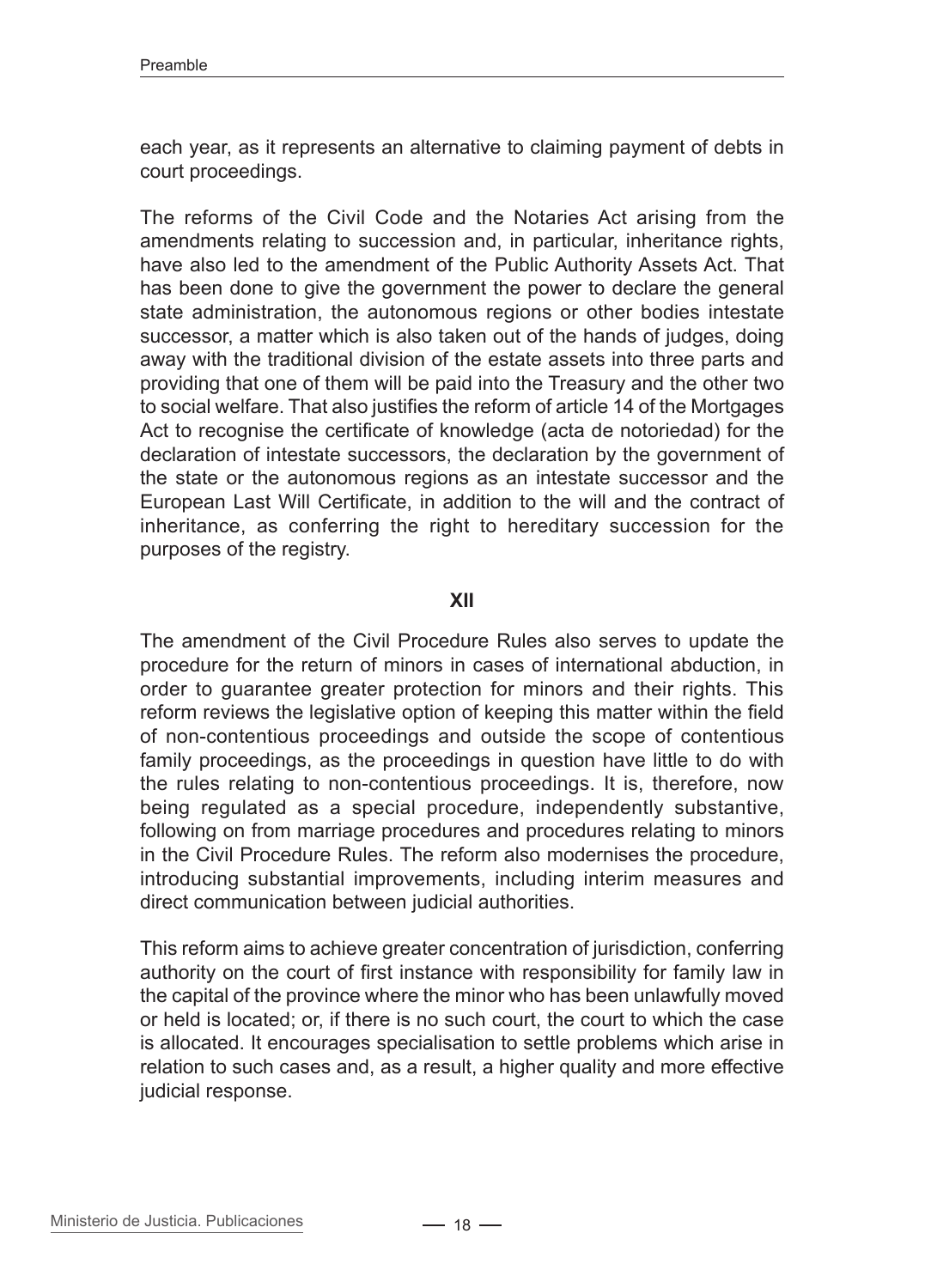#### **XIII**

Lastly, in relation to the current rules on succession to noble titles, section 3 of the sole transitional provision of Law 33/2006, of 30 October, on equality between men and women in the order of succession to noble titles, is amended. That provision establishes a transitional period in which the provisions indicated in that regulation apply retroactively, in connection with those administrative or judicial proceedings pending decision on the date that the law entered into force. In order to strengthen the principle of legal certainty, without altering the initial intention of the legislator, and in accordance with the provisions of sections 1 and 4 of the sole transitional provision, it is deemed necessary to amend the wording of its section 3 to clarify that the retroactivity which the law provides for only refers to proceedings which as at 27 July 2005 were pending decision, as well as those brought after that date but, in any event, before 20 November 2006, the date on which the law entered into force in accordance with the second final provision.

A necessary consequence of the passing and entry into force of the Noncontentious Proceedings Act must be the almost definitive repeal of the Civil Procedure Rules 1881, which have remained in force all these years with regard to non-contentious proceedings and conciliation hearings.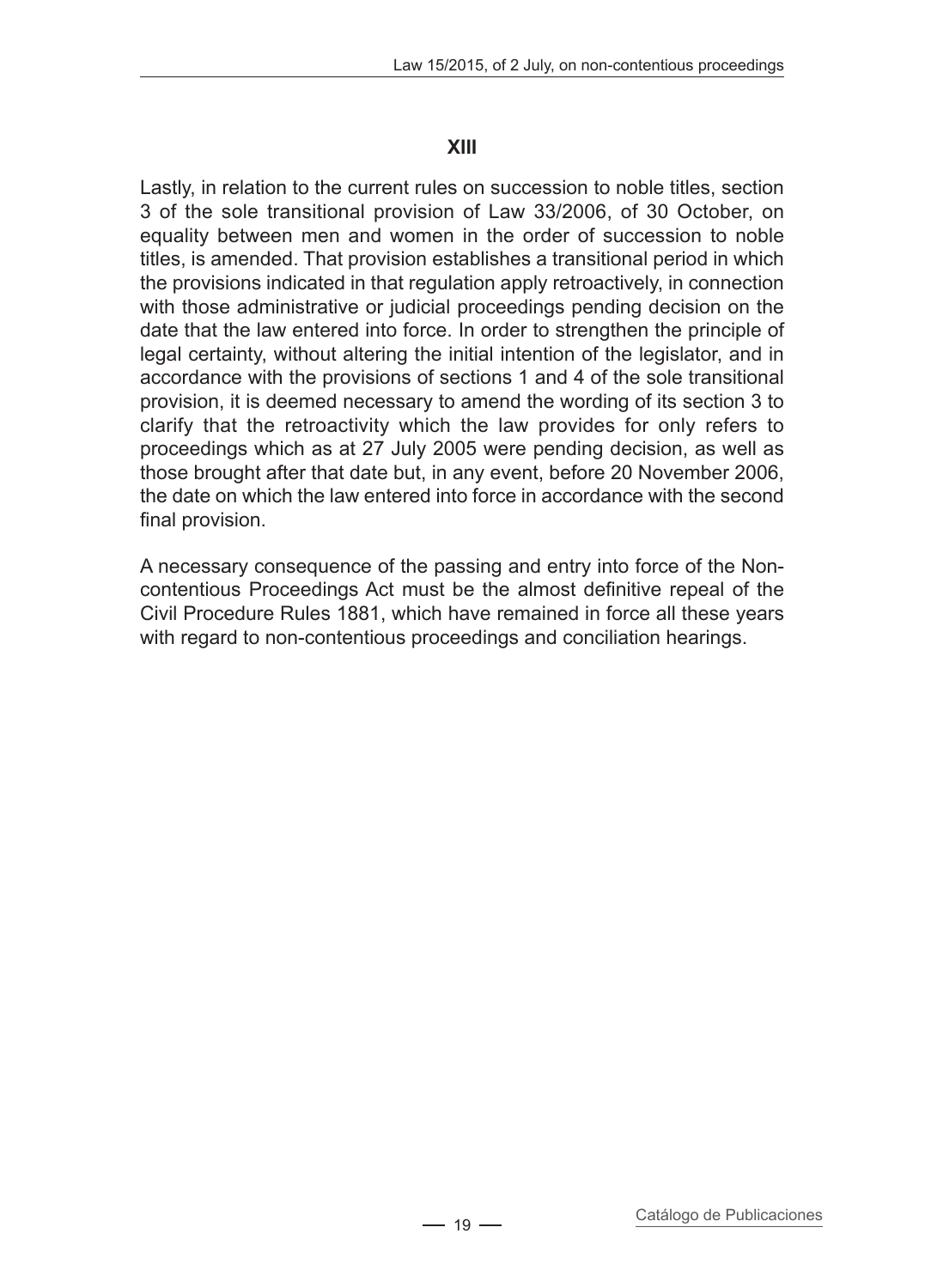## PRELIMINARY TITLE

#### **General provisions**

#### **Article 1.** *Purpose and scope of application.*

**1.** The purpose of this Act is to regulate those non-contentious proceedings which are handled by courts.

**2.** For the purposes of this Act, all those proceedings which require the involvement of a court to protect rights and interests in matters of civil or commercial law, where there is no dispute requiring contentious proceedings, are considered non-contentious proceedings.

#### **Article 2.** *Jurisdiction with regard to non-contentious proceedings.*

**1.** Courts of first instance or commercial courts, as appropriate, shall have jurisdiction to hear and decide non-contentious proceedings.

**2.** Territorial jurisdiction in relation to non-contentious proceedings shall be established according to the relevant rule in each case and may not be changed, whether by express or tacit submission.

**3.** Court clerks shall have responsibility for advancing and managing the proceedings and either a judge or a court clerk, as appropriate, shall be entrusted with deciding on the substance of the matter and any other decisions expressly set out in this Act.

When jurisdiction is not expressly conferred on either figure, a judge shall decide proceedings which affect the public interest, the marital status of individuals, those which require the protection of substantive rules or could lead to acts of disposal or acknowledgement, the creation or extinguishment of subjective rights, or which affect the rights of minors or individuals whose capacity has been modified by a court. All other proceedings shall be decided by a court clerk.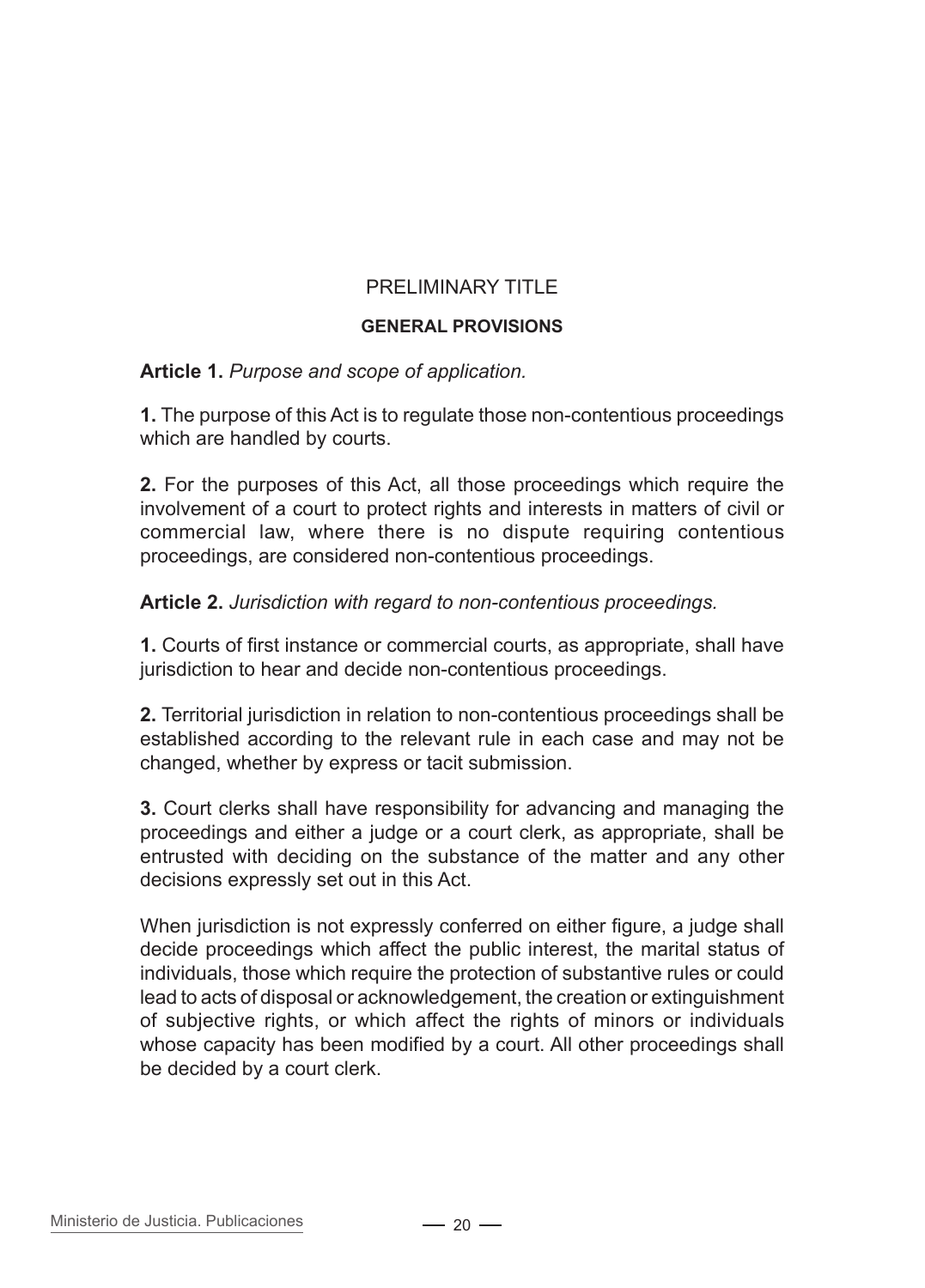## **Article 3.** *Locus standi and representation.*

**1.** Those having a legitimate right or interest, or who have legally been granted locus standi regarding the matter in question, may bring noncontentious proceedings or participate in them, without prejudice to the possibility of proceedings being initiated ex officio or at the request of the public prosecution service.

**2.** Both applicants and interested parties must be defended by a lawyer and represented by a court lawyer in those proceedings where it is required under this Act. Even when it is not required by law, parties may nevertheless be advised and represented by a lawyer and a court lawyer, respectively, if they so wish.

In any event, the involvement of a lawyer and a court lawyer shall be necessary to present appeals for judicial review which may be brought against any final decision issued during the proceedings, as well as from the moment an opposition is filed.

## **Article 4.** *Involvement of the public prosecution service.*

The public prosecution service shall be involved in those non-contentious proceedings which affect the marital status or situation of an individual, or where the interests of a minor or person whose capacity has been modified by a court are threatened, and in those cases where it is expressly required by law.

## **Article 5.** *Evidence.*

A judge or a court clerk, according to which figure has jurisdiction to hear the proceedings, shall decide regarding the admission of the evidence proposed and may order ex officio evidence in cases where there is a public interest, which affect minors or individuals whose capacity has been modified by a court, it is deemed advisable to clarify some important or deciding element of the matter or the law expressly requires it.

## **Article 6.** *Simultaneous or subsequent handling of proceedings.*

**1.** When two or more proceedings with the same purpose are being handled at the same time, those which were initiated first shall continue and those proceedings initiated subsequently shall be dismissed.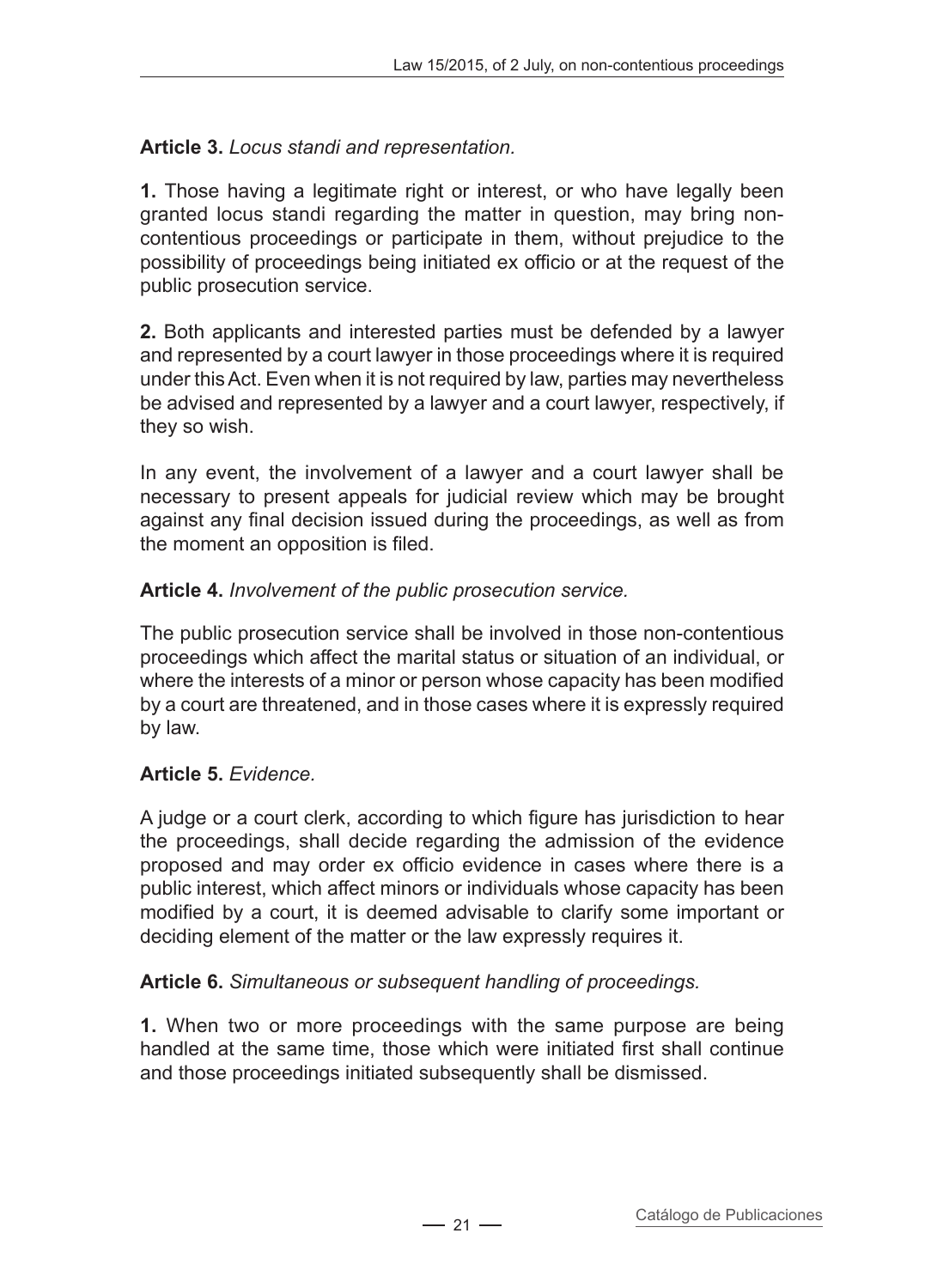The judicial regime on non-contentious proceedings contained in this section shall also apply to proceedings handled by notaries and registrars in those matters where they share jurisdiction with court clerks.

**2.** Non-contentious proceedings regarding subject matter which is being dealt with in legal proceedings may not be initiated or continue. Once it has been shown that the relevant claim has been filed, the proceedings shall be dismissed and the record of their content up to that point shall be sent to the court which is hearing the legal proceedings to be added to that record.

**3.** Proceedings shall be suspended where contentious legal proceedings whose outcome may be affected are shown to exist and the incident must be handled in accordance with article 43 of the Civil Procedure Rules.

## **Article 7.** *Costs.*

Costs arising from non-contentious proceedings shall be borne by the applicant, unless the law provides otherwise.

Costs incurred by witnesses and experts shall be borne by whoever proposes them.

**Article 8.** *Supplementary status of the Civil Procedure Rules (Ley de Enjuiciamiento Civil).*

The provisions of the Civil Procedure Rules shall apply supplementally to non-contentious proceedings as regards anything not regulated by this Act.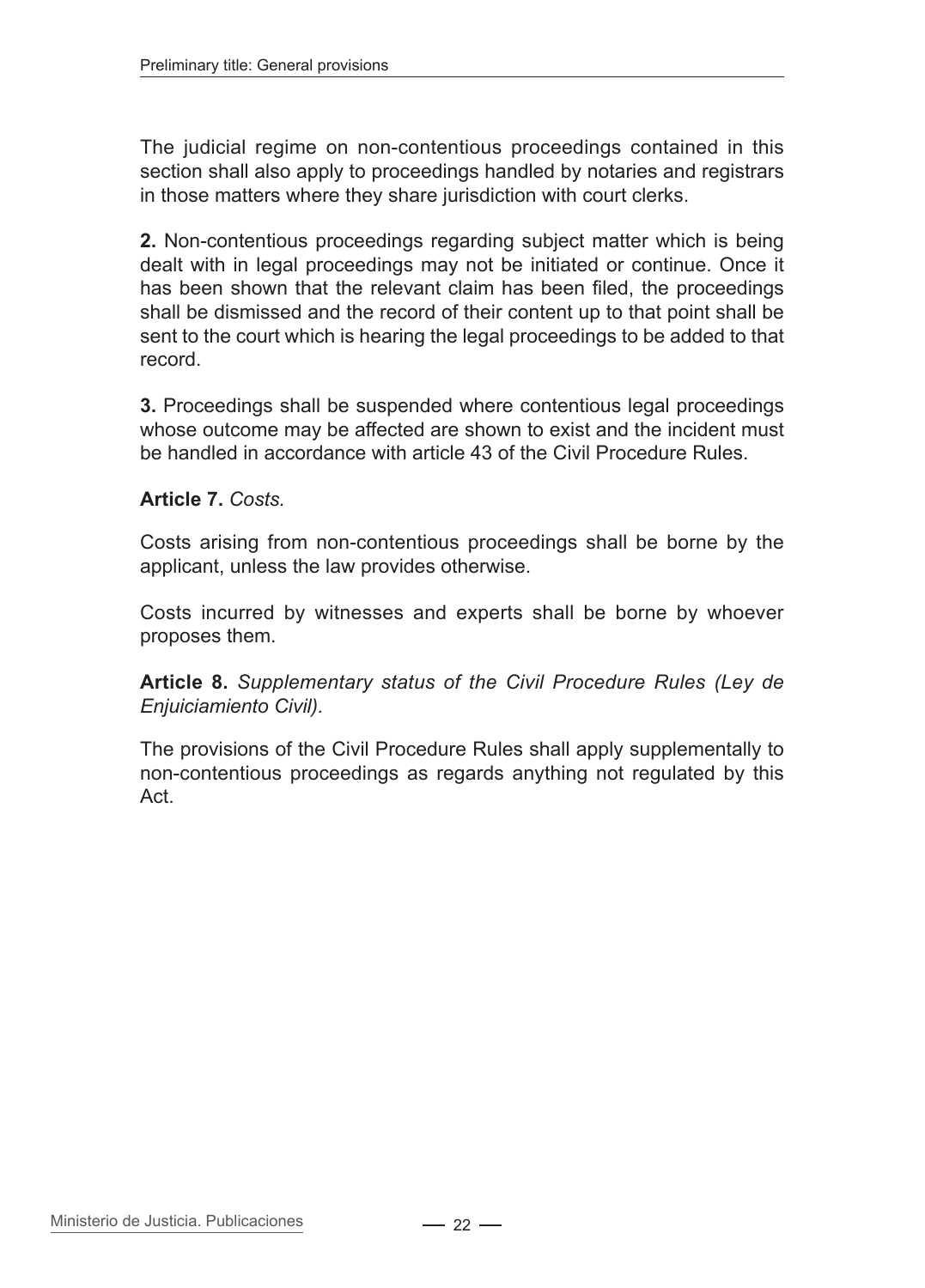## TITLE I

#### **On common rules with regard to handling non-contentious proceedings**

## CHAPTER I

#### Rules of private international law

#### **Article 9.** *International jurisdiction.*

**1.** Spanish courts shall have jurisdiction to hear non-contentious proceedings arising from international cases where the forums of international jurisdiction set out in the treaties and other international regulations currently in force for Spain exist.

In cases not regulated by such treaties and other international regulations, jurisdiction shall be determined by the existence of the forums of international jurisdiction set out in the Organic Law on the Judiciary.

**2.** In the event that, in accordance with the rules relating to international jurisdiction, Spanish courts have jurisdiction in relation to non-contentious proceedings, but it is not possible to decide which court has territorial jurisdiction in accordance with the criteria set out in this Act, it shall be the court of the place were those proceedings must produce their main effects or where they are enforced.

**Article 10.** *Law applicable to non-contentious proceedings in international cases.*

Spanish courts shall apply the law stated in European Union or Spanish regulations regarding private international law to non-contentious proceedings where they have jurisdiction.

#### **Article 11.** *Inclusion in public registers.*

**1.** Final decisions in non-contentious matters emanating from a judicial body may be included in Spanish public registers: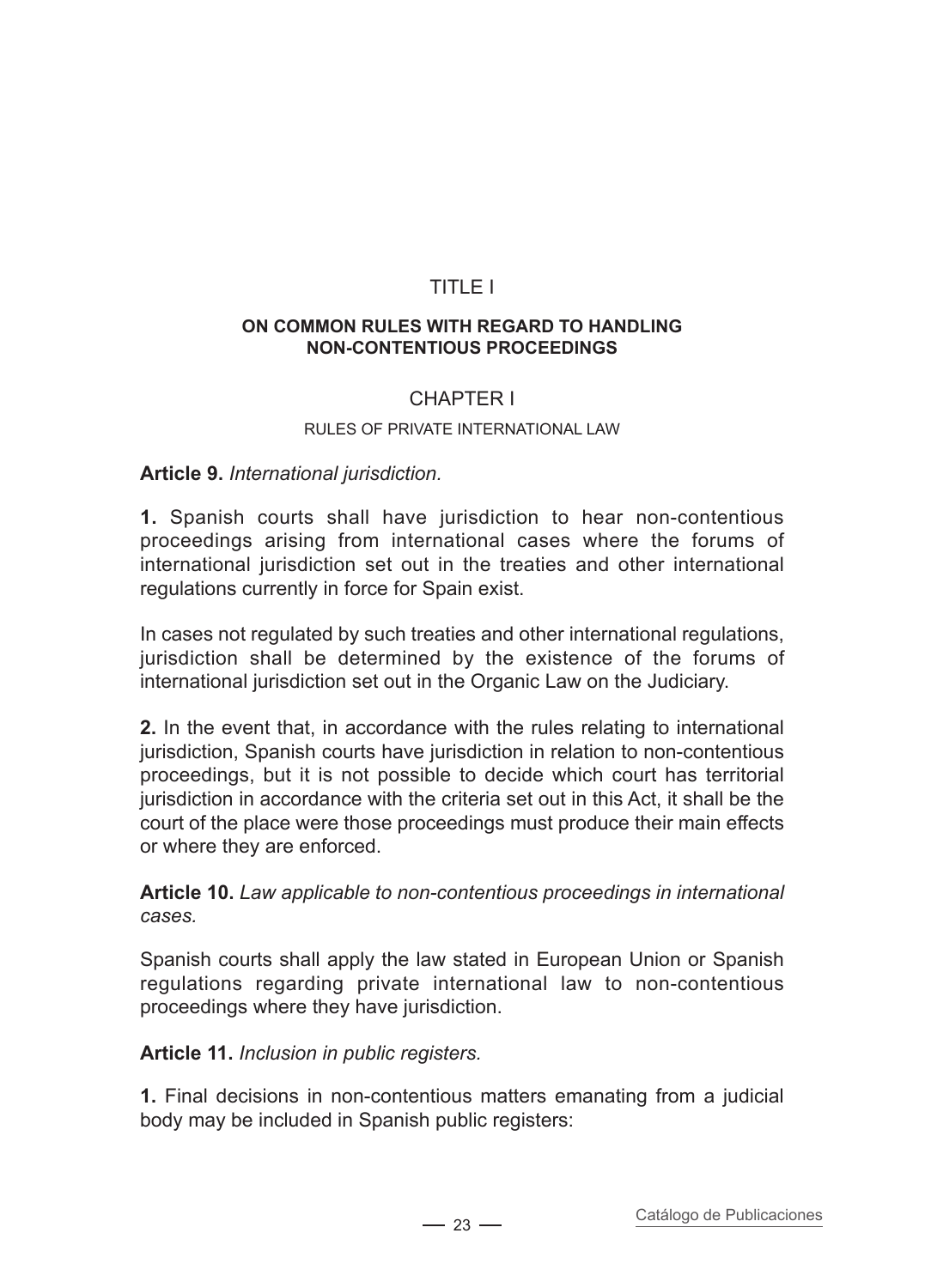a) Once they have successfully undergone the exequatur procedure or procedure for incidental recognition in Spain. Until then they may only be registered provisionally.

b) By the official responsible for the relevant register, provided that official can establish that the requirements for doing so have been met.

**2.** Where the decision is not final, it shall only be registered provisionally.

**3.** The judicial regime set out in this article for decisions issued by foreign courts shall apply to decisions in non-contentious matters issued by authorities other than foreign courts, where, according to this Act, jurisdiction to hear those matters is conferred on courts.

**Article 12.** *Effects in Spain of non-contentious proceedings and decisions by foreign authorities.*

**1.** Final decisions in non-contentious matters by foreign authorities shall have legal effect in Spain and shall be included in Spanish public registers, once they have been successfully recognised in accordance with the provisions of current legislation.

**2.** The competent Spanish judicial body or public register official shall also have jurisdiction to grant incidental recognition in Spain to decisions in non-contentious matters by foreign authorities. Recourse to any prior specific procedure shall not be required.

**3.** Recognition in Spain of decisions in non-contentious matters by foreign authorities shall only be refused in the following cases:

a) If the decision was issued by a manifestly incompetent foreign authority. The foreign authority shall be deemed competent if the case has clear links with the foreign state whose authorities issued the decision. In any event, foreign authorities shall be deemed manifestly incompetent where the case affects a matter over which Spanish courts or authorities have exclusive jurisdiction.

b) If the decision was issued in manifest violation of the rights of defence of any of the parties.

c) If recognition of the decision would produce effects manifestly in conflict with Spanish public order.

d) If recognition of the decision would imply the violation of a fundamental right or public freedom under our legal system.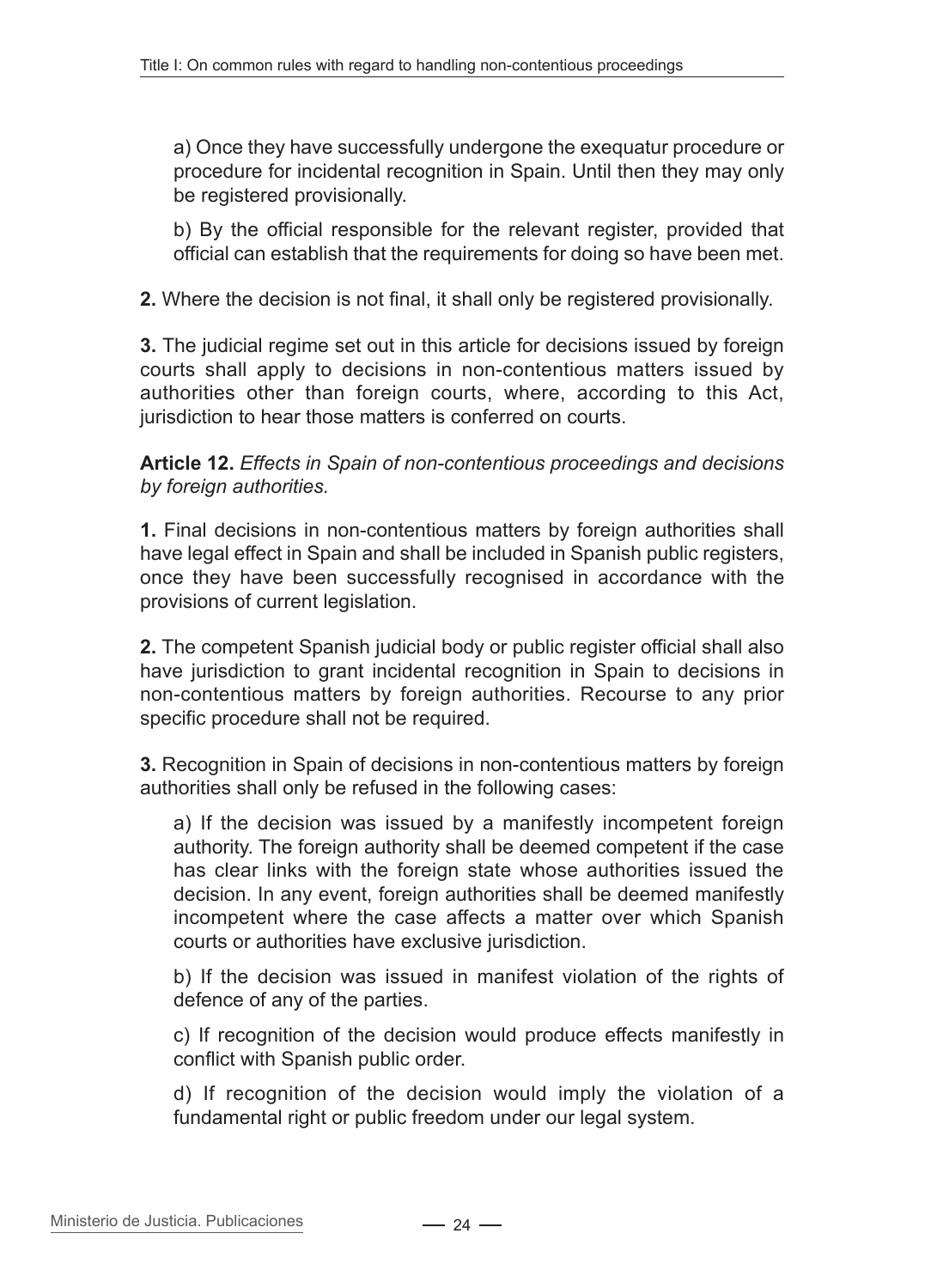## CHAPTER II

#### Procedural rules

## **Article 13.** *Application of the provisions of this chapter.*

The provisions of this chapter shall apply to all non-contentious proceedings insofar as they do not contradict the regulations which specifically regulate the proceedings in question.

## **Article 14.** *Initiating proceedings.*

**1.** Proceedings shall be initiated ex officio, at the request of the public prosecution service or by an application filed by an individual having locus standi, containing the details and circumstances identifying the applicant and giving an address for the purposes of notices.

The application must then set out clearly and accurately what is sought, as well as a statement of the facts and the legal basis for the claim. Where appropriate, the application shall also be accompanied by any documents and reports which the applicant deems relevant to the proceedings, with as many copies as there are parties.

**2.** The application must contain the identifying details and circumstances of any individuals who may have an interest in the proceedings, as well as the address or addresses at which they can be summoned or any other details which make it possible to identify them.

**3.** When the involvement of a lawyer and a court lawyer is not required by law, the judicial office shall provide the interested party with a standard form for filing the application, in which case it shall not be necessary to specify the legal basis for what is sought.

The application may be filed by any means, including those provided for in the regulations on electronic access to the Administration of Justice by the public.

## **Article 15.** *Consolidation of proceedings.*

**1.** The judge or court clerk, according to which figure has jurisdiction to hear the proceedings, shall order the consolidation of proceedings, either ex officio or at the request of the interested party or the public prosecution service, where the decision of one could affect another, or the proceedings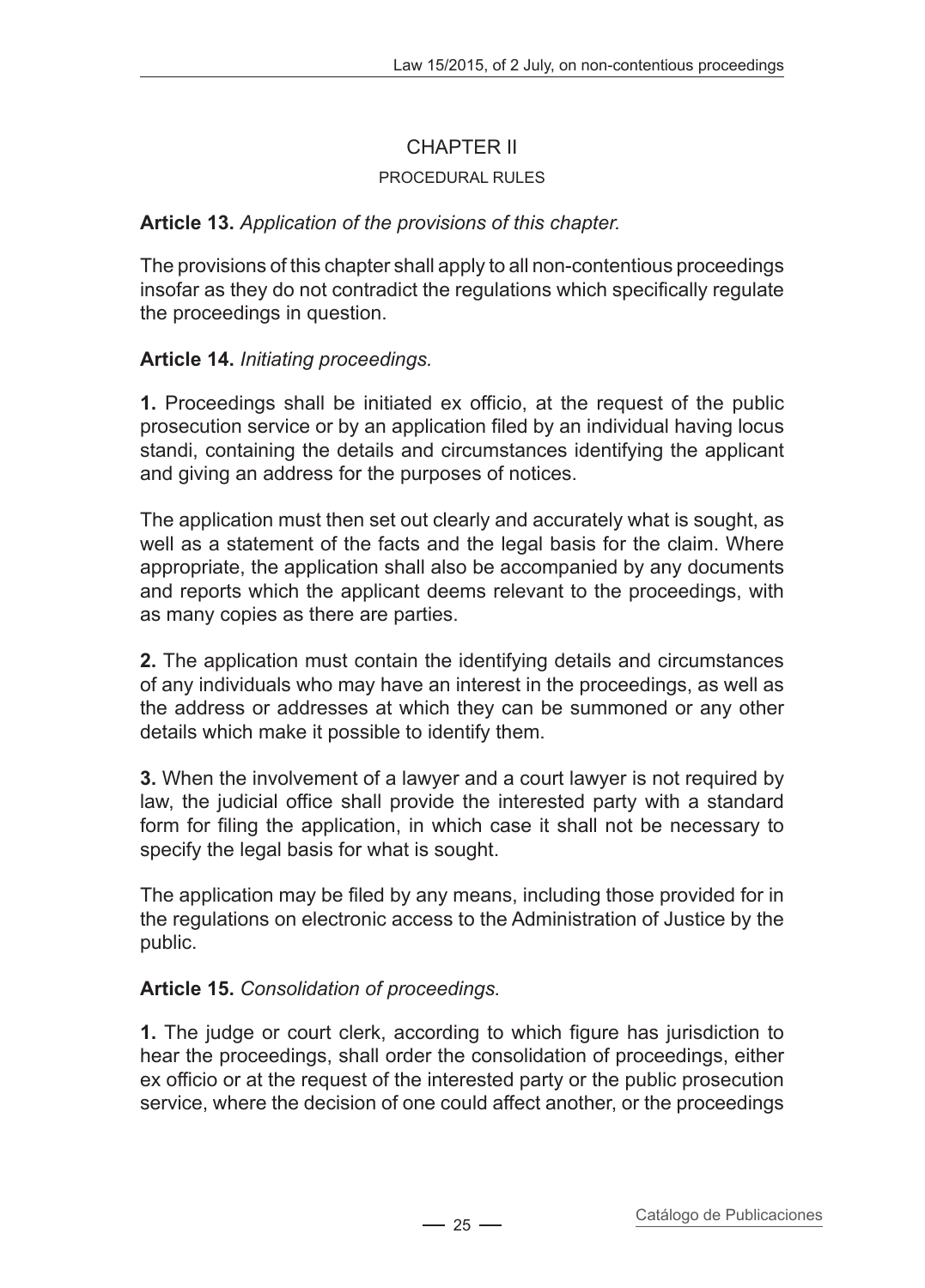are connected in such a way that it could give rise to contradictory decisions.

The consolidation of proceedings may not be ordered where the decisions in those proceedings relate to different individuals.

**2.** The consolidation of non-contentious proceedings shall be governed by the provisions of the Civil Procedure Rules regarding the consolidation of fast track proceedings, with the following special features:

a) Where it is question of consolidating proceedings pending before the same judicial body, such consolidation must be requested in writing before the date set for the first appearance, with the relevant statements being made and a decision being issued regarding the matter.

b) Where the proceedings are pending before different courts, the interested parties must request such consolidation in writing from the court deemed to have jurisdiction at any time before the appearance. If the court to which the request is made does not agree to the consolidation, the disagreement shall, at all events, be settled by the common superior court.

**3.** Non-contentious proceedings may never be consolidated with contentious legal proceedings.

**Article 16.** *Ex officio assessment of lack of jurisdiction and other defects or omissions.*

**1.** Once an application to begin the proceedings has been filed, the court clerk must, ex officio, consider whether the rules regarding objective and territorial jurisdiction have been complied with.

**2.** Where the court clerk finds that there is no objective jurisdiction to hear the proceedings, he may, regarding those proceedings where he has jurisdiction, order their dismissal, after a hearing with the public prosecution service and the applicant. Otherwise, he must inform the judge, who shall decide as appropriate, after hearing the public prosecution service and the applicant.

The decision finding lack of jurisdiction must indicate the judicial body deemed competent to hear the proceedings.

**3.** Where the court clerk finds that territorial jurisdiction to hear the matter is lacking, he may, regarding those proceedings where he has jurisdiction,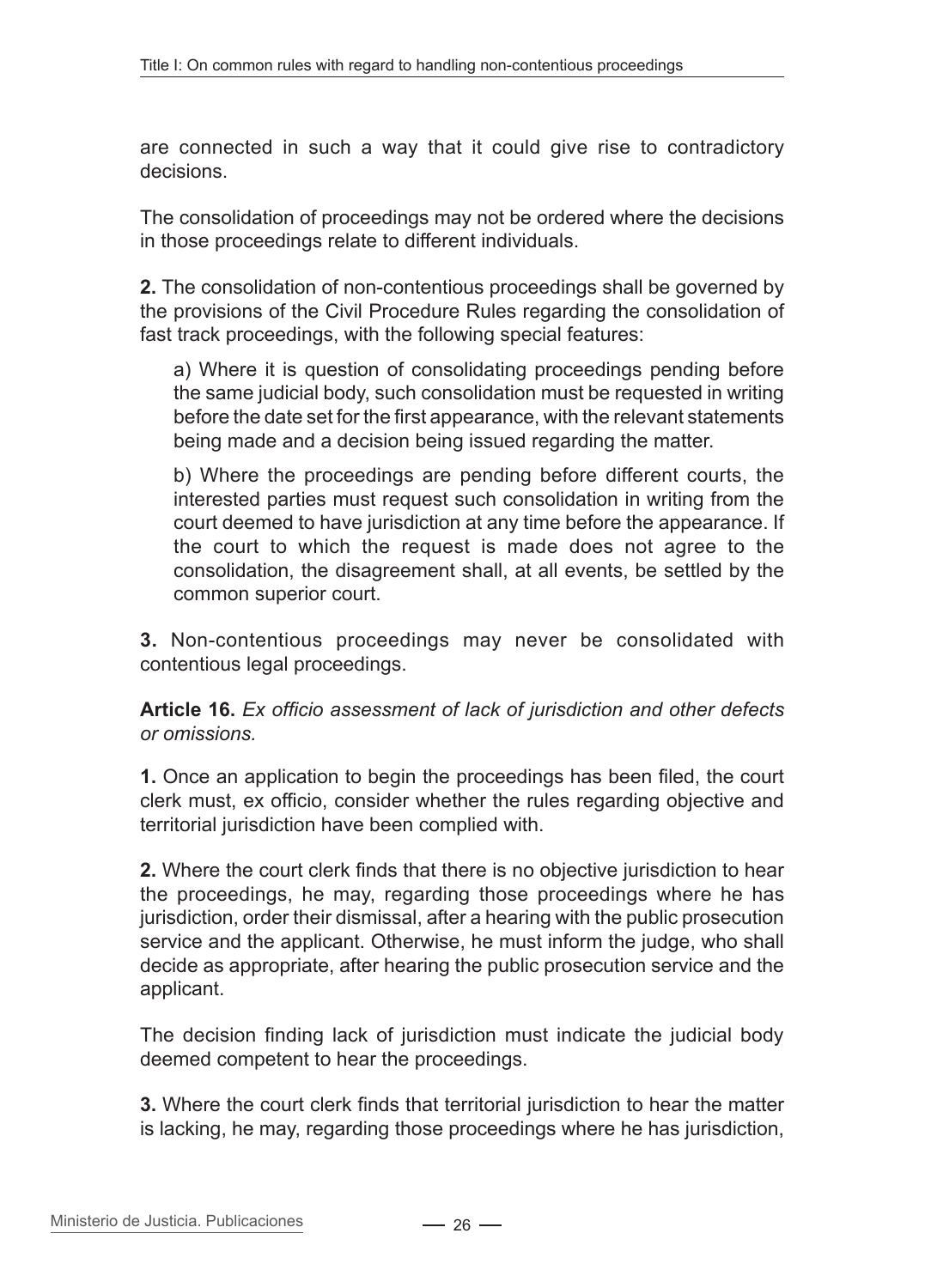refer them to the court he deems competent, after a hearing with the public prosecution service and the applicant. Otherwise, he must inform the judge, who shall decide as appropriate, after hearing the public prosecution service and the applicant.

**4.** The court clerk shall also consider whether there are any defects or omissions in the applications filed and, where appropriate, shall set a time limit of five days for their rectification. If that is not done within the time limit indicated, the court clerk shall regard the application as not having been filed and shall dismiss the proceedings in those cases where he has jurisdiction. Otherwise, he must inform the judge, who shall decide as appropriate.

## **Article 17.** *Acceptance of the application and summoning of the parties.*

**1.** The court clerk shall decide regarding the application and, if he finds it inadmissible, shall issue a decree dismissing the proceedings or inform the judge, where the latter has jurisdiction to decide what is appropriate.

**2.** Once the application has been accepted, the court clerk shall summon those involved in the proceedings to appear, where any of the following circumstances arise:

a) According to law, parties other than the applicant must be heard in the proceedings.

b) Evidence must be given to the judge or the court clerk.

c) The judge or the court clerk deem an appearance necessary to achieve a better a decision regarding the proceedings.

Where it is only necessary to hear the public prosecution service and it is not necessary to hear evidence, the public prosecution service shall issue its report in writing within ten days.

**3.** The parties shall be summoned at least five days before the appearance, informing them that they must attend with the evidence they intend to use. The summons shall be issued in the manner stipulated the Civil Procedure Rules, including a copy of the decision, the application and the accompanying documents.

If any of the parties wishes to file an opposition, they must do so with 5 days of the summons; it shall not make the proceedings contentious, nor shall it prevent them continuing until they are decided, unless the law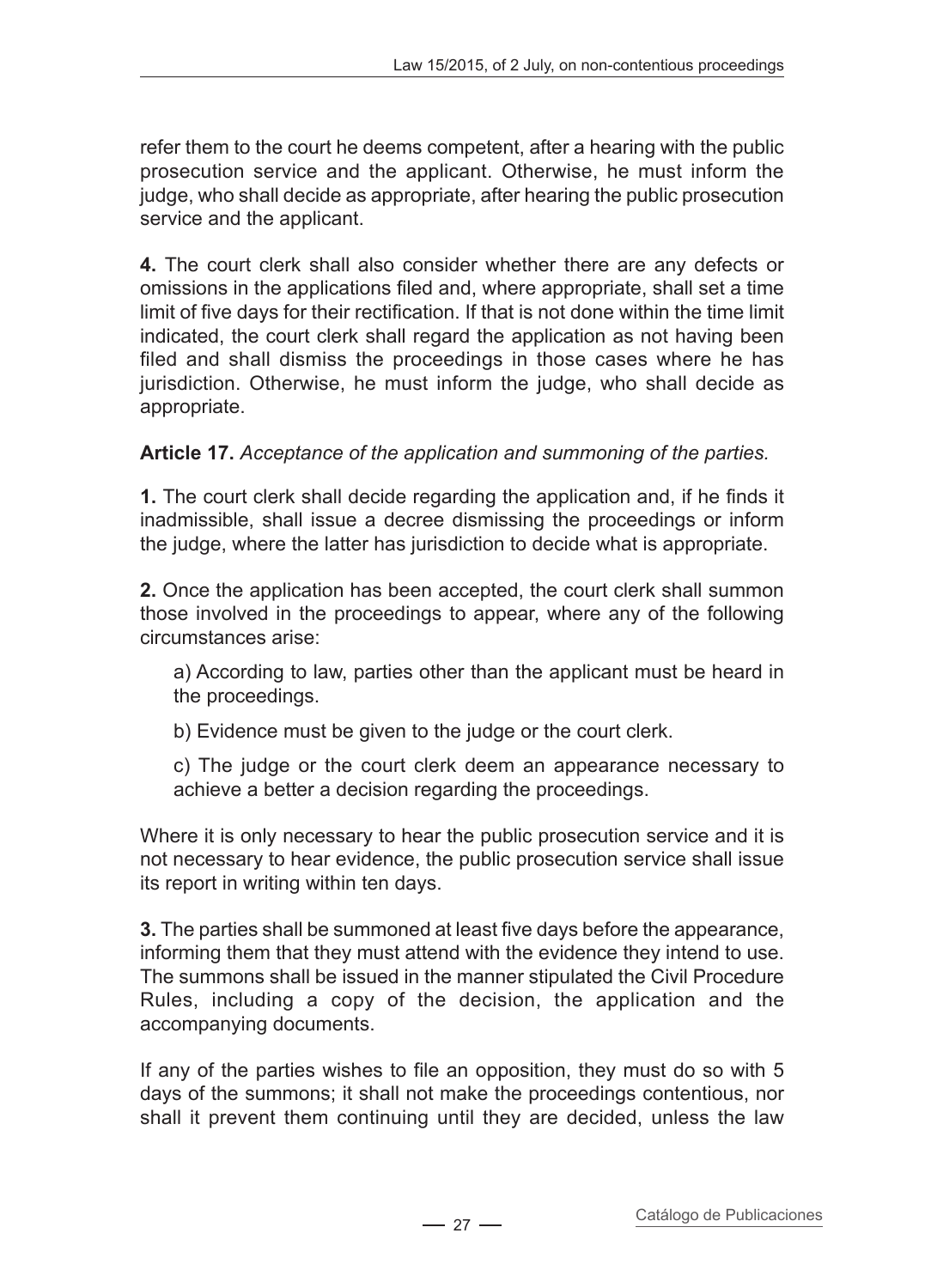expressly provides otherwise. The opposition document shall be passed to the applicant immediately.

#### **Article 18.** *Appearance in court.*

**1.** The appearance shall take place before the judge or the court clerk, according to which figure has jurisdiction to hear the proceedings, within thirty days of the application being accepted.

**2.** The appearance shall be conducted according to the procedure stipulated in the Civil Procedure Rules for fast track hearings, with the following special features:

1. If the applicant does not attend the appearance, the judge or the court clerk, depending on which figure has jurisdiction to decide the proceedings, shall dismiss the proceedings, deeming the applicant to have withdrawn from them. If any of the other parties summoned does not attend, the appearance shall take place and the proceedings shall continue, without any more summonses or notices than are required by law.

2. The judge or the court clerk, according to which figure presides over the appearance, shall hear the applicant, the other parties summoned and the individuals required by law, and may decide, ex officio or at the request of the applicant or the public prosecution service, as appropriate, to hear anyone whose rights or interests may be affected by the decision regarding the proceedings. The participation of individuals with disabilities in terms which are accessible and comprehensible to them is guaranteed by means of the necessary means and support.

3. If procedural questions arise, including those relating to jurisdiction, which may prevent the valid continuation of the proceedings, the judge or the court clerk, having heard those in attendance, shall give a verbal decision at that time.

4. Where the proceedings affect the interests of a minor or an individual whose capacity has been modified by a court, any formalities relating to those interests which are ordered ex officio or at the request of the public prosecution service shall also be carried out at that time or, where that is not possible, within ten days.

The judge or the court clerk may decide to hear the minor or individual whose capacity has been modified by a court in a separate session, without the interference of other individuals, but with the public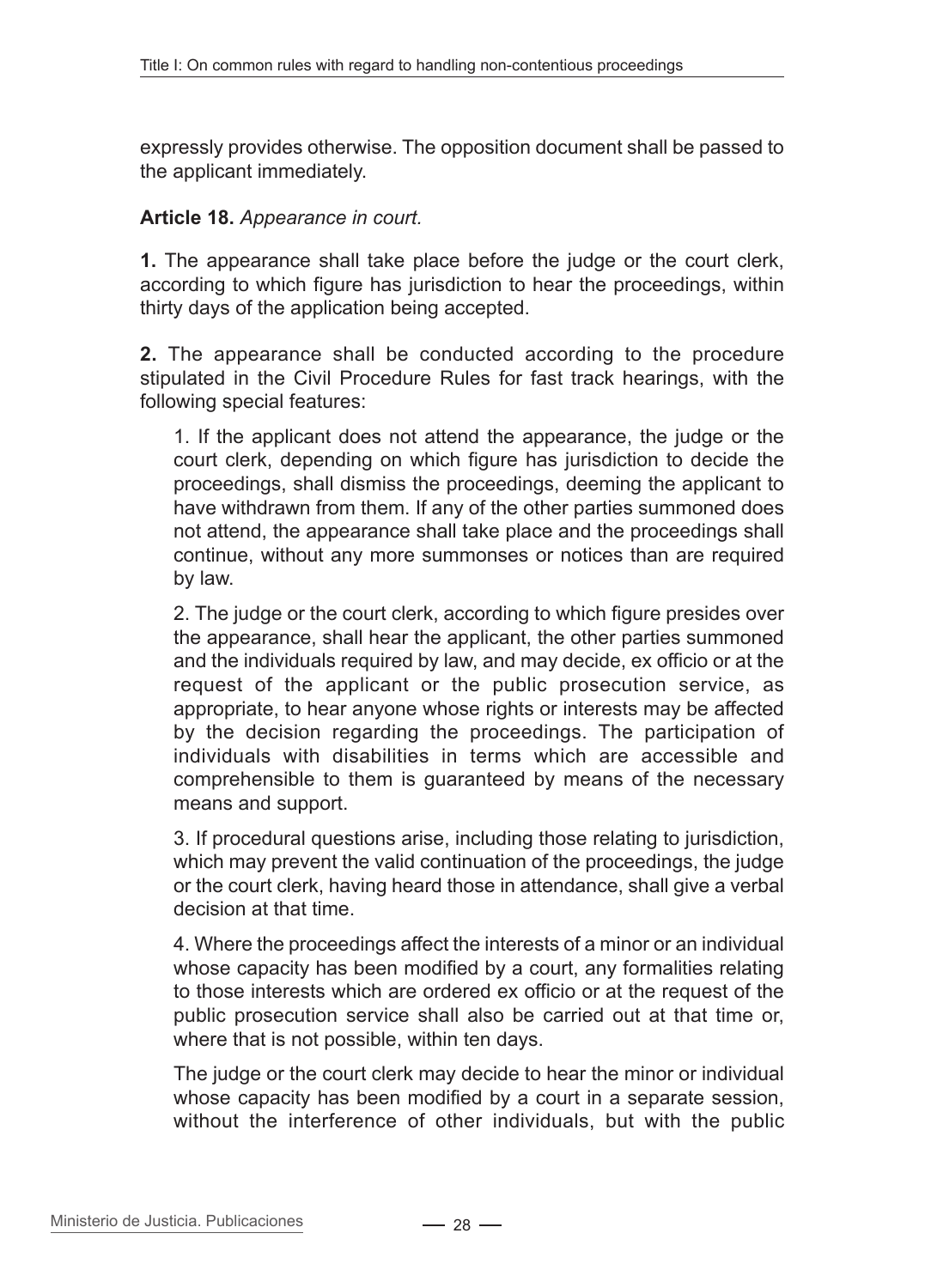prosecution service being able to attend. In any event, guarantees are provided regarding their ability to be heard under ideal conditions, in terms which are accessible and comprehensible to them and suited to their age, maturity and circumstances, receiving help from specialists where necessary.

Based on the examination, a detailed report shall be issued and, wherever possible, an audiovisual recording shall be made. If the examination takes place after the appearance, the relevant report shall be passed to the parties to enable them to make statements within five days.

5. At the appearance, once evidence has been given, the parties shall be allowed to present their conclusions orally.

6. The appearance shall be recorded on a medium suitable for recording and producing sound and images, in accordance with the provisions of the Civil Procedure Rules.

## **Article 19.** *Deciding the proceedings.*

**1.** The proceedings shall be decided by means of an order or decree, according to whether the judge or the court clerk has jurisdiction, within five days of the end of the appearance or, if the appearance did not take place, of the final procedural step.

**2.** Where the proceedings affect the interests of a minor or individual whose capacity has been modified by a court, the decision may be based on any of the facts contained in the statements by the parties or the evidence, or which came to light at the court appearance, even if they have not been referred to by the applicant or by other parties.

**3.** Once non-contentious proceedings have been decided and once the decision is final, other non-contentious proceedings with the same purpose may not be initiated, unless the circumstances which gave rise to the first proceedings change. What is decided regarding those proceedings shall be binding on any subsequent proceedings connected with them.

That shall also apply with regard to proceedings handled by notaries and registrars in those matters where they share jurisdiction with court clerks.

**4.** A decision regarding non-contentious proceedings shall not prevent subsequent legal proceedings with the same purpose as those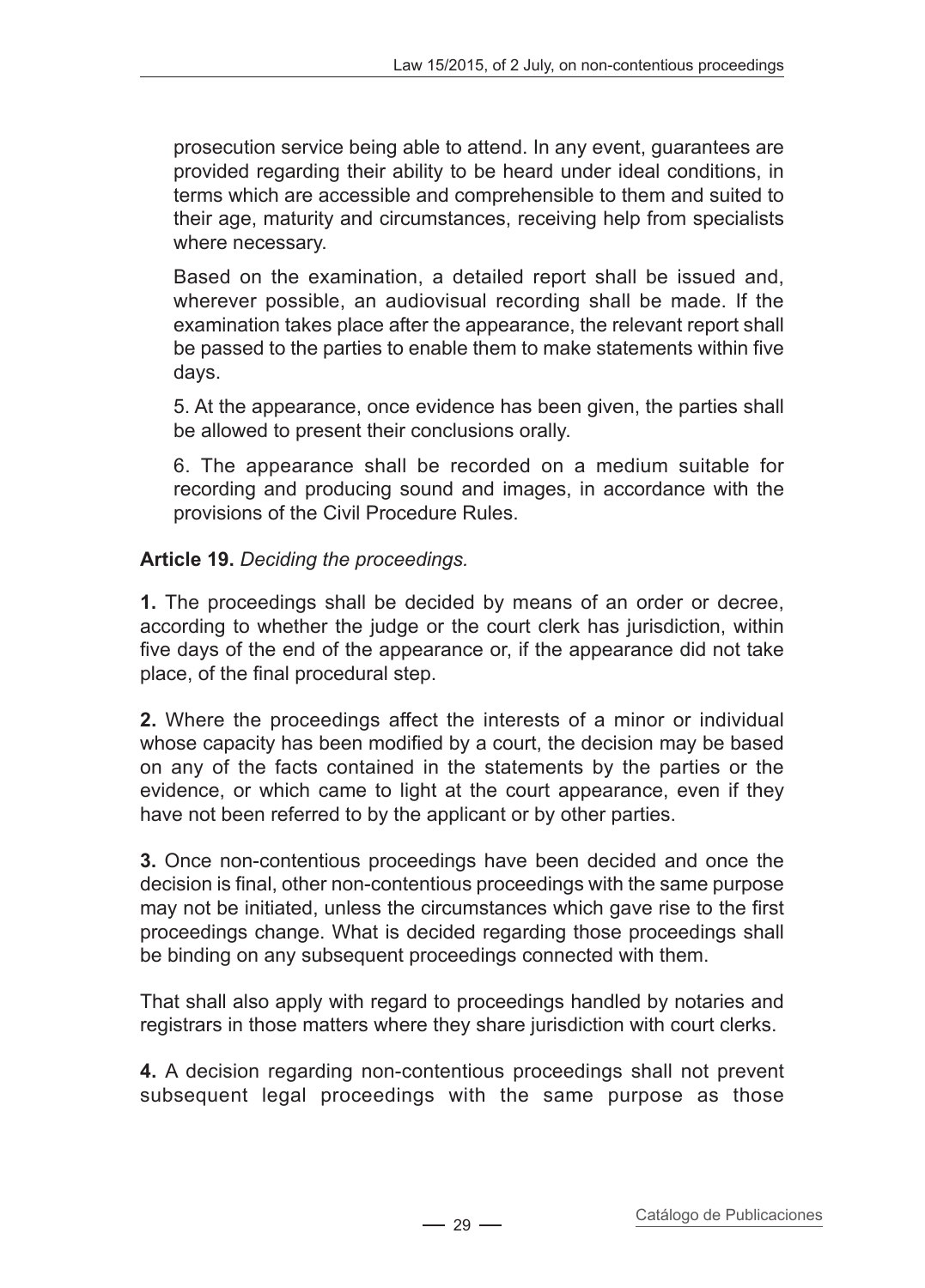proceedings, but the decision issued must state whether it affirms, amends or reverses what was decided in the non-contentious proceedings.

#### **Article 20.** *Appeals.*

**1.** An appeal for reversal may be lodged against interim decisions in noncontentious proceedings, under the terms stipulated in the Civil Procedure Rules. If the contested decision was issued during the court appearance, the appeal will be handled and decided orally at that time.

**2.** An appeal may be lodged against a final decision issued by the judge in non-contentious proceedings by any party who considers himself harmed by that decision, in accordance with the provisions of the Civil Procedure Rules. If the decision was issued by a court clerk, an appeal for judicial review must be brought before the competent judge, under the terms stipulated in the Civil Procedure Rules.

An appeal shall not have suspensive effects, unless the law expressly provides otherwise.

#### **Article 21.** *Limitation of the proceedings.*

**1.** Proceedings shall be deemed to have been abandoned where, despite being advanced ex officio, no action is taken by the parties within six months of the final notification.

**2.** The court clerk shall be responsible for declaring that the proceedings have expired.

**3.** Only an appeal for judicial review may be lodged against an order declaring expiry.

**Article 22.** *Compliance with and enforcement of the decision which concludes the proceedings.*

**1.** The enforcement of the final decision which concludes non-contentious proceedings shall be governed by the provisions of the Civil Procedure Rules and, in particular, articles 521 and 522; in any event, those actions required to implement the decision may be requested immediately.

**2.** If any of the proceedings referred to in this Act gives rise to a fact or act capable of being registered with the register office, a certified copy of the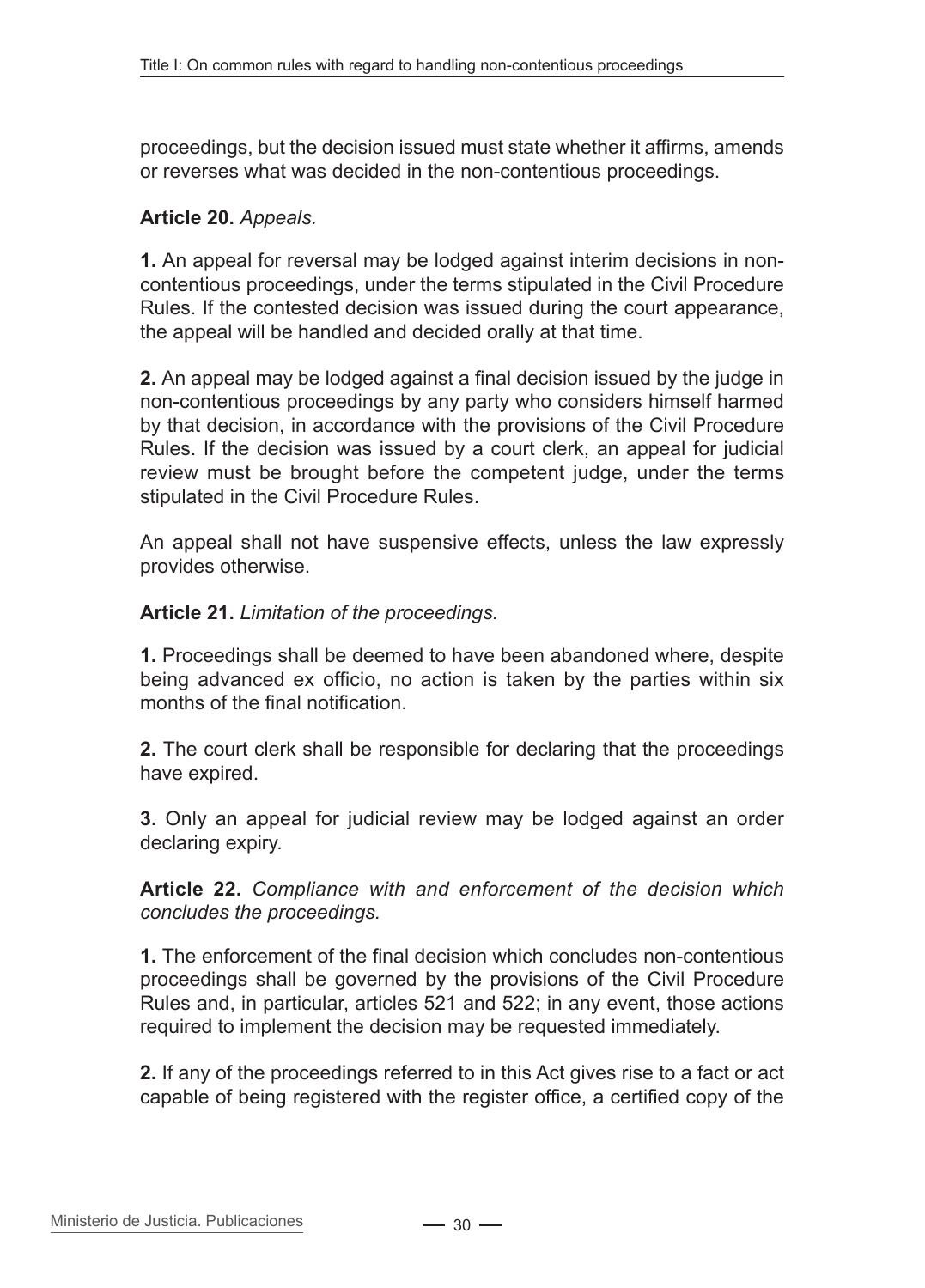relevant decision shall be issued for the purposes of its inclusion or registration.

If the decision is capable of being included in the land register, the commercial register or any other public register, an order must be issued. at the request of the party, for the purposes of its inclusion in that register. The order shall be sent electronically. The description by the registrars shall be limited to the jurisdiction of the judge or court clerk, the congruence of the order with the proceedings in which it was issued, the extrinsic formalities of the decision and the obstacles arising from the register.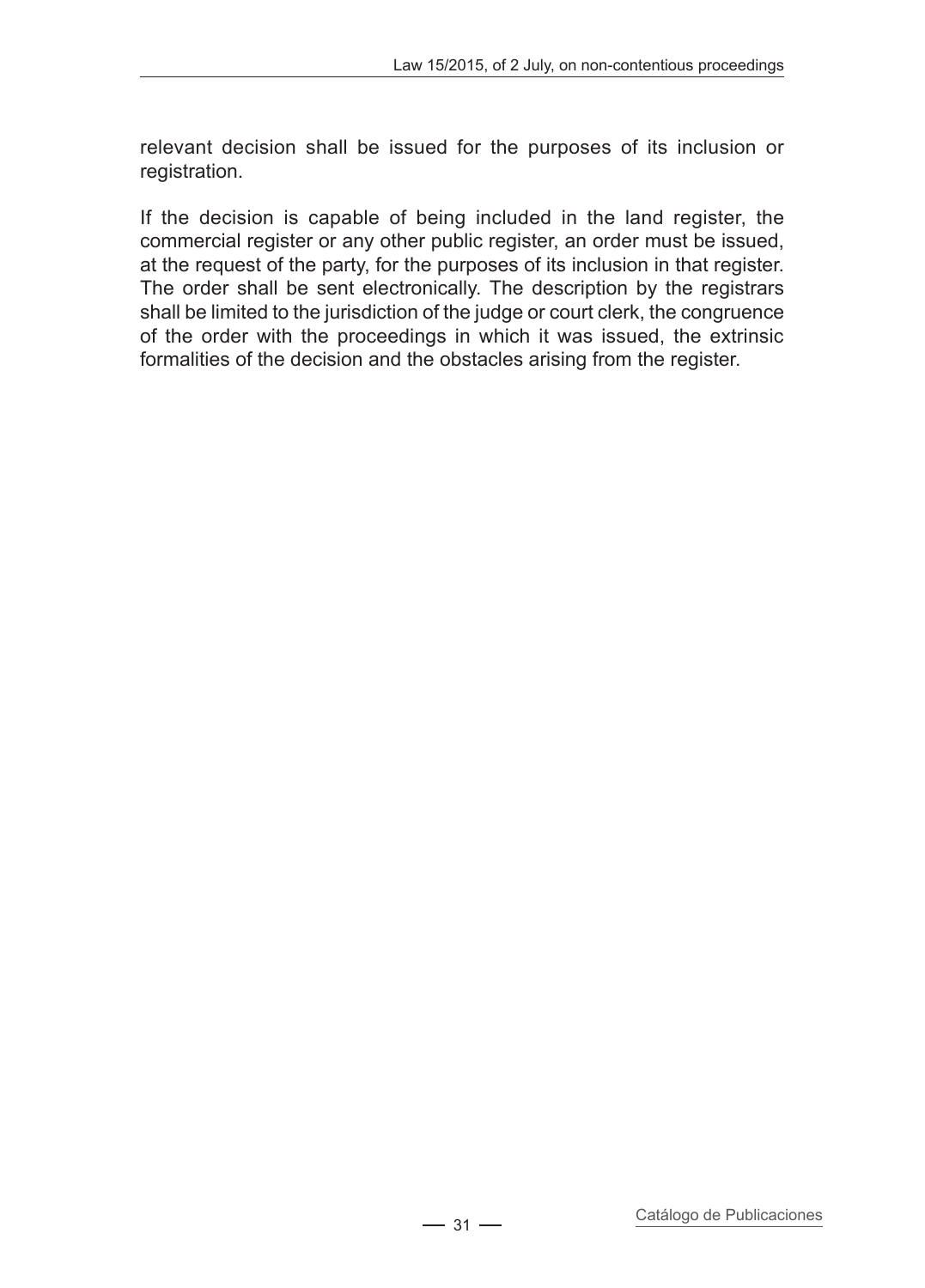## TITLE II

#### **On non-contentious proceedings with regard to individuals**

## CHAPTER I

#### On judicial authorisation or approval for the acknowledgement of kinship of children born out of wedlock

**Article 23.** *Scope of application.*

**1.** The provisions of this chapter shall apply in all cases where, in accordance with the law, the acknowledgement of kinship of children born out of wedlock requires judicial authorisation or approval in order to be valid.

**2.** An application requesting judicial authorisation must be filed where acknowledgement of a minor or individual whose capacity has been modified by a court as a child born outside of wedlock has been authorised by a sibling or a blood relative in the direct line of the parent and whose filiation is legally established.

**3.** Judicial approval shall be sought for the effective acknowledgement of a minor or individual whose capacity has been modified by a court as a child born outside of wedlock authorised by:

a) An individual who is not able to marry on grounds of age.

b) An individual who does not have the express consent of their legal representative or the support of either the guardian of the acknowledged individual or of the legally known parent, provided that individual has not been acknowledged in a will or within the time limit established for registering a birth.

c) The father, where the acknowledgement has taken place within the time limit for registering a birth and where it has been withdrawn at the request of the mother.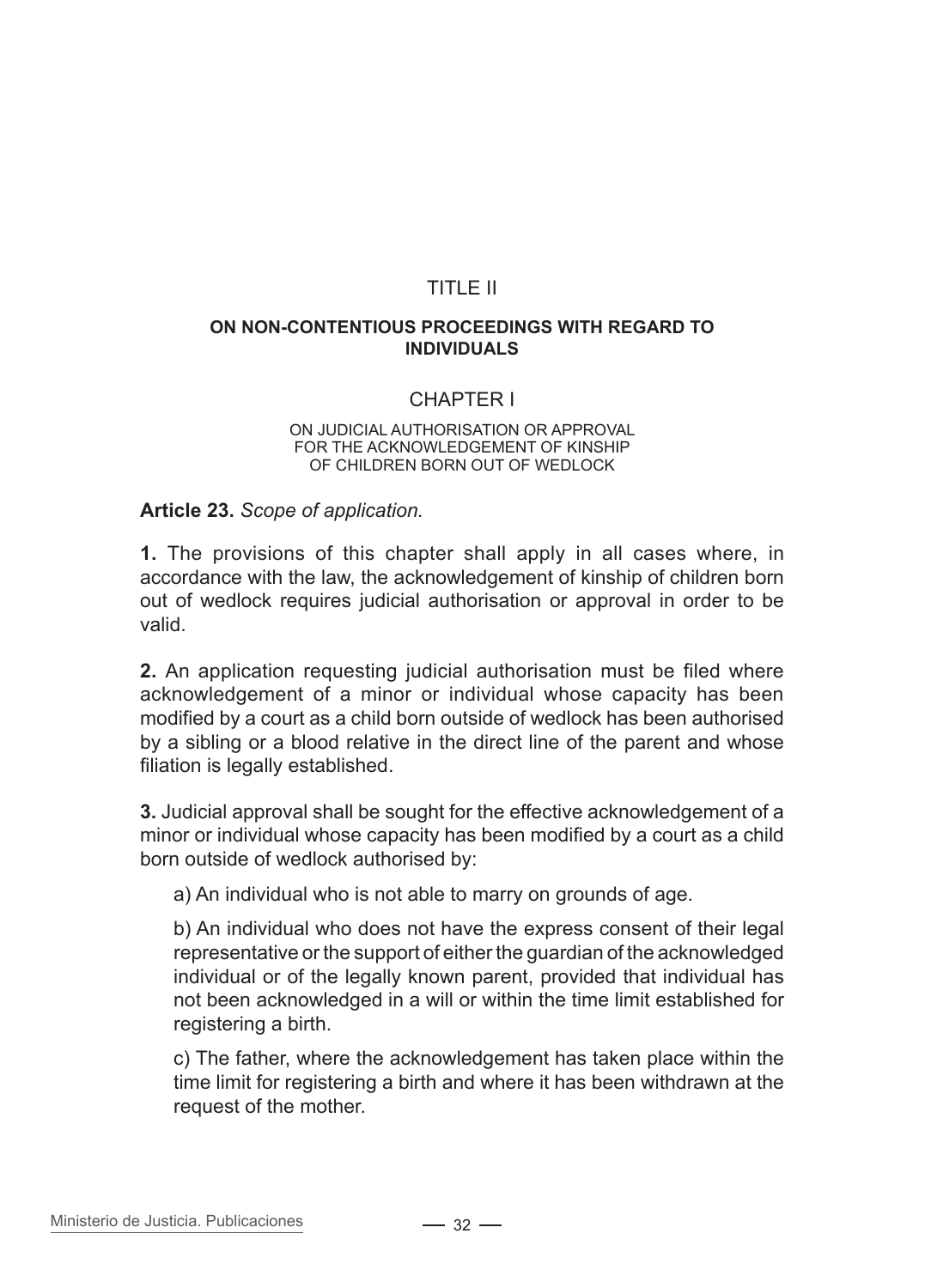**4.** Judicial approval for the validity of the acknowledgement of kinship of children born out of wedlock must also be requested by an individual whose capacity has been modified by a court.

## **Article 24.** *Jurisdiction, locus standi and representation.*

**1.** The court of first instance of the place where the acknowledged individual has their legal address shall have jurisdiction to hear these proceedings or, if the individual does not have their legal address in Spanish territory, the court of the place where the individual resides in Spanish territory. If the acknowledged individual does not reside in Spain, it shall be the court of first instance of the place where the parent requesting the acknowledgement has their legal address or where they reside.

**2.** The parent requesting the acknowledgement may bring these proceedings independently or with the assistance of their legal representative or guardian, as appropriate.

**3.** The involvement of neither a lawyer nor a court lawyer is mandatory for these proceedings.

## **Article 25.** *Procedure.*

Once the application has been accepted by the court clerk, he will summon the applicant to appear and, where appropriate, the known parent, the legal representative or guardian of the acknowledged individual and the acknowledged individual, if sufficiently mature and, in any event, if over 12 years of age, as well as the descendants of the acknowledged individual, where that individual is deceased and has descendants, and anyone else deemed appropriate, as well as the public prosecution service.

## **Article 26.** *Decision.*

**1.** The judge shall decide as appropriate regarding the acknowledgement in question, bearing in mind the discernment of the parent, the truth or authenticity of their claim, the verisimilitude of the parental relationship, without the need for comprehensive proof, and the interest of the acknowledged individual, where that individual is a minor or an individual whose capacity has been modified by a court.

**2.** In the case of the acknowledgement of a minor or an individual whose capacity has been modified by a court authorised by a sibling or blood relative in the direct line of the other parent, the judge shall only authorise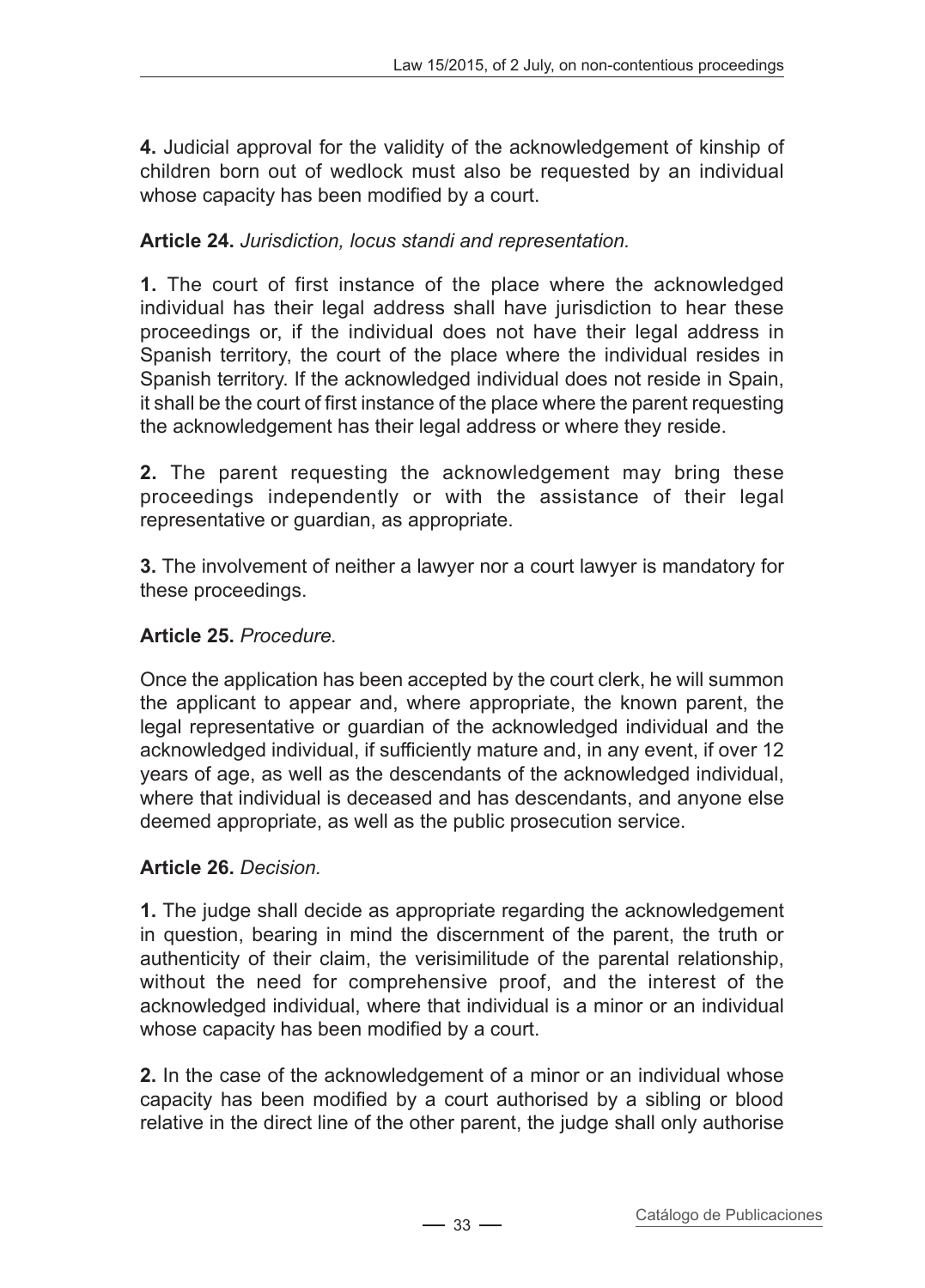the establishment of the filiation where it is in the interest of the minor or individual whose capacity has been modified by a court. The judge shall invalidate that filiation if a public document is presented containing a statement on the matter by the acknowledged individual, made once they have reached full capacity.

**3.** A certified copy of that decision shall be sent to the relevant register office for registration.

## CHAPTER II

#### On authorisation to appear in court and the appointment of a court-appointed guardian

#### **Article 27.** *Scope of application.*

**1.** The provisions of this chapter shall apply in cases where the law requires the appointment of a court-appointed guardian for minors or individuals whose capacity has been modified by a court, or is to be modified, and, in any event, shall be requested:

a) Where, in some matter, there is a conflict of interest between minors or individuals whose capacity has been modified by a court and their legal representatives or guardian, except, where there is joint parental authority or guardianship, there is no such conflict with the other parent or guardian.

b) Where, for any reason, the guardian does not carry out their duties until the determining cause ceases to exist or where another individual is designated to hold the position.

c) Where it becomes apparent that an individual for whom a guardian must be appointed requires measures for the administration of their goods to be adopted, until a judicial decision is issued concluding the proceedings.

**2.** The provisions of this chapter shall also apply in cases requiring the authorisation and subsequent appointment of a court-appointed guardian. Authorisation shall be requested where an unemancipated minor or individual whose capacity has been modified by a court is being sued or needs to bring a lawsuit to avoid serious damage and any of the following circumstances exist:

a) The parents or guardian are absent, their whereabouts are unknown and there are insufficient rational grounds to believe they will soon return.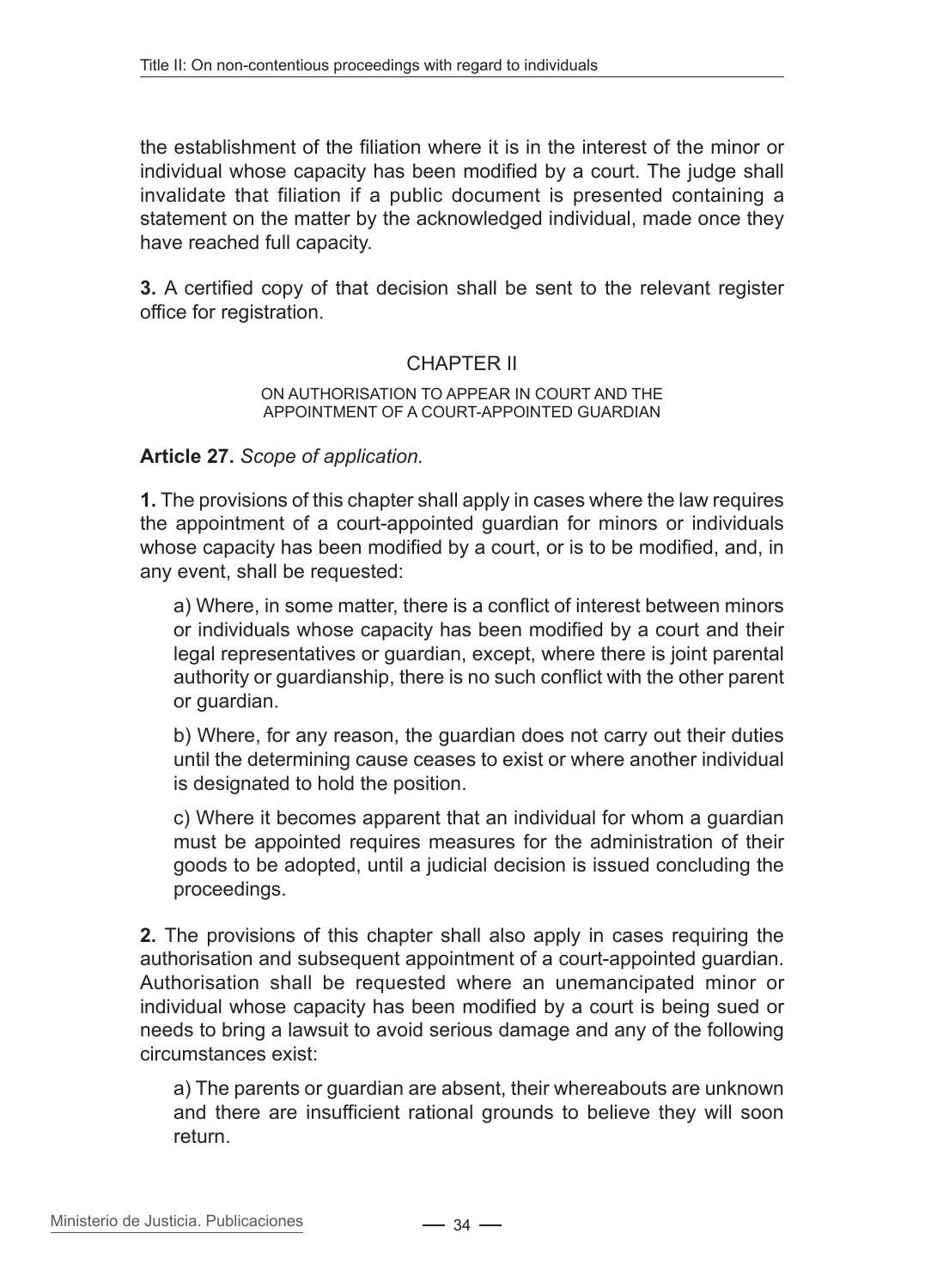b) Both parents or guardian refuse to represent or assist the minor or individual whose capacity has been modified by a court in court.

c) The parents or guardian are in a situation where it is de facto impossible for them to represent that individual in court.

**3.** The provisions of the preceding section notwithstanding, a courtappointed guardian shall be appointed for minors or individuals whose capacity has been modified by a court, without the need for prior authorisation, to take legal action against their parents or guardian, or to seek non-contentious proceedings, where they have locus standi to do so, or to represent them when the public prosecution service seeks proceedings to have their capacity modified by a court. Such an application shall not be appropriate where the other parent or guardian, if there is such, does not have an interest opposed to the minor or individual whose capacity has been modified by a court.

## **Article 28.** *Jurisdiction, locus standi and representation.*

**1.** The court clerk of the court of first instance where the minor or individual whose capacity has been modified by a court, or is to be modified, has their legal address or, failing that, their place of residence, shall have jurisdiction to hear these proceedings; or, where appropriate, that of the court of first instance which is hearing the matter requiring the appointment of the court-appointed guardian.

**2.** The proceedings shall be initiated ex officio, at the request of the public prosecution service or on the initiative of the minor or individual whose capacity has been modified by a court or any other individual acting in their interest.

**3.** The involvement of neither a lawyer nor a court lawyer is mandatory for these proceedings.

## **Article 29.** *Effects of the application.*

From the moment the authorisation is applied for and until the courtappointed guardian accepts the role or a final decision is issued dismissing the proceedings, any limitation periods and time limits relating to the action in question shall cease to run.

In the event that the minor or individual whose capacity has been modified by a court, or is to be modified, has to appear in court as a defendant or has been left without procedural representation during the proceedings,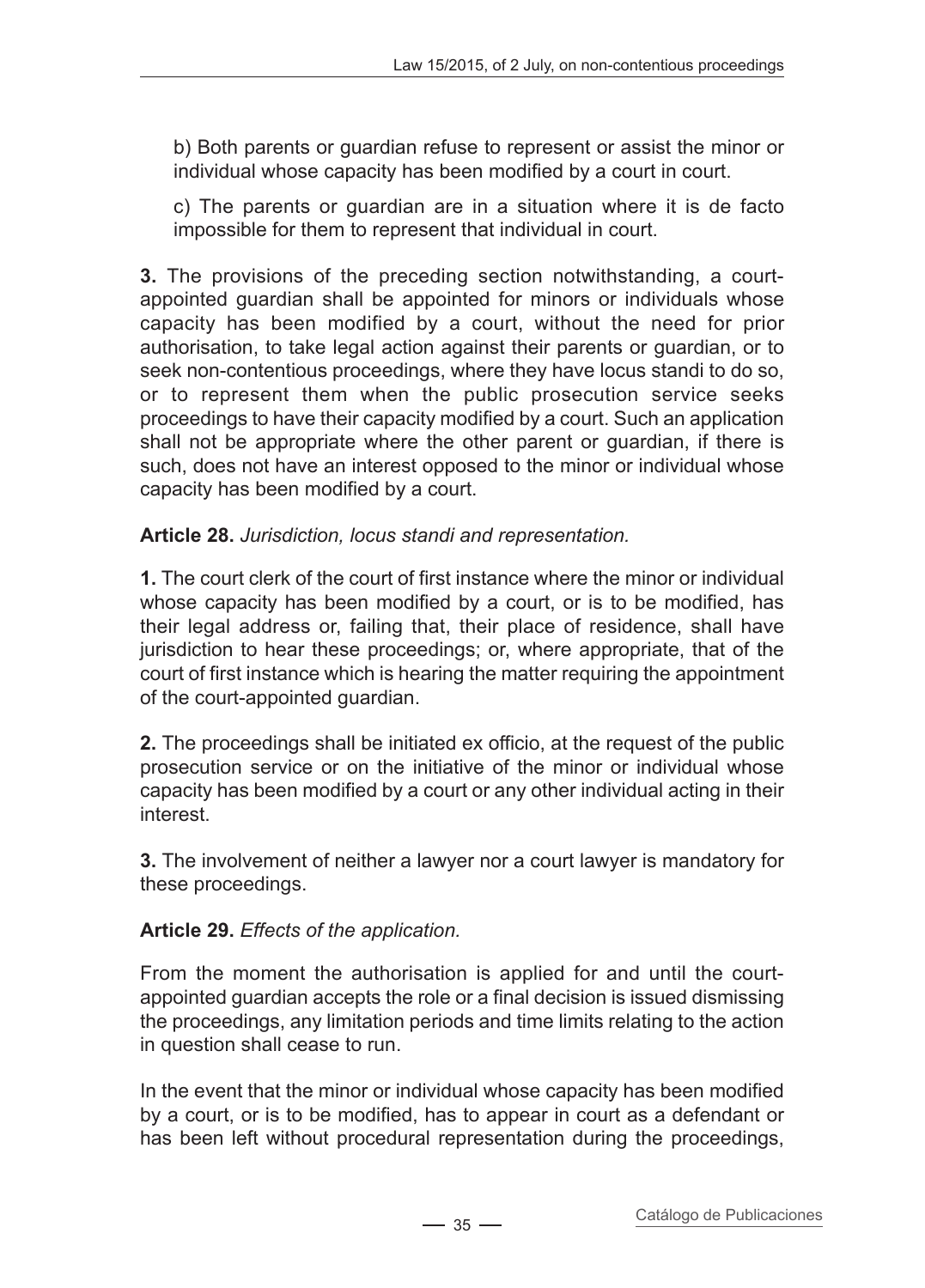the public prosecution service shall assume their representation and defence until the court-appointed guardian is appointed.

#### **Article 30.** *Appearance and decision.*

**1.** The court clerk shall summon the applicant to appear, together with the parties named as such in the proceedings, anyone whose presence is deemed appropriate, the minor or individual whose capacity has been modified by a court, or is to be modified, if sufficiently mature and, in any event, if over 12 years of age, and the public prosecution service.

**2.** The decision agreeing to what has been requested shall appoint whoever the court clerk deems most suitable for the role as court-appointed guardian, establishing the powers to be conferred on that individual.

**3.** In the circumstances provided for in letter c) of section 1 of article 27, the certified copy of the decision appointing the court-appointed guardian shall be sent to the relevant register office for registration.

**Article 31.** *Cessation of the court-appointed guardianship and authorisation to appear in court.*

**1.** The court-appointed guardian must notify the judicial body when the grounds for their appointment disappear.

**2.** They must likewise notify the judicial body when any of the parents, representatives or guardian, as appropriate, offer to appear in court on behalf of the affected individual, or when the proceedings giving rise to the authorisation end.

**Article 32.** *Accountability and excusing and removing the court-appointed guardian.*

The provisions established for making an inventory, where appropriate, for excusing and removing guardians and for accountability when the role comes to an end shall apply to the court-appointed guardian and shall be handled and decided by the relevant court clerk.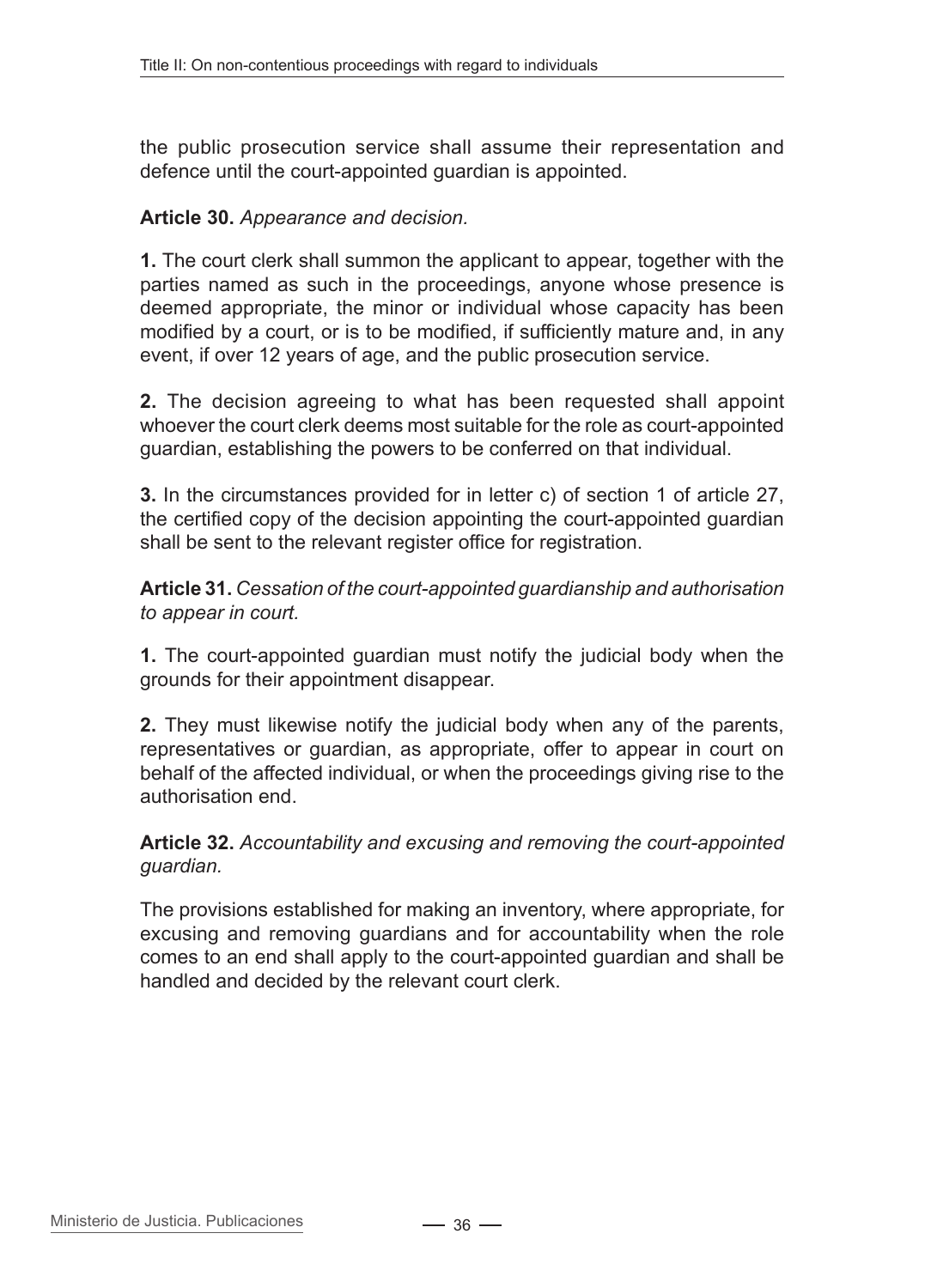# CHAPTER III

### On adoption

### **Article 33.** *Jurisdiction.*

The court of first instance relating to the headquarters of the public body entrusted with the protection of the adoptee and, failing that, to the legal address of the adopter shall have jurisdiction in adoption proceedings.

**Article 34.** *Preferential status and representation.*

**1.** The handling of adoption proceedings shall have preferential status and shall be carried out with the involvement of the public prosecution service.

**2.** The assistance of neither a lawyer nor a court lawyer shall be mandatory.

**Article 35.** *Proposal by the public body and application by the adopter.*

**1.** The proceedings shall begin with the document proposing adoption lodged by the public body or with the adopter's application, where the adopter has locus standi.

**2.** The adoption proposal lodged by the public body shall, in particular, set out:

a) The personal, family and social conditions and livelihood of the designated adopter or adopters and their relations with the adoptee, giving detailed grounds for choosing them.

b) Where appropriate, when they have to give their assent or be heard, the last known legal address of the spouse of the adopter or of the individual with whom the adopter is joined in a sentimental relationship analogous to marriage, or of the parents, guardian, foster family or custodians of the adoptee.

c) Whether any party has expressed their assent to the public body or in a public document.

**3.** In those cases where, in accordance with the provisions of article 176 of the Civil Code, a proposal by the public body is not required beforehand, the adopter's offer of adoption shall be submitted in writing, setting out the information contained in the preceding sections, as applicable, together with the statements and evidence showing that the circumstances required by that legislation apply to the adoptee.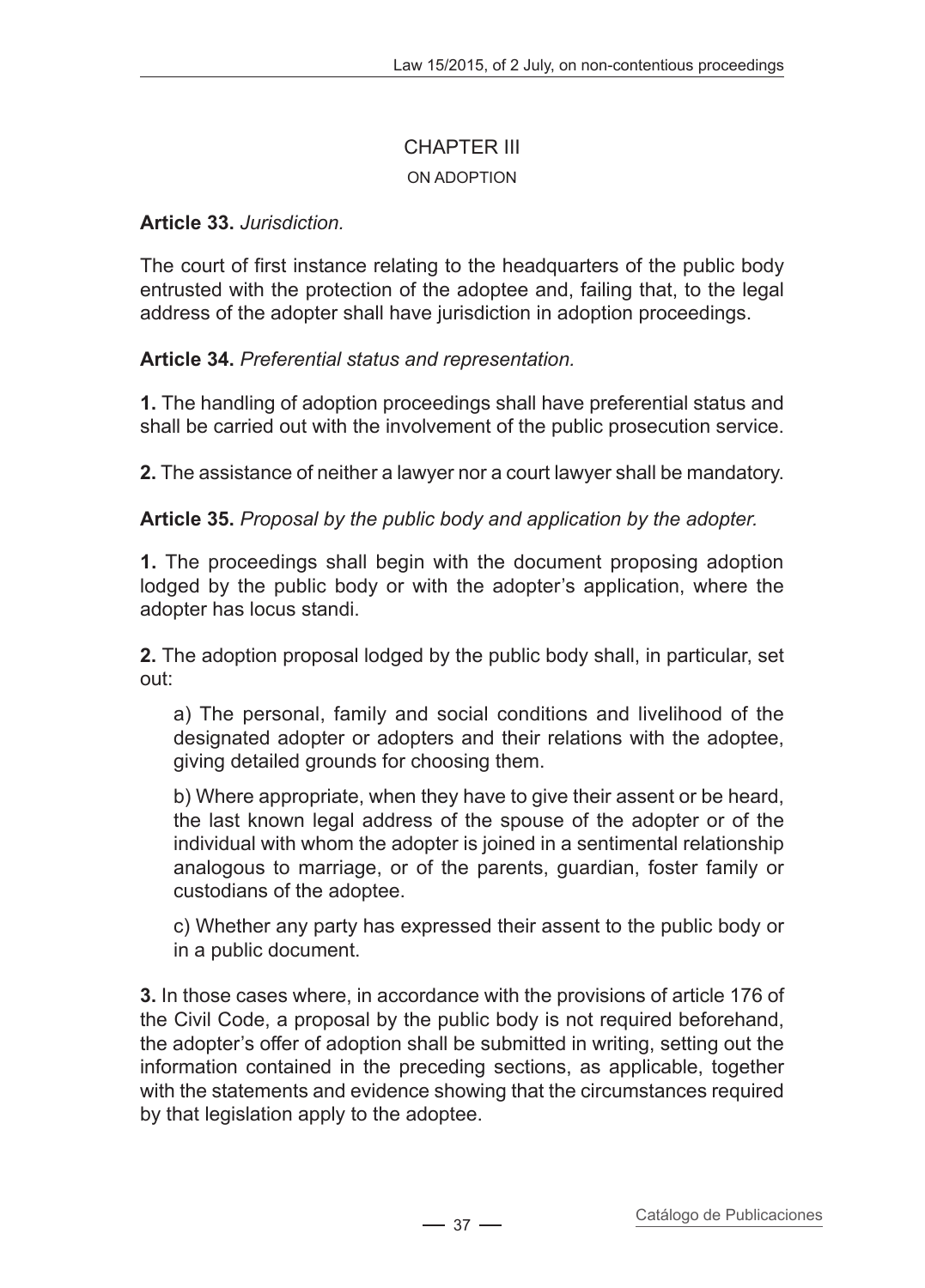**4.** The documents referred to in the preceding sections, the prior declaration of the adopter's suitability to exercise parental authority, issued by the public body, where appropriate, and whatever reports or documents are deemed appropriate, shall be submitted with the adoption proposal or offer.

### **Article 36.** *Consent.*

In the proceedings, the court clerk shall summon the adopter or adopters and the adoptee, if over 12 years of age, to express their consent in the presence of the judge.

### **Article 37.** *Assent and hearing.*

**1.** Those individuals indicated in section 2 of article 177 of the Civil Code must also be summoned to give their assent.

Those whose assent is necessary but have already given it at the start of the proceedings before the relevant public body or in a public document shall not be summoned, unless more than six months have elapsed since they did so.

**2.** If the parents wish the need for them to assent to the adoption to be recognised, they must make it clear in the proceedings. The court clerk shall order the proceedings to be suspended and shall grant a period of 15 days for the submission of the claim, which shall be heard by the same court.

Where the claim is submitted within the time limit, the court clerk shall issue a decree declaring the adoption proceedings contentious and shall order them to be handled in accordance with article 781 of the Civil Procedure Rules.

Where the claim is not submitted within the set time limit, the court clerk shall issue a decree declaring the procedure at an end and lifting the suspension of the adoption proceedings. Appeal for a judicial review of the decree may be made directly to the court. Once this decision is final, no subsequent claim shall be admitted from the same parties regarding the need for assent to the adoption in question.

**3.** Those individuals indicated in section 3 of article 177 of the Civil Code must also be summoned to be heard by the judge in the proceedings.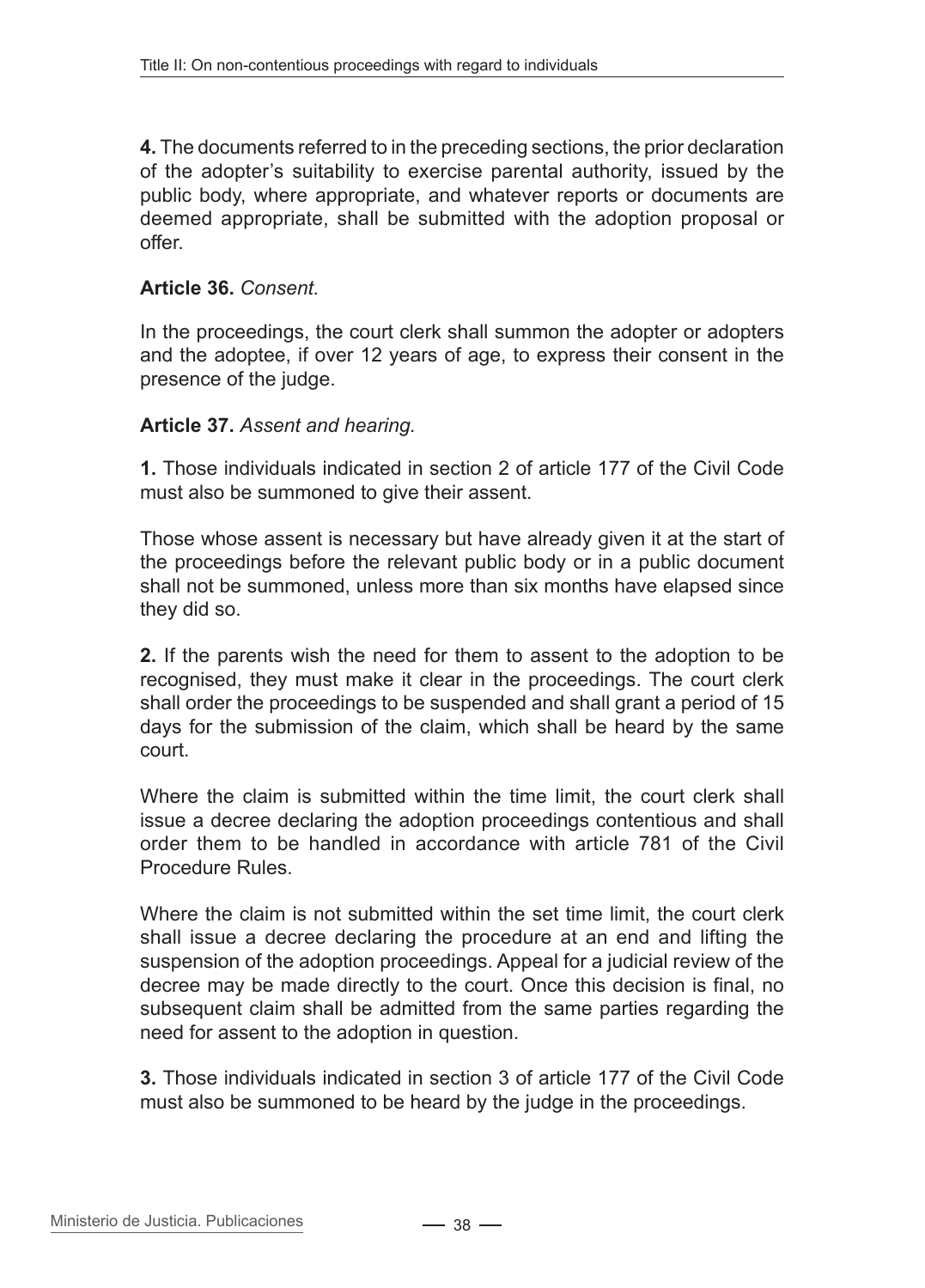### **Article 38.** *Notices to appear.*

**1.** If the legal address of those who must be summoned to appear is not stated in the adoption proposal or offer, the court clerk shall immediately take the appropriate steps to establish that address, in accordance with the provisions of article 156 of the Civil Procedure Rules, and shall summon them to appear before the judge within the following fifteen days, with due respect for confidentiality. The notice to the parents summoning them to appear must, where appropriate, state the circumstances which require them to be heard.

**2.** Notices to those who must give their assent or be heard shall include the warning that, where they have been summoned personally and do not appear, the proceedings shall continue without further notices. If they do not respond to the first notice and the summons was served in person, they will be summoned again to appear within the following fifteen days, with the warning that, even if they do not appear, the proceedings shall continue.

**3.** Where it is not has not been possible to establish the legal address or whereabouts of an individual who must be summoned, or, having been duly summoned and with the appropriate warnings, an individual does not appear, the procedure shall be dispensed with and the agreed adoption shall be valid, subject, where appropriate, to the right conferred on the parents by section 2 of article 180 of the Civil Code.

# **Article 39.** *Procedure.*

**1.** The judge may order as many steps to be taken as he deems appropriate to make sure that the adoption is in the interests of the adoptee.

**2.** All proceedings shall be carried out with due respect for confidentiality, in particular avoiding the family of origin becoming aware of the adoptive family, except in the circumstances contained in sections 2 and 4 of article 178 and subject to the provisions of article 180 of the Civil Code.

**3.** If the application is contested, the proceedings shall become contentious and the court clerk shall summon the interested parties to a hearing, continuing in accordance with the provisions for fast track proceedings.

**4.** An appeal may be lodged against the order deciding the proceedings, which shall have preferential status, without having suspensive effects.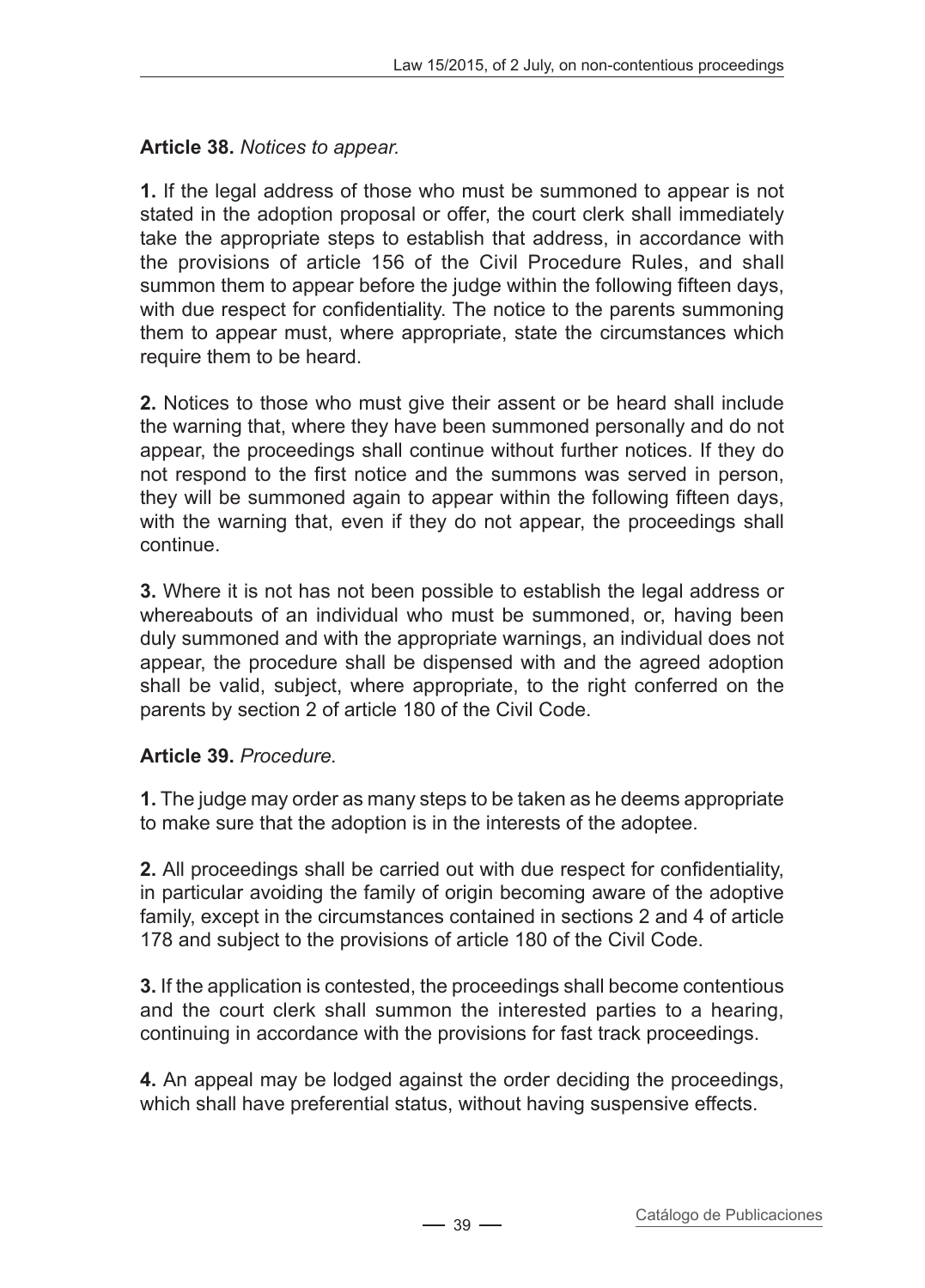**5.** A certified copy of the final decision ordering the adoption shall be sent to the relevant register office for registration.

**Article 40.** *Procedure for excluding the adopter from tutelary duties and termination of the adoption.*

**1.** The judicial proceedings referred to in articles 179 and 180 of the Civil Code shall be carried out according to the relevant procedure as laid down in the Civil Procedure Rules and the decisions relating to them shall be sent to the relevant register office for registration.

**2.** During the proceedings, the judge, even ex officio, after hearing the public prosecution service, shall order the appropriate measures to protect the person and goods of the adoptee, where the adoptee is a minor or an individual whose capacity has been modified by a court.

**3.** Where the adoptee is of legal age, termination of the adoption shall require the express consent of the adoptee.

### **Article 41.** *International adoption.*

In cases of international adoption, the provisions of article 9.5 of the Civil Code and the provisions of Law 54/2007, of 28 December, on international adoption, shall apply, as well as the relevant provisions of the international treaties and conventions to which Spain is a signatory, in particular, the Hague Convention of 29 May 1993, on the protection of children and cooperation in respect of international adoption.

#### **Article 42.** *Conversion of simple or incomplete adoption into full adoption.*

**1.** The adopter in the case of simple or incomplete adoption constituted by a competent foreign authority may ask the Spanish courts to convert it into adoption regulated by Spanish law where any of the following circumstances arise:

a) The adoptee has their habitual residence in Spain at the time the adoption is constituted.

b) The adoptee has been or is going to be moved to Spain in order to establish their habitual residence in Spain.

c) The adopter is a Spanish citizen or has their habitual residence in Spain.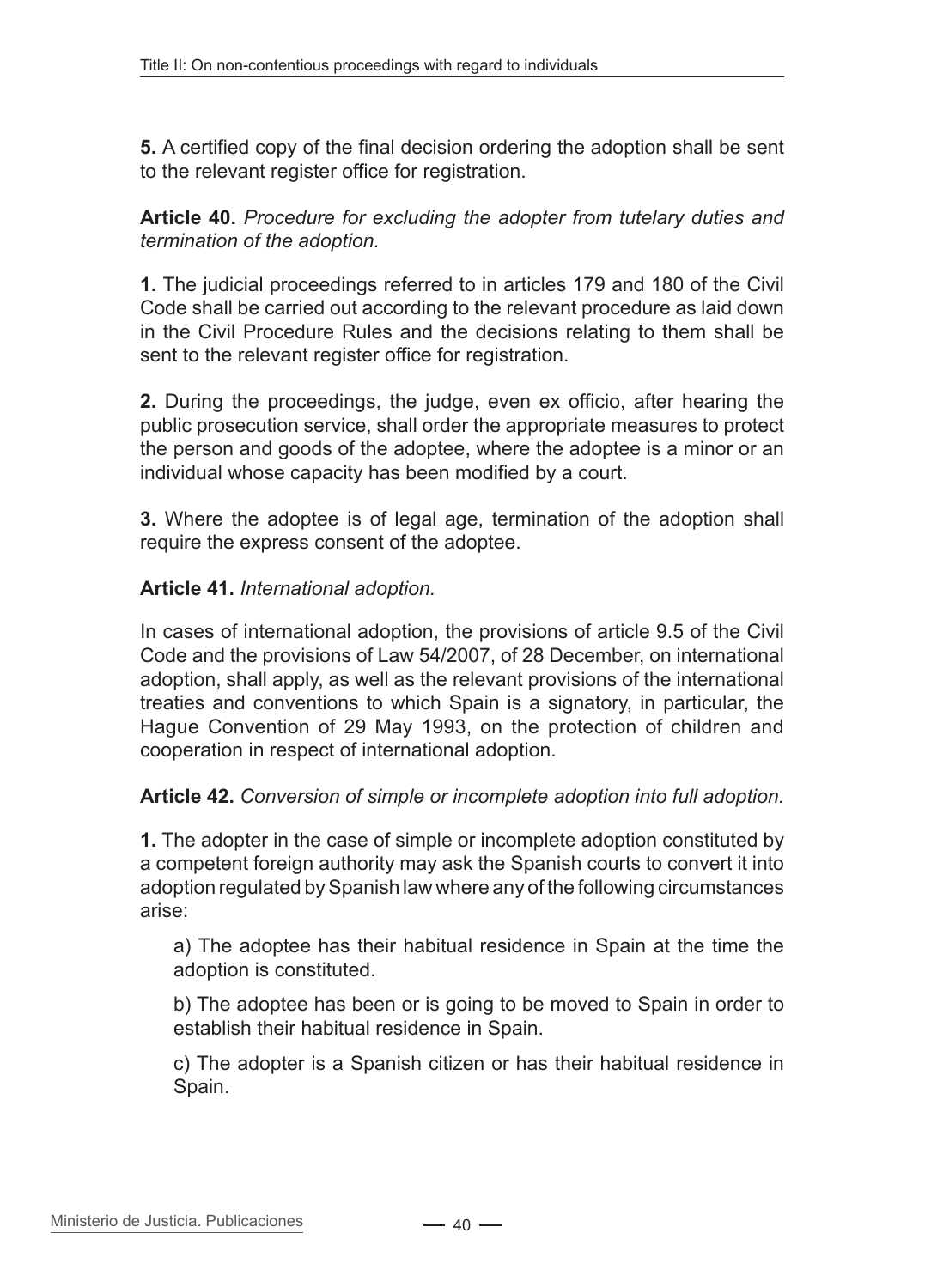**2.** The adopter must submit the application for full adoption, without the need for a prior proposal from the public body, setting out the information contained in article 35, as applicable. The application must be accompanied by the document from the foreign authority constituting the adoption and evidence showing that the required circumstances apply to the adoptee.

**3.** Once the application has been submitted, the procedure established in the preceding articles shall be followed, as applicable, with the judge being required to establish that the requirements set out in the International Adoption Act have been met.

**4.** In any event, the adopter or adopters and the adoptee, if over twelve years of age, must express their consent before the judge. Where the adoptee is under that age, they shall be heard in accordance with their age and maturity.

The spouse of the adopter or the individual with whom the adopter is joined in a sentimental relationship analogous to marriage must give their assent.

**5.** A certified copy of the order declaring the conversion of the simple or incomplete adoption into full adoption shall be sent to the relevant register office for registration.

# CHAPTER IV

#### On guardianship and de facto custody.

# **Section 1. Common provision**

**Article 43.** *Jurisdiction and representation.*

**1.** The court of first instance for the legal address or, failing that, for the place of residence of the minor or individual whose capacity has been modified by a court shall have jurisdiction to hear these proceedings.

**2.** The judicial body which hears proceedings relating to guardianship or de facto custody shall have jurisdiction to deal with all subsequent incidents, procedures and measures to be adopted, provided that the minor or individual whose capacity has been modified by a court resides in the same district. Otherwise, to deal with any such incident, a full statement of the proceedings must be requested from the court which previously heard them, to be sent within ten days of the request.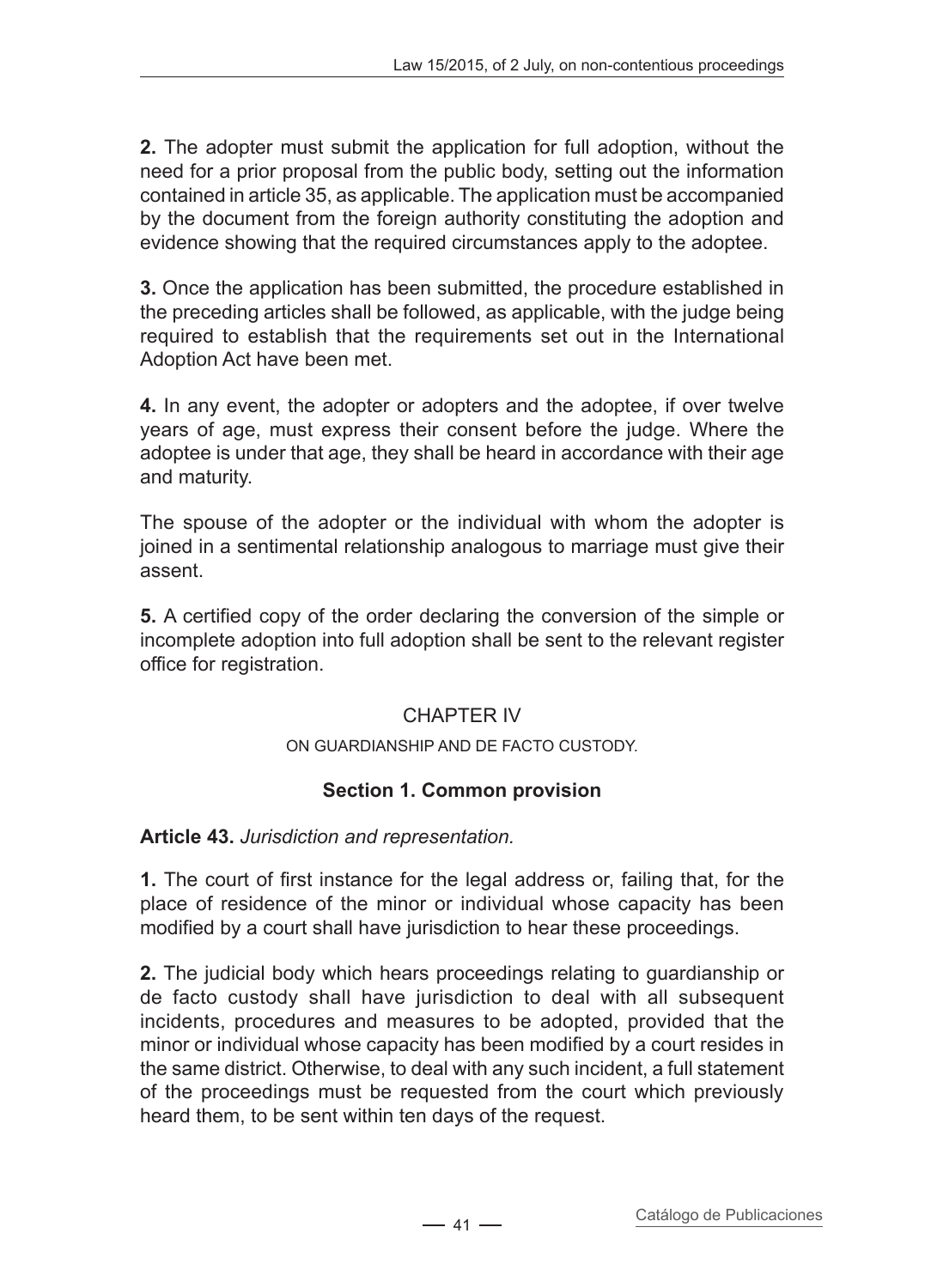**3.** The involvement of neither a lawyer nor a court lawyer shall be mandatory in these proceedings, except as concerns the removal of the guardian, where the involvement of a lawyer shall be required.

### **Section 2. On guardianship**

#### **Article 44.** *Scope of application.*

The provisions of this section shall apply to the constitution of guardianship, provided that such constitution is not requested in legal proceedings to modify an individual's capacity.

#### **Article 45.** *Procedure, decision and appeal.*

**1.** The proceedings shall be initiated by means of an application setting out the circumstances giving rise to the guardianship, accompanied by the documents proving locus standi to bring the proceedings and indicating the closest relatives of the individual in relation to whom the guardianship is to be constituted, together with their legal addresses. It must also be accompanied by the birth certificate of the proposed ward and, where appropriate, the parents' last will certificate, their will or a notarial public document executed by them providing for the guardianship of any children under the age of majority or whose capacity has been modified by a court, or a notarial public document executed by the proposed ward providing for their own guardianship.

**2.** The instigator of the proceedings, the proposed guardian, if that is someone other than the instigator, the proposed ward, if over 12 years of age, or under that age if sufficiently mature, their closest relatives, the public prosecution service and anyone else deemed appropriate shall be heard at the court appearance.

Both the judge and the public prosecution service shall act ex officio in the interests of the minor or individual whose capacity has been modified by a court, adopting and proposing such measures, formalities, expert reports and evidence as they deem appropriate.

**3.** The judge shall appoint a certain individual or certain individuals as guardian, in accordance with the provisions of the Civil Code.

**4.** The decision ordering the appointment of the guardian shall adopt the supervision measures in respect of the guardianship established by the parents in their will or a notarial public document, or by the ward in a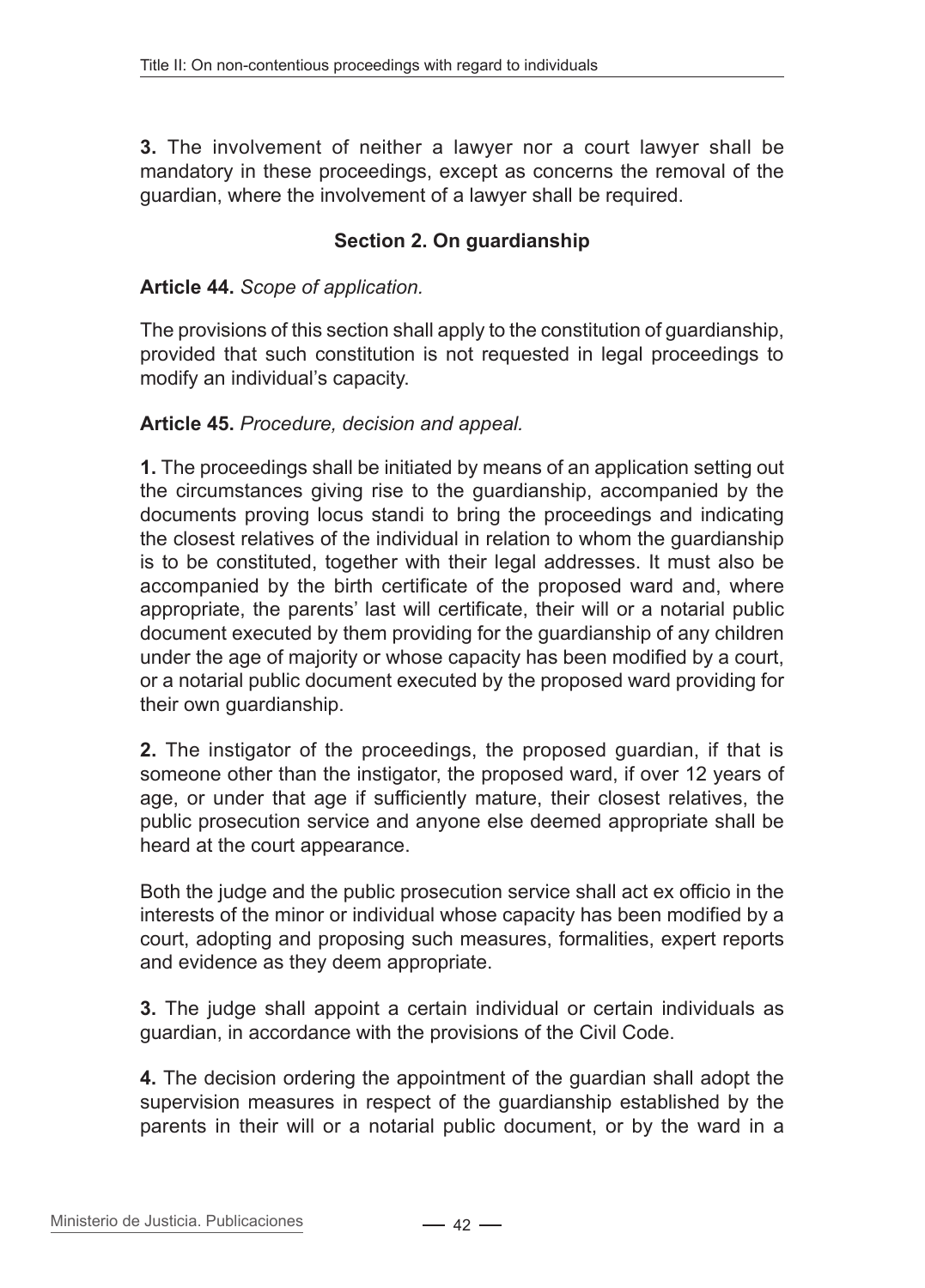notarial public document executed on the matter, unless it is in the interests of the ward to do otherwise.

In the absence of provisions, or where such provisions were not established in the interests of the ward, ex officio or at the request of the public prosecution service or the applicant, the judge, in the decision constituting the guardianship or in a subsequent one, may order the appropriate monitoring and control measures, in the interests of the ward, as well as requiring the guardian to report on the personal situation of the minor or person whose capacity has been modified by a court and the situation regarding the administration of their goods. If such measures are adopted in a subsequent decision, the guardian, the ward, if sufficiently mature and, in any event, if over 12 years of age, and the public prosecution service shall be heard beforehand.

**5.** The judge, in the decision constituting the guardianship or in a subsequent one, may require the guardian to provide some form of security to ensure they comply with their obligations and, in that case, must determine the form and amount of that security.

The judge, ex officio or at the request of the interested party, may also subsequently revoke the security provided, or modify it, in full or in part, after hearing the guardian, the ward, if sufficiently mature and, in any event, if over 12 years of age, and the public prosecution service.

**6.** The decision issued may be appealed without having suspensive effects.

During the appeal proceedings, the care of the minor or individual whose capacity has been modified by a court and the administration of their estate, as appropriate, shall remain the responsibility of the appointed guardian, with such guarantees as the judge deems sufficient.

**Article 46.** *Provision of security, accepting and holding the position.*

**1.** Once the decision constituting the guardianship is final, the appointed individual shall be summoned to appear within fifteen days to provide the security stated to guarantee the ward's estate, where appropriate, and accept or refuse the position.

**2.** Once the security has been provided, if required, the judge shall declare it sufficient and, in the same decision, shall order the registrations, deposits, measures or formalities he deems advisable to make the security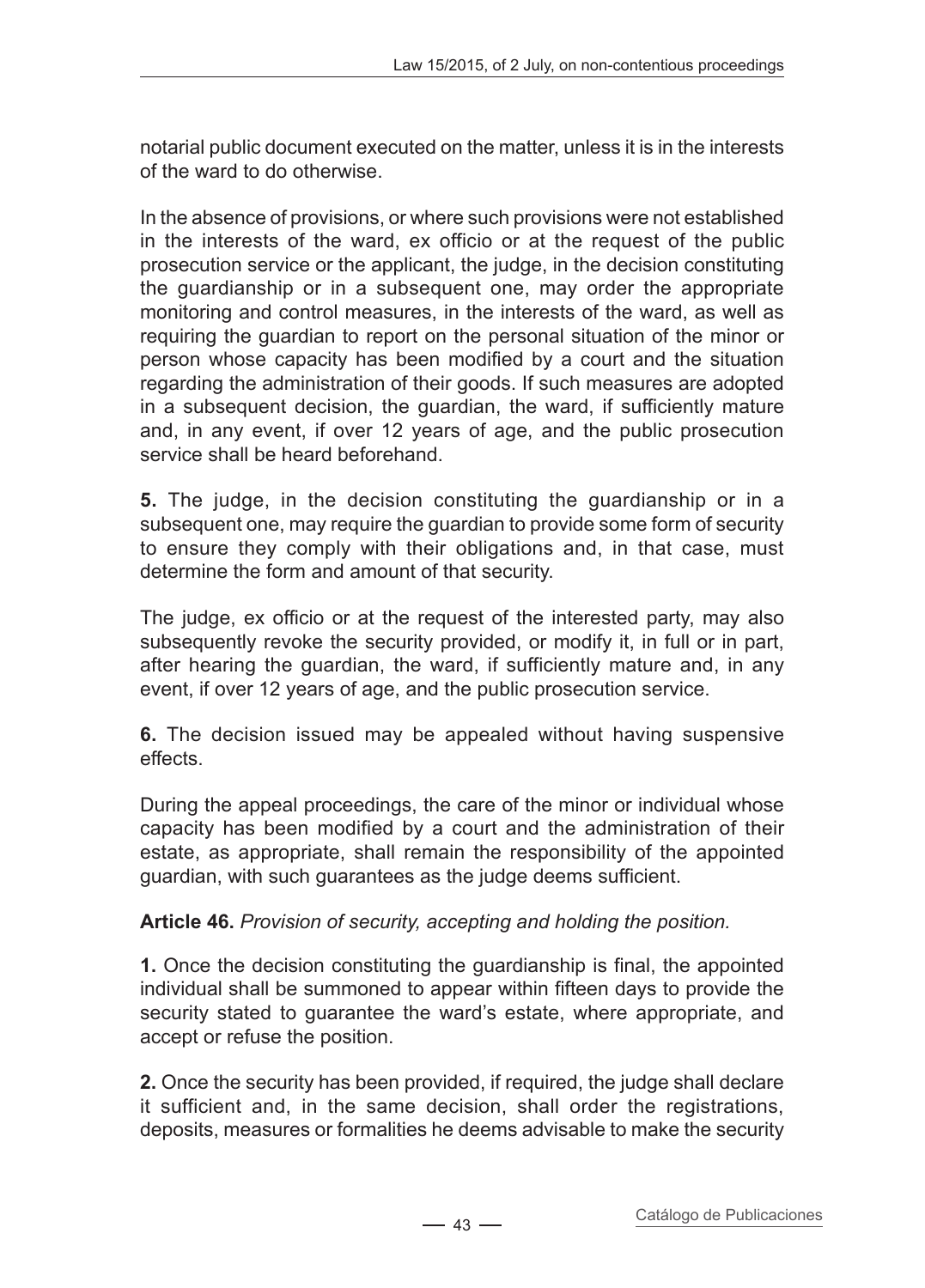effective and protect the goods of the minor or individual whose capacity has been modified by a court.

**3.** Once the required formalities have been carried out, the appointed individual shall, in an official record executed before the court clerk, accept the obligation to carry out his duties in accordance with the law; the court clerk shall then formally appoint the guardian, conferring on him the powers established in the judicial decision ordering his appointment and giving him certification of that decision.

**4.** Where the appointed individual is appointed as guardian or administrator of his ward's goods, he shall be required to submit an inventory of the ward's goods within sixty days. Until the goods inventory is approved, where appropriate, the care of the minor or individual whose capacity has been modified by a court and the administration of their estate, as appropriate, shall remain the responsibility of the appointed individual, with such guarantees as the judge deems sufficient.

**5.** The court ordering the guardianship shall send a certified copy of both the decision issued and the official record of appointment to the relevant register office for the appropriate purposes.

### **Article 47.** *Making an inventory.*

**1.** Where the appointed individual has been appointed as administrator of the ward's estate, he shall, within the given time limit, submit the goods inventory, which must contain a list of the ward's goods, as well as any important deeds, documents and papers. The court clerk shall then set a day and time for making the inventory and shall summon the interested parties, those affected, if sufficiently mature and, in any event, if over 12 years of age, and the public prosecution service.

**2.** Should any dispute arise regarding the inclusion or exclusion of goods in or from the inventory, the court clerk shall summon the interested parties to a hearing, continuing in accordance with the provisions for fast track proceedings, and the making of the inventory shall be suspended until that dispute has been resolved.

The decision issued on the inclusion or exclusion of goods in or from the inventory shall safeguard the rights of third parties.

**3.** Where there is no objection, or any dispute having been resolved, the court clerk shall approve the inventory and the appointed individual must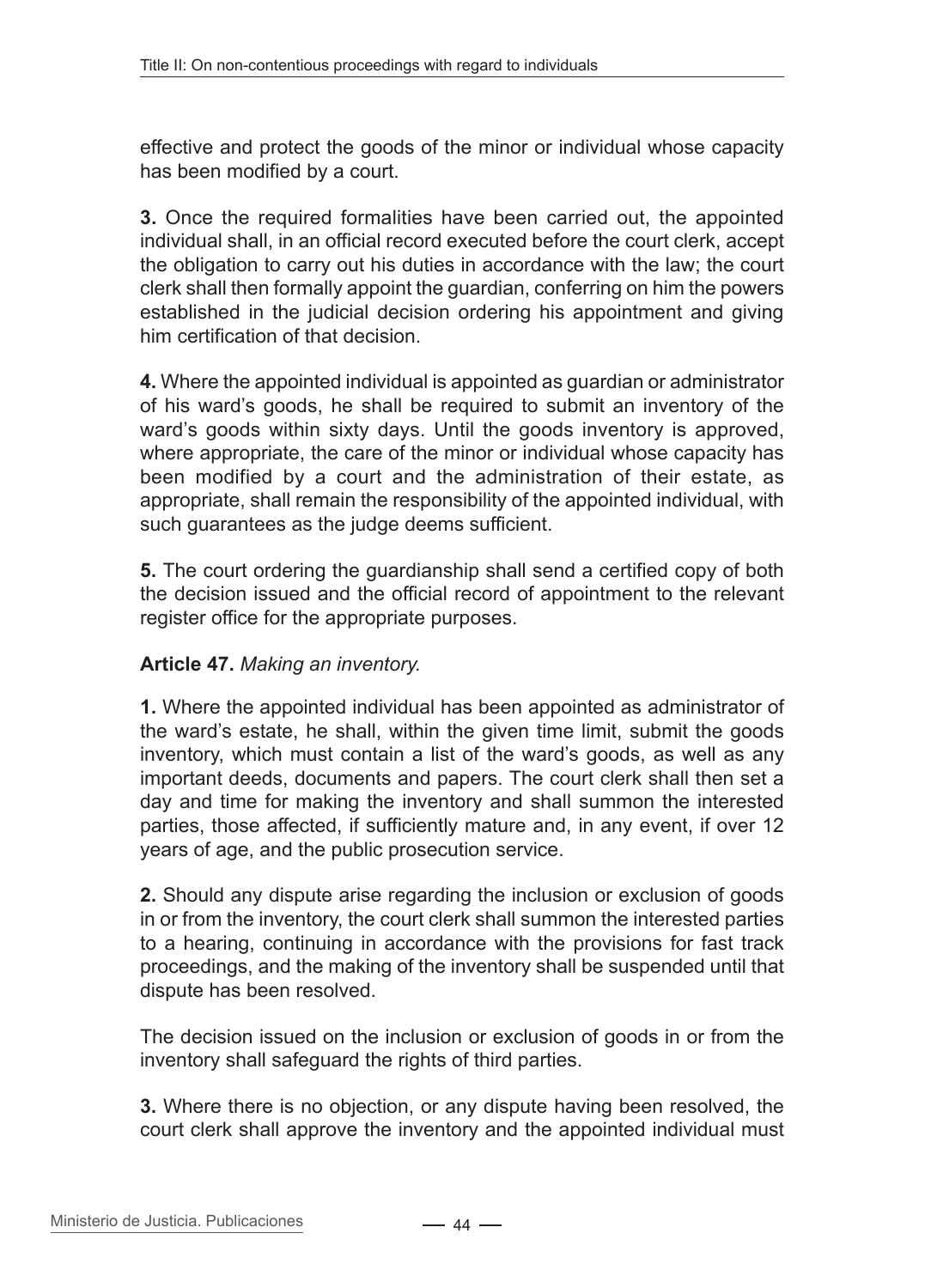then administrate it in accordance with the terms stated in the judicial decision.

### **Article 48.** *Payment for the position.*

**1.** If the guardian requests payment to be provided for and it was not agreed in the decision appointing him, the judge shall order it, provided that the ward's estate can afford it, and shall decide on the amount and the manner of payment, bearing in mind the work to be done and the yield of the goods, after hearing the applicant, the ward, if sufficiently mature and, in any event, if over 12 years of age, the public prosecution service and anyone else he deems appropriate. Both the judge and the parties or the public prosecution service may propose such formalities, expert reports and evidence as they deem appropriate.

The order referred to in this article shall be implemented without prejudice to any appeal, which shall not have suspensive effects.

**2.** The same procedure shall be followed to alter or end such payment.

### **Article 49.** *Removal.*

**1.** In the cases provided for in the Civil Code, the removal of the guardian may be ordered, ex officio, at the request of the public prosecution service, the ward or any other interested party, after a court appearance, at which the guardian, the individual who is going to replace them in the role, the ward, if sufficiently mature and, in any event, if over twelve years of age, and the public prosecution service shall also be heard.

If the application is contested, the proceedings shall become contentious and the court clerk shall summon the interested parties to a hearing, continuing in accordance with the provisions for fast track proceedings.

**2.** During the removal proceedings, the judge may suspend the guardian from their duties and the court clerk shall assign a court-appointed guardian to the ward.

**3.** The judge shall decide as appropriate, appointing a new guardian in accordance with civil legislation and sending the relevant notification to the register office.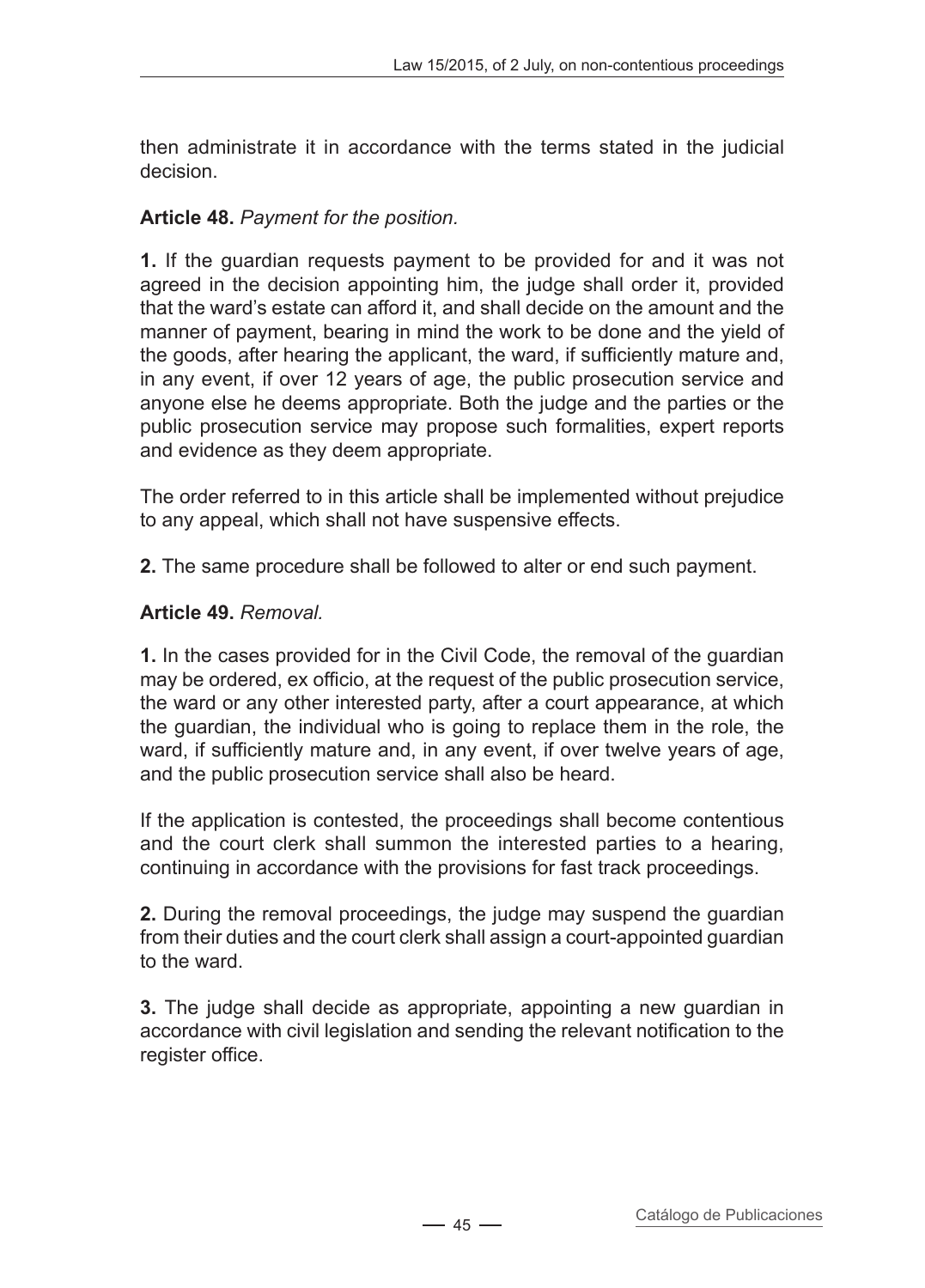### **Article 50.** *Refusal.*

**1.** Where any of the grounds provided for in the Civil Code for refusing guardianship arise, the guardian must raise them within fifteen days of becoming aware of their appointment. If the grounds for refusal arise while in the role, they may raise them at any time, except where the guardian is a incorporated entity, provided that there is someone in a comparable situation to replace them.

**2.** The guardian's refusal may be accepted after a court appearance at which the individual refusing the role, the individual who is going to replace them in the role, the ward, if sufficiently mature and, in any event, if over 12 years of age, and the public prosecution service must be heard.

**3.** During the proceedings, the individual seeking to relinquish the role shall be obliged to carry out their duties and, if they do not do so, a courtappointed guardian shall be assigned to replace them, the replaced individual remaining responsible for any costs incurred by the refusal if it is rejected.

**4.** If the refusal is accepted, a new guardian shall be appointed, and, where appropriate, the relevant notification shall be sent to the register office.

### **Article 51.** *Accountability.*

**1.** Each year, from when they accept the role, within twenty days of the end of the relevant period, the guardian must submit a report on the personal situation of the minor or individual whose capacity has been modified by a court and an account of the administration of their goods, where appropriate.

**2.** Once the reports have been submitted, the court clerk shall summon the guardian, the ward, if sufficiently mature and, in any event, if over 12 years of age, other interested parties and the public prosecution service to appear before the judge, where any formalities and evidence deemed appropriated may be proposed ex officio or at the request of any of the parties.

**3.** After that, whether or not there is any objection, the judge shall decide regarding the annual reports and accounts.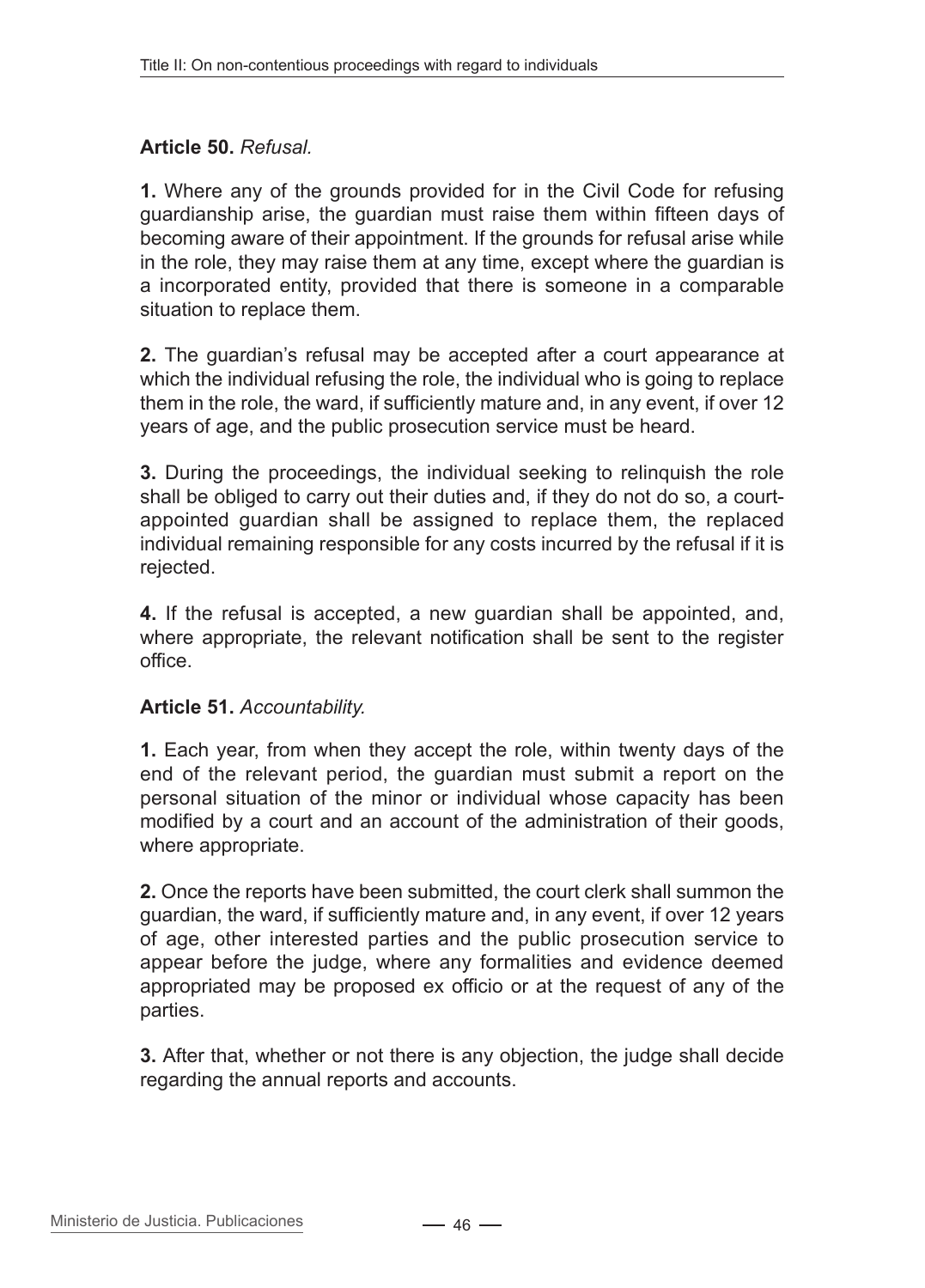**4.** These provisions shall apply to the submission of a final account due to the termination of the guardianship, which must be submitted, where appropriate, within three months of the role coming to an end; where there are reasonable grounds, that period may be extended for as long as necessary. In such cases, where appropriate, the new guardian and the heirs of the ward, as appropriate, shall also be heard.

**5.** In any event, the process of judicial approval of the accounts submitted shall not prevent those actions being carried out which may mutually assist the guardian and the ward, or their successors in interest, on grounds of the guardianship.

# **Section 3. On de facto custody**

**Article 52.** *Summoning and control measures.*

**1.** At the request of the public prosecution service, the individual subject to custody or anyone having a legitimate interest, the judge, being aware of the existence of a de facto custodian, may summon them to report on the personal situation and the goods of the minor or individual whose capacity has been modified, or is to be modified, by a court and their actions regarding those things.

**2.** The judge may establish the control and monitoring measures them deem appropriate, without prejudice to proceedings being brought to constitute guardianship. Such measures shall be adopted after an appearance to which the individual affected by the de facto custody, the custodian and the public prosecution service shall be summoned.

# CHAPTER V

#### On emancipation and benefiting from the age of majority as granted by a court

### **Article 53.** *Jurisdiction, locus standi and representation.*

**1.** The judge of first instance for the legal address of the minor shall have jurisdiction to hear an application for emancipation made by an individual over 16 years of age and subject to parental authority, where any of the circumstances provided for in article 320 of the Civil Code apply to that individual; in particular:

a) When whoever exercises parental authority marries or lives as if married with an individual distinct from the other parent.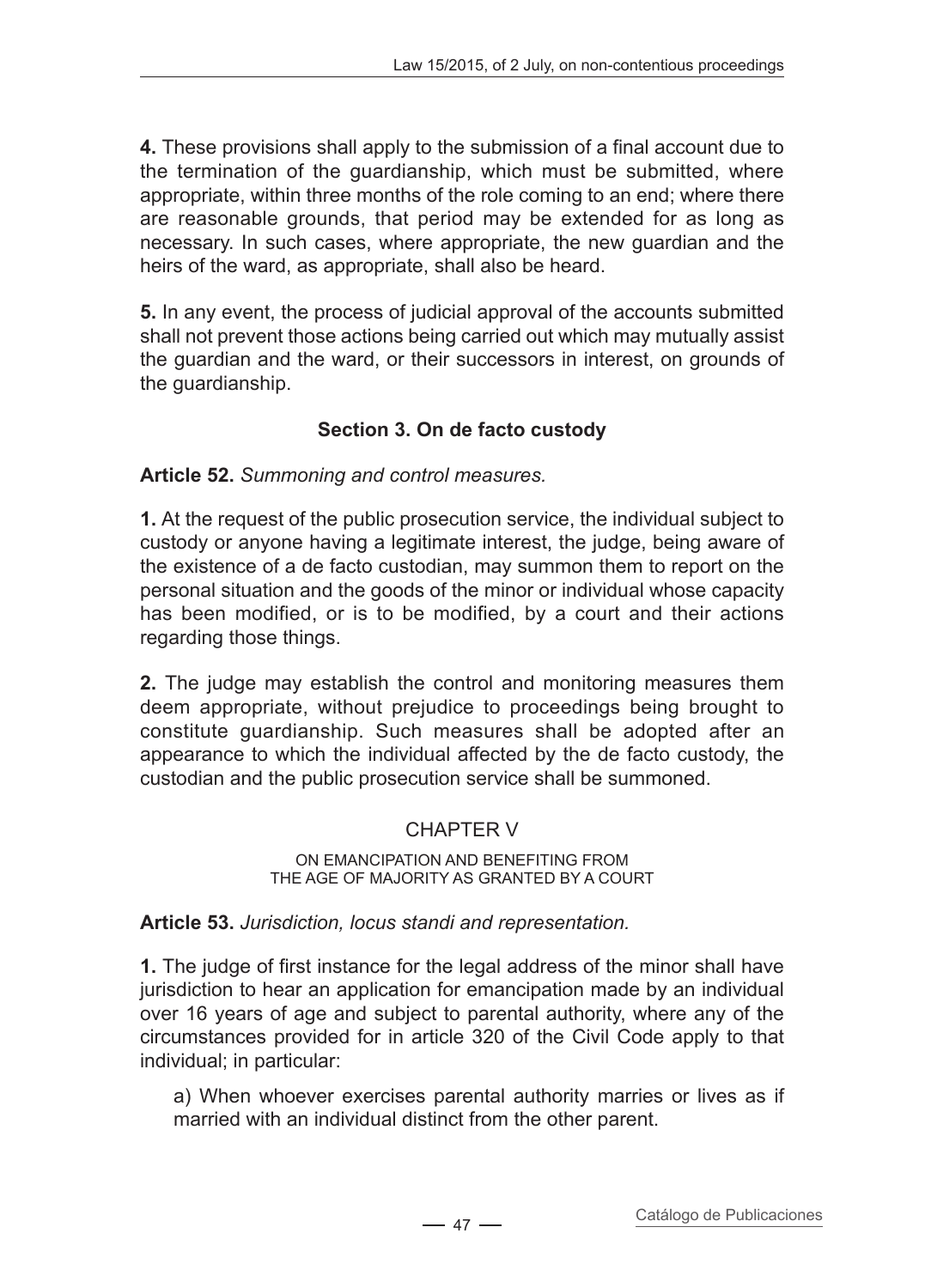b) When the parents live separately.

c) When any situation arises which severely hinders the exercise of parental authority.

**2.** The judge of first instance for the legal address of the minor shall have jurisdiction to hear an application to benefit from the age of majority made by an individual over 16 years of age and subject to guardianship, in accordance with the provisions of article 321 of the Civil Code.

**3.** The involvement of neither a lawyer nor a court lawyer shall be mandatory for these proceedings, unless an objection is lodged, in which case the assistance of a lawyer shall be mandatory from that point.

### **Article 54.** *Application.*

**1.** The proceedings shall be initiated by means of an application to the court by the minor over 16 years of age, with a parent whose parental authority has not been removed or suspended or guardian in attendance. In the absence of any of the foregoing individuals, the minor shall be assigned a court-appointed guardian to request the proceedings. The public prosecution service shall assume the representation and defence of the minor until the court-appointed guardian is appointed.

**2.** The application shall be accompanied, where appropriate, by the documents proving the existence of the circumstances required by the Civil Code for requesting emancipation or to benefit from the age of majority, as well as any evidence deemed relevant.

#### **Article 55.** *Procedure and decision.*

**1.** Once the court clerk has accepted the application, he shall summon the minor, his parents or, where appropriate, his guardian, the public prosecution service and any other interested party to appear before the judge, where they shall be heard in that order. Subsequently, any evidence offered and accepted shall be examined.

**2.** The judge, taking into consideration the justification offered and assessing the minor's interest, shall decide, granting or refusing the emancipation or benefit from the age of majority requested.

**3.** A certified copy of the grant of emancipation or benefit from the age of majority shall be sent to the relevant register office for registration.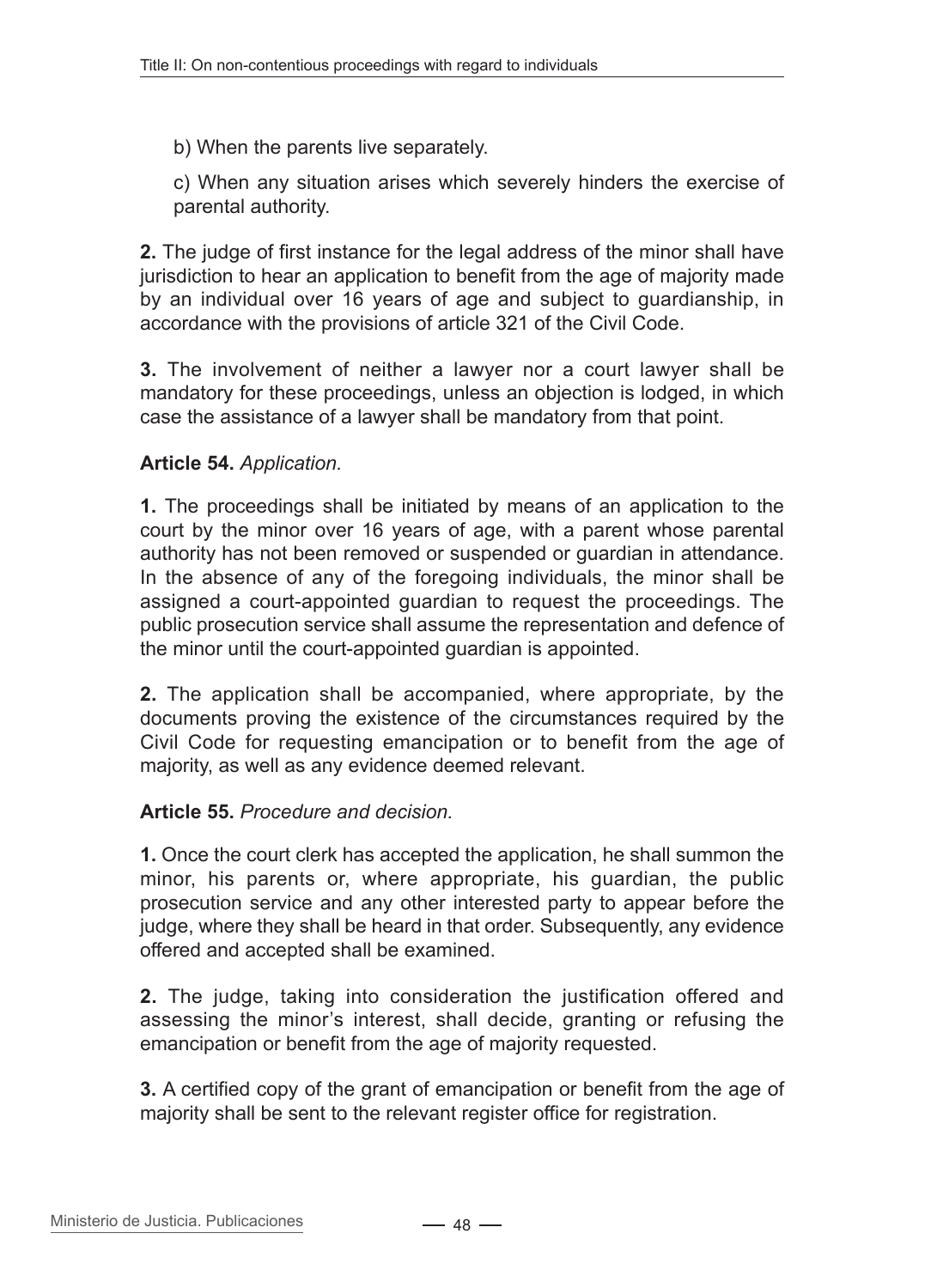### CHAPTER VI

### ON PROTECTING THE ASSETS OF DISABLED INDIVIDUALS.

### **Article 56.** *Scope of application.*

**1.** The rules of this chapter shall apply to any of the court proceedings provided for in chapter I of Law 41/2003, of 18 November, on protecting the assets of disabled individuals and, in particular, to:

a) Setting up protected assets for individuals with disabilities or approving contributions to those assets where the parents or guardian of the disabled individual unjustifiably refuse to give their consent or assent.

b) Appointing an administrator where it cannot be done in accordance with the constituting instrument.

c) Establishing exemptions to the requirement for the administrator to obtain judicial authorisation or approval for disposals, encumbrances or other acts in relation to the property and rights making up the protected goods of disabled individuals.

d) Replacing the administrator, changing the rules of administration, establishing special supervision measures, adopting precautionary measures, extinguishing the protected assets or any other measure or a similar nature which may be necessary after setting up the protected assets.

### **Article 57.** *Jurisdiction, locus standi and representation.*

**1.** The court of first instance for the legal address or, failing that, for the place of residence of the disabled individual shall have jurisdiction to hear these proceedings.

**2.** Only the public prosecution service has locus standi to bring the proceedings regulated in this chapter, acting either ex officio or at the request of any individual, and must be heard in all court proceedings relating to protected assets.

**3.** Interested parties shall not require either a lawyer or a court lawyer to take part in the proceedings.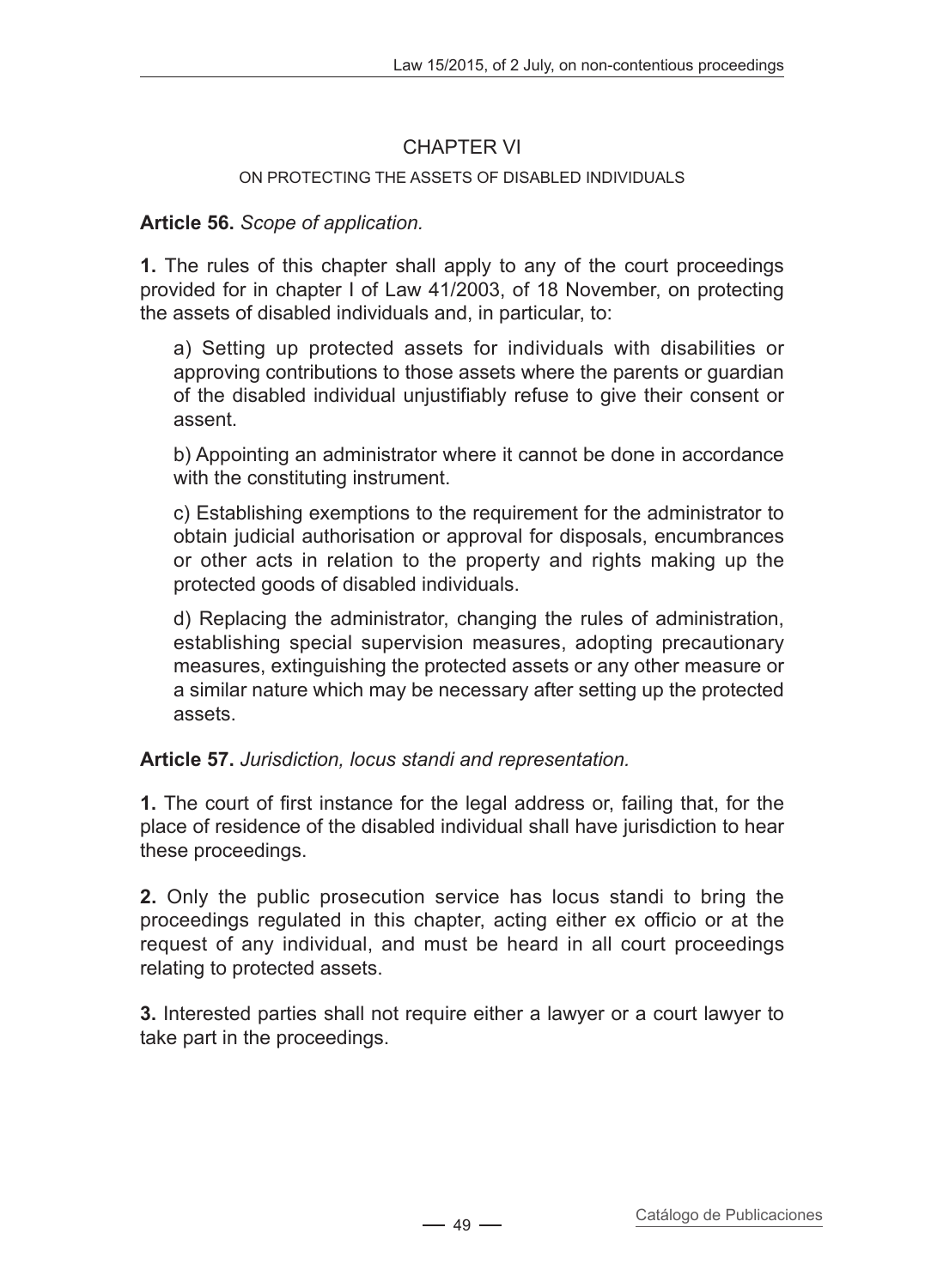### **Article 58.** *Application, procedure and decision of the proceedings.*

**1.** The proceedings shall be initiated by means of an application in writing by the public prosecution service containing the identifying details and circumstances of the disabled individual, their representatives or guardian, as appropriate, and any other parties having an interest in the matter, together with the legal address or addresses at which they may be summoned and the relevant facts and other statements.

**2.** The procedure shall comply with the general rules of procedure provided in this Act.

**3.** The judge shall issue a decision in the interests of the disabled individual.

If the decision establishes the constitution of protected assets for a disabled individual, it must contain, as a minimum, an inventory of the goods and rights which initially constitute the protected assets, the rules for administering and, where appropriate, supervising them, as well as the procedures for appointing the individuals who make up the administrative or, where appropriate, supervisory bodies.

**4.** The decision may be appealed with suspensive effects, except where it appoints an administrator of the protected assets on the grounds of it not being possible to appoint anyone in accordance with the rules laid down in the public document or the constituting judicial decision.

**5.** If the decision issued by the judge constitutes protected assets and the appointed administrator is not the beneficiary of those assets, the decision must be notified to the relevant register office for registration, together with any other circumstances relating to the protected assets and the appointment of, or changes to, the administrators of those assets.

Likewise, a certified copy of the decision must be given to the party for inclusion in the relevant registers where the goods which make up the protected assets are registrable, or to the management bodies of collective investment vehicles or commercial enterprises where the assets are holdings or shares in those entities.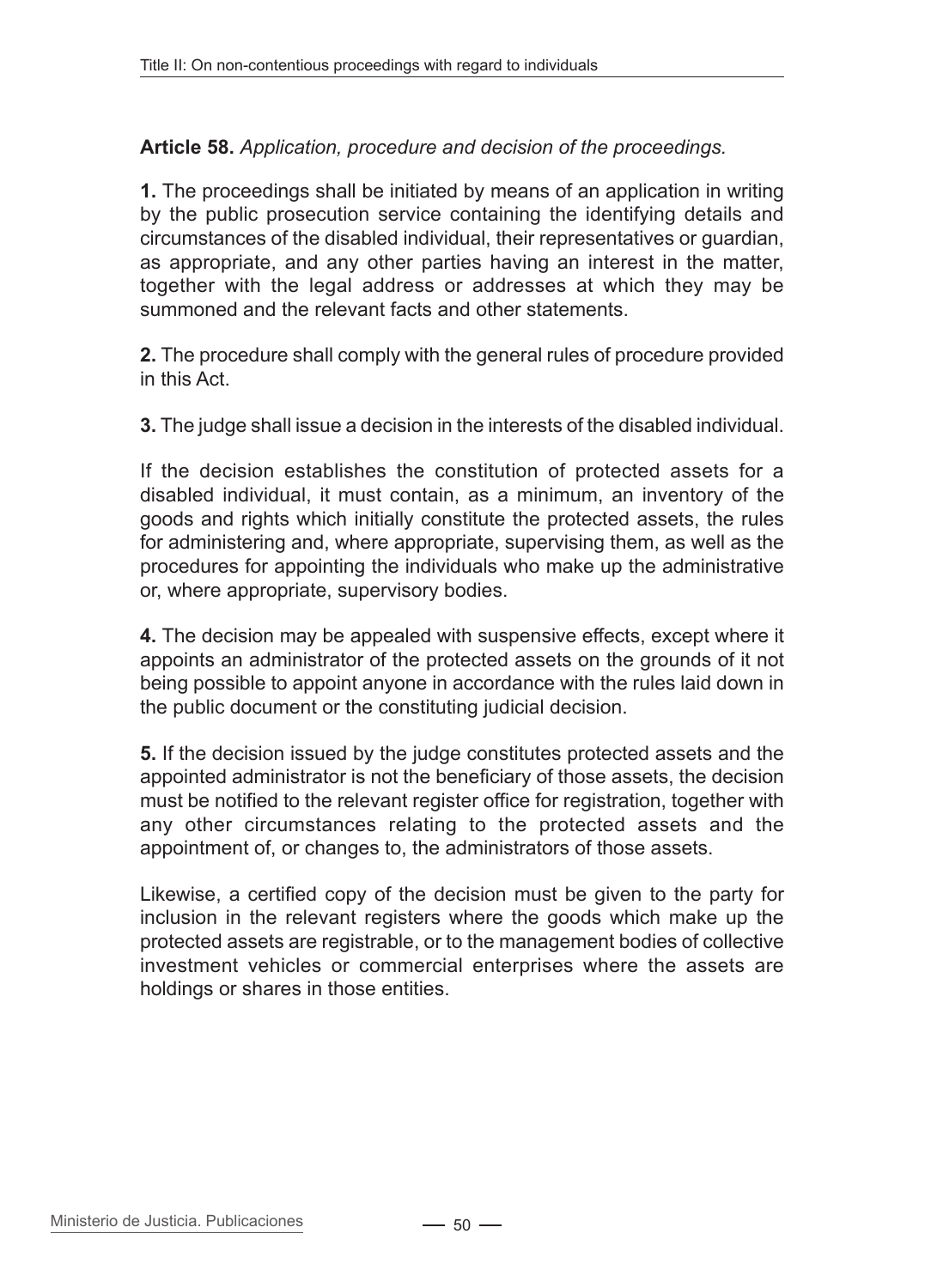### CHAPTER VII

#### On the right of a minor, or an individual whose capacity has been modified by a court, to reputation, privacy and their own image.

**Article 59.** *Scope of application, jurisdiction, locus standi and representation.*

**1.** The provisions of this chapter shall apply to obtaining judicial authorisation for consent to legitimate interference within the scope of protection defined by article 3 of Organic Law 1/1982, of 5 May, on civil protection of the right to reputation, personal and family privacy and one's own image, where the public prosecution service has objected to consent granted by the legal representative of a minor or individual whose capacity has been modified by a court.

**2.** The court of first instance for the legal address or, failing that, for the place of residence of the minor or individual whose capacity has been modified by a court shall have jurisdiction to hear these proceedings.

**3.** The legal representative of the minor or individual whose capacity has been modified by a court has locus standi to bring these proceedings and the involvement of neither a lawyer nor a court lawyer shall be mandatory.

#### **Article 60.** *Procedure and decision.*

**1.** The proceedings shall be initiated by means of an application which must be accompanied by the planned consent, the document recording the public prosecution service's objection and the documents proving the applicant is authorised to act.

**2.** Once the court clerk has accepted the application, he shall set a day and time for the appearance, to which he shall summon the public prosecution service, the legal representative of the minor or individual whose capacity has been modified by a court and that individual, if the judge thinks it necessary. The judge, ex officio or at the request of the public prosecution service, may also order other interested parties to be summoned, where appropriate.

**3.** The judge shall issue a decision at the end of the appearance or, if the complexity of the matter justifies it, within five days, bearing in mind the best interest of the minor or individual whose capacity has been modified by a court.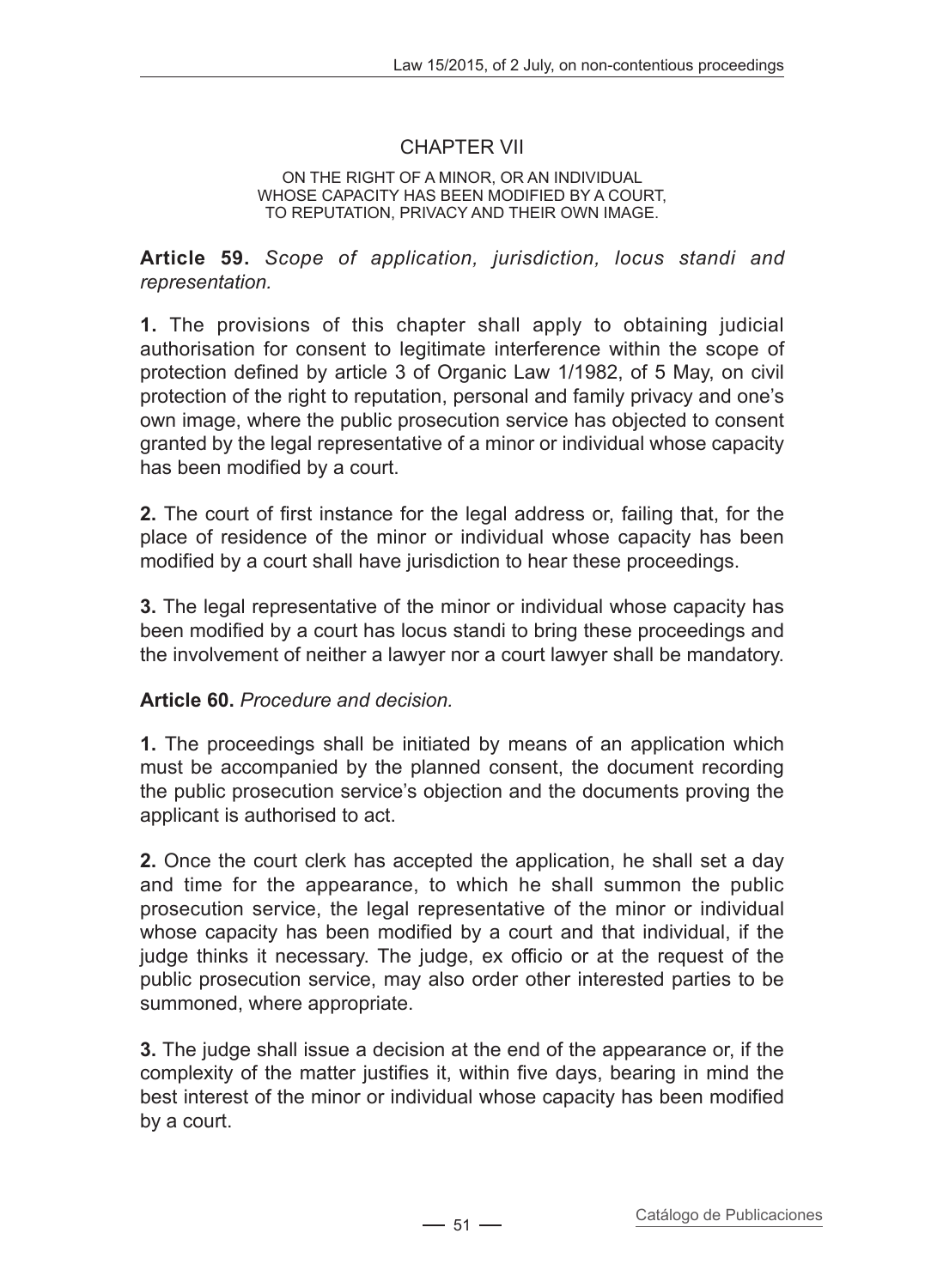**4.** An appeal may be lodged against this decision, with suspensive effects, which shall be decided has a matter of priority.

**5.** If the legal representatives of the minor or individual whose capacity has been modified by a court wish to revoke the judicially granted consent, they must bring that fact to the attention of the judge, who shall issue a decision rendering it void.

### CHAPTER VIII

#### On judicial authorisation or approval for disposals, encumbrances or other acts in relation to the goods and rights of minors and individuals whose capacity has been modified by a court

#### **Article 61.** *Scope of application.*

The provisions of this chapter shall apply in all cases where, in accordance with the Civil Code or Law 41/2003, of 18 November, on protecting the assets of individuals with disabilities, the legal representative of a minor or individual whose capacity has been modified by a court, or the administrator of protected assets, needs judicial authorisation or approval to validate disposals, encumbrances or other acts in relation to the goods or rights or protected goods of that individual, except where a specific procedure has been established.

#### **Article 62.** *Jurisdiction, locus standi and representation.*

**1.** The court of first instance for the legal address or, failing that, for the place of residence of the minor or individual whose capacity has been modified by a court shall have jurisdiction to hear these proceedings.

**2.** Authorised legal representatives of the minor or individual whose capacity has been modified by a court may bring these proceedings in order to carry out the legal transaction in question, together with the guardian or court-appointed guardian, where appropriate, or the subject of the guardianship, if they are not barred from doing so.

Where it is a matter of the administration of certain goods or rights, with specific powers over them, conferred free of charge by the transferor to someone who is not a legal representative of a minor or individual whose capacity has been modified by a court, or where the guardianship or the individual and of the goods are exercised separately, the administrator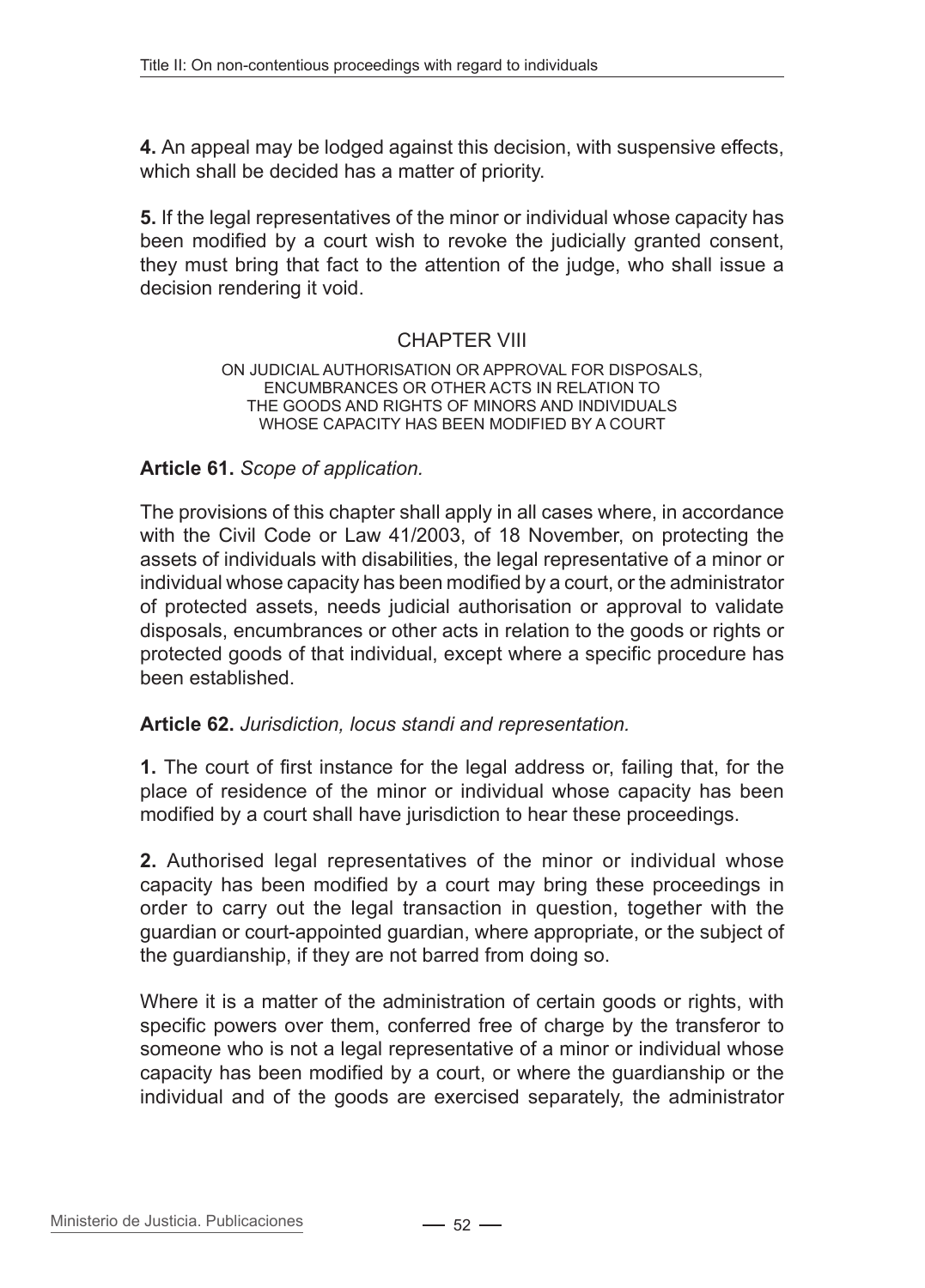appointed by the transferor or the guardian of the goods must request the authorisation, if required.

Where the transaction concerns protected goods, their administrator shall have locus standi.

**3.** The involvement of neither a lawyer nor a court lawyer shall be mandatory, provided that the value of the transaction for which the proceedings are requested does not exceed 6,000 euros; otherwise their involvement shall be required.

# **Article 63.** *Application.*

**1.** The application must set out the grounds for the transaction in question, giving reasons for its need, usefulness or advisability; the good or right referred to must be precisely identified; and, where appropriate, the purpose for which the sum obtained must be used must be stated.

The application must be accompanied by the documents and information necessary to make a precise judgement regarding the transaction in question and, where appropriate, the operations to partition the inheritance or divide the joint property.

**2.** In the case of authorisation to reach a settlement, the document setting out the bases for the settlement must also accompany the application.

**3.** Where the application is to carry out a disposal, the application may also include a request for the authorisation to be extended to conducting a direct sale, without the need for an auction or the involvement of a specialist individual or entity. In that case, it must be accompanied by an expert report assessing the market value of the good or right in question and must specify the other terms of the intended disposal.

# **Article 64.** *Procedure.*

**1.** Once the court clerk has accepted the application, he shall summon the public prosecution service to appear, together with all those individuals required by law, according to the different cases, and, in any event, the affected individual, if sufficiently mature and over 12 years of age.

**2.** Where an expert report is appropriate, is shall be issued before the court appearance takes place and the expert or experts who issued it must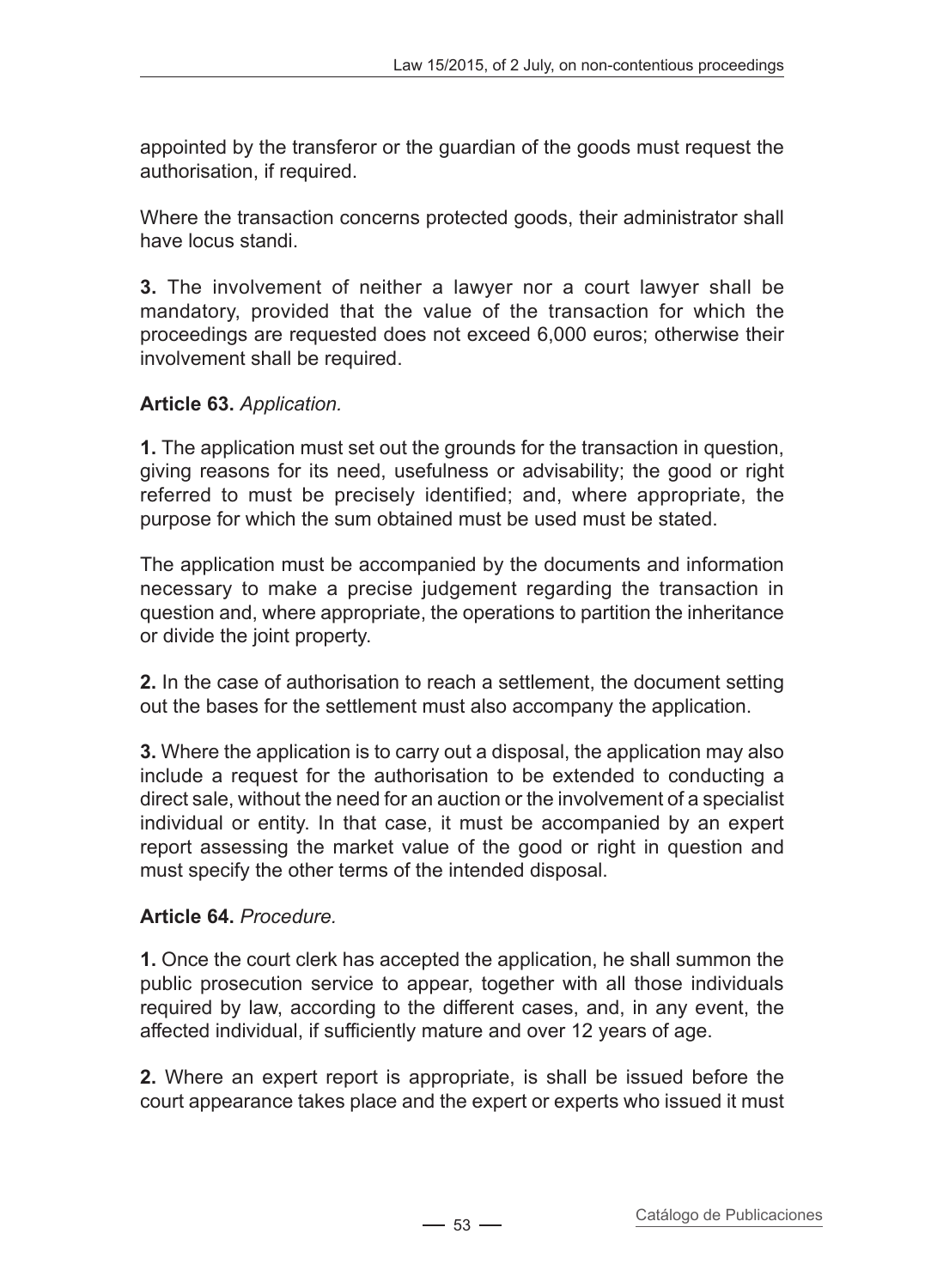be summoned to appear, if required, to answer any questions which the parties and the judge may ask them.

### **Article 65.** *Decision.*

**1.** The judge, taking into consideration the justification offered and assessing its advisability in the interests of the minor or individual whose capacity has been modified by a court, shall decide, either granting or refusing the authorisation or approval requested.

**2.** The authorisation to sell goods or rights shall be granted subject to the sale taking place at public auction after an expert report assessing their value, except where authorisation has been requested for a direct sale or a sale through a specialist individual or entity, without the need for an auction, and the judge has authorised it.

An exception is made where the assets in question are shares, bonds or other securities admitted to trading on secondary markets, in which case the judge shall order them to be sold in accordance with the laws governing those markets.

**3.** In the case of authorisation requested to reach a settlement, if it is granted by the judge, he shall order a certified copy of his decision to be issued to the applicant for the appropriate purpose.

**4.** Where any encumbrance of goods or rights belonging to the minor or individual whose capacity has been modified by a court is authorised, or the extinguishment of rights in rem relating to those assets or rights, the judge shall order the same formalities to be followed as are established for a sale, except for the auction.

**5.** An appeal may be lodged against the decision and with suspensive effects.

**Article 66.** *Use of the amount obtained.*

The judge may adopt the measures necessary to ensure that the sum obtained from the disposal or encumbrance, or from entering into the authorised transaction or contract, is used for the purpose in view of which the authorisation was granted.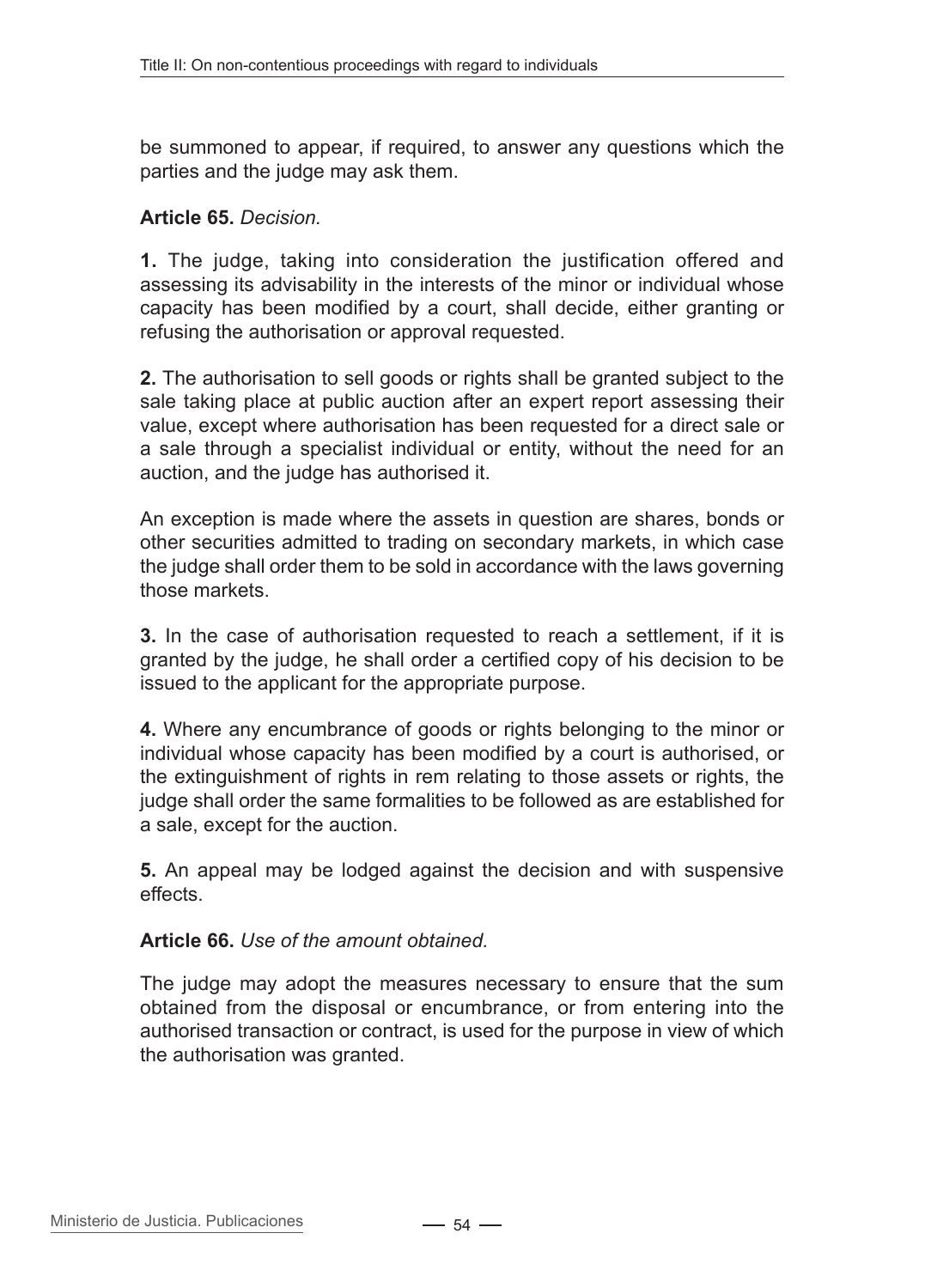# CHAPTER IX

#### ON DECLARING A PERSON MISSING AND DEAD

### **Article 67.** *Scope of application.*

The rules of this chapter shall apply to the court proceedings provided for in Title VIII of Book I of the Civil Code relating to the disappearance of a person and the declaration of a person as missing or dead.

### **Article 68.** *Jurisdiction, locus standi and representation.*

**1.** In proceedings to declare a person missing and dead, the court of first instance for the last legal address of that person, or, failing that, for their last place of residence, shall have jurisdiction.

The above notwithstanding, in the case of a declaration of death in the circumstances set out in sections 2 and 3 of article 194 of the Civil Code, the court of first instance of the place of the accident shall have jurisdiction in relation to all those affected. If the accident took place outside Spanish territory, the court of first instance of the place where the journey began shall have jurisdiction in relation to Spanish citizens and individuals resident in Spain; and if the journey began abroad, it shall be the court of first instance of the place where the majority of those affected have their legal address or place of residence in Spain. Where jurisdiction cannot be determined in accordance with the above criteria, the court of first instance of the place where any one of those affected has their legal address or place of residence shall have jurisdiction.

**2.** The public prosecution service, ex officio or acting on a report, shall have locus standi to apply for proceedings to declare a person missing and dead, as shall the spouse of the missing person, where they are not legally separated, the person joined with the missing person in a sentimental relationship analogous to marriage, blood relatives of the missing person up to the fourth degree of consanguinity and any other person who may reasonably have some exercisable right over the goods of the missing person, either while that person is living or dependent on their death. Nevertheless, the declaration of death referred to in sections 2 and 3 of article 194 of the Civil Code may only be carried out at the request of the public prosecution service.

**3.** In cases of disappearance or legal absence, the initial application must state the name, legal address and other details regarding the location of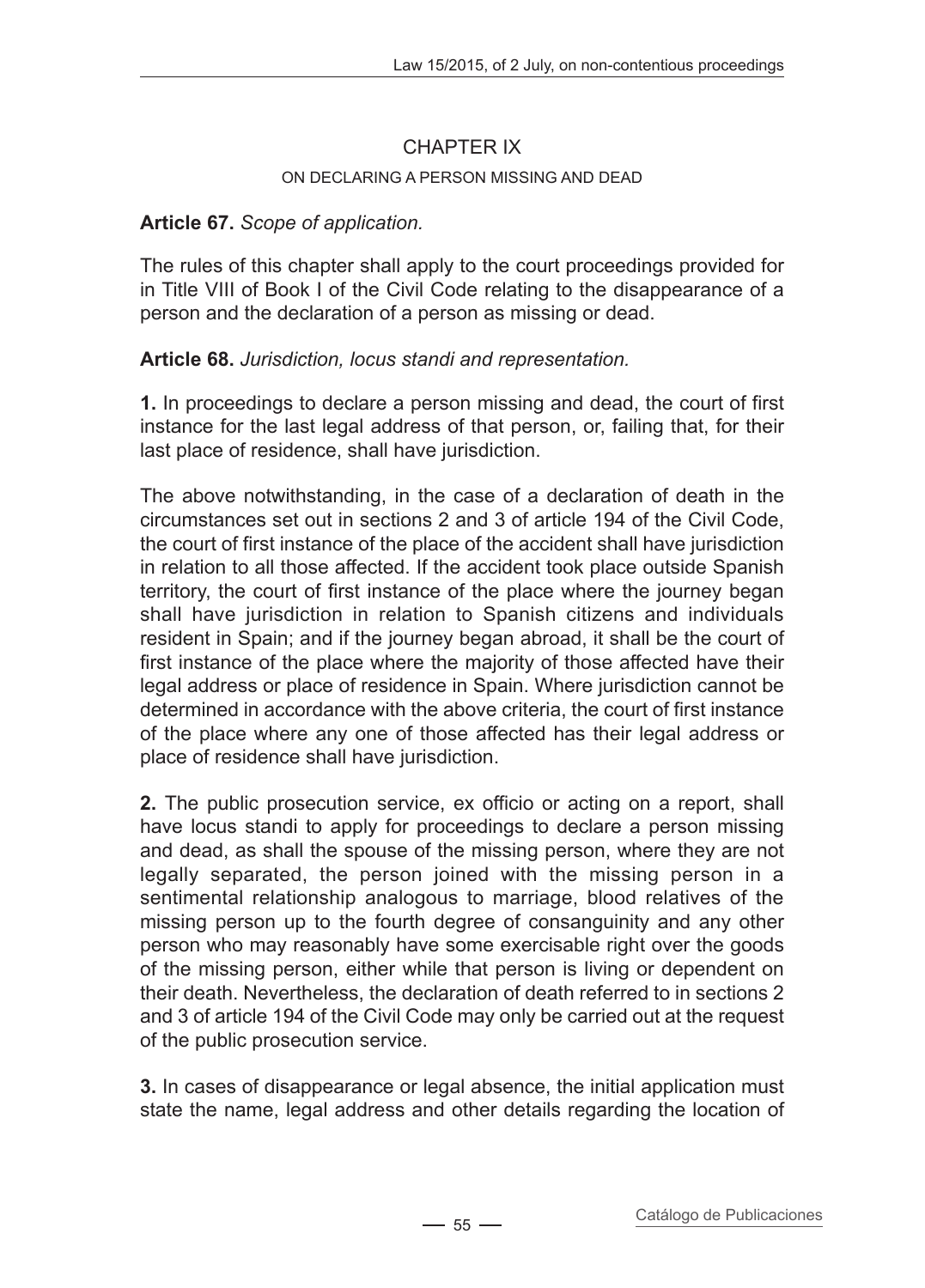the closest known relatives of the absent or missing person, up to the fourth degree of consanguinity and the second degree of affinity.

**4.** The involvement of neither a lawyer nor a court lawyer is mandatory for these proceedings.

### **Article 69.** *Court-appointed guardian in the case of disappearance.*

**1.** In cases of the disappearance of a person, where a party having locus standi or the public prosecution service applies for the appointment of a court-appointed guardian, under article 181 of the Civil Code, once it has been proved that the requirements established by that provision have been met, the court clerk shall appoint the relevant individual, after a court appearance to be held no more than five days from when the application is submitted, to which the interested parties and the public prosecution service shall be summoned and where the witnesses proposed by the applicant shall be heard.

**2.** In urgent cases, where waiting until after the court appearance to make the appointment may result in damage, the court clerk may immediately appoint the relevant individual, or whoever the applicant proposes, as court-appointed guardian, as well as adopting urgent measures to protect the assets of the missing person, with the ordinary formalities of the proceedings continuing later, which in this case shall conclude with a decision either confirming or revoking the appointment and the measures ordered at the start.

### **Article 70.** *Declaring a person missing.*

**1.** The legal missing person declaration referred to in articles 182 to 184 of the Civil Code, with the consequent appointment of the missing person's representative, must be requested by the interested party or by the public prosecution service, providing the necessary evidence to prove that all the requirements stipulated in the Civil Code for such a declaration are met.

**2.** The court clerk shall accept the application and set a day and time for a court appearance, to take place within one month, to which he shall summon the applicant and the public prosecution service, as well as the relatives mentioned in the initial application and those recorded in the proceedings as interested parties; he shall then order the decision accepting the application to be published twice, by means of public notices, with an interval of at least eight days, in the Official National Gazette and on the council noticeboard of the place where the missing person had their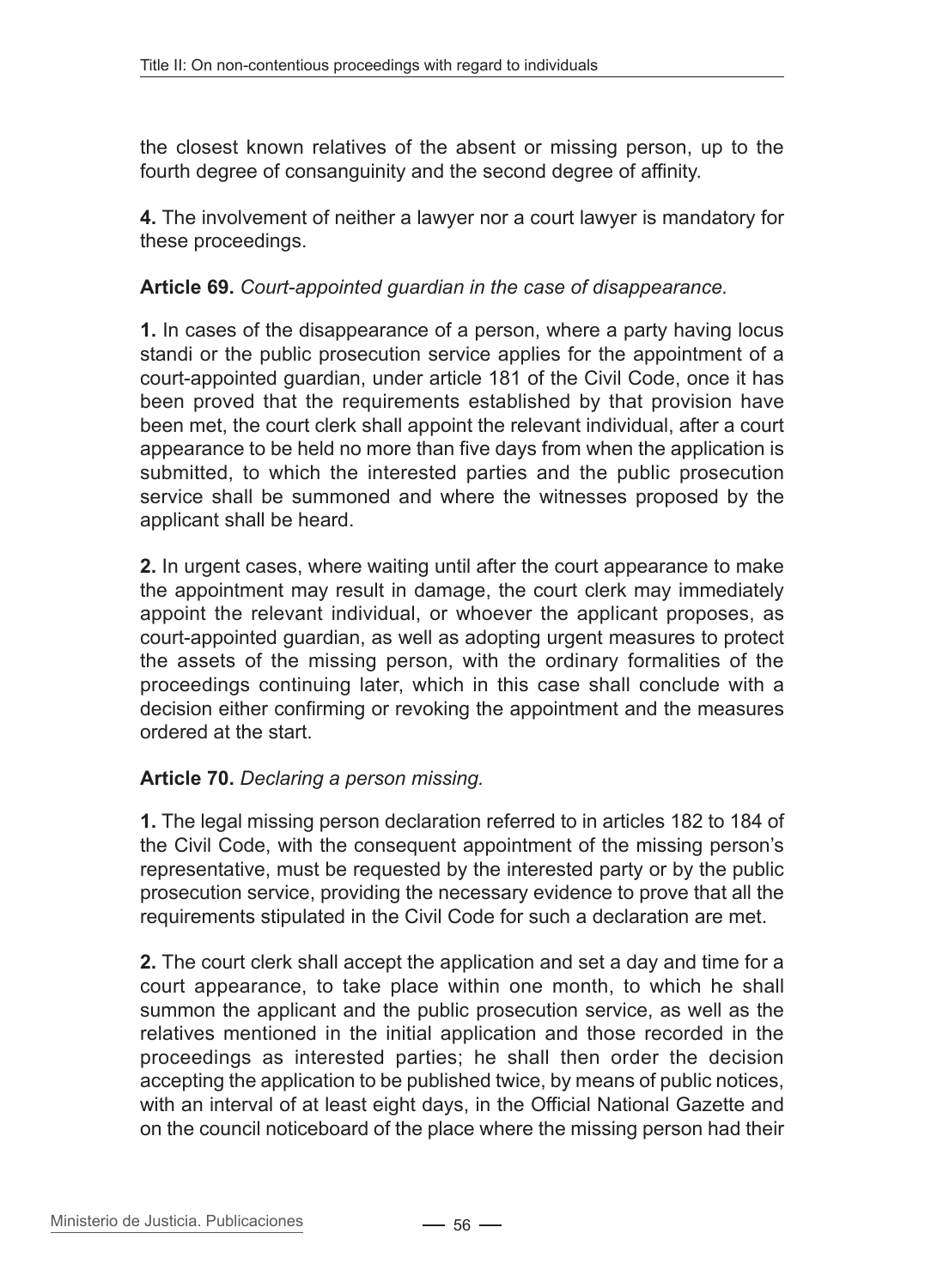last legal address, as stipulated in the Civil Procedure Rules. The public notices shall state that anyone having an interest in the missing person declaration may take part in the appearance.

**3.** In these proceedings, the court clerk, acting ex officio or at the request of an interested party, with the involvement of the public prosecution service, may adopt whatever fact-finding and investigation measures he deems appropriate, as well as all any protection measures he deems useful to the disappeared or missing person.

**4.** If, at the appearance, the examination of some form of evidence is proposed, or some useful step to find out the whereabouts of the subject of the proceedings, the court clerk may order it to be carried out after the appearance.

**Article 71.** *Decision and appointment of the missing person's representative.*

**1.** Once any evidence deemed necessary has been examined and the court appearance has ended, the court clerk, where appropriate in view of the evidence, shall issue a decree ordering a legal missing person declaration, he shall appoint the missing person's representative in accordance with the provisions of article 184 of the Civil Code, who shall be responsible for the inquiry into the missing person, the protection and administration of their goods and the fulfilment of their obligations, and shall order whatever is appropriate in accordance with the Civil Code, according to the case in question.

**2.** The provisions of chapters IV and VIII regarding the appointment of guardians, acceptance or refusal of, or removal from, the role, the provision of security and the setting of pay, shall apply to the appointed representatives of the missing person, as shall those with regard to obtaining authorisations and approvals to carry out certain transactions relating to the goods and rights of the missing person and accounting for their actions once they have finished in the role, which shall be handled and decided by the court clerk.

# **Article 72.** *Interim measures.*

**1.** Where, before proceedings for a legal missing person declaration are initiated, any of the measures regulated in the Civil Code for cases of disappearance have been adopted, they shall remain in place until that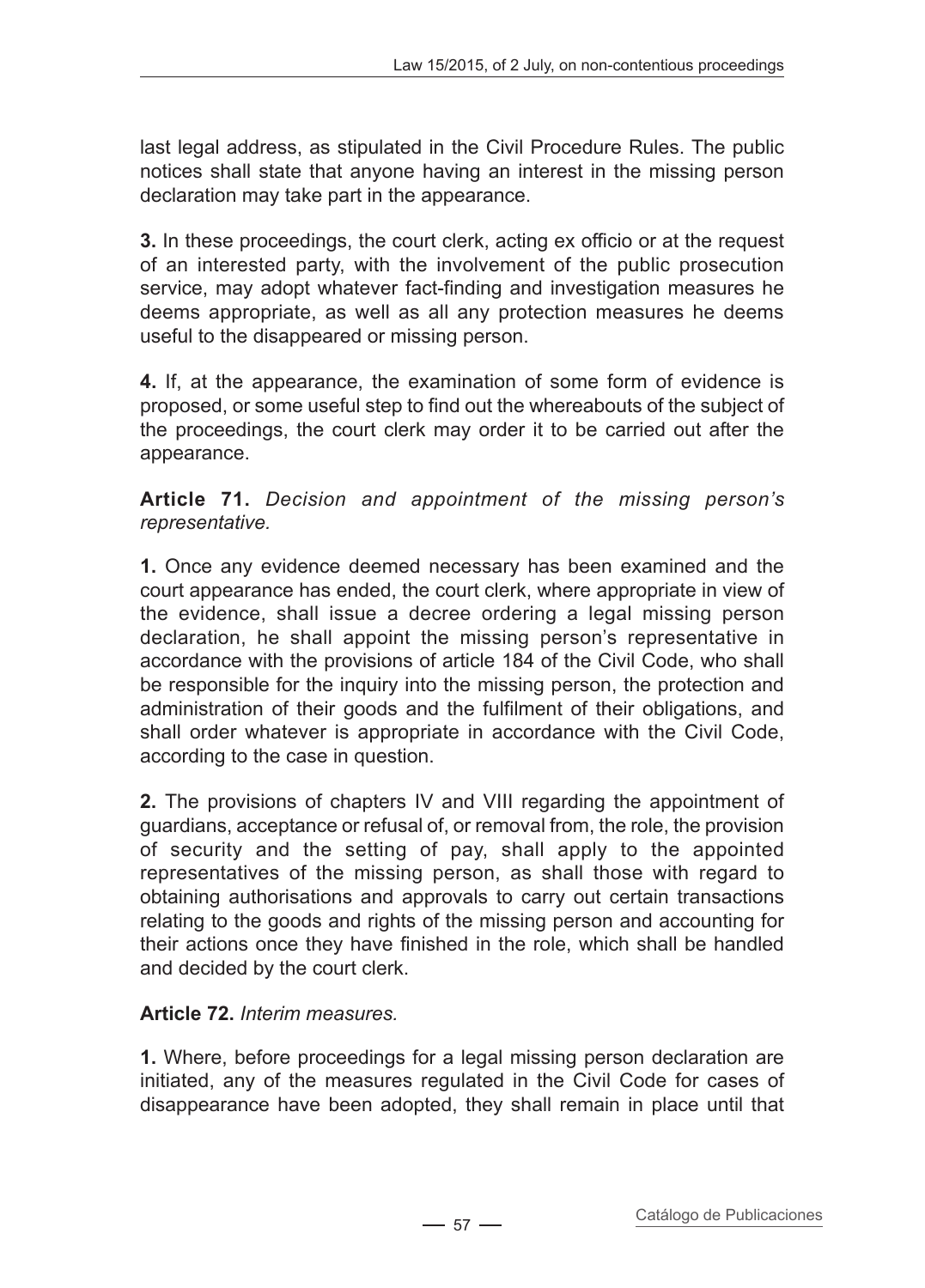declaration occurs, unless the court clerk, at the request of the interested party or the public prosecution service, deems it advisable to alter them.

**2.** Where they have not been adopted, the court clerk may order them provisionally, until the missing person proceedings are concluded.

### **Article 73.** *Making a goods inventory.*

Once the representative has accepted the position, they shall be given a certified copy of the decision to serve as documentary evidence of their role, and they must then provide an inventory of the movable items and a description of the immovable items referred to in point one of article 185 of the Civil Code, including the missing person's outstanding debts and obligations. This must be carried out in the same proceedings, with the involvement of the public prosecution service and with all interested parties in attendance.

#### **Article 74.** *Declaring a person's death.*

**1.** The declaration of death referred to in the second section of article 194 of the Civil Code shall be requested by the public prosecution service immediately after the accident. In the case of the circumstances regulated in the third section of the same article, it shall do so eight days after the accident, if the remains have not been identified.

Once the evidence deemed necessary to prove satisfaction of the requirements stipulated in the above-mentioned sections has been provided and examined, within five days, in collaboration, where appropriate, with the relevant diplomatic or consular offices, the competent court clerk shall issue the appropriate decision on the same day.

The decree issued by the court clerk shall declare the death of however many individuals were in the situation in question, giving the date of the accident as the date on which the death is understood to have occurred.

**2.** The declaration of death referred to in article 193 and sections 1,4 and 5 of article 194 of the Civil Code may be requested by the interested parties or by the public prosecution service and shall be handled in accordance with the provisions of this chapter.

The decree issued by the court clerk in such cases shall, where it is proved, declare the end of the situation of legal absence, where that has been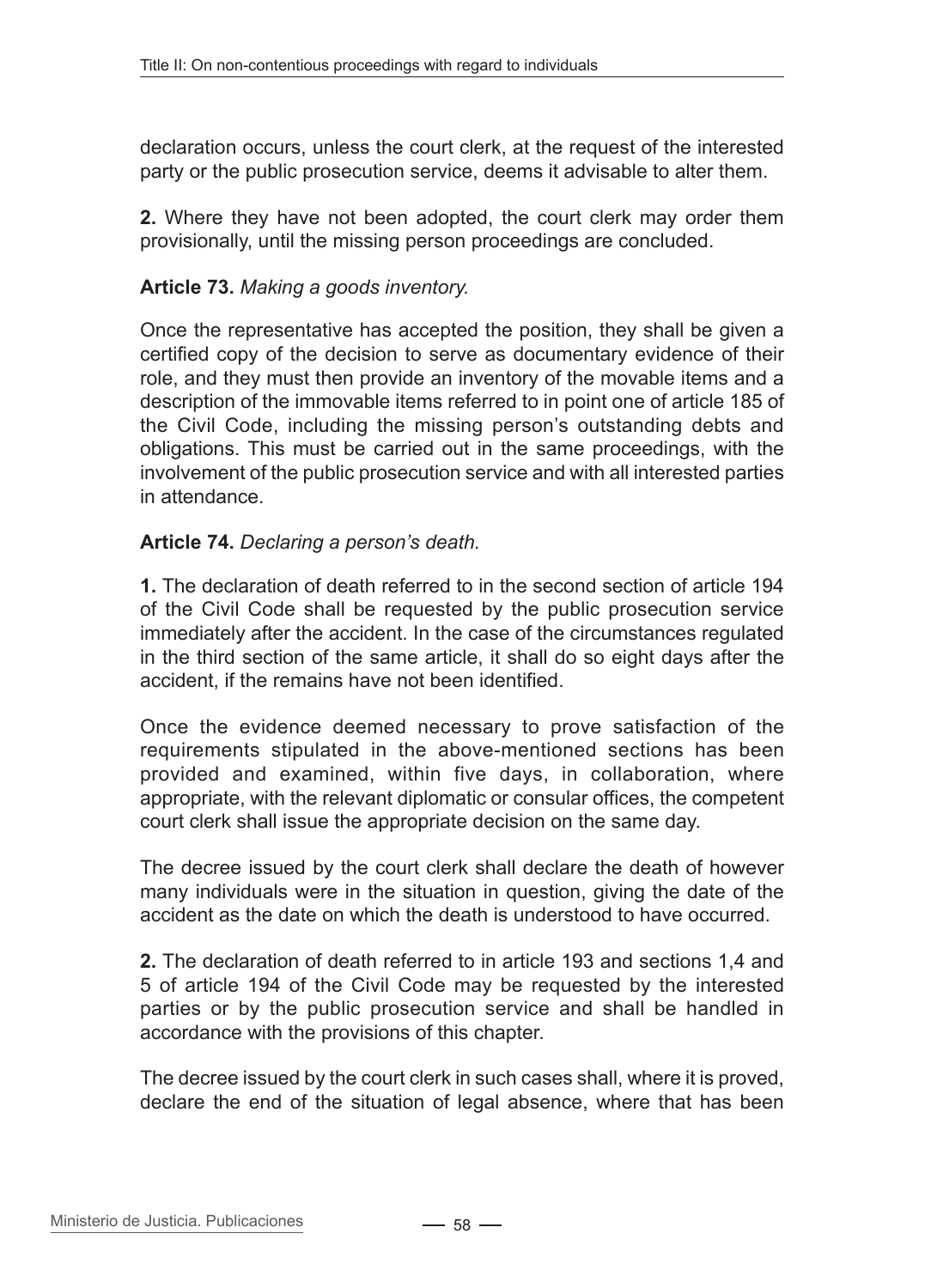decreed previously, and the death of the person, stating the date on which the death is understood to have occurred.

**3.** Once the declaration of the missing person's death is final, succession proceedings may begin, with their goods being distributed according to the procedures established in the Civil Procedure Rules or without the involvement of the court, as appropriate.

# **Article 75.** *Events after declaring a person missing or dead.*

**1.** Should someone appear claiming to be the person declared missing or dead, the court clerk shall order that person to be appropriately identified, which he may order ex officio or at the request of the interested party, summoning the person making the claim, the public prosecution service and all those who were involved in the declaration proceedings to appear in court.

After the appearance, the court clerk shall issue a decree within three days either revoking or confirming the decision declaring the person missing or dead.

**2.** If the person does not appear, but there is news of their supposed existence in a known location, that person shall be notified in person of the decision declaring the person in question missing or dead, requiring them to provide proof of their identity within twenty days. After that time, regardless of whether or not they have submitted such proof, the court clerk shall set a date for the appearance referred to in the previous section, summoning those stated in that section to appear. The court clerk shall issue the appropriate decision within three days.

**3.** If the person claiming to be the missing person requests it and provides documentary identification which the court clerk deems sufficient, an order may be issued suspending the representative of the person declared missing from their functions until the court appearance.

**4.** If there is news of the death of the missing person after they have been declared missing or dead, the court clerk, after a court appearance to which he shall summon the interested parties and the public prosecution service and where the relevant evidence shall be examined to confirm the death, shall decide regarding the revocation of the decision within three days.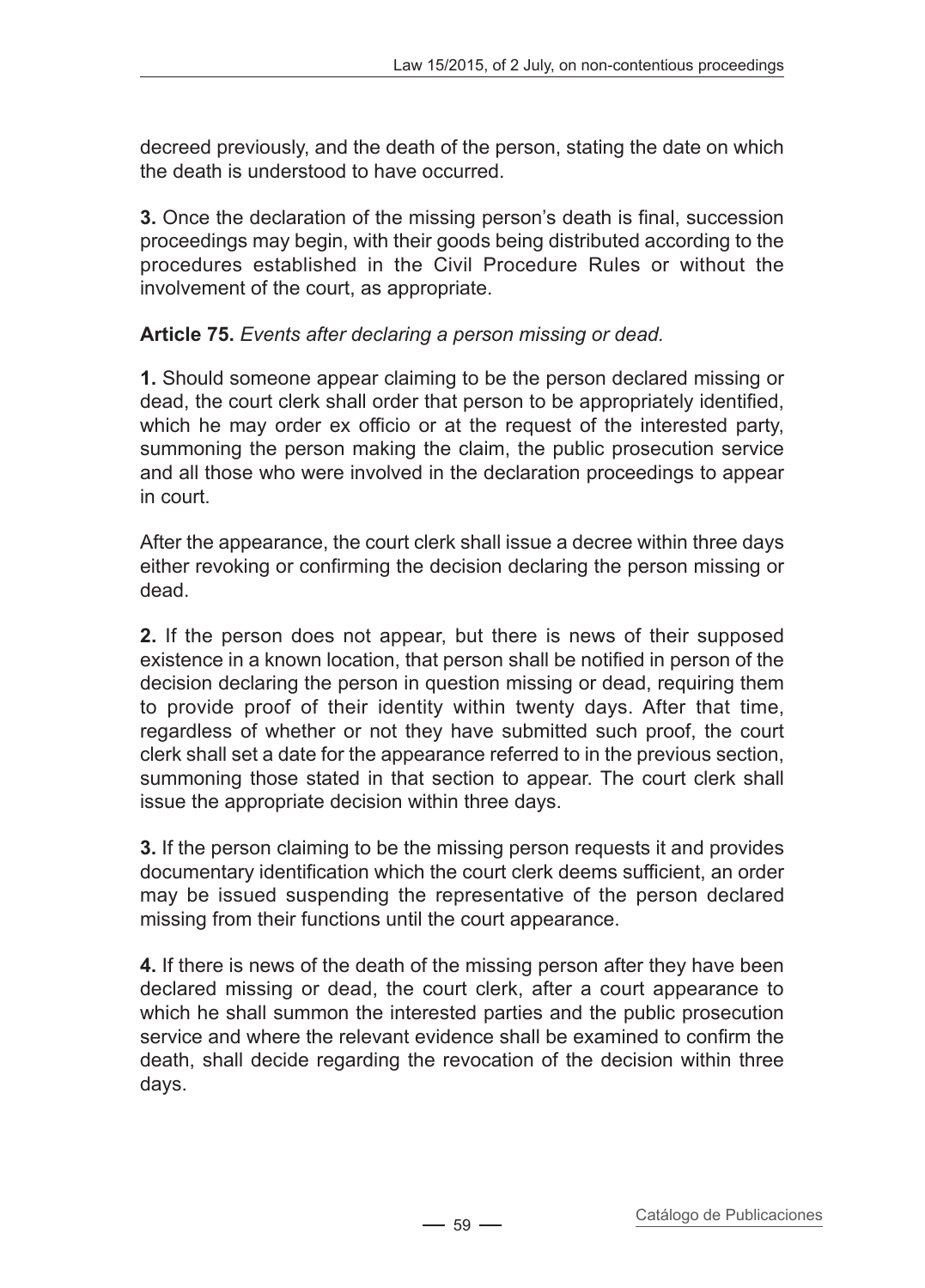### **Article 76.** *Proof of the missing person's death.*

If at any time during the course of any of the proceedings referred to in the preceding articles of this chapter the death of the missing person is confirmed, the proceedings shall be dismissed and any measures adopted shall be rendered void.

### **Article 77.** *Notification of the register office.*

All necessary certified copies shall be sent to the register office to record there what is stipulated in article 198 of the Civil Code.

### CHAPTER X

#### On the removal of organs from live donors

#### **Article 78.** *Scope of application and jurisdiction.*

**1.** The rules of this chapter shall apply to proceedings intended to establish the existence of the donor's free, informed and selfless consent and the satisfaction of the other requirements for the removal and transplantation of organs from a live donor under Law 30/1979, of 27 October, regarding the removal and transplantation of organs, and its implementing regulations.

**2.** The judge of first instance for the locality where the removal or transplant is to be carried out, at the discretion of the applicant, shall have jurisdiction to hear these proceedings.

#### **Article 79.** *Application and procedure.*

**1.** The proceedings shall be initiated by means of an application from the donor or a notification from the director of the hospital where the removal is going to take place, or whoever that director delegates, setting out the personal and family circumstances of the donor, the purpose of the donation, the hospital where the removal is to take place, the identity of the doctor responsible for the transplant or removal, or the doctor to whom responsibility is delegated, and must be accompanied by a medical certificate regarding the mental and physical health of the donor, issued in accordance with the provisions of the applicable regulations.

The involvement of neither a lawyer nor a court lawyer is necessary to take part in these proceedings.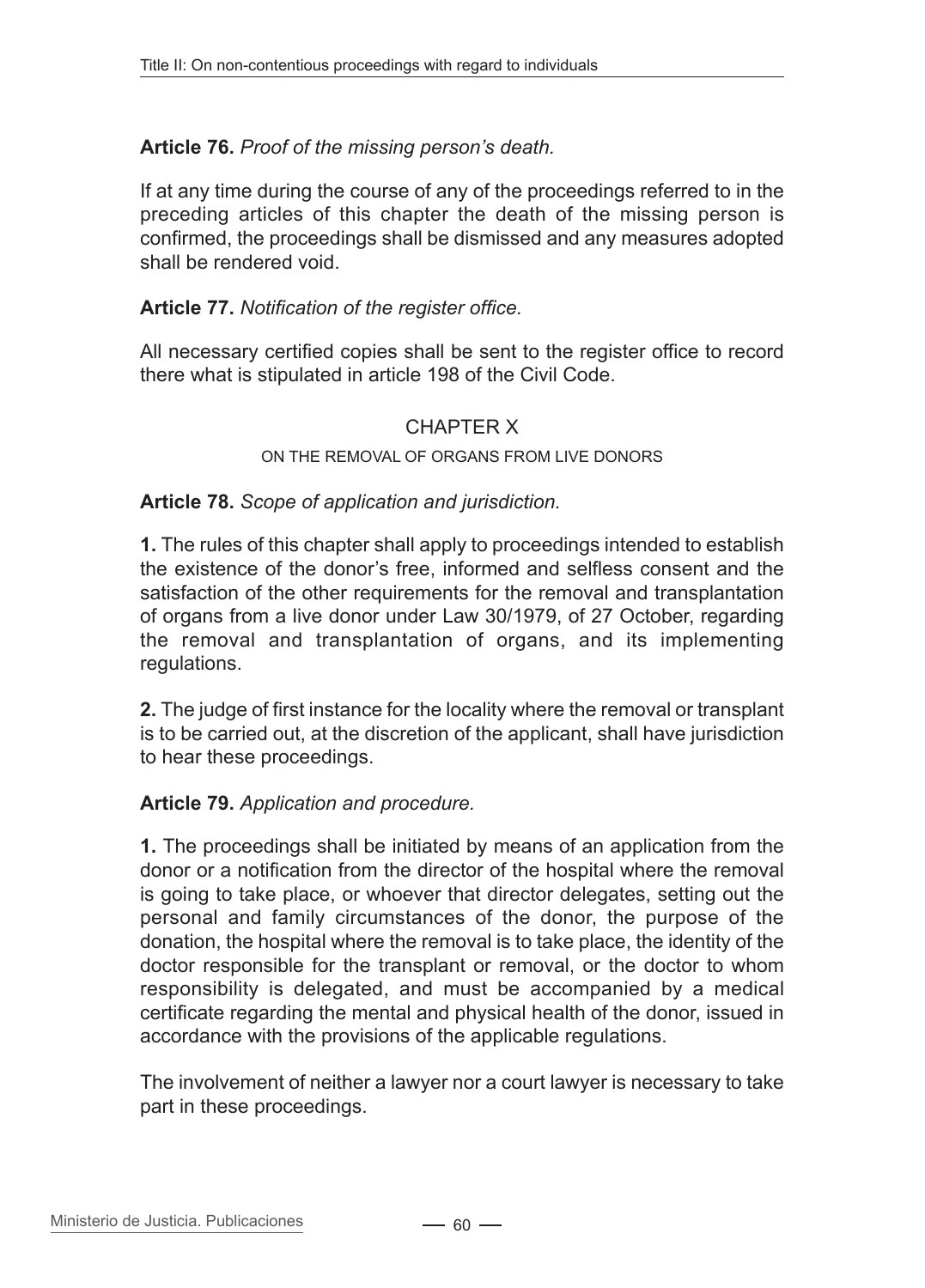**2.** The doctor who is to carry out the removal shall be summoned to appear in court, together with the doctor who signed the certificate referred to in the preceding section, the doctor responsible for the transplant, or to whom responsibility is delegated, and the person responsible for authorising the procedure, in accordance with the document authorising the removal of organs by the hospital in question, or whoever that person delegates.

**3.** The donor must give their express consent before the judge during the appearance, after hearing the explanations of the doctor who is to carry out the removal and those of the others in attendance. The judge may also ask those in attendance for the explanations he deems appropriate regarding whether the legal requirements for giving consent have been met.

### **Article 80.** *Decision.*

**1.** If the judge deems that the consent expressly given by the donor has not been given in a free, informed and selfless manner, or that other legal requirements have not been met, he shall not issue the document transferring the organ.

**2.** Otherwise, if he deems that the legal requirements have been met, he shall issue the written document transferring the organ, which shall be signed by the interested party, the doctor who is to carry out the removal and the others in attendance. If any of those present doubts that the consent has been given in a free, informed and selfless manner, they may object to the donation.

**3.** A copy of the transfer document, which must state that the donor is free to revoke their consent at any time prior to the procedure, shall be given to the donor.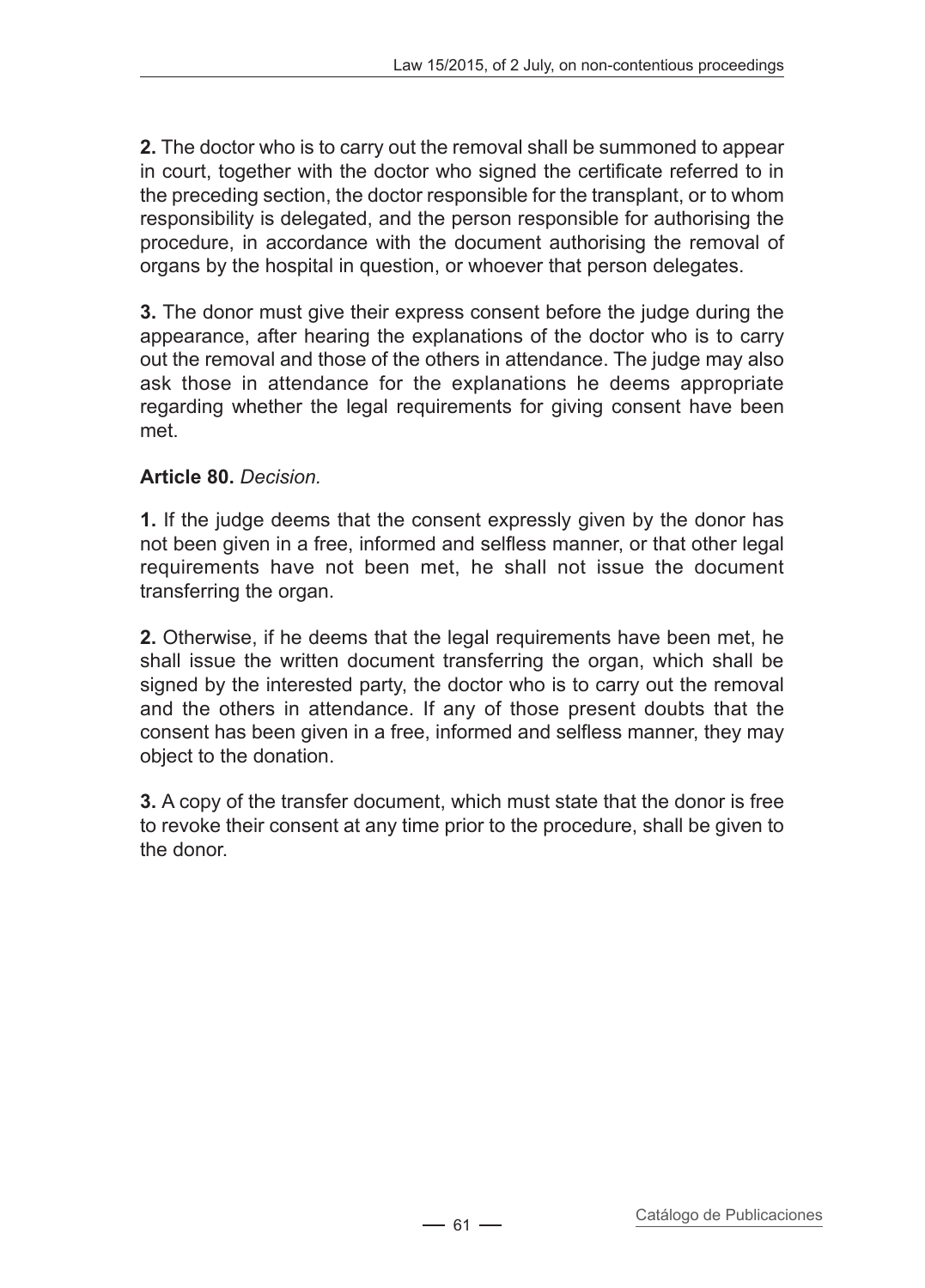# TITLE III

#### **On non-contentious proceedings with regard to family matters**

### CHAPTER I

#### On dispensation from matrimonial impediment

#### **Article 81.** *Jurisdiction, locus standi and representation.*

**1.** The judge of first instance for the legal address or, failing that, for the place of residence of either bride or groom shall have jurisdiction to hear an application for dispensation from matrimonial impediments due to the intentional death of their spouse or individual with whom they were joined in a sentimental relationship analogous to marriage or due to third-degree kinship between collaterals, laid down in article 48 of the Civil Code.

**2.** The party to whom the matrimonial impediment applies must bring these proceedings.

**3.** The involvement of neither a lawyer nor a court lawyer is mandatory for these proceedings.

#### **Article 82.** *Application.*

The proceedings shall be initiated by means of an application to the court setting out the individual, family or social grounds for it and accompanied by the documents and information necessary to prove the existence of the reasonable grounds required by the Civil Code to grant such dispensation and, where appropriate, the evidence offered, which the judge shall order to be taken. In the case of the impediment due to kinship, the application must clearly set out the genealogical tree of the bride and groom.

#### **Article 83.** *Procedure and decision.*

**1.** Once the application has been accepted by the court clerk, he shall summon the bride and groom and any other interested parties to appear in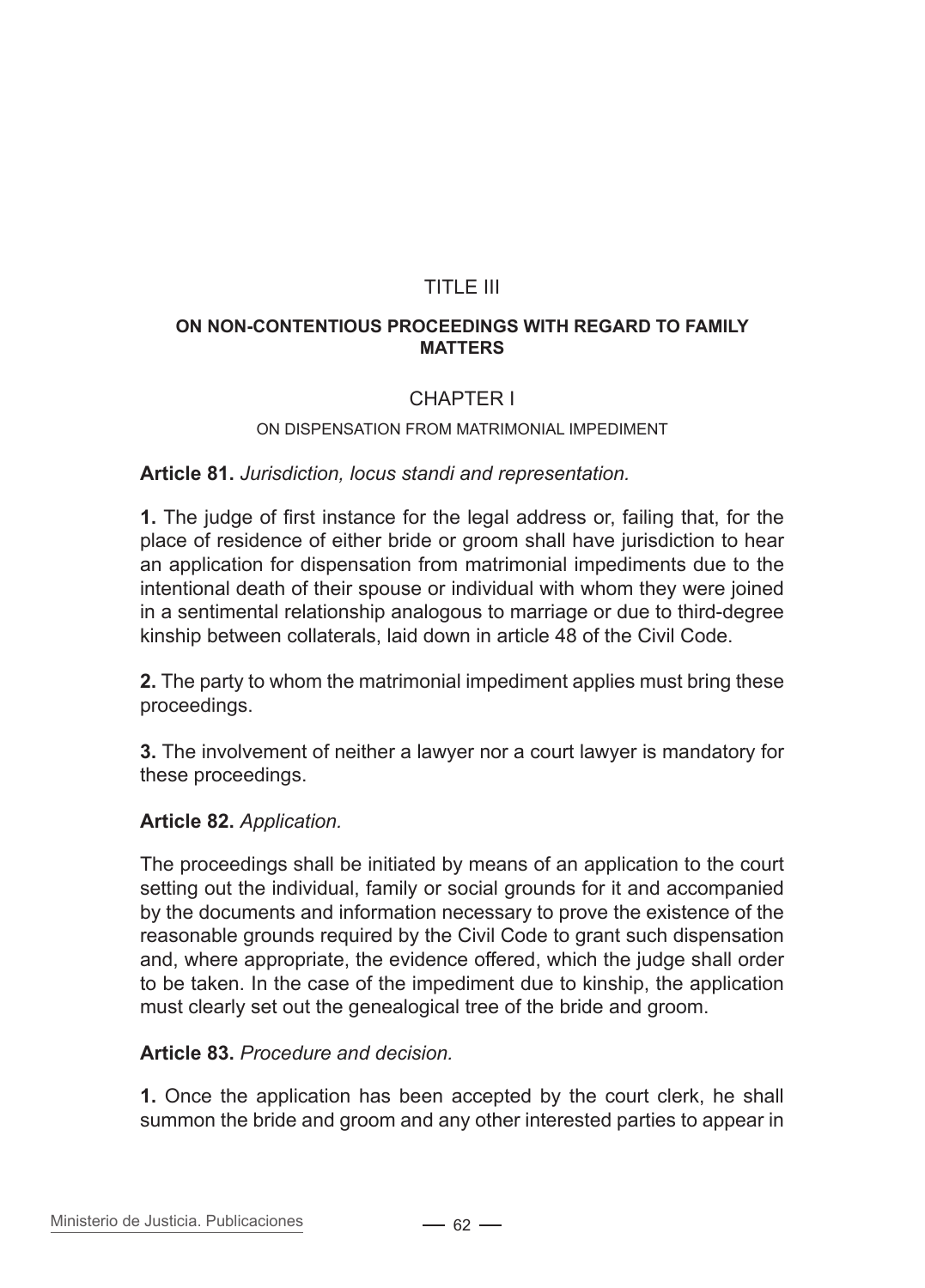court, where they shall be heard. For dispensation from the impediment due to the intentional death of the previous spouse, the public prosecution service must also be summoned. Any evidence offered and accepted shall be examined at the appearance.

**2.** The judge, taking into consideration the justification offered, shall decide either granting or refusing dispensation from the impediment to marriage.

### **Article 84.** *Certification.*

In the event that dispensation to marry is granted, the court clerk shall issue the applicant with a certified copy of the decision to use as appropriate.

### CHAPTER II

#### On judicial intervention in relation to parental authority

### **Section 1. Common provision**

### **Article 85.** *Procedure.*

**1.** In the proceedings referred to in this chapter, once the court clerk has accepted the application, he shall summon the applicant to appear in court, together with the public prosecution service, the parents, custodians or guardians, as appropriate, the individual whose capacity has been modified by a court, where appropriate, or the minor, if sufficiently mature and, in any event, if over 12 years of age. If the individual having parental authority is an unemancipated minor, their parents or, in their absence, their guardian shall also be summoned. Other interested parties may also be summoned as required.

**2.** Acting ex officio or at the request of the applicant, the other interested parties or the public prosecution service, the judge may order such formalities as he deems appropriate to take place during the appearance. If those formalities take place after the appearance, the relevant report shall be passed to the parties to enable them to make statements within five days.

**3.** The involvement of neither a lawyer nor a court lawyer shall be mandatory to bring and take part in these proceedings.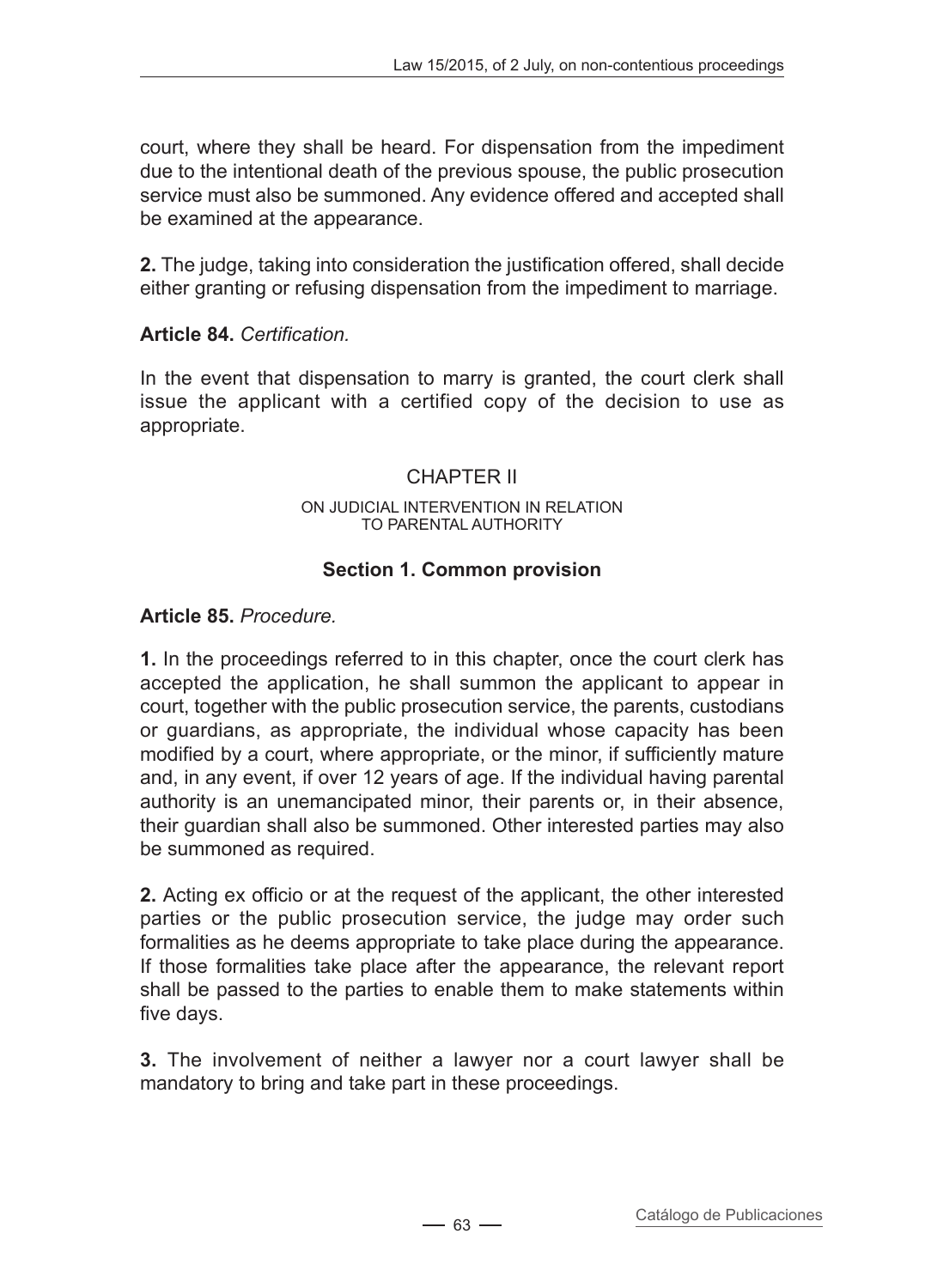### **Section 2. On judicial intervention in cases of disagreement in the exercise of parental authority**

### **Article 86.** *Scope of application, jurisdiction and locus standi.*

**1.** The provisions of this section shall apply when a judge has to intervene in cases of disagreement in the exercise of parental authority which is exercised jointly by both parents. They shall also apply in cases in which judicial authorisation or intervention is legally required where the individual having parental authority is an unemancipated minor and there is disagreement or their parents or tutor cannot be involved.

**2.** The court of first instance for the legal address or, failing that, for the place of residence of the child shall have jurisdiction. However, where joint exercise of parental authority by both parents has been established by a judicial decision, the court of first instance which issued that decision shall have jurisdiction to hear the proceedings.

**3.** Both parents, individually or jointly, shall have locus standi to bring these proceedings. If the individual having parental authority is an unemancipated minor, their parents or, in their absence, their guardian shall also have locus standi.

### **Section 3. On protection measures relating to inadequate exercise of custodial authority or authority to administer the goods of a minor or individual whose capacity has been modified by a court.**

### **Article 87.** *Scope of application, jurisdiction and locus standi.*

**1.** The provisions of this section shall apply to the adoption of measures relating to inadequate exercise of custodial authority over minors or individuals whose capacity has been modified by a court or the administration of their goods in the cases referred to in articles 158, 164, 165, 167 and 216 of the Civil Code. And in particular:

a) To the adoption of the measures to protect minors or individuals whose capacity has been modified by a court laid down in article 158 of the Civil Code.

b) To the appointment of an administrator to administer goods inherited by a child where the father, the mother or both have been justifiably disinherited, or were not able to inherit on the grounds of being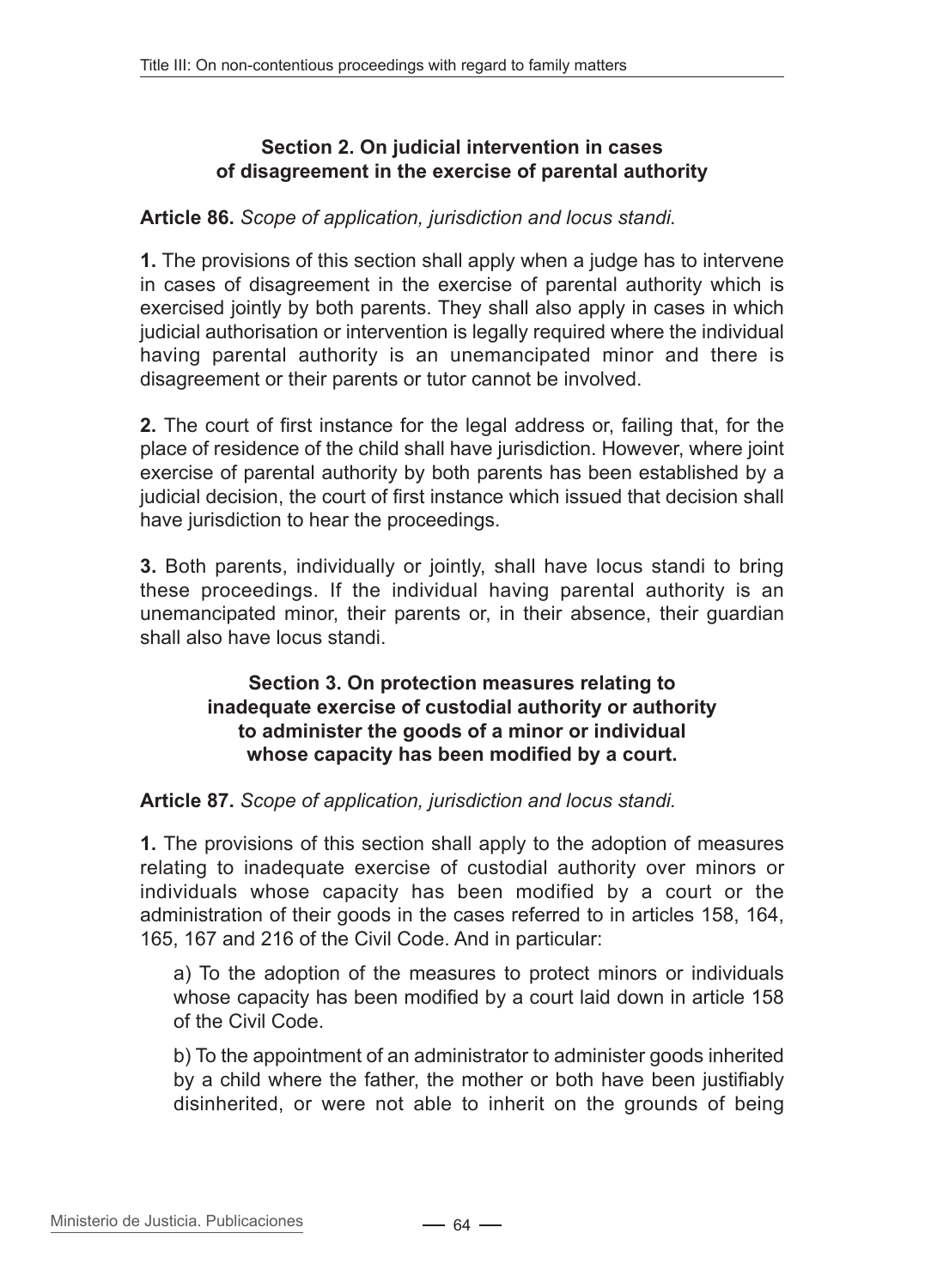debarred, the deceased has not appointed anyone to do so and nor could the other parent perform that function.

c) To the allocation to parents lacking means of an equitable share of the income from goods acquired by a child as a gift where the giver expressly ordered that it was not for the parents, from inherited property where the father, the mother or both have been justifiably disinherited or were not able to inherit on the grounds of being debarred, or from property given or left to the children especially for their education or career.

d) To the adoption of the measures necessary to guarantee and protect children's goods, to demand guarantees or security from the parents to continue with their administration or even appoint an administrator where the parents' administration jeopardises the child's assets.

**2.** The court of first instance for the legal address or, failing that, for the place of residence of the minor or individual whose capacity has been modified by a court shall have jurisdiction. Nevertheless, where joint exercise of parental authority by both parents or the allocation of care and custody of the children was established by a judicial decision, or where the children are wards, the court of first instance which heard the initial proceedings shall have jurisdiction to hear these proceedings.

**3.** The measures referred to in this chapter shall be adopted ex officio or at the request of the affected individual, any relative or the public prosecution service. Where they are requested with regard to an individual whose capacity has been modified by a court, they may also be adopted at the request of any interested party.

# **Article 88.** *Decision.*

If the judge deems it appropriate to adopt measures, he shall decide as appropriate, appointing the individual or institution, as appropriate, which is to take charge of the custody of the minor or individual whose capacity has been modified by a court, he shall adopt the measures appropriate to the case in accordance with the provisions of articles 158 and 167 of the Civil Code and, where appropriate, he shall appoint a court-appointed guardian or an administrator.

### **Article 89.** *Procedure in cases of guardianship.*

In cases of guardianship of the minor or individual whose capacity has been modified by a court, the judge who heard the proceedings shall send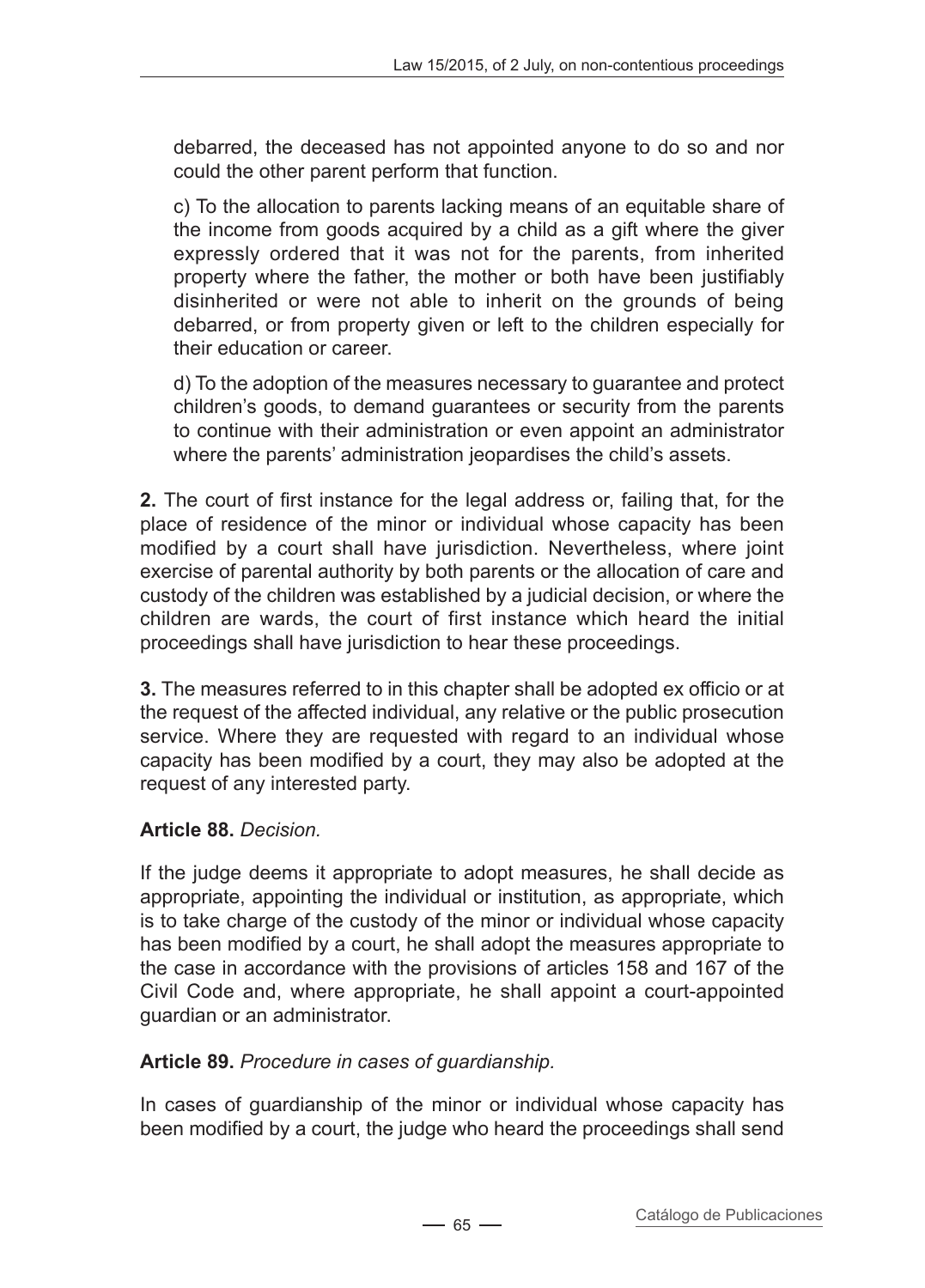a certified copy of the final decision to the judge that handled the appointment of the guardian.

### CHAPTER III

#### On judicial intervention in cases of marital disagreement and disagreement in the administration of goods owned jointly by both spouses

### **Article 90.** *Scope of application, jurisdiction, locus standi and procedure.*

**1.** The procedures regulated in the common rules of this Act shall be followed where the spouses, individually or jointly, request judicial intervention or authorisation to:

a) To decide on the marital residence or rule on the habitual abode and ordinarily used objects, where there is disagreement between the spouses.

b) To establish the contribution to the costs of married life, where one of the spouses fails to fulfil that obligation.

c) To carry out an administrative act regarding common goods where the consent of both spouses is required, or to dispose of common property for valuable consideration, where the other spouse is prevented from giving consent or unjustifiably refuses to do so.

d) To confer the administration of common goods, where one of the spouses is prevented from giving consent or has abandoned the family or there is a de facto separation.

e) To dispose of immovable assets, commercial establishments, valuable objects or transferable securities, except pre-emptive rights, where the spouse is entrusted with the administration and, where appropriate, disposal of common goods by operation of law or by virtue of a judicial decision.

**2.** In proceedings regarding the allocation of the administration and disposal of common goods to just one of the spouses, the judge may also order precautionary measures and limitations, acting ex officio or at the request of the public prosecution service where its involvement in the proceedings is required.

**3.** In the proceedings referred to in the two preceding sections, the court of first instance of the place where the spouses had their last legal address or place of residence shall have jurisdiction.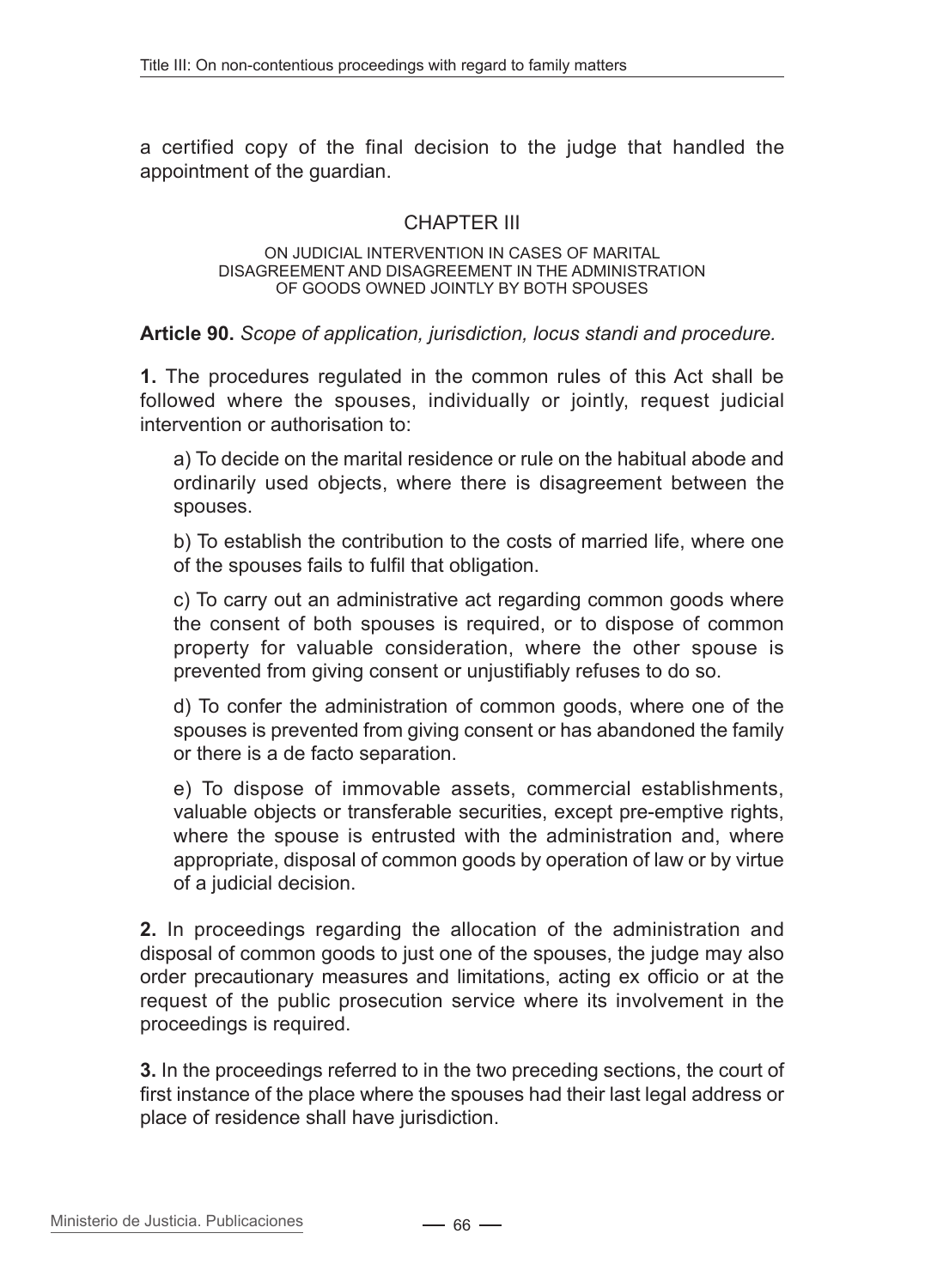The involvement of neither a lawyer nor a court lawyer shall be mandatory to bring or take part in these proceedings, unless the judicial intervention is to carry out an act involving property worth more than 6,000 euros, in which case it shall be necessary.

**4.** At the court appearance, the judge shall hear the applicant, the applicant's spouse, where appropriate, and any other interested parties, and may order the gathering of any other evidence he deems appropriate.

**5.** The public prosecution service shall be heard in these proceedings where the interests of minors or individuals whose capacity has been modified by a court are threatened.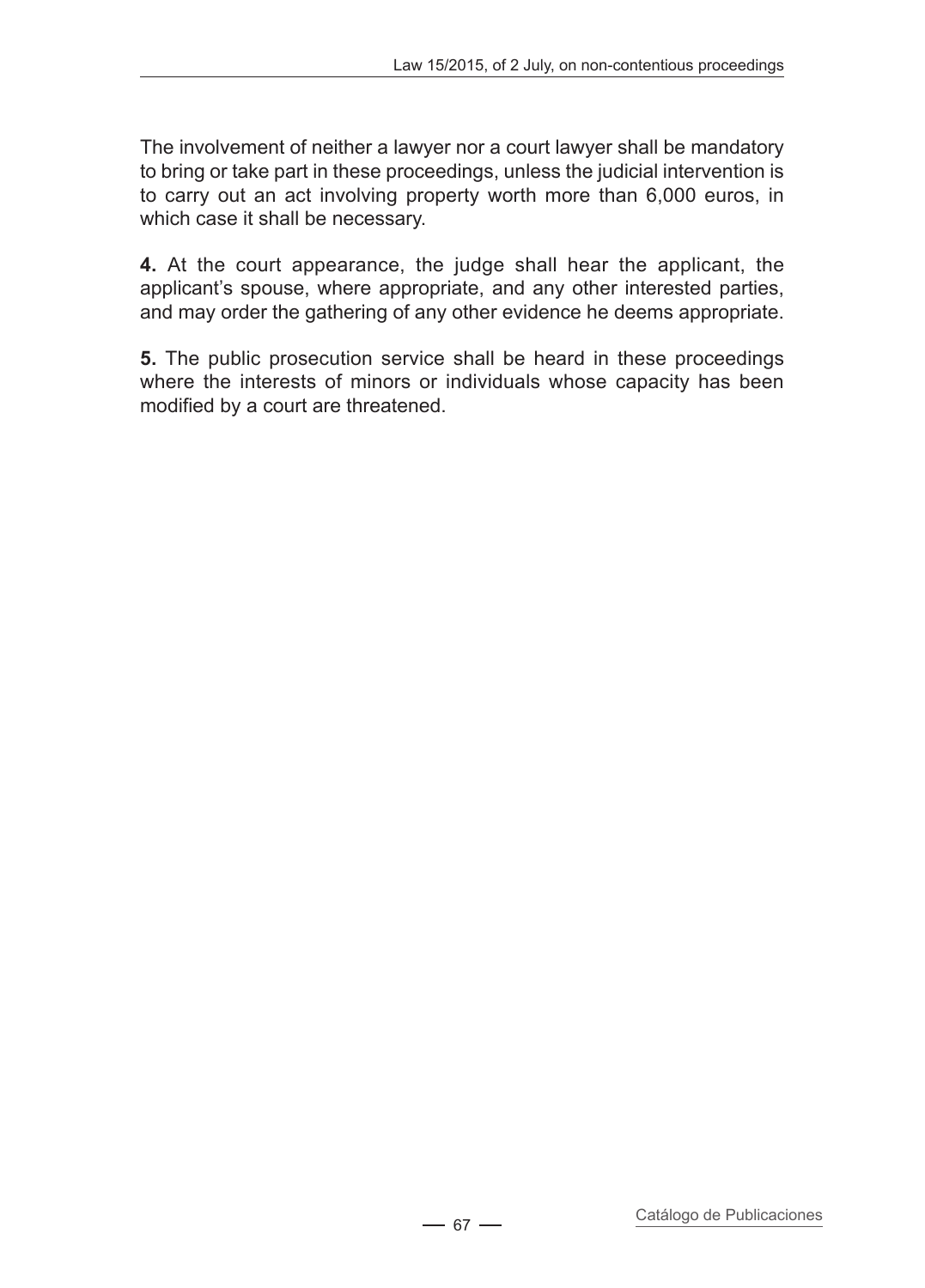# TITLE IV

#### **On non-contentious proceedings relating to the law of succession**

### CHAPTER I

#### On executorship

**Article 91.** *Scope of application, jurisdiction, locus standi and procedure.*

**1.** In the cases where it is required in accordance with civil legislation, the provisions of this chapter shall apply:

1. To cases where the executor resigns from the role or where the duration of the executorship is extended.

- 2. To removal from the role.
- 3. To accountability on the part of the executor.

4. To obtaining authorisation for the executor to dispose of goods forming part of the inheritance.

**2.** The involvement of neither a lawyer nor a court lawyer shall be mandatory to take part in these proceedings where the value of the assets forming the inheritance is less than 6,000 euros.

**3.** At the discretion of the applicant, the court of first instance for the last legal address or habitual residence of the deceased, for the place where the majority of their assets are located, regardless of their nature in accordance with the applicable law, or for the place where the deceased died, provided that it is in Spain, shall have jurisdiction to hear these proceedings, which shall take place in accordance with the common rules of this Act. Where none of those is possible, the court of first instance for the legal address of the applicant shall have jurisdiction.

**4.** The judge shall have responsibility for deciding these proceedings, except in the cases provided for in point 1 of section 1 of this article, where the court clerk shall decide.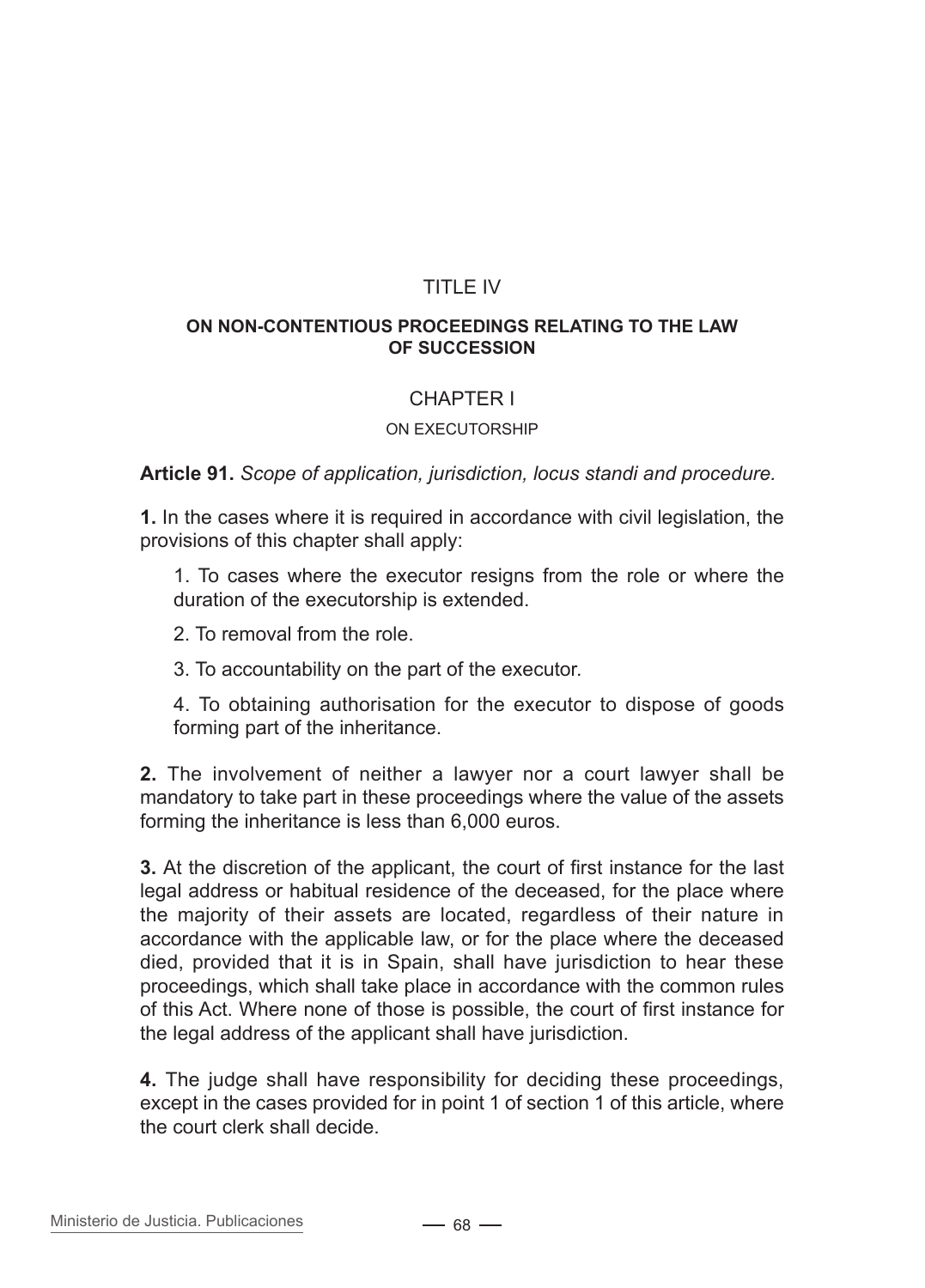# CHAPTER II

### On court-appointed estate partitioners.

**Article 92.** *Scope of application, jurisdiction, locus standi and procedure.*

**1.** The provisions of this chapter shall apply:

a) To the appointment of a court-appointed estate partitioner in the cases provided for in article 1057 of the Civil Code.

b) To cases where the appointed partitioner resigns or where the agreed duration of the assignment is extended.

c) To the approval of the partition carried out by the partitioner where required on account of not having been expressly confirmed by all the heirs and legatees.

**2.** The involvement of neither a lawyer nor a court lawyer shall be mandatory to take part in these proceedings where the value of the assets forming the inheritance is less than 6,000 euros.

**3.** At the discretion of the applicant, the court of first instance for the last legal address or habitual residence of the deceased, for the place where the majority of their assets are located, regardless of their nature in accordance with the applicable law, or for the place where the deceased died, provided that it is in Spain, shall have jurisdiction in these proceedings, which shall take place and be decided by the court clerk in accordance with the common rules of this Act and the provisions of the Civil Code. Where none of those is possible, the court of first instance for the legal address of the applicant shall have jurisdiction.

# CHAPTER III

### On acceptance or repudiation of an inheritance

# **Article 93.** *Scope of application.*

**1.** The provisions of this chapter shall apply in all cases where, in accordance with the law, the acceptance or repudiation of an inheritance requires judicial authorisation or approval in order to be valid.

**2.** In any event, the following shall require judicial authorisation:

a) Parents exercising parental authority to repudiate an inheritance or legacy on behalf of their children who are under 16 years of age or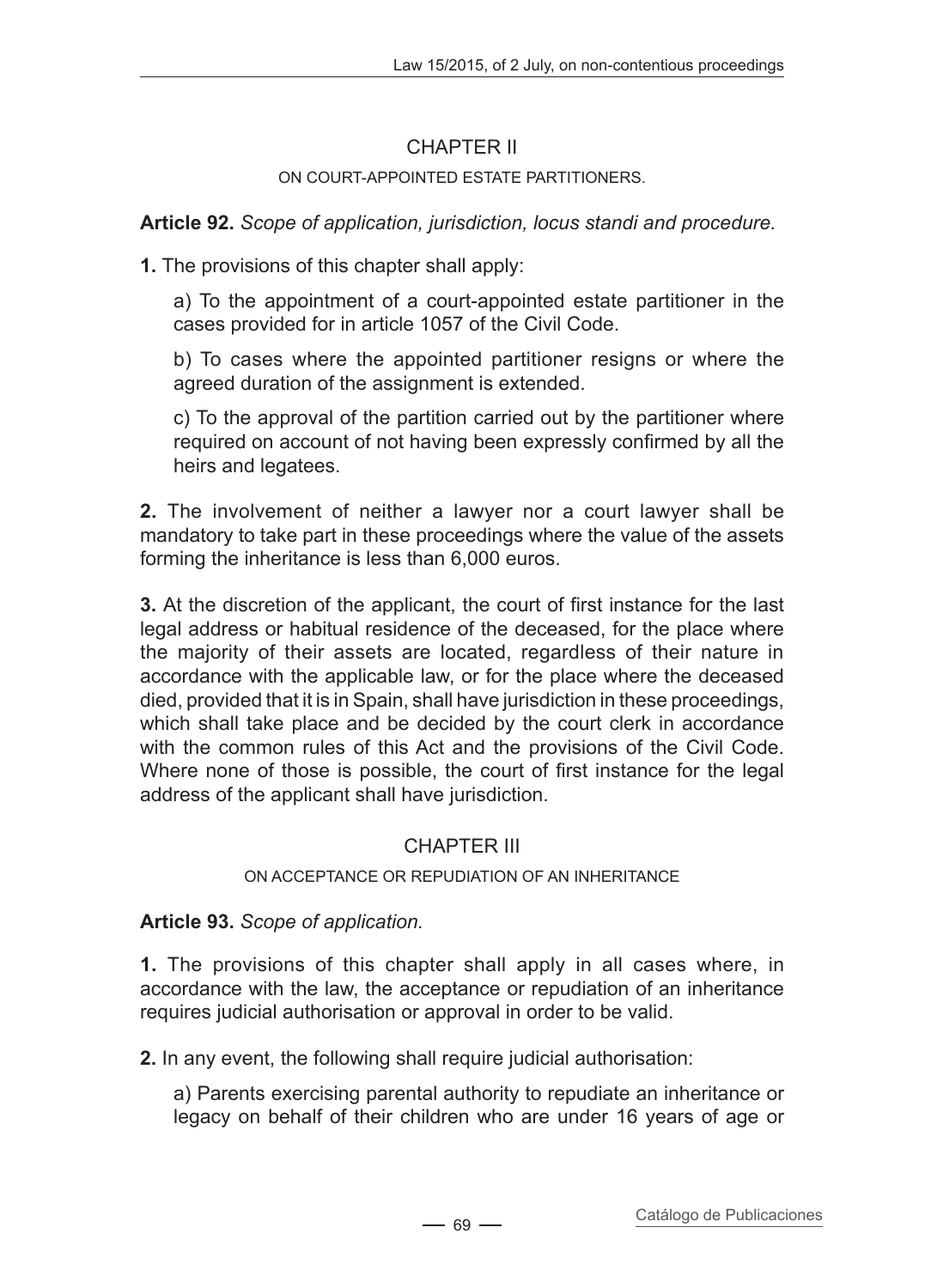where, being over that age but under the age of majority, the children do not give their consent.

b) Guardians and, where appropriate, court-appointed guardians, to accept any inheritance or legacy without the benefit of inventory or to repudiate an inheritance or legacy.

c) Creditors of an heir who has repudiated an inheritance to the detriment of those creditors, to accept the inheritance on behalf of the heir.

**3.** Judicial approval shall also be necessary for repudiation of an inheritance to have effect where it is carried out by the legitimate representatives of associations, corporations and foundations capable of acquisition.

### **Article 94.** *Jurisdiction, locus standi and representation.*

**1.** At the discretion of the applicant, the court of first instance for the last legal address or, failing that, for the last place of residence of the deceased and, where that was in a foreign country, for the place where the deceased had their last legal address in Spain or where the majority of their goods is located, shall have jurisdiction to hear these proceedings, which shall take place in accordance with the common rules of this Act.

**2.** Authorised representatives of those entitled to an inheritance, those entitled to an inheritance represented by the public prosecution service, where they are minors or their capacity has been modified by a court, their court-appointed guardian, where that guardian was not given the relevant authorisation when appointed, and the creditors of an heir who has repudiated an inheritance.

**3.** The involvement of the public prosecution service shall be necessary in the cases stated in letters a) and b) of section 2 of article 93.

**4.** The involvement of neither a lawyer nor a court lawyer shall be mandatory to take part in these proceedings where the value of the assets forming the inheritance is less than 6,000 euros.

### **Article 95.** *Decision.*

**1.** The judge, taking into consideration the justification offered and assessing its advisability in the interests of those entitled to the inheritance, shall decide, either granting or refusing the authorisation or approval requested.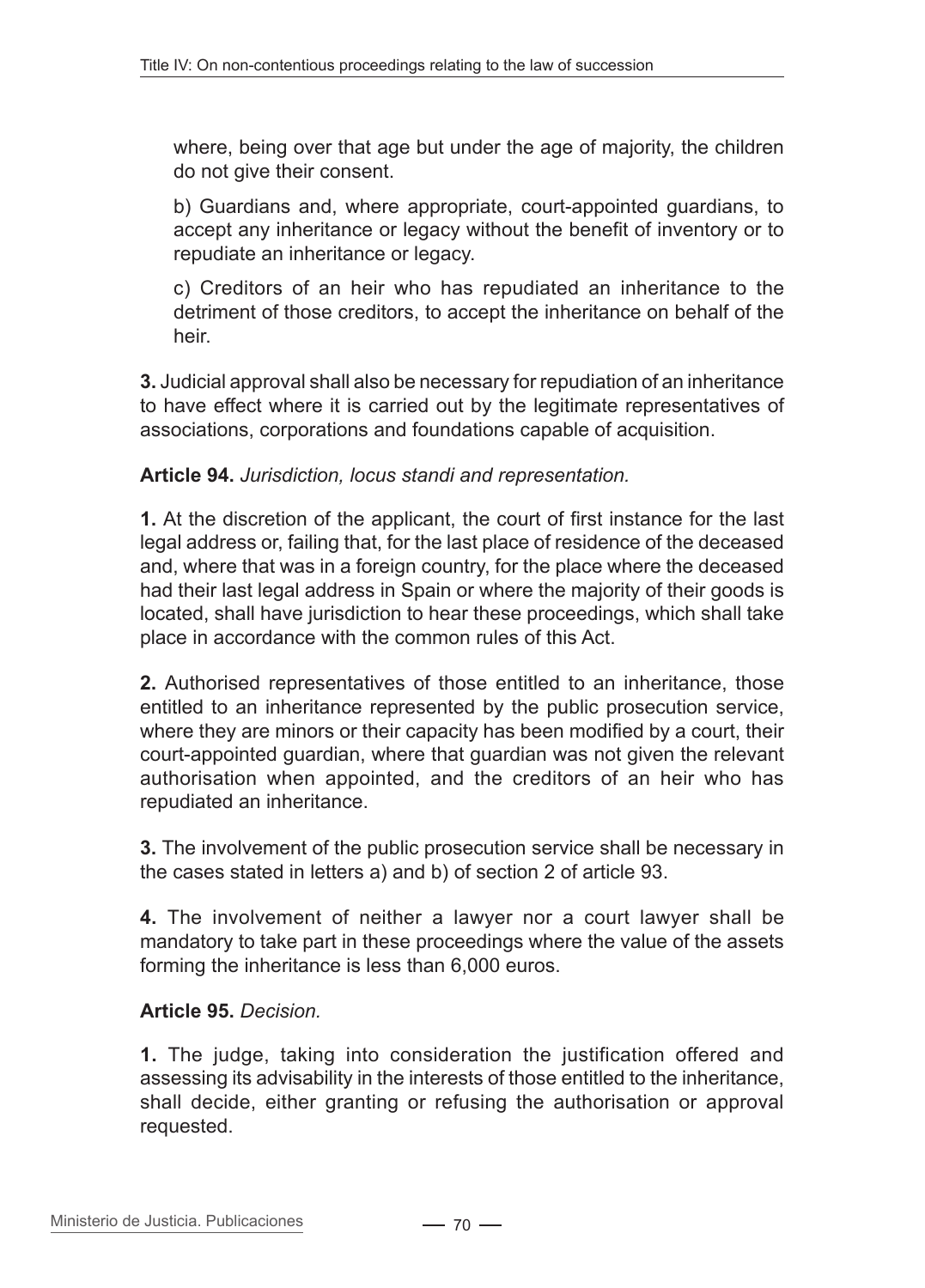**2.** In the event that authorisation or approval is requested to accept an inheritance without the benefit of inventory or repudiate it, where that is not granted by the judge, the inheritance may only be accepted with the benefit of inventory.

**3.** An appeal may be lodged against the decision and with suspensive effects.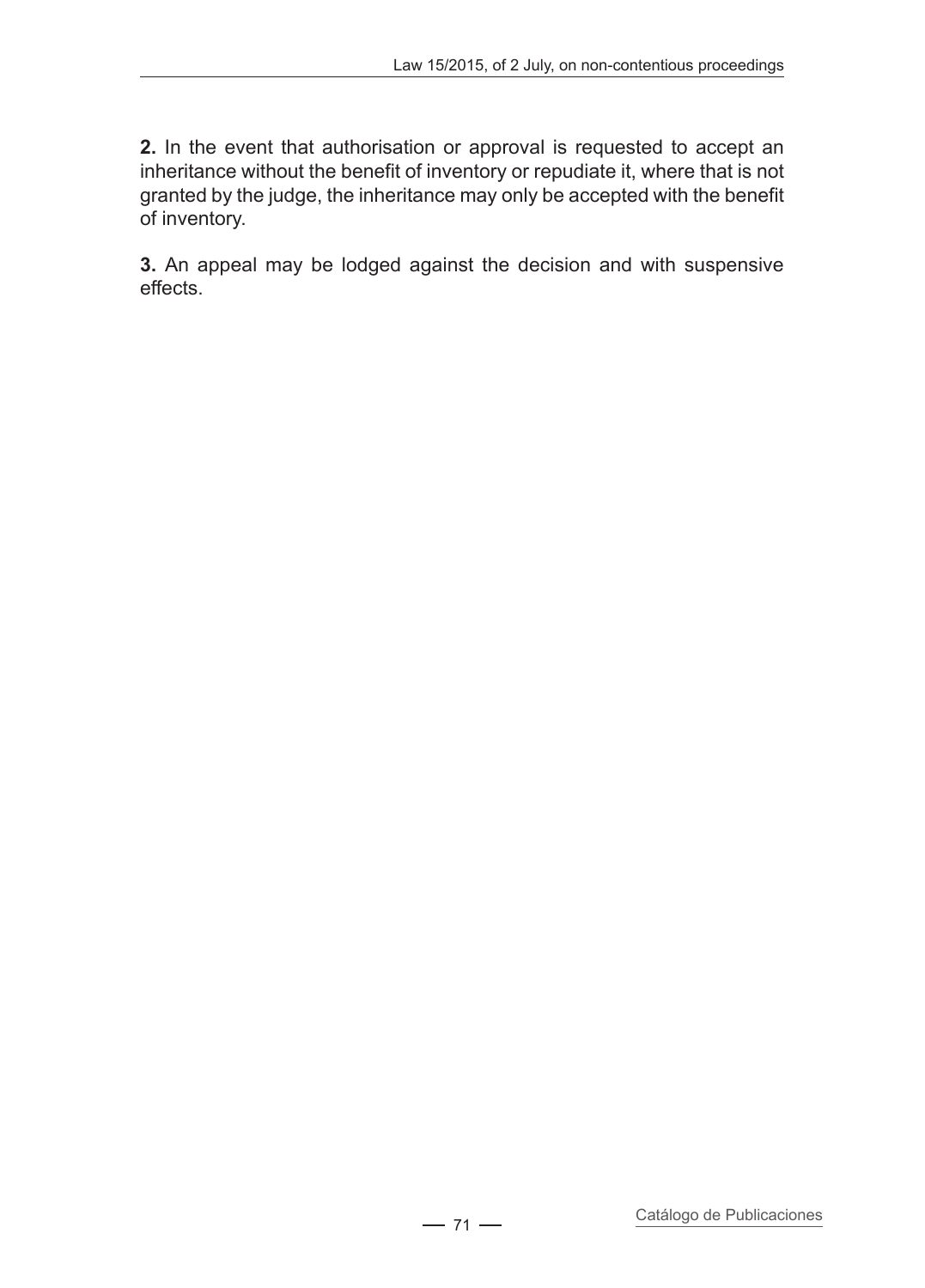### TITLE V

#### **On non-contentious proceedings relating to the law of obligations**

### CHAPTER I

#### On setting a time limit for the performance of obligations where appropriate

#### **Article 96.** *Scope of application.*

Where, in accordance with article 1128 of the Civil Code or any other legal provision, it is appropriate for a court to set a time limit for the performance of an obligation, at the request of one of those affected by that obligation, the common rules of this Act shall apply.

#### **Article 97.** *Jurisdiction and representation.*

**1.** The judge of first instance for the legal address of the debtor shall have jurisdiction to handle and decide these proceedings. Where the hampered relationship is between a consumer or user and a trader or professional and the latter is the debtor as regards the service, at the discretion of the creditor, the judge of first instance for the legal address of the creditor may also have jurisdiction.

**2.** The involvement of neither a lawyer nor a court lawyer is mandatory to take part in these proceedings.

**3.** If the application is contested, the proceedings shall become contentious and the court clerk shall summon the interested parties to a hearing, continuing in accordance with the provisions for fast track proceedings.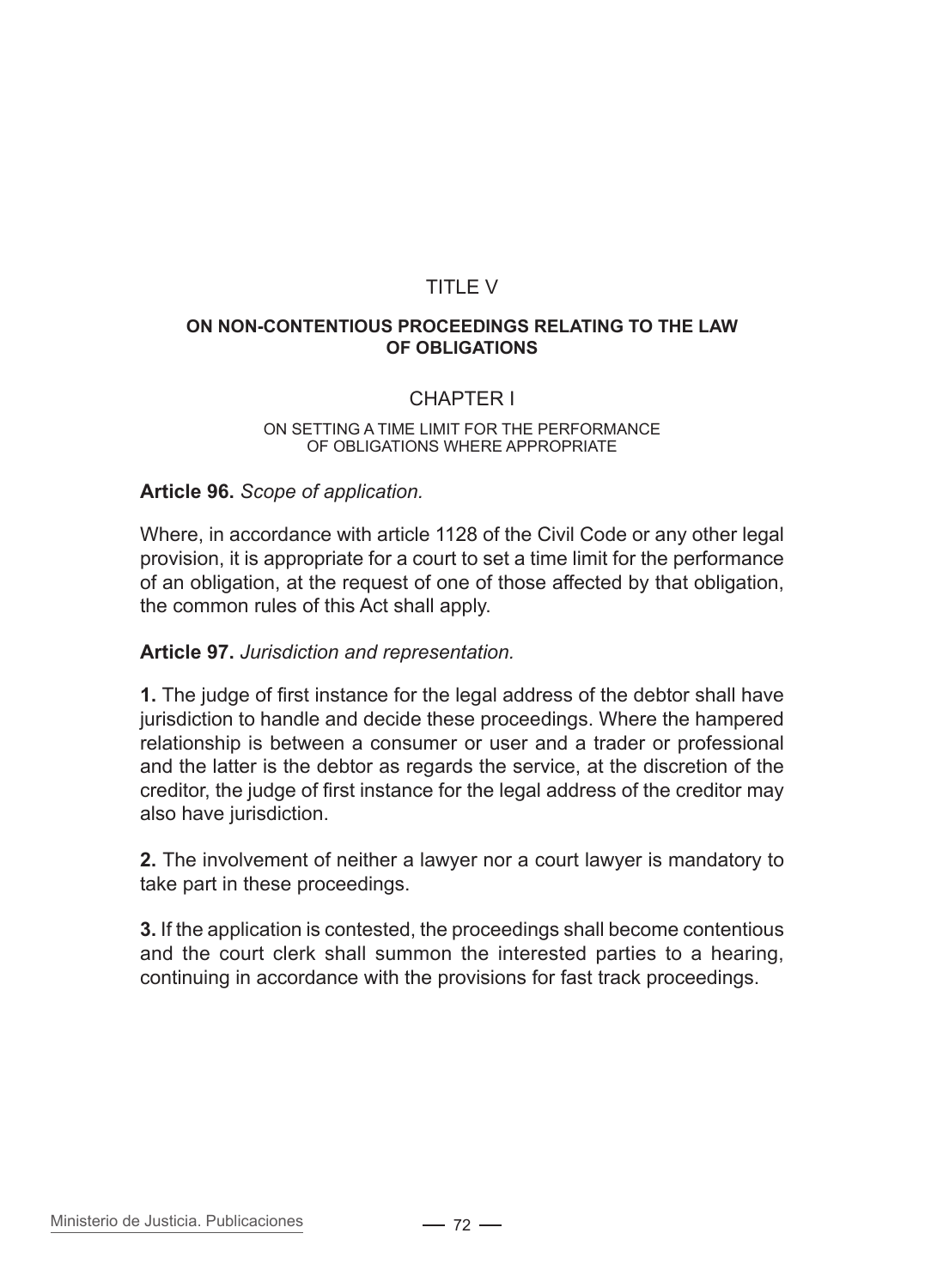# CHAPTER II

## On judicial consignment

## **Article 98.** *Scope of application, jurisdiction and representation.*

**1.** The provisions of this chapter shall apply in cases where payment is required in accordance with the law and that payment is made into judicial body.

**2.** The court of first instance for the place where the obligation must be performed and, where it may be performed in various places, any of those places, at the discretion of the applicant, shall have jurisdiction. Failing that, the court of first instance for the legal address of the debtor shall have jurisdiction.

**3.** The involvement of neither a lawyer nor a court lawyer is mandatory to take part in these proceedings.

## **Article 99.** *Procedure.*

**1.** The party bringing the proceedings for judicial consignment must set out in the application the identifying details and circumstances of the interested parties in relation to the obligation referred to in the proceedings, the legal address or addresses where they may be summoned, as well as the grounds for the proceedings, everything relating to the purpose of the proceedings, placing the matter in the hands of the judicial body and, where appropriate, what is sought with regard to the payment.

It must also prove that the applicant has made an offer of payment, where appropriate, and, in any event, that the creditor and other interested parties in relation to the obligation have been notified of the proceedings for judicial consignment.

With the application, the obligation owed must be placed in the hands of the court, without prejudice to the fact that the applicant may subsequently be designated as the depository.

**2.** If the application does not meet the necessary requirements, the court clerk shall issue a decree to that effect and shall order the judicial consignment to be returned to the applicant.

Otherwise, once the court clerk has accepted the application, he shall notify the interested parties of the judicial consignment, giving them ten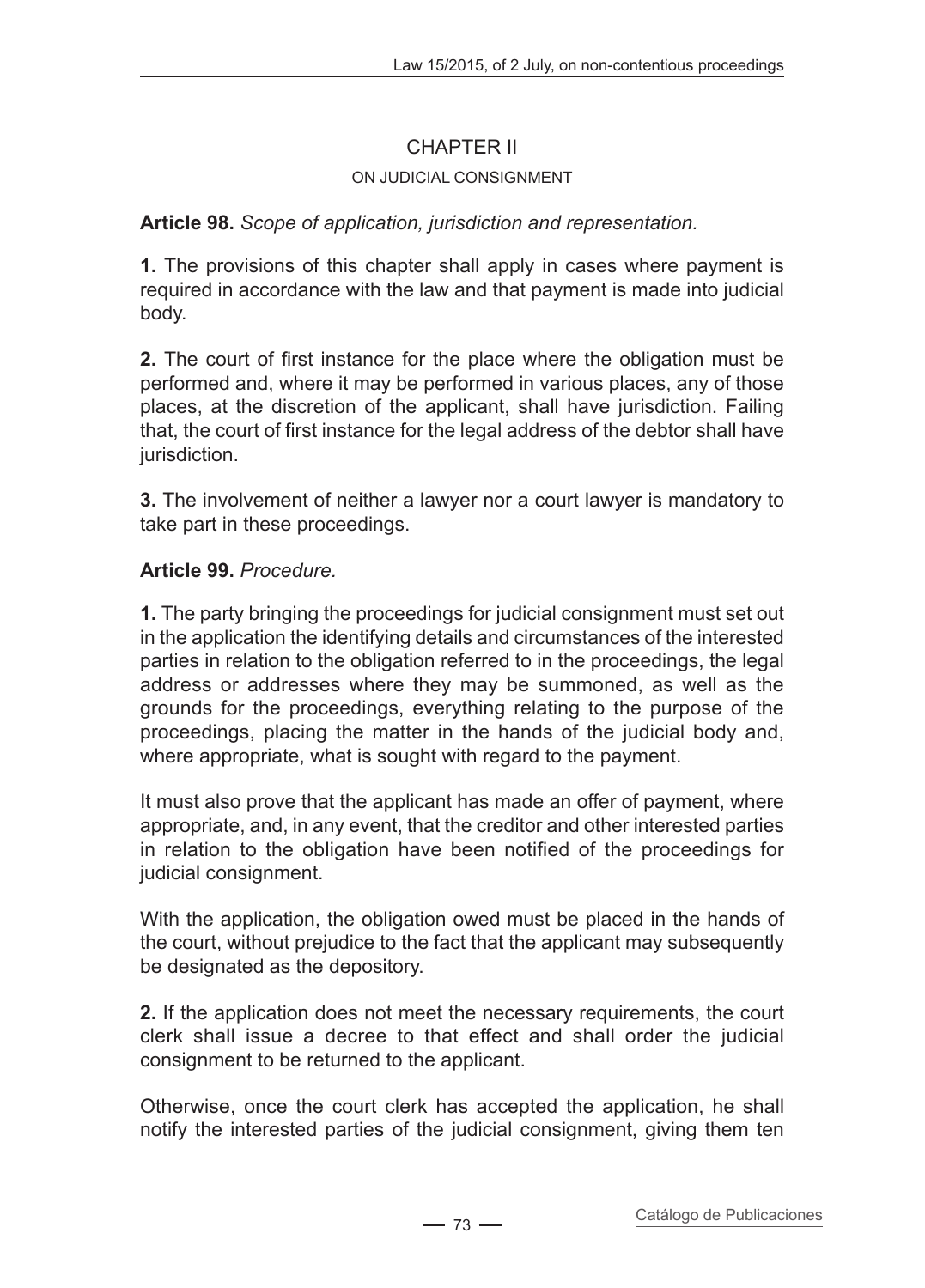days to withdraw the obligation owed or make the declarations they deem appropriate. He shall also adopt the appropriate measures as regards the deposit of the obligation owed.

**3.** Where the interested parties appearing in court withdraw the obligation owed, expressly accepting the judicial consignment, the court clerk shall issue a decree declaring it accepted, with the appropriate legal effects, ordering the obligation and, where appropriate, the guarantee to be cancelled, if the applicant requests it.

**4.** Where, on expiry of the prescribed period, the interested parties have not withdrawn the obligation owed, made any allegation or rejected the judicial consignment, the applicant shall be informed and given five days to either request the return of the judicial consignment or to maintain it.

Where the applicant requests the return of the judicial consignment, the creditor shall be given five day's notice and, if the creditor authorises its withdrawal, the court clerk shall issue a decree dismissing the proceedings and the creditor shall lose any priority they may have over the sum and any joint applicants or guarantors shall be released from their obligations. If the payment is withdrawn solely at the request of the applicant, the obligation shall remain in force when the proceedings are dismissed.

Where the applicant requests the judicial consignment to be maintained, the court clerk shall summon the applicant, the creditor and any other interested parties to appear before the judge, where they shall be heard and where any evidence offered and accepted shall be examined.

**5.** The judge, taking into consideration the justification offered, the obligation and whether the judicial consignment meets the relevant requirements, shall decide, declaring it properly made or not.

If the decision finds the payment properly made, it shall produce the appropriate legal effects, the payment shall be handed over to the creditor and he obligation cancelled, if the applicant requests it. Otherwise, the obligation shall remain in force and the payment shall be returned to the applicant.

**6.** The costs incurred by the judicial consignment shall be met by the creditor, if the payment is accepted or declared properly made. If it is declared improper or the payment is withdrawn, those costs shall be met by the applicant.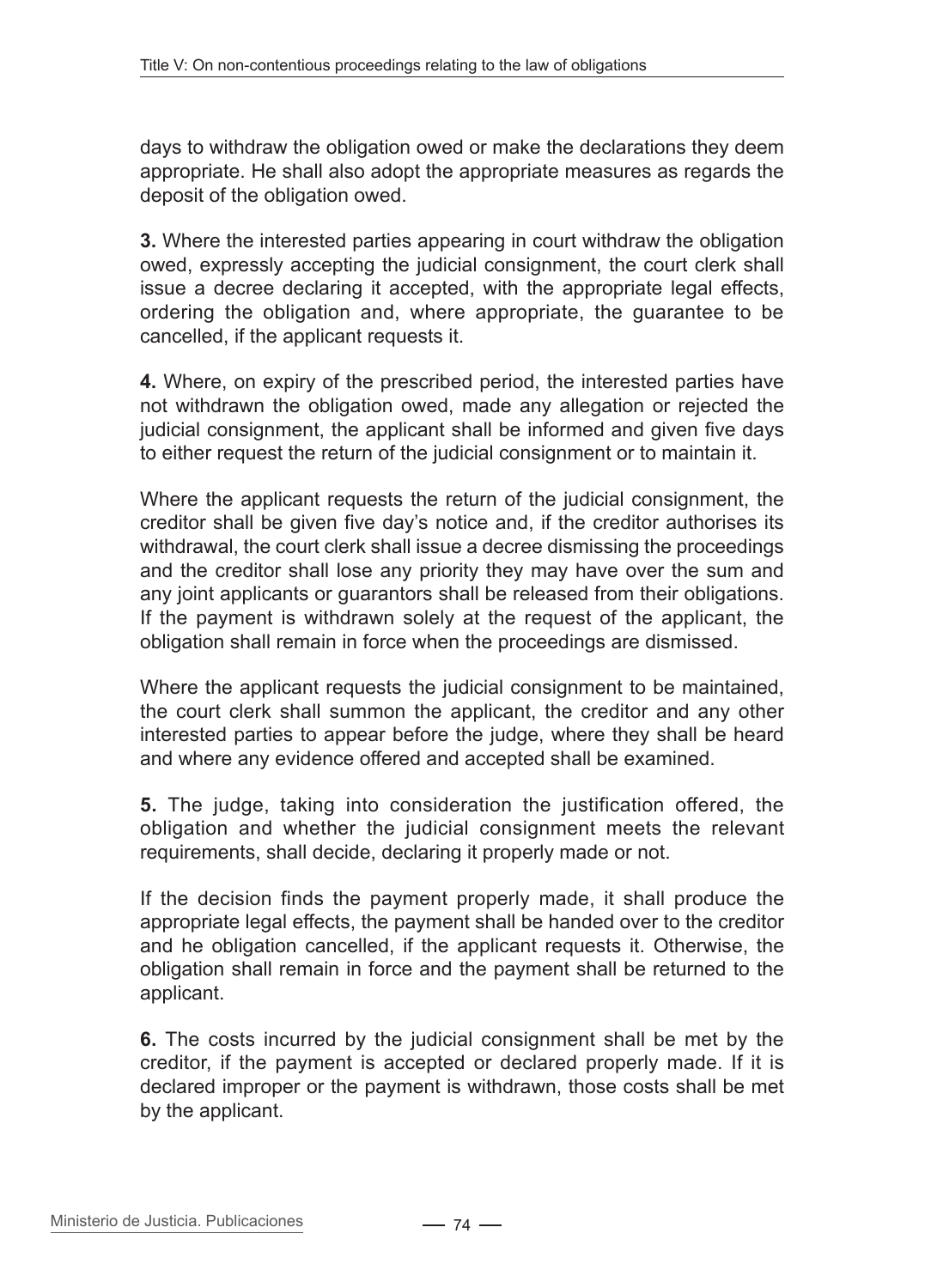# TITLE VI

#### **On non-contentious proceedings relating to rights in rem**

## CHAPTER I

#### On judicial authorisation for a life tenant to claim overdue loans forming part of the usufruct

### **Article 100.** *Scope of application.*

The provisions of this chapter shall apply in cases where the life tenant intends to claim or collect, for their own benefit, overdue loans forming part of the usufruct, where they are exempted from providing security or are not able to do so, or the security provided is not sufficient and does not have the authorisation of the owner, or in order to earn interest on the capital claimed in that way, without the agreement of the owner.

#### **Article 101.** *Jurisdiction and representation.*

**1.** The court of first instance for the last legal address or, failing that, for the last place of residence of the applicant shall have jurisdiction to hear these proceedings, which shall take place in accordance with the common rules of this Act.

**2.** The involvement of neither a lawyer nor a court lawyer shall be mandatory to take part in these proceedings.

#### **Article 102.** *Application.*

The proceedings shall be initiated by means of an application by the life tenant, accompanied by the documents or evidence proving their entitlement, the existence of the overdue loan they intend to claim, or, where appropriate, the amount collected by claiming and on which they intend to earn interest, and the lack of authorisation from the owner. Where they request authorisation to earn interest on the capital obtained by collecting the overdue loan, they must offer sufficient guarantees that the capital will remain intact.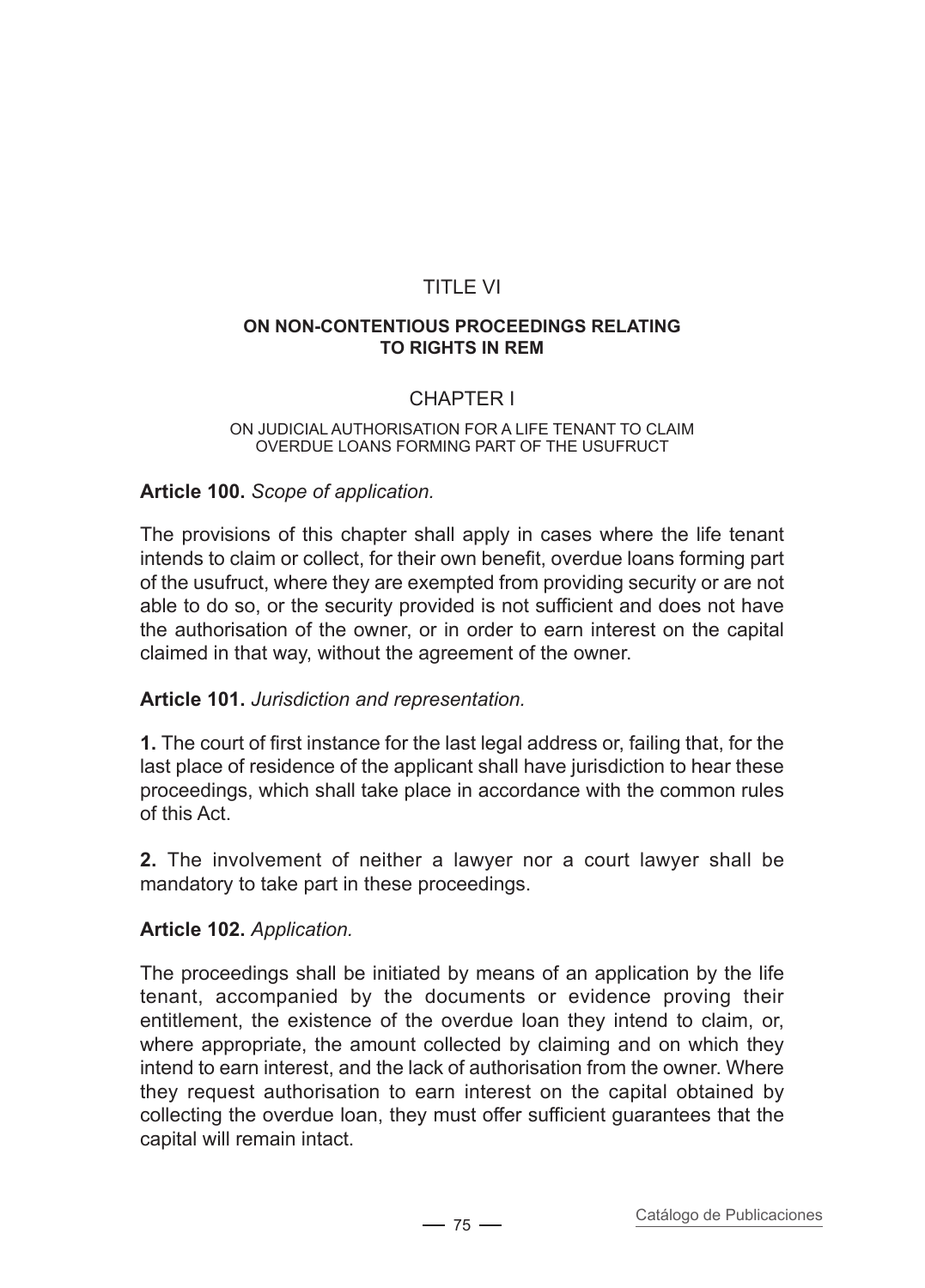## **Article 103.** *Procedure and decision.*

**1.** Once the application has been accepted by the court clerk, he shall summon the applicant, the owner and any parties having an interest in the collection of the loan to appear in court, where they shall be heard in that order. Subsequently, any evidence offered and accepted shall be examined.

**2.** The judge, taking into consideration the justification offered and assessing the advisability of collecting the loan forming part of the usufruct or investing the capital obtained, shall decide, either granting or refusing the authorisation requested.

Where the authorisation granted is to collect an overdue loan forming part of the usufruct, the obligation must be established for the life tenant to inform the court periodically, within the prescribed time limits, regarding the steps taken and the final outcome.

Where the authorisation is to earn interest on the capital obtained by collecting the loan, the decision must contain the guarantees to be put in place by the life tenant to retain the capital intact.

#### CHAPTER II

#### On proceedings to define the boundaries of unregistered properties

## **Article 104.** *Scope of application.*

The provisions of this chapter shall apply to applications to define the boundaries of properties which are not registered with the Land Register. In the case of registered properties, the provisions of mortgage legislation shall apply.

Likewise, they shall not apply to immovable assets belonging to public authorities, the boundaries of which shall be defined in accordance with their specific legislation.

**Article 105.** *Jurisdiction, locus standi and representation.*

**1.** The court clerk of the court of first instance for the place where the property, or the majority of it, is located shall have jurisdiction to hear these proceedings.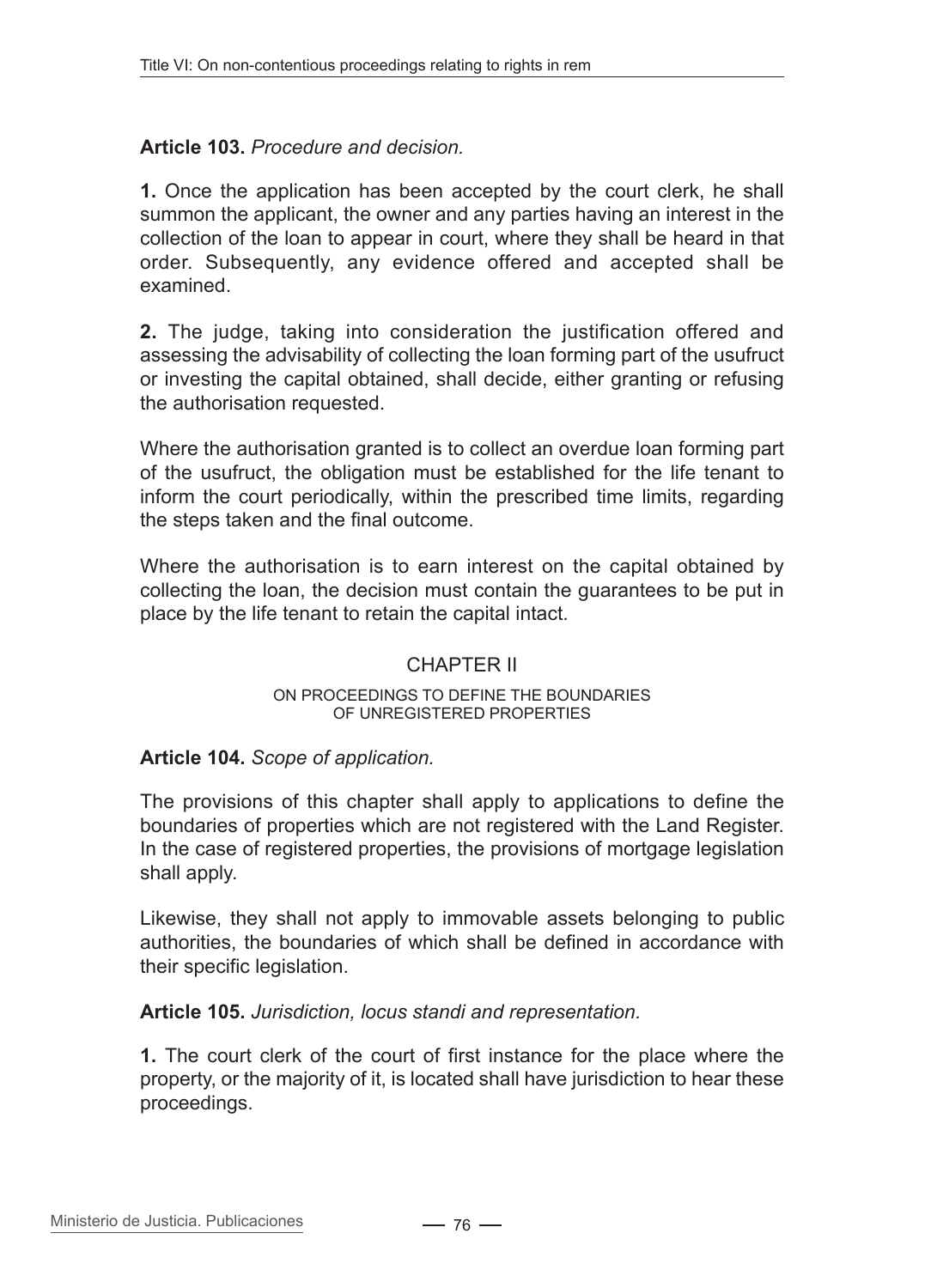**2.** The proceedings shall be initiated at the request of the full legal owner of the property or, where there are various, any of them, or the owner of any right of quiet enjoyment in relation to it.

**3.** The involvement of a lawyer shall be mandatory in these proceedings if the value of the property is greater than 6,000 euros.

# **Article 106.** *Application and procedure.*

**1.** The proceedings shall be initiated by means of a document stating the circumstances of both the property whose boundaries are to be defined and of those adjoining it, together with the identifying details of their owners, including cadastral information, with their legal address if it is known by the applicant. Where the demarcation requested does not refer to the whole perimeter of the property, the part to which it is to apply must be stated. With regard to adjoining properties which are registered with the Land Register, certification of registration must also be provided.

The applicant must, in any event, provide the descriptive and graphic cadastral certification of the property whose boundaries are to be defined and of those adjoining it, together with the documents or proof on which the application is based. Also, where the applicant states that the cadastral graphic representation does not coincide with the boundaries requested, a georeferenced graphic representation of those boundaries must be provided. In any event, the alternative graphic representation must respect the demarcation of the affected properties in the cadastral cartography as regards anything not affected by the demarcation requested. That graphic representation must be properly georeferenced and signed by a competent expert, such that it may be included in the cadastre once the boundaries have been defined.

**2.** Once the application has been accepted, the court clerk shall inform all the interested parties that the proceedings have begun, giving them fifteen days to make the declarations and submit the evidence they deem appropriate. At the end of that time, the court clerk shall notify those interested parties of all the documentation provided and shall summon them to a hearing to define the boundaries, to be held within thirty days, in order to reach agreement between them.

Failure to attend by any of the owners of the adjoining properties shall not prevent the boundaries being defined, without prejudice to their right to bring the appropriate declaratory action for the possession or ownership which they believe they have been stripped of by the demarcation.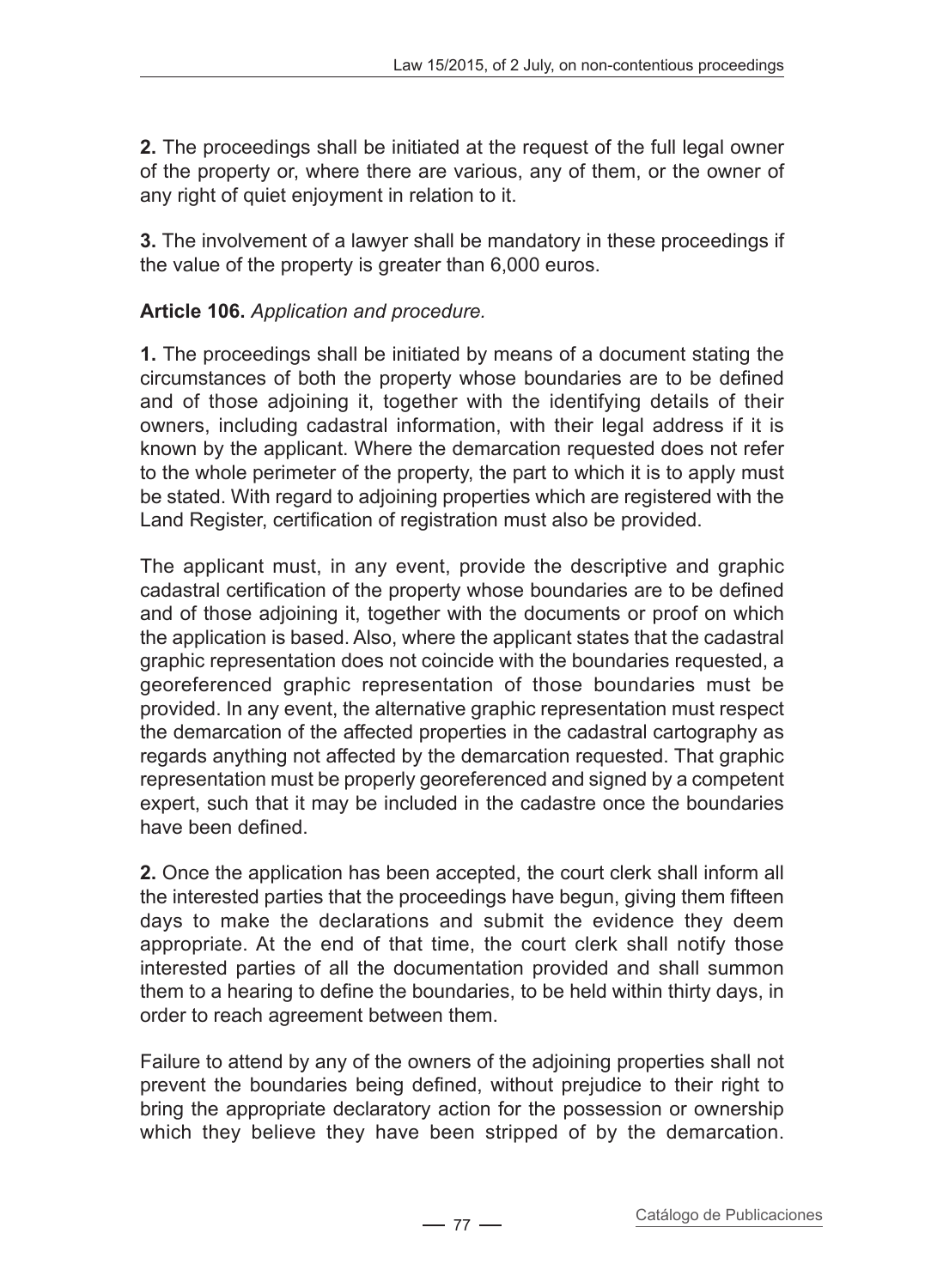Similarly, if before the hearing, the owner of any of the adjoining properties opposes the demarcation, the proceedings in relation to the part of the property adjoining that of the opponent shall be dismissed, without prejudice to the right of the parties to bring the appropriate declaratory action, and the rest of the proceedings shall continue.

## **Article 107.** *Decision.*

**1.** Where agreement is reached between all of the interested parties or some of them, the court clerk shall make a record of whatever they agree and that the hearing ended with complete or partial agreement regarding one or more of the boundaries, together with the terms of that agreement, which must be signed by those in attendance. Where it is not possible to reach any agreement whatsoever, a record shall be made that the hearing ended without agreement.

**2.** At the end of the hearing, the court clerk shall issue a decree recording the agreement, or that it was partial with regard to one or more of the boundaries, or that no agreement was reached, and shall order the definitive discontinuance of the proceedings. The decree shall include the record of the hearing and, in any event, the descriptive and graphic cadastral certification and, where there is any conflict with that, the alternative graphic representation provided.

**3.** The court clerk shall send a certified copy of the court record and the decree to the cadastre, to enable the relevant changes to be made to the cadastre, where appropriate, according to the applicable regulations.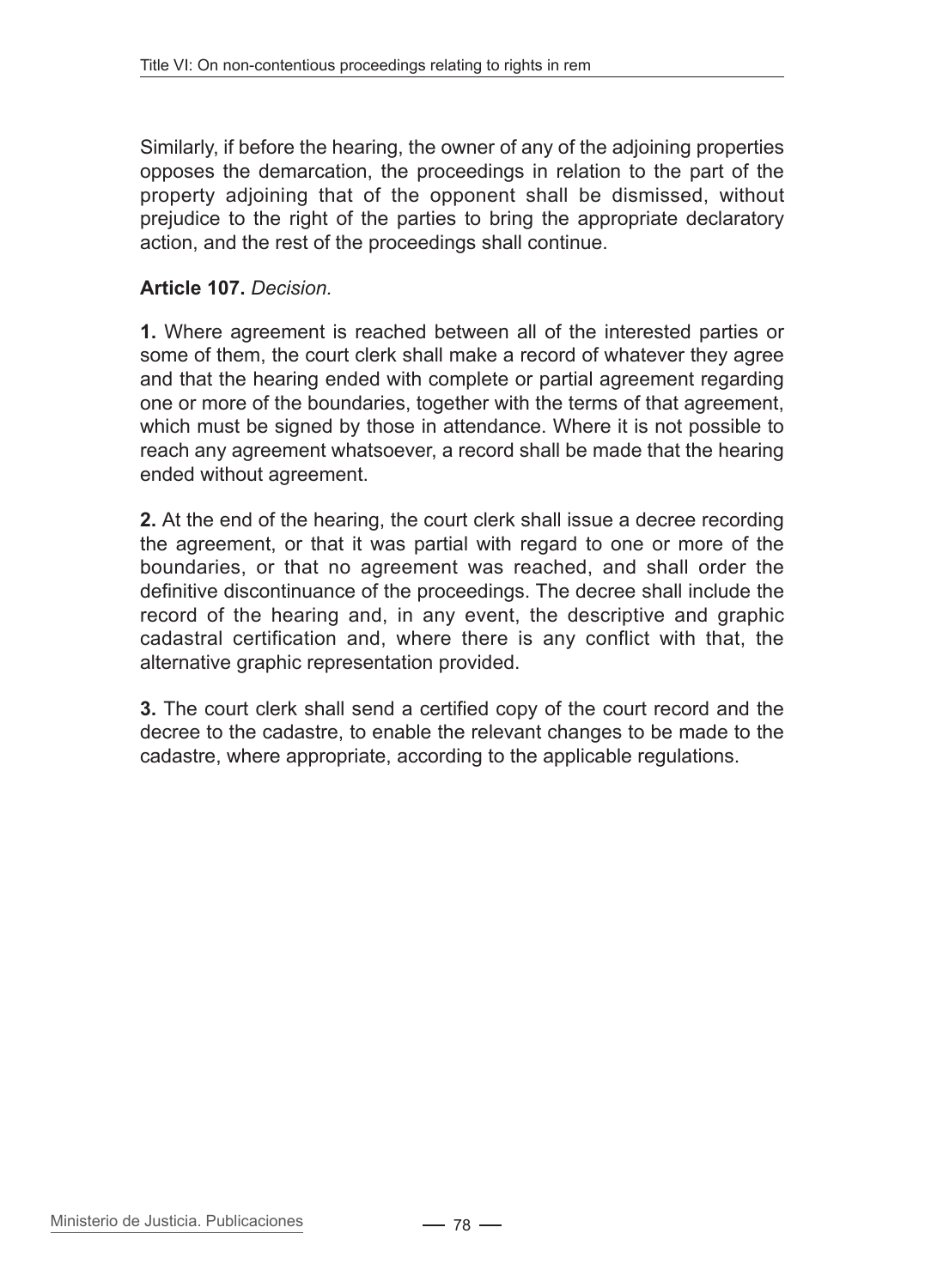# TITLE VII

### **On proceedings relating to voluntary auctions**

### **Article 108.** *Scope of application.*

The provisions of this title shall apply, outside legal proceedings for debt collection, whenever the sale at auction of certain goods or rights is required, at the request of the interested party.

### **Article 109.** *Jurisdiction and representation.*

**1.** The court of first instance for the legal address of the owner or, where there are various owners, any of them, shall have jurisdiction. In the case of immovable goods, the court of first instance for the place where those goods are located shall have jurisdiction.

**2.** The involvement of neither a lawyer nor a court lawyer shall be mandatory to take part in these proceedings.

## **Article 110.** *Application.*

**1.** To initiate the proceedings, an application shall be required, identifying and stating the condition of the property or right and accompanied by the following documents:

a) Those proving the applicant's legal capacity to contract.

b) Those proving the applicant's authority to dispose of the property or right to be auctioned. In the case of registrable goods or rights, certification of registration of ownership and charges must be included.

c) The schedule of specific terms according to which the auction must take place and including the valuation of the goods or rights to be auctioned.

**2.** Where the property to be auctioned is an immovable asset with tenants or occupants, the applicant must identify them in the initial application and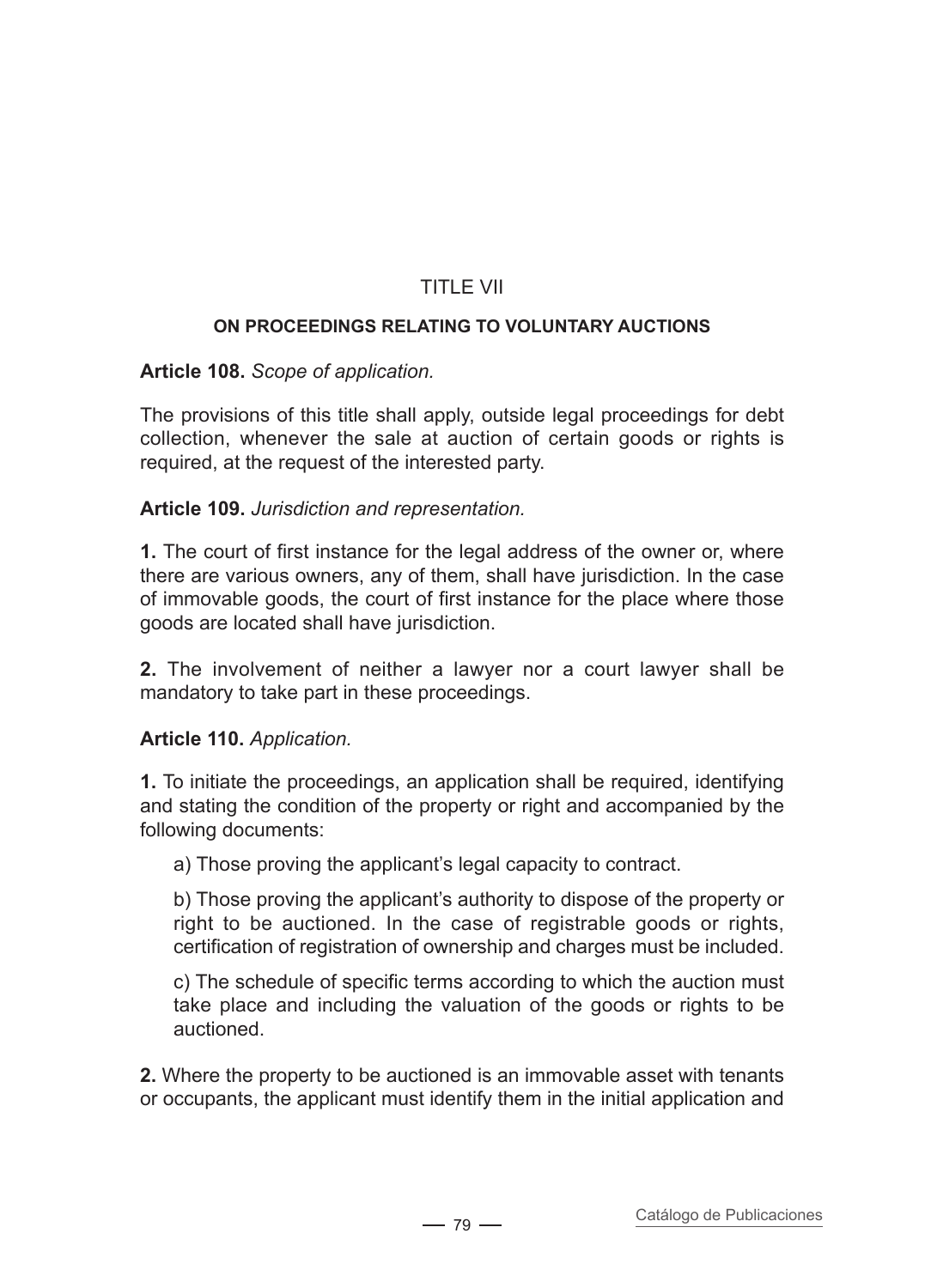the procedure stipulated in article 661 of the Civil Procedure Rules shall apply.

**3.** The application may ask the court clerk to order the property or right to be sold by a specialist individual or entity. If he deems it appropriate, the court clerk shall order such a sale, subject to the provisions of article 641 of the Civil Procedure Rules insofar as they are compatible with the provisions of this title.

### **Article 111.** *Procedure.*

**1.** The court clerk, before deciding regarding the application, shall consult the public insolvency register for the purposes stipulated in the relevant special legislation.

**2.** Having seen the documentation, he shall decide as appropriate regarding the auction.

If he decides that it is legitimate, he shall inform the public insolvency register of the proceedings, expressly specifying the tax identification number of the owner, whether that is a natural or a incorporated entity, whose property is going to be auctioned. The public insolvency register shall notify the court which is hearing the proceedings regarding any entry made associated with the tax identification number notified for the purposes stipulated in the legislation on insolvency.

The court clerk shall inform the public insolvency register when the proceedings end.

**3.** Once the auction has been approved, where the property being auctioned is an immovable good or a right in rem registered with the Land Register, or movable goods subject to similar public registration rules, the court clerk shall, by electronic means, request certification of registration of ownership and charges. The relevant property registrar shall issue the certification with ongoing information by the same means and shall record this fact in a margin note to the property or right. The note shall indicate that the property or right is being sold at auction and shall expire six months after its date, unless, prior to that date, the court clerk notifies the registrar that the proceedings have ended or been suspended, in which case, the period shall be calculated from when the court clerk gives notice of them resuming.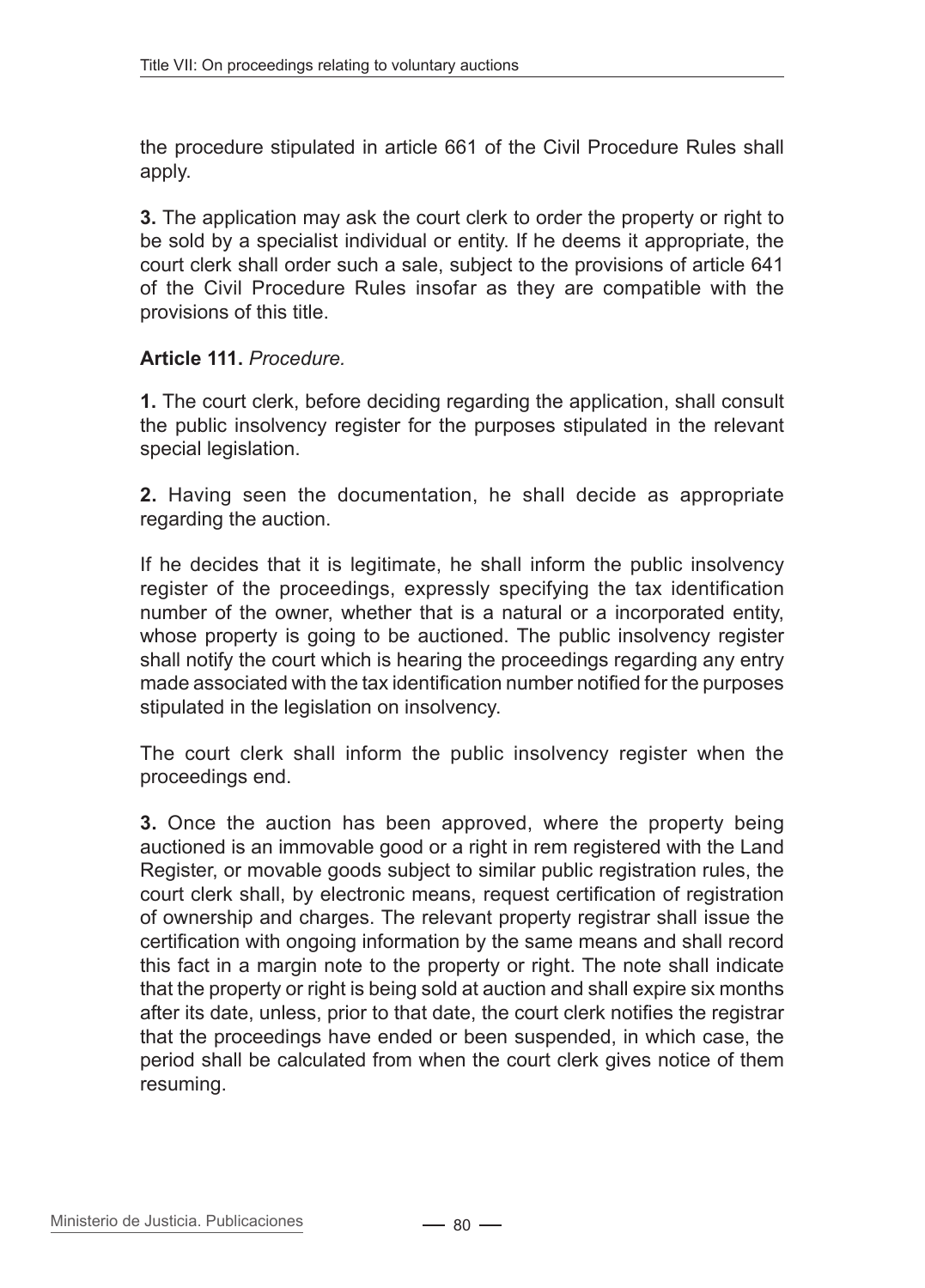The registrar shall notify the court clerk and the auctions portal of the Official National Gazette (Agencia Estatal Boletín Oficial del Estado), immediately and electronically, where another or other titles have been presented which alter the initial information.

The auctions portal shall gather the information provided by the register immediately to pass it onto anyone consulting its content.

**4.** In any event, the auction shall be conducted electronically via the auctions portal of the Agencia Estatal Boletín Oficial del Estado, under the responsibility of the court clerk, and therefore the relevant provisions of the Civil Procedure Rules shall apply, insofar as they are compatible with the provisions of this title.

**5.** The auction shall be advertised and held in accordance with the provisions of the Civil Procedure Rules as regards anything not provided for in the schedule of specific terms. The public notices shall contain the schedule of specific terms.

**6.** Once the auction has concluded, the court clerk shall issue a decree ordering the sale to the sole or highest bidder, provided that the reserve set by the applicant is reached and the applicant has not expressly reserved the right to approve the sale; where the applicant has reserved that right, they shall be notified of the proceedings and given three days to say how they wish to proceed. They shall be notified in the same way in the event that a bidder offers to accept the sale altering some of the terms.

If the applicant approves the sale or accepts the proposal, a decision shall be issued approving the sale to the relevant bidder..

**7.** Where there is no bidder at the auction or the applicant does not accept the proposal, the proceedings shall be dismissed.

**8.** The decree awarding the sale shall contain a description of the property or right, the identity of those involved, the terms of the award and any other requirements, as appropriate, for inclusion in the appropriate register. A certified copy of the decision, which shall be given to the successful bidder, shall be sufficient title for inclusion in the relevant registers.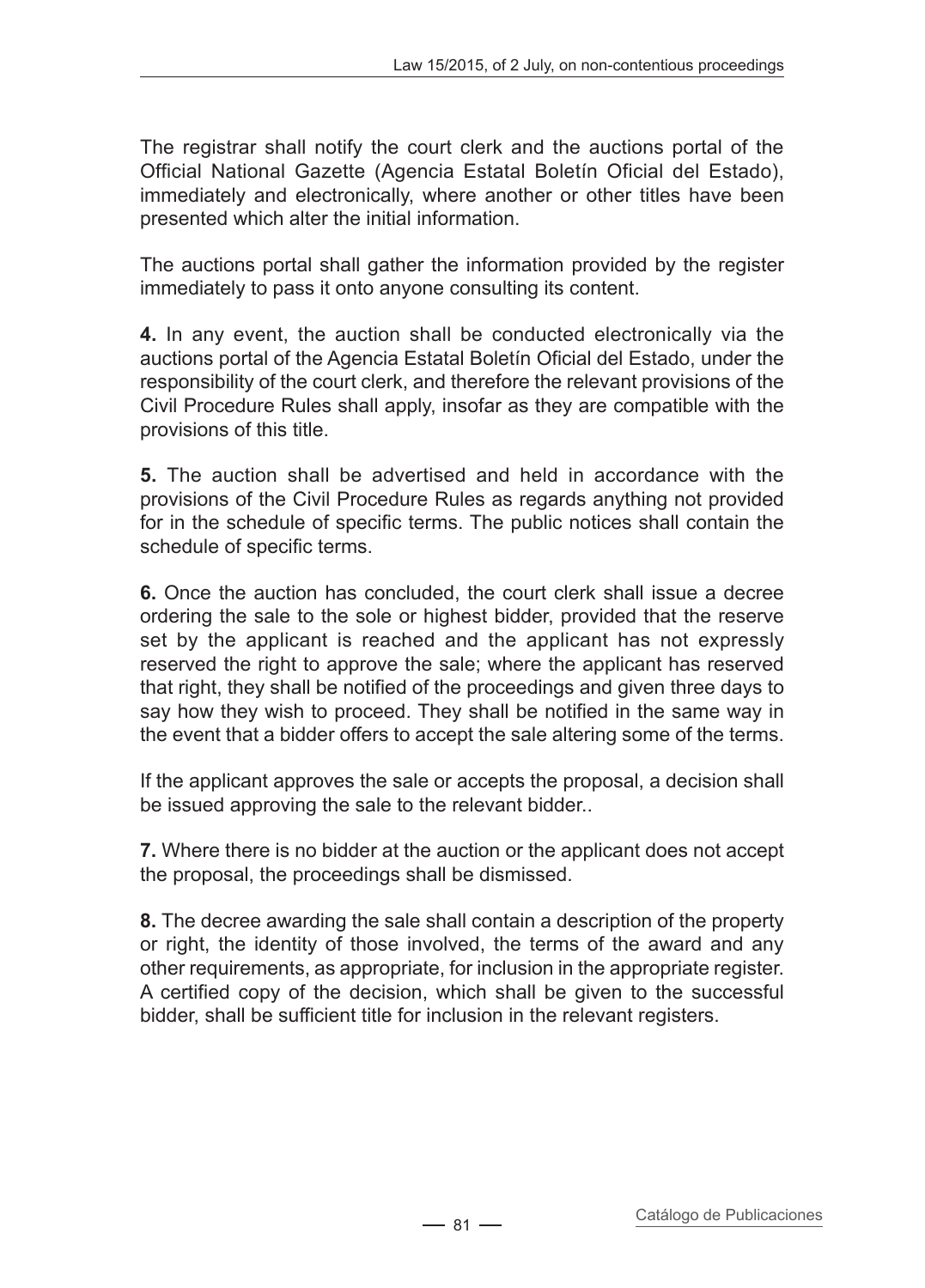## TITLE VIII

#### **On non-contentious proceedings with regard to commercial matters**

## CHAPTER I

#### On the production of books by persons required to keep accounts

#### **Article 112.** *Scope of application.*

The production of accounting ledgers, documents and media by persons required to keep them, where it is legitimate in accordance with the law or to the extent determined by the law, may be requested by means of these proceedings, provided that there is no special regulation applicable to the case.

#### **Article 113.** *Jurisdiction and representation.*

**1.** The commercial court for the legal address of the person required to produce the books, or for the registered office of the establishment whose accounts the books and documents in question refer to, shall have jurisdiction.

**2.** The involvement of a lawyer and a court lawyer shall be mandatory for these proceedings.

#### **Article 114.** *Procedure.*

**1.** The application shall be handled in accordance with the common rules laid down in this Act; the right or legitimate interest of the applicant must be stated and the entries to be examined, or their content, must be specified as precisely as possible, together with the object and aim of the application.

Once the application has been accepted by the court clerk, he shall summon those who must be involved in the proceedings to appear before the judge. The judge shall issue a reasoned decision on the application at the appearance itself, which shall subsequently be documented by the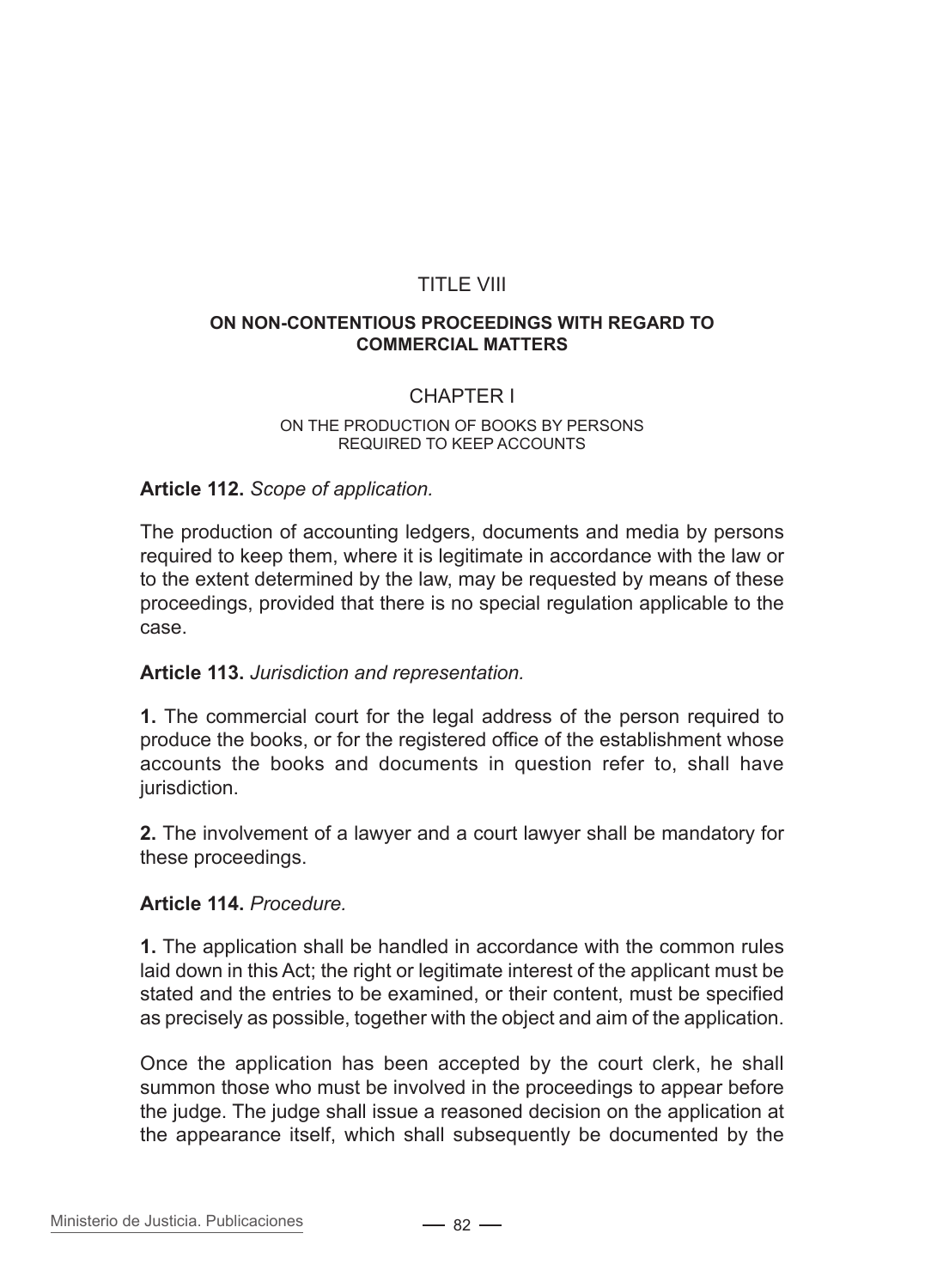court clerk, or within five days of the end of the appearance, by means of an order.

**2.** If the application is upheld, the order shall require those ledgers or documents which may legitimately be examined to be made available, specifying the extent of the examination and summoning the person required to produce them and setting a date and time for doing so. If the summoned party requests specific hours to avoid disruption to their activities, the judge shall decide as appropriate, having heard the interested parties. The judge may, stating his reasons, exceptionally request that the books or their data media be produced in court, provided that the entries to be examined are specified.

## **Article 115.** *Manner of production.*

**1.** The person required to produce the books must cooperate and provide access to the documentation requested to enable the applicant to examine it.

**2.** The books shall be produced before the court clerk at the legal address or establishment of the person required to keep them, or by providing them on a data medium where that has been agreed; the applicant may examine the specified ledgers, documents or media alone or with the assistance of experts named in the application and authorised by the judge and the court clerk shall keep a record of what takes place.

# **Article 116.** *Penalties.*

**1.** If the person required to produce the books refuses or hampers access to the requested documentation without justification, or fails to comply with their duty to cooperate, the court clerk, at the request of the applicant, shall order them to do so and to refrain from any further failure to comply, warning them that they may be fined and found in contempt of judicial authority.

**2.** If the failure to comply continues, the court clerk, after hearing the summoned individual, in order to ensure compliance with the order, may, by means of a decree and respecting the principle of proportionality, impose penalties of up to 300 euros per day, which shall be paid into the state treasury.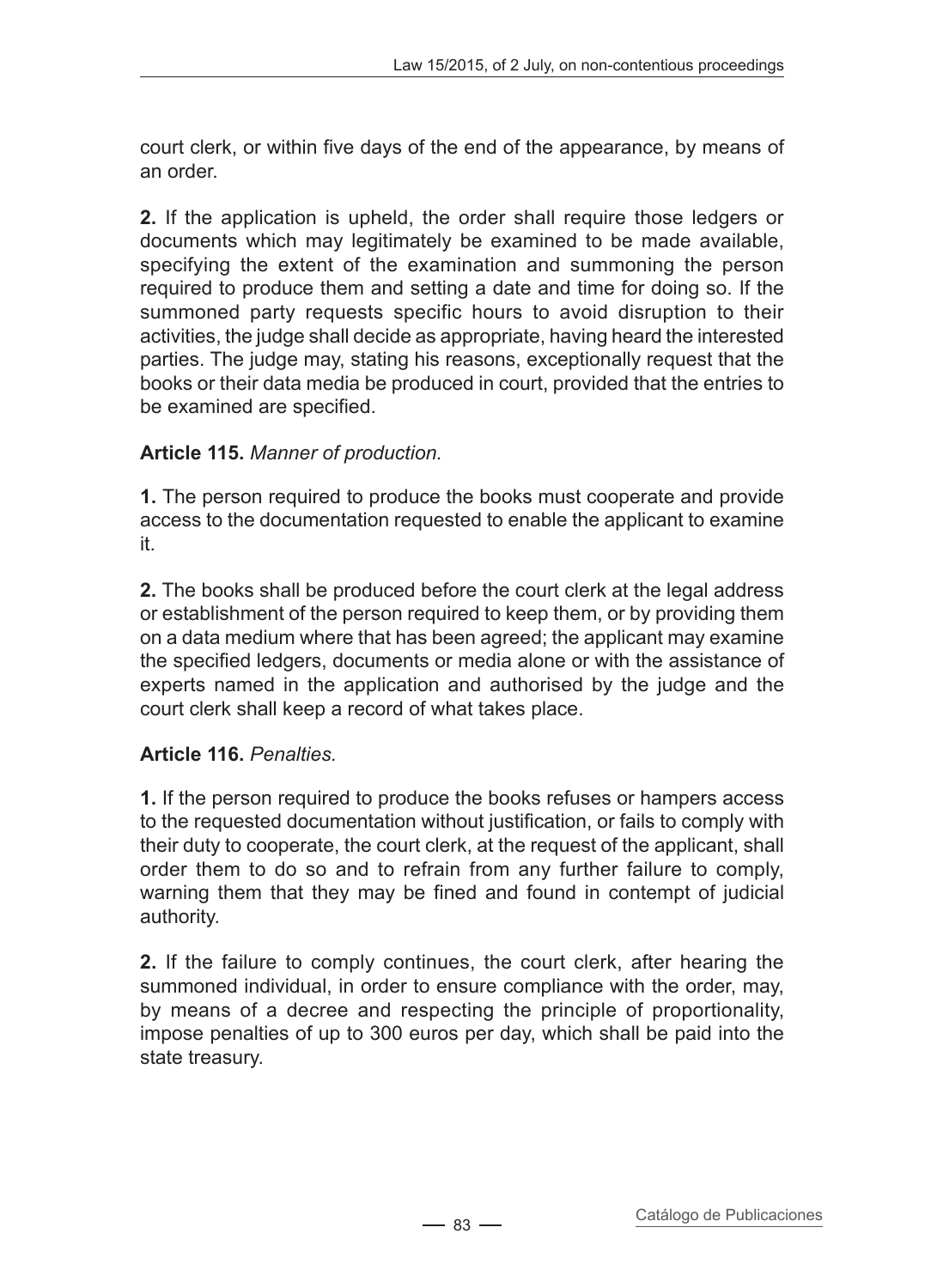In order determine the amount of the fine, the court clerk must take into consideration the circumstances of the matter in question, together with any detriment that may have been caused to the other interested party.

### CHAPTER II

#### On calling general meetings

#### **Article 117.** *Scope of application.*

The proceedings provided for in this chapter shall apply in all cases where the law permits a general meeting, whether ordinary or extraordinary, to be called.

**Article 118.** *Jurisdiction, locus standi and representation.*

**1.** The commercial court for the registered office of the entity referred to shall have jurisdiction.

**2.** Whoever is authorised to do so in accordance with the relevant laws may request that the meeting be called.

**3.** The involvement of a lawyer and a court lawyer shall be mandatory to take part in these proceedings.

#### **Article 119.** *Procedure.*

**1.** The proceedings shall be initiated by means of a document requesting that the meeting be called, stating that the legal requirements in each case have been met and accompanied by the articles of association, the documents proving that the applicant has locus standi and those proving that the aforesaid requirements have been met.

**2.** If the meeting is an ordinary general meeting, the application must be based on the fact that it has not taken place within the legally established time limits. If the meeting requested is an extraordinary general meeting, the grounds for the application and the requested agenda must be stated.

**3.** The document may also request that a chairman and secretary other than those stipulated by the articles of association be designated for the meeting.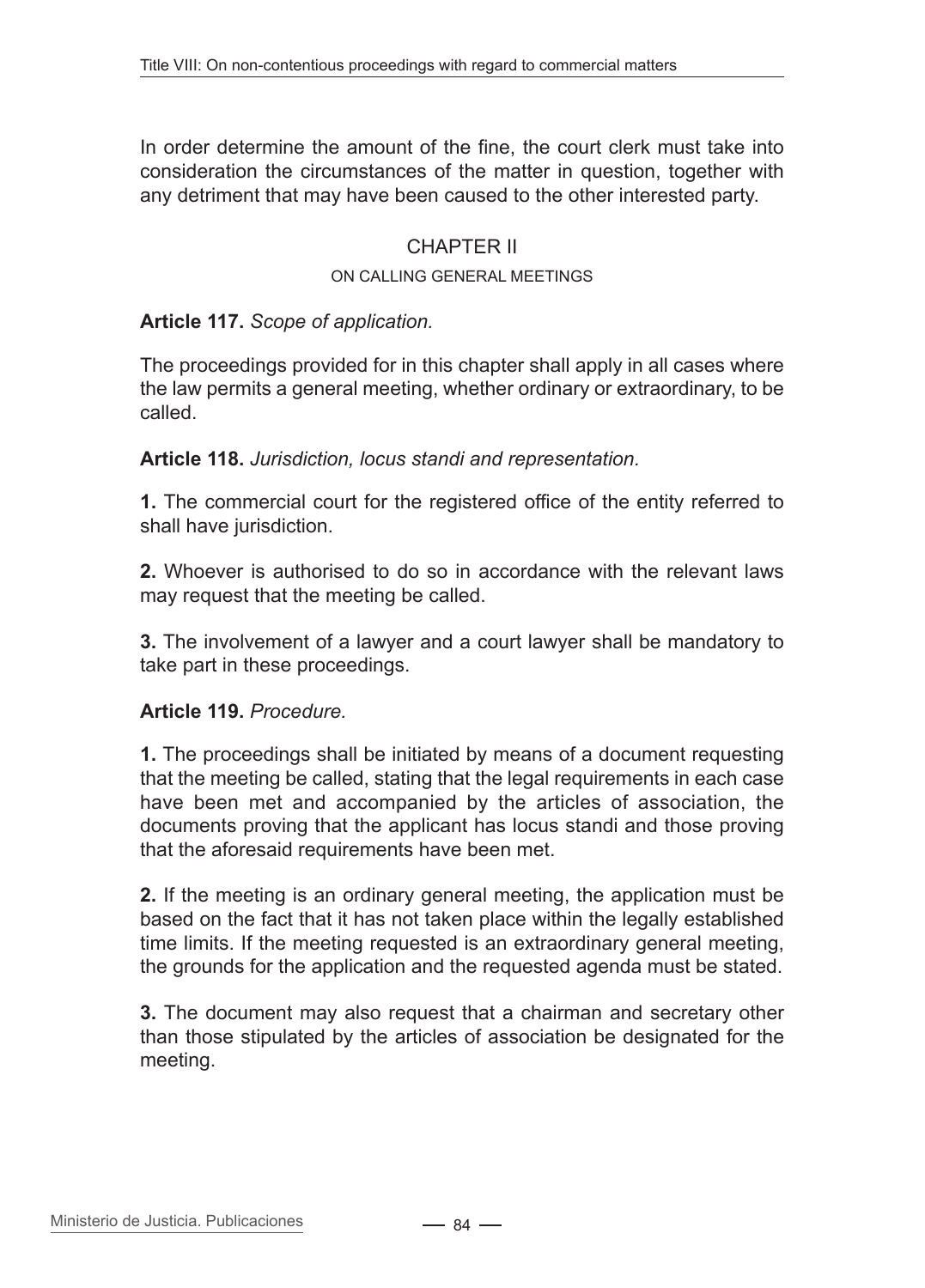**4.** Once the application has been accepted, the court clerk shall set a day and time for a court appearance to which the governing body shall be summoned.

**5.** If the court clerk agrees to what is requested, he shall call the general meeting within one month of when the application was made, indicating the place, day and time of the meeting, together with its agenda, and designating its chairman and secretary. The place indicated must be the place stated in the articles of association or, failing that, within the municipal area where the registered office of the company is located.

Where, at the same time, it is requested that an ordinary and an extraordinary general meeting be held, the court may decide they should be held jointly.

No appeal of any kind may be lodged against the decree ordering the general meeting to be called.

**6.** Once the individual designated to chair the meeting has accepted, the decision calling the meeting must be notified to the applicant and the director.

In the event that the designated person does not accept, the court clerk shall designate a replacement.

# CHAPTER III

#### On appointing and removing an entity's liquidator, auditor or administrator

## **Article 120.** *Scope of application.*

The proceedings provided for in this chapter shall be used in all those cases where the law provides for the possibility of requesting that the court clerk appoint a liquidator, auditor or administrator.

To revoke or terminate such appointments, where that has to be carried out by the court clerk, the same proceedings shall be used.

**Article 121.** *Jurisdiction, locus standi and representation.*

**1.** The commercial court for the registered office of the entity in question shall have jurisdiction to appoint a liquidator, auditor or administrator.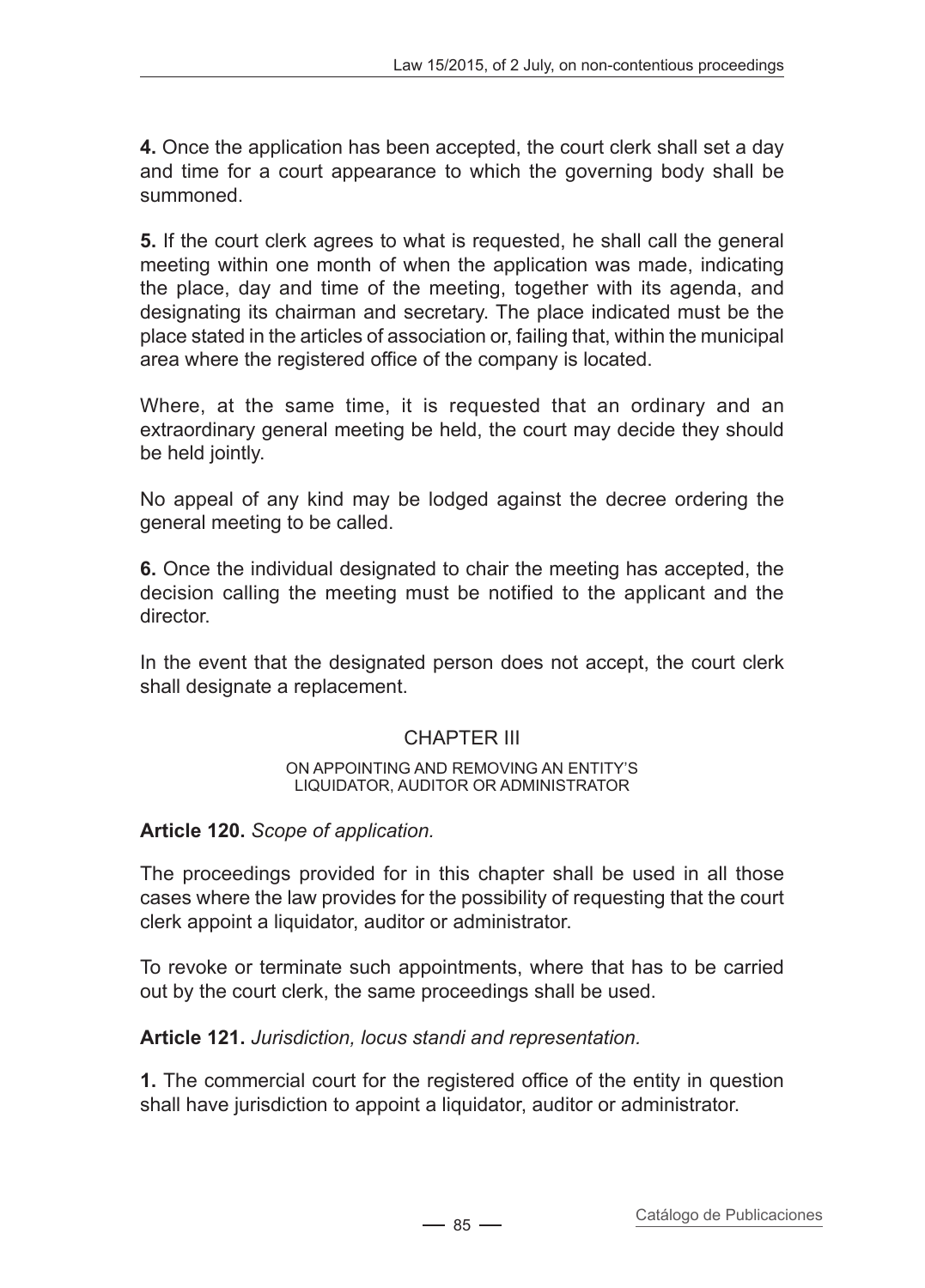**2.** Whoever is authorised to do so under the relevant laws may request the appointment of a liquidator, auditor or administrator.

**3.** The involvement of a lawyer and a court lawyer shall be mandatory for these proceedings.

## **Article 122.** *Procedure.*

**1.** The proceedings shall be initiated by means of a document requesting the appointment of a liquidator, auditor or administrator and stating that the legal requirements in each case have been met, accompanied by the documents on which the request is based.

**2.** Once the application and supporting documentation have been examined, the court clerk shall summon the interested parties who, in accordance with the law, have to be involved in the proceedings to a court appearance. Those directors who did not bring the proceedings shall be summoned to the appearance and informed of the application document.

**Article 123.** *Decision and acceptance of the position.*

**1.** The court clerk shall issue a decree deciding the proceedings within five days of the end of the appearance.

**2.** Those appointed shall be notified of the decision in order to accept the position. Once they have accepted the appointment, they shall be provided with the relevant credentials.

**3.** A certified copy of the decision shall be sent to the relevant companies register for registration.

## CHAPTER IV

#### On reducing share capital and redeeming or disposing of equity or shares

#### **Article 124.** *Scope of application, jurisdiction and representation.*

**1.** The general proceedings provided for in this Act shall be used in all those cases where the law provides for the possibility of applying to the court clerk to reduce a company's share capital or to redeem or dispose of equity or shares in a company.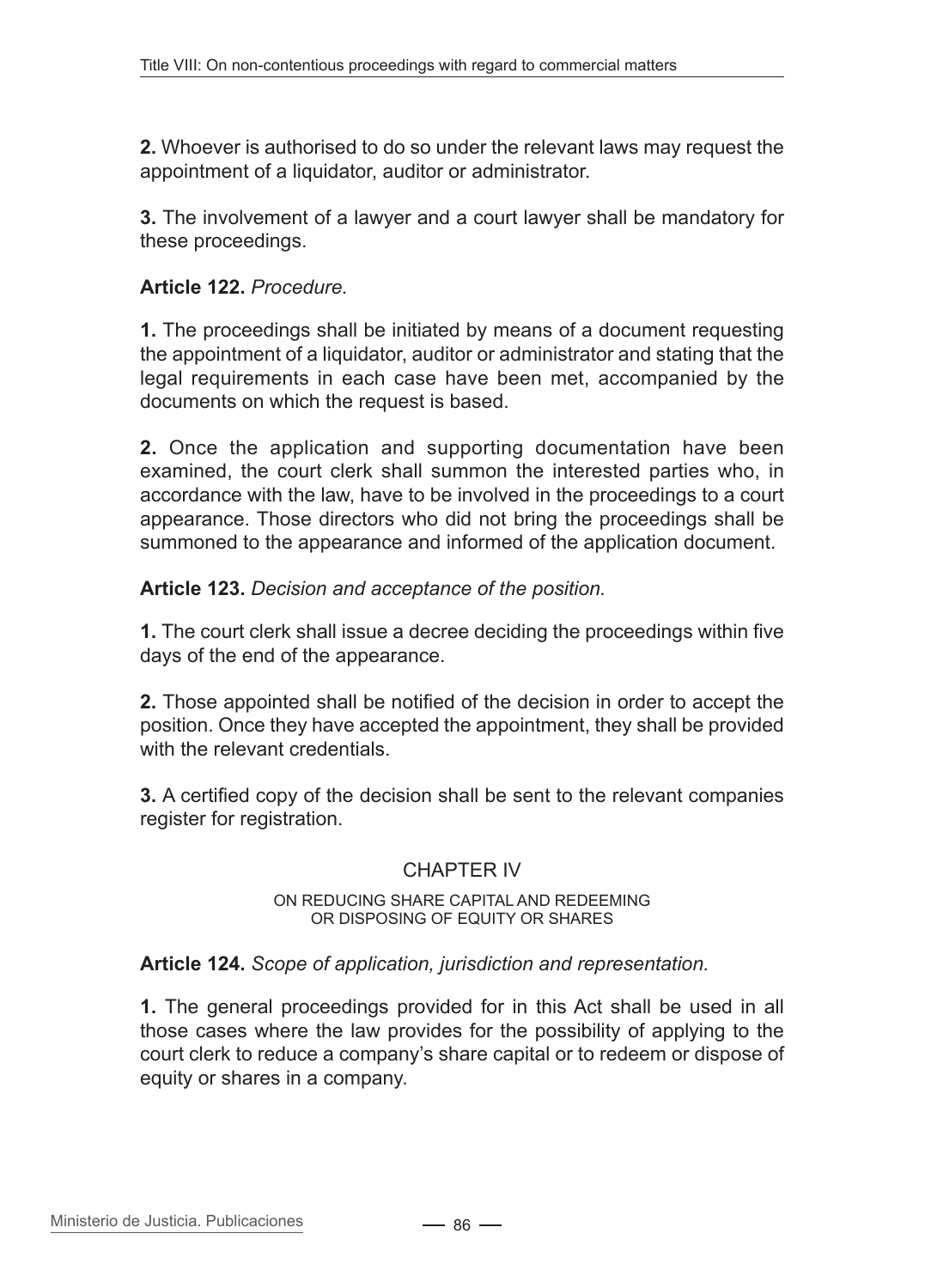**2.** The commercial court for the registered office of the entity in question shall have jurisdiction.

**3.** The involvement of a lawyer and a court lawyer shall be mandatory for these proceedings.

# CHAPTER V

### On judicial dissolution of companies

## **Article 125.** *Scope of application.*

The proceedings regulated in this chapter shall apply to the judicial dissolution of a company where it is legitimate in accordance with the law.

**Article 126.** *Jurisdiction, locus standi and representation.*

**1.** The commercial court for its registered office shall have jurisdiction to carry out the judicial dissolution of a company.

**2.** The directors, shareholders and any interested party shall have locus standi to request the judicial dissolution of a company.

**3.** The involvement of a lawyer and a court lawyer shall be mandatory for these proceedings.

## **Article 127.** *Procedure.*

**1.** The proceedings shall be initiated by means of a document stating that the legal requirements for carrying out the judicial dissolution of a company have been met, accompanied by the documents on which the application is based.

Where the application is made by an individual having locus standi other than the directors, it must prove that the company has been notified of the application for dissolution.

**2.** Where the directors have not brought the proceedings, the court clerk shall inform them of the application document and shall summon them and any other interested party who, in accordance with the law, has to be involved in the proceedings to a court appearance.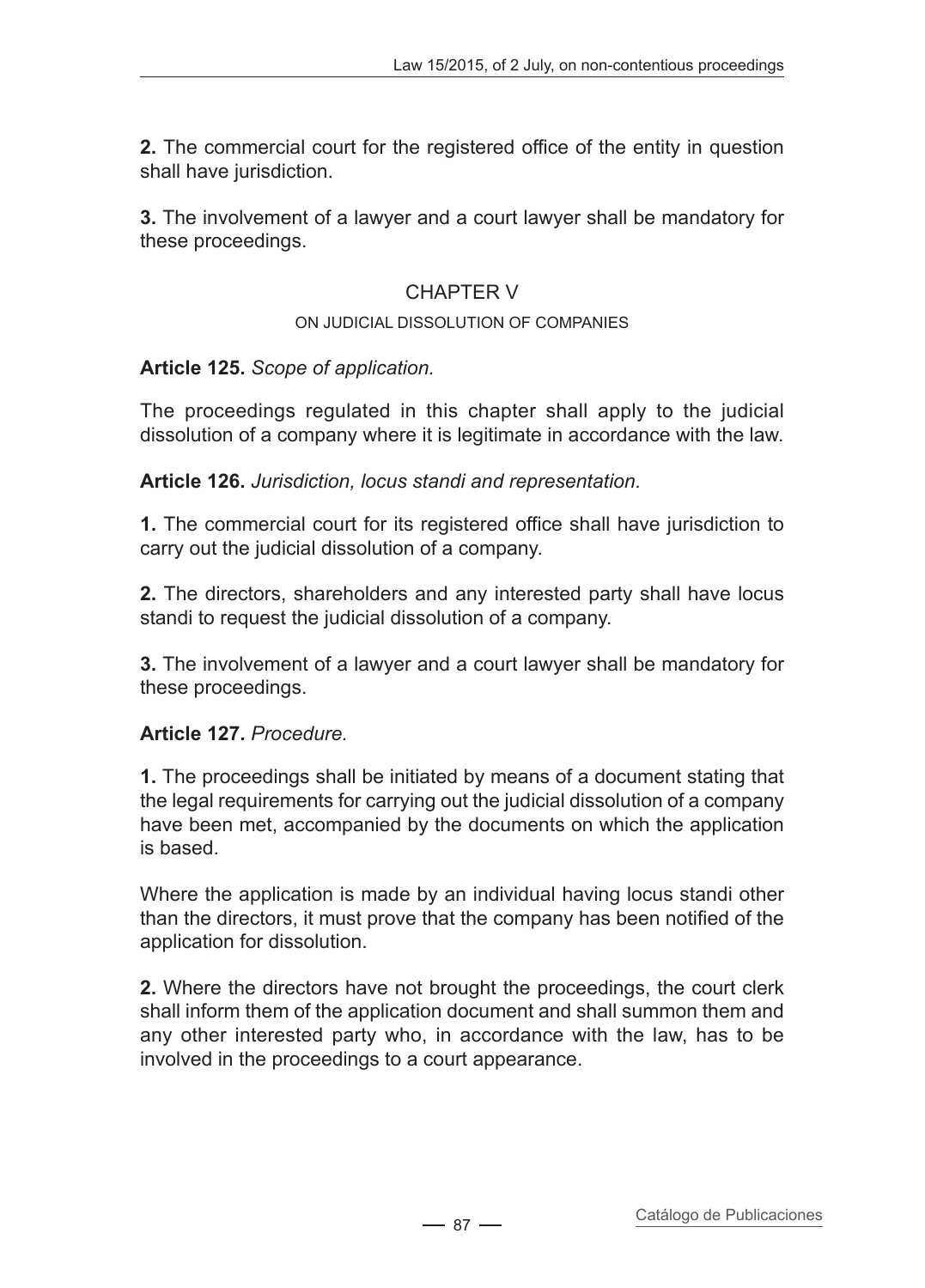## **Article 128.** *Decision.*

**1.** The judge shall issue an order deciding the proceedings within five days of the end of the appearance.

**2.** In the event that the judge declares the dissolution of the company, the order shall designate the individuals who are to perform the role of liquidators and a certified copy of the order shall be sent to the relevant companies register for registration.

### CHAPTER VI

#### ON CALLING A GENERAL MEETING OF BONDHOLDERS

**Article 129.** *Scope of application.*

The proceedings provided for in this chapter shall apply in all cases where the law permits a general meeting of bondholders to be called.

**Article 130.** *Jurisdiction, locus standi and representation.*

**1.** The commercial court for the registered office of the entity issuing the bonds shall have jurisdiction.

**2.** Whoever has locus standi to do so in accordance with the law may request that the meeting be called.

**3.** The involvement of a lawyer and a court lawyer shall be mandatory to take part in these proceedings.

#### **Article 131.** *Procedure.*

**1.** The proceedings shall be initiated by means of a document requesting that the meeting be called, stating that the legal requirements in each case have been met and accompanied by the articles of association and, where appropriate, the syndicate regulations, the documents proving that the applicant has locus standi and those proving that the aforesaid requirements have been met.

Once the application has been accepted, the court clerk shall set a day and time for a court appearance, to which he shall summon the commissioner designated in the issue document and those requesting the meeting.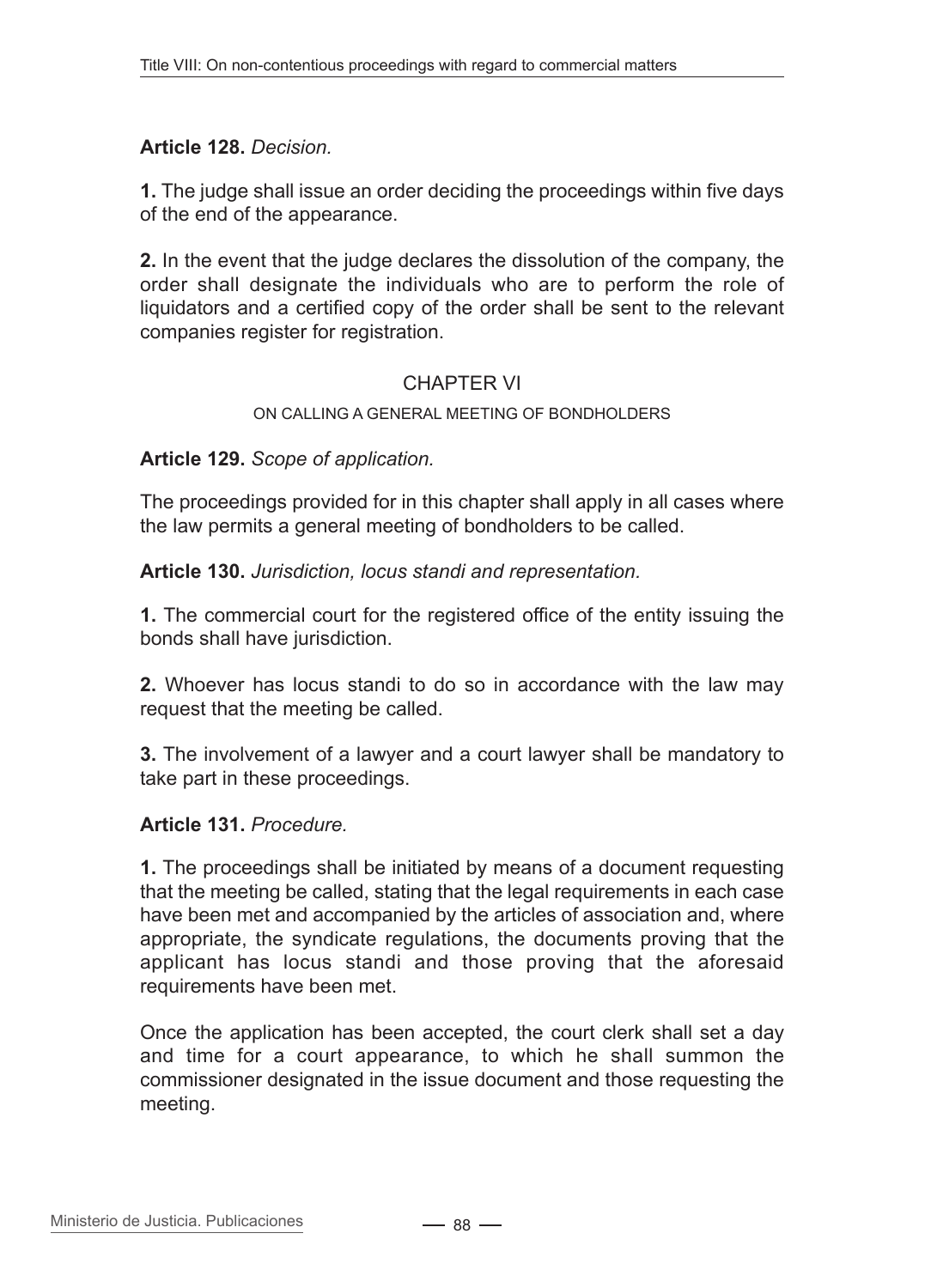**2.** Once the appearance has taken place, he shall issue a decree, where appropriate, calling the general meeting of bondholders, in order to constitute the syndicate of bondholders, and may designate a new commissioner to replace an individual who has not fulfilled his obligation to call the meeting.

No appeal of any kind may be lodged against the decree ordering the general meeting to be called.

**3.** The court clerk shall call the meeting within one month of when the application was made, indicating the place, day and time of the meeting, together with its agenda, in accordance with the syndicate regulations and the content of the application.

# CHAPTER VII

#### On the robbery, theft, loss or destruction of securities or the representation of shareholdings

# **Article 132.** *Scope of application.*

The provisions of this chapter shall apply where the adoption of the measures provided for in commercial legislation in cases of robbery, theft, loss or destruction of securities or the representation of shareholdings is requested.

## **Article 133.** *Jurisdiction, locus standi and representation.*

**1.** The commercial court for the place of payment in the case of a credit instrument, the place of deposit in the case of deposit instruments or the registered office of the issuing entity in the case of negotiable securities, as appropriate, shall have jurisdiction.

**2.** The legitimate holders of securities who have been dispossessed of them, as well as those whose securities have been lost or destroyed, shall have locus standi to initiate the proceedings regulated in this chapter.

**3.** The involvement of a lawyer and a court lawyer shall be mandatory to take part in these proceedings.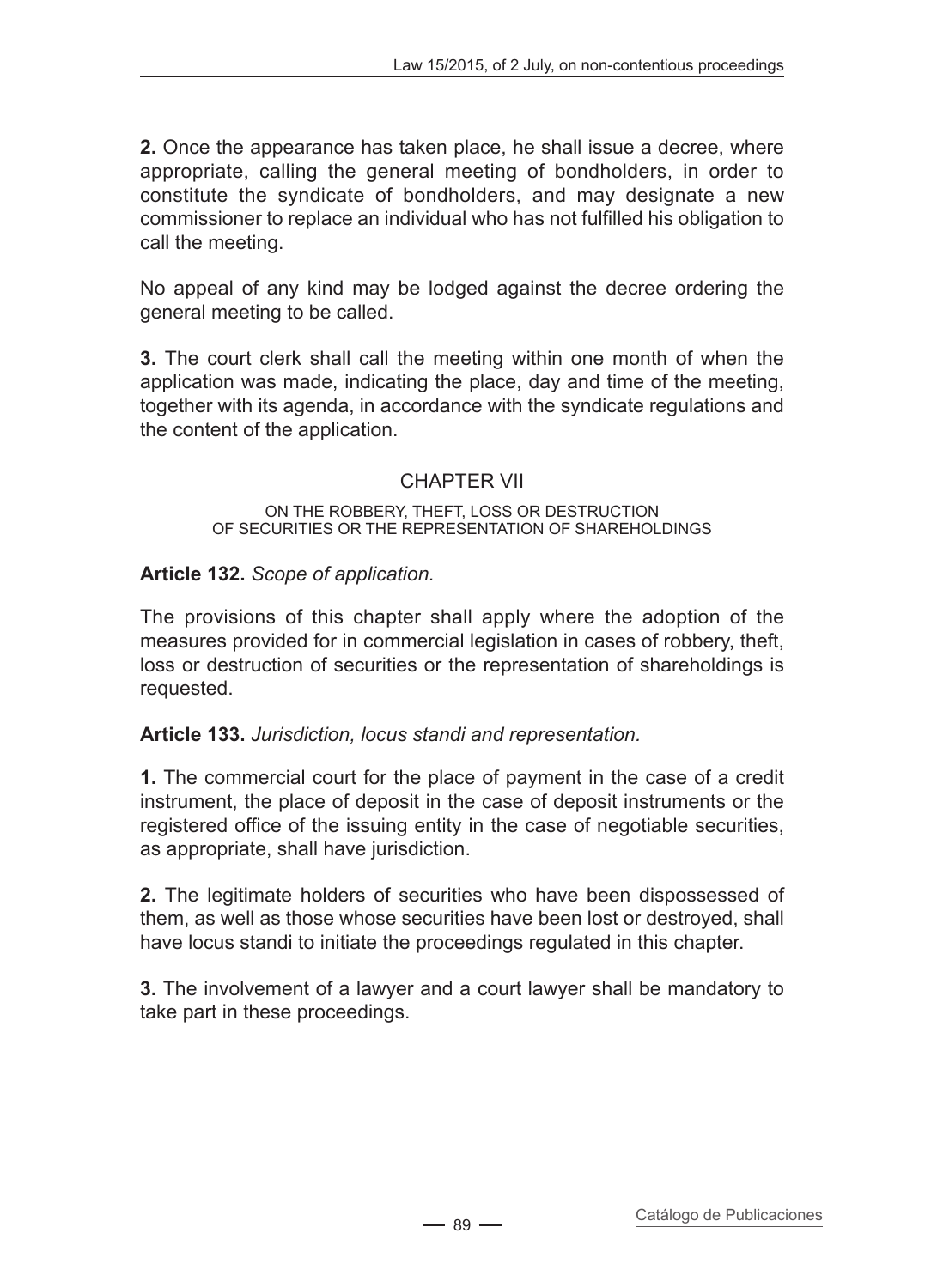**Article 134.** *Making a formal complaint in the case of securities admitted to trading on official secondary markets.*

**1.** An individual having locus standi in accordance with the preceding article may, where their security is admitted to trading on any stock exchange or other official secondary market, contact the governing body of the official secondary market relevant to the registered office of the issuing entity to report the robbery, theft, destruction or loss of the security.

**2.** The governing body of the relevant official secondary market shall inform the governing bodies of other markets, who shall publish the fact on their noticeboards to prevent the transfer of the affected security or securities. The report shall also be published in the Boletín Oficial del Estado (Official National Gazette) and, where the individual reporting the fact requests it, in a widely read newspaper of their choice.

**3.** The individual reporting the fact must request the initiation of the proceedings regulated in this chapter within nine days of lodging the complaint.

**4.** If the governing body of the official secondary market is not notified of the proceedings having been initiated, it shall lift the ban on the securities, shall inform the governing bodies of the other stock exchanges or official markets of that fact and shall announce it on their noticeboard.

## **Article 135.** *Procedure.*

**1.** The proceedings shall be initiated by means of a document in which the interested party shall justify their right to bring them. Where the dispossession of the security has been reported to the governing body of the relevant official secondary market, that fact must be stated, together with the date on which the complaint was made.

**2.** Once the proceedings have been initiated, the court clerk shall inform the issuer of the securities and, in the case of a security admitted to trading, the governing body of the relevant official secondary market, for the purposes set out in the preceding article.

**3.** The court clerk shall order the initiation of the proceedings to be announced in the Boletín Oficial del Estado (Official National Gazette) and a widely read newspaper of that province and shall summon anyone who may have an interest in the proceedings..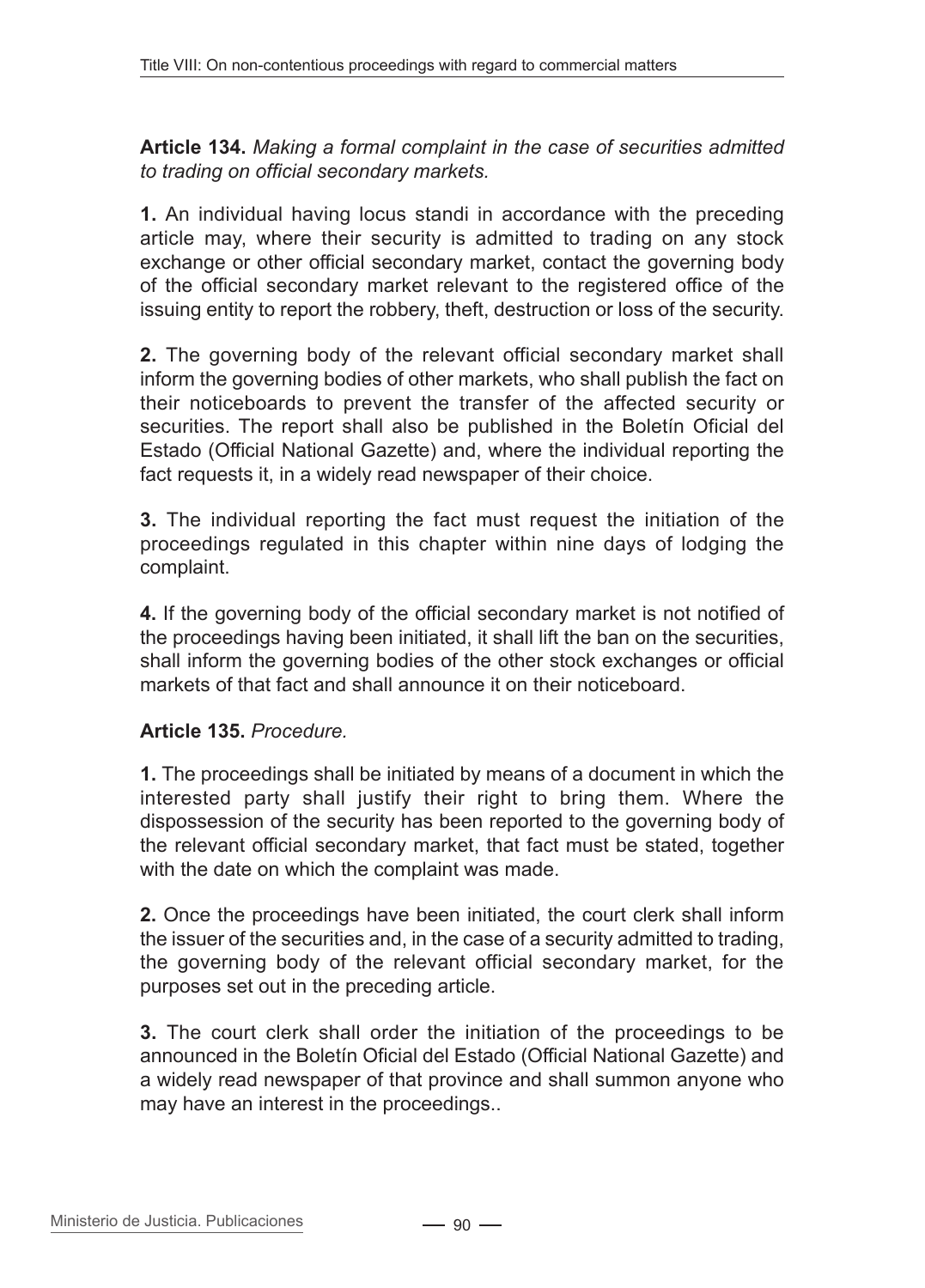**4.** Once the appearance has taken place, the court clerk shall issue a decree announcing his decision on a ban on trading or transferring the securities, suspending payment of the capital, interest or dividends, or depositing the goods, as appropriate in view of the security in question, and, where appropriate he shall confirm the ban on trading ordered by the governing body of the relevant official secondary market.

**5.** Without prejudice to the provisions of the preceding section, in the case of a security representing goods, it shall not be appropriate to deposit the goods if they are impossible, difficult or very expensive to keep or run the risk of serious deterioration or significantly decreasing in value. In that case, the court clerk, after hearing the holder of the security, shall request that the bearer or depository deliver the goods to the applicant, where the applicant has provided sufficient security to cover the value of the goods deposited, plus possible compensation for harm and loss to the holder of the security if it is subsequently proved that the applicant was not entitled to the delivery.

**6.** At the request of the applicant, the court clerk may appoint a director to exercise rights to attend and vote at general and special meetings of shareholders relating to negotiable securities, as well as to challenge company resolutions. The applicant shall be responsible for paying the appointed individual.

**7.** Where six months have passed without any dispute arising, the court clerk shall authorise the applicant to receive the yield produced by the security, informing the issuer, at the request of the applicant, to enable the issuer to make payment.

The court clerk may, if he deems it necessary, require the recipient of the yield to provide security to guarantee the return of that yield, where appropriate.

**8.** Where a year has passed without opposition, the court clerk shall order the issuer to issue new securities to be delivered to the applicant.

**9.** In no event shall it be legitimate to cancel the security or securities, if the current holder lodges an objection and acquired them in good faith in accordance with the law on the circulation of that security.

Where it is not legitimate to cancel the security or securities, the individual who was the legitimate holder at the time when possession was lost shall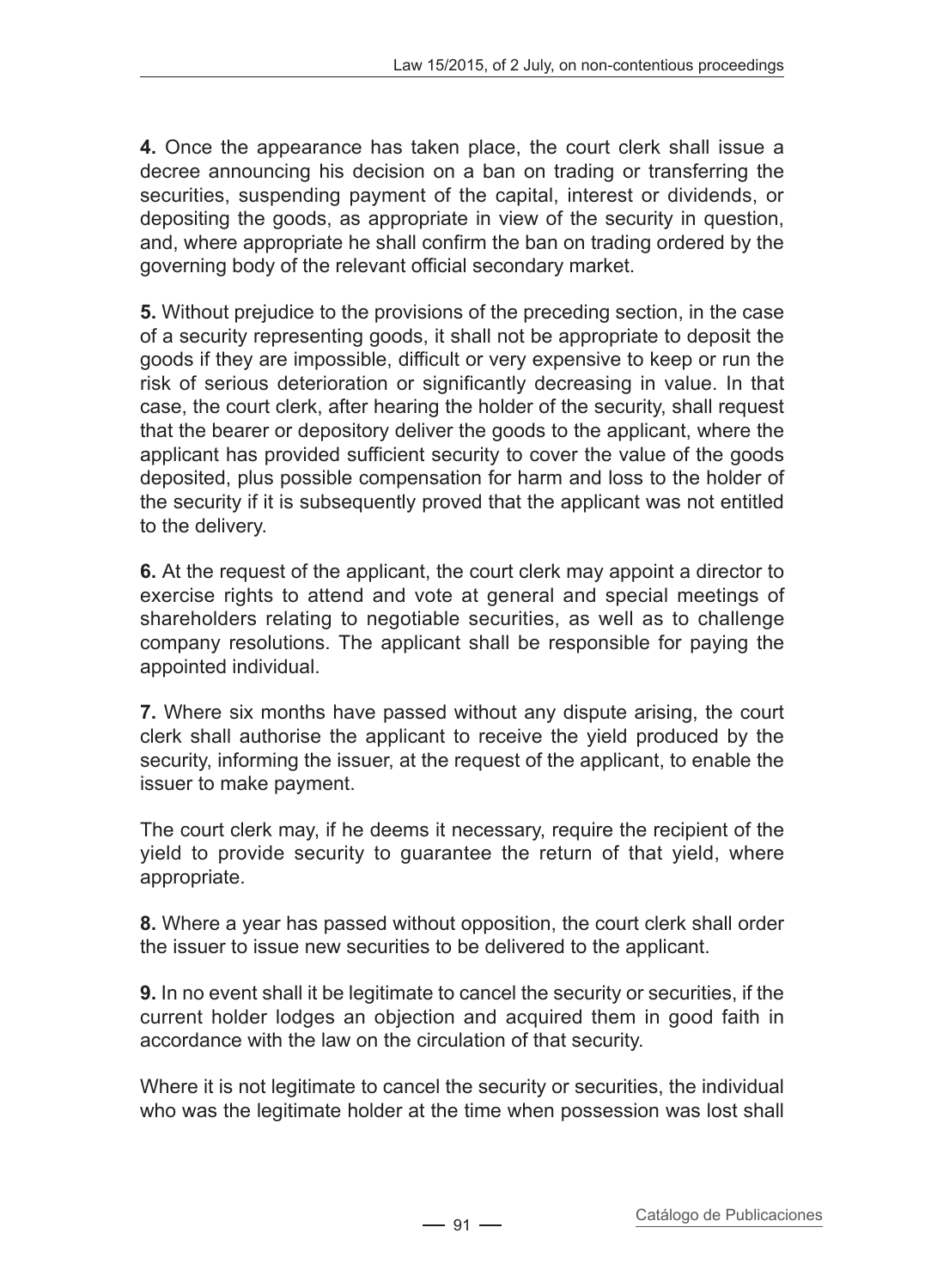be entitled to bring the relevant civil or criminal actions against anyone who acquired possession of the document in bad faith.

## CHAPTER VIII

#### On the appointment of loss adjusters in relation to insurance contracts

#### **Article 136.** *Scope of application.*

The proceedings regulated in this chapter shall apply where, in relation to an insurance contract and in accordance with its specific legislation, there is disagreement between the loss adjusters appointed by the insurer and the insured as regards determining the damage done and those loss adjusters are not satisfied with the appointment of a third party.

**Article 137.** *Jurisdiction, locus standi and representation.*

**1.** The commercial court for the legal address of the insured shall have jurisdiction to hear these proceedings.

**2.** Either of the parties to the insurance contract, or both jointly, may bring these proceedings.

**3.** The involvement of neither a lawyer nor a court lawyer shall be mandatory for these proceedings.

#### **Article 138.** *Procedure.*

**1.** The proceedings shall be initiated by means of document submitted by either of the interested parties setting out the disagreement between the loss adjusters appointed by the interested parties as regards assessing the damage done and requesting the appointment of a third loss adjuster. The document shall be accompanied by the insurance policy and the loss adjusters' reports.

**2.** Once the application has been accepted, a date shall be set for a court appearance, at which the court clerk shall urge the parties to reach agreement on the appointment of another loss adjuster and, where they cannot agree, shall appoint one in accordance with the provisions of the Civil Procedure Rules.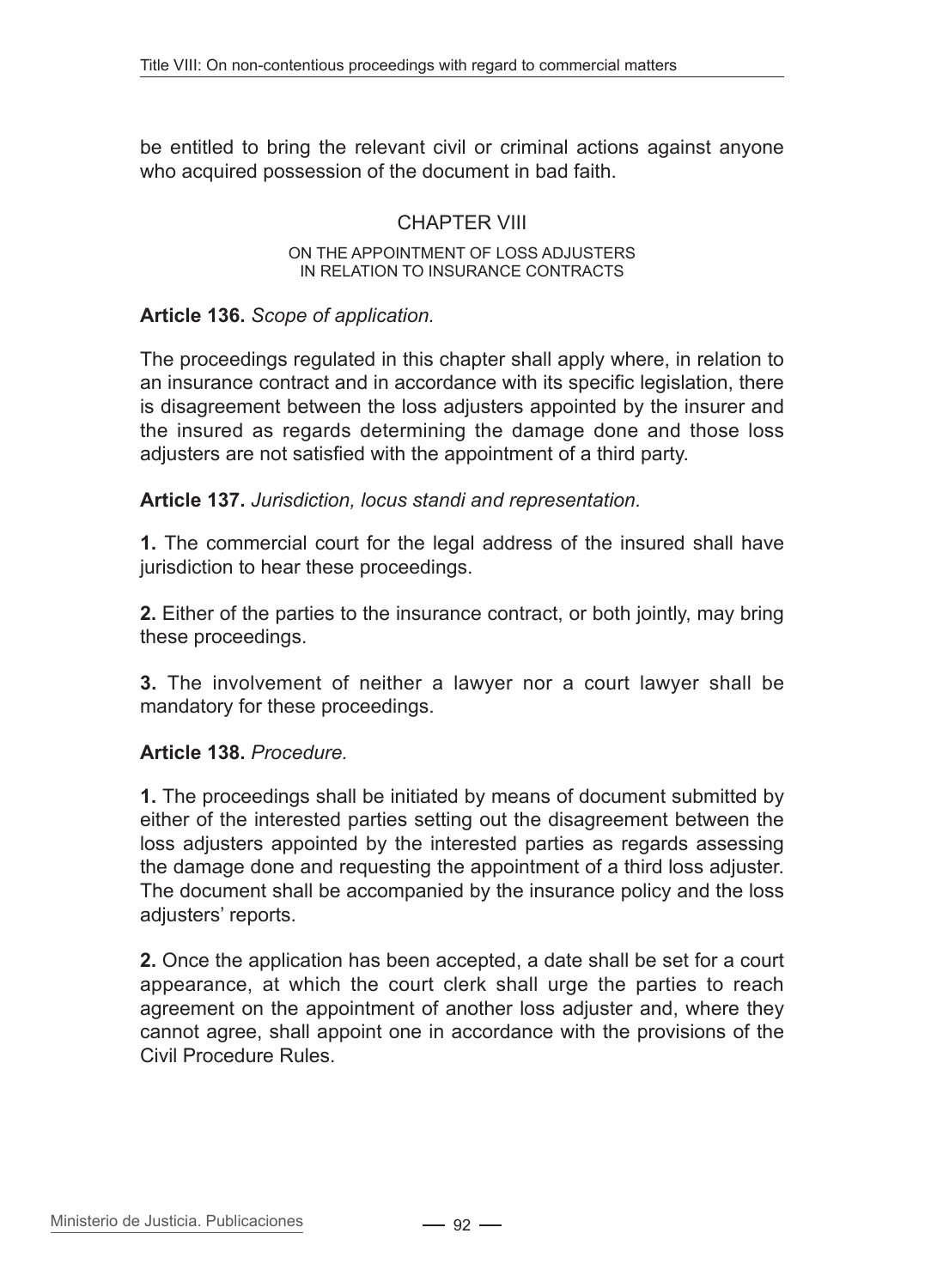**3.** Once the appointment has been established, the appointed individual shall be informed so that they can accept or refuse the role, which they may do on reasonable grounds.

**4.** Having accepted the role, they shall be formally appointed and must issue the report within thirty days, which shall be incorporated into the proceedings, bringing them to a conclusion.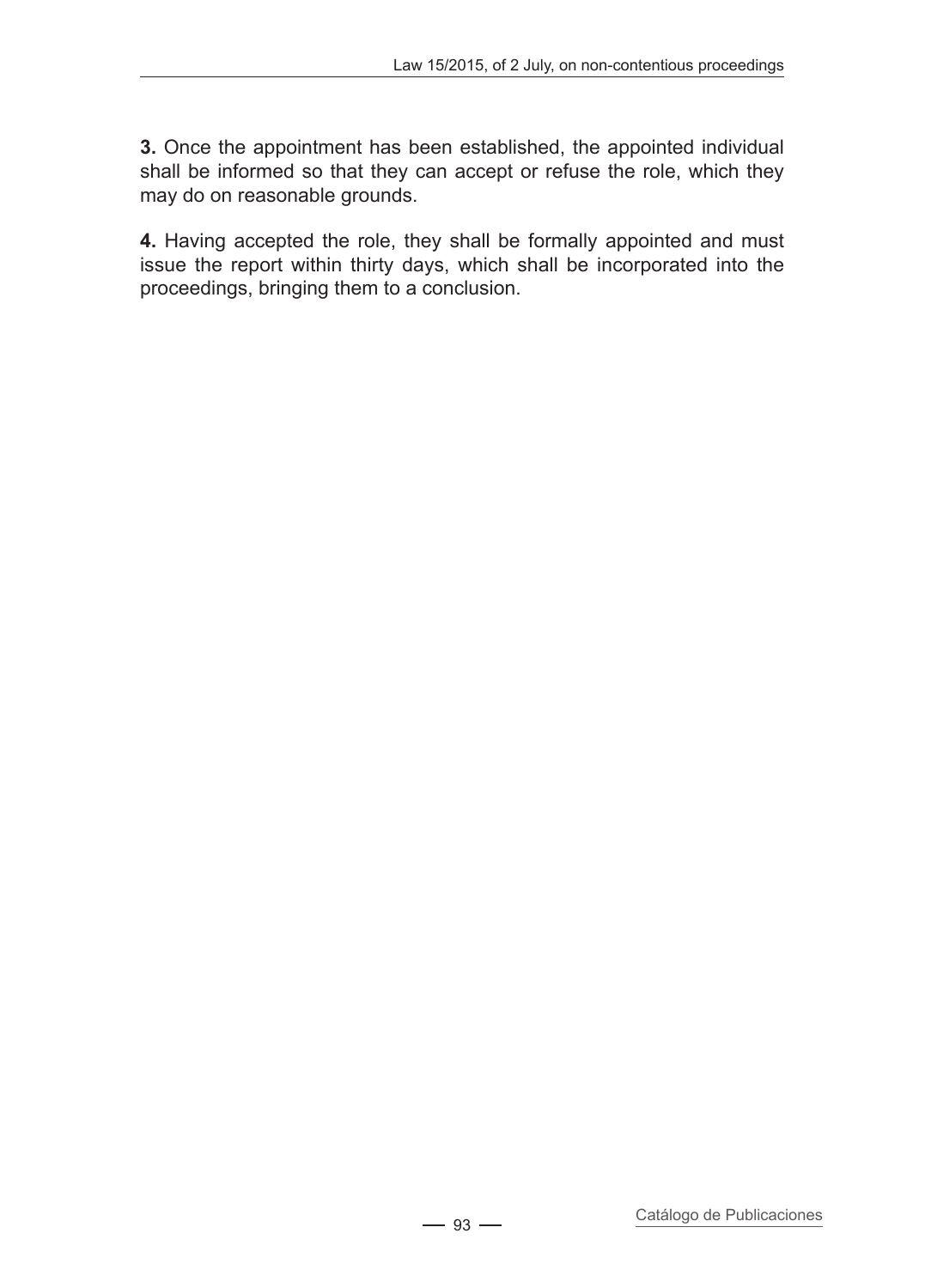# TITLE IX

#### **On conciliation**

### **Article 139.** *Legitimacy of conciliation.*

**1.** Conciliation may be attempted in accordance with the provisions of this title in order to reach an agreement which avoids a lawsuit.

The use of these proceedings for purposes other than those stated in the preceding paragraph and which imply a manifest abuse of rights or involve legal or procedural fraud shall result in the request being wholly inadmissible.

**2.** Requests for conciliation shall not be accepted where they concern:

1. Trials involving minors or individuals whose capacity has been modified by a court for the free administration of their goods.

2. Trials involving the state, the autonomous regions or other public authorities, corporations or institutions of a similar nature.

3. Claims for civil liability against judges and senior judges.

4. In general, proceedings regarding matters not admitting of settlement or compromise.

#### **Article 140.** *Jurisdiction.*

**1.** The Justice of the Peace or court clerk of the court of first instance, or the commercial court, where the matters concerned fall within its jurisdiction, for the legal address of the summoned party shall have jurisdiction to hear these conciliation proceedings. Where that address is not in Spanish territory, it shall be the court for their last place of residence in Spain. The above notwithstanding, if the amount of the claim is less than 6,000 euros and the matters in question are not the responsibility of the commercial courts, then the proceedings shall be heard by Justices of the Peace.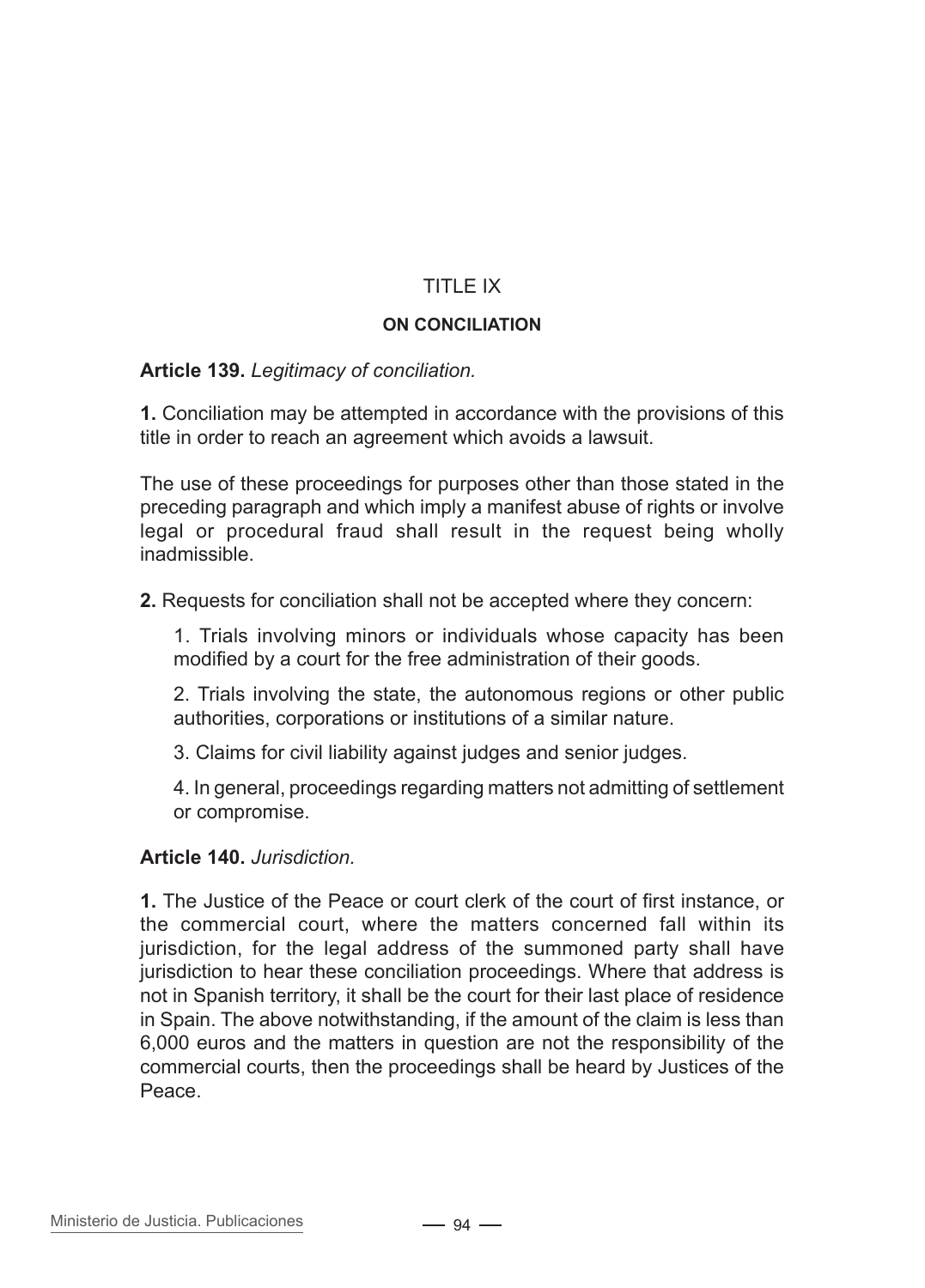If the summoned party is a incorporated entity, the relevant court for the legal address of the applicant shall likewise have jurisdiction, provided that in that place the summoned party has a regional office, branch, establishment or office open to the public, or a representative authorised to act on behalf of the entity, and that fact must be proved.

If having made the relevant inquiries regarding the legal address or place of residence they prove fruitless or the party summoned to conciliation is located in another judicial district, the court clerk shall issue a decree or the Justice of the Peace shall issue an order terminating the proceedings, recording the circumstances and reserving the right of the applicant for conciliation to bring new proceedings before the proper court.

**2.** Where questions arise regarding the court's jurisdiction or objections are raised to the court clerk or Justice of the Peace hearing the conciliation proceedings, the appearance shall be deemed to have been attempted, without any further formalities.

# **Article 141.** *Application.*

**1.** The party attempting conciliation shall submit an application to the competent body, in writing, stating the identifying details and circumstances of the applicant and the party or parties summoned to conciliation, the legal address or addresses at which they may be summoned, the purpose of the intended conciliation and the date, clearly and accurately stating the purpose of the agreement.

The applicant may also submit their application for conciliation by filling in standardised forms, which the relevant body shall make available to them for the purpose.

**2.** The application may be accompanied by any documents which the applicant deems appropriate.

**3.** The involvement of neither a lawyer nor a court lawyer shall be mandatory for conciliation proceedings.

**Article 142.** *Acceptance, setting the date and time and summoning the parties.*

**1.** Within five days of the application being submitted, the court clerk or the Justice of the Peace shall issue a decision regarding its acceptance and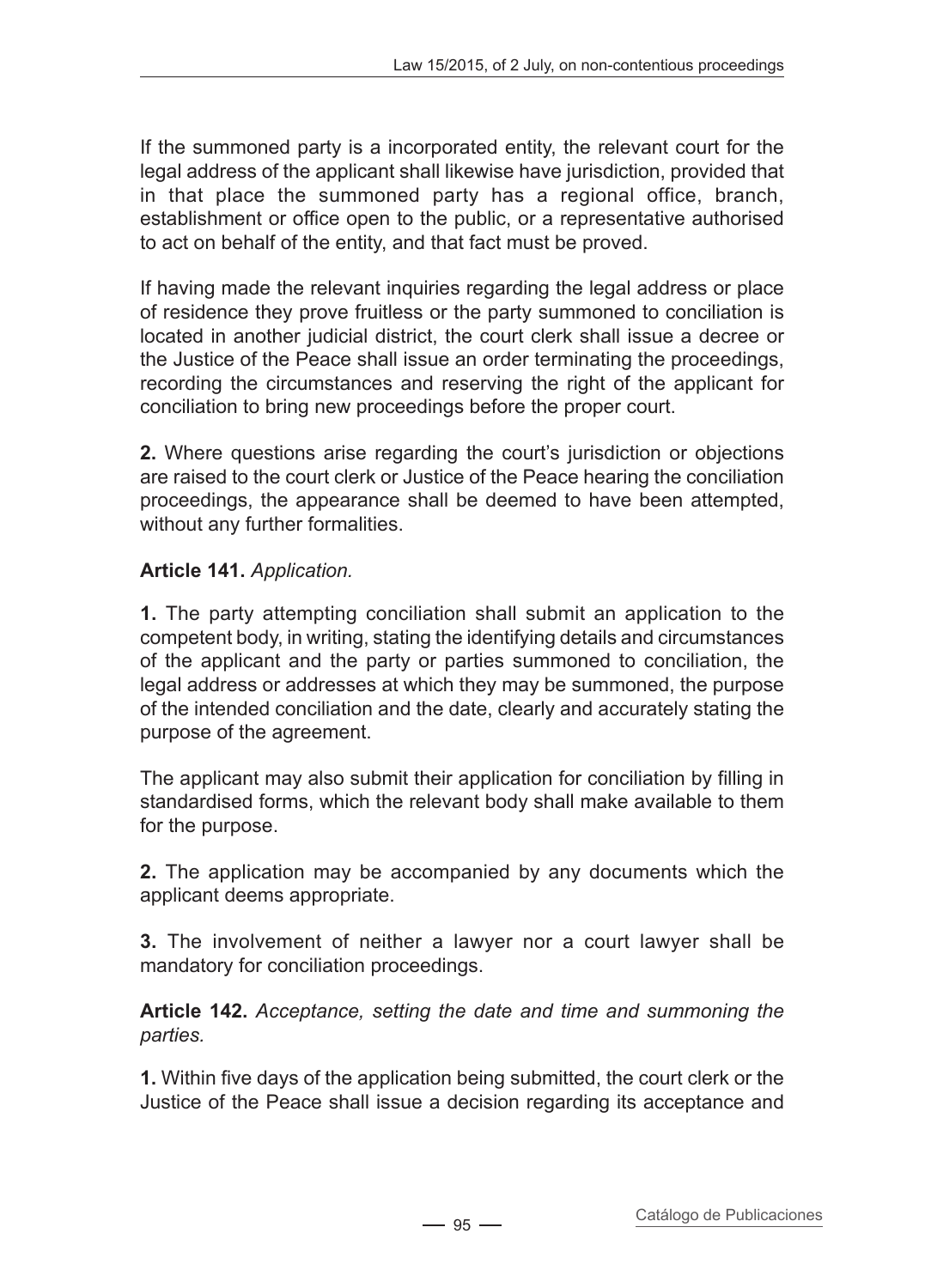shall summon the interested parties, indicating the day and time when the conciliation hearing must take place.

**2.** There must be at least five days between summoning the parties and the conciliation hearing. In no event may the conciliation hearing take place more than ten days after the application is accepted.

## **Article 143.** *Effects of acceptance.*

The submission and subsequent acceptance of the application for conciliation shall interrupt any limitation periods, whether they relate to the acquisition or the extinction of rights, under the terms and with the effects stipulated by law, from the moment of its submission.

The limitation period shall continue to run from the moment the court clerk issues a decree, or the Justice of the Peace issues an order, bringing the proceedings to an end.

### **Article 144.** *Appearance at the conciliation hearing.*

**1.** The parties must appear on their own behalf or represented by a court lawyer and the rules on representation contained in Title I of Book I of the Civil Procedure Rules shall apply.

**2.** Where the applicant does not appear and does not give a valid reason for not attending, he shall be deemed to have abandoned the process and the proceedings shall be dismissed. Where the applicant is not able to demonstrate reasonable grounds for his failure to appear, the summoned party may claim compensation from him for any harm and loss incurred as a result of the appearance. The applicant shall be informed of the claim for five days and the court clerk or the Justice of the Peace shall decide, without any subsequent appeal, setting, where appropriate, the appropriate compensation.

**3.** If the party summoned to conciliation does not appear and does not give a valid reason for not attending, the hearing shall be brought to an end and the conciliation shall be deemed to have been attempted for all legal purposes. Where there are various summoned parties, if only one or some of them attend, the hearing shall take place and shall be deemed to have been attempted as regards those who did not attend.

**4.** If the court clerk or Justice of the Peace, as appropriate, deems the valid reason given by the applicant or the summoned party for not attending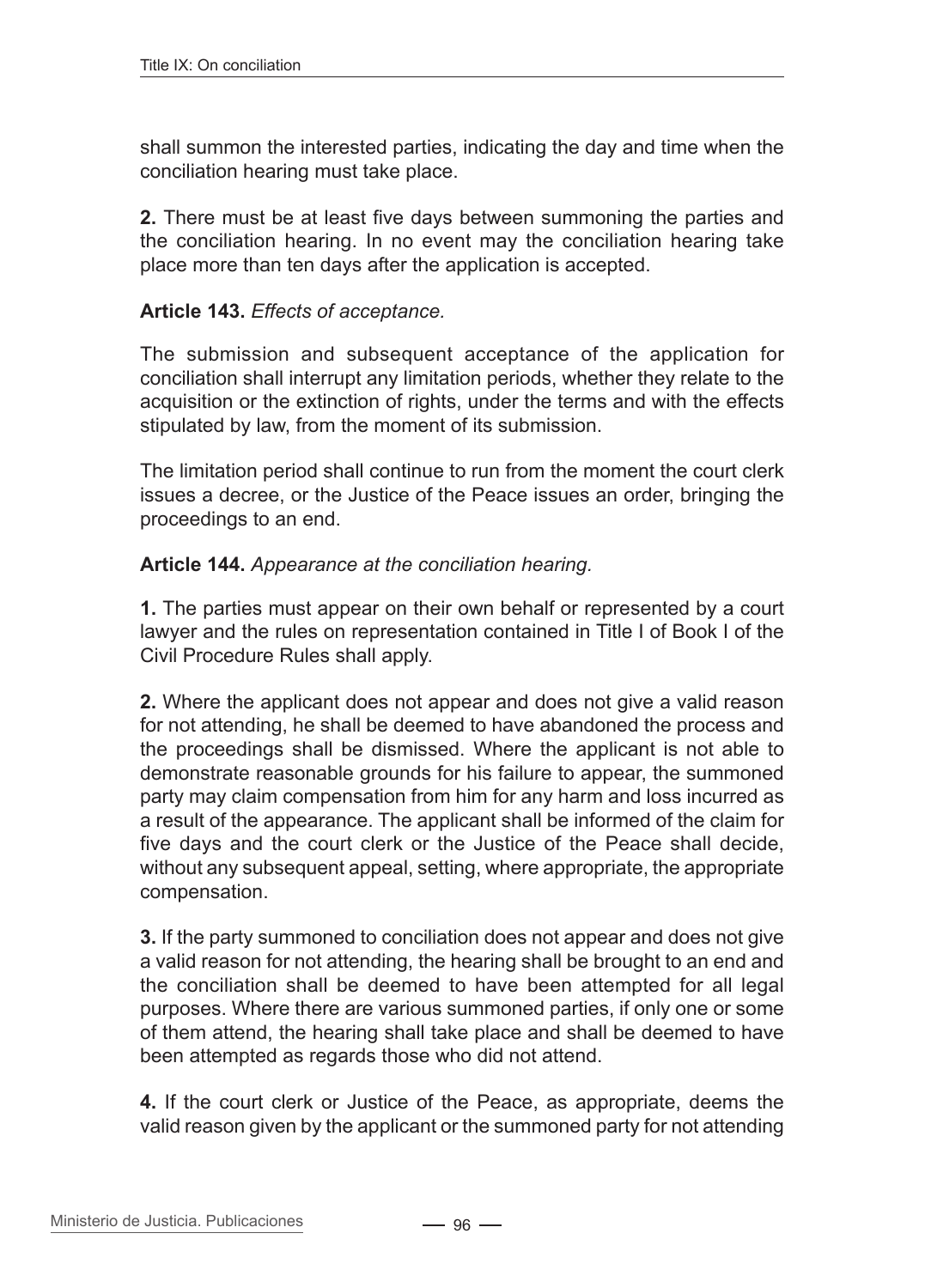to have been duly proved, he shall set a new day and time for the hearing within five days of the decision to suspend the proceedings.

# **Article 145.** *The conciliation hearing.*

**1.** At the conciliation hearing, the applicant shall set out his claim, stating the grounds for it; the summoned party shall answer what he deems appropriate and the parties may produce or provide any documents which support their statements. If there is no agreement between the parties, the court clerk or the Justice of the Peace shall attempt to reconcile their positions, allowing them to ask and answer questions, if they wish and if doing so may facilitate agreement.

**2.** If any matter is raised which could prevent the conciliation from validly continuing, it shall be brought to a close and the conciliation shall be deemed to have been attempted, without any further formalities.

**3.** If there is agreement between the parties with regard to all or part of the purpose of the conciliation, a detailed record shall be made of everything they agree on and the fact that the hearing ended with agreement, together with the terms of that agreement, shall be included in the record, which must be signed by those present. Where it is not possible to reach any agreement whatsoever, a record shall be made that the hearing ended without agreement.

**4.** Where possible, the hearing shall be recorded on a medium suitable for recording and producing sound and images, in accordance with the provisions of the Civil Procedure Rules. At the end of the hearing, the court clerk shall issue a decree, or the Justice of the Peace shall issue an order, recording the agreement or, where appropriate, that the hearing was attempted without success or that no agreement was reached, and ordering the definitive discontinuance of the proceedings.

## **Article 146.** *Certification and costs.*

The parties may request a certified copy of the record which brings the hearing to an end.

The costs incurred by the conciliation hearing shall be met by whoever brought the proceedings.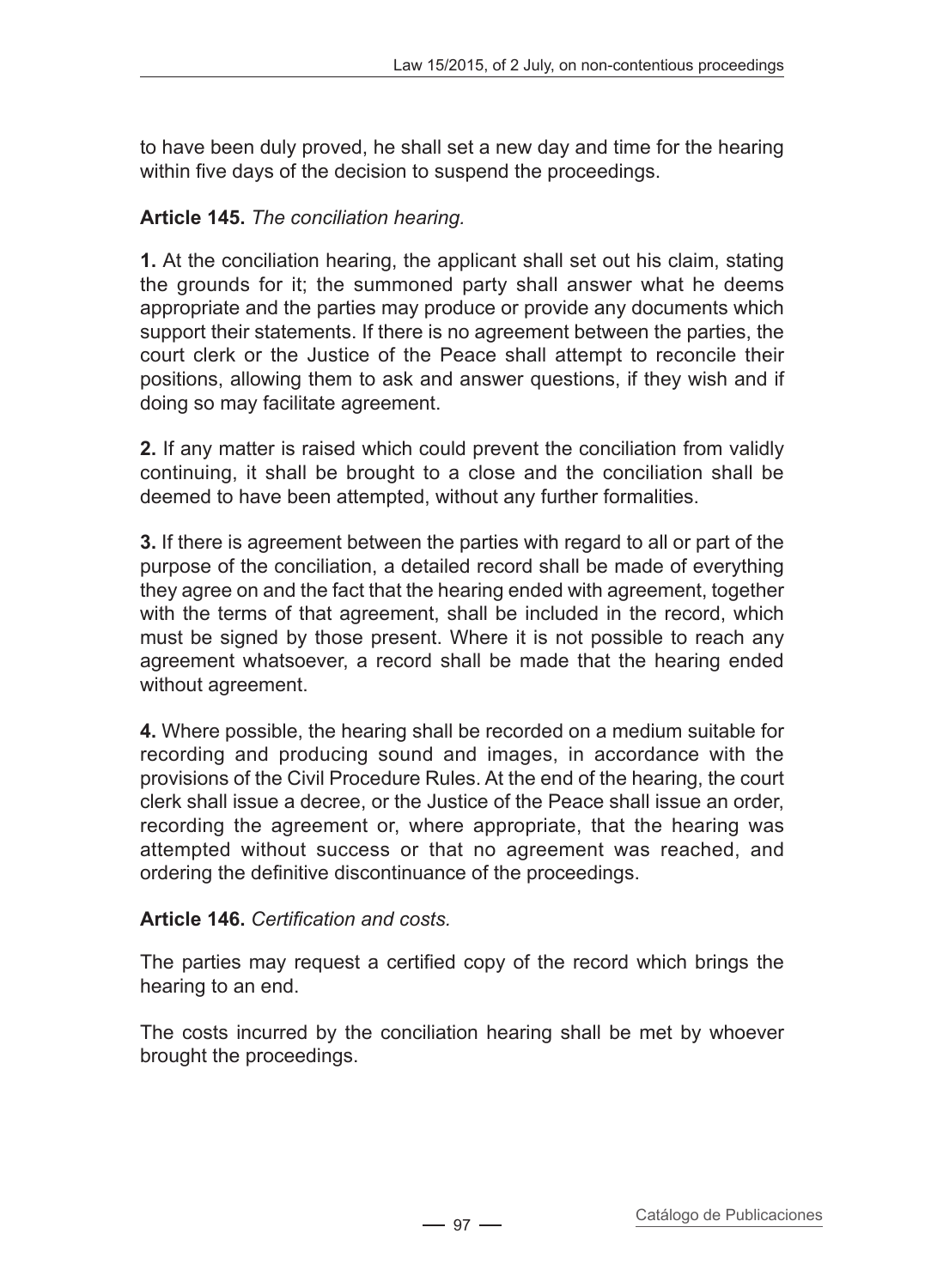## **Article 147.** *Enforcement.*

**1.** For the purposes provided for in article 517.2.9 of the Civil Procedure Rules, the certified copy of the record of the hearing, together with that of the decree issued by the court clerk or the order issued by the Justice of the Peace recording the agreement between the parties at the hearing, shall be enforceable.

For other purposes, what is agreed shall have the value and effect of an agreement recorded in a formal and public document.

**2.** The court which handled the conciliation shall be responsible for enforcement in the case of matters which fall within the jurisdiction of the court. Otherwise, the court of first instance which would have had jurisdiction to hear the matter shall be responsible for enforcement.

**3.** Enforcement shall be carried out in accordance with the provisions of the Civil Procedure Rules for the enforcement of court decisions and judicially approved agreements.

### **Article 148.** *Annulment action.*

**1.** An annulment action may only be brought against what is agreed at the conciliation hearing on the grounds which invalidate contracts.

**2.** The application to bring such an action must be lodged with the competent court within fifteen days of the conciliation hearing and shall be handled according to the procedure appropriate to the subject matter or amount in question.

**3.** Once the annulment action has been acknowledged, enforcement of what was agreed at the conciliation hearing shall be suspended until a final decision is issued regarding the action brought.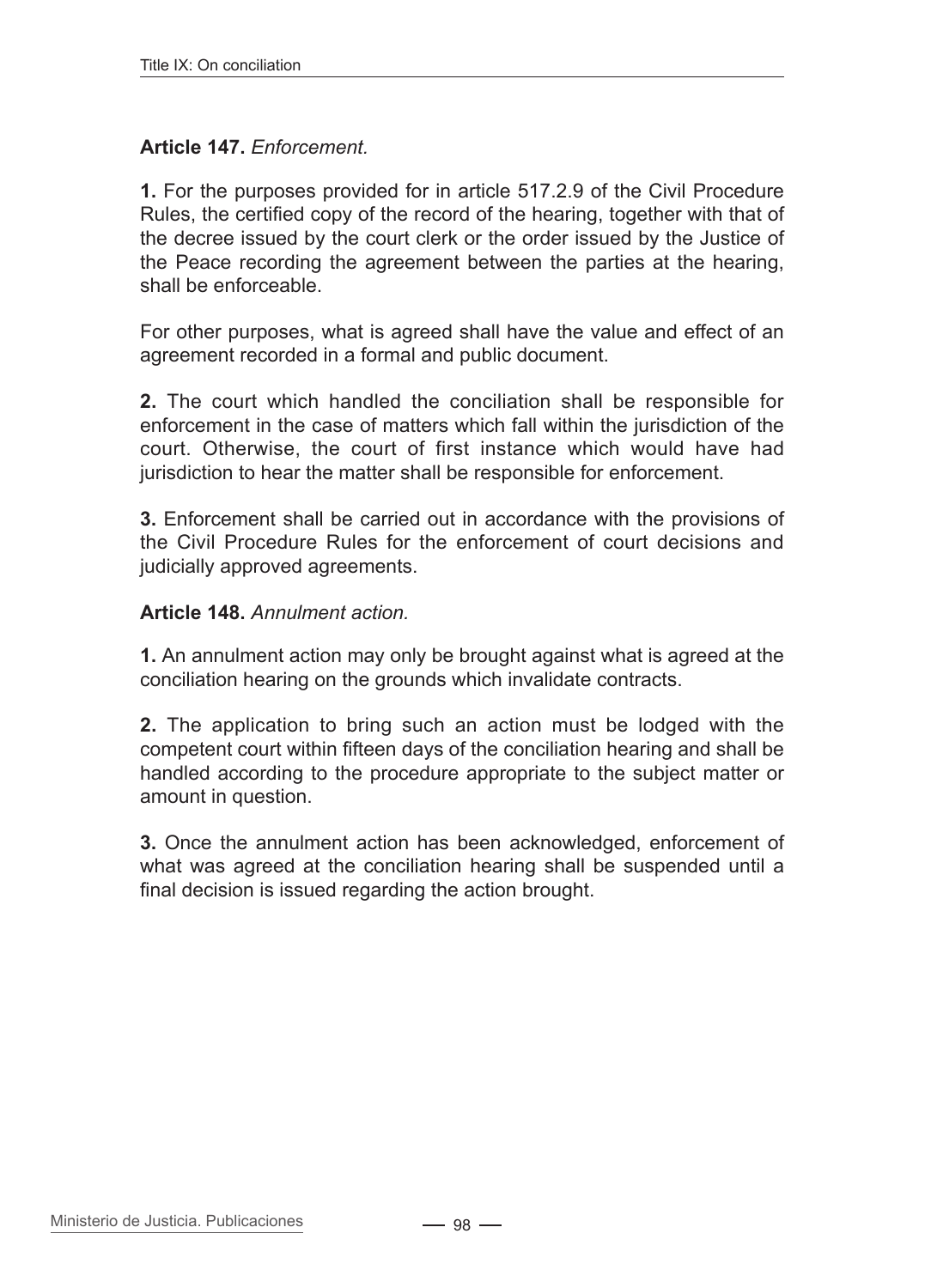# ADDITIONAL PROVISIONS

## **First additional provision***. References contained in the legislation*

**1.** References made by laws with a date earlier than that of this Act to the jurisdiction of the judge with regard to non-contentious proceedings shall be understood to refer to the judge or the court clerk in accordance with the provisions of section 3 of article 2 of this Act.

Likewise, references which appear in regulations with a date earlier than that of this Act relating to the Civil Procedure Rules as regards noncontentious proceedings shall be understood to refer to this Act.

**2.** References which appear in regulations with a date earlier than that of this Act to judicial separation or divorce shall be understood to refer to legal separation or divorce. In the same regard, existing references to 'separación de hecho por mutuo acuerdo que conste fehacientemente' (de facto separation by mutual agreement of which there is reliable record) must be understood to refer to notarially recorded separation.

**3.** References made in this Act to the Civil Code or to civil legislation must also be understood to refer to the autonomous or special civil laws of the autonomous regions where they exist.

## **Second additional provision***. Judicial regime applicable to fostering minors*

**1.** Proceedings to constitute the fostering of minors shall be governed by the common provisions laid down in this Act, with the following special features:

a) Where they require a judicial decision, they shall be brought by the public prosecution service or by the relevant public body, with the proposal submitted by that body having to contain the statements stipulated in civil legislation.

The judge shall obtain the consent of the public body, where it is not bringing the proceedings, and of those who are receiving the minor; he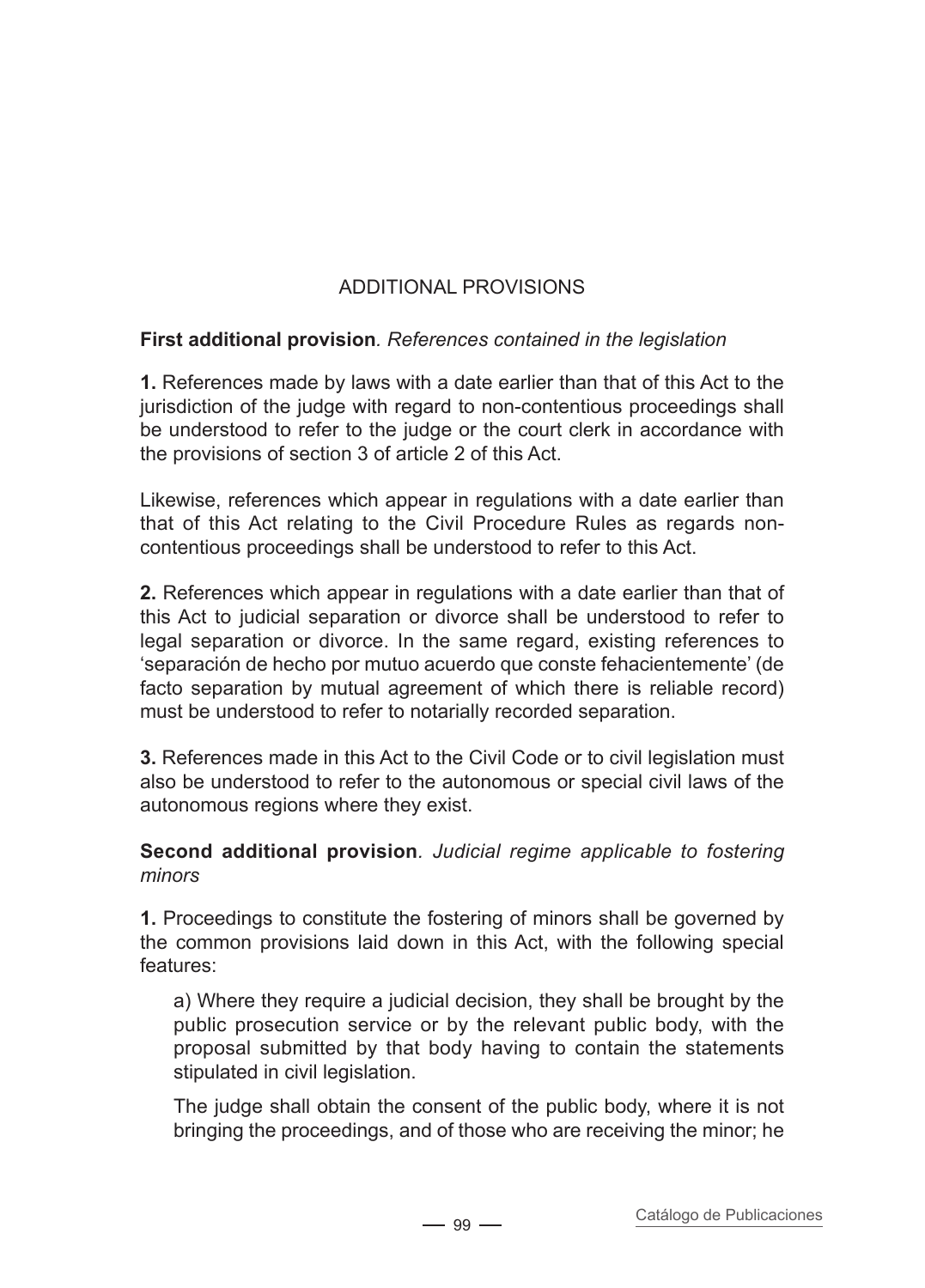shall also obtain the consent of the minor, if over 12 years of age, and of the parents, where they have not been deprived of parental authority or had their exercise of it suspended, or, where appropriate, of the minor's guardian.

The parents may not state in the proceedings whether or not there were grounds of neglect or whether, if there were, they arose after reinstatement.

Once the consent has been obtained and the relevant parties have been heard with due respect for confidentiality, the judge shall issue the appropriate decision in the interests of the minor within five days.

b) Where it has not been possible to establish the legal address or whereabouts of the parents or guardians, having exhausted the measures provided for in section 1 of article 156 of the Civil Procedure Rules, or having been summoned in person they do not appear, the formality shall be dispensed with and the judge shall decide regarding the foster care.

c) If the parents inform the court which is hearing the relevant proceedings that they intend to challenge the declaration of neglect by lodging a claim, or bringing proceedings for reinstatement, the court clerk shall suspend the proceedings and set a time limit of twenty days for the claim to be submitted. Once the claim has been submitted, the court may suspend the proceedings until a decision has been issued with regard to that claim. If the claim is not submitted within the set time limit, the court clerk shall continue to advance the proceedings.

**2.** Proceedings to terminate court-ordered foster care shall be initiated ex officio or at the request of the minor, their legal representative, the relevant public body, the public prosecution service or the foster carers.

After hearing the public body, the minor, their legal representative and the foster carers, and after a report from the public prosecution service, the judge shall decide as appropriate within five days.

**3.** Proceedings to adopt measures in matters arising concerning relations between minors in foster care and their parents, their grandparents and other relatives and close friends shall be handled by the court of first instance for the headquarters of the public body entrusted with the protection of the minor. However, if the foster care was established by a judicial decision, the court of first instance which ordered it shall have jurisdiction to hear the proceedings.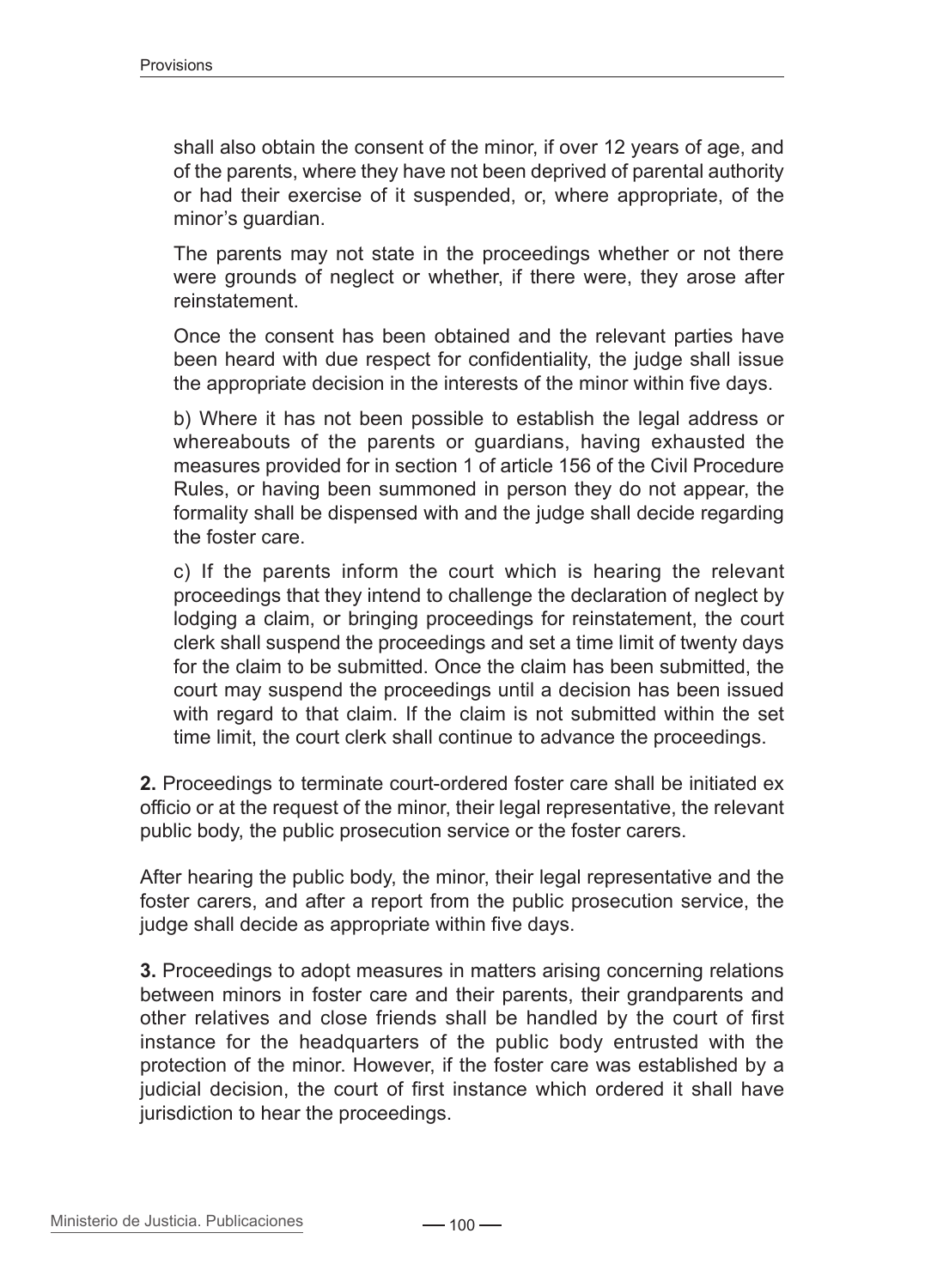The minor, both parents, individually or jointly, the minor's grandparents and other relatives and close friends shall have locus standi in these proceedings.

If the judge deems it appropriate to adopt measures, the decision shall establish the rules regarding the minor's relations with the applicant or applicants and regarding the minor staying and communicating with them, together with any other measures regarding their relations which are appropriate in the case.

**4.** These rules shall apply until the laws changing the system for protecting infants and adolescents enter into force.

**Third additional provision***. Inclusion in public registers of foreign public documents*

**1.** A foreign public document which was not issued by a judicial body may be used to register the fact or act to which it attests provided that it satisfies the following requirements:

a) The document was executed by a competent foreign authority in accordance with the legislation of that state.

b) The foreign authority was involved in the production of the document, performing functions equivalent to those performed by Spanish authorities in the matter in question, and the document has the same or very nearly the same effects in the country of origin.

c) The fact or act contained in the document is valid in accordance with the rules under Spanish regulations relating to private international law.

d) Registration of the foreign document is not manifestly incompatible with Spanish public order.

**2.** The judicial regime set out in this article for decisions issued by nonjudicial foreign authorities shall apply to decisions issued by foreign courts, where, according to this Act, jurisdiction to hear those matters is conferred on non-judicial Spanish authorities.

# **Fourth additional provision***. Schedules of notarial and registration fees*

Within three months of their publication in the Boletín Oficial del Estado (Official National Gazette), the government shall approve the schedules of fees for the involvement of notaries and property and commercial registrars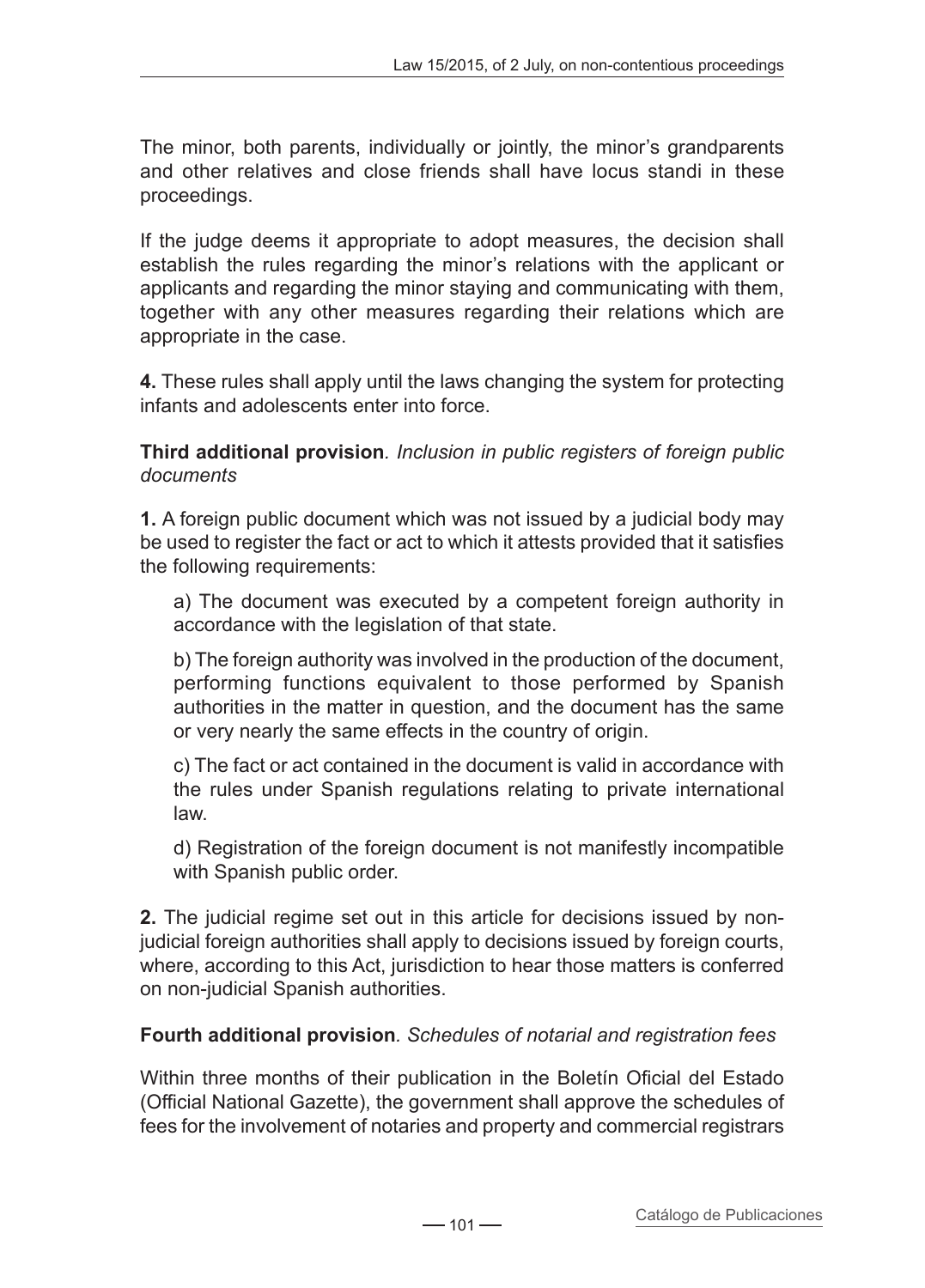in relation to the matters, records, public deeds, proceedings, acts and registrable transactions for which they have jurisdiction in accordance with the provisions of this Act.

In any event, the fees in proceedings for the notarial appointment of loss adjusters provided for in the insurance contract regulations shall be paid irrespective of the possible amount of the case assessed.

#### **Fifth additional provision***. Amendments and regulatory developments*

The government shall introduce the amendments and regulatory developments necessary for the application of this Act.

#### **Sixth Additional Provision***. Spending freeze*

The measures included in this instrument must not imply an increase in funding, salaries or other staffing costs.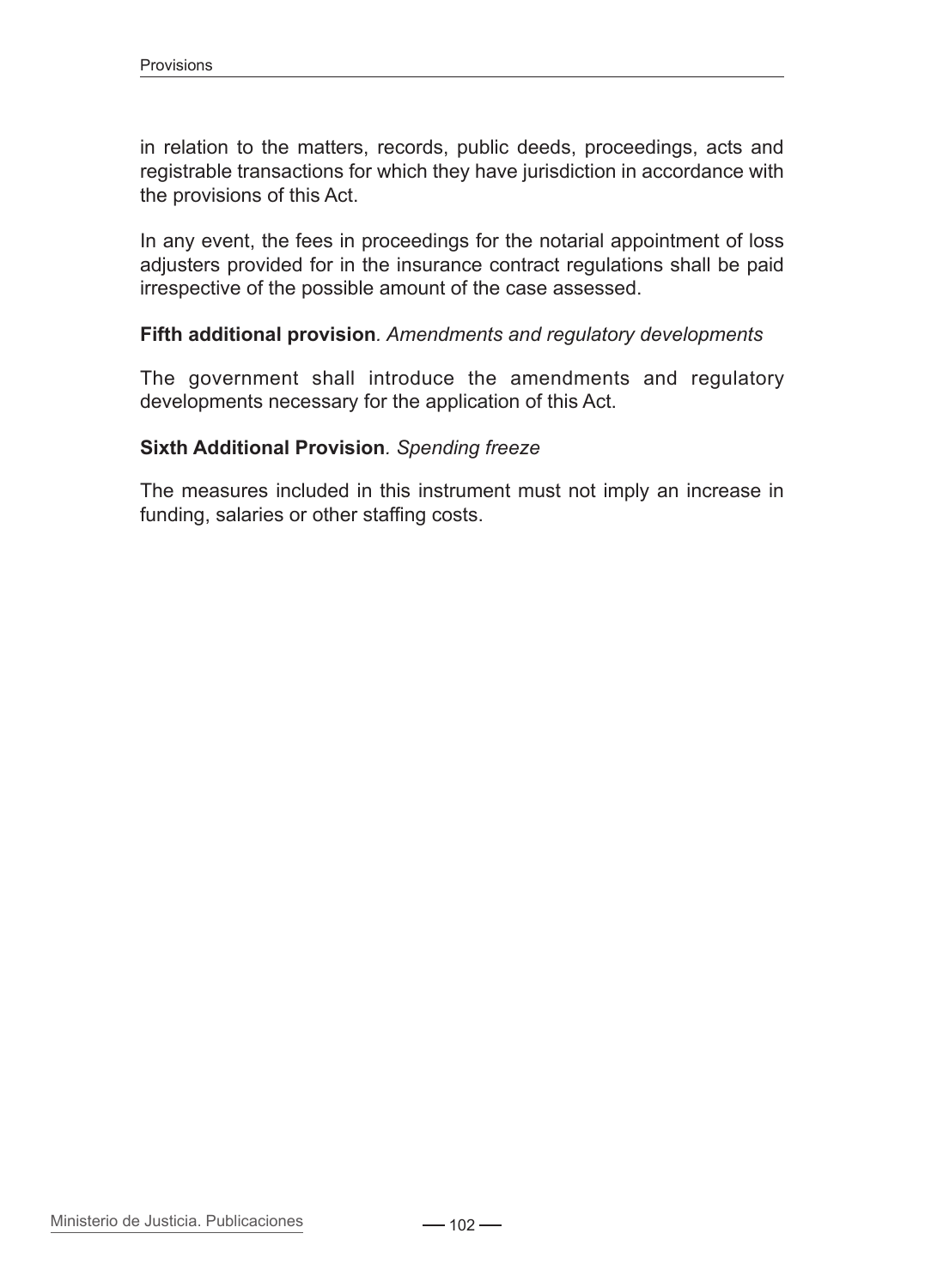# TRANSITIONAL pROVISIONS

## **First transitional provision** *Proceedings underway*

Proceedings affected by this Act which are underway at the time of its entry into force shall continue in accordance with the preceding legislation.

**Second transitional provision***. Intestate successions in favour of the government*

**1.** Proceedings to declare the government intestate successor which are underway at the time this Act enters into force shall continue to be handled, until they are decided, in accordance with the preceding legislation, by the courts which were hearing them.

**2.** The distribution of the deceased's estate in the case of intestate successions in favour of the general state administration shall be carried out in accordance with the preceding legislation where, at the time this Act enters into force, the relevant notice has been published in the Boletín Oficial del Estado (Official National Gazette).

## **Third transitional provision***. Voluntary auction proceedings*

Voluntary auctions held up to 15 October 2015 shall be governed by the provisions of the Civil Procedure Rules approved by the Royal Decree of 3 February 1881.

## **Fourth transitional provision***. Adoption and marriage proceedings*

**1.** Adoptions initiated up to the entry into force of the law changing the system for protecting infants and adolescents shall be governed by the provisions of the Civil Procedure Rules approved by the Royal Decree of 3 February 1881.

**2.** Matrimonial proceedings initiated before 30 June 2017 shall continue to be handled by the register office official in accordance with the provisions of the Civil Code and the Civil Registration Act 1957, of 8 June.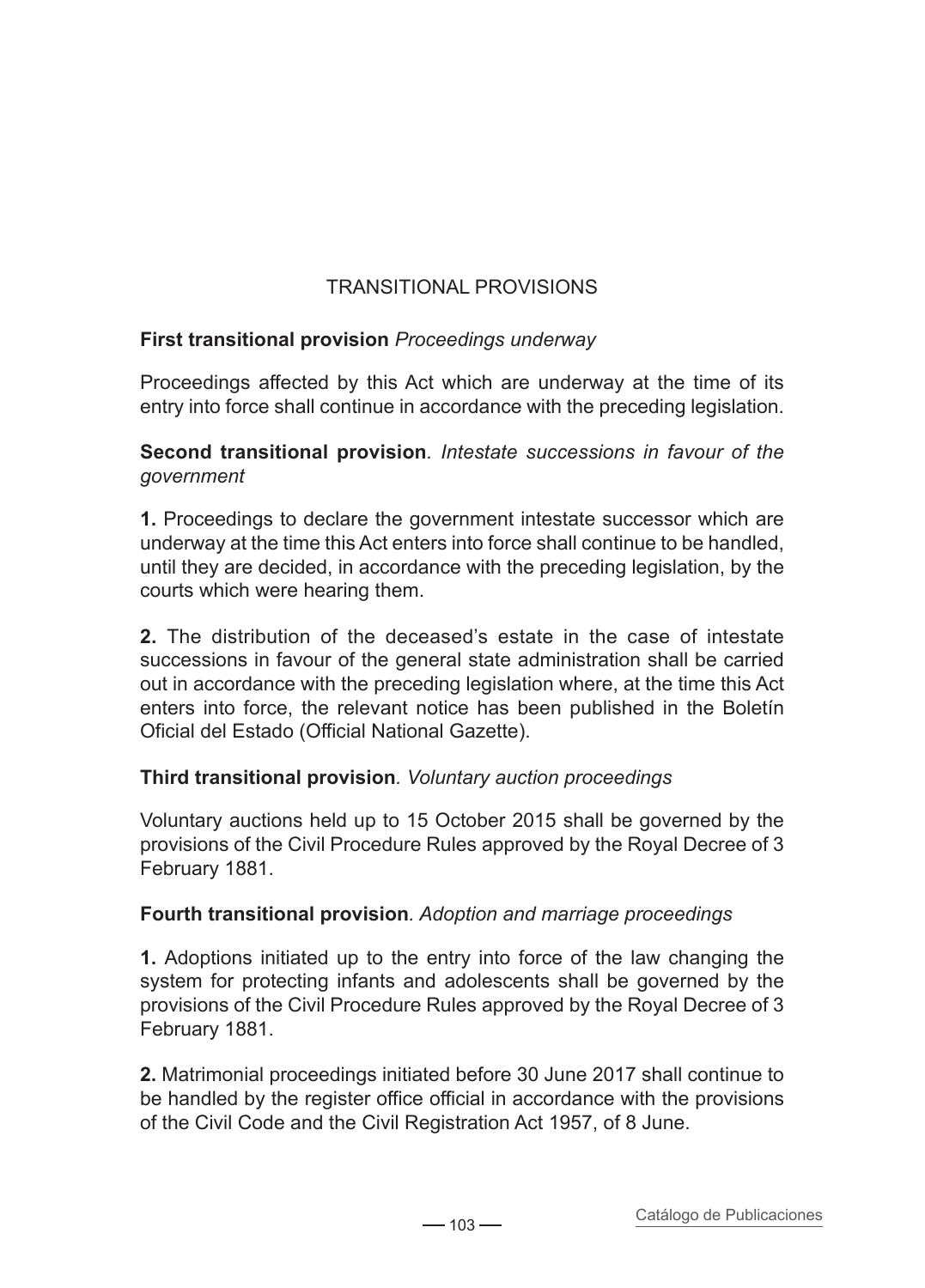Where the matrimonial proceedings are decided favourably by the register office official, the marriage may take place, at the discretion of the bride and groom, before:

1. The judge responsible for civil registration and Justices of the Peace delegated by that judge.

2. The mayor of the municipality where the marriage takes place or the councillor delegated by that mayor.

3. The court clerk or notary, freely chosen by both bride and groom, who has jurisdiction in the place where the ceremony takes place.

4. The diplomatic or consular official responsible for civil registration abroad.

Consent may be given in the manner provided for in the Civil Code and in the Civil Registration Act 1957, of 8 June, with the special features stated in this provision.

A marriage which takes place before a register office official, a Justice of the Peace, a mayor or councillor delegated by that mayor or a court clerk shall be recorded in a certificate; a marriage which takes before a notary shall be recorded in a public deed. In both cases, it must be signed by both bride and groom and two witnesses, together the official before whom it takes place.

Once the certificate has been issued or the public deed has been authorised, a copy proving that the marriage has taken place shall be given to both bride and groom and a certified copy, or authorised electronic copy, of the document shall be sent by the authorising official that same day, by telematic means, to the register office for registration, after approval by the register office official.

**Fifth transitory provision***. Marriages celebrated by the Protestant, Jewish and Muslim religious faiths and those which have obtained recognised deeply rooted status in Spain*

**1.** Until the fifth final provision of this Act enters into force, the provisions of article 7 of Law 24/1992, of 10 November, approving the state cooperation agreement with the Spanish Federation of Protestant Religious Bodies shall apply to Protestant religious marriages, apart from section 5, which shall be worded as follows: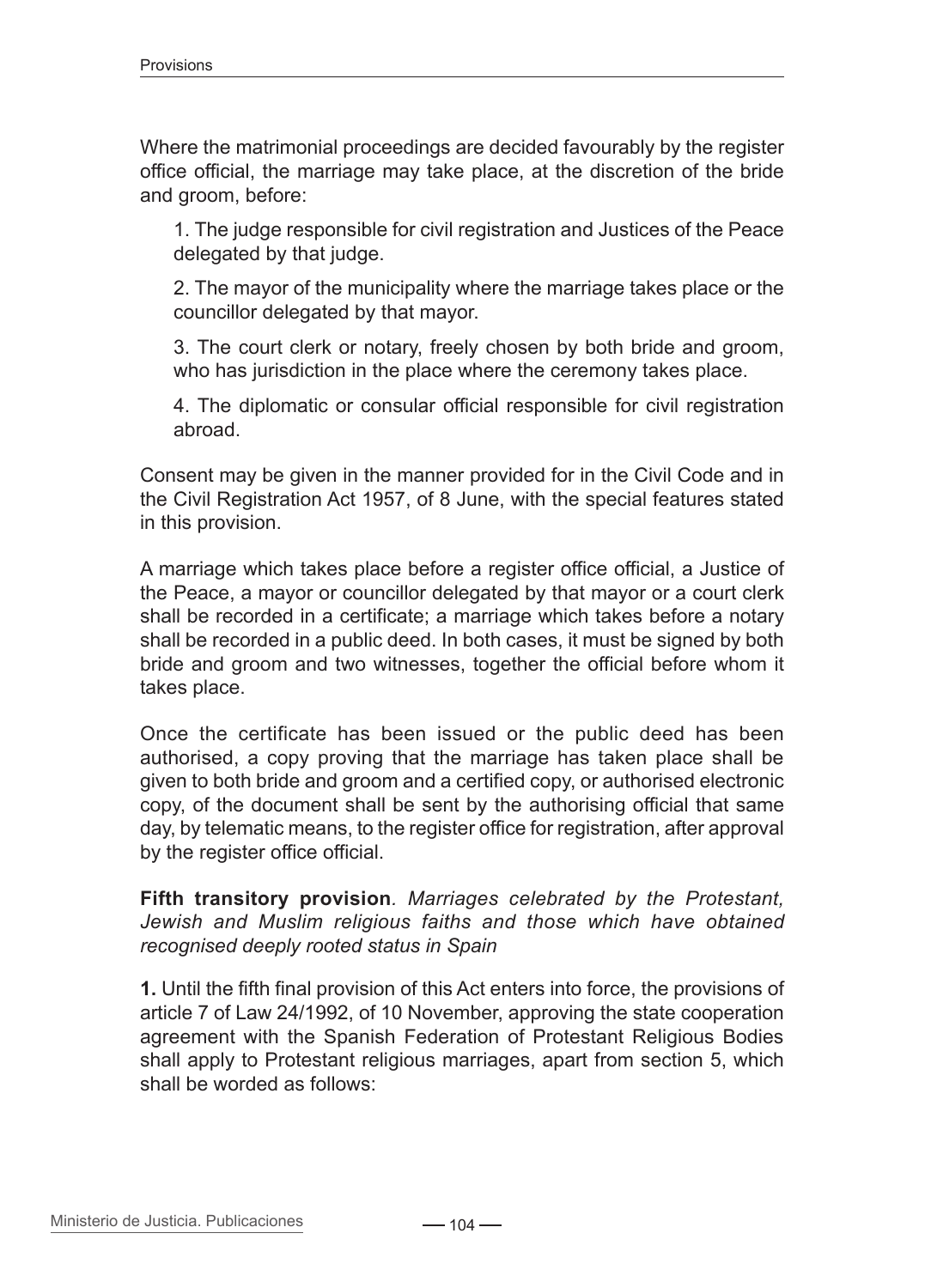«5. Once the marriage ceremony has taken place, the officiating minister of religion shall issue a certificate stating that it has taken place, with the necessary requirements for its registration and stating the identity of the witnesses and the details of the prior proceedings, which must include the name and surnames of the register office or diplomatic or consular official who issued the certificate. The certificate shall be sent by electronic means, in accordance with the regulations, together with certification to prove the status of the minister of religion, within five days, to the relevant register office official for registration. He shall also formally note in the two copies of the ruling on capacity to marry that the marriage has taken place, giving one to the bride and groom and retaining the other as a record of the marriage in the archive of the officiant or of the religious body he represents as a minister of religion.»

**2.** Until the sixth final provision of this Act enters into force, the provisions of article 7 of Law 25/1992, of 10 November, approving the state cooperation agreement with the Spanish Federation of Israelite Communities shall apply to Jewish religious marriages, apart from section 5 of article 7, which shall be worded as follows:

«5. Once the marriage ceremony has taken place, the officiating minister of religion shall issue a certificate stating that it has taken place, with the necessary requirements for its registration and stating the identity of the witnesses and the details of the proceedings, which must include the name and surnames of the register office or diplomatic or consular official who issued the certificate. The certificate shall be sent by electronic means, in accordance with the regulations, together with certification to prove the status of the minister of religion, within five days, to the relevant register office official for registration. He shall also formally note in the two copies of the prior ruling on capacity to marry that the marriage has taken place, giving one to the bride and groom and retaining the other as a record of the marriage in the archive of the officiant or of the religious body he represents as a minister of religion.»

**3.** Until the seventh final provision of this Act enters into force, the provisions of article 7 of Law 26/1992, of 10 November, approving the state cooperation agreement with the Spanish Islamic Commission shall apply to Islamic religious marriages, apart from section 3 of article 7, which shall be worded as follows:

«3. Once the marriage has taken place, the representative from the Islamic Community in which said marriage was performed, shall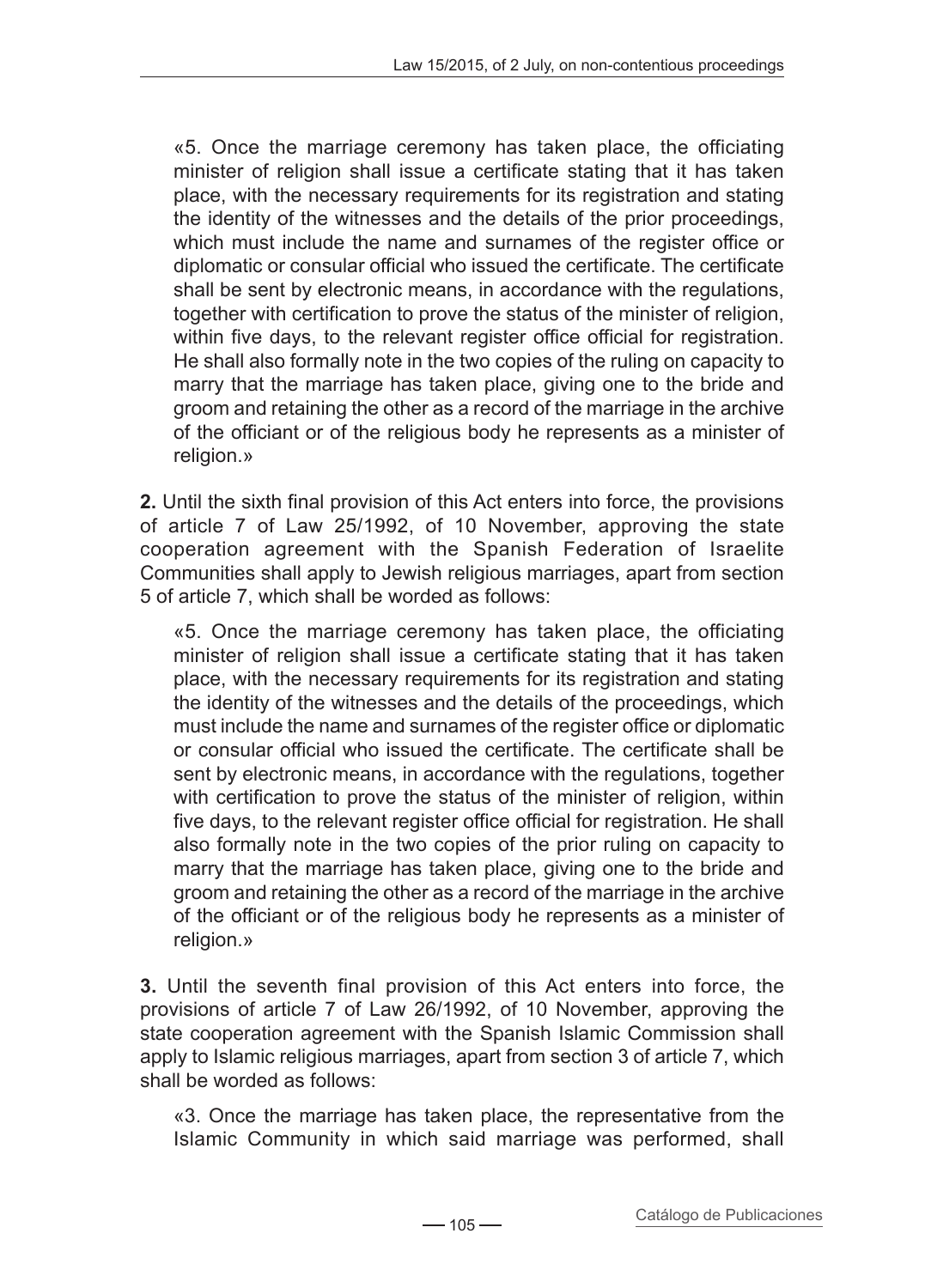accredit the same, by certification, following the necessary requirements for registration and including the details of the circumstances of the proceedings, which must include the name and surnames of the register office registrar, or diplomatic or consular official who issued the certificate. The certificate shall be issued by electronic means, in the format determined by regulations, together with certification accrediting the Islamic community representative's competency to perform marriages, pursuant to the stipulations of section 1 of article 3, within five days, to the competent registrar for registration. Two copies of the prior judgement on express matrimonial capacity shall be provided, with one being given to the spouses and the other to be kept in the Community archives as a record of the act.»

**4.** Until article 58 bis of Law 20/2011, of 22 July on the Register Office comes into force, religious marriages performed in the manner set forth by churches, denominations, religious communities or federations registered in the Religious Entities Register that have obtained recognition as deeply rooted in Spain, shall require the prior judgement of matrimonial capacity. Once this procedure has been followed, the registrar, or diplomatic or consular official who presided, shall issue two copies of the judgement, which shall always include accrediting certification of the couples' judgement of matrimonial capacity, which said couple must submit to the minister of worship performing the ceremony.

Consent must be submitted to a minister of worship and two witnesses of age. In these cases, the consent must be submitted before six months have transpired from the date of issue of the certificate of matrimonial capacity.

For this purpose, a minister of worship shall be considered an individual, of a stable character, dedicated to the functions of religious assistance or worship and who is accredited as fulfilling these requirements through certification issued by the church, denomination or religious community that has obtained recognised deeply rooted status in Spain, in conformance with the federation who, when relevant, requested said recognition.

Once the marriage has taken place, the official shall accredit the same, by certification, following the necessary requirements for registration and including the details of the identity of the witnesses and the circumstances of the prior proceedings, which must include the name and surnames of the registrar, or diplomatic or consular official who issued performed the proceedings. The certificate shall be sent by electronic means, in accordance with the regulations, together with certification to prove the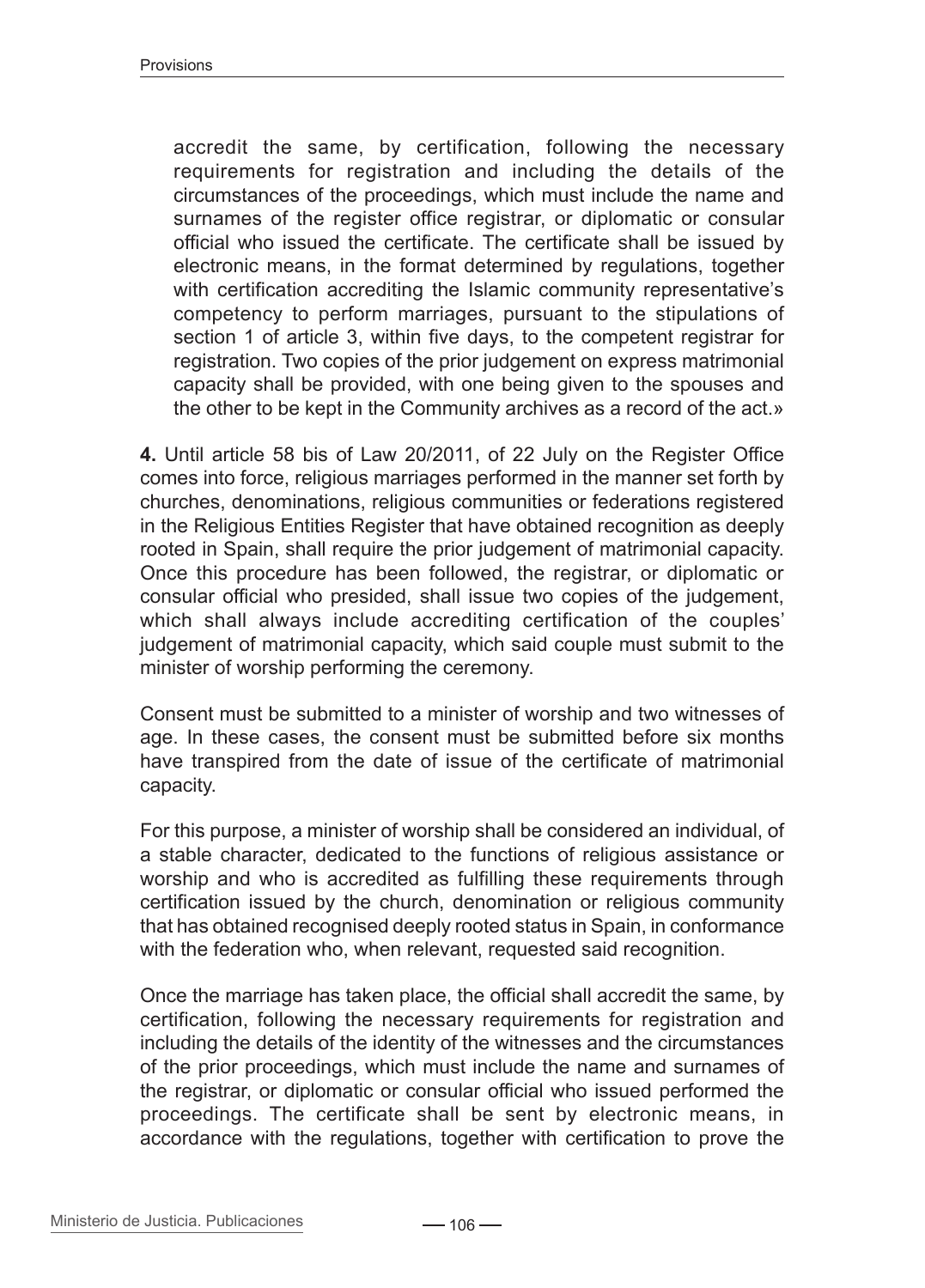status of the minister of religion, within five days, to the relevant register office official for registration. Two copies of the prior judgement of express legal matrimonial capacity shall also be provided, with one being given to the spouses and the other to be kept in the official's archives or those of the religious entity that the minister of worship represents, as a record of the act.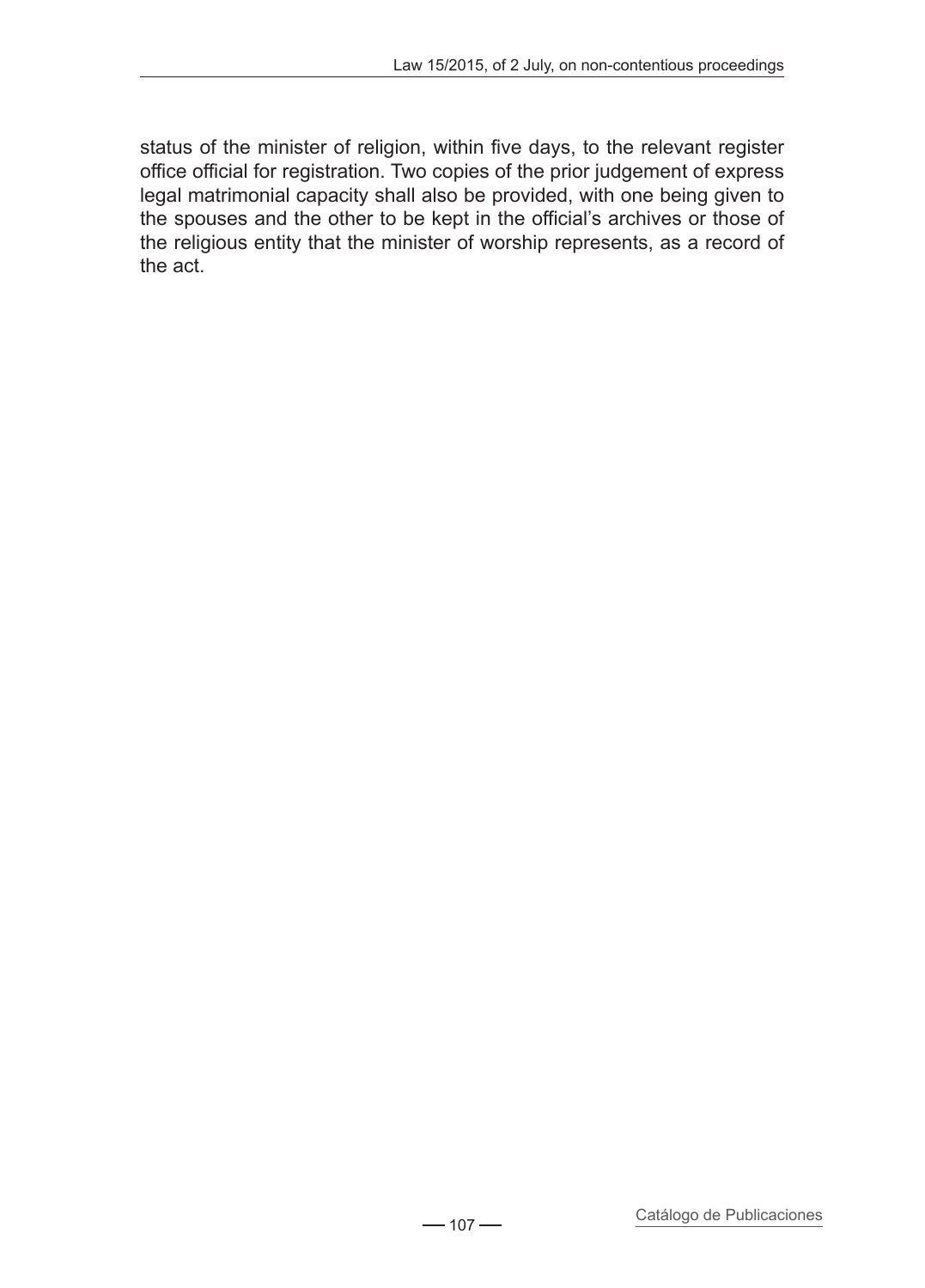## repeal provision

**Single repeal provision***. Repeal of regulations.*

**1.** Articles 4, 10, 11, 63, 460 to 480, 977 to 1000, 1811 to 1879, 1901 to 1918, 1943 to 2174 of the Law of Civil Procedure approved by Royal Decree on 3 February 1881, are repealed.

**2.** Article 316 of the Civil Code is repealed.

**3.** Articles 84 to 87 of Law 19/1985, of 16 July, Exchange and Cheques, are repealed

**4.** Likewise, any legislation which may oppose or contradict the provisions set forth herein shall be deemed to have been repealed, pursuant to section 2, Article 2 of the Civil Code.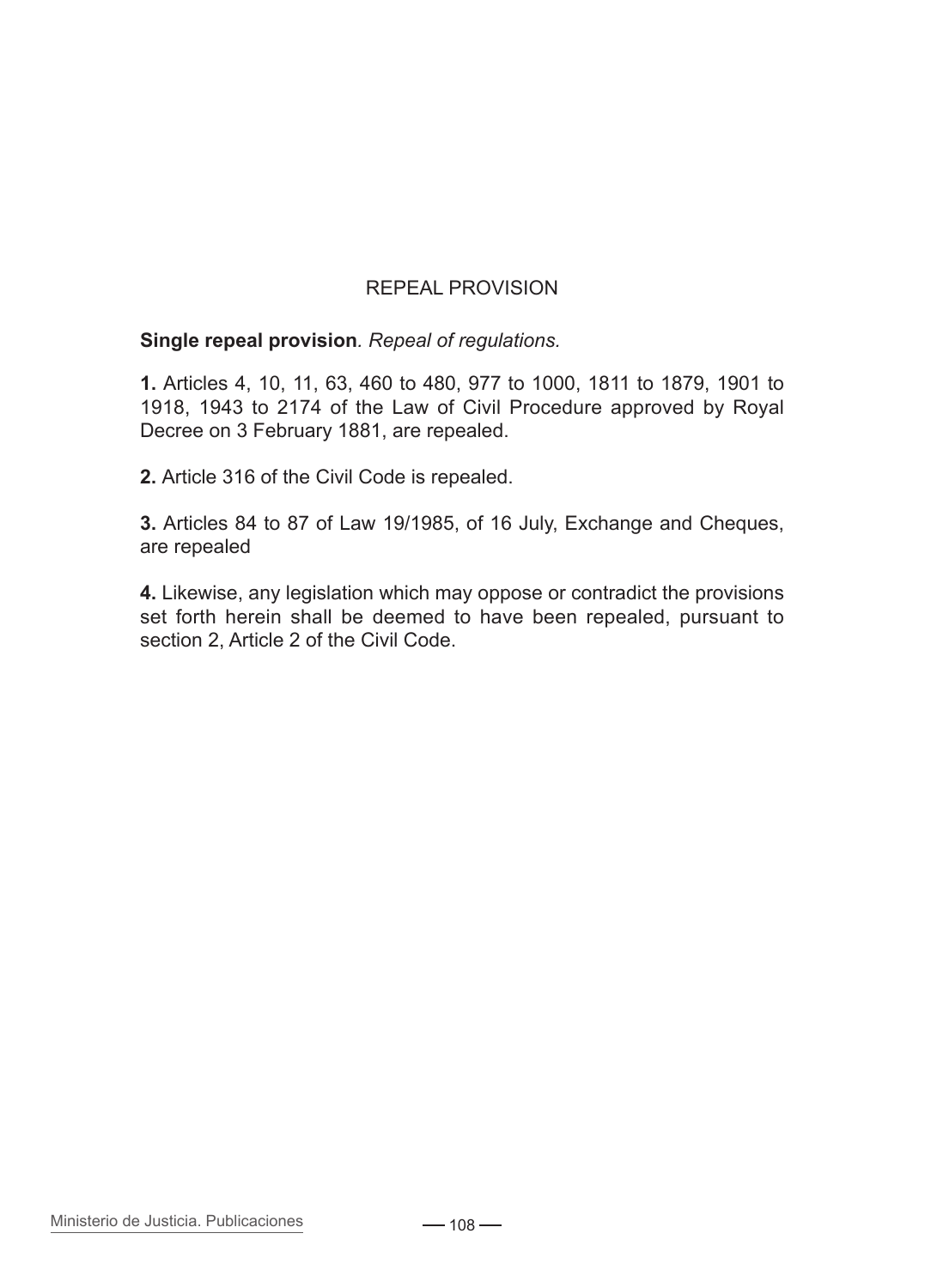## FINAL PROVISIONS

**First final** *provision. Amendment to specific articles of the Civil Code.*

The Civil Code is amended as follows:

**One.** Article 47 is edited in the following manner:

«Article 47. Neither may marriage be conducted between:

 $1.$  (...)

 $2.$  (...)

3. Parties convicted of having participated in the wilful death of a spouse or person with whom they were connected by any relationship analogous to that of a spouse.»

**Two.** Article 48 is amended:

«The Judge may, with just cause and at the request of the either party, by way of prior judgement issued through non-contentious proceedings, waive the impediments of wilful death of a spouse or person with whom they were connected by relationship analogous to that of a spouse or a third degree collateral relation. The previous waiver, from the point of issue, validates any marriage whose annulment was not legally sought in any court by either party.»

**Three.** Article 49 is edited in the following manner:

«Any Spanish national may contract marriage within or outside Spain:

1<sup>st</sup>. In the manner regulated by this Code.

2<sup>nd</sup>. In the religious manner set forth by law.

They may also contract marriage outside Spain, arranged in the manner set forth in the law of the place in which it is performed.»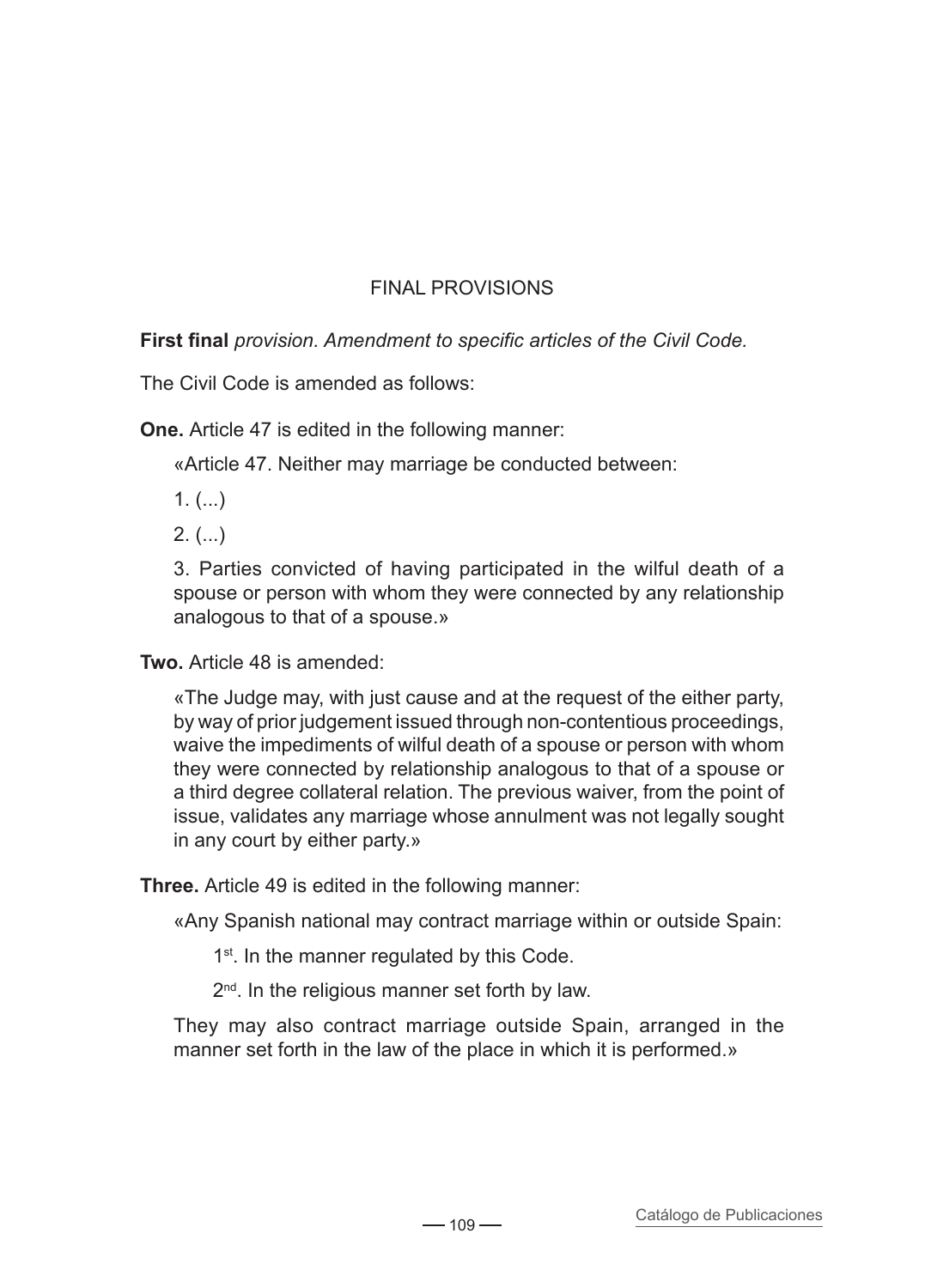**Four.** The contents of the second section of Chapter III of Title IV of Book I are edited as follows:

«Second section. On the celebration of marriage»

**Five.** Article 51 is edited in the following manner:

«Article 51.

**1**. The jurisdiction to fulfil, by way of records or proceedings, the completion of requirements of capacity for both parties to be married and the non-existence of impediments or the waiver thereof, or any type of obstacle to contracting marriage shall fall to the clerk of the court, notary, or register office registrar in the place of residence of one of the couple or to the diplomatic or consular officer of the register office if they reside outside of Spain.

**2.** The following shall be competent to perform the marriage:

1<sup>st</sup>. The justice of the peace or mayor of the town in which the marriage is being performed, or councillor designated by the same.

 $2<sup>nd</sup>$ . The clerk of the court or notary freely chosen by both parties to be married, who has jurisdiction in the district in which the marriage is to be performed.

3<sup>rd</sup>. The diplomatic or consular official who is registrar outside of Spain.»

**Six.** Article 52 is edited in the following manner:

«The following may perform marriages for those deemed at risk of death:

1<sup>st</sup>. The justice of the peace, mayor or delegated councillor, notary or functionary referred to in article 51.

2<sup>nd</sup>. The chief officer or immediate superior of military service personnel on campaign.

 $3<sup>rd</sup>$ . The captain or commander, with regards to any marriages that are performed on board any ship or aircraft.

The celebration of a marriage performed under risk of death shall not require the prior issue of matrimonial licences or proceedings, but it shall require the presence of two witnesses of age and, when the risk of death arises from an illness or the physical condition of one of the parties to be married, a medical statement regarding their capacity to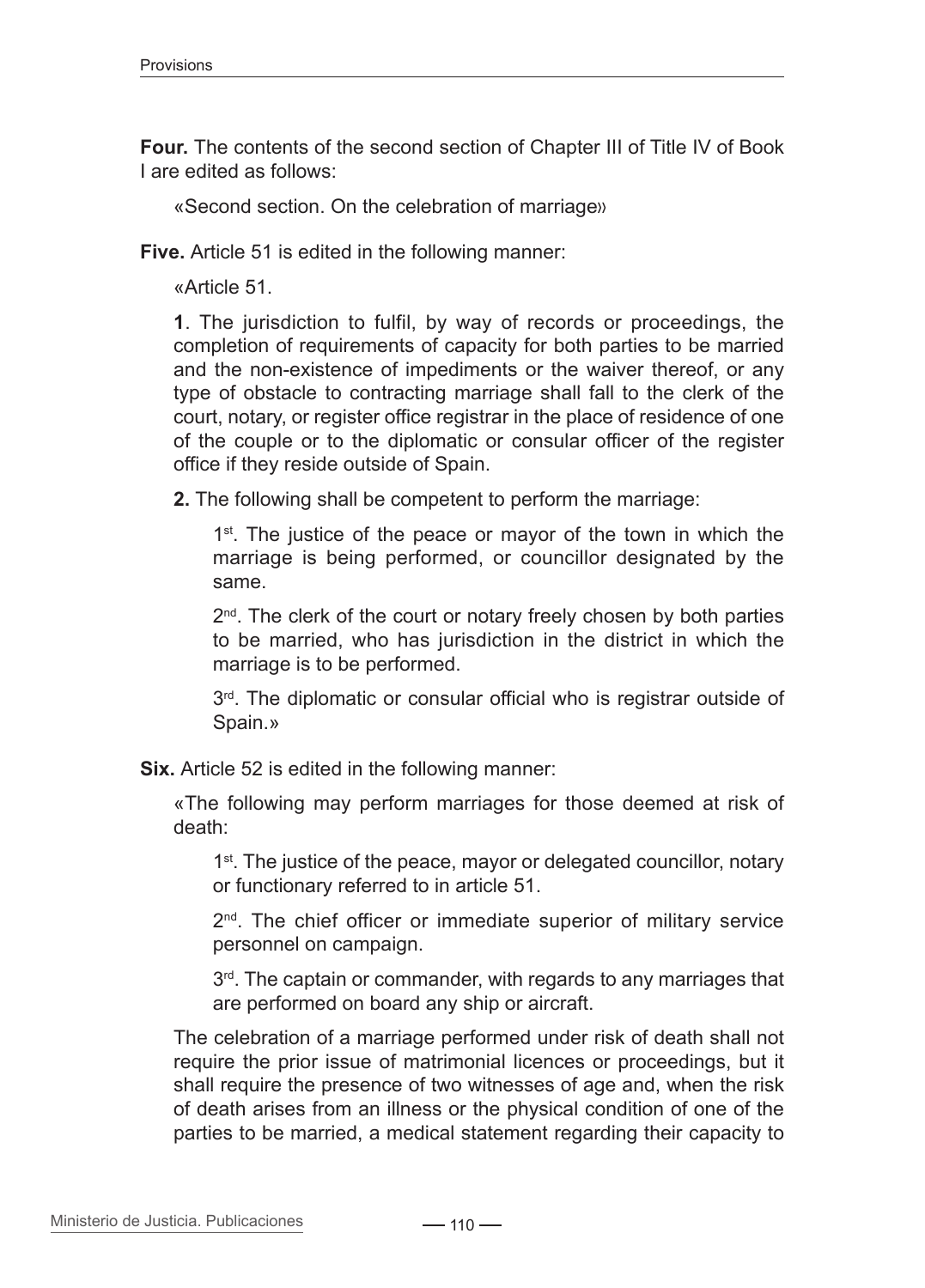consent and on the gravity of the situation, unless there is a proven impossibility of the same, without prejudice to the stipulations of article 65.»

**Seven.** Article 53 is edited in the following manner:

«The validity of the marriage shall not be affected by incompetence or misdemeanour in the appointment of the justice of the peace, mayor, councillor, clerk of the court, notary or official before whom it was celebrated, as long as at least one of the spouses proceeded in good faith and they performed their functions publicly.»

**Eight.** Article 55 is edited in the following manner:

«One of the parties to be married may contract marriage via proxy, which must be granted by official power of attorney. The other party must always be physically present.

Under the power of attorney the individual with whom they are to be married shall be determined, together with a statement of the exact personal circumstances establishing their identity. This must be validated by the clerk of the court, notary, registrar or official who performs the license or matrimonial proceedings prior to the marriage.

The power of attorney shall cease by way of revocation by the granter, the withdrawal of the agent or the death of either party. In the case of revocation by the granter, their verified physical attendance before the celebration of the marriage shall be sufficient. The revocation shall be immediately notified to the clerk of the court, notary, registrar or official who performed the licence or proceedings prior to the marriage and, if already completed, to whomever was going to perform the marriage.»

**Nine.** Article 56 is edited in the following manner:

«Whosoever wishes to contract marriage shall accredit, by way of prior licence or legal proceedings, pursuant to register office legislation, that they meet the requirements for capacity and that there exists either no impediment or a waiver thereof, in accordance with the stipulations of this Code.

If either party to be married is affected by mental, intellectual or sensorial impairment, a medical statement on their capacity to consent shall be required by the clerk of the court, notary, registrar or official who performs the licence or proceedings.»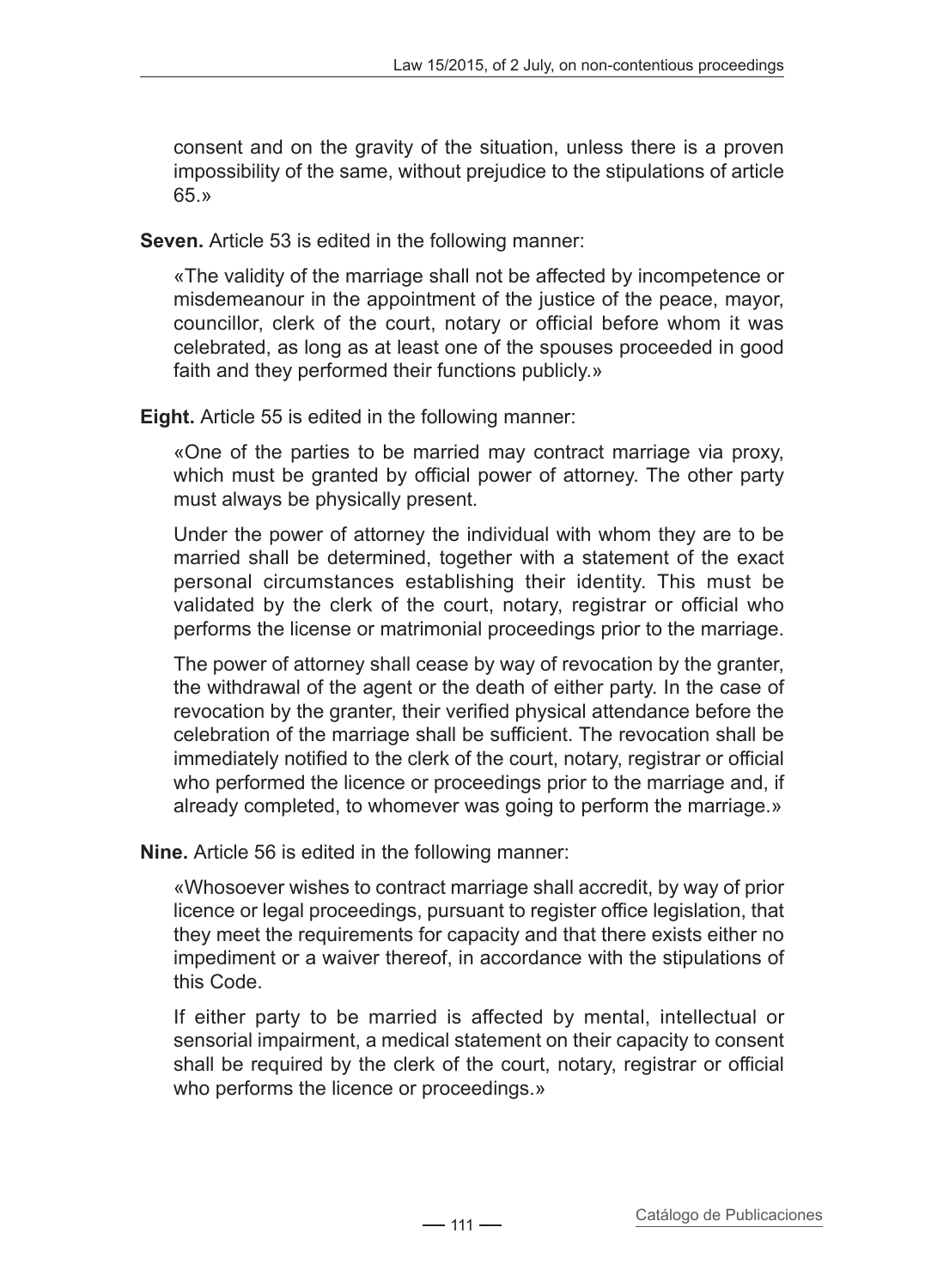**Ten.** Article 57 is edited in the following manner:

«A marriage processed by the clerk of the court or consular or diplomatic official may be performed by the same individual or another, or before a justice of the peace, mayor or designated councillor, according to the wishes of the couple. If it has been processed by the registrar, the marriage must be performed by the justice of the peace, mayor or designated councillor nominated by the couple.

Finally, if a notary issued the marriage licence, the couple may choose to grant consent to the same notary who processed the prior licence or another, a justice of the peace, mayor, or designated councillor.»

**Eleven.** Article 58 is edited in the following manner:

«After having read articles 66, 67 and 68, the justice of the peace, mayor, councillor, clerk of the court, notary, or official, shall ask each of the parties to be married if they consent to contract in marriage with the other and if indeed they contract it through said act and, responding both in the affirmative, shall declare that the couple are joined in matrimony and shall record the minutes or authorise the corresponding deeds.»

**Twelve.** Article 60 is edited in the following manner:

«**1.** Marriage performed in accordance with the regulations of canon law or any other religious manner set forth in the agreements between the state and religious denominations, shall produce civil effects.

**2.** In the same way, civil effects shall be recognised for marriages celebrated in the religious manner set forth by any of the churches, denominations, religious communities and federations that, registered in the Religious Entities Register, have obtained deeply rooted status in Spain.

In such a situation, recognition of civil effects shall require the following requirements to be fulfilled:

a) The prior issue of a licence or proceedings of matrimonial capacity, carried out in accordance with register office regulations.

b) The free demonstration of consent before a duly accredited minister of worship and two witnesses of age.

The status of minister of worship shall be accredited by way of certification issued by the church, denomination or religious community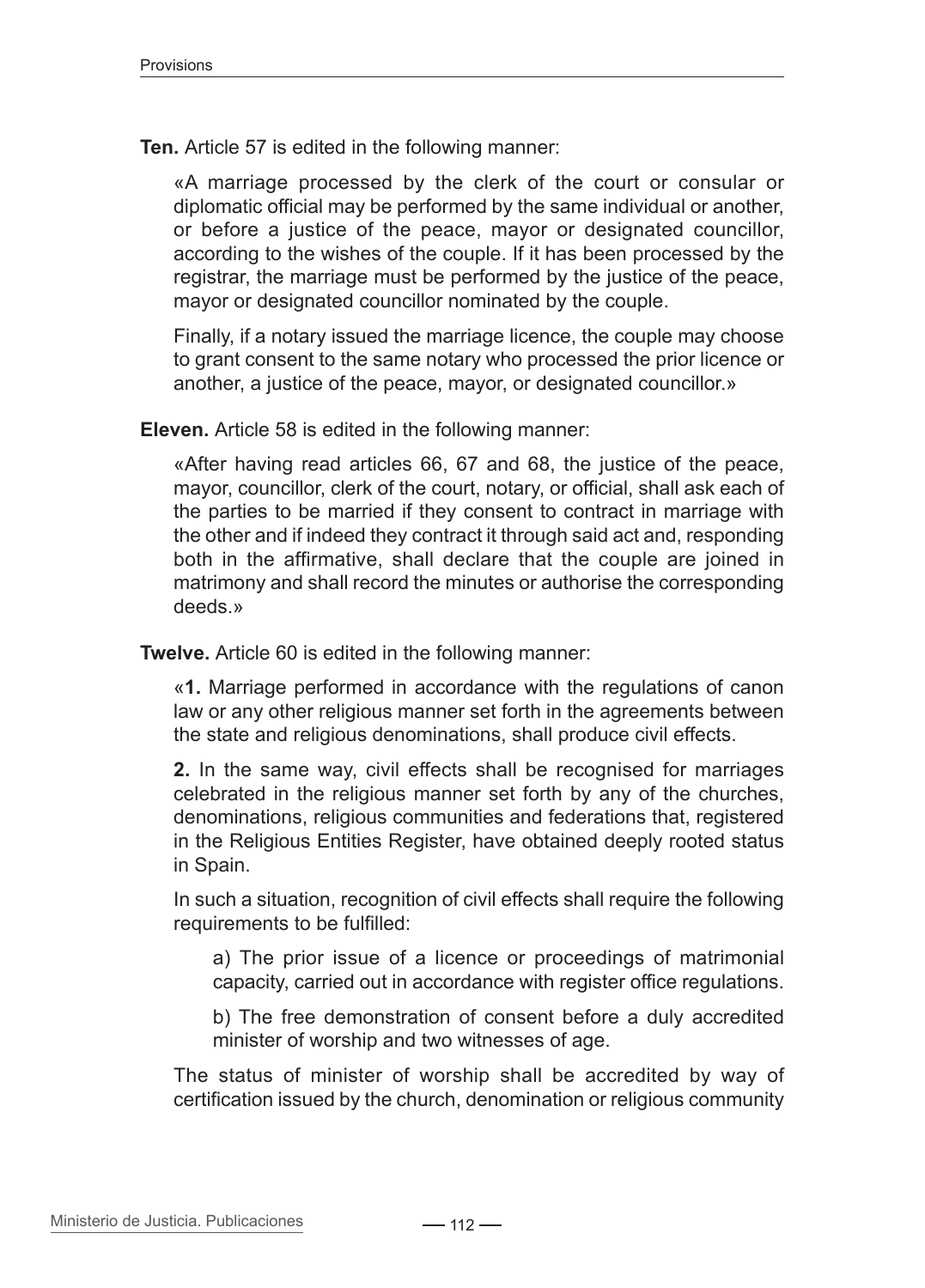that has obtained deeply rooted status in Spain, in accordance with the federation that, when relevant, requested said recognition.

**3.** For full recognition of the civil effects of a marriage celebrated in a religious ceremony, the stipulations of the following Chapter shall apply.»

**Thirteen.** Article 62 is edited in the following manner:

«The celebration of the marriage shall be performed by way of records or public deed that shall be signed by whoever performs said ceremony, the married couple and two witnesses.

Once the record is issued or the public deed authorised, the authoriser shall issue an accrediting copy of the marriage to the competent register office, for its registration, after prior verification by the official responsible for the same.»

**Fourteen.** Article 63 is edited in the following manner:

«Registration of any religious marriage performed in Spain shall be completed by simply submitting the certificate to the corresponding church, denomination, religious community or federation. The certificate must include the details required by register office regulations.

Registration shall be denied when either the documents submitted or the register records show that the marriage does not fulfil the requirements for validation required by this Title.»

**Fifteen.** Article 65 is edited in the following manner:

«In cases where the marriage was performed without having passed first through the prior license or proceedings, where said proceedings were necessary, the clerk of the court, notary or diplomatic or consular official responsible for the register office who performed it, before completing the proceedings necessary for registration, must first verify whether the legal requirements for validation are fulfilled, by way of processing the license or proceedings to which this article refers.

If the marriage was performed before a person or authority other than those indicated in the previous paragraph, the record of said marriage shall be issued to the registrar competent in the district in which it was performed, in order for said registrar to proceed with the verification process to take place through the relevant proceedings. Once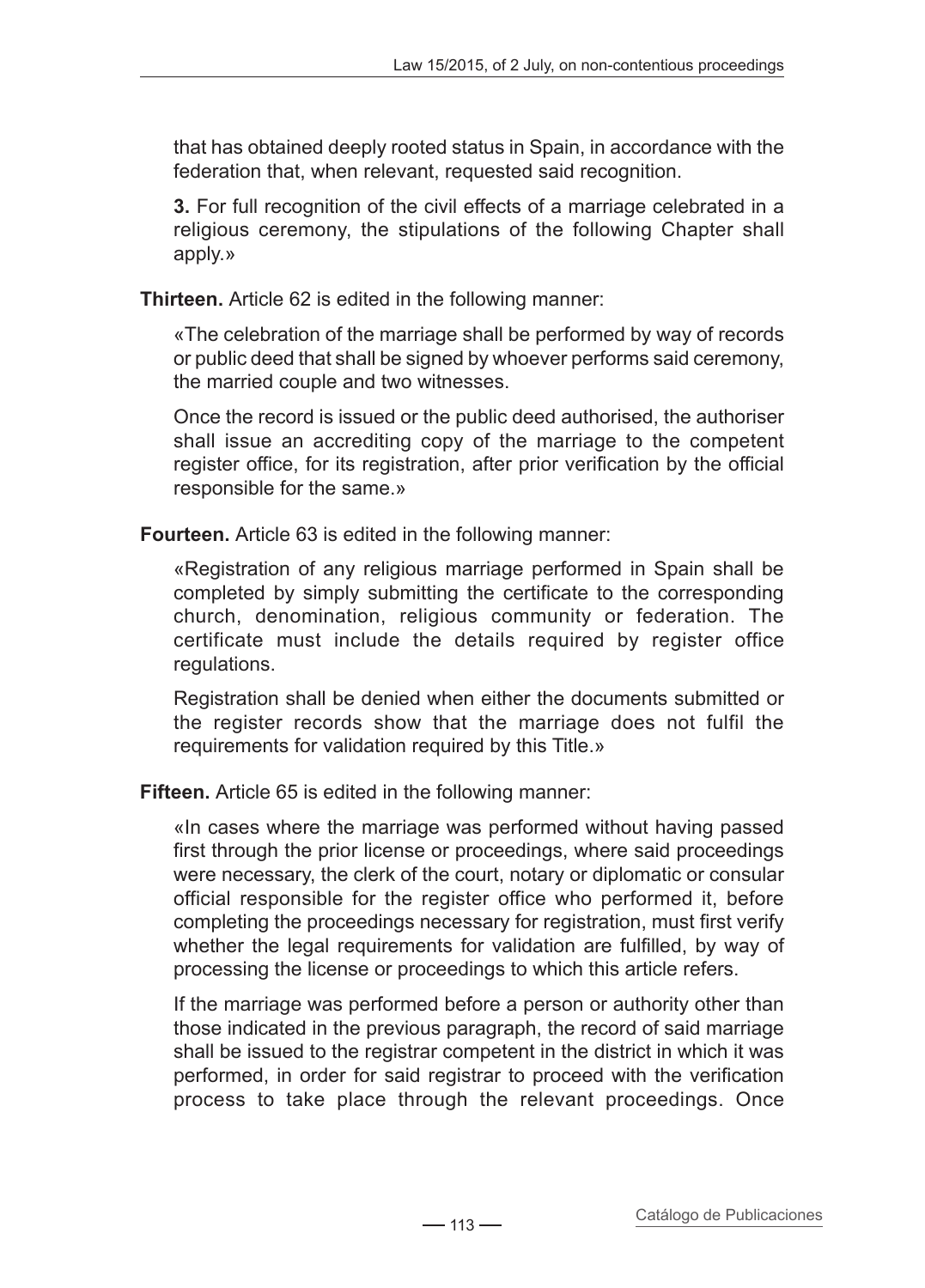verification has taken place, the registrar shall proceed to register the event.»

**Sixteen.** The third point of article 73 is amended to read the following:

«3rd. Whosoever contracts marriage without the intervention of a justice of the peace, mayor or councillor, clerk of the court, notary or official before whom it must be performed, or without witnesses.»

**Seventeen.** The first paragraph of article 81 is edited in the following manner:

«Legal separation shall be decreed when there are non-emancipated minors or persons with amended legal capacity such that they depend on their parents, however the marriage celebration was performed.»

**Eighteen.** Article 82 is edited in the following manner:

«**1**. The spouses may mutually agree their separation after three months has transpired since the celebration of their marriage, by way of a binding agreement before the clerk of the court or in public deeds before a notary, in which, as well as expressing their unequivocal desire to separate, they must detail the measures to be taken to regulate the effects arising from the separation, in accordance with the stipulations of article 90. Diplomatic or consular officials may not authorise public deeds of separation while performing their notarial functions.

The spouses must personally intervene in the proceedings to provide their consent before the clerk of the court or the notary, without prejudice to the fact they must be represented by a practising barrister. Equally, children of age or emancipated minors must grant their consent before the clerk of the court or the notary with respect to any measures that affect them due to lack of own income or living in the family home.

**2.** The stipulations of this article shall not be applicable if there are children not yet of age or not emancipated, or with legally amended capacity, through which they depend on their parents.»

**Nineteen.** Article 83 is edited in the following manner:

«The judgement or decree of separation or the granting of binding public deeds of agreement to separate, produces the suspension of the spouses' common life and ceases the possibility of linking the other spouse's goods as part of the exercise of domestic powers.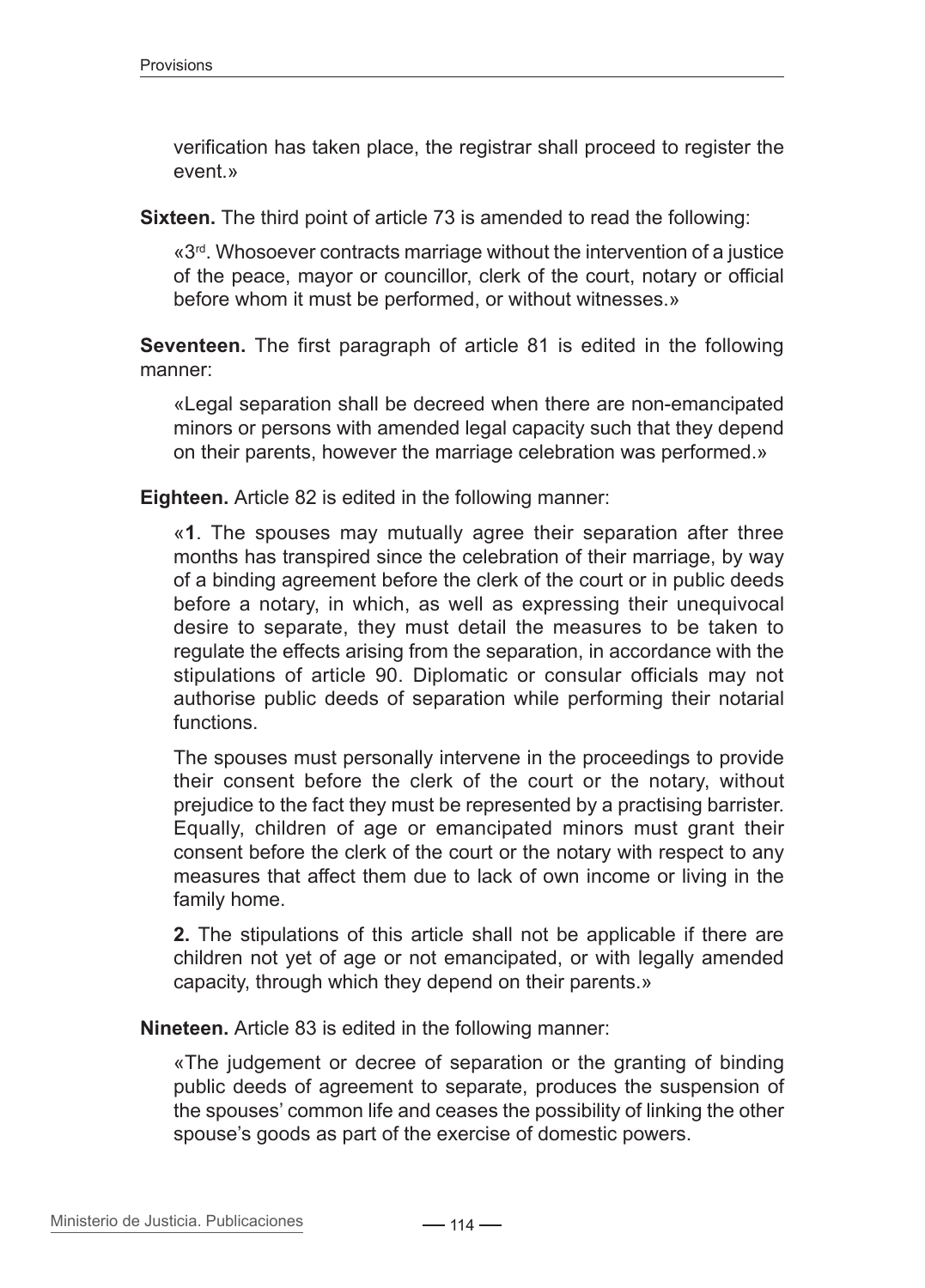The effects of matrimonial separation shall be produced from the time of signing the judgement or decree declaring the same, or from the declaration of both spouses' consent to grant the public deeds, pursuant to the stipulations of article 82. Record of the judgement or decree, or copy of the public deeds in the register office shall be registered, without full effects being produced regarding bona fide third parties, until this takes place.»

**Twenty.** Article 84 is edited in the following manner:

«Reconciliation terminates the separation proceedings and causes the final effects of separation to cease, but both spouses must separately inform the Judge who resolves or resolved the litigation. Notwithstanding the previous point, any measures adopted with regards to the children shall be maintained or amended through judicial decision, should sufficient cause exist.

When separation took place without legal intervention, in the manner detailed in article 82, the reconciliation must be formalised by public deeds or statement of declaration.

The reconciliation must be recorded in the corresponding register office, for validity against third parties.»

**Twenty-one.** Article 87 is edited in the following manner:

«The spouses may also agree their divorce via mutual agreement by way of binding agreement before the clerk of the court or in public deeds before the notary, in the manner and with the content regulated in article 82, fulfilling the same requirements and details required within said article. Diplomatic or consular functionaries may not authorise public deeds of divorce while performing their notarial functions.»

**Twenty two**. Article 89 is edited in the following manner:

«The effects of dissolution of marriage through divorce shall be produced from the time of signing the judgement or decree declaring the same, or from the declaration of both spouses' consent to grant the public deeds, pursuant to the stipulations of article 87. Bona fide third parties shall not be prejudiced except with regards to their registration in the register office.»

**Twenty three**. Article 90 is amended to read the following:

«**1.** The binding agreement referred to in articles 81, 82, 83, 86 and 87 must contain, when applicable, at least the following items: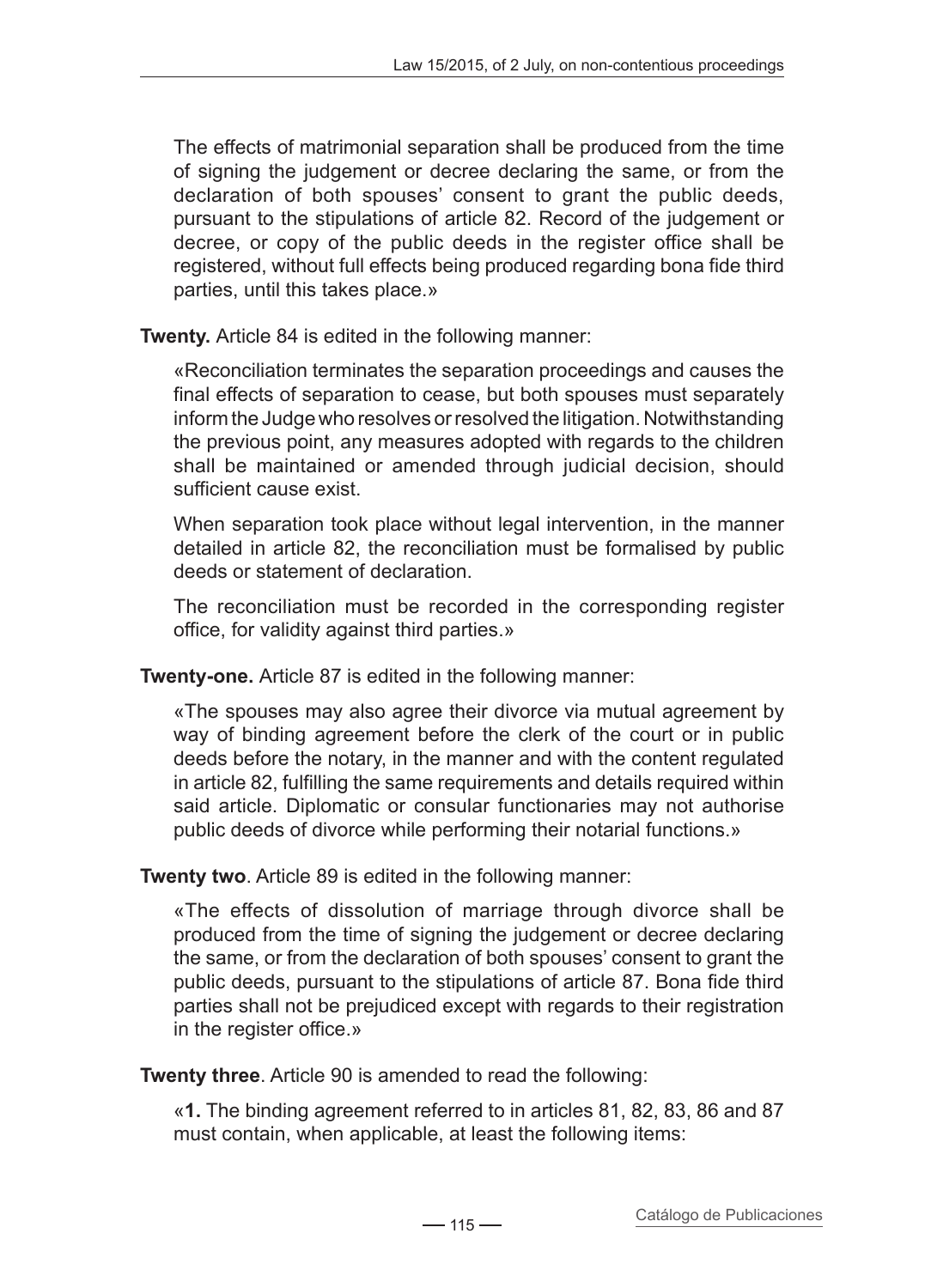a) The care of any children subject to parental authority, the fulfilment of said responsibility and, when relevant, the schedule for communication and living arrangements for the children's contact with the parent who does not habitually reside with them.

b) A schedule for visits and communication for grandchildren with their grandparents is considered necessary, while always bearing in mind the children's interest.

c) Allocation of the use of the family home and household items.

d) Contribution to matrimonial costs and upkeep, including updating records and guarantees, as appropriate.

e) Liquidation, when relevant, of the matrimonial financial regime.

f) Any pension belonging to one of the spouses, when relevant, pursuant to the stipulations of article 97.

**2.** The binding spousal agreements adopted regarding the consequences of annulment, separation or divorce, submitted before the judicial body, shall be approved by the Judge unless they are harmful to the children or gravely prejudicial against one of the spouses.

If the parties propose a schedule of visits and communication for grandchildren with their grandparents, the Judge may approve this via prior audience with the grandparents, in which said grandparents grant their consent. Refusal of the agreements must be via justified final decision and, this being the case, the spouses must submit a new proposal for the Judge's approval.

If the spouses formalise the agreements before the clerk of the court or the notary and these officials consider that, in their judgement, one of them may be harmfully or gravely prejudicial to one of the spouses or the affected children not yet of age, or emancipated minors, they will notify the parties and close the proceedings. In this case, the spouses may only appear before the Judge for the approval of the proposal for the regulatory agreement.

From the approval of the binding agreement or the granting of public deeds, the agreements may be made effective through judicial enforcement.

**3.** The measures legally adopted by the Judge in the absence of agreement by the spouses, may be legally amended or a new agreement may be approved by the Judge, in accordance with new necessities regarding the children or a change in circumstances of the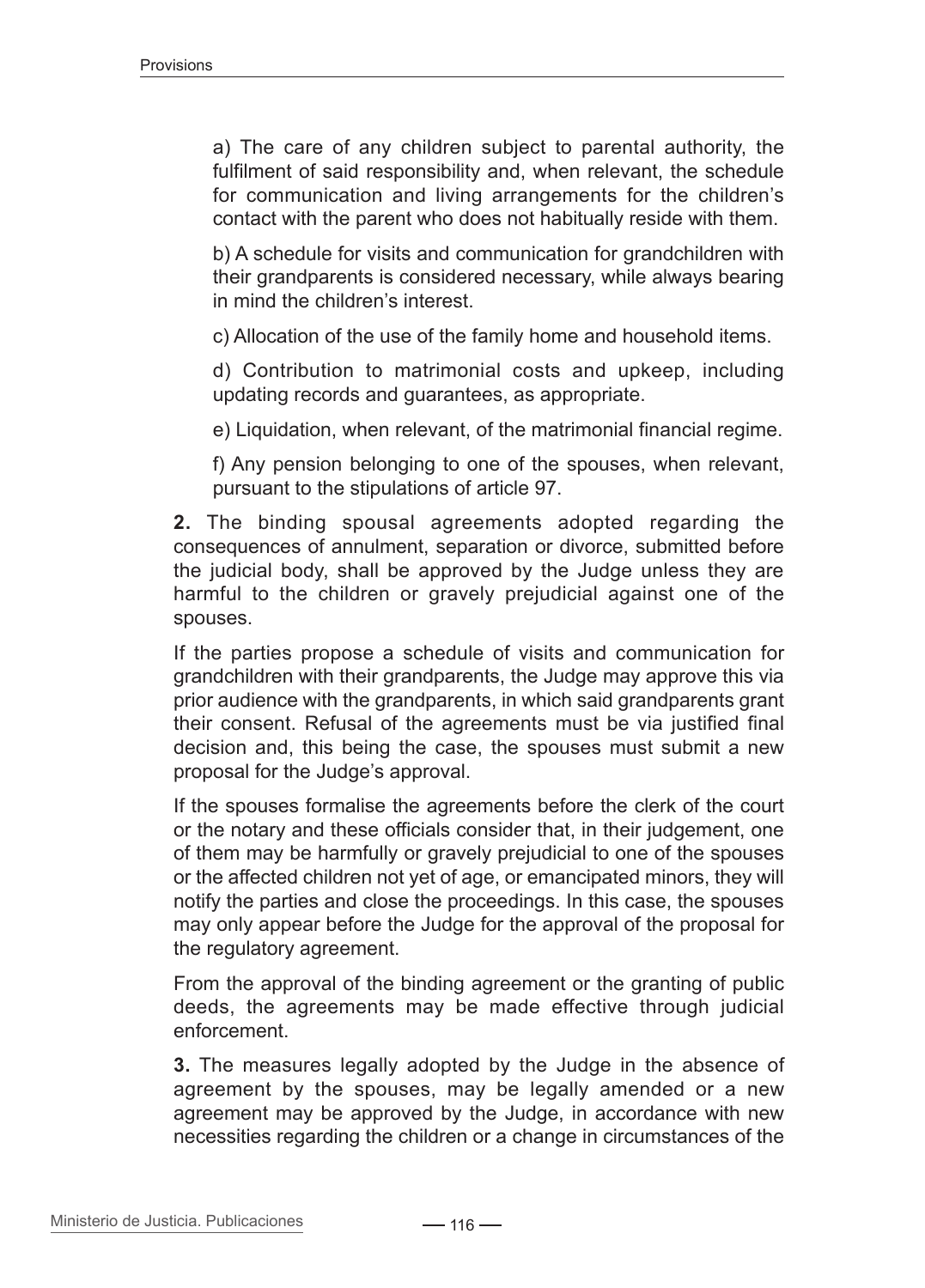spouses. Any measures agreed before the clerk of the court of in public deeds may be modified by a new agreement, subject to the same requirements demanded by this Code.

**4.** The Judge or the parties may establish the collateral or personal guarantees required for the fulfilment of the agreement.»

**Twenty four**. The first paragraph of article 95 is amended to read as follows:

«The final decision, the decree absolute or the public deeds that formalise the binding agreement, when relevant, shall produce, with respect to the matrimonial goods, the dissolution or cessation of the matrimonial financial regime and shall approve the liquidation thereof, if there was a mutual agreement regarding the same between the spouses.

If the annulment sentence establishes bad faith on the part of one of the spouses, the party who has proven good faith may decide to apply for liquidation of the matrimonial financial regime relating to the shared regime and the party of bad faith shall not have the right to participate in the earnings obtained by their spouse.»

**Twenty five.** The last paragraph of article 97 is edited in the following manner:

«In the judicial decision or the legalised binding agreement before the clerk of the court or the notary, the regularity, the form of payment, the bases for updating any pensions, the duration or date of termination and the guarantees for effectiveness, shall all be fixed.»

**Twenty six**. Article 99 is edited in the following manner:

«It shall be possible at any time, to agree on the substitution of a fixed pension, either legally or by legalised binding agreement, pursuant to article 97, by the constitution of a lifelong income, usufruct of specific goods or the submission of capital in goods or money.»

**Twenty seven**. Article 100 is edited in the following manner:

«Once the pension and its bases for update are fixed in the separation sentence or divorce, they may only be amended by changes in the fortune of one or other of the spouses, as advised.

The pension and its bases for update fixed in the binding agreement legalised before the clerk of the court or notary, may be amended via a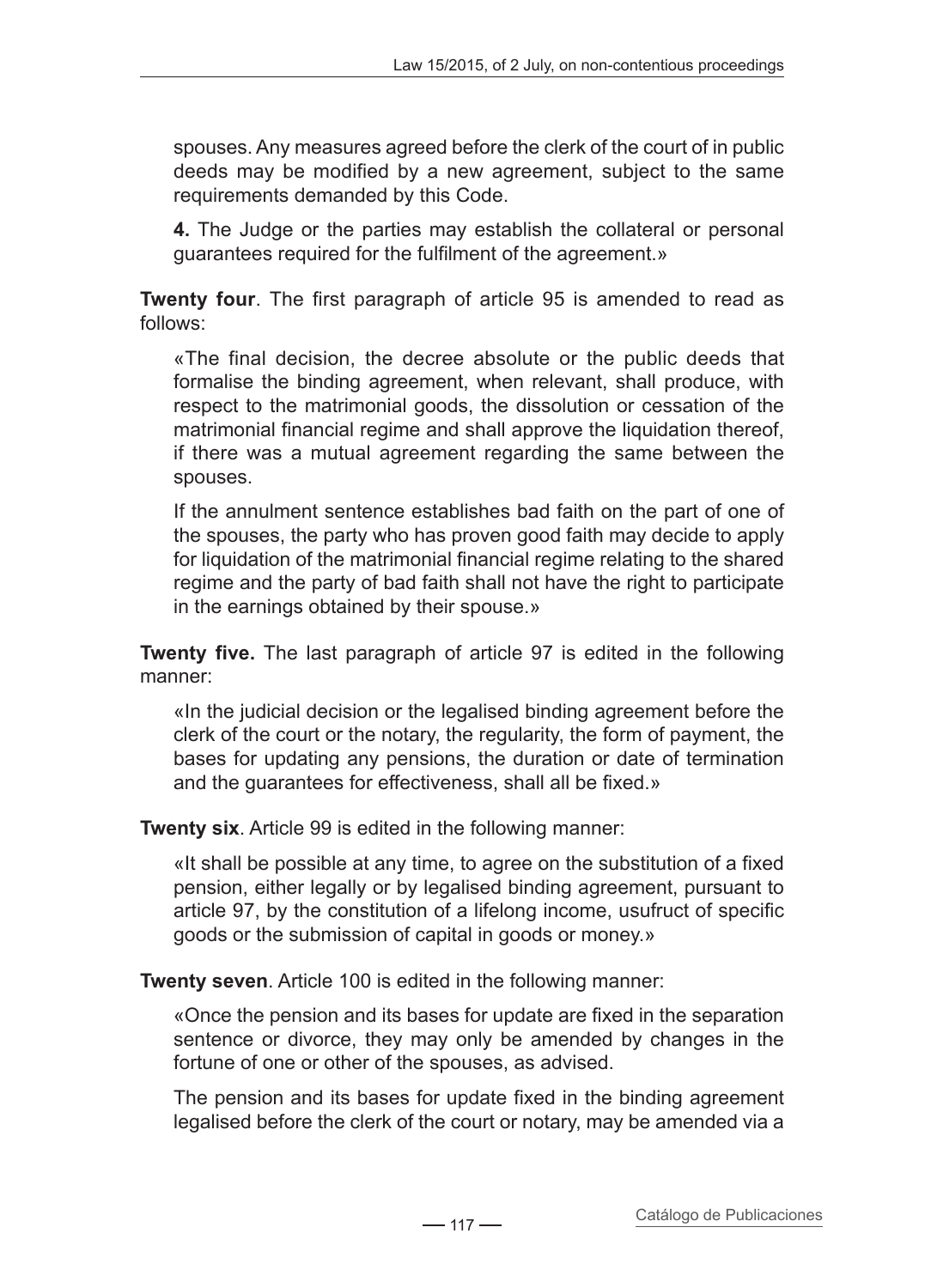new agreement, subject to the same requirements detailed in this Code.»

**Twenty eight**. Section 2 of article 107 is edited in the following manner:

«**2**. Legal separation and divorce shall be governed by European Union and Spanish regulations on international civil law.»

**Twenty nine**. The second paragraph of article 156 is edited in the following manner:

«In the event of disagreement, either of the two parties may appear before the Judge who, after hearing both parties and the child, if they be of sufficient maturity and over twelve years old, shall be granted the facility of choosing between the father or the mother. If the disagreements are reiterated or there be any other cause to seriously hinder the fulfilment of parental authority, it may be totally or partially allocated to one of the parents or the functions divided between the two. This measure shall be valid for the period for which it is set, which may never exceed two years.»

**Thirty.** The last paragraph of article 158 is edited in the following manner:

«All these measures may be adopted within any civil or criminal proceedings or as part of non-contentious proceedings.»

**Thirty one**. Article 167 is edited in the following manner:

«If the parents' administration puts the child's assets at risk, at the request of the child themselves, the public prosecution services or any of the minor's relatives, the Judge may adopt any measures deemed necessary for the security and recovery of the goods, demand security or bonds for their continuation in administration and even name an administrator.»

**Thirty two**. The first paragraph of section 3 of article 173 is edited in the following manner:

«**3.** If the parents or guardian do not consent or they oppose the same, fostering may only be agreed by the Judge, in the interests of the minor, pursuant to the procedures set out in the Law on Non-Contentious Proceedings. The public entity's proposal shall contain the same items referred to in the previous point.»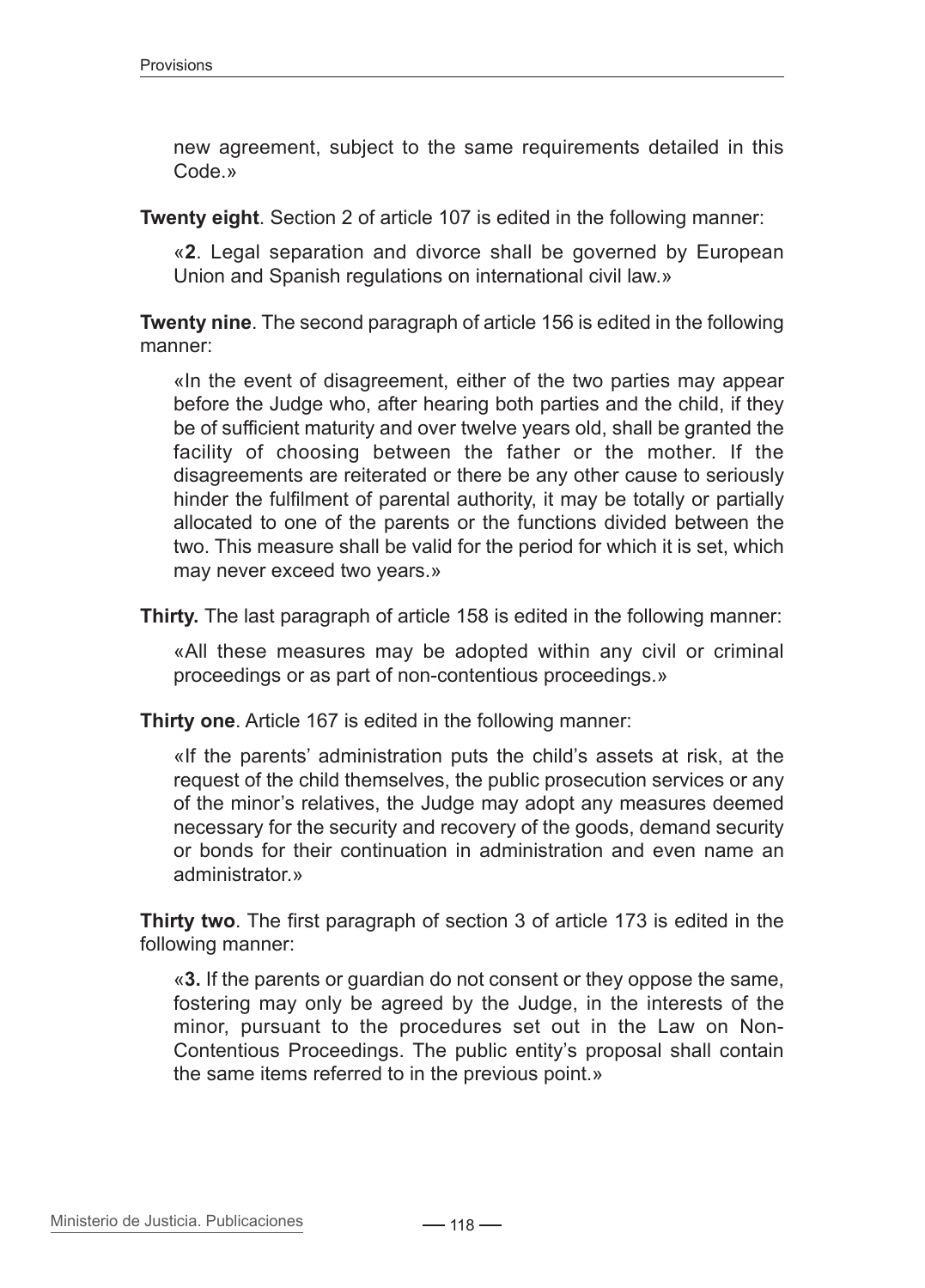**Thirty three**. The first paragraph of section 2 of article 176 is amended to read the following:

«**2.** In order to start adoption proceedings, a prior proposal from the public entity is necessary, in favour of the adopter or adopters that said public entity has declared eligible for the exercise of parental authority. The declaration of eligibility must be made prior to the proposal.»

**Thirty four.** Section 2 of article 177 now reads as follows:

«**2.** The following must consent to the adoption:

1<sup>st</sup>. The spouse of the adopter or the person to whom they are connected by relationship analogous to that of a spouse, assuming that they are not also an adopter, unless they are legally separated.

2<sup>nd</sup>. The parents of any adoptee who is not emancipated, unless their parental authority was terminated by final decision or they are currently involved in legal proceedings for said termination. This situation may only arise in contentious legal proceedings regulated by the Law on Civil Procedure.

Consent shall not be necessary when those who must provide it are prevented from doing so by the judicial decision that constituted the adoption.

Consent may not be given by the mother until thirty days have transpired since the birth.»

**Thirty five**. Article 181 is edited in the following manner:

«In all situations, if a person has disappeared from their home or the place of their last residence, without any notice being received of them, at the request of the interested party or the public prosecution service, the clerk of the court may nominate a defence counsel to represent the missing party at any hearings or negotiations that cannot be delayed without serious harm. Cases in which the missing party is voluntarily and legitimately represented, pursuant to article 183, shall be exempt from this.

The present spouse who is of legal age and not legally separated shall be the natural representative and defence for the missing person and, should there be no spouse, it shall be the closest relative, also of age, until the fourth degree. In the absence of relatives, the non-attendance of the same or reasons of severe urgency, the clerk of the court shall nominate a solvent person of good record, via prior audience with the public prosecution services.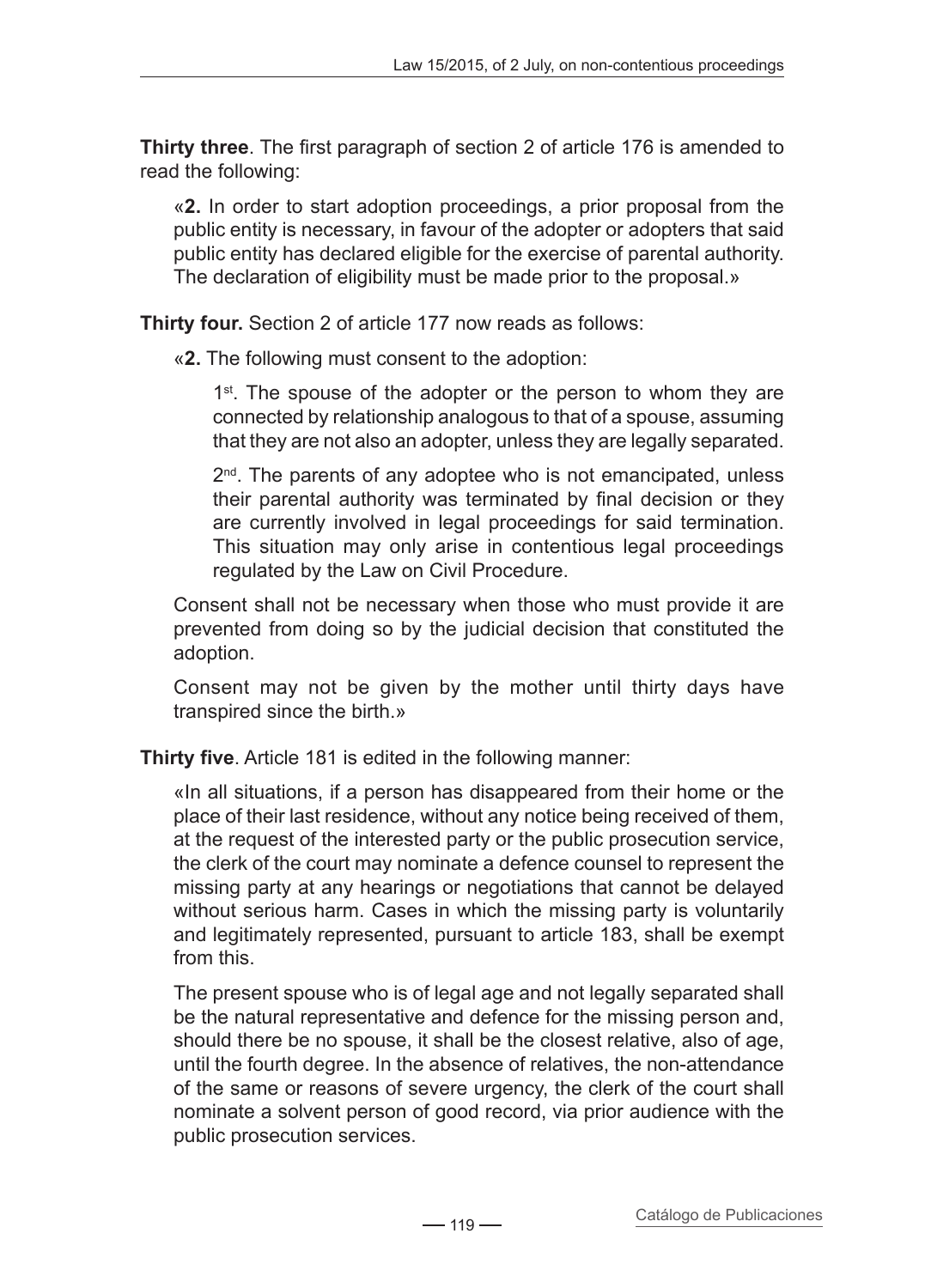The following measures necessary for the conservation of assets may also be adopted, with reasonable discretion.»

**Thirty six.** The last paragraph of article 183 is edited in the following manner:

«The death or justified resignation of the representative, or the expiration of the mandate, determines legal absence, if on being produced, they are unaware of the whereabouts of the missing party and if one year has transpired since there was any news of said party and, failing that, since their disappearance. Once the declaration of the party's absence is registered in the register office, all rights regarding general or special mandates granted by the absent party are terminated »

**Thirty seven**. Article 184 is edited in the following manner:

«Unless for a serious reason recognised by the clerk of the court, representation of the party declared absent, investigations on their person, the protection and management of their goods and fulfilment of their obligations shall fall to the following:

1<sup>st</sup>. Their present spouse who is of age and not legally or de facto separated.

2<sup>nd</sup>. Their child, of age. If there is more than one, the preference is for those who lived with the absent party and from oldest to youngest.

3rd. Their closest, youngest ascendant from either line.

4<sup>th</sup>. Their sibling, of age, who has lived in a family environment with the absent party, with preference for the older rather than younger.

In the absence of the aforementioned individuals, the obligations fall in their entirety to the solvent person of good record that the clerk of the court, after being heard by the public prosecution services, appoints in their reasonable discretion.»

**Thirty eight.** Article 185 is edited in the following manner:

«The absent party's representative must remain attentive to the following obligations:

1<sup>st</sup>. Inventory the movable goods and describe the fixed goods belonging to the represented party.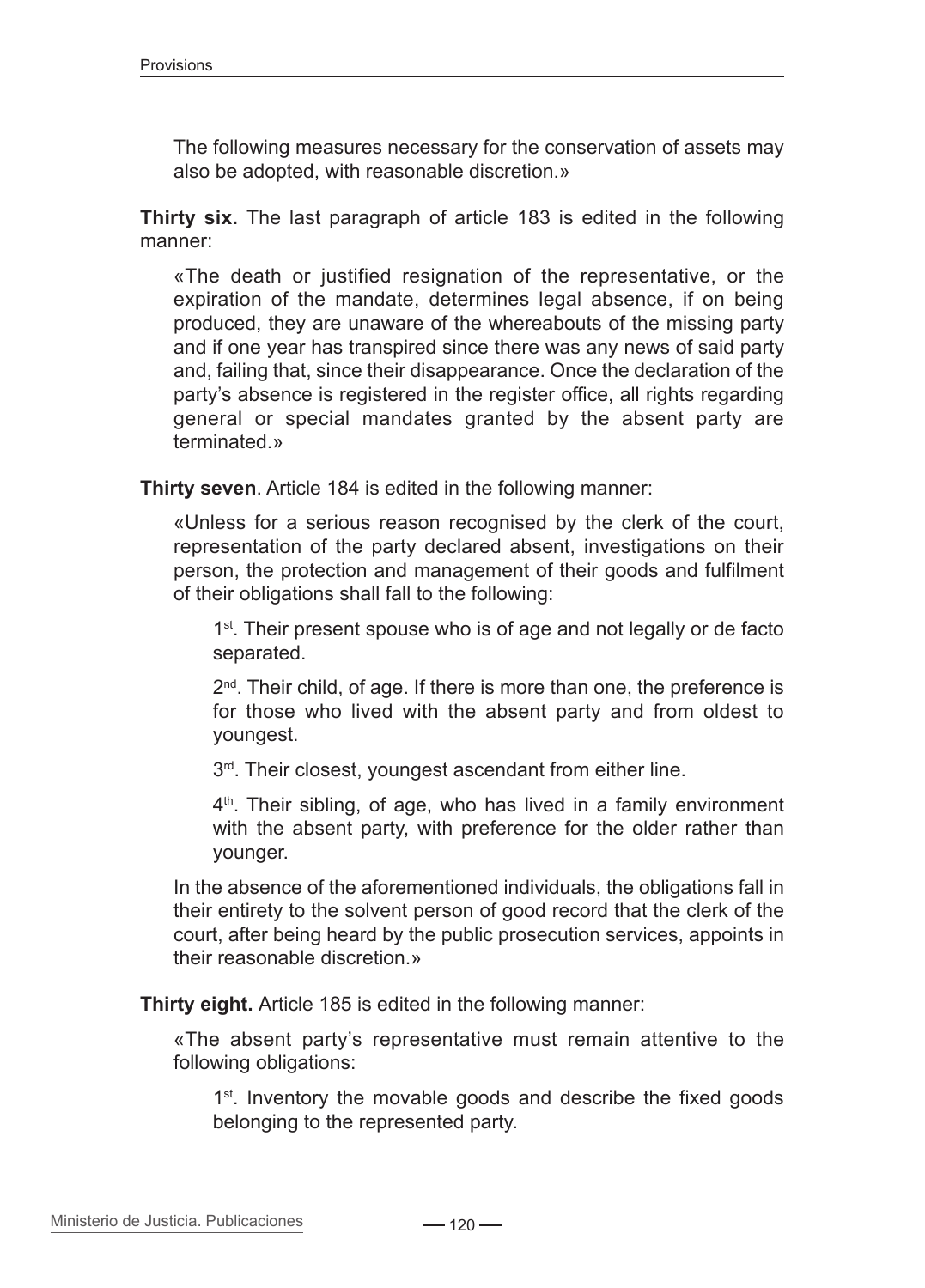2<sup>nd</sup>. Provide the reasonable quarantee fixed by the clerk of the court. The issues covered by the  $1<sup>st</sup>$ ,  $2<sup>nd</sup>$  and  $3<sup>rd</sup>$  points of the previous article are exempt from this.

 $3<sup>rd</sup>$ . Preserve and protect the absent party's goods and assets and obtain the normal yields to which they are susceptible.

4<sup>th</sup>. Adjust to the regulations regarding the possession and management of the absent party's goods established in the Law on Civil Procedure.

The provisions governing the exercise of the guardianship and the causes of inability, removal or excuse of guardians, shall be applicable to the absent party's dative representatives, with respect to their special representation.»

**Thirty nine.** Article 186 is edited in the following manner:

«The legitimate representatives of the party declared absent, described in the  $1^{st}$ ,  $2^{nd}$ , and  $3^{rd}$  points of article 184, shall enjoy temporary possession of the absent party's assets and shall make the liquid assets in the quantity indicated by the clerk of the court, their own, giving due consideration to the absent party's amount of gains, income and benefits, number of children and costs of upkeep for the same, care and attention required by the representation, tax conditions imposed on the assets and any other circumstances of a similar nature.

The legitimate representatives described in the 4th point of the aforementioned article shall also enjoy temporary possession of, and make their own, in the quantity indicated by the clerk of the court, the gains and income and benefits of the liquid assets. However, in no circumstance may they retain more than two thirds of these assets, reserving the remaining third for the absent party or, when relevant, for their heirs or successors.

The temporary possessors of the absent party's goods may not sell, tax, mortgage or pledge them, unless the clerk of the court recognises and declares it necessary or of obvious benefit. The clerk of the court, on authorising said proceedings, must determine the use of any amount gained.»

**Forty.** Article 187 is edited in the following manner:

«If, during the period of temporary possession or while exercising personal representation, an individual should prove their own right to said possession, the possession shall be withheld from the current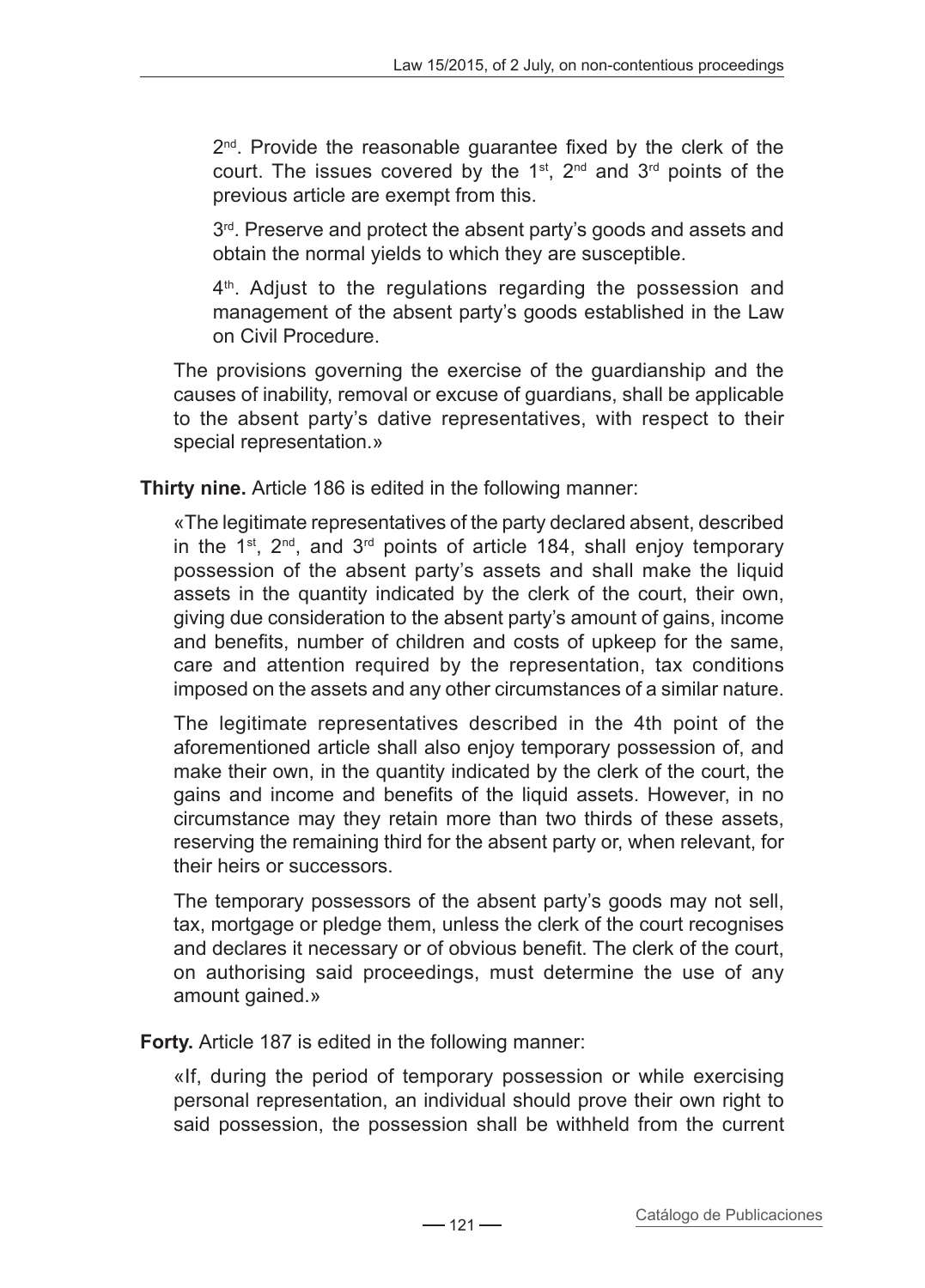possessor but the individual shall only have rights over the products from the date on which they submitted their claim.

If the absent party reappears, their assets must be returned to them, not including any gains received, except in the case of intervening bad faith, in which case the return of assets shall also include any gains received and due to be received from the day on which the party reappeared, in accordance with a statement by the clerk of the court.»

**Forty one.** The 2<sup>nd</sup>, 3<sup>rd</sup> and 4<sup>th</sup> sections of article 194 are edited in the following manner:

> «2<sup>nd</sup>. Those who are accredited as having been aboard a ship whose shipwreck or disappearance at sea has been proven, or aboard an aircraft whose incident has been verified and there is reasonable evidence of the survivors' absence.

> $3<sup>rd</sup>$ . Those from whom there has been no news after it has been accredited that they were aboard a ship whose shipwreck or disappearance at sea has been proven, or aboard an aircraft whose incident has been verified or, in the event of human remains having been found in such scenarios and been unable to be identified, after eight days have transpired.

> 4<sup>th</sup>. Those who are aboard a ship that is presumed shipwrecked or missing at sea due to not having reached its destination or, in the absence of a fixed point of arrival, has not yet arrived and there are reasonable indications of the absence of survivors. In either of these scenarios, after one month has transpired from the date of the last news received or, in the absence of such news, since the date the ship left the initial port of departure.

> 5<sup>th</sup>. Those who are aboard an aircraft that is presumed wrecked after having travelled across sea, desert areas or uninhabited areas, due to not having reached its destination or, in the absence of a fixed point of arrival, has not yet arrived and there are reasonable indications of the absence of survivors. In either of these scenarios, after one month has transpired from the date of the last news received regarding either individuals or the aircraft or, in the absence of such news, since the initial date of departure. If this was done in stages, the timescale indicated shall be calculated from the point of takeoff to when the latest news was received.»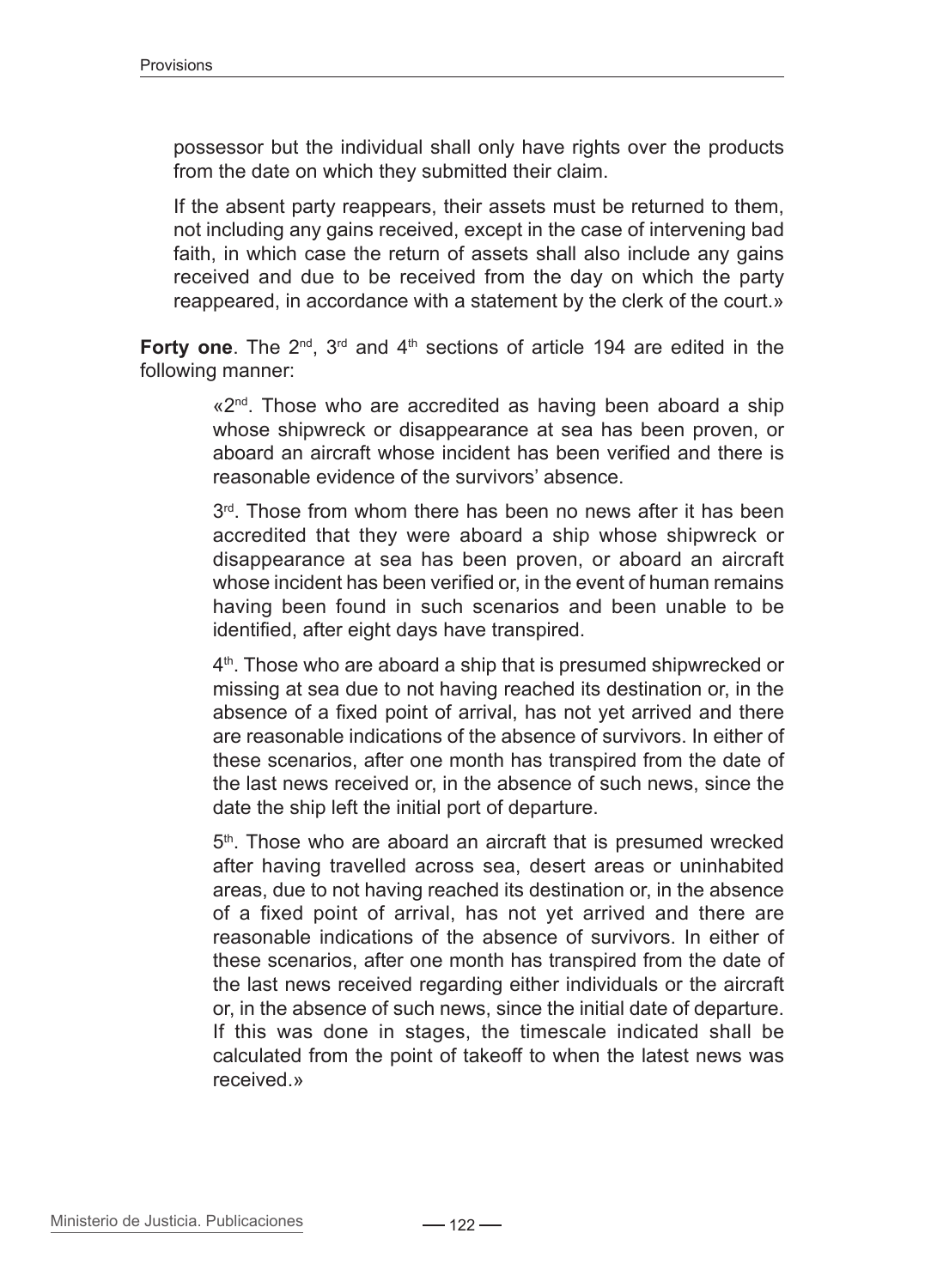**Forty two**. Article 196 is edited in the following manner:

«Once the declaration of death is signed for the absent party, the process for the succession of their goods shall be initiated and awarded in accordance with legal regulations.

The heirs may not receive free of charge until five years after the declaration of death.

Until this period has elapsed, no bequests shall be granted, if they should exist, nor shall the legatees have the right to claim them, excepting pious legacies for the salvation of the soul of the testator and bequests in favour of charitable organisations.

It shall be the successors' bounden duty, even if since there is only one, partition is not necessary, to create a detailed, notarised inventory of the moveable goods and a description of the fixed assets.»

**Forty three.** The contents of Chapter III of Title VIII of the first Book are amended:

«On registration in the register office.»

**Forty four.** Article 198 is edited in the following manner:

«The register office must receive declarations of disappearance, legal absence and death, in addition to legitimate agreements on personal representation and their expiration.

In the same way, they shall note the inventories of moveable goods and the description of fixed assets required by this Title; the decrees on concession and deeds on transfer and taxes that the legitimate dative representative effects on behalf of the absent parties; and the record of the description or inventory of goods, as well as the records of partition and award realised as a result of the declaration of death or by the acts of notarisation in the partition records in the respective cases.»

**Forty five**. Article 219 is edited in the following manner:

«Registration of the judgements referred to in the previous article shall be carried out pursuant to testimony issued to the register office registrar.»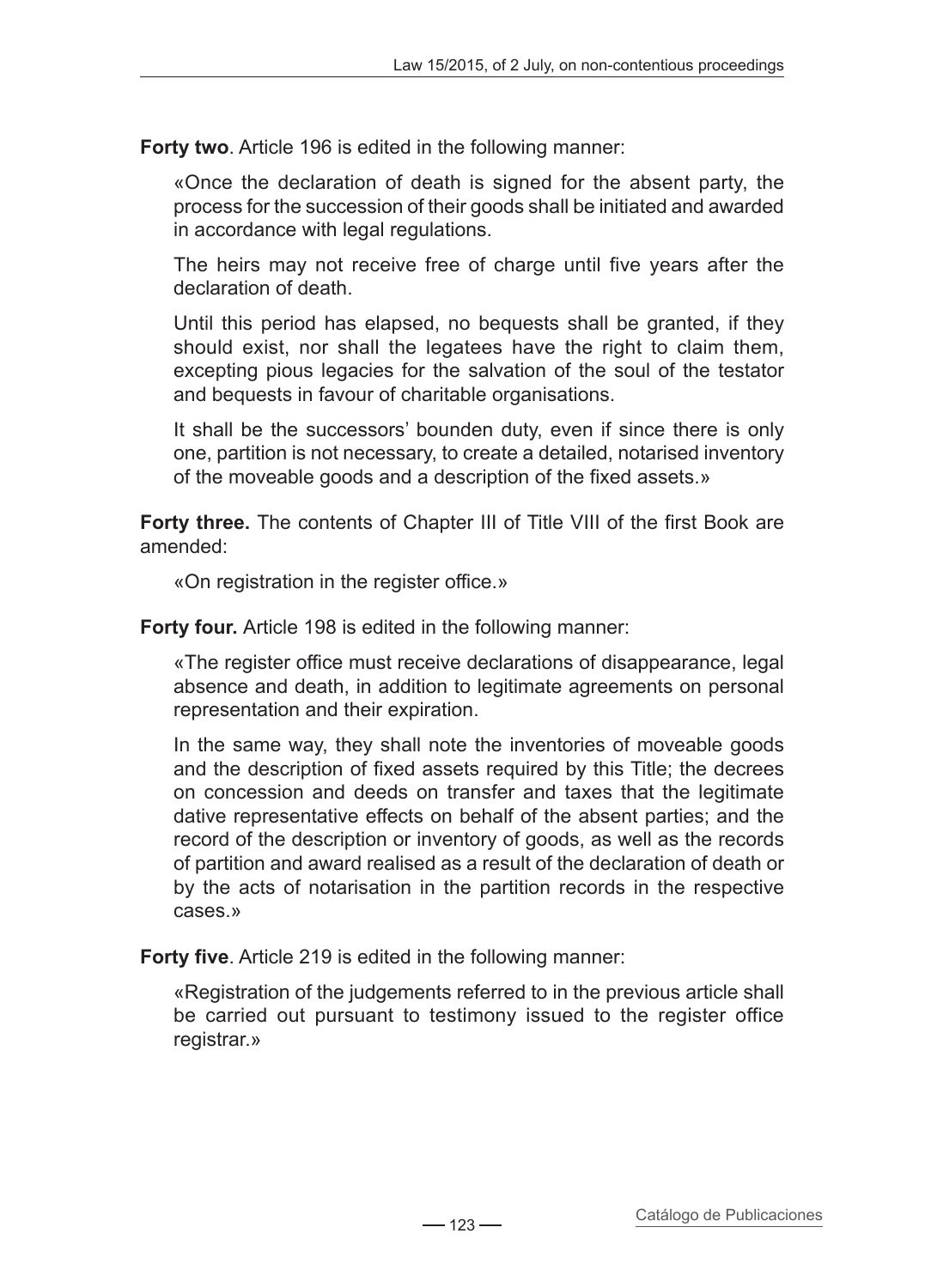**Forty six**. Article 249 is edited in the following manner:

«During proceedings for removal, the guardian's functions may be suspended and a new guardian appointed to the ward by the court.»

**Forty seven.** Article 256 is edited in the following manner:

«While issues concerning the excuse be resolved, whoever proposed said excuse shall be obliged exercise the function.

This not being the case, a defence counsel shall be nominated as substitute, who shall be responsible for all expenses arising from the excuse if it is rejected.»

**Forty eight.** Article 259 is edited in the following manner:

«The clerk of the court shall grant possession of duties to the nominated guardian.»

**Forty nine.** Article 263 is edited in the following manner:

«The clerk of the court shall extend this term by reasoned judgement if sufficient cause to do so exists.»

**Fifty.** Article 264 is edited in the following manner:

«The inventory shall be created before the clerk of the court with the intervention of the public prosecution service and by summonsing the persons who the aforementioned deems necessary.»

**Fifty one.** Article 265 is edited in the following manner:

«Any money, jewellery, precious objects or moveable valuables or documents that, in the clerk of the court's judgement, should not be in the possession of the guardian, shall be deposited in an establishment designed for such a purpose.

The expenses arising from the aforementioned measures shall be borne by the ward's goods.»

**Fifty two.** Article 299 bis is edited in the following manner:

«When it is known that an individual must be placed under wardship or guardianship and no judicial decision is reached to conclude the proceedings, the public prosecution services shall assume their representation and defence. In this event, should the care of goods be needed in addition to that of the individual, the clerk of the court may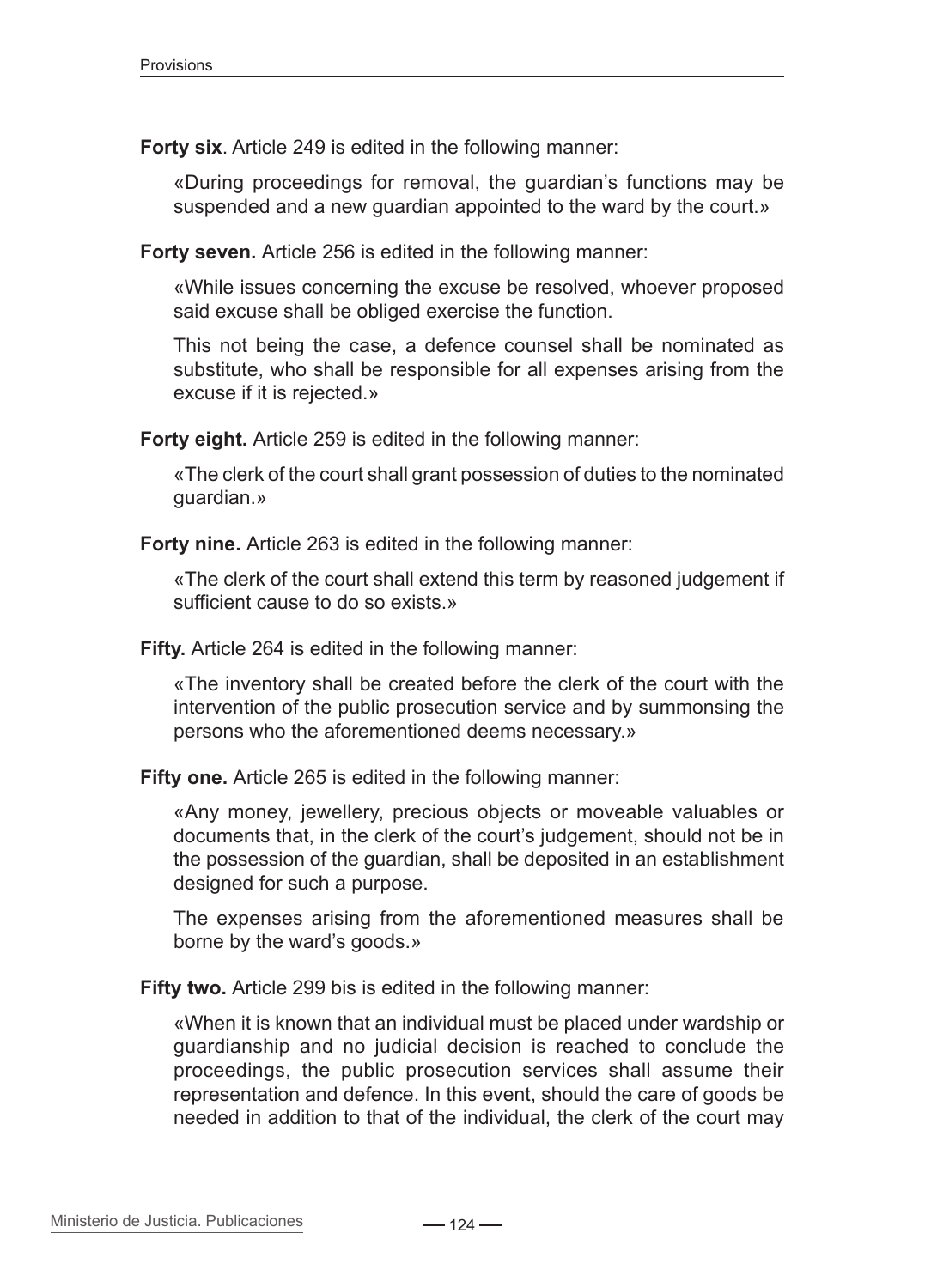designate a court-appointed guardian to manage the same, who must submit accounts of their management once their duties have concluded.»

**Fifty three.** Article 300 is edited in the following manner:

«In ex officio non-contentious proceedings, or at the request of the public prosecution service, the minor themselves or any other individual capable of appearing in court, a defence counsel deemed most suitable for the duty shall be appointed.»

**Fifty four.** Article 302 is edited in the following manner:

«The court-appointed guardian shall have the attributes granted to them and must submit accounts of their management once their duties have concluded.»

**Fifty five.** Article 314 is edited as follows:

«Emancipation takes place:

1<sup>st</sup>. Upon becoming of age.

 $2<sup>nd</sup>$ . By concession by those who exercise the parental authority.

3rd. By legal concession.»

**Fifty six.** Article 681 is edited in the following manner:

«The following may not be witnesses in testaments:

First. Minors, except as specified in article 701.

Second. No content.

Third. Anyone who does not understand the language of the testator.

Fourth. Anyone who does not demonstrate the necessary judgement to perform testimonial duties.

Fifth. Any spouse or relative of fourth degree of sanguinity or second of affinity to the authorising notary and who may have a work relationship with said notary.»

**Fifty seven.** Article 689 is edited in the following manner:

«A holographic will must be presented before a notary for legalisation within five years of the death of the testator. The notary shall legalise the document in accordance with notarial legislation.»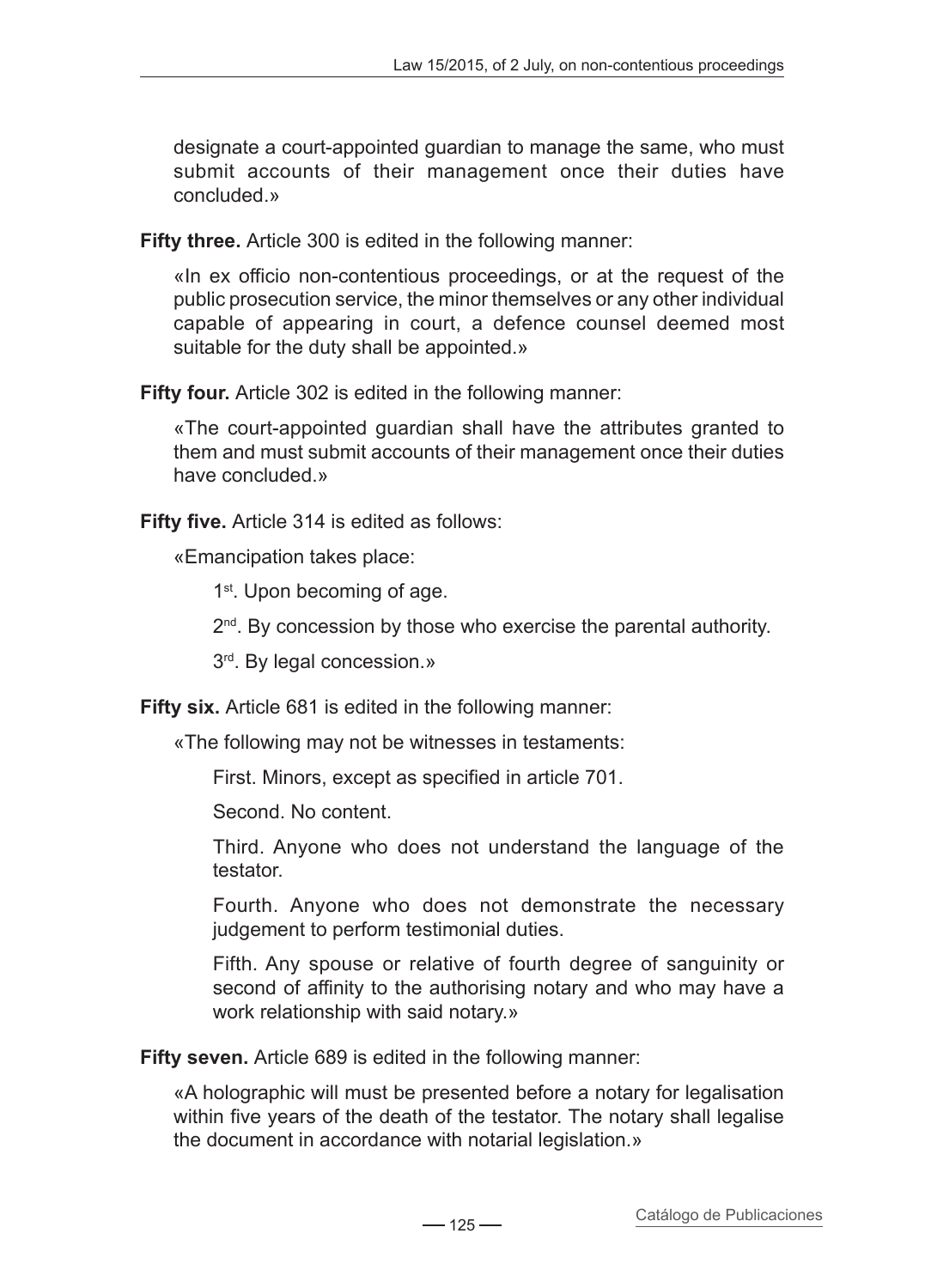**Fifty eight.** Article 690 is edited in the following manner:

«Any person who has a holographic will in their possession must submit it to the competent notary within ten days of said individual becoming aware of the death of the testator. Failure to comply with this duty shall mean the person becomes responsible for any damages that may be caused.

Any person who may have an interest in the testament as an heir, legatee, trustee or any other concept, may also submit the will.»

**Fifty nine.** Article 691 is edited in the following manner:

«Once the holographic will has been submitted and the death of the testator accredited, said will shall be attested, in accordance with notarial legislation.»

**Sixty.** Article 692 is edited in the following manner:

«Once the will is attested and the identity of the author accredited, said will shall be legalised.»

**Sixty one.** Article 693 is edited in the following manner:

«Once the notary considers the authenticity of the will accredited, they shall authorise the act of legalisation, in which all proceedings must be recorded and, when relevant, observations declared.

If the will is not attested, due to not having sufficiently proven the identity of the testator, the proceedings shall be archived, without having legalised said will.

Whether or not the holographic will is attested, interested parties in dispute may exercise their rights in any corresponding hearing.»

**Sixty two.** The second paragraph of article 703 is amended to read the following:

«If the testator dies within the stated term, the will shall also remain ineffective if, within three months of their death, it is not submitted to the competent notary to add to public deeds, whether issued in writing or verbally.»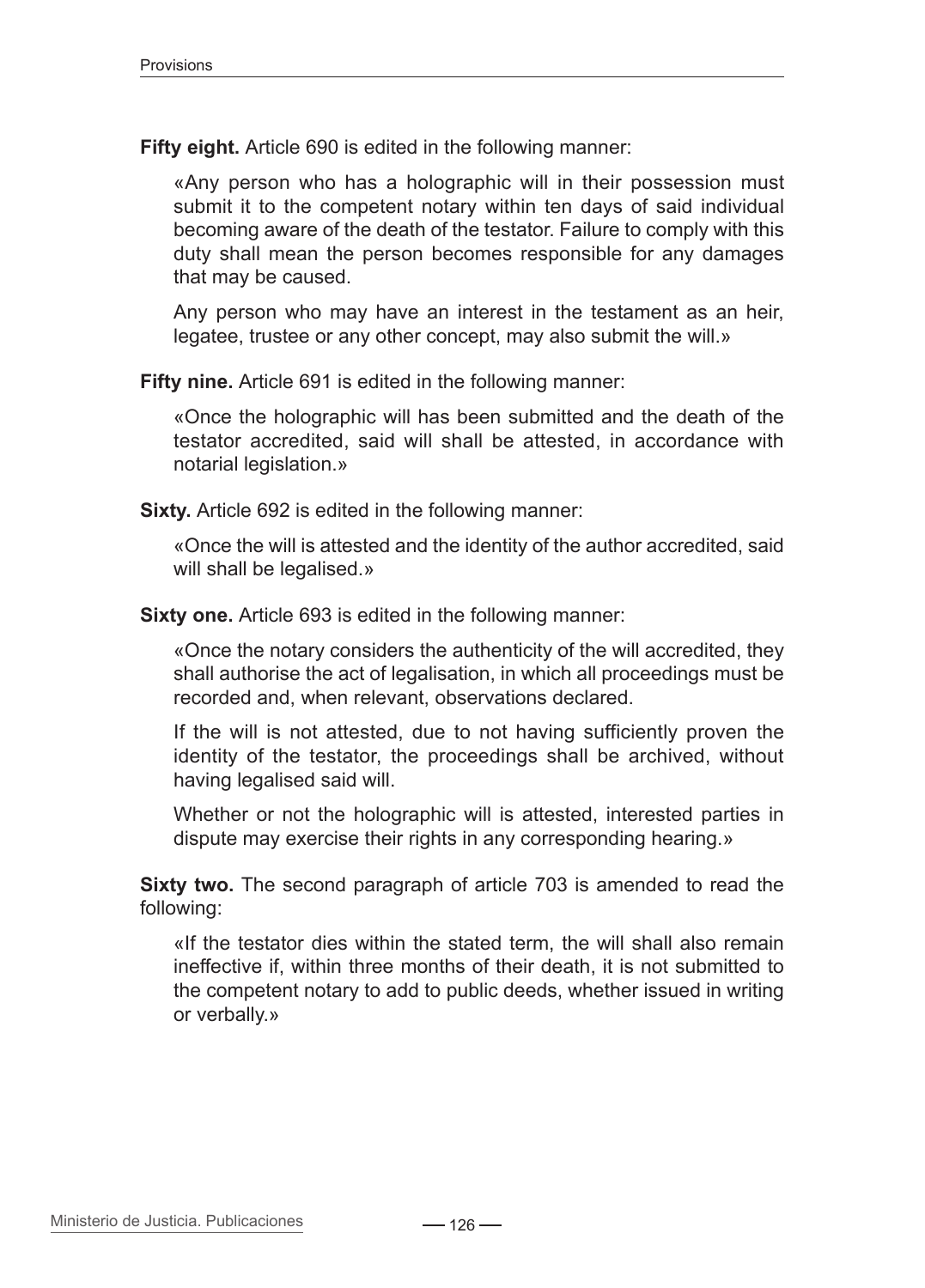**Sixty three.** Article 704 is amended to read the following:

«Any wills submitted without notarial authorisation shall be ineffective if they are not added to public deeds or legalised in the manner prescribed by notarial legislation.»

**Sixty four.** Article 712 is edited in the following manner:

«**1.** Any person who has a sealed will in their possession must submit it to the competent notary within ten days of said person becoming aware of the death of the testator.

**2.** The authorising notary of a sealed will, constituted as a depository by the testator, must communicate, within ten days of the becoming aware of the death of the testator, the existence of the will to the testator's surviving spouse, descendants and ascendants and, in the absence of these, to any fourth degree collateral relatives.

**3.** In the two previous scenarios, if the identity or whereabouts of these persons are unknown, or their existence is unknown, the notary must use publicity, in accordance with notarial legislation.

Failure to fulfil this duty or that of submitting the will by the person or notary who holds the will shall cause said person or notary to become responsible for any damage caused.»

**Sixty five.** The first paragraph of article 713 is edited in the following manner:

«Anyone who wilfully fails to submit any sealed will that is within their possession, within the timescale fixed in the previous article, in addition to the responsibility contained therein, shall lose all hereditary rights if they had them, as intestate successor, heir or legatee of the will.»

**Sixty six.** Article 714 is edited in the following manner:

«When opening and legalising a sealed will, notarial legislation governing the same shall be observed.»

**Sixty seven.** Article 718 is edited in the following manner:

«Wills prepared in accordance with the two previous articles must be issued as soon as possible to headquarters and from there, to the Ministry of Defence.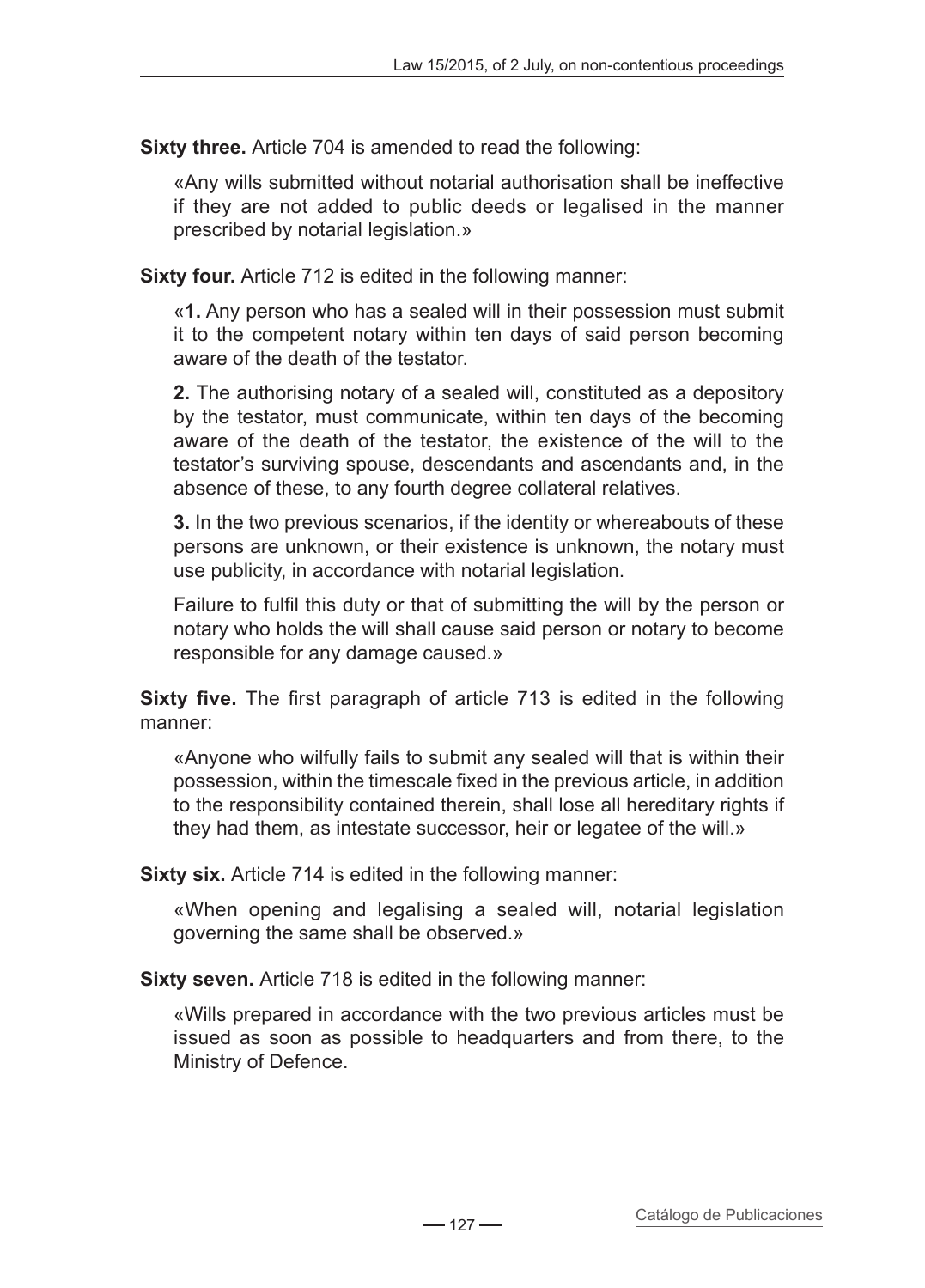If the testator has died, the Ministry shall send the will to the Notaries Society corresponding to the last address of the deceased and, if this is not known, to the Notaries Society in Madrid.

The Notaries society shall send the will to the corresponding notary from the testator's last address. Once the notary has received said will, they must communicate its existence, within ten days, to the heirs and other interested parties to the succession, so that they may appear before them for the purpose of legalising it in accordance with legal requirements.»

**Sixty eight.** Sections 1, 2 and 3 of article 756 are edited in the following manner:

«**1.** Whosoever has been convicted by final decision for having made an attempt against life or for a serious offence for having caused injury or exerted habitual physical or psychiatric violence within the family home to the deceased, their spouse, person to whom they are connected by analogous relationship or one of their descendants or ascendants.

**2.** Whosoever has been convicted by final decision for offences against freedom, moral integrity or sexual freedom and integrity, if the victim is the deceased, their spouse, person to whom they are connected by analogous relationship or one of their descendants or ascendants.

In the same way, any person convicted by final decision for the serious offence of having committed an offence against family rights and duties with respect to the inheritance of the aggrieved party.

Also anyone deprived, by way of final decision, of parental authority or removed from the office of ward or family foster carer for a minor or a person with legally amended capacity, for any prosecutable reason, with respect to the inheritance of the same.

**3.** Whosoever has accused the deceased of an offence indicated by the law as a serious offence, if they are convicted for false allegations.»

**Sixty nine.** Article 834 is edited in the following manner:

«Any spouse who, upon their spouse's death is not legally or de facto separated from them, if there are children or descendants involved, shall have the right to usufruct of one third destined for improvement.»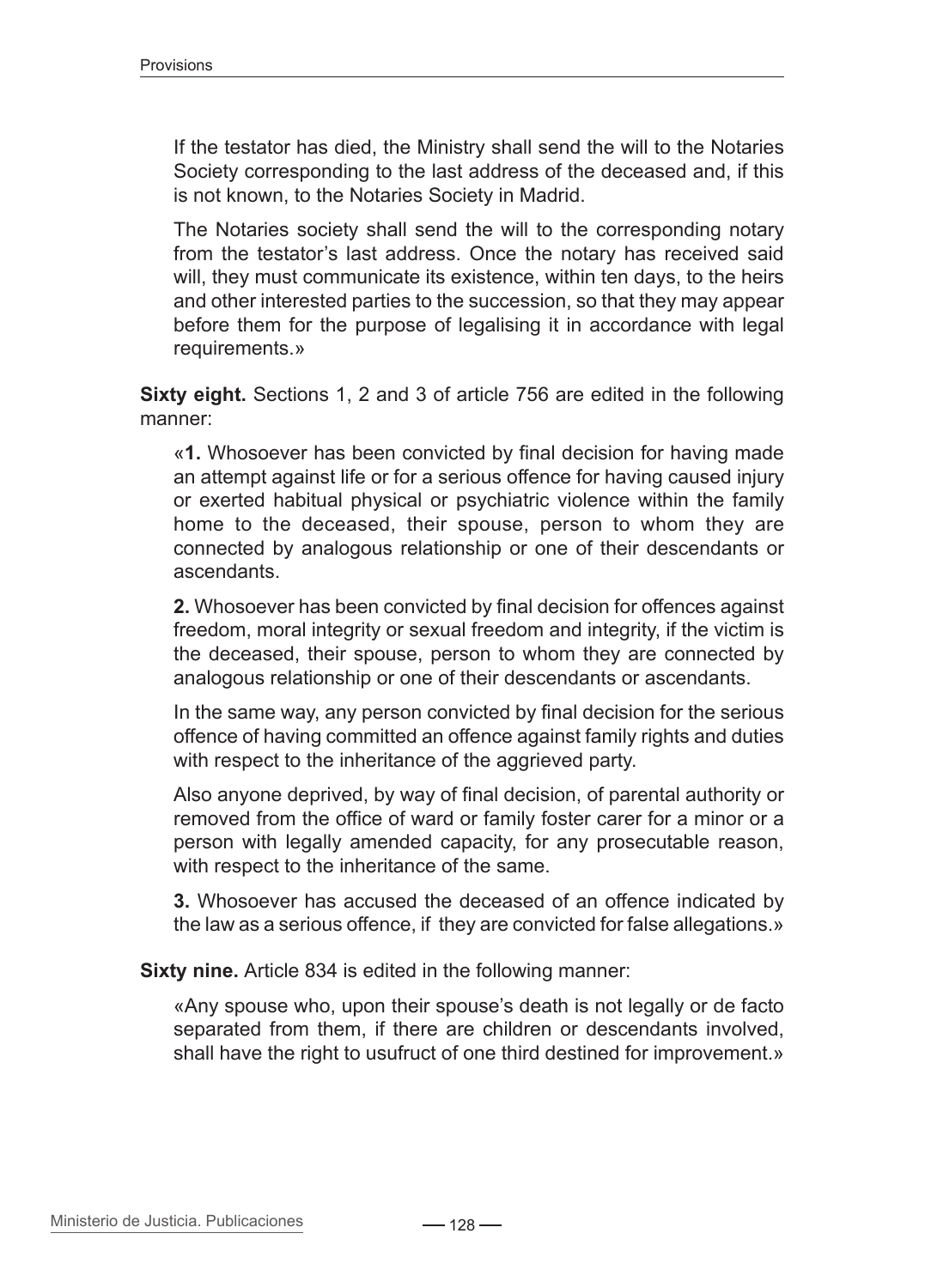**Seventy.** Article 835 is edited in the following manner:

«If, between separated spouses there was a mediated reconciliation, duly notified to the Judge who was aware of the separation, or the notary who recorded the public deeds of separation pursuant to article 84 of this Code, the surviving spouse shall retain their rights.»

**Seventy one.** Article 843 is edited in the following manner:

«Unless there be express confirmation by all the children and descendants, the partition referred to in the two previous articles shall require approval by the clerk of the court or notary.»

**Seventy two.** Article 899 is edited in the following manner:

«Any trustee who accepts the role is thus obliged to fulfil it; however, they may renounce said role, citing just cause against the criteria to the clerk of the court or the notary.»

**Seventy three.** Article 905 is edited in the following manner:

«If the testator wishes to increase the legal timescale, they must expressly indicate the length of the extension. If they have not indicated thus, the period shall be understood to have been extended by one year. If, once this extension has transpired, the testator's will has not yet been fulfilled, the clerk of the court or the notary may grant another, for the period deemed necessary, according to the circumstances of the case.»

**Seventy four.** Article 910 is edited in the following manner:

«The executorship shall cease due to the death, impossibility, resignation or removal of the trustee, and due to the lapse of the time period indicated by the testator, the law or when relevant, the interested parties. Removal must be approved by the Judge.»

**Seventy five.** Article 945 is edited in the following manner:

«The call referred to in the previous article shall not take place if the spouse is legally or de facto separated.»

**Seventy six.** Article 956 is edited in the following manner:

«Should there be no persons with the right to inherit pursuant to the preceding sections, the state shall inherit and, once estate payments have been settled, shall invest the remainder in the National Treasury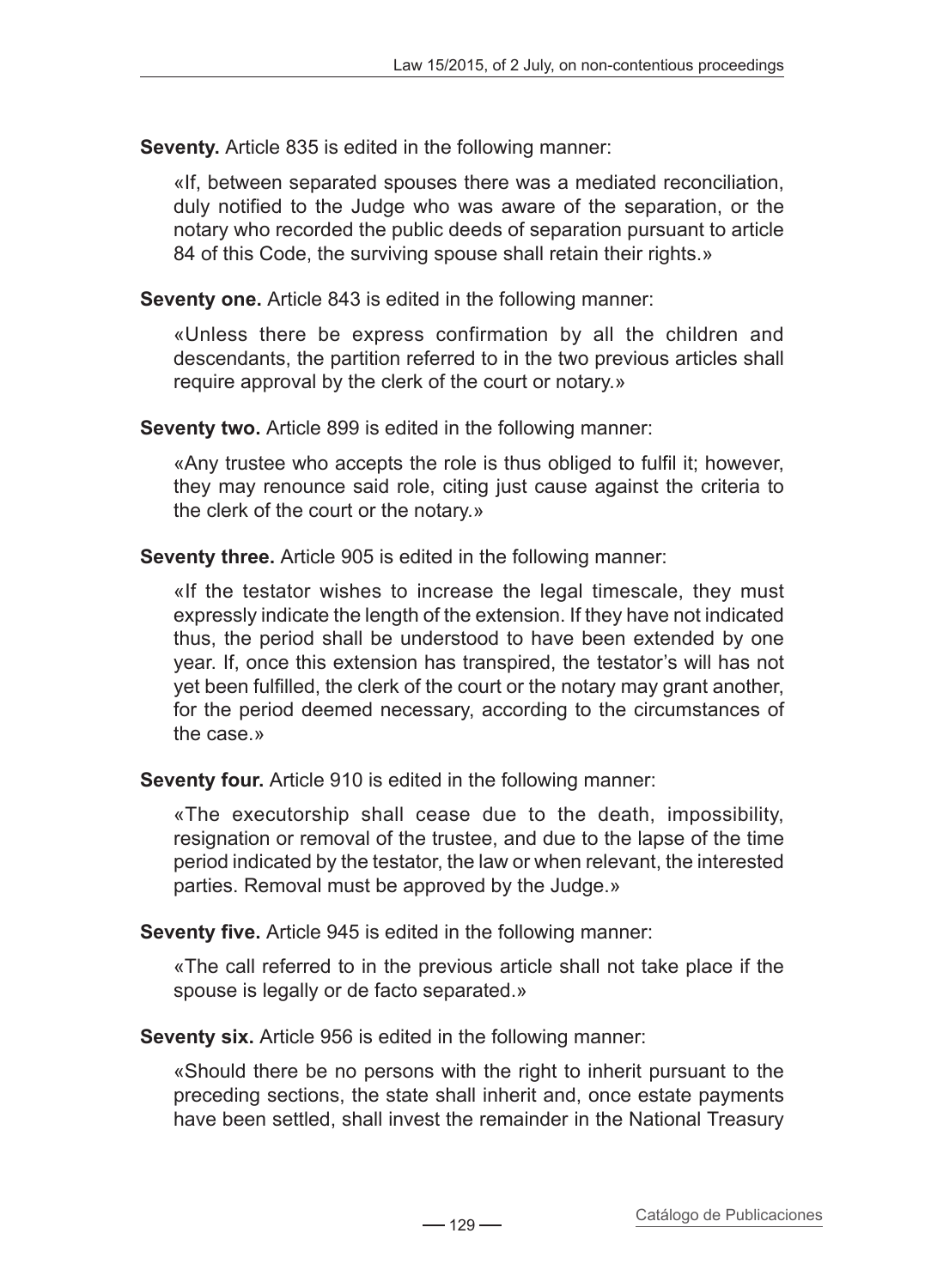unless, due to the nature of the goods inherited, the Government Cabinet agrees to fully or partially use them for another application. Two thirds of the value of the estate shall be designated to social interest purposes and added to the tax systems related to these ends by the general state budget.»

**Seventy seven.** Article 957 is edited in the following manner:

«The state's rights and obligations shall be the same as any other heirs, but the inheritance shall always be accepted with the benefit of inventory, without the necessity of declarations regarding it, pursuant to the points in article 1023.»

**Seventy eight.** Article 958 is edited in the following manner:

«In order that the state may take possession of the inherited goods and rights, there must be prior administrative declaration of heirship, in which the goods are assessed for lack of legitimate heirs.»

**Seventy nine.** Article 1005 is edited in the following manner:

«Any interested party who accredits their interest in whether the heir accepts or renounces the inheritance, may approach the notary for them to advise the summoned party that they have a period of thirty natural days to simply accept, accept with the benefit of inventory, or renounce the inheritance. The notary shall also indicate that if they do not declare their intention within the said period, they shall be understood to have simply accepted the inheritance.»

**Eighty.** Article 1008 is edited in the following manner:

«Renouncement of the inheritance must be done before the notary by way of public instrument.»

**Eighty one.** Article 1011 is edited in the following manner:

«The declaration of intention to make use of the benefit of inventory must be made before a notary.»

**Eighty two.** Article 1014 is edited in the following manner:

«Any heir that possesses the inheritance or part thereof and wishes to use the benefit of inventory or the right to deliberate, must communicate the same before the notary and request, within a period of thirty days from knowledge of said inheritance, the creation of a notarial inventory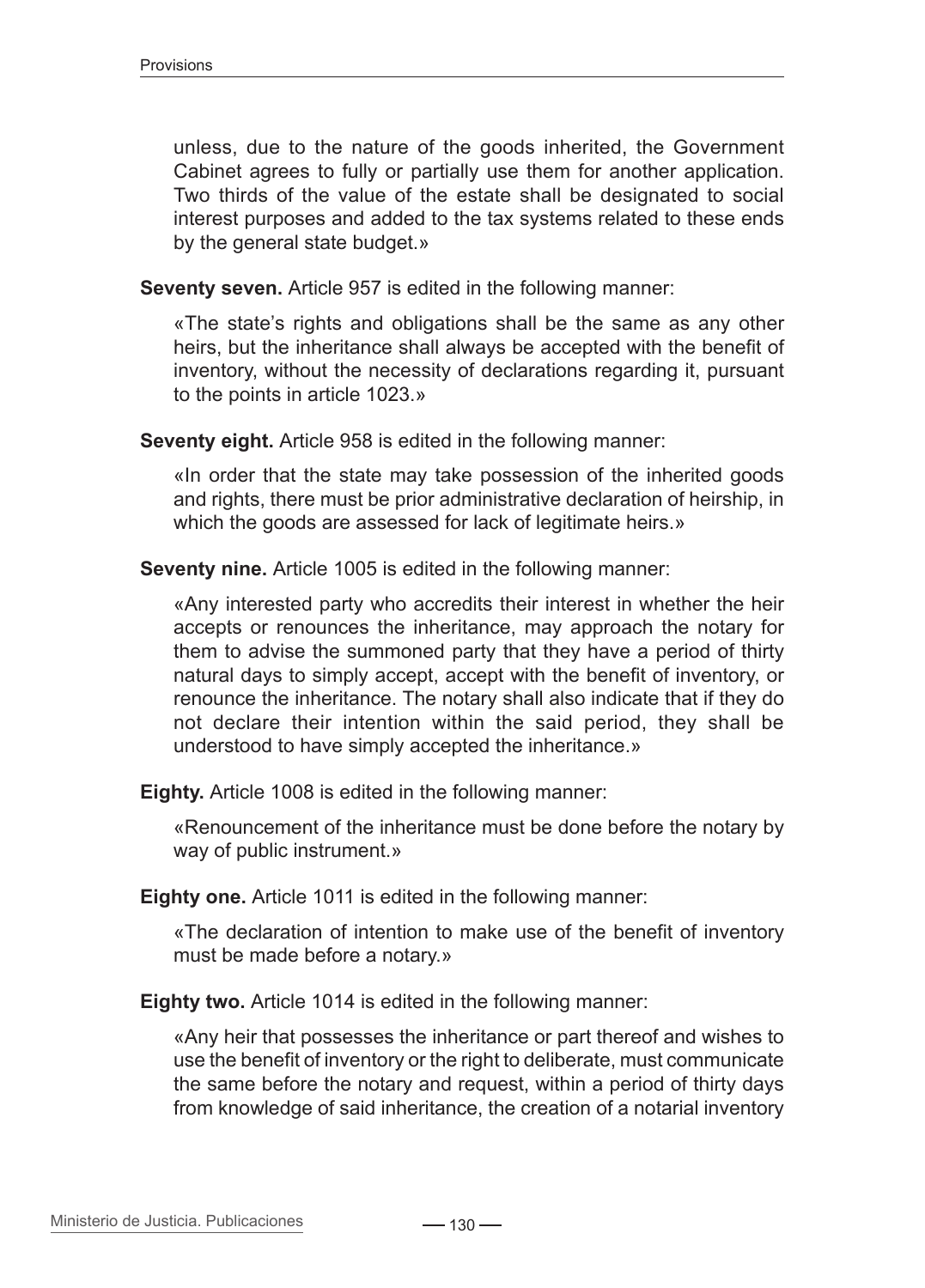with summons to any creditors or legatees so that they attend to submit it if necessary.»

**Eighty three.** Article 1015 is edited in the following manner:

«If the heir does not have the inheritance or part of it in their possession, nor have they performed any task as said heir, the period detailed in the previous article shall be counted from the day after that on which the period that would have been fixed within which to accept or renounce the inheritance, would have expired, pursuant to article 1005, or from the day on which they would have accepted or managed it as an heir »

**Eighty four.** Article 1017 is edited in the following manner:

«The inventory shall be started within thirty days of the summons to the creditors and legatees and shall conclude within a further sixty.

If, due to the goods being at long distance or very numerous, or from other just cause, sixty days seems insufficient, the notary may extend this deadline for the period they deem necessary, without exceeding one year.»

**Eighty five.** Article 1019 is edited in the following manner:

«Any heir who has reserved the right to deliberate, must declare to the notary, within thirty days of the conclusion of the inventory, whether they renounce or accept the inheritance and whether or not they make use of the benefit of inventory.»

If the thirty days pass without said declaration, they shall be understood to have simply accepted the inheritance.»

**Eighty six.** Article 1020 is edited in the following manner:

«During the creation of the inventory and until the acceptance of the inheritance, at the request of one of the parties, the notary may adopt the necessary provisions for the management and custody of the inherited goods, arranged in accordance with the stipulations of this Code and in notarial legislation.»

**Eighty seven.** Article 1024 is edited in the following manner:

«The heir shall lose the benefit of inventory:

 $1<sup>st</sup>$ . If they knowingly fail to include in the inventory, any goods, rights or assets from the inheritance.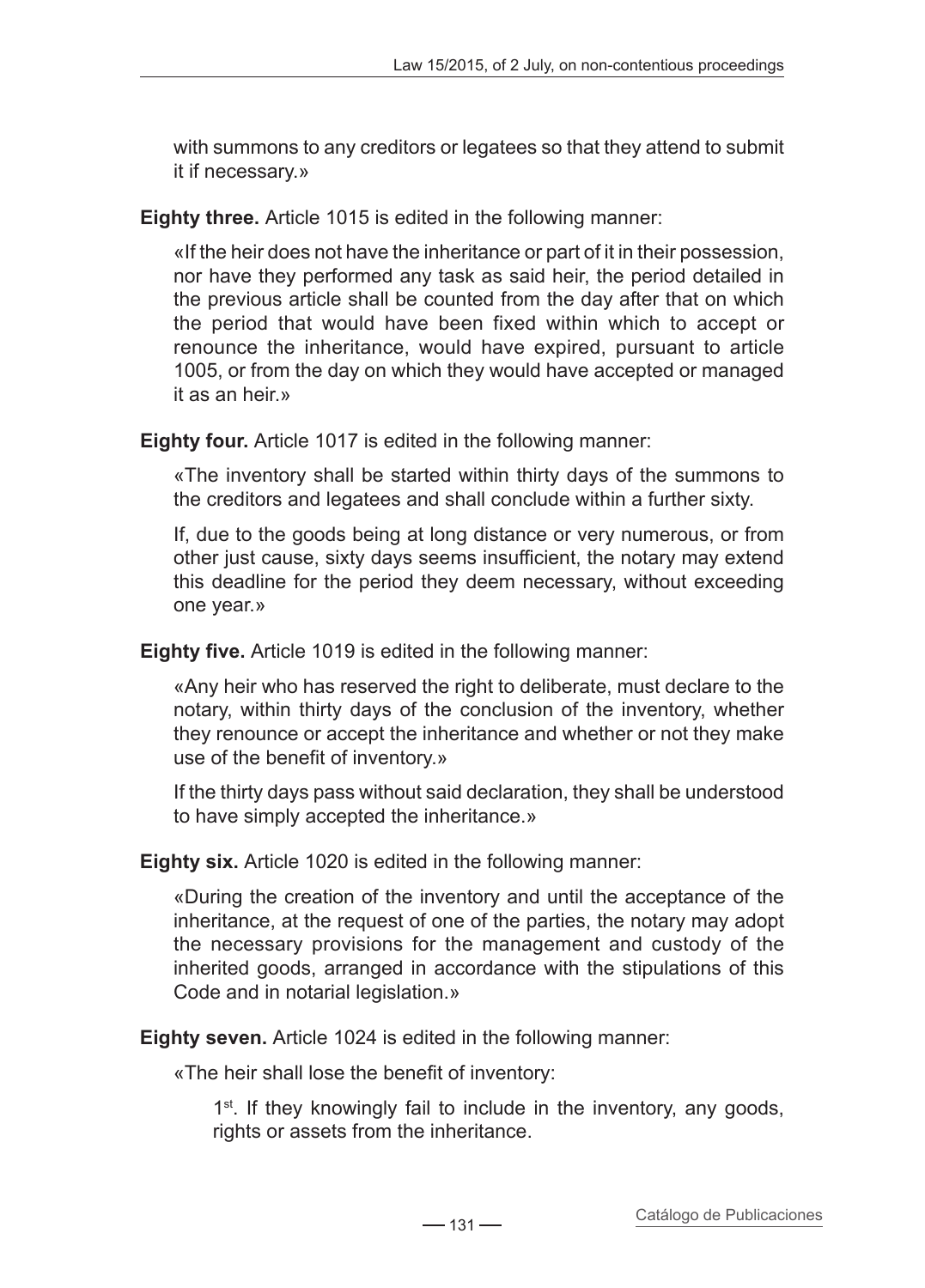$2<sup>nd</sup>$ . If, before completing payment of any debts and legacies, they dispose of any goods from the inheritance without the authorisation of all interested parties, or they do not apply the sales price upon requesting authorisation.

However, they may have securities listed on a secondary market through sale in that market and the remaining goods through sale in public notarial sale, with prior notification to all interested parties, specifying in both cases, the application to be given to the price obtained.»

**Eighty eight.** Article 1030 is edited in the following manner:

«When the sale of hereditary goods be necessary to pay debts or legacies, this shall proceed in the manner established in the second paragraph of the 2nd number of article 1024 of this Code, unless all heirs, creditors and legatees agree a different solution.»

**Eighty nine.** The first paragraph of article 1033 is amended to read the following:

«Any inventory expenses or other proceedings that are undertaken as part of the administration of the inheritance, accepted under benefit of inventory and the defence of its rights, shall fall to the same inheritance. Excepting any expenses chargeable to any heir who has been personally convicted of malice or bad faith.

The same shall be understood with respect to costs incurred from making use of the right to deliberate, if the heir renounces the inheritance.»

**Ninety.** Article 1057 is edited in the following manner:

«The testator may entrust the simple function of partitioning after their death, by act of "inter vivos" or "mortis causa", to any person who is not one of the joint heirs.

In the event of there being no will or accountant-partitioner assigned to it, or the position is vacant, the clerk of the court or the notary, at the request of the heirs and legatees representing at least 50 percent of the inheritors, and with summons for the remaining interested parties, if their whereabouts are known, may name an executor dative, pursuant to notarial regulations and the regulations of the Law of Civil Procedure on the nomination of qualified experts. The partition being complete, it shall require approval by the clerk of the court or the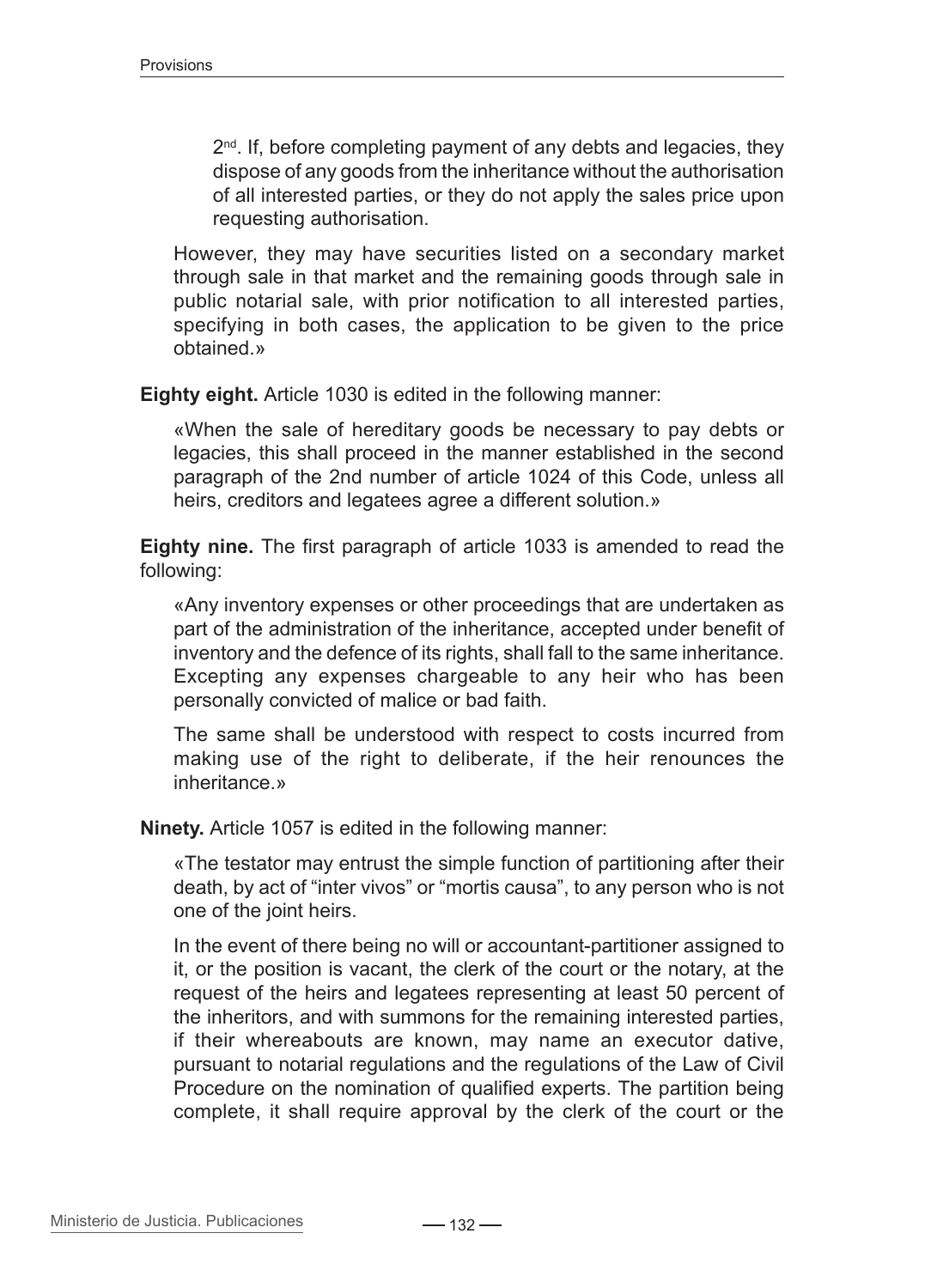notary, unless express confirmation is received from all heirs and legatees.

The stipulations of this article and the previous, shall be observed even though there may be a joint heir subject to parental authority, ward or guardianship; but the accountant-partitioner must, in these cases, inventory the goods in the inheritance, with summons to the legal representatives or guardians of said persons.»

**Ninety one.** Article 1060 is edited in the following manner:

«When minors or legally incapacitated persons are legally represented in the partition, neither intervention or legal authorisation shall be necessary, but the guardian shall need legal approval of the partition performed. The court-appointed guardian assigned to represent a minor or legally incapacitated person in a partition, must obtain the Judge's approval, if the clerk of the court did not do otherwise at the point of nomination.»

**Ninety two.** Article 1176 is edited in the following manner:

«If the creditor to whom the offer of payment was made, pursuant to the provisions governing the same, refuses, either expressly or de facto, without reason, to submit the justification document for having done so, or the security cancellation, if one should exist, the debtor shall be free of any liability by the appropriation of the owed item.

The appropriation alone shall produce the same effect when it is enforced, should the creditor be absent from the place in which the payment should be made, or when it is not possible to receive it at the moment in which it is to be made, or when various persons appear to have the right to charge, when the creditor is unknown, or the title attached to the obligation is lost.

In any event, appropriation shall proceed for any situation in which the fulfilment of the obligation is made more onerous for the debtor due to causes for which they are not liable.»

**Ninety three.** Article 1178 is edited in the following manner:

«Appropriation shall be by the debtor or a third party, ensuring due items are at the disposal of the Court or the notary, pursuant to the terms of the Law on Non-Contentious Proceedings and notarial legislation.»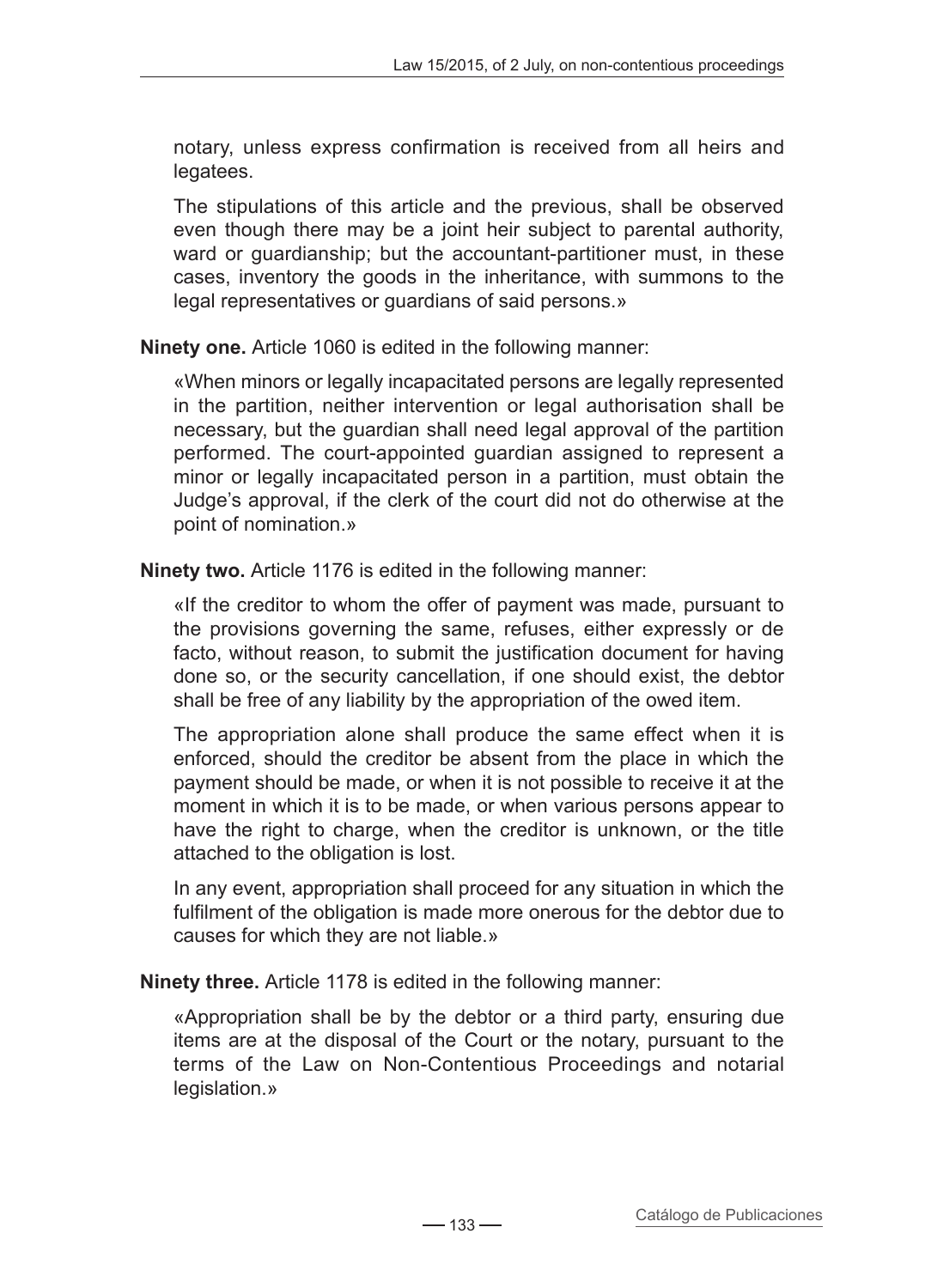**Ninety four.** Article 1180 is edited in the following manner:

«Acceptance of the appropriation by the creditor or the legal declaration that it is well done, shall terminate the obligation and the debtor may request that the obligation and the security, when relevant, be cancelled.

Meanwhile, the debtor may remove the item or appropriate amount, leaving the obligation remaining.»

**Ninety five.** Article 1377 is edited in the following manner:

«In order to complete acts of disposal for payment of financial goods, the consent of both spouses shall be required.

If one should refuse consent or is unable to give it, the Judge may authorise one or various acts of disposal if it is considered in the family's interest. In exceptional cases the Judge may agree any limitations or precautions they deem necessary.»

**Ninety six.** Article 1389 is edited in the following manner:

«Any spouse on whom the management of disposal referred to in the two previous articles falls, shall have full faculty to perform said management, unless the Judge, considering it in the family's interest, establishes precautions or limitations.

In any event, in order to fulfil acts of disposal of fixed goods, business premises, precious objects or moveable goods, except preferential subscription rights, they shall need legal authorisation.»

**Ninety seven.** Article 1392 is edited in the following manner:

«The conjugal partnership shall terminate with full legal rights:

1<sup>st</sup>. When the marriage is dissolved.

2<sup>nd</sup>. When it is declared null.

3<sup>rd</sup>. When legal separation of the spouses is agreed.

 $4<sup>th</sup>$ . When the spouses agree a different financial regime in the manner prescribed by this Code.»

**Ninety eight.** Article 1442 is edited in the following manner:

«If a spouse is declared insolvent, the provisions of bankruptcy legislation shall apply.»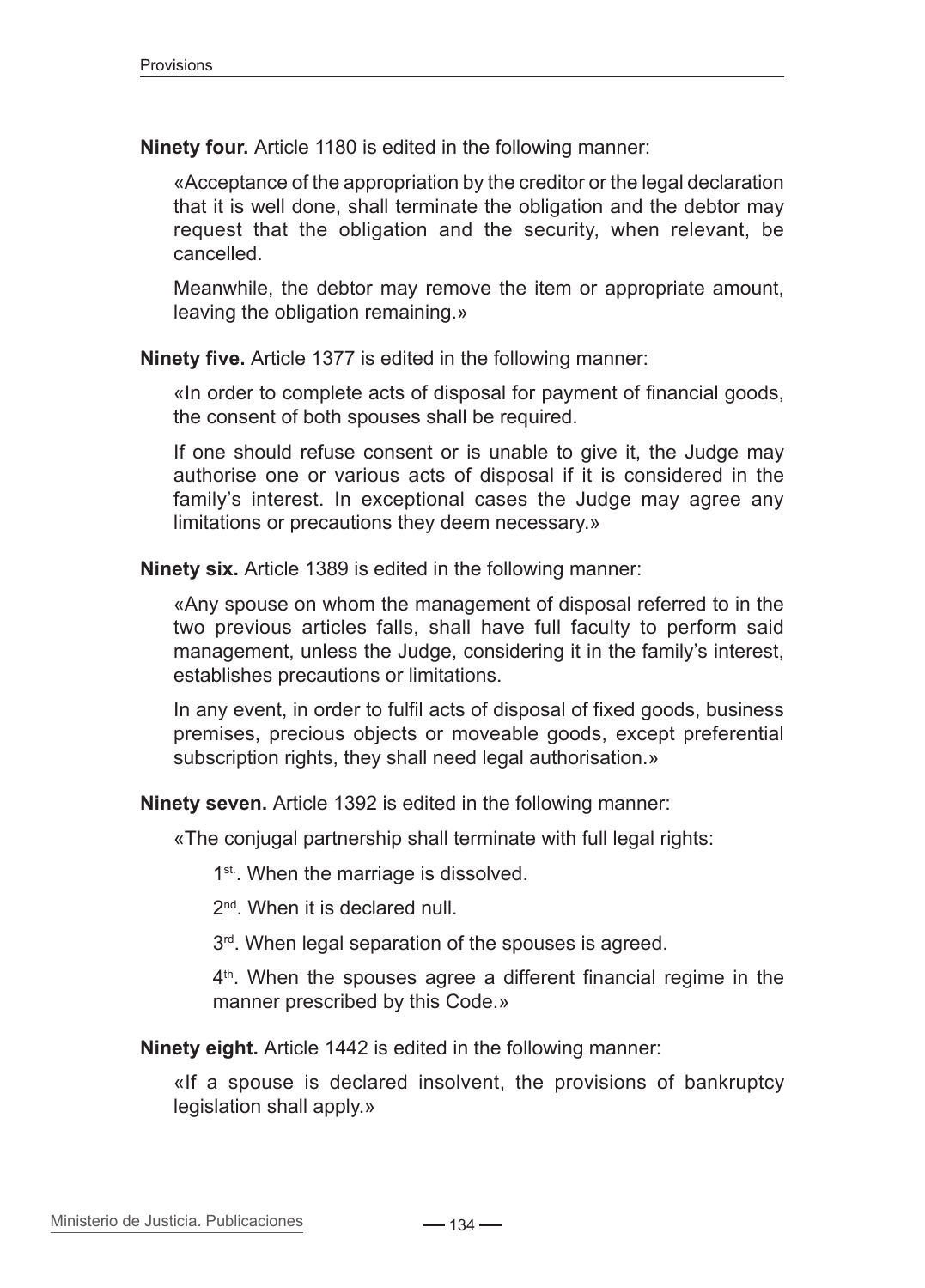## **Second final provision***. Amendment to the Commercial Code.*

Article 40 is edited in the following manner:

«**1.** Without prejudice to the provisions of other laws obliging submission of annual accounts to auditors by persons who hold the position of account auditor, or the stipulations of articles 32 and 33 of this Code, each business manager shall be obliged to submit to auditors, their company's annual statement or, when relevant, consolidated statement, when so agreed by the clerk of the court or registrar of companies from the district in which the company is registered, if they receive a reasoned request from a person with accredited legitimate interest. Before assessing the application, the clerk of the court or the registrar of companies must request that the applicant forward the necessary funds to pay the auditors' fees.

Only the company may oppose the appointment, providing supporting documentation as to why the same may not proceed, or negating the applicant's legitimacy.

The application to the registrar of companies shall be processed in agreement with the provisions of Companies Register regulations. Appointment of the auditor shall be subject to the regulatory shift established by companies register regulations.

If the request is made through the clerk of the court, the procedures shall comply with the provisions of the non-contentious proceedings legislation.

The resolution passed on whether the audit shall proceed or not proceed shall be open to challenge before the commercial court judge.

**2.** On the same day in which it is issued, the auditor shall submit the report to the business manager and the applicant and shall present a copy to the individual who was nominated. If the report contains a contested or unfavourable opinion, the clerk of the court or the registrar of companies shall agree that the business manager satisfy the applicant with the expected amounts. If the report contains an opinion with reservations or exceptions, a sentence shall be drafted to determine on whom and in what proportion the cost of the audit should fall. If the report contains a favourable opinion, the cost of the audit shall fall upon the applicant.

**3.** The clerk of the court or the commercial registrar shall dismiss the application for audit if, before the date of the application, appointment of the auditor is recorded in the companies register for verification of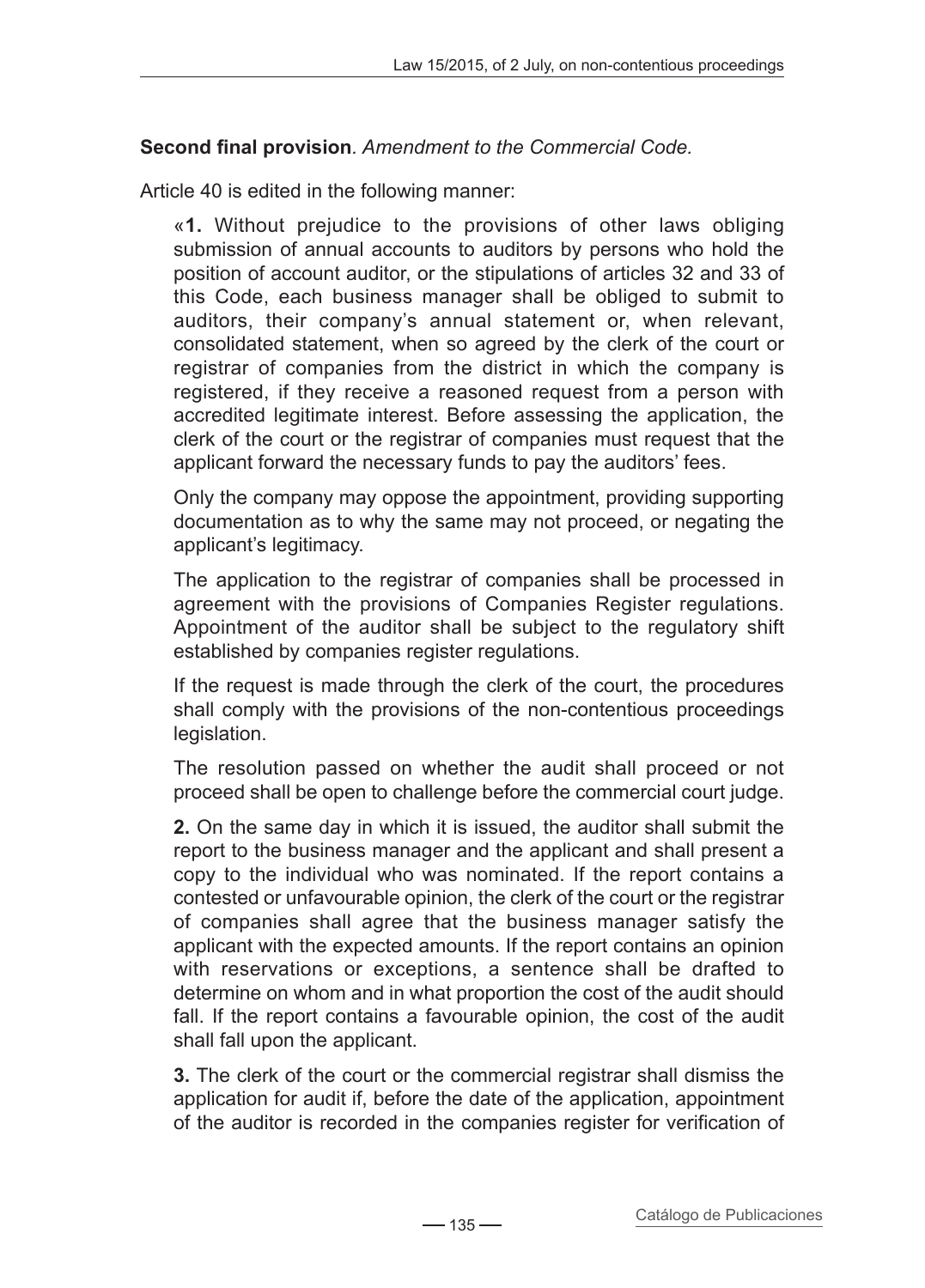the accounts of the same financial year or, in the case of businesses and other obliged legal entities, if the legal deadline for appointing an auditor by a competent organisation has not expired.

**4.** The issue of the audit report shall not impede the exercise of the right to access the accounts for those to whom the Law attributes said right.»

**Third final provision***. Amendment to specific articles of Law 1/2000, on Civil Procedure.*

The Law on Civil Procedure is amended as follows:

**One.** Section 1 of article 8 is edited in the following manner:

«**1**. When a natural person is involved in the case mentioned in section 2 of the preceding article and there is no person to legally represent or assist said legal person to appear in court, the clerk of the court shall appoint a guardian, via decree, who shall assume the representation and defence until such a representative is appointed, through a procedural court order.»

**Two.** Section 1 of article 395 is edited in the following manner:

«**1.** If the defendant accepts the claim before responding, there shall be no imposition of costs unless the court duly reasons the matter and observes bad faith in the defendant.

In any case, it shall be construed that there is bad faith if, before the claim is filed, an irrefutable and justifiable requirement for payment is served on the defendant, or if mediation proceedings have been initiated or an application for reconciliation have been brought against him.»

**Three.** Section 1 of article 525 is edited in the following manner:

«**1.** In no case, shall the following be subject to provisional enforcement:

1<sup>st</sup>. Judgements passed in processes regarding paternity, maternity, kinship, marriage annulment, separation or divorce, marital status and matrimonial capacity, as well as measures relating to the restitution or return of minors in cases of international abduction or honorary rights, excepting sentences regulating any hereditary relationships or obligations relating to the principal purpose of the process.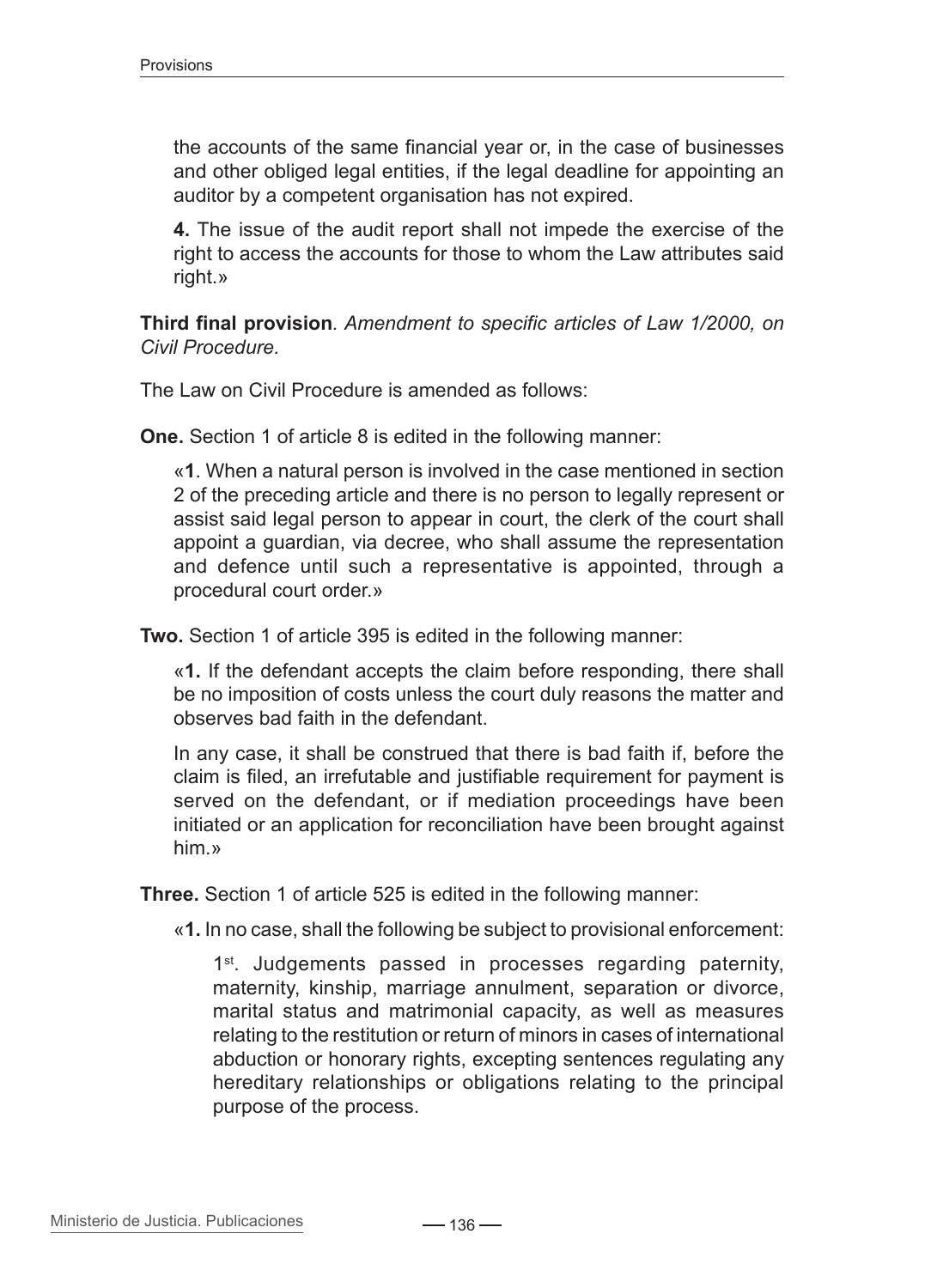$2<sup>nd</sup>$ . The judgements which sentence a party to issue a declaration of will.

3<sup>rd</sup>. Judgements that declare the annulment or expiration of industrial property rights.»

**Four.** Article 608 is edited in the following manner:

«Article 608. Sentence to provide alimony benefit.

The provisions of the preceding article shall not apply in the case of enforcement of a judgement that condemns a party to pay alimony, in all the cases in which the obligation to meet these payments arises directly from the Law, including the rulings of the sentences issued in annulment, separation or divorce proceedings concerning alimony owing to the spouse or the children or from the decrees or public deeds legalising the regulating agreement establishing the same. In these cases, as well as in cases involving relevant precautionary measures, the court shall establish the amount that may be attached.»

**Five.** Article 748 is edited in the following manner:

«The provisions of this present Title shall be applicable in the following processes:

1<sup>st</sup>. Those concerning the capacity of the individuals and those of declaration of prodigality.

2<sup>nd</sup>. Those of kinship, paternity and maternity.

3<sup>rd</sup>. Those of annulment of marriage, separation and divorce and those of modification of measures adopted in them.

4<sup>th</sup>. Any relating exclusively to the quardianship and custody of minors or to alimony claimed by one parent from the other on behalf of said minors.

5<sup>th</sup>. Any regarding recognition of civil effectiveness of ecclesiastical judgements or decisions in matrimonial issues.

 $6<sup>th</sup>$ . Any dealing with measures relating to return of minors in cases of international abduction.

7<sup>th</sup>. Any concerning objections to administrative decisions relating to the protection of minors.

8<sup>th</sup>. Any concerning the necessity of consent in adoption.»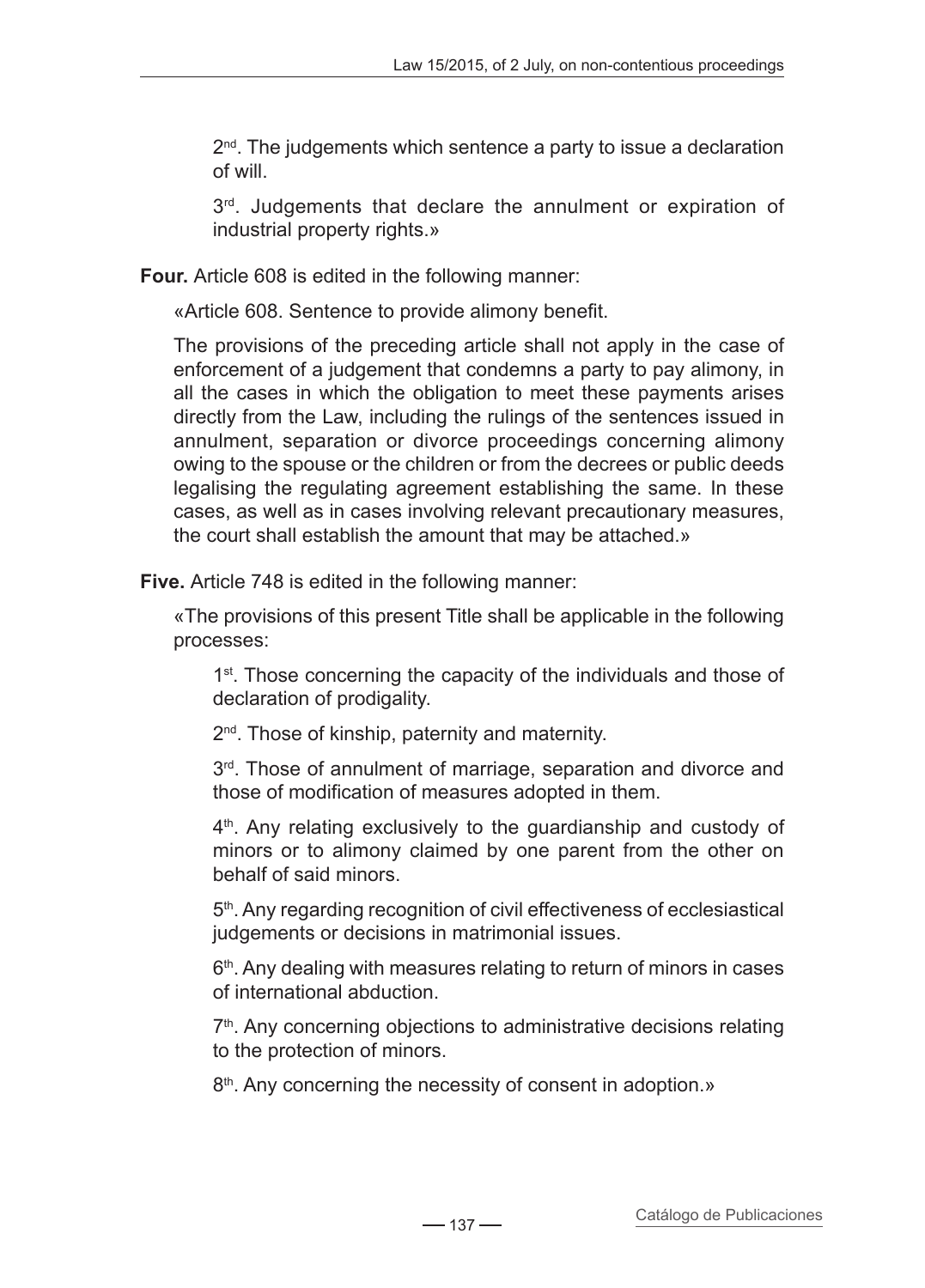**Six.** The first section of article 749 is edited in the following manner:

«**1**. In proceedings regarding the capacity of persons, annulment of marriage, international kidnapping of minors and the determination or rebuttal of kinship, the public prosecution service shall always be involved, whether or not they instigated said proceedings or, according to the law, must assume the defence of any of the parties. The public prosecution service shall ensure, throughout the whole process, the safeguarding of the best interests of the person affected.»

**Seven.** The second paragraph of article 758 is edited in the following manner:

«Should they not do so, they shall be defended by the Public Prosecution Service, as long as it did not initiate the proceedings. Otherwise, the clerk of the court shall appoint a guardian, unless such guardian has already been appointed.»

**Eight.** Sections 1 and 2 of article 769 are edited in the following manner:

«**1**. Except where expressly set forth otherwise, the competent court to deal with the proceedings referred to in this chapter shall be the Court of First Instance of the place where the matrimonial domicile is established. Should the spouses reside in different court districts, the competent court shall be either that of the latest matrimonial address or the defendant's residence, at the claimant's choice.

A claim may be brought against those lacking a fixed domicile or residence either in the place they are to be found or in their last place of residence at the claimant's choice. Should it prove to be impossible to determine competence in this manner, the court of the claimant's place of residence shall hold competence.

**2.** In the event of the uncontested separation or divorce proceedings referred to in Article 777, the court of the last common address or of either of the claimants shall hold competence.»

**Nine.** Section 4 is amended and article 10 is added to article 777, in the following manner:

«**4.** Once the application has been ratified by both spouses and should the documents filed be insufficient, the competent Judge or clerk of the court shall grant the petitioners a time limit of ten days in which to complete them. Any evidence the spouses may have proposed, if relevant, shall be taken during this period, along with any other evidence the court may deem necessary to prove the existence of the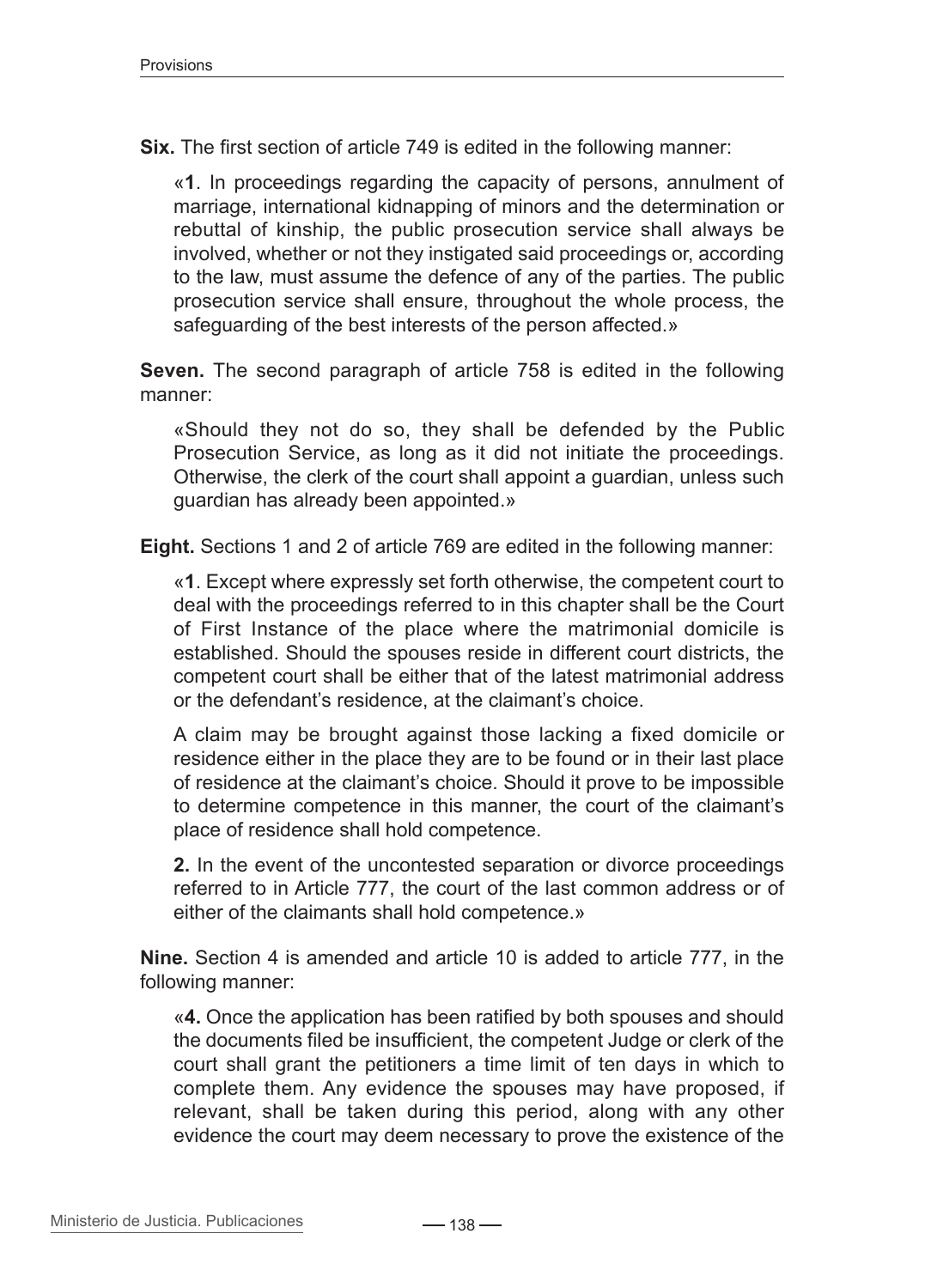circumstances required by the Civil Code for each case and to appreciate the appropriateness of approving the settlement agreement proposal.»

«**10.** If the jurisdiction falls to the clerk of the court due to the lack of non-emancipated minors, or legally incapacitated persons who depend on their parents, immediately after the spouses' ratification before the clerk of the court, a decree shall be pronounced on the regulatory agreement.

The decree legalising the proposal for the regulatory agreement, shall declare the separation or divorce of the spouses.

If the court considers, in its judgement, that some of the terms of the agreement may be harmful or gravely prejudicial to one of the spouses or one of the children of age or emancipated minors affected, it shall advise the parties and close the proceedings. In this case, the spouses may only appear before the Judge for the approval of the proposal for the regulatory agreement.

The decree shall not be open to challenge.

Amendment of the regulatory agreement legalised by the clerk of the court shall be conducted in accordance with the stipulations of this article when the necessary requirements for the same exist.»

**Ten.** Chapter IV bis is added in Title I of Book IV, integrated with new articles 778 bis to 778 quarter, with the following title:

## «CHAPTER IV BIS

Measures relating to the restitution or return of minors in cases of international abduction»

**Eleven.** Article 778 bis is added, with the following wording:

«Article 778 bis. Scope of application. General regulations.

**1.** In situations where, if an international agreement or European Union provisions are in effect, the restitution of a minor or their return to their place of origin is attempted, due to their having been illegally relocated or retained and they are in Spain, the proceedings shall follow the provisions stipulated in this Chapter. This shall not apply for any situations in which the minor is from a state outside the European Union or from an area where there is no international agreement.

**2.** In such proceedings, jurisdiction shall fall to the Magistrate from the capital of the province, from Ceuta or Melilla, with jurisdiction covering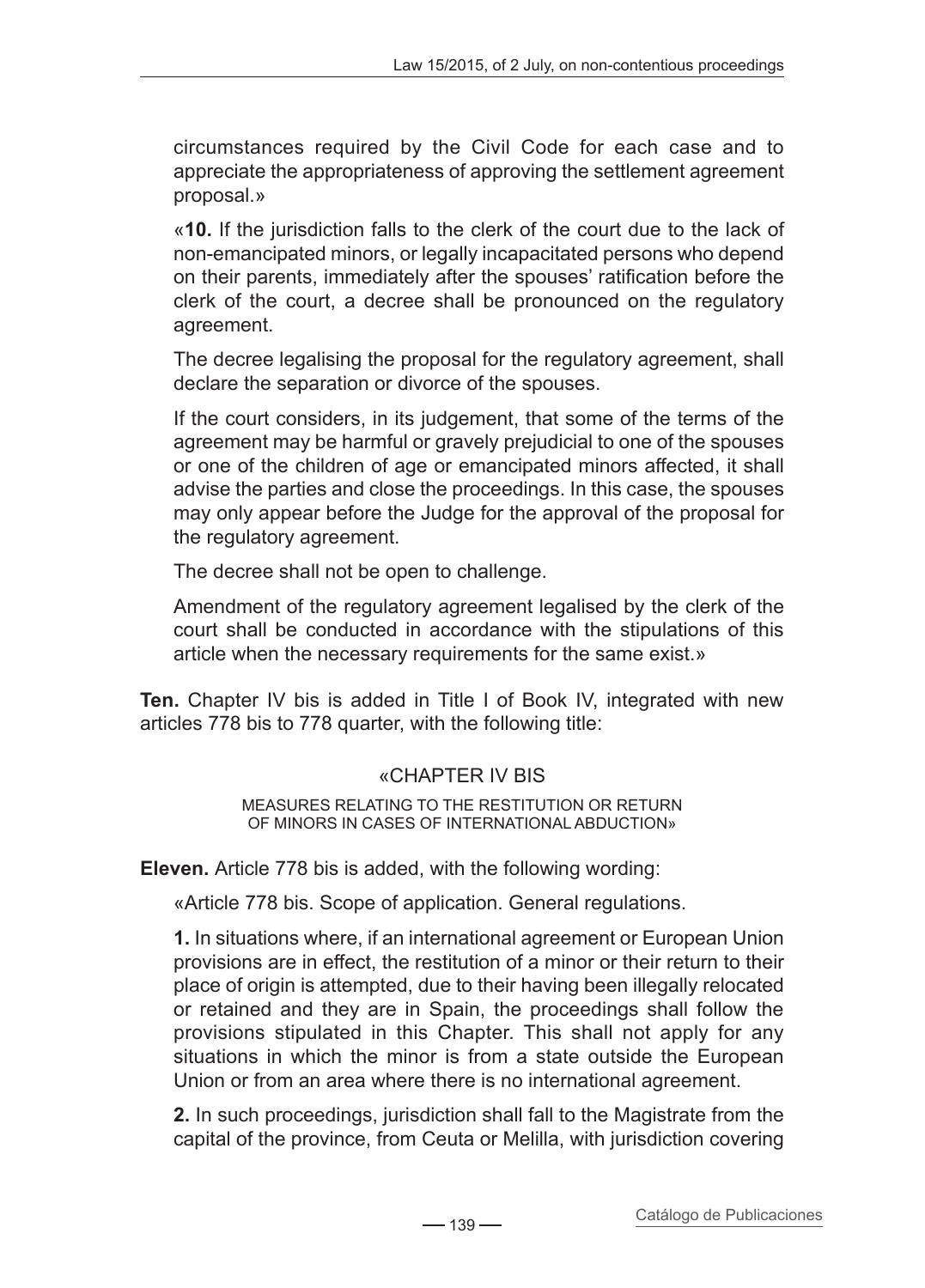the right of the family, in whose district the minor has been found to be illegally relocated or retained, if one exists. In the absence of the same, this shall fall to whichever Magistrates' court this has been listed on the rota system. The court shall examine its competence on an ex officio basis.

**3.** The person, institution or organisation responsible for the minor's custody, stay or visiting regime, or relationship or communication regime may promote the proceedings to the Spanish central authority responsible for the compliance with the obligations imposed by the corresponding agreement, when relevant, or, on behalf of the same, the person designated by said authority.

**4.** The parties must proceed with the assistance of a lawyer and under the representation of a court lawyer. Intervention by the state appointed solicitor, when appearing before the Spanish central authority, shall cease the moment when the applicant for the return or restitution appears in the proceedings with their own lawyer and court lawyer.

**5.** The procedure shall be of an urgent and preferential nature. In both instances, it must be completed within the total fixed deadline of six weeks from the date of presentation of the application for the return or restitution of the minor, unless exceptional circumstances exist that make this impossible.

**6.** In no circumstance shall the suspension of civil proceedings be ordered due to the existence of a preliminary judgement arising from criminal proceedings regarding the extraction of minors.

**7.** In these types of processes and with the aim of facilitating direct legal communication between different countries' courts, if possible and if the Judge considers it necessary, recourse to the assistance of the Spanish central authorities implicated in the process, the existing international judicial co-operation network, members of the International Hague Network of Judges and International Network of Liaison Judges shall be made available.

**8.** The Judge may agree, as part of the process, ex officio, at the request of the person who requested the procedure or the public prosecution service, opportune precautionary measures deemed necessary for the safeguarding of the minor, pursuant to article 773, as well as those set forth in article 158 of the Civil Code.

In the same way, they may agree that during the course of the process, custody or visiting rights, or relationship or communication rights with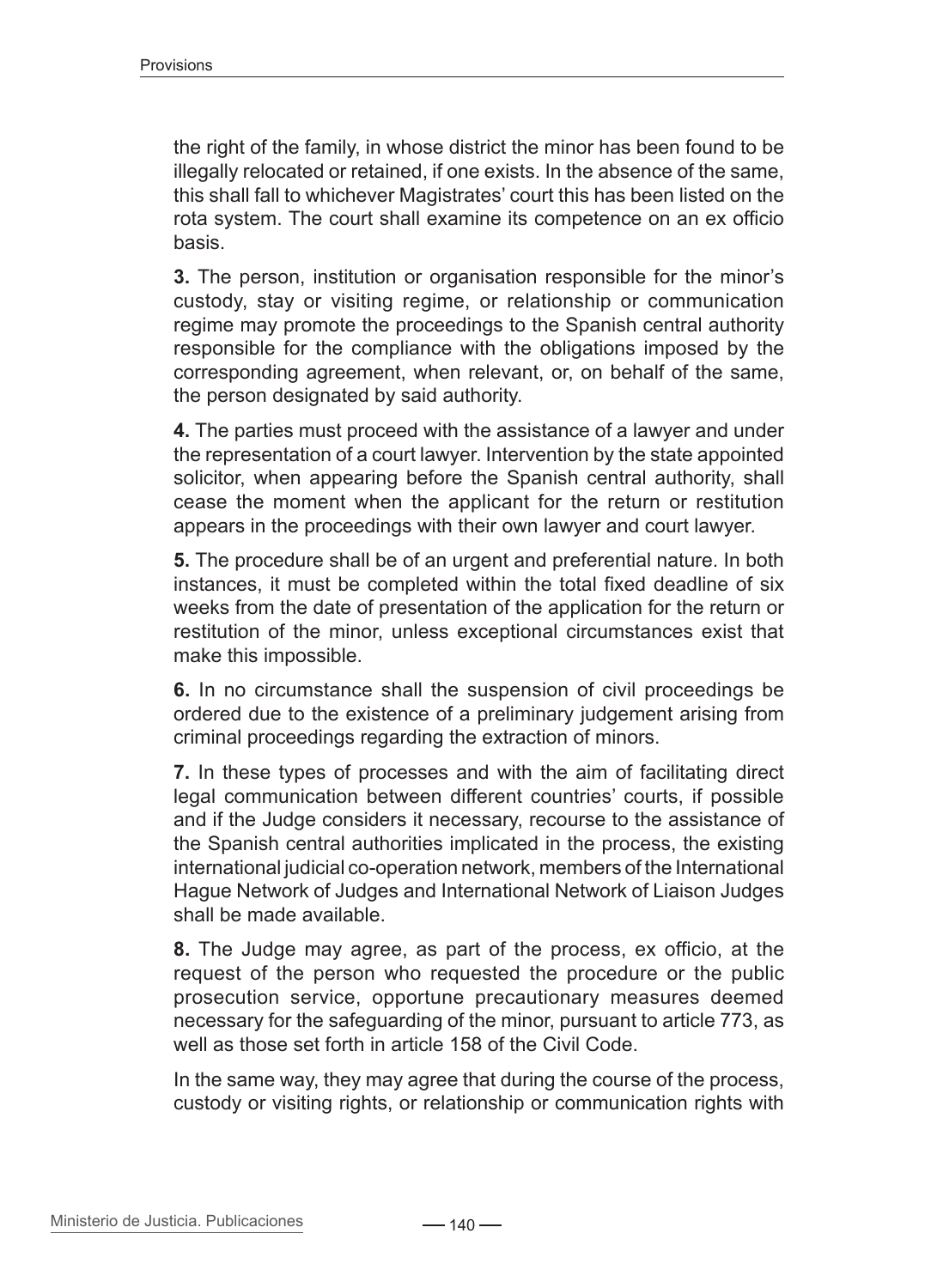the claimant be established, including in a supervised capacity, if it be in the minor's interests »

**Twelve.** Article 778 ter is added, with the following wording:

«Article 778 ter. Procedure.

**1.** The procedure shall be started by way of a claim in which the restitution or return to place of origin of the minor is requested, and shall include all the information required by the applicable international regulation and, in all cases, the relationship between the identity of the claimant, the minor and the person considered to have removed or retained the minor, as well as the motives on which the claim for their restitution or return is based. In the same way, it must include all available information regarding the localisation of the minor and the identity of the person with whom they are reportedly to be found.

The claim must be accompanied by any documentation required, when relevant, by the corresponding international agreement or regulation or any other regulation on which the applicant bases their claim.

**2.** The clerk of the court shall rule on the admissibility of the claim within a deadline of 24 hours and should it be ruled inadmissible, the Judge shall be informed, in order that they may proceed within said period.

In the same judgement in which the claim is admitted, the clerk of the court shall require the person charged with the criminal removal or retention of the minor to appear with the minor, on the date determined by said court, which may not be more than three days from the date of the claim, and declare if they agree to the child's restitution or return or oppose it, in which case alleging one of the causes established in the corresponding applicable international agreements or regulations.

The requirement shall be fulfilled with the legal warnings and submission of the required text from the corresponding applicable international agreement or regulation.

**3.** If the minor cannot be located in the place indicated on the claim and if, after the fulfilment of the corresponding investigation by the clerk of the court regarding their address or place of residence, these remain unconfirmed, the proceedings shall be temporarily archived until they are located.

If the minor is found in another district, the clerk of the court, after prior audience with the public prosecution service and parties, shall advise the judge, within a period of one day, to resolve proceedings the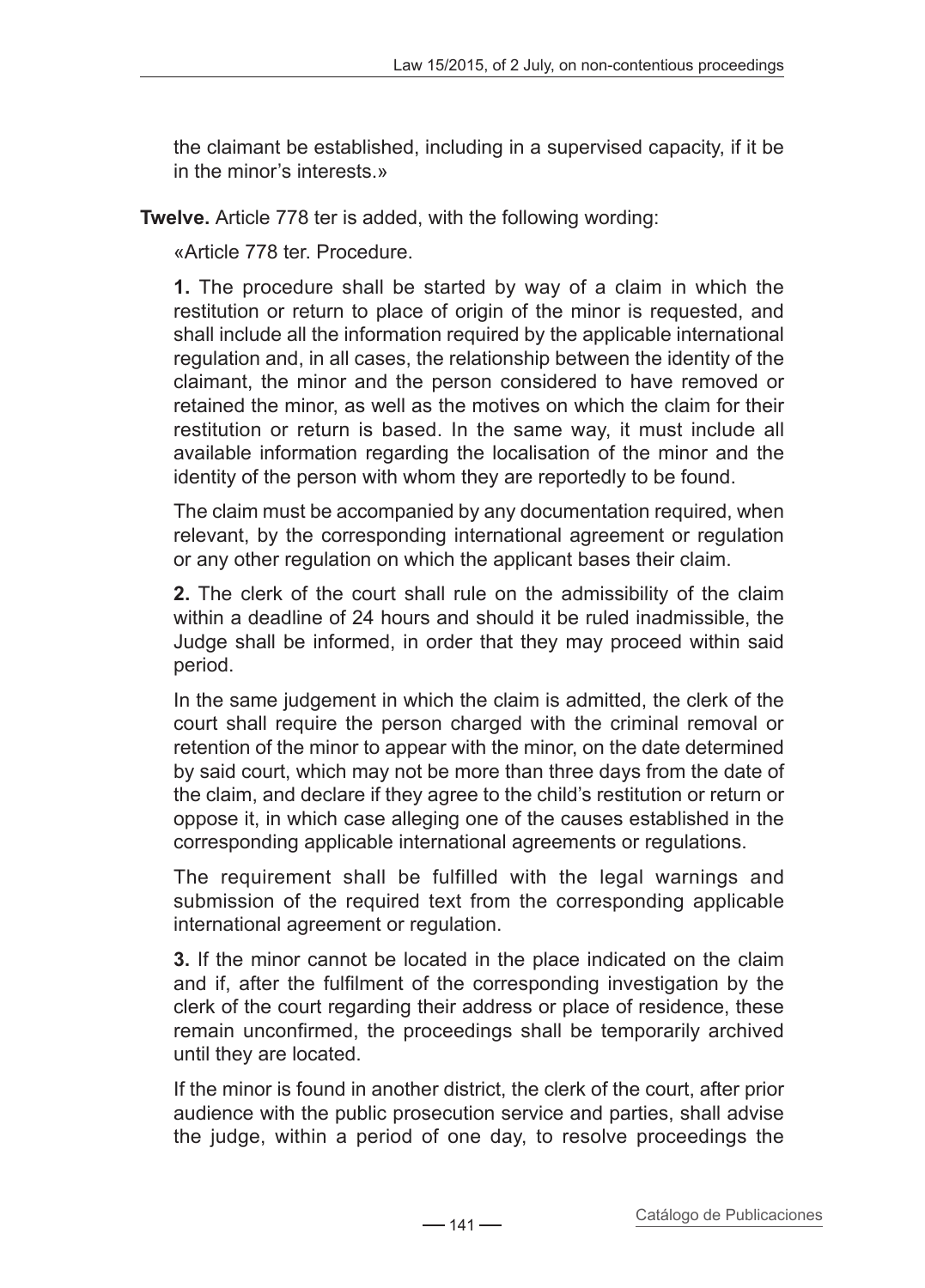following day via judicial order, setting out, when relevant, the court actions over which they have jurisdiction and requesting the parties to appear before the court within the next three days.

**4.** On the day, if the required party attends and agrees to the restitution of the minor or their return to their place of origin, as relevant, the clerk of the court shall lift the order and the Judge shall issue judgement on the same day, agreeing the conclusion of the process and the restitution or return of the minor, passing sentence with regards to costs, including travel costs and procedural costs.

The defendant may appear at any time before the completion of the procedure and agree to hand over the minor or return them to their place of origin, in accordance with the stipulations of this section.

**5.** If the defendant does not appear in court, or if they appear without plea, or they do not oppose or proceed, in this instance, with the handover or return of the minor, the clerk of the court may, on the same day, sentence them by default and shall continue the proceedings without them, summoning only the claimant and the public prosecution service to a hearing before the Judge, which shall take place within a period of no more than five days hence, to be held in accordance with the stipulations of the sixth section of this article. However, the defendant must be notified of said judgement, after which there shall be no other, except that of the final decision concluding the process.

The Judge may impose any precautionary measures deemed necessary in relation to the minor, should they not already previously have been adopted, pursuant to article 773.

**6.** If in the first hearing the required party presents opposition to the restitution or return of the minor, under the remit of causes established in the corresponding applicable international agreement or regulation, which must be presented in writing, the clerk of the court, on the same day, shall notify the opposition and shall summon all the interested parties and the public prosecution service to a hearing that shall be held within the non-extendable deadline of five days thence.

**7.** The hearing shall not be postponed due to the non-appearance of the claimant. If the defendant who opposed does not appear, the Judge shall deem that they have withdrawn their opposition and the hearing shall continue.

During said hearing, the appearing parties shall be heard, so that they may present the case that they deem appropriate, to the person who requested the restitution or return, the public prosecution service and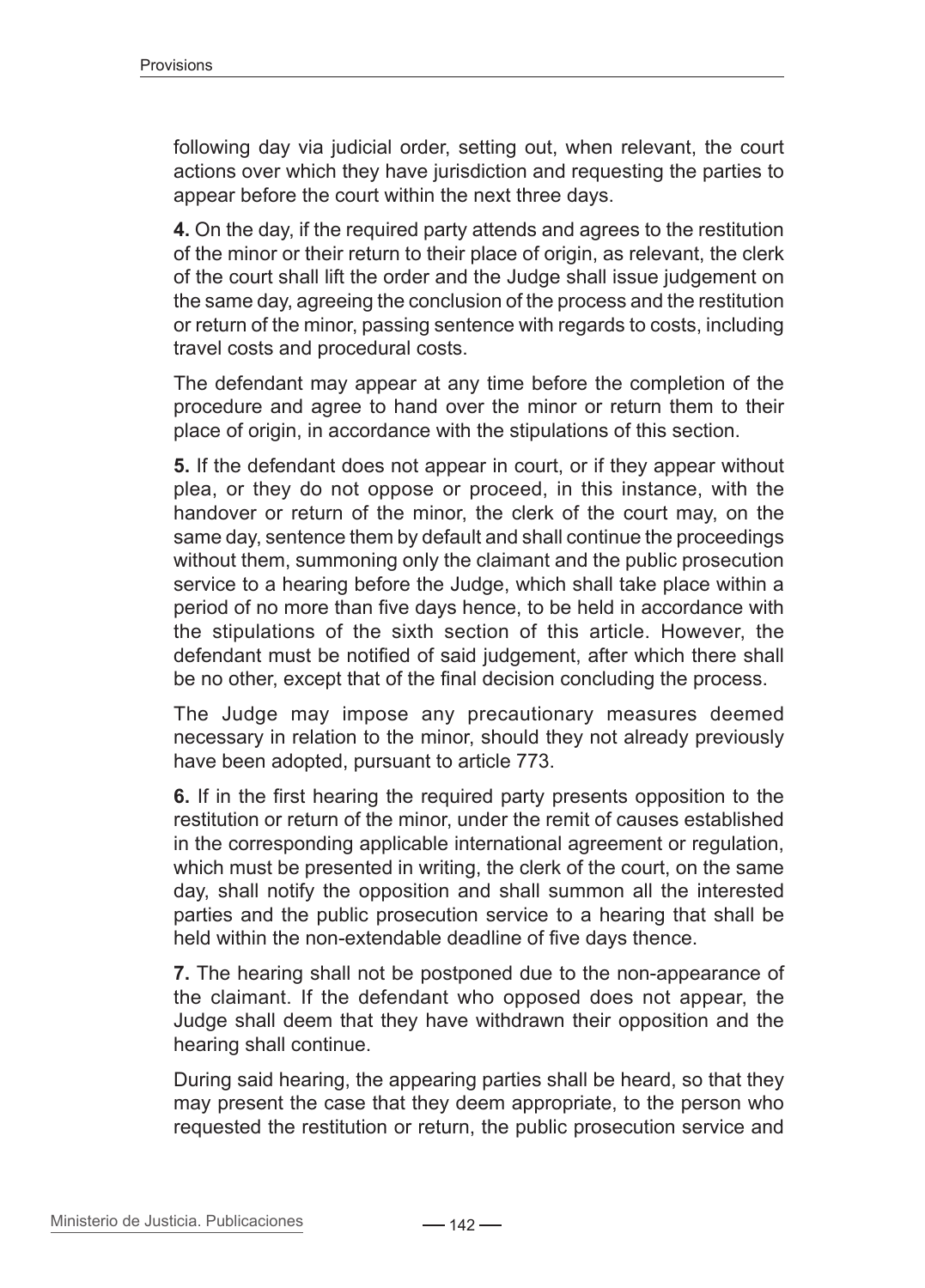the defending party, including if they are appearing in this procedure for the first time.

When relevant, useful, pertinent tests shall be performed, either proposed by the parties or the public prosecution service, or agreed ex officio by the Judge, regarding the proceedings relevant to the decision on the unlawfulness or not of the removal or retention and the measures to adopt, within a non-extendable deadline of six days. The Judge may also request, ex officio, or at the request of the parties or the public prosecution service, any reports they deem relevant, completion of which shall be considered urgent and preferential to any other process.

**8.** Before adopting any decision relating to the admissibility or otherwise of the restitution of the minor or their return to their place of origin, the Judge, at any moment during the process, and in the presence of the public prosecution service, shall separately hear the minor, unless audience with the same is not considered convenient when taking into account their age or the degree of maturity of the same, which shall be recorded in a reasoned judgement.

In the examination of the minor, it shall be guaranteed that they may be heard under conditions in which to safeguard their interests, without the interference of other persons and, in exceptional cases, requesting the assistance of specialists when necessary. This proceeding may be performed via video conference or other similar system.

**9.** Once the trial has taken place and, when relevant, all pertinent tests performed, within three days following its conclusion, the Judge shall pass sentence only regarding whether the removal or retention is unlawful and shall agree to proceed or not with the restitution of the minor to the person, institution, or organisation to whom their stay or custody is attributed, or their return to their place of origin, in order that the applicant may exercise their stay, communication or relationship regime with the minor, bearing in mind the superior interest of said minor and the terms of the corresponding agreement or provisions of the European Union on the matter, as relevant. The judgement agreeing the restitution or return of the minor, shall establish in detail the form and deadline for completion, adopting any measures necessary to avoid a new unlawful removal or retention of the minor after notification regarding the sentence.

**10.** If the restitution or return of the minor is agreed, the sentence shall establish that the person who removed or retained the minor be liable for procedural costs, including any incurred by the applicant, any travel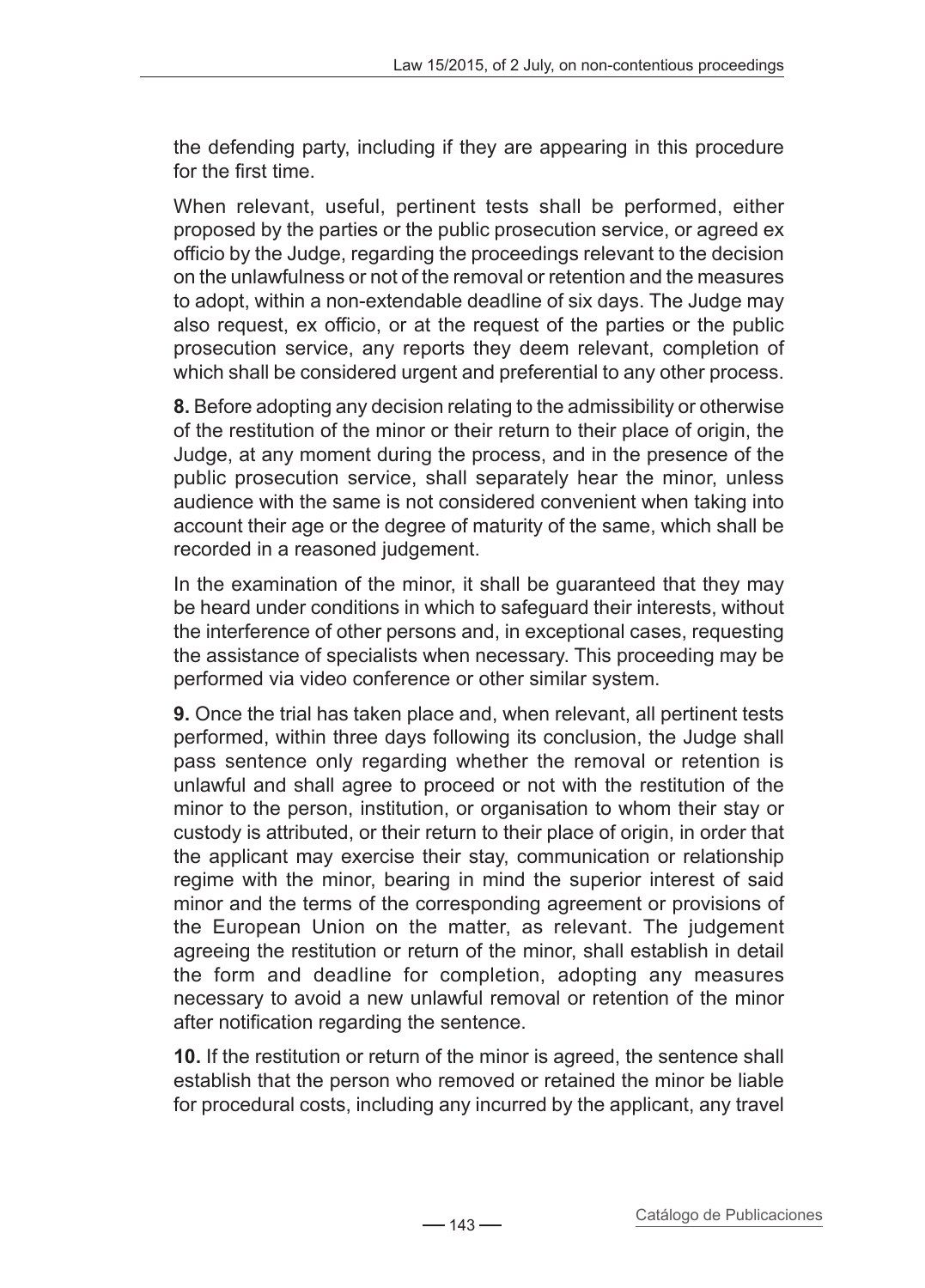costs and any arising from the restitution or return of the minor to the state in which they habitually resided prior to their removal.

In all other cases, procedural costs shall be declared ex officio.

**11.** There shall only be recourse to appeal with suspensive effect against the judgement, which must be resolved within the nonextendable deadline of twenty days.

During the appeal, the following special measures shall be followed:

a) A deadline of three days shall be imposed, counted from the day after sentencing. The judicial body must agree their admission or otherwise, within the 24 hours following submission.

b) Once the recourse for appeal has been admitted, the other parties shall have three days in which to present, in writing, their opposition to the recourse or, when relevant, their legal challenge. In the latter instance, the main appellant shall also have a deadline of three days in which to present whatever they have that may be relevant.

c) After which, the clerk of the court shall, on the same day, order the referral of the orders back to the court competent to resolve the appeal, before which the two parties must appear within 24 hours.

d) Once the court has received the orders, it shall agree proceedings on their admission within a deadline of 24 hours. If any test must is performed, or if a hearing is agreed, the clerk of the court shall advise a date for within the following three days.

e) The sentence must be issued within the three days following the conclusion of the hearing or, in the absence of said hearing, from the day following that on which the orders were received in the court competent to hear the appeal.

**12.** At any point in the process, both parties may request a stay of the proceedings, pursuant to the provisions set forth in Article 19.4, in order to submit to mediation. The Judge may also, at any point, ex officio or at the request of any party, propose a solution of mediation if, in light of the circumstances, it is deemed that they may reach an agreement, without incurring an unjustified delay in the process. In such cases, the clerk of the court shall agree suspension for the time necessary to complete said mediation. The public entity who is responsible for the protection of the minor may intervene as mediator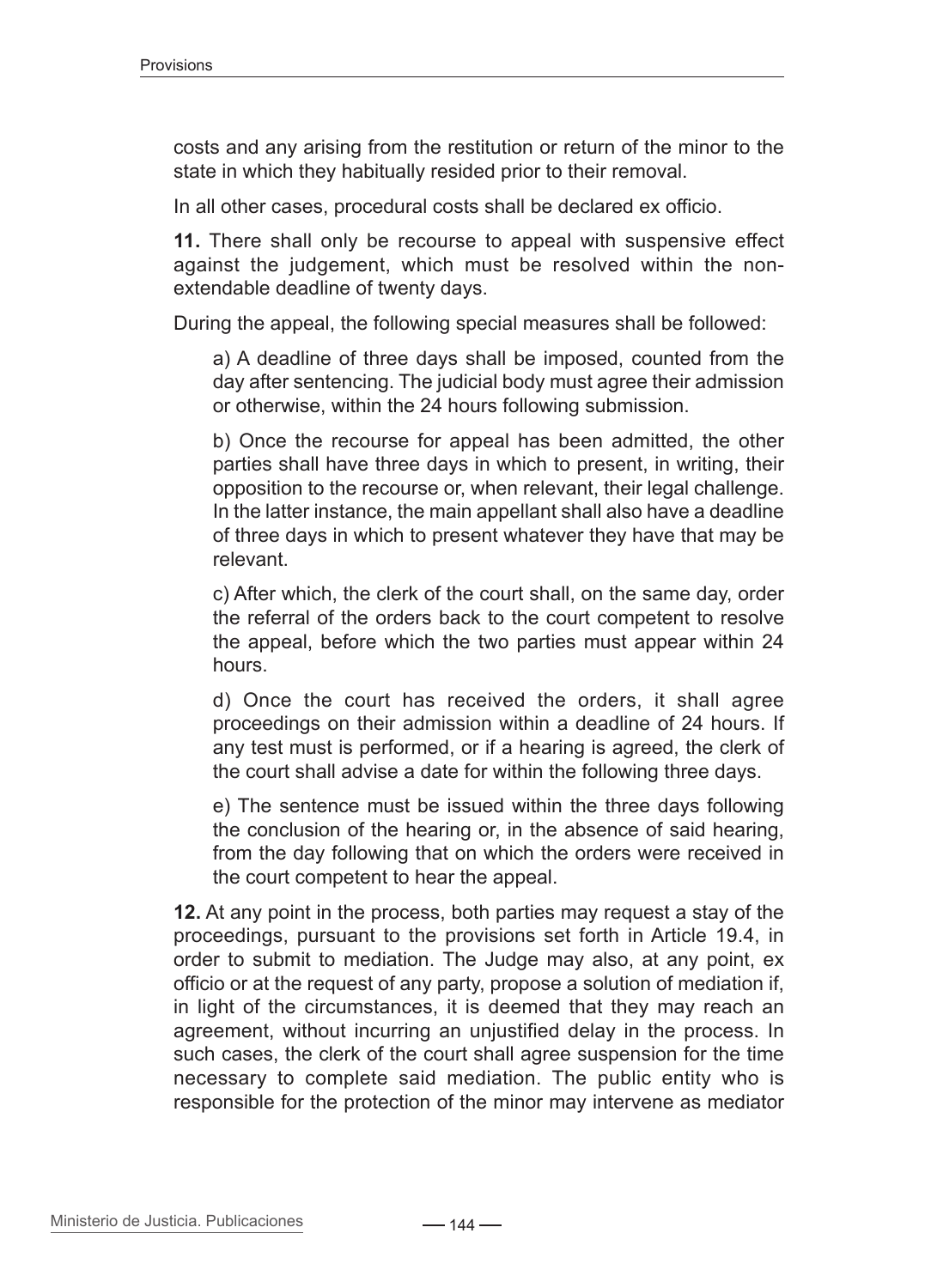if so requested ex officio or by the parties or the public prosecution service.

The duration of the mediation procedure shall be as brief as possible and its proceedings shall be concentrated into the minimum number of sessions, without at any time allowing the suspension of the process to exceed the legal period set forth in this Chapter.

The legal proceedings shall resume if requested by any party or, in the case of reaching an agreement in mediation, which shall be approved by the Judge, taking into account the current regulations and the superior interest of the child.

**13.** While executing the sentence by which the restitution of the minor or their return to the state of their origin was agreed, the central authority shall provide the necessary assistance to the court to guarantee that this is performed without risk, in each case adopting specific administrative measures.

If the parent who has been sentenced to return the minor should oppose, impede or hinder fulfilment of this sentence, the Judge must adopt the necessary measures to execute said sentence immediately, having at their disposal the assistance of the social services and the security forces.»

**Thirteen.** Article 778 quarter is added, with the following wording:

«Article 778 quarter. Judgement of unlawful on an act of international removal or retention.

When a minor with habitual residence in Spain is the object of international removal or retention, in accordance with that set forth in the corresponding applicable international agreement or regulation, any interested person outside the process initiated to request their international restitution, may address the competent judicial authority in Spain as to the substance of the matter, with the intention of obtaining a judgement that the specific removal or retention was unlawful, for which they may use the procedural channels available in Title I of Book IV on the adoption of definite or provisional measures in Spain, including the measures set forth in article 158.

The Spanish authority competent to issue a judgement or certification from article 15 of the Hague Convention of 25 October 1980 on the civil aspects of the international kidnapping of minors, who accredits whether the removal or retention of the minor was unlawful in the sense set forth in article 3 of the Convention shall, whenever possible,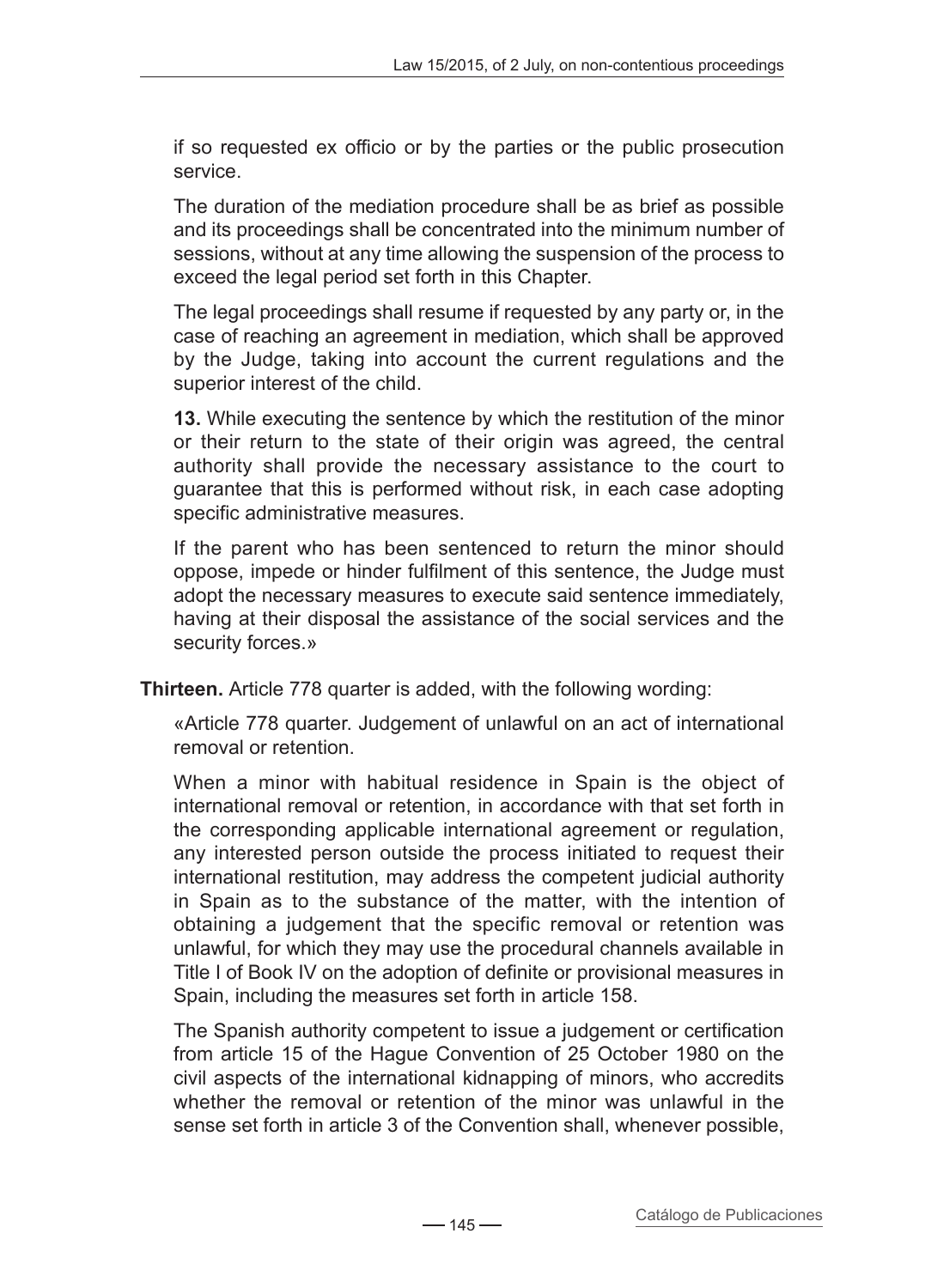be the highest judicial authority known in Spain for any process regarding parental authority affecting the minor. In the absence of the same, the Magistrates' court from the last Spanish domicile of the minor shall have jurisdiction. The Spanish central authority shall do everything possible to assist the applicant in obtaining a decision or certification of this nature.»

**Fourteen.** Section 1 of article 782 is edited in the following manner:

«**1.** Any joint heir or legatee with a proportional part may legally claim the division of the inheritance on condition that this must not be carried out by a commissioner or accountant-partitioner designated by the testator, due to an agreement made by the joint heirs or by the clerk of the court or the notary.»

**Fifteen.** Article 790 is edited in the following manner:

«**1.** On condition that the court is notified of the death of a person and there is no record of a will, nor of forebears, descendants or a spouse of the deceased, nor a person who is in a de facto similar situation, nor are there relatives within the fourth degree, the court shall ex officio adopt the measures essential for the burial of the deceased if this is necessary and the measures for the security of the deceased's goods, books, papers, correspondence and effects susceptible to removal or concealment.

Procedure shall be the same when the persons referred to in the preceding paragraph are absent or when any of these are minors or legally incapacitated and do not have legal representatives.

**2.** In the cases to which this article refers, after the relatives have appeared or a legal representative has been appointed to the minors or persons of legally amended capacity, they shall be given the goods and effects belonging to the deceased and legal intervention shall cease, excepting the stipulations of the following article, where attendance before the notary is necessary in order to proceed with issuing declaration of heirs.»

**Sixteen.** Section 2 is amended and a new section 3 is added to article 791:

«**2.** If, in fact, it turns out that the person died intestate and with no relatives with a right to succession in law, by mandate, the court shall order that procedure be as follows: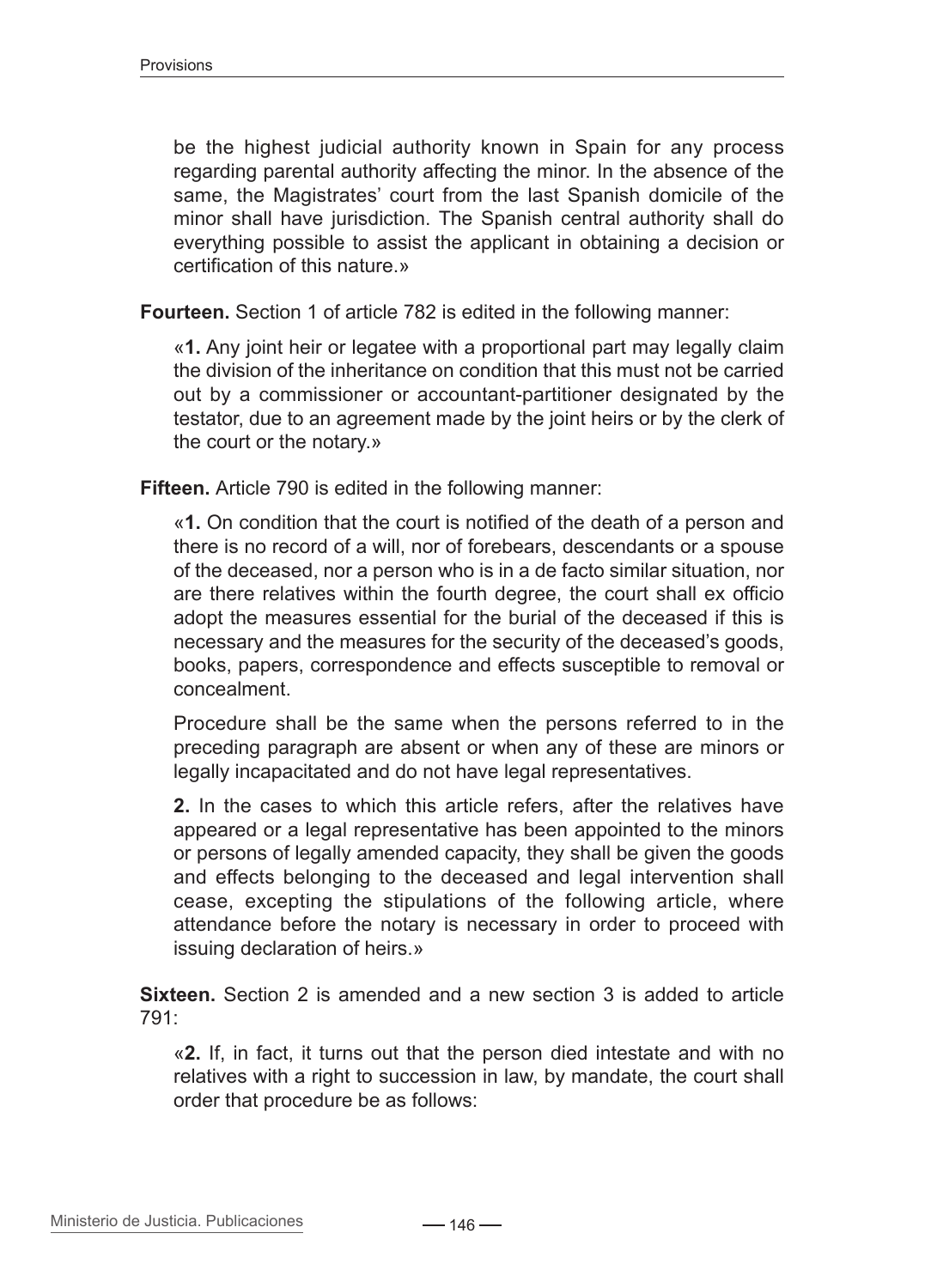1<sup>st</sup>. To take possession of the books, papers and correspondence of the deceased person.

 $2<sup>nd</sup>$ . To make an inventory of and deposit the goods, stipulating what is to be done as regards their administration, in accordance with the provisions herein. The court may appoint a person, at the expense of the state, to carry out and guarantee the inventory and its deposit.

In the same sentence, it shall order, ex officio, communication with the corresponding delegation from Economy and Finance, in case there be a declaration of intestate successor in the state's favour, with transfer of the proceedings realised and documentation collected in accordance with section 1.

**3.** From the point at which the general state administration or an autonomous region's administration communicates to the court that they have initiated the procedure for a declaration of intestate successor, the court shall agree that they are responsible for the administration of the goods. In this case, the public administration body shall not be required to provide surety and shall complete any expert reports deemed necessary, using their own technical services.

The administration shall communicate to the court the decision that concludes the proceedings. If the aforementioned decision concludes that the declaration of intestate successor in favour of the administration may not proceed, said administration may not continue to be responsible for the estate and shall request that the court appoint a new legal administrator within a period of one month from said communication. Once the month has transpired, the administration shall, in all cases, cease to be responsible as administrator.

When aforementioned decision declares the administration intestate successor, the judicial body who presided over the intervention of the estate shall, within one month, adopt the provisions necessary for the handover of the goods and rights that form the inheritance.»

**Seventeen.** Section 1 of article 792 is edited in the following manner:

«**1.** The proceedings referred to in section 2 of the preceding article may be agreed to at the request of a party in the following cases:

1<sup>st</sup>. By the spouse or any of the relatives who believe they have a right to legitimate succession, on condition that they accredit having sought the declaration of intestate successors before a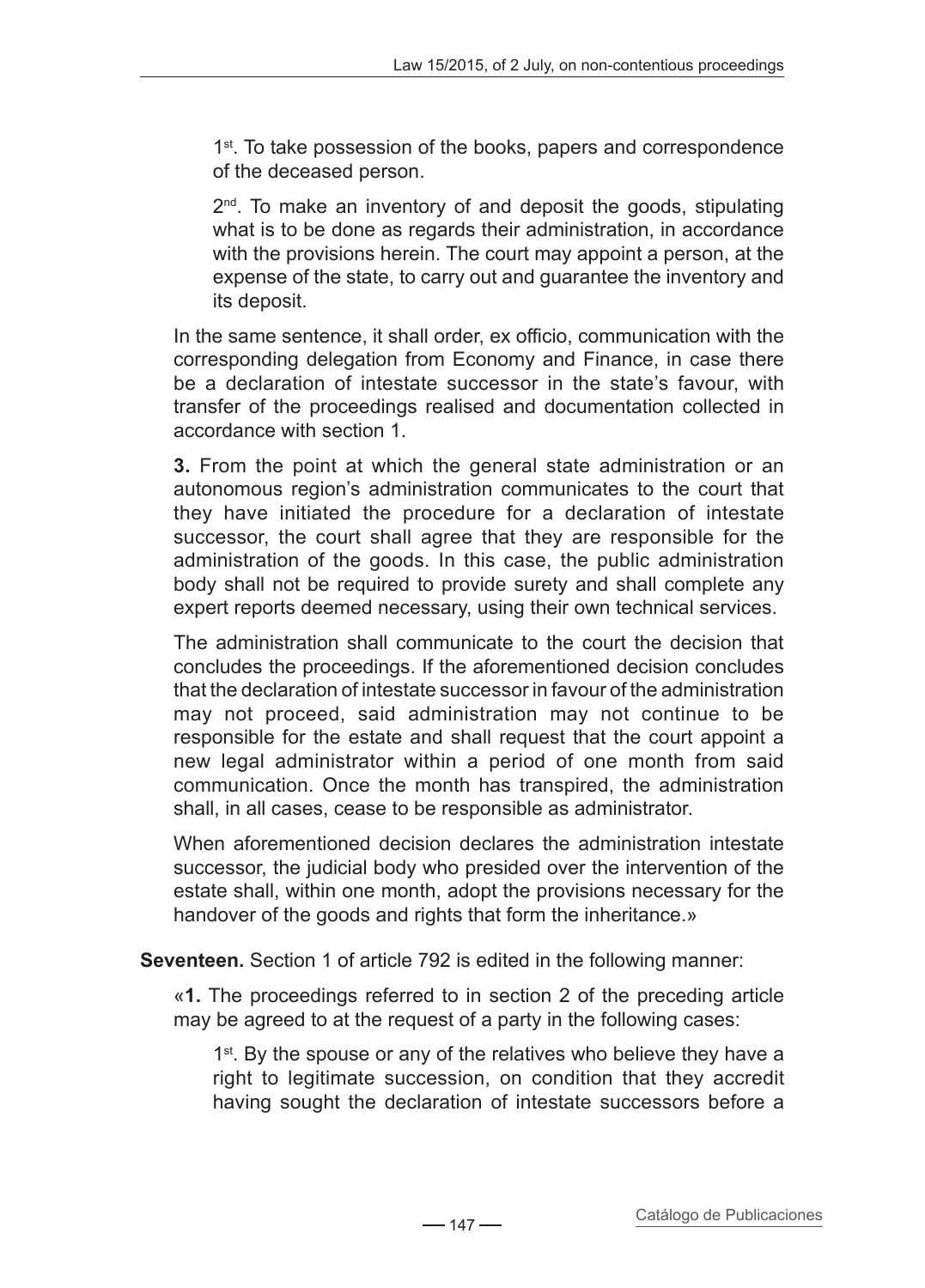notary, or the application for the supervision of the estate of a deceased person is formulated at the same time as the notarial declaration of heirs is sought.

 $2<sup>nd</sup>$ . By any co-heir or legatee with an equiproportional part, when requesting the judicial division of the inheritance unless the supervision has been expressly forbidden by a provision in the shall.

3<sup>rd</sup>. By the public administration body who initiated the proceedings for declaration of their status as intestate successor.»

**Eighteen.** Section 1 of article 802 is edited in the following manner:

«**1.** The administrator shall deposit without delay, the amounts collected while holding the post at the disposal of the court, while retaining only the amounts required to attend to the expenses of judicial or notarial proceedings, payment of fees and other ordinary expenses.»

**Nineteen.** The twenty second final provision is edited in the following manner:

«Twenty second final provision. Measures to facilitate the application in Spain of Council Regulation (EC) no. 2201/2003, of 27 November 2003, regarding the jurisdiction, recognition and enforcement of judicial decisions regarding matrimonial matters and matters of parental authority.

**1.** The certification concerning judicial decisions regarding matrimonial matters and matters of parental authority set forth in article 39 of Regulation (EC) No. 2201/2003, shall be issued by the clerk of the court, separately and through a procedural court order, by completing the corresponding form in Annexes I and II of the Regulation cited.

**2.** The judicial certification concerning the judicial decisions on visiting rights set forth in section 1 of article 41 of Regulation (EC) No. 2201/2003, shall be issued by the Judge, separately and through a procedural court order, by completing the form included in Annex III of said Regulation.

**3.** The judicial certification concerning judicial decisions on the restitution of minors set forth in section 1 of article 42 of Regulation (EC) No. 2201/2003, shall be issued by the Judge, separately and through a procedural court order, by completing the form included in Annex IV of the Regulation cited.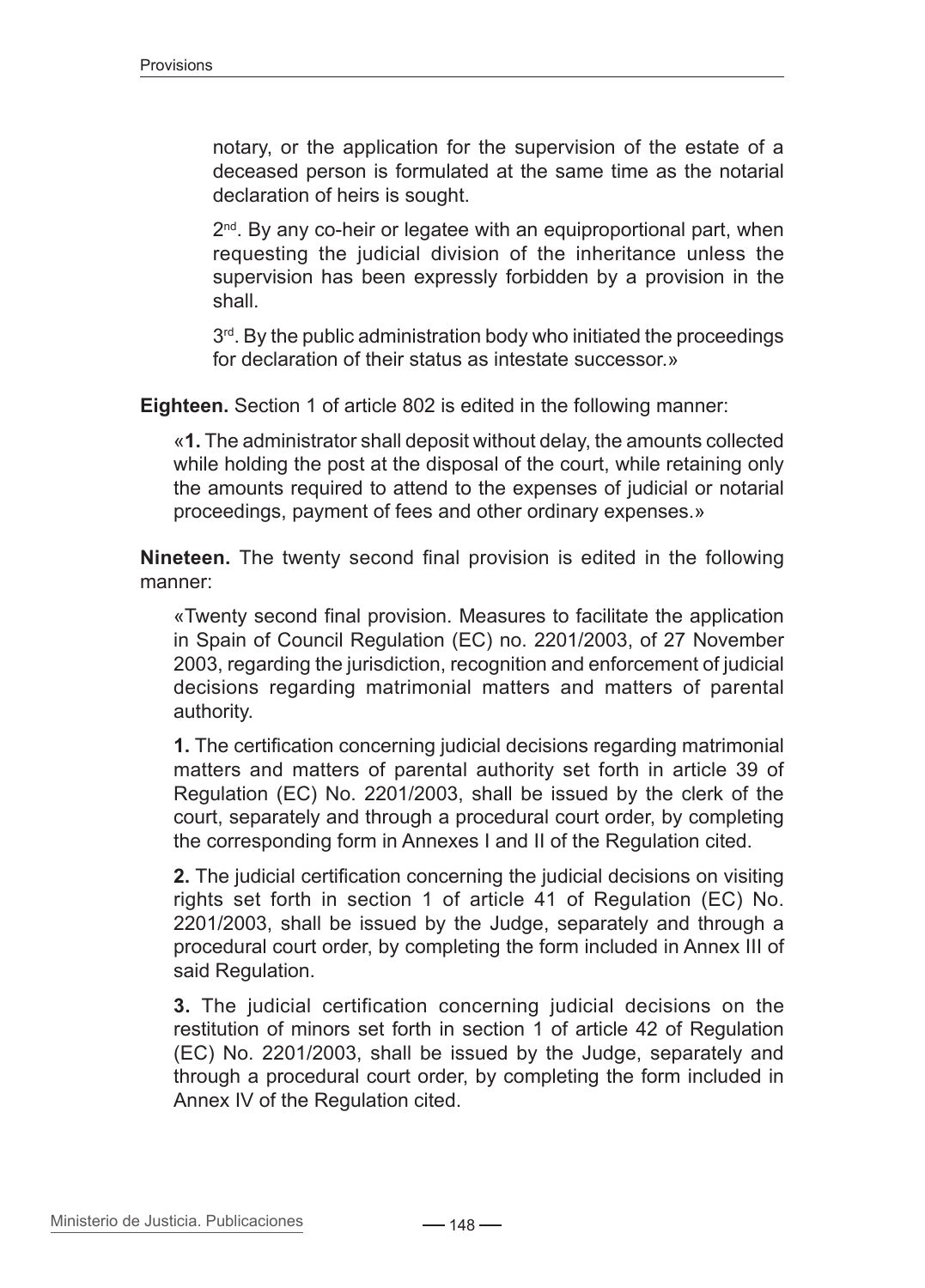**4.** The procedure for the rectification of errors in judicial certification, stipulated in article 43.1 of Regulation (EC) No. 2001/2003, shall be resolved as set forth in the first three sections of article 267 of Organic Law 6/1985, of July 1, on Judicial Power. There shall be no recourse to any appeal against the decision on the clarification or rectification of the judicial certification referred to in the previous two sections.

**5.** Refusal to issue the certification referred to in sections 1, 2 and 3 of this article shall be adopted separately and by way of decree in the case of section 1 and by court order in the case of sections 2 and 3 and may be challenged by direct appeal for revision in the case of section 1 and by appeal for reversal in the case of sections 2 and 3.

**6.** Submission of that referred to in article 11.6 of Regulation (EC) no. 2201/2003, shall include a copy of the judicial decision of non-return, pursuant to article 13 of the Hague Convention of 25 October 1980 and a copy of the original proceedings of the hearing in support for the recording and reproduction of sound and image, as well as any documentation the court deems relevant to attach in each case, as accrediting the fulfilment of the obligations of articles 10 and 11 of the Regulation.

**7.** The claim referred to in article 11.7 of Regulation (EC) no. 2201/2003, shall be substantiated pursuant to the proceedings set forth in the current Law on Civil Procedure, for the processes that exclusively deal with the custody and stay of minors, although legal jurisdiction to hear the case shall be determined pursuant to that set forth for the process regulating the measures on the restitution of minors in alleged cases of international abduction.»

**Fourth final provision***. Amendment to Law 20/2011, of 21 July, on Register Offices.*

**One.** Sections 1, 2, 5, 6, 7, 8, 9, 10 and 12 of article 58 are edited in the following manner:

«**1.** Civil marriage shall be performed by the justice of the peace, mayor or designated councillor, clerk of the court, notary or consular or diplomatic official acting as registrar for the register office.»

**2.** Celebration of the marriage shall require prior issue or instruction of a license or proceedings at the request of the couple to be married, to accredit the fulfilment of the requirements for capacity and the nonexistence of impediments or the exemption thereof, or any other obstacle, in accordance with the provisions of the Civil Code. Issue of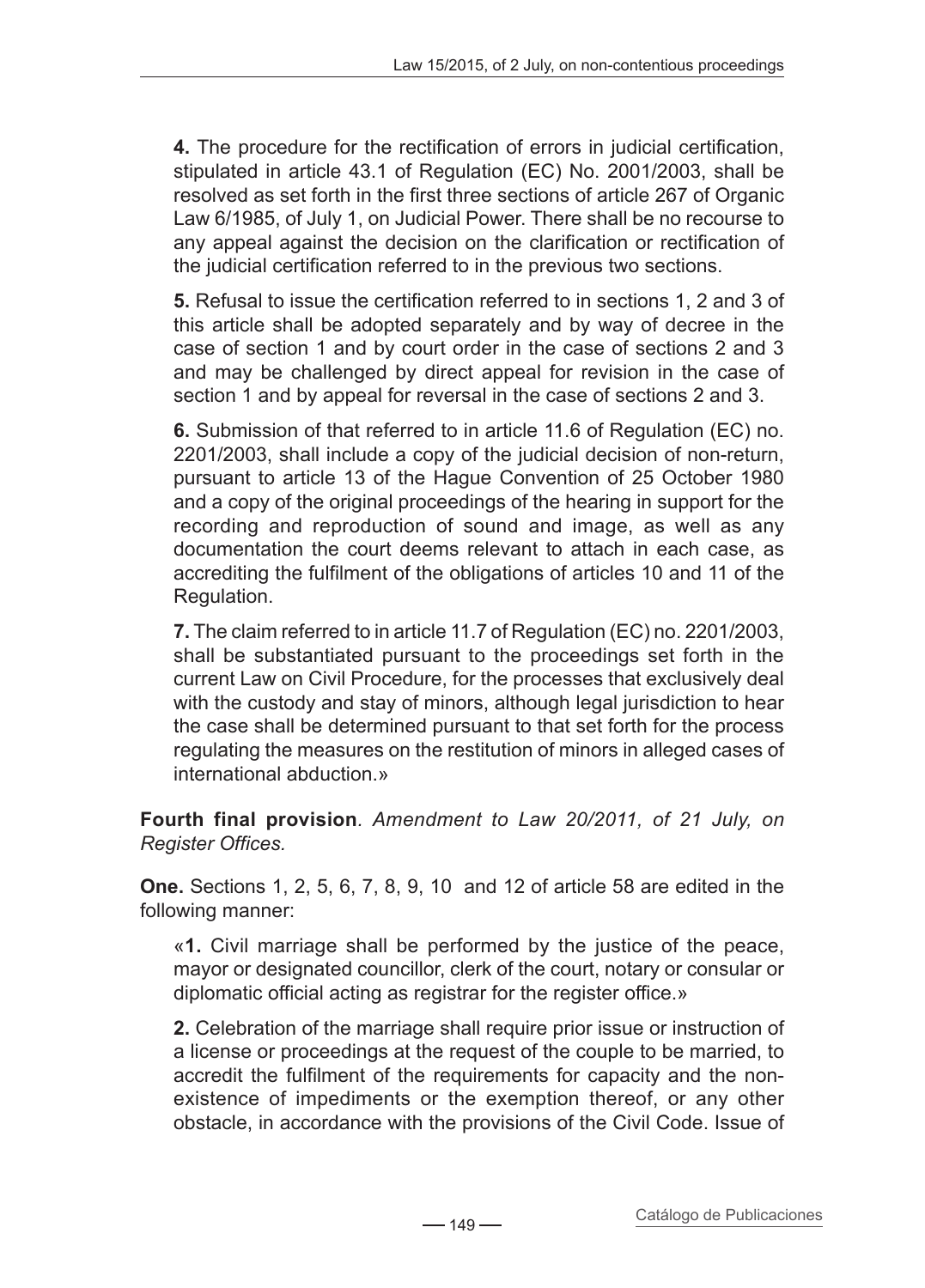the proceedings shall fall to the notary in the district of one of the aforementioned couple. Instruction of the proceedings shall fall to the clerk of the court or register office registrar from the district of one of the couple to be married.

**5.** The clerk of the court, notary or registrar shall hear both spouses in private and separately, in order to ascertain their capacity and the nonexistence of any other impediment. Additionally, they may request any relevant reports and perform any relevant legal measures, whether or not these are proposed by the applicants, in order to accredit the status, capacity and residence of the couple to be married, or any other necessary ends to assess the validity of their consent and the veracity of their marriage. If either of the couple is affected by mental, intellectual or sensorial deficiencies, an expert medical opinion must be issued regarding their ability to give consent.

Once all these acts have been completed, they shall be recorded in the records of proceedings, filed together with the documents prior to the registration of the marriage.

If one year passes from publication of the announcements or the substitution legal measures without the marriage having been contracted, said marriage may not take place without new publication or proceedings.

**6.** Once the previous legal measures have been completed, the clerk of the court, notary or registrar who presided, shall finalise the proceedings or issue a decision, noting the eligibility or lack thereof of the couple with regard to the requirements necessary for marriage, as well as the decision on the matrimonial financial regime applicable and, when relevant, the regional citizenship of the couple, submitting copies of each. The act or decision must be reasoned and clearly express, when relevant, any lack of capacity or impediment that exists.

**7.** If the hearing by the clerk of the court, notary or registrar was unfavourable, the record or proceedings shall be concluded and the interested parties may approach the Department of Registers and Notaries in order to use the recourse to appeal set forth in this Law.

**8.** If the result of the proceedings by the clerk of the court was favourable, the marriage may be performed before the aforementioned, or another clerk, a justice of the peace, mayor or designated councillor, according to the wishes of the couple. If it has been processed by the registrar, the marriage must be performed by the justice of the peace, mayor or designated councillor nominated by the couple. Finally, if a notary issued the marriage licence, the couple may choose to grant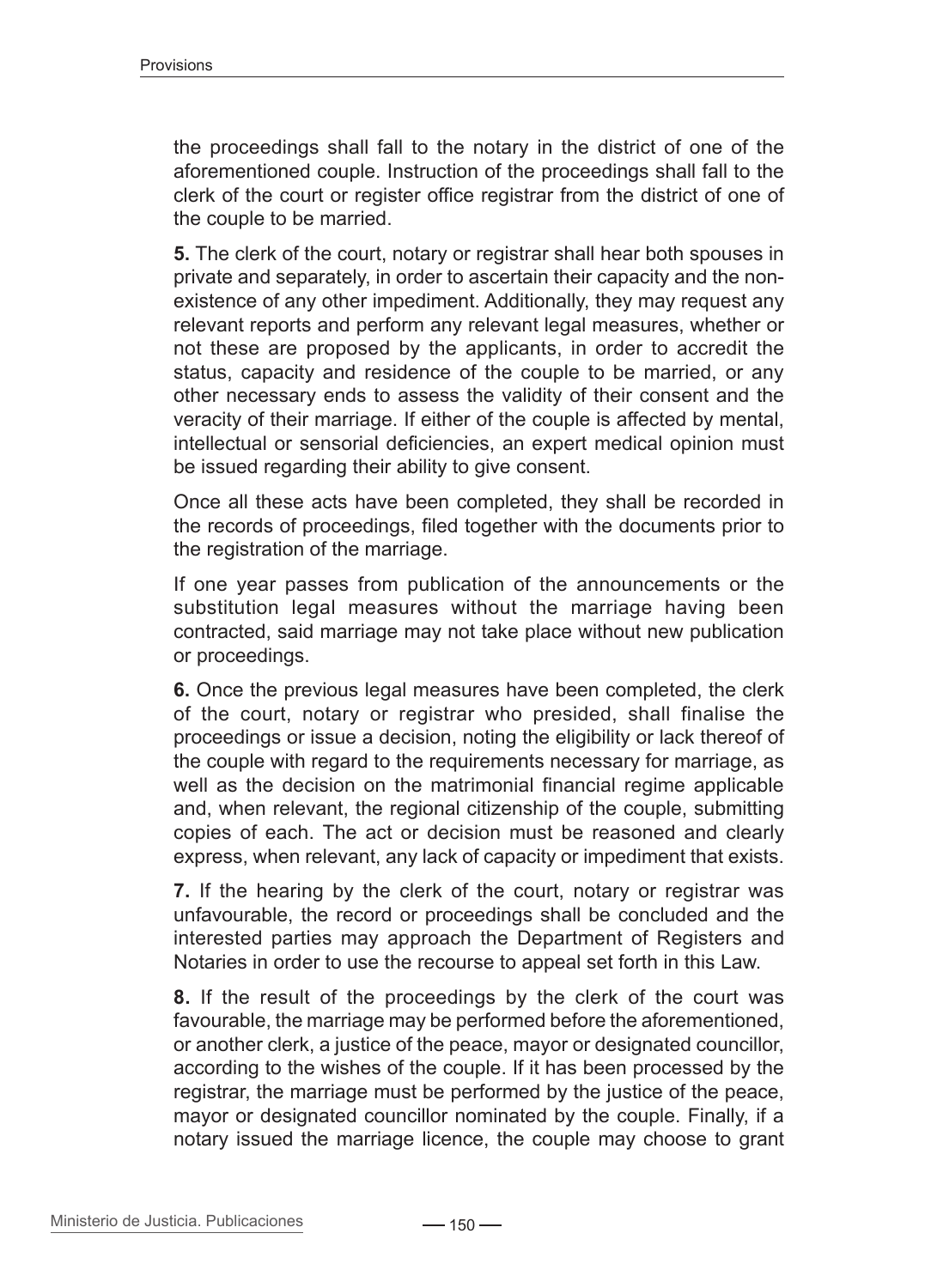consent to the same notary who processed the prior licence or another, a justice of the peace, mayor, or designated councillor. The granting of consent must be performed in the manner set forth in the Civil Code.

Marriage performed before a justice of the peace, mayor or designated councillor, or clerk of the court shall be recorded as an official record; a marriage which takes before a notary shall be recorded in a public deed. In both cases, it must be signed by both bride and groom and two witnesses, together the official before whom it takes place.

Once the certificate has been issued or the public deed has been authorised, a copy proving that the marriage has taken place shall be given to both bride and groom and a certified copy, or authorised electronic copy, of the document shall be sent by the authorising official that same day, by telematic means, to the register office for registration, after approval by the register office official.

**9.** Marriages performed outside Spain shall fall under the jurisdiction of the consular or diplomatic official responsible for the register office abroad. If one or both of the spouses resides abroad, the issue of prior proceedings may correspond to the consular or diplomatic official responsible for the register office in the district in which they reside. Marriage issued this way may be performed before the same official or another, or before a justice of the peace, mayor or designated councillor, according to the wishes of the couple.

**10.** If the marriage was performed without having passed first through the prior license or proceedings, where said proceedings were necessary, the clerk of the court, notary or diplomatic or consular official responsible for the register office who performed it, before completing the proceedings necessary for registration, must first verify whether the legal requirements for validation are fulfilled, by way of processing the license or proceedings to which this article refers.

If the marriage was performed before a person or authority other than those indicated in the previous paragraph, the record of said marriage shall be issued to the registrar competent in the district in which it was performed, in order for said registrar to proceed with the verification process to take place through the relevant proceedings. Once verification has taken place, the registrar shall proceed to register the event.

**12.** If the couple have registered their intent to contract marriage abroad, in accordance with the manner established by the law in the place of the celebration, or in a religious manner, and the submission of a certificate of matrimonial capacity is required, this shall be issued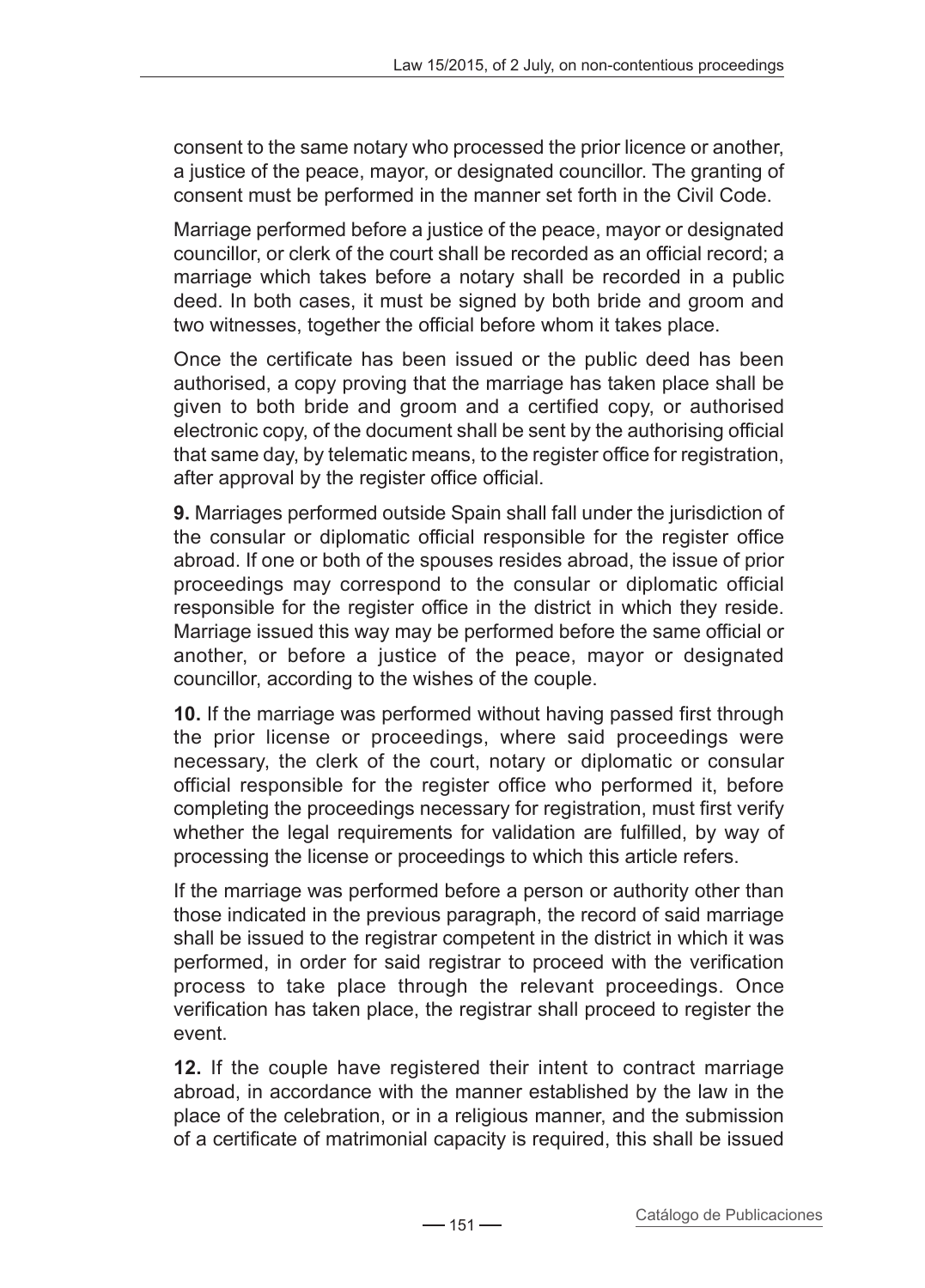by the clerk of the court, notary, registrar or consular or diplomatic official from the district in which either of the couple resides, after prior investigatory proceedings or record that contains the accrediting decision regarding the matrimonial capacity of the couple.»

**Two.** Section 1 of article 58 bis is edited in the following manner:

«**1.** In order to perform marriage in the religious manner set forth in the Agreement between the Spanish State and the Holy See on Legal Affairs and in the Co-operation Agreements between the state and religious denominations, the stipulations of the aforementioned agreements shall apply.

**2.** In the event of marriages performed in the religious manner set forth by churches, denominations, religious communities or federations registered in the Religious Entities Register that have obtained recognition as deeply rooted in Spain, these shall require the issue of prior certificate or record of matrimonial capacity, in accordance with the previous article. Once this procedure has been followed, the clerk of the court, notary, registrar, or register office diplomatic or consular official who presided, shall issue two copies of the certificate or decision, which shall include, when relevant, accrediting certification of the couples' judgement of matrimonial capacity, which said couple must submit to the minister of worship performing the ceremony.

Consent must be submitted to a minister of worship and two witnesses of age. In these cases, the permission must be submitted before six months have transpired from the date of the certificate or decision containing the judgement of matrimonial capacity. For this purpose, a minister of worship shall be considered an individual, of a stable character, dedicated to the functions of religious assistance or worship and who is accredited as fulfilling these requirements through certification issued by the church, denomination or religious community that has obtained recognised deeply rooted status in Spain, in conformance with the federation who, when relevant, requested said recognition.

Once the marriage has taken place, the official shall accredit the same, by certification, following the necessary requirements for registration and including the details of the identity of the witnesses and the circumstances of the prior proceedings or certificate, which must include the name and surnames of the clerk of the court, notary, registrar, or diplomatic or consular official who issued the certificate, and the date and name of the protocol used, when relevant.. The certificate shall be sent by electronic means, in accordance with the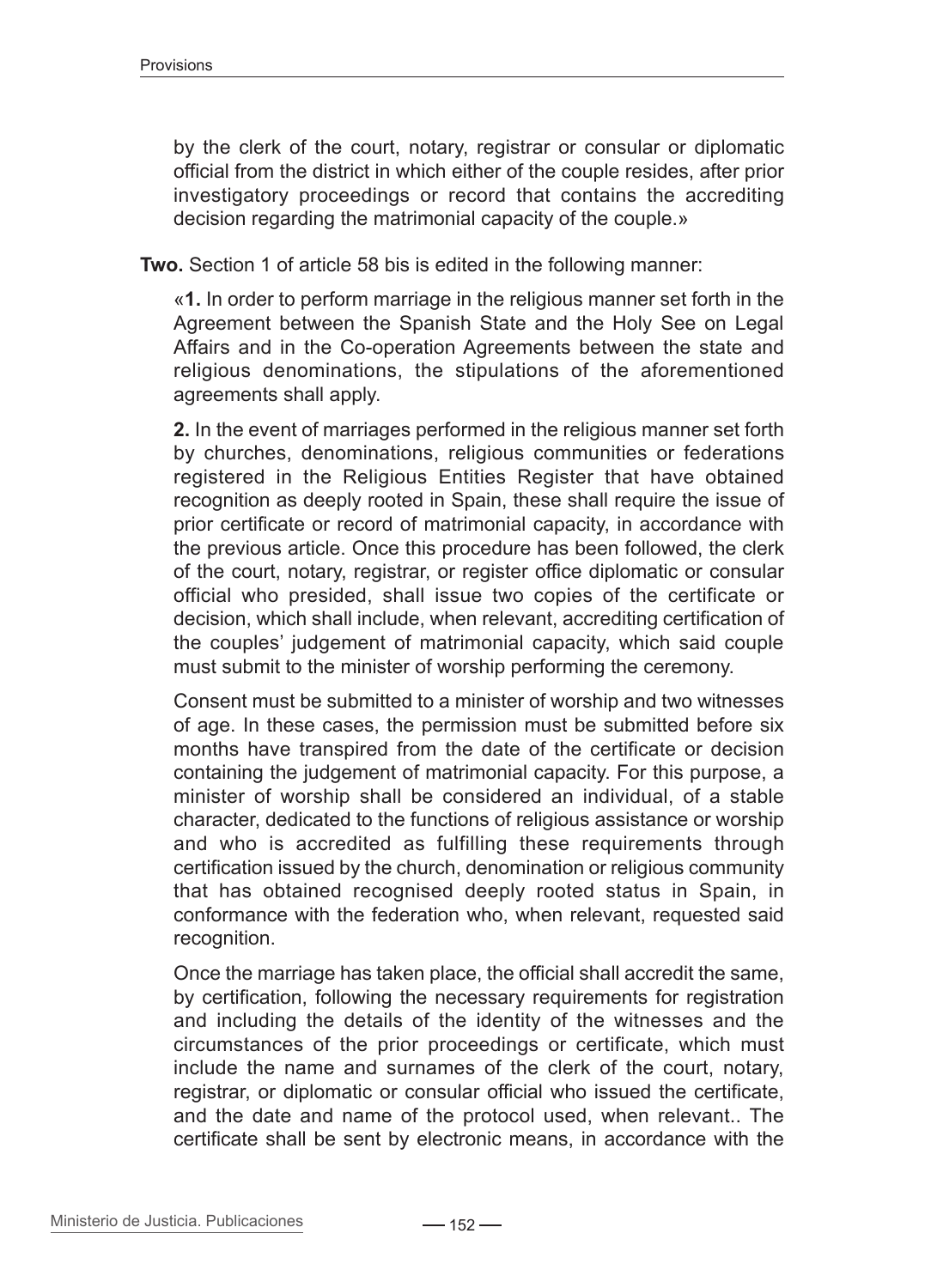regulations, together with certification to prove the status of the minister of religion, within five days, to the relevant register office official for registration. In the same way, two copies of the prior certificate or decision of express legal matrimonial capacity for the celebration of marriage shall be submitted; one to the spouses and one to be preserved as record of the celebration in the files belonging to the official or religious entity represented by minister of worship.»

**Three.** Article 59 is amended as follows:

«Article 59. Registering the marriage.

**1.** Marriages whose requirements have been fulfilled and which have been celebrated according the procedure set forth in article 58, shall be recorded in the individual spouses' registers.

**2.** Marriages celebrated before a foreign authority shall be entered into the Spanish register office by way of registration of the corresponding certificate, assuming said certificate complies sufficiently with the stipulations of this current Law.

**3.** Religious marriages celebrated in Europe shall be entered into the register office by way of certificate issued by the minister of worship, in accordance with the stipulations of article 63 of the Civil Code.

**4.** Once registration has taken place, the registrar shall ensure that the certificate of registration of the marriage is available to the spouses.

**5.** The registration validates the marriage and the date and time on which it was contracted and produces full recognition of the civil effects of the same regarding bona fide third parties.»

**Four.** Article 60 is amended:

«Article 60. Registering the matrimonial financial regime.

**1.** Together with the certificate of marriage, the legal matrimonial financial regime or pact that governs the marriage shall be registered, or the pacts, judicial decisions or other proceedings that may affect the same.

**2.** When settlement deeds are not submitted, the matrimonial regime that shall be registered is the default regime according to the applicable legislation. In order to register a specific legal financial regime to a marriage already registered, when one was not previously registered and there are no supporting deeds of settlement, it shall be necessary to issue an affidavit.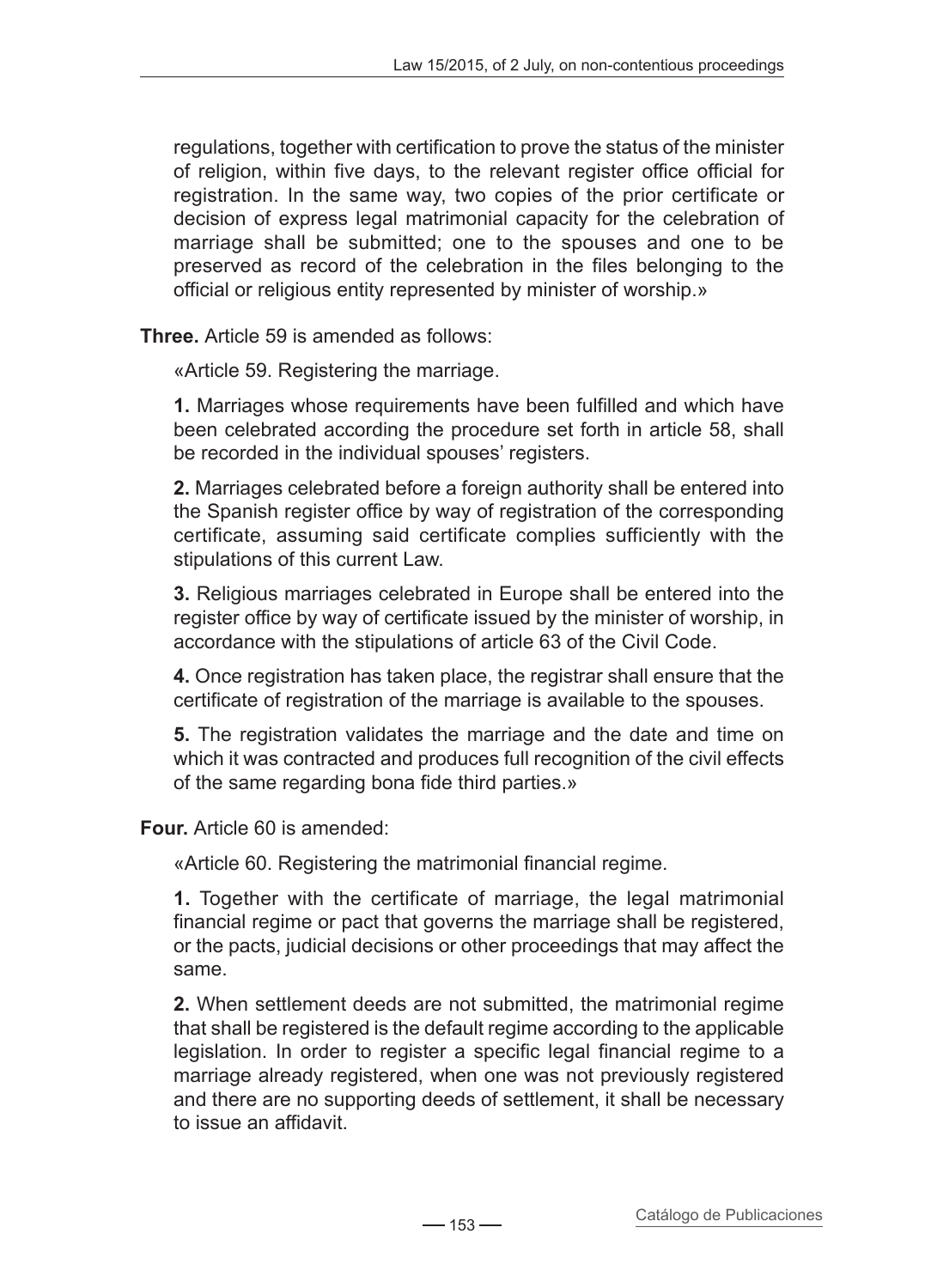Once the deeds of matrimonial settlement have been granted before the notary, said notary must issue, on the same day, an authorised electronic copy of the public deed to the corresponding registrar, for it to be recorded in the marriage registration. If the marriage has not been performed on the date of receipt of the deed of matrimonial settlement, the registrar shall proceed to register it in the individual record for each spouse.

**3.** In registrations in any other register where there are settlements and other proceedings affecting the matrimonial financial regime, the information regarding their registration shall be recorded in the register office.

**4.** Without prejudice to the stipulations of article 1333 of the Civil Code, under no circumstances shall a bona fide third party become adversely affected, except from the date of registration of the matrimonial financial regime or amendment to the same.»

**Five.** Article 61 is edited in the following manner:

«Article 61. Registering separation, annulment and divorce.

The clerk of the court who issued the final judicial decision of separation, annulment or divorce must submit, on the same day or the next working day, and by electronic means, testimony of the same to the general register office, which shall immediately create the corresponding registration. Judicial decisions regarding annulment, separation and divorce may registered once they become final.

The notary who authorised the public deed formalising a regulatory agreement of separation or divorce shall be under the same obligation.

Any judicial decisions or public deeds that amend those initially adopted or agreed, must also be registered in the register office.

Decisions regarding dissolution of canonical marriage issued by a recognised ecclesiastic authority, shall be registered if they comply with the requirements set forth in the legal system.»

**Six.** Article 67. Special circumstances when registering a death.

«**1.** When the corpse has disappeared or has been buried before registration, a statement stall be required of the clerk of the court, declaring the death, or a judicial authority issued order in which the death is legally accredited.»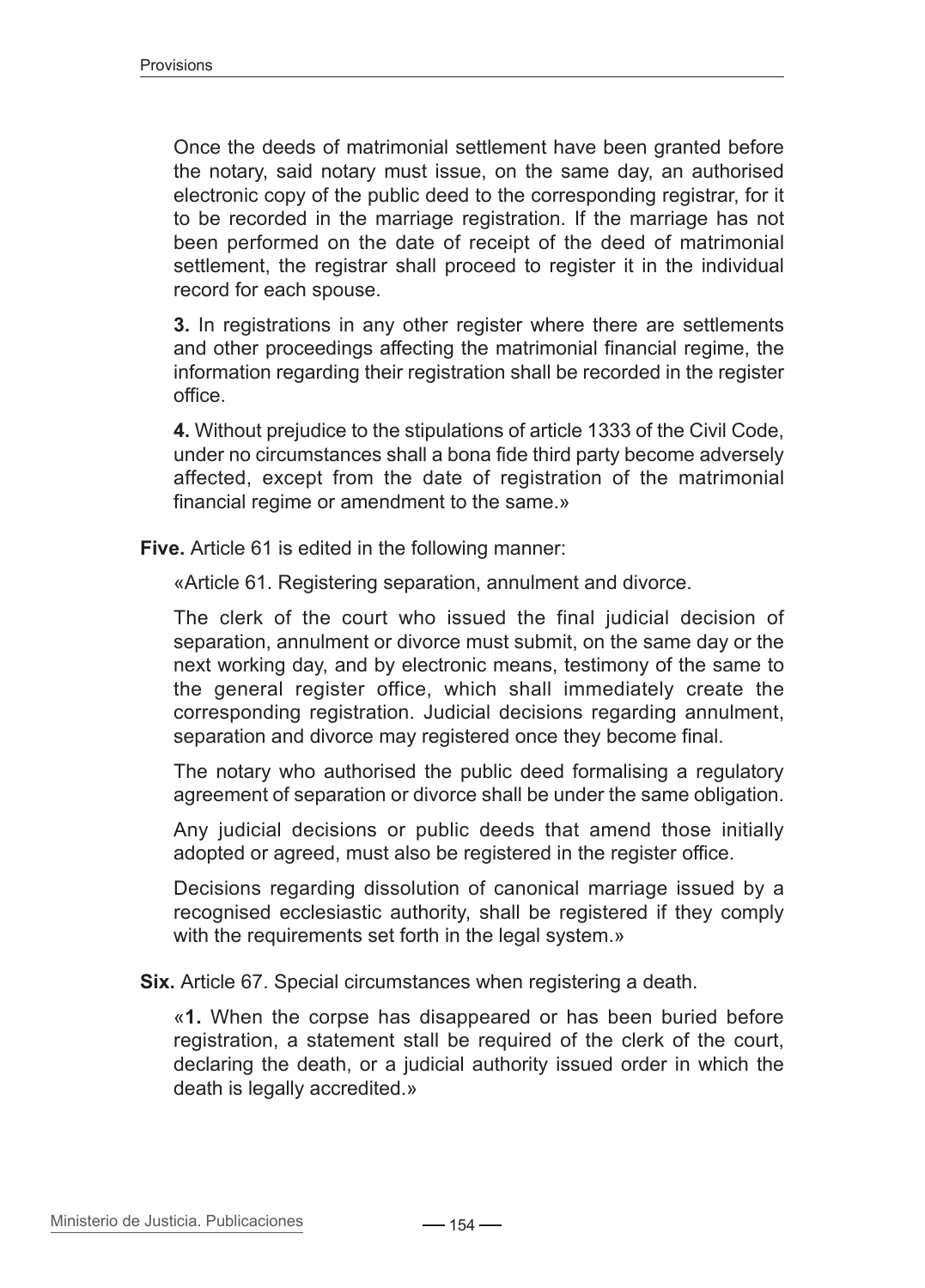**Seven.** Section 1 of article 74 is edited in the following manner:

«**1.** The absent party's representative and the court-appointed guardian shall have access to the individual register, in the event set forth in article 299 bis of the Civil Code.»

**Eight.** A new section 3 is added to article 78:

«**3.** In the registrations of declaration of absence and death, the stipulations set forth in article 198 of the Civil Code shall be followed.»

**Nine.** Section 2 of the second final provision is edited as follows:

«**2.** Any references found in any regulation to the Judge, mayor or official who performs their functions to authorise a civil marriage, must be understood to refer to the clerk of the court, notary, register office registrar or diplomatic or consular official of the register office in order to accredit fulfilment of the requirements for capacity and the nonexistence of impediments or the exemption thereof; and to the justice of the peace, mayor or designated councillor, clerk of the court, notary or consular or diplomatic official acting as registrar for the register office for the celebration before them of a civil marriage.»

**Ten.** The fifth final provision of the Law of Register Offices is edited as follows:

«Fifth final provision. Municipal taxes.

Section 5 is added to article 20 of the consolidated text of the Law regulating Local Tax Authorities, approved by Royal Legislative Decree 2/2004, of 5 March, in the following manner:

**5.** Councils may establish a tax for the celebration of civil marriage.»

**Eleven.** A fifth bis final provision is added, with the following wording:

«Fifth bis final provision. Notarial fees.

The government shall approve taxes corresponding to the intervention of Notaries in the processing of prior matrimonial proceedings and in the celebration of civil marriages with the authorisation of the corresponding public deeds.»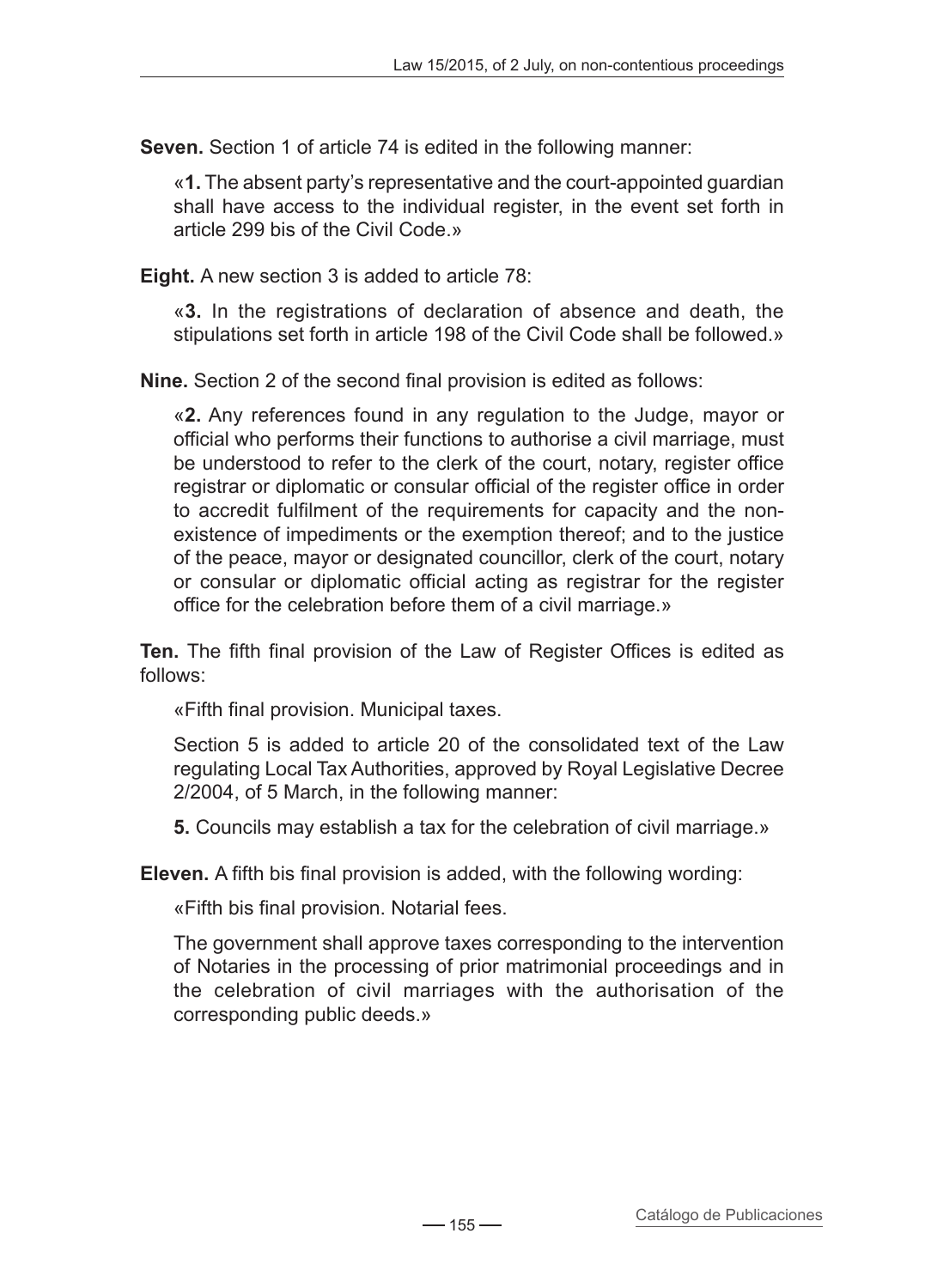**Twelve.** The tenth final provision is edited in the following manner:

«Tenth final provision. Entry into force.

The current Law shall be enforced from 30 June 2017, except for the seventh and eighth additional provisions and the third and sixth final provisions, which shall be enforced from the day following their publication in the "Official National Gazette.»

«Until this current Law is enforced, the government, through the Ministry of Justice, shall adopt the necessary measures and regulatory changes that affect the organisation and running of register offices, within the Justice modernisation process.»

**Fifth final provision***. Amendment to Law 24/1992, of 10 November, approving the Co-operation Agreement between the State and the Federation of Evangelical Religious Entities of Spain.*

Sections 2 and 5 of article 7 are edited in the following manner:

«**2.** Persons who wish to contract marriage in the manner set forth in the previous paragraph shall issue prior record or certificate before the clerk of the court, notary, register office registrar or diplomatic or consular official of the register office, in accordance with the Law of Register Offices.»

«**5.** Once the marriage has taken place, the minister of worship shall accredit the same, by certification, following the necessary requirements for registration and including the details of the identity of the witnesses and the circumstances of the prior licence or certificate, which must include the name and surnames of the clerk of the court. notary, registrar, or diplomatic or consular official who issued the certificate, and the date and name of the protocol used when relevant.. The certificate shall be sent by electronic means, in accordance with the regulations, together with certification to prove the status of the minister of religion, within five days, to the relevant register office official for registration. In the same way, two copies of the certificate or judgement for the celebration of marriage shall be submitted; one to the spouses and one to be preserved as record of the celebration in the files belonging to the official or religious entity represented by minister of worship.»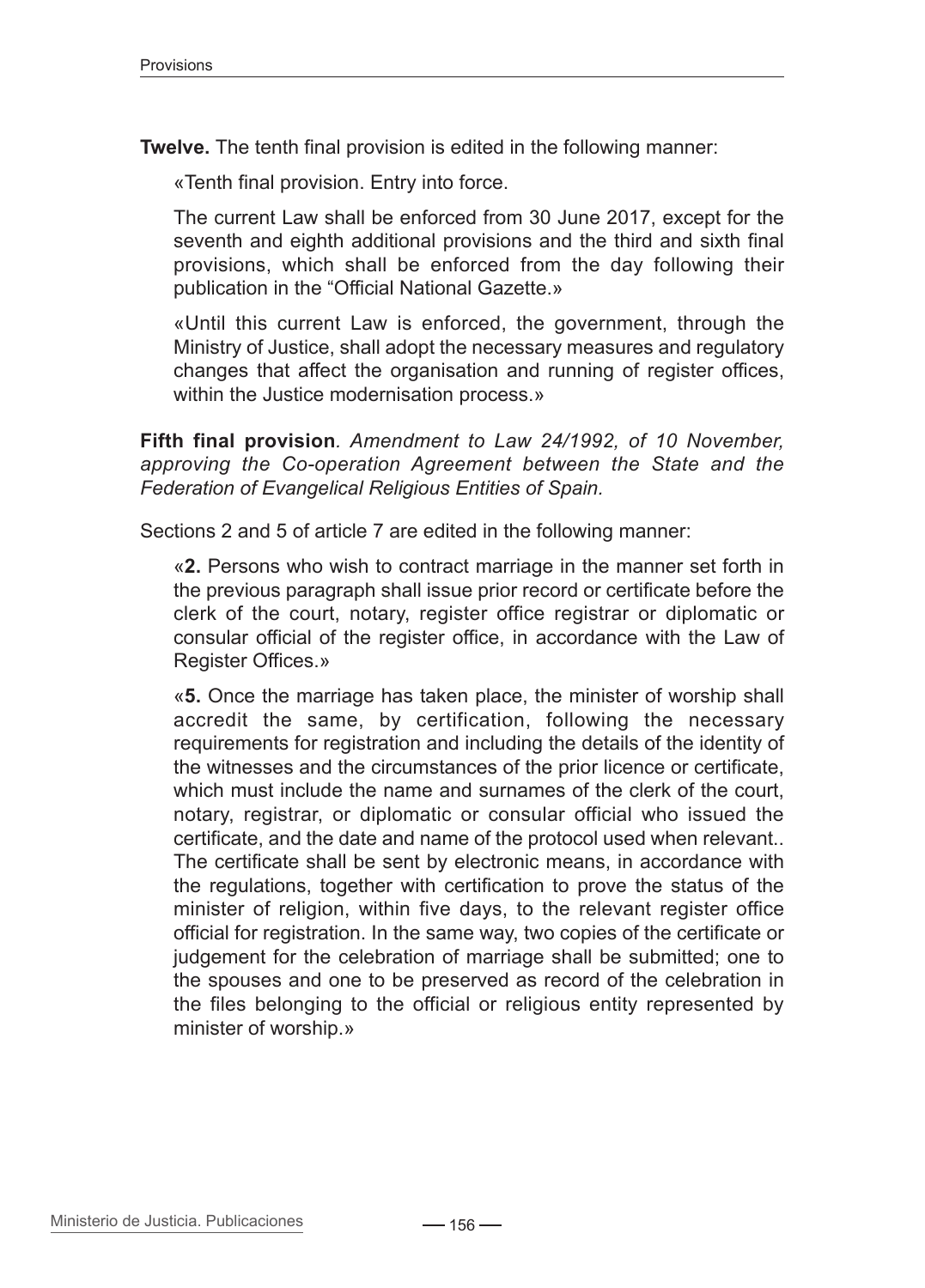**Sixth final provision***. Amendment to Law 25/1992, of 10 November, approving the Co-operation Agreement between the State andthe Federation of Israelite Communities of Spain.*

**One.** The Title of this law is amended so that it becomes «Law 25/1992, of 10 November, approving the Co-operation Agreement between the State and the Federation of Jewish Communities of Spain.»

**Two.** Sections 2 and 5 of article 7 are edited in the following manner:

«**2.** Persons who wish to contract marriage in the manner set forth in the previous paragraph shall issue prior record or certificate before the clerk of the court, notary, register office registrar or diplomatic or consular official of the register office, in accordance with the Law of Register Offices.»

«**5.** Once the marriage has taken place, the minister of worship shall accredit the same, by certification, following the necessary requirements for registration and including the details of the identity of the witnesses and the circumstances of the prior proceedings, which must include the name and surnames of the clerk of the court, notary, registrar, or diplomatic or consular official who issued the certificate, and the date and name of the protocol used when relevant.. The certificate shall be sent by electronic means, in accordance with the regulations, together with certification to prove the status of the minister of religion, within five days, to the relevant register office official for registration. In the same way, two copies of the prior certificate or judgement of explicit legal matrimonial capacity for the celebration of marriage shall be submitted; one to the spouses and one to be preserved as record of the celebration in the files belonging to the official or religious entity represented by minister of worship.»

**Three.** A new additional fourth final provision is added, with the following wording:

«Fourth Additional Provision. Naming the Federation.

By agreement of the parties, the name Federation of Israelite Communities of Spain is hereby substituted by that of Federation of Jewish Communities of Spain, which shall be used henceforth.

References made to the Federation of Israelite Communities of Spain in this Co-operation Agreement between the State and the Federation of Israelite Communities of Spain, as well as any that appear in other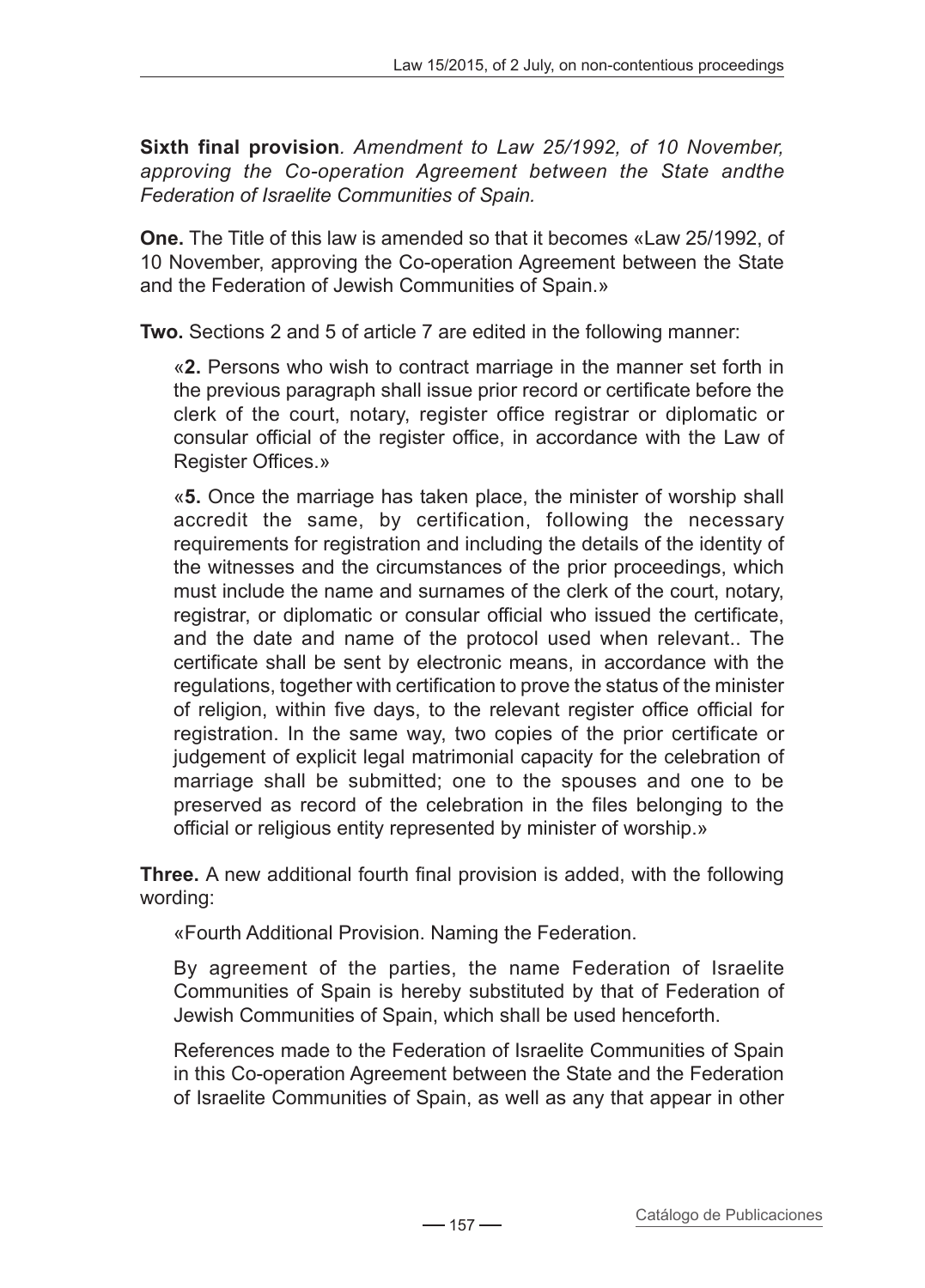regulations must be understood to refer to the Federation of Jewish Communities of Spain.»

**Seventh final provision***. Amendment to Law 26/1992, of 10 November, approving the Co-operation Agreement between the State and the Islamic Commission of Spain.*

Sections 2 and 3 of article 7 are edited in the following manner:

«**2.** Persons who wish to contract marriage in the manner set forth in the previous point must first accredit their matrimonial capacity, by way of copy of the prior license or certificate issued by the clerk of the court, notary, register office registrar or diplomatic or consular official of the register office, in accordance with the Law of Register Offices and which must contain, when relevant, accrediting judgement of said matrimonial capacity. Registration cannot take place if the marriage took place more than six months from the date of aforementioned proceedings or from the date of the corresponding decision.

**3.** Once the marriage has taken place, the representative from the Islamic Community in which it was held, shall accredit the same, by certification, following the necessary requirements for registration and including the details of the identity of the witnesses and the circumstances of the prior proceedings, which must include the name and surnames of the clerk of the court, notary, registrar, or diplomatic or consular official who issued the certificate, and the date and name of the protocol used when relevant. The certificate shall be issued by electronic means, in the format determined by regulations, together with certification accrediting the Islamic community representative's competency to perform marriages, pursuant to the stipulations of section 1 of article 3, within five days, to the competent registrar at the register office for registration. Two copies of the prior statement or certificate of express legal capacity to perform marriage shall be provided, with one being given to the spouses and the other to be kept in the Community archives as a record of the act.»

**Eighth final provision***. Amendment to Law 33/2003, of 3 November, on Public Administration Assets.*

**One.** Section 6 of article 20 is edited in the following manner:

«**6.** Legitimate succession of the general state administration and autonomous communities shall be governed by this current Law, the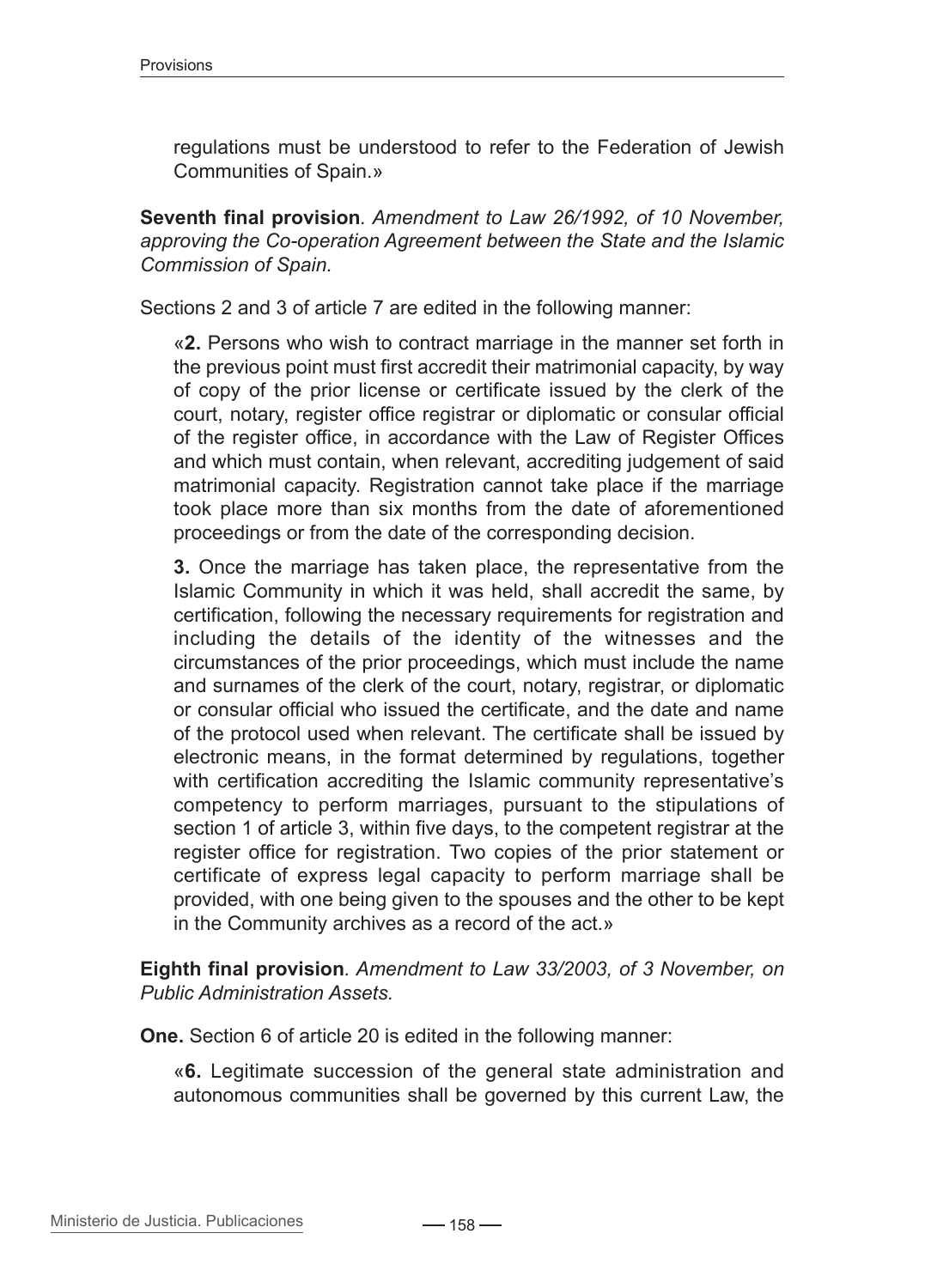Civil Code and its complementary regulations, or the regulations of any applicable special or provincial laws.

When, due to the lack of other legitimate heirs under the stipulations of common civil law or provincial law, the general state administration or an autonomous community is named, it shall fall to the administration named in each case, to effect, as part of the administrative proceedings, their declaration of intestate successor, once the death of the person whose succession is being dealt with has been duly verified, and proceed to open intestate succession and verify the absence of other legitimate heirs.»

**Two.** A new article 20 bis is added:

«Article 20 bis. Procedure for declaring the state administration as intestate successor.

**1.** The procedure for declaring the administration as intestate successor shall be initiated ex officio, by agreement with the competent authority, adopted on its own initiative or by superior order, reasoned request or claim by other authorities, or due to the communications referred to in article 791.2 of Law 1/2000, of 7 January, on Civil Procedure and article 55.4 of the Law of 28 May on Notaries.

In the event that the general state administration is named, the competent body to agree the initiation shall be the General Directorate for State Assets.

**2.** Proceedings shall be as instructed by the Delegation of Economy and Finance corresponding to the place of the last known address of the deceased within Spanish territory. If they never had an address in Spain, the corresponding authority for the place in which the majority of their goods are held shall be competent.

In the event that the proceedings are not considered to correspond to the general state administration, they shall be transferred to the competent autonomous administration for the same.

**3.** The agreement to initiate proceedings shall be freely published in the «Official National Gazette» and once the transfer is made by the general state administration, on the websites of the Ministry of Finance and Public Administration, without prejudice to the possibility of using other additional methods of dissemination. A copy of the agreement shall be issued for publication on the notice boards of the town councils corresponding to the last address of the deceased, the place of their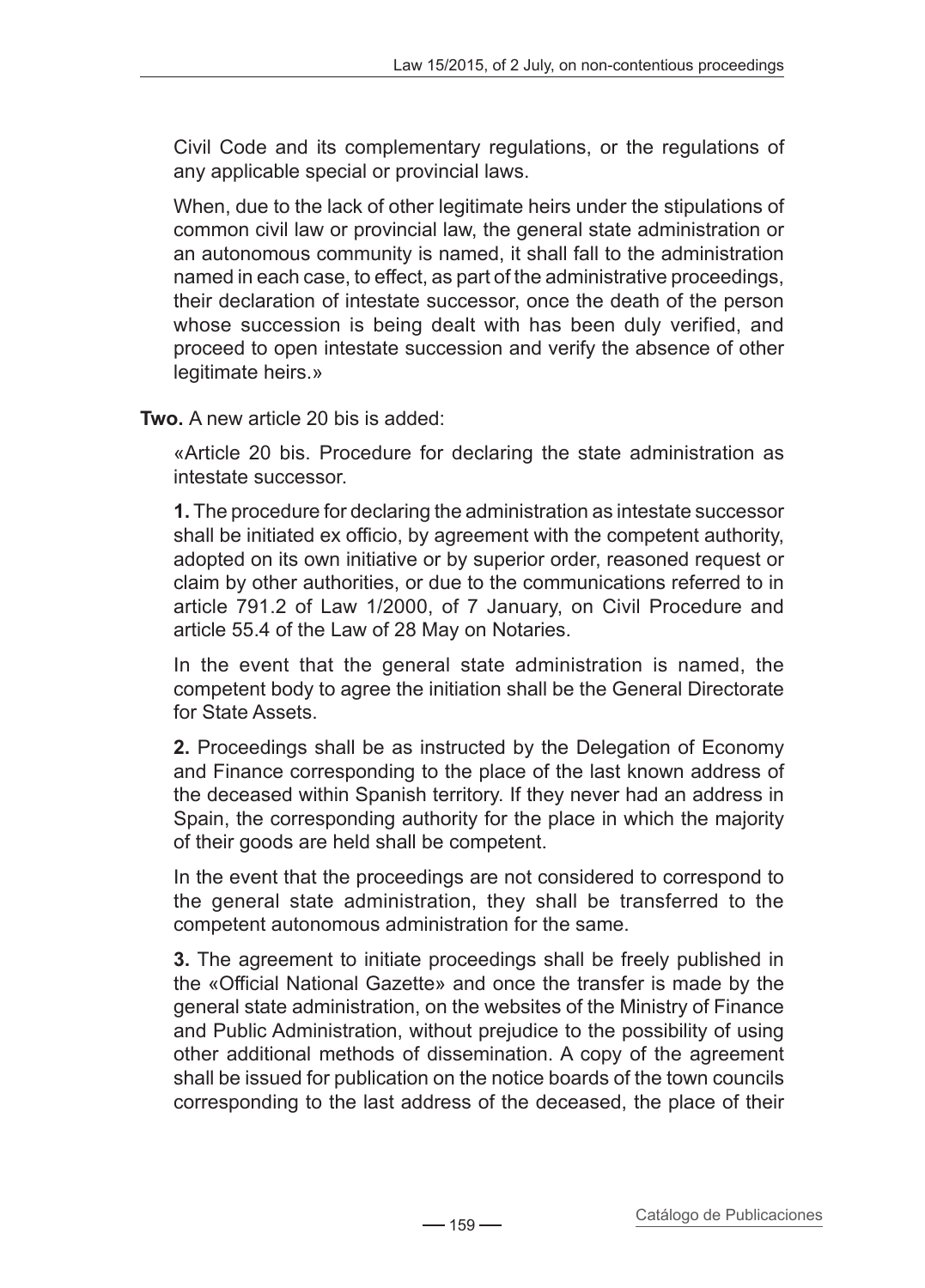death and the location of the majority of their goods. The edicts must be displayed for a period of one month.

Any interested party may submit allegations, documents or other elements for the hearing prior to the resolution of proceedings.

**4.** The Delegation of Economy and Finance shall complete the proceedings and investigations necessary to determine the provenance of the general state administration's rights of succession and shall include as much information as they can obtain regarding the deceased and their goods and rights, in the records.

To this end, if the aforementioned information has not been issued by the judicial body or the notary, any information about the deceased and their goods and rights to title deemed necessary for better enforcement of the proceedings shall be requested from public authorities and officials, registers and other public archives. Said information shall be freely provided, in accordance with the stipulations of article 64.

In the same way, citizens may be requested to collaborate, as set forth in article 62.

**5.** The state bar from the district must issue a report regarding the adequacy and sufficiency of the acts performed in order to declare the general state administration an intestate successor.

**6.** Conclusion of the proceedings and, when relevant, declaration as intestate successor in favour of the state in which award of the rights and goods of the inheritance are set out, corresponds to the General Directorate for State Assets, after prior report from the public prosecutor - directorate for state legal services.

The maximum deadline for concluding the proceedings shall be one year. However, if the legal inventory of the deceased's goods is not communicated to the administration before ten months from the start of proceedings, the deadline for resolving the issue shall be understood to be extended by up to two months after said inventory is received.

**7.** The sentence issued must be published on the same sites on which the agreement to initiate proceedings was announced and must be communicated, when relevant, to the judicial body who processed the intervention of the hereditary estate. Any sentence that declares the inadmissibility of declaring the administration heir must, in addition, notify the persons who do have the right to inherit.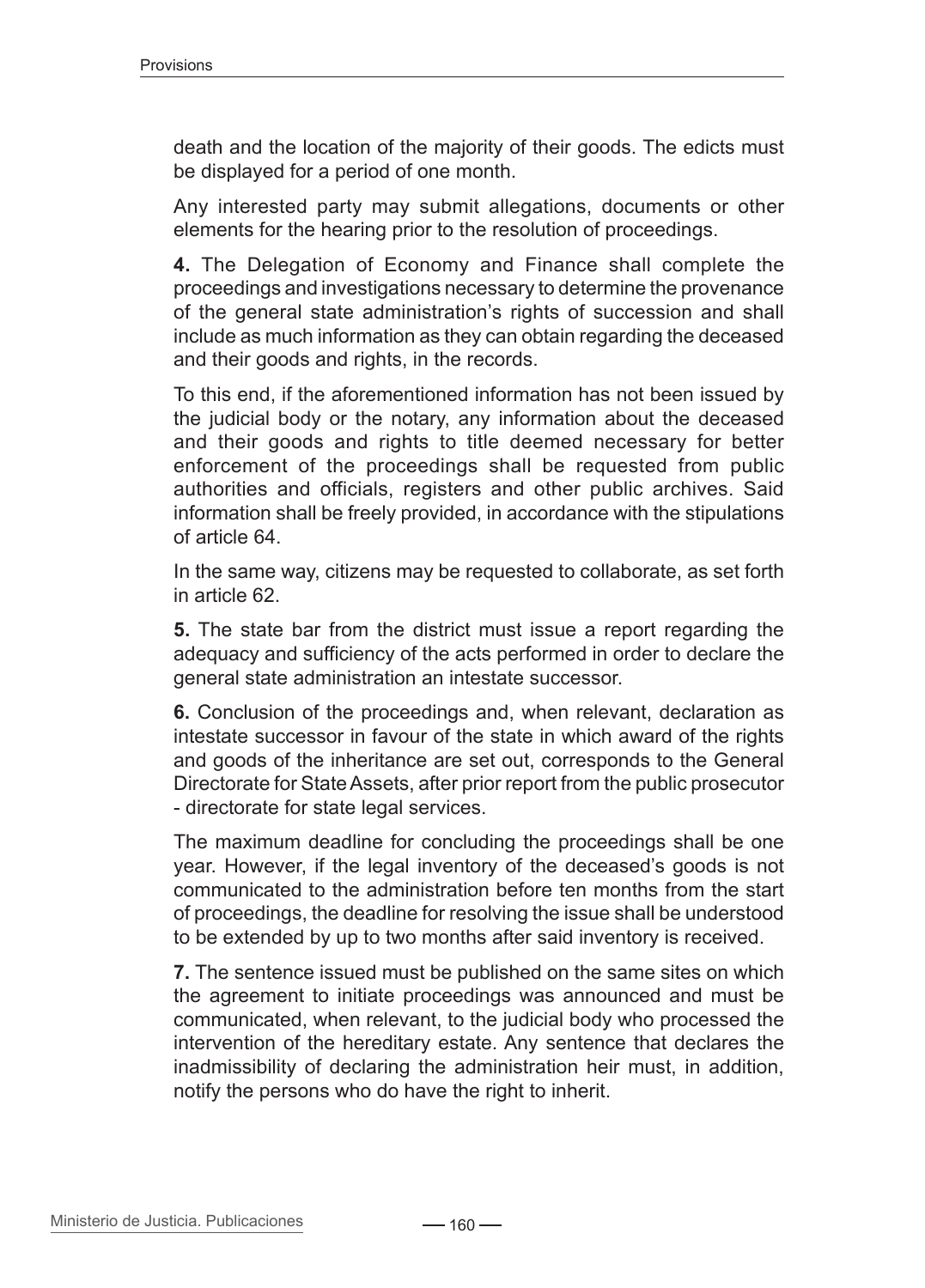**8.** Administrative certificates issued in the proceedings set forth in this section may only be appealed in contentious jurisdiction proceedings due to violation of regulations regarding jurisdiction or procedure, after prior exhaustion of the administrative proceedings available. Persons who consider themselves prejudiced with regards to their right of inheritance or other rights of a civil nature, by the declaration of intestate successor or the award of goods in the administration's favour, may perform the pertinent actions before the civil contentious administrative courts, after prior claim through administrative proceedings, in accordance with the regulations of Title VIII of Law 30/1992, of 26 November, on the Judicial Regime of Public Administrations and Common Administrative Procedure.»

**Three.** A new article 20 ter is added:

«Article 20 ter. Effects of the declaration of intestate successor.

**1.** Once the administrative declaration of intestate successor is issued, which supposes the acceptance of the inheritance with benefit of inventory, proceedings to take possession of the deceased's goods and rights shall take place and, when relevant, handover from the judicial authorities, of any that are in their custody shall be requested.

**2.** Any of the deceased's goods and rights not included in the legal inventory and later identified in the general state administration's declaration of intestate successor and in the ruling on hereditary goods and rights, shall be incorporated into the hereditary estate and shall be iudged by the General Directorate for State Assets and via the investigation proceedings regulated in article 47.

However, in cases in which the right to the deceased's property consists of public registers or book entry securities or arises from holdings of bank accounts, securities titles, deposits or, in general, any items in which their right be unambiguous due to being based on formal title, the incorporation of goods shall be performed with the agreement of the delegation of Economics and Finance.

**3.** For the purposes of these investigatory proceedings, all authorities and officials, registers and any other public archives, must freely submit the information at their disposal regarding the deceased's goods and title rights. All tax administration bodies shall be likewise obliged to collaborate and supply any information at their disposal.

**4.** For the purposes set forth in articles 14 and 16 of the Mortgages Law, the administrative declaration of intestate successor, in which the award of hereditary goods is detailed or, when relevant, later rulings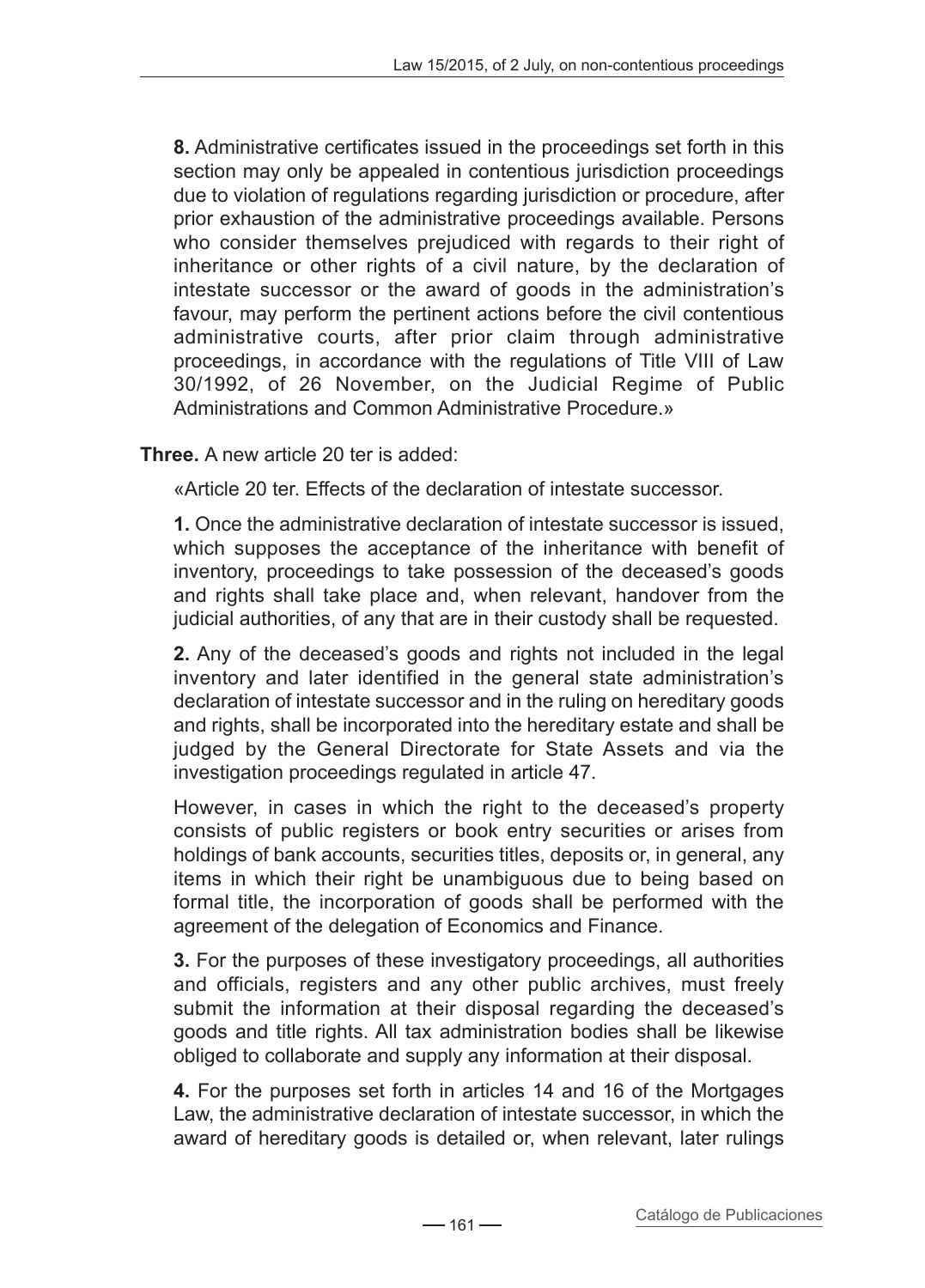from the General Directorate for State Assets or the Delegation of Economy and Finance, agreeing the incorporation and award of goods and rights into the hereditary estate, shall be sufficient title to record the fixed assets and rights in rem that appear in the same in the deceased's name, in favour of the administration, in the property register. If the fixed assets or rights in rem were not previously recorded, said title shall be sufficient to proceed with their registration.

**5.** No responsibilities shall arise for the general state administration from ownership of goods or rights integrated into the hereditary estate until such moment that these are handed over to them by the judicial body, or explicit possession of the same is taken.»

**Four.** A new article 20 quarter is added:

«Article 20 quarter. Liquidation of the hereditary estate.

**1.** Once in possession of the inheritance, the general state administration shall proceed to liquidate the goods and rights of the same, distributing them in the amounts obtained, in the manner set forth in article 956 of the Civil Code.

**2.** However, the government cabinet, taking into account the nature of the goods and rights included in the estate, may exclude all or some of them from the liquidation and distribution process.

**3.** In the same way, the General Directorate for State Assets may exclude from liquidation, any goods that they wish to preserve in the general state administration's own assets, for influence or subscription to their own services within their organisations or public assistance organisations. In this event, if the value of these goods is superior to one third of that which corresponds to the general state administration, the excess shall be compensated to the rest of the estate, by way of corresponding budgetary amendments.

**4.** Once the liquidation account for the intestate has been approved and the pertinent amounts paid into the treasury, a credit shall be generated for the amount equivalent to two thirds the value of the remaining estate in the parts assigned by the general state budget, to perform the transfers needed for social interest that are provided via tax allocation for this purpose, arising from the full amount of tax liability from personal income tax.»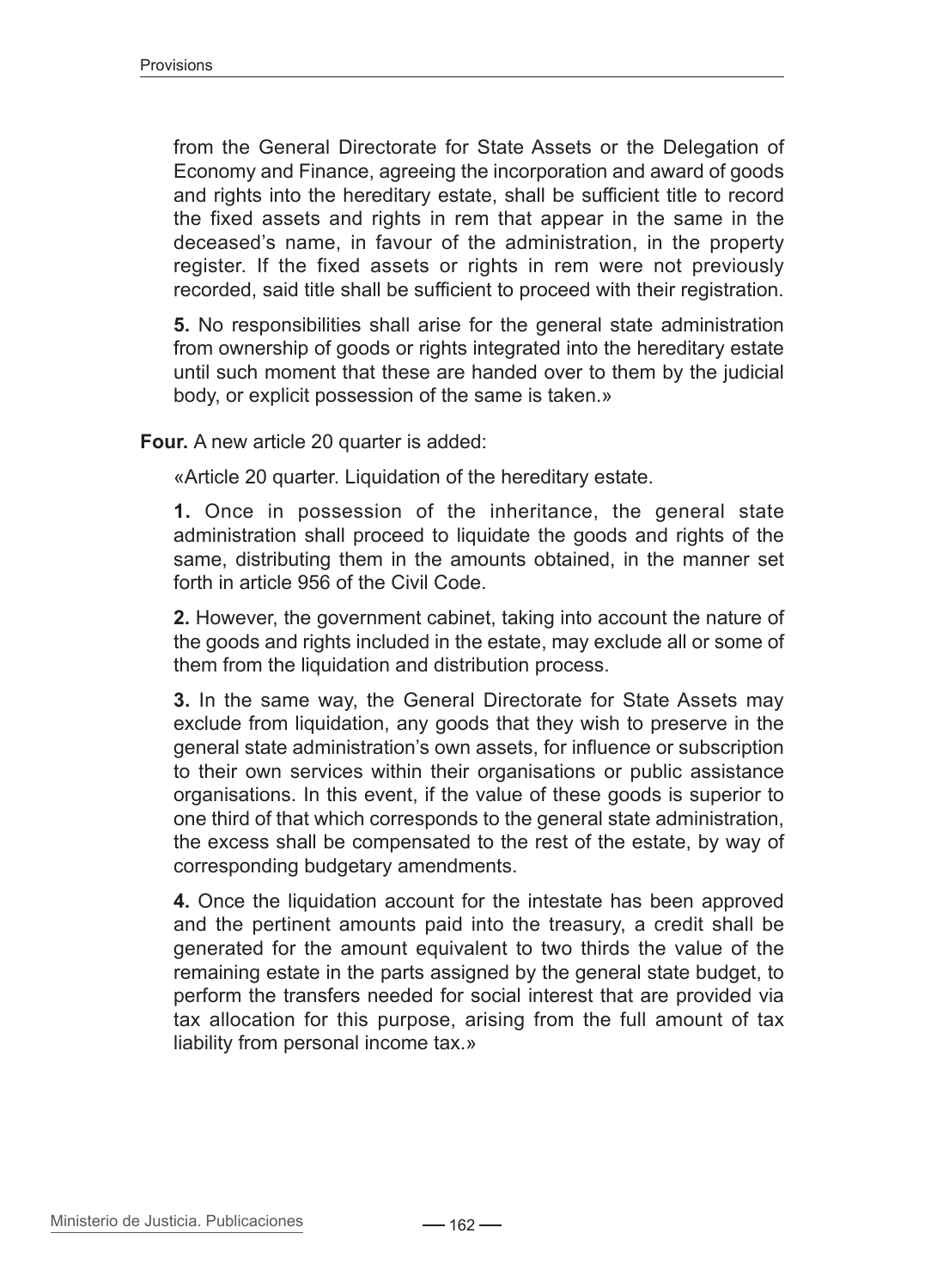**Five.** A new twenty third additional provision is added:

«Twenty third additional provision. Intestate succession of the Hospital of Our Lady of Grace of Saragossa.

Declaration of the Hospital of Our Lady of Grace of Saragossa as intestate successor shall be performed by the provincial administration of Aragon.»

**Six.** A new twenty fourth additional provision is added:

«Twenty fourth additional provision. Intestate succession of the provincial administrations of the historical territories of the Basque Country.

Declaration of the provincial administrations of the historical territories of the Basque Country shall be performed by the corresponding provincial administration.»

**Seven.** Sections 1, 2 and 5 of the second final provision are amended:

«**1.** The following provisions of this Law are made under the exclusive jurisdiction of the state with regards to the procedural legislation of article 149.1.6. of the Constitution, the following are for general application: article 20 bis, section 8; article 43; and article 110, section 3.

**2.** The following provisions of this Law are made pursuant to article 149.1.8. of the Constitution and are for general application, without prejudice to the stipulations of any provincial or special civil rights, where these may exist: article 4; article 5, sections 1, 2 and 4; article 7, section 1; article 15; article 17; article 18; article 20, sections 2, 3 and 6; article 22; article 23; article 30, sections 1 and 2; article 37, sections 1, 2 and 3; article 38, sections 1 and 2; article 39; article 40; article 49; article 53; article 83, section 1; article 97; article 98; and article 99, section 1 »

«**5.** The nature of the following provisions of this Law is of basic legislation, in accordance with that set forth in article 149.1.18. of the Constitution: article 1; article 2; article 3; article 6; article 8, section 1; sections 1 to 6 of article 20 bis; article 20 ter, article 27; article 28; article 29, section 2; article 32, sections 1 and 4; article 36, section 1; article 41; article 42; article 44; article 45; article 50; article 55; article 58; article 61; article 62; article 84; article 91, section 4; article 92, sections 1, 2 and 4; article 93, sections 1, 2, 3 and 4; article 94; article 97; article 98; article 100; article 101, sections 1, 3 and 4; article 102,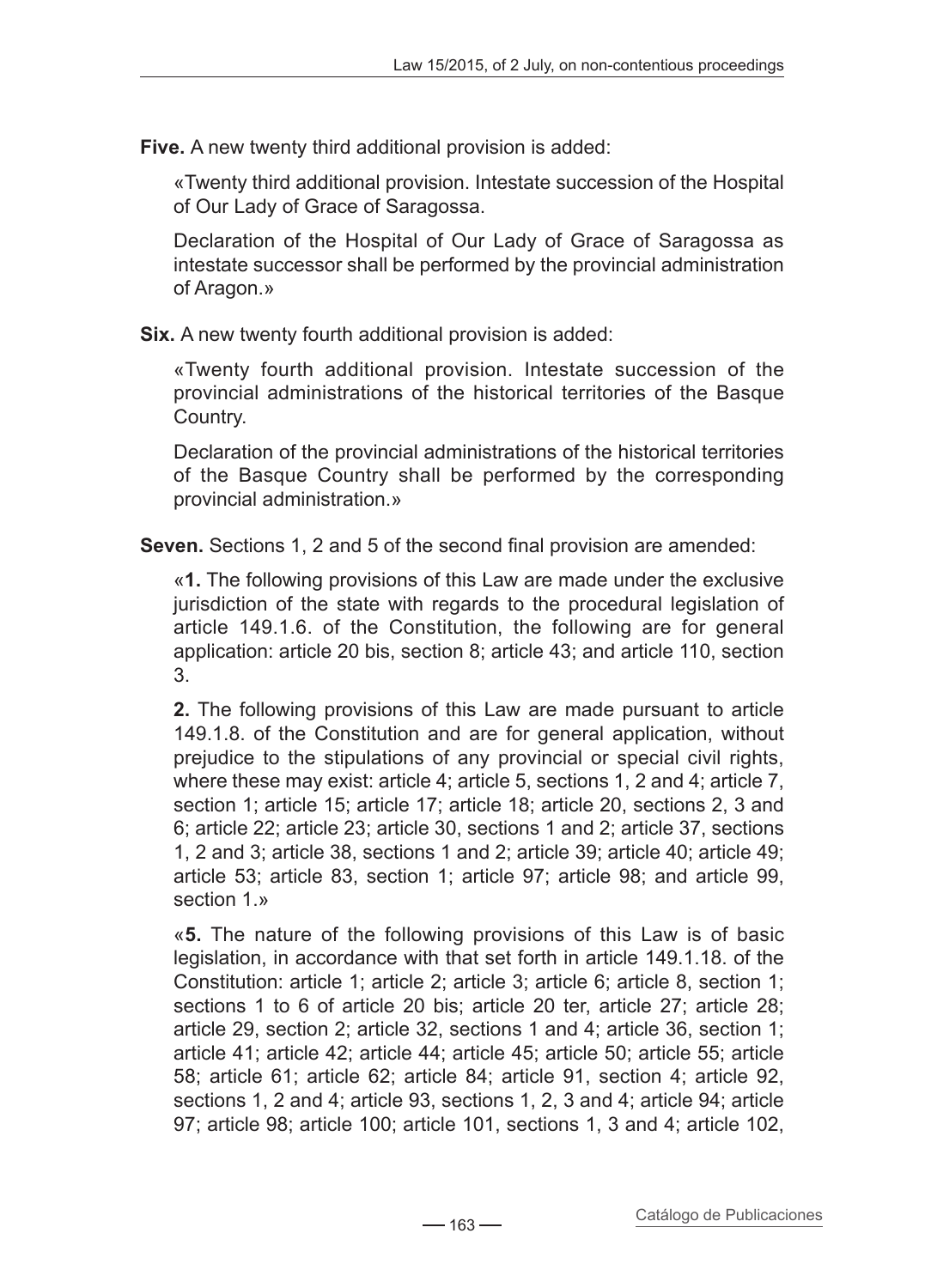sections 2 and 3; article 103, sections 1 and 3; article 106, section 1; article 107, section 1; article 109, section 3; article 121, section 4; article 183; article 184; article 189; article 190; article 190 bis; article 191; first temporary provision, section 1; fifth temporary provision; twenty third and twenty fourth additional provisions.»

**Ninth final provision***. Amendment to Law 50/1980, of 8 October, on Insurance Contract.*

The sixth paragraph of article 38 now reads as follows:

«When there be no agreement between experts, both parties shall designate a third expert. Should one not exist, a report may be requested, in the manner set forth in the Law on Non-Contentious Proceedings or in notarial legislation. In these cases, the expert report shall be issued within the deadline specified by the parties or, there being no deadline specified, within thirty days of the third expert accepting their appointment.»

**Tenth final provision***. Amendment to Law 41/2003, of 18 November, on the protection of assets of disabled persons and amendment to the Civil Code, the Law on Civil Procedure and the Tax Regulation for this purpose.*

Section 2 of article 5 is amended to read as follows:

«**2.** In all other cases, the administration rules established in the official document of constitution, must set forth the obligatory nature of legal authorisation in the same situations that the guardian requires with regards to the ward's goods, in accordance with articles 271 and 272 of the Civil Code or, when relevant, in accordance with the stipulations of any regulations of special or provincial civil laws that may be applicable.

Notwithstanding that set forth in the previous paragraph, authorisation is not necessary when the beneficiary has sufficient capacity to act.

In no circumstance shall a public auction be necessary for the transfer of the goods or rights that form the protected assets.

In all circumstances and in accordance with the same end purpose of the protected assets and fulfilment of the vital requirements of its holders, with the same goods and rights integrated within it, as well as the fruits, products and results of the same, the spending of money and consumption of consumable goods from within the protected heritage shall be not considered acts of disposal when they are performed to fulfil the vital requirements of the beneficiary.»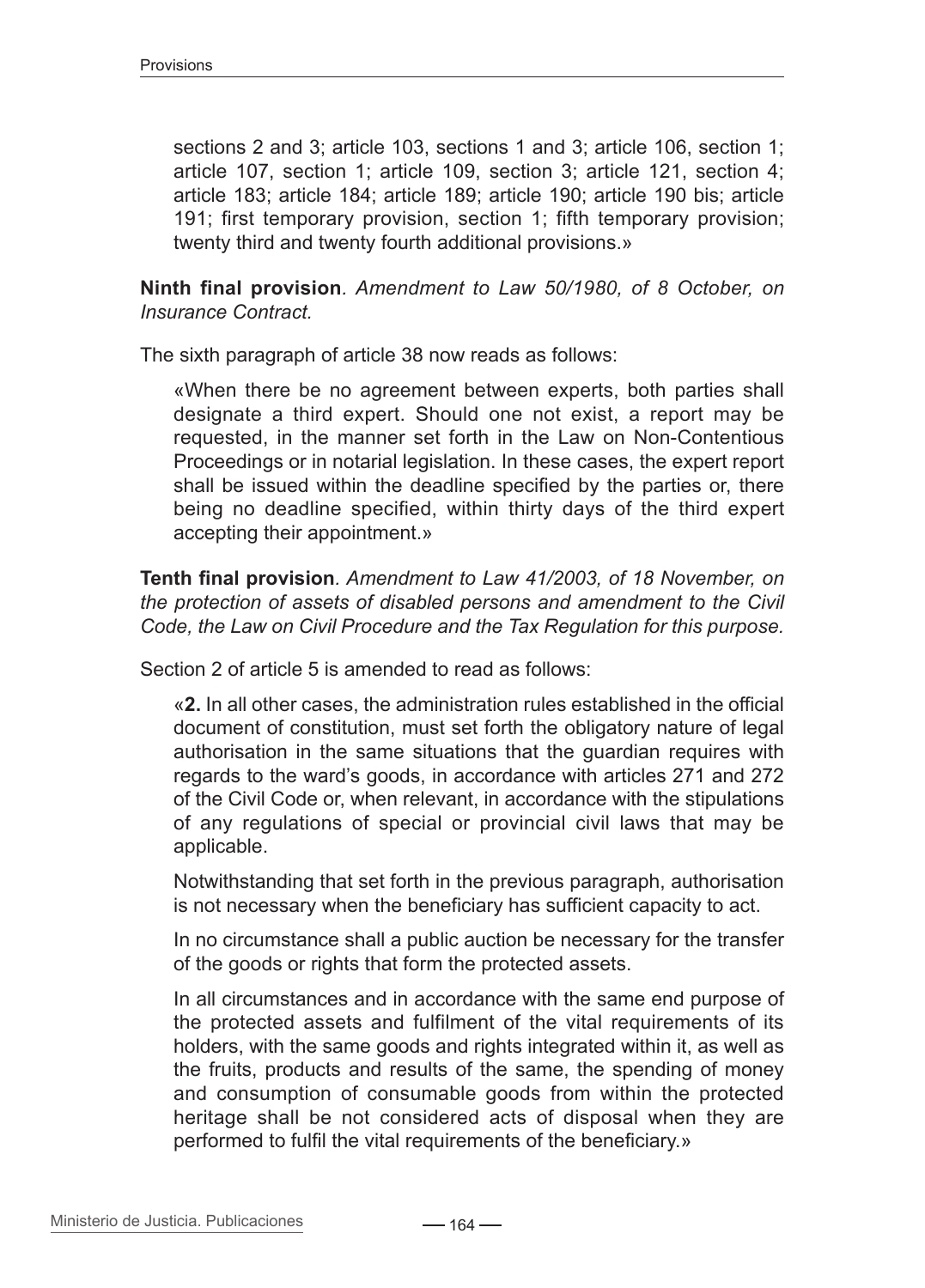**Eleventh final provision***. Amendment to Law of 28 May 1862, on Notaries.*

**One.** A new Title VII is introduced, with the following content:

### «TITLE VII

#### **Intervention of Notaries in special proceedings and certificates**

### CHAPTER I

#### General rules

#### **Article 49**.

Notaries shall intervene in special proceedings, authorising certificates or public deeds:

1<sup>st</sup>. When the proceeding is regarding the declaration of noncontention by the instigator or the completion of a legal certificate implying the granting of consent, the notary shall authorise a public deed.

 $2<sup>nd</sup>$ . When the proceeding is regarding confirmation or verification of an act, the perception of the same, or their hearings or qualifications, the notary shall proceed to extend and authorise a certificate.

### **Article 50**.

**1.** In the month of January each year, it shall be in the interest of the Dean of each notaries' society from various professional associations and analogous entities such as academies and cultural or scientific institutions who are occupied with the study of matters corresponding to that of experts, to issue a list of collegiates or associates prepared to act as experts, which shall be at the disposal of the notaries in the Notaries Society. In the same way, any professional who can accredit the relevant knowledge in the corresponding matter, may request to form part of the aforementioned list, independent of their membership or lack thereof to a professional association. The first nominations for each list shall be performed by drawing names, in the presence of the Dean of the Notaries' Society and from that point, the society shall effect the following nominations in the same order that they are requested by the Notaries belonging to said society.

**2.** If a person without official title, experienced or knowledgeable in the subject has to be appointed as an expert, after summoning the parties,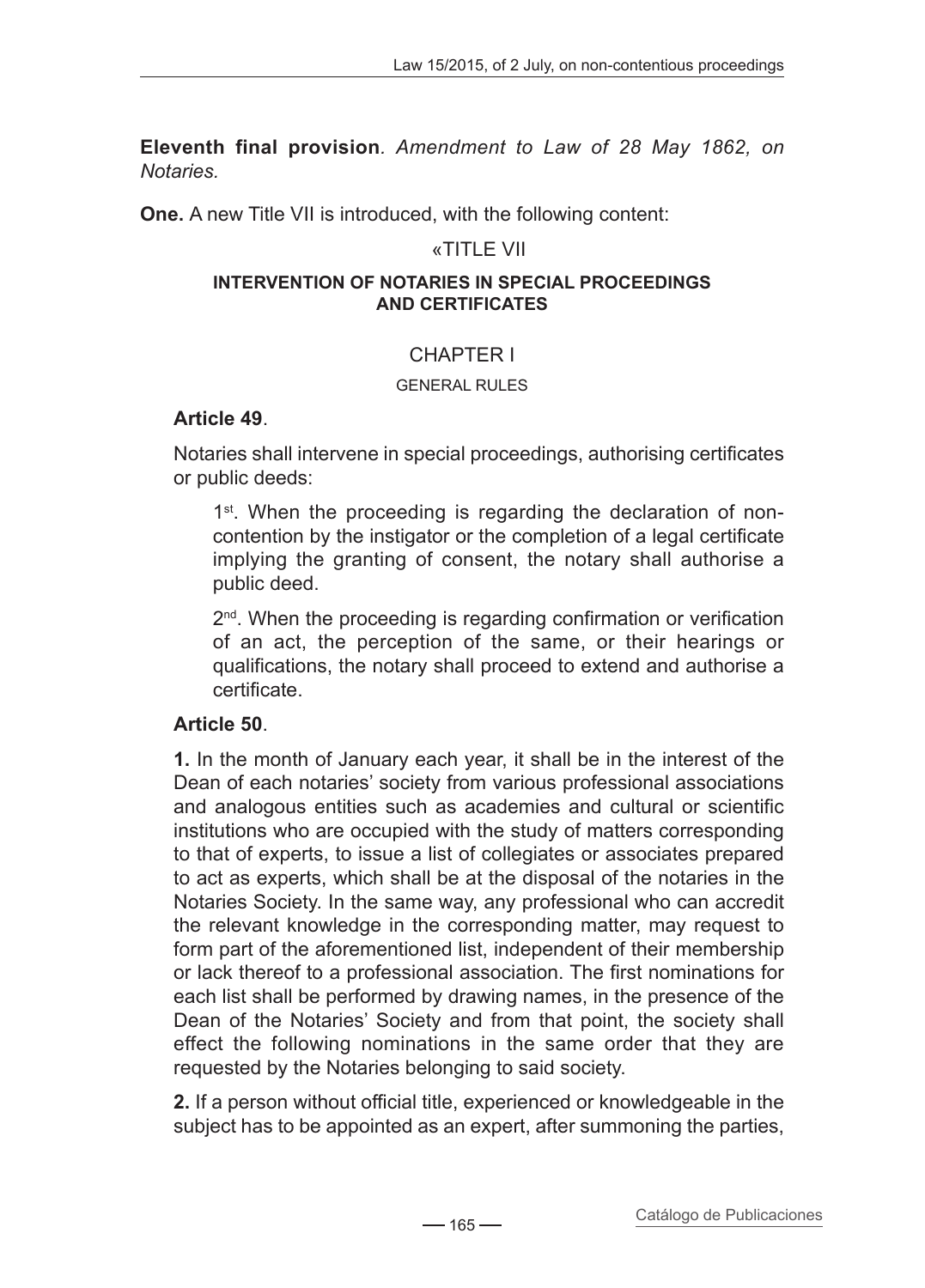the appointment shall be made by the procedure established in the preceding paragraph, using to this end a list of individuals that shall be requested each year from the appropriate syndicates, associations and entities and shall be composed of a minimum of five of such individuals. If, due to the singular nature of the subject matter of the opinion, the name of only one single knowledgeable or experience person is available, the consent of the parties shall be requested and the said individual shall be appointed as expert only if the parties grant their consent.

### CHAPTER II

#### On the certificates and public deeds regarding matrimony

#### **1st Section On the matrimonial certificate and public deed of the celebration of marriage**

#### **Article 51**.

**1.** Persons who shall contract marriage, for which the issue of a certificate is required, in which the fulfilment of the requirements for capacity of both of the couple, the non-existence of impediments or the exemption thereof, or any type of obstacle to contracting marriage is stated, must previously request the proceedings before a notary with jurisdiction in the place of residence of either of the couple.

**2.** The application, processing and authorisation of the certificate shall be adjusted according to the stipulations of article 58 of Law 20/2011, of 21 July on Register Offices and, wherever not set forth therein, of this present Law.

### **Article 52**.

**1.** If the certificate is in favour of the celebration of the marriage, this shall take place before the notary who intervened in the processing of said certificate, by way of granting the public deed in which all circumstances established by the Law of Register Offices and the regulation thereof were satisfied.

**2.** When the couple to be married, in the initial application or during the processing of the certificate, have requested that the granting of consent be performed before a justice of the peace, mayor or designated councillor, or another notary, a copy of the certificate shall be submitted to the chosen official, who shall limit themselves to performing the marriage and shall submit the certificate or grant the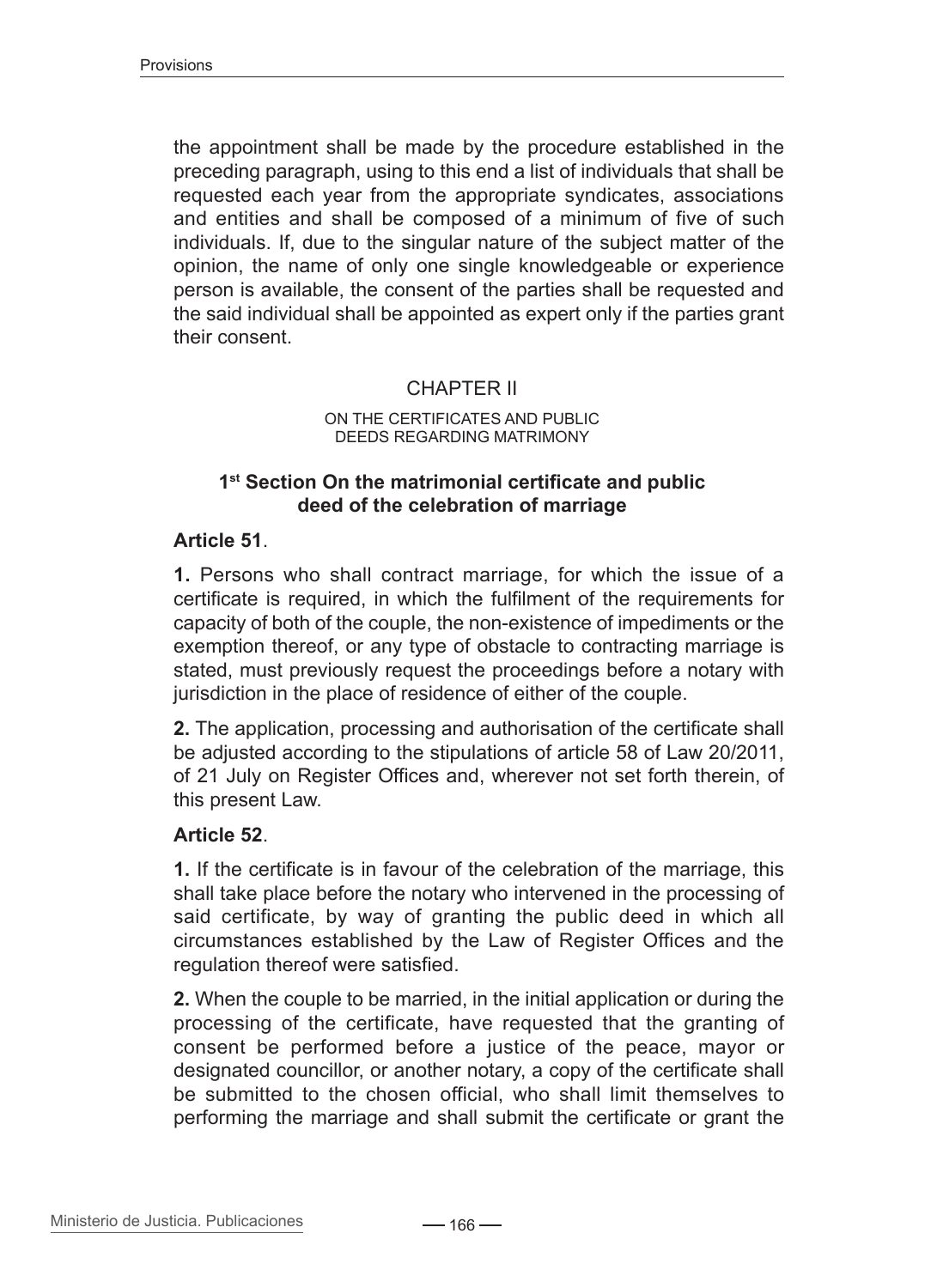public deed, as appropriate, in accordance with all relevant legal requirements.

**3.** If the marriage is celebrated under risk of death, the notary shall issue public deed when the granting of consent is submitted, after prior medical opinion regarding their aptitude to grant said consent and regarding the gravity of the situation when the risk exists due to the illness or physical state of one of the couple to be married, unless aforementioned report is proven impossible. Afterwards, the notary shall proceed to issue the certificate of proof of the requirements for validity of the marriage.

### **2nd Section On certification of the existence of a legal matrimonial financial regime**

# **Article 53**.

**1.** Whosoever desires explicit record at the register office of the legal matrimonial financial regime relating to their marriage when this has not been recorded previously, must apply for the proceedings via certification from the notary with jurisdiction in any of the spousal residences they have had, or in the habitual address or residence of either of the spouses, or wherever the majority of their goods are held, or where they fulfil their work or business activities, at the request of the applicant. They may also choose a notary from a district adjoining any of the previous districts.

**2.** The request to initiate certification must be accompanied by documents accrediting the identity and address of the applicant. The non-existence of a recorded matrimonial financial regime must be accredited by register office information.

The applicants must affirm the truth of the positive and negative proceedings on which the certificate shall be founded. They shall provide any documentation they deem relevant for the determination of the proceedings and they must be accompanied by accrediting documents from their regional citizenship at the point of contracting marriage and, should this not exist, they must submit information from at least two witnesses who attest to the truth of the proceedings from which the application for legal matrimonial financial regime arises.

**3.** Once the previous legal measures have been completed, the notary must record their judgement on whether the proceedings are accredited and, if they consider the legal matrimonial financial regime sufficiently accredited, shall issue, on the same day and through telematic means, an electronic copy of the certificate to the corresponding register office.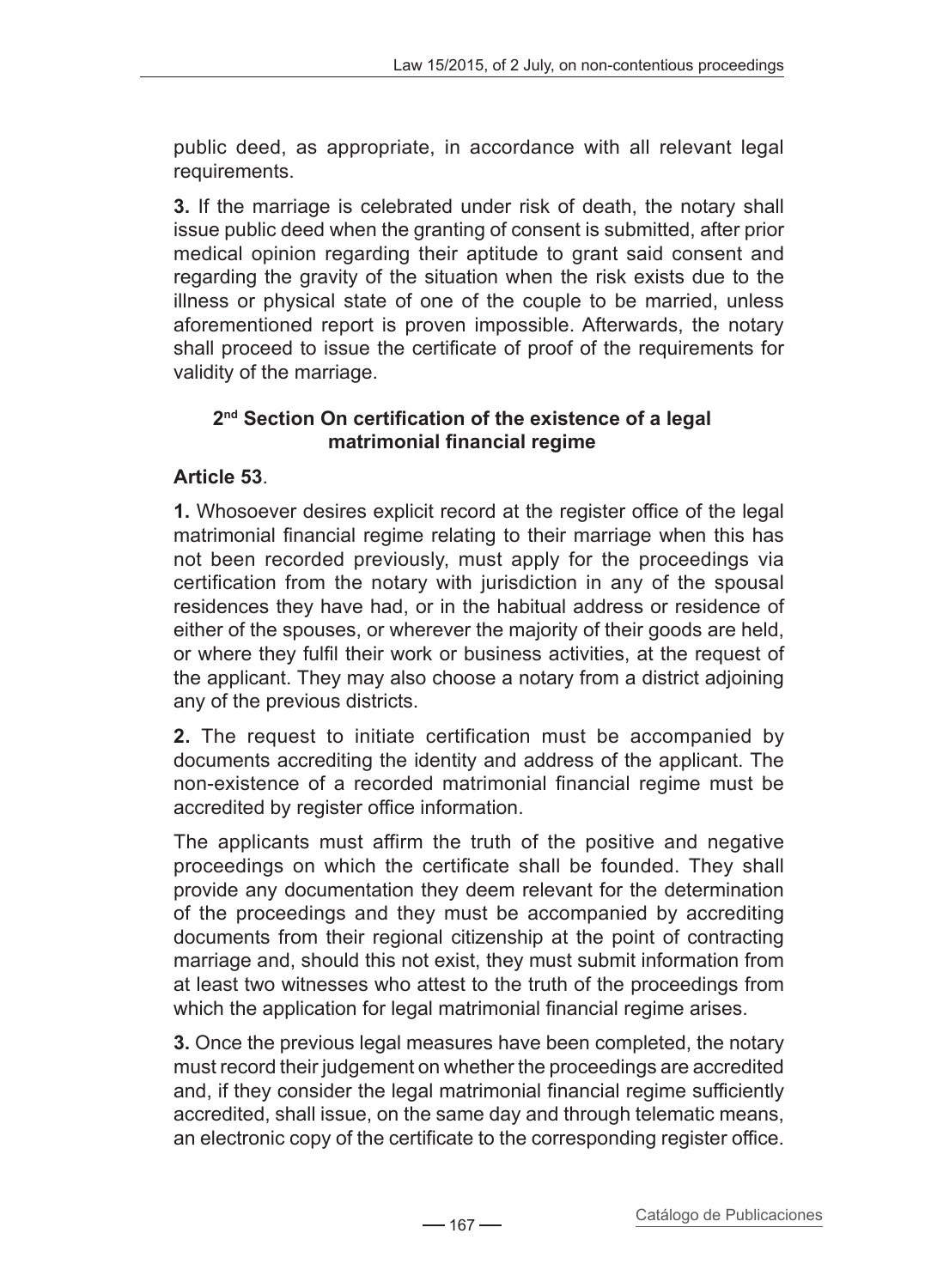In the opposite case, the notary shall close the procedure in the same way and any interested parties in dispute may exercise their right in a corresponding hearing.

### **3rd Section. On public deeds for matrimonial separation or divorce**

#### **Article 54**.

**1.** The spouses, if they do not have non-emancipated, underage children or legally incapacitated persons who depend on them, may agree their matrimonial separation or divorce via mutual agreement, by formulating a regulatory agreement in public deeds. They must submit their consent before the notary from their last common address or from the habitual address of either of the applicants.

**2.** The spouses must be assisted by a practising barrister when granting the public deeds.

**3.** The application, processing and granting of public deeds shall be adjusted in accordance with the stipulations of the Civil Code and this present Law.

### CHAPTER III

#### On proceedings regarding successions

### **1st Section. On the declaration of intestate successors**

#### **Article 55**.

**1.** Whosoever is considered to have the right of intestate successor to a deceased person, whether their descendants, ascendants, spouse or person connected by way of analogous relation to that of a spouse, or their collateral relatives, may request a declaration of intestate successor. This shall be processed by way of certificate authorised by the notary competent to act in the place in which the deceased had their last residence or habitual address, or where the majority of their assets are held, or in the place of their death, as long as this was within Spain, at the request of the applicant. They may also choose a notary from a district adjoining any of the previous districts. In the absence of any of these, the competent notary shall be the one from the place of residence of the applicant.

**2.** The certificate shall be initiated at the request of any person with legitimate interest, in the notary's judgement, and its issue shall be processed in accordance with the stipulations of this present Law and Notarial regulations.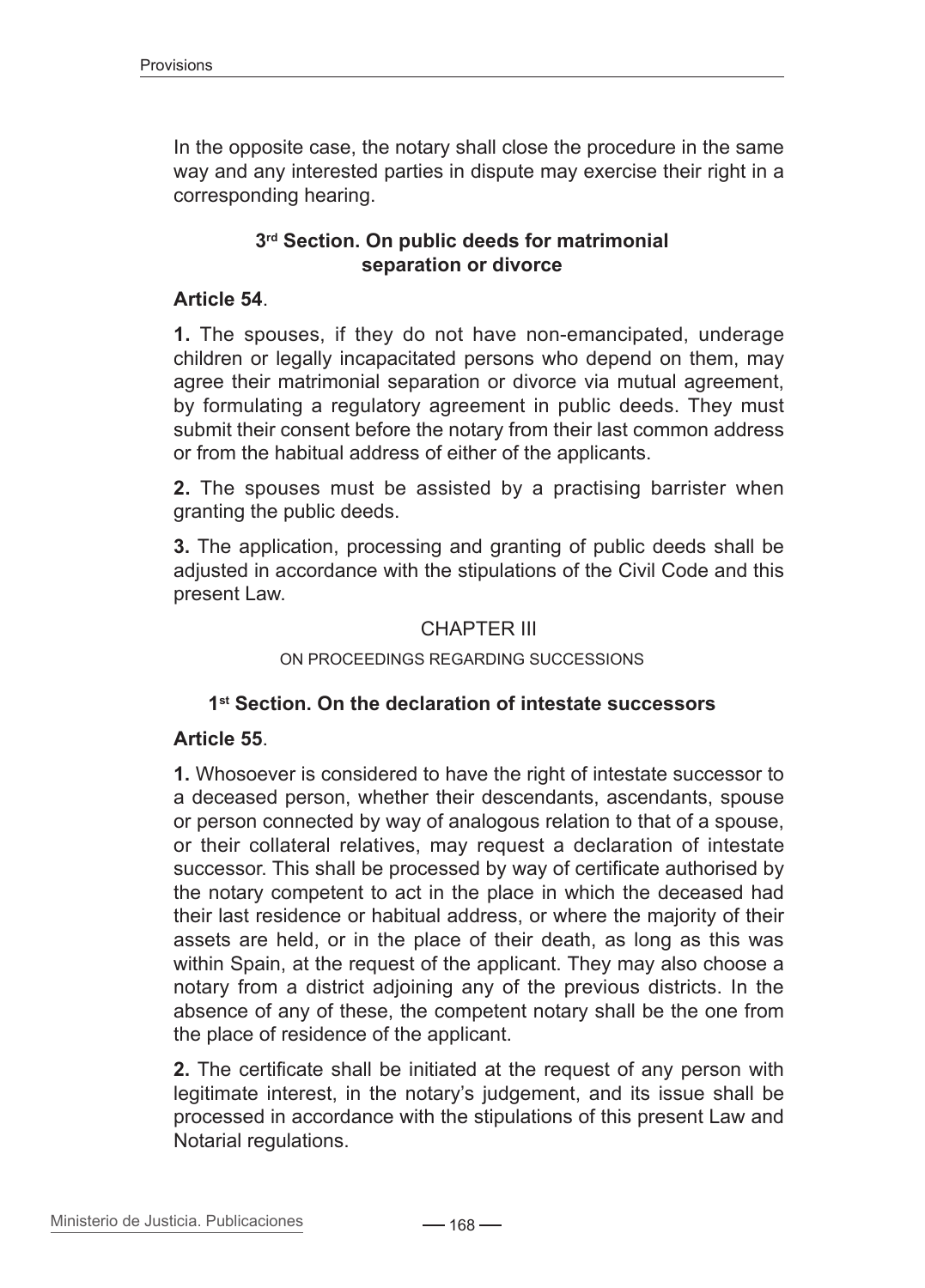## **Article 56**.

**1.** The requirement for the initiation of the certificate must contain the designation and identifying information regarding the persons the applicant considers named in the inheritance and must be accompanied by accrediting documentation of the relationship of the deceased with the persons designated as heirs, as well as the identity and address of the deceased. In all cases, the death of the deceased must be accredited and that this occurred without succession title by way of information from the register office and the general register of last wills and testaments or, when relevant, by way of authentic documentation resulting from notary hearing, unequivocally that, despite the existence of a will or contract of succession, intestate succession may proceed, or through final decision declaring the invalidity of the succession title or the institution of heir. The documents submitted or testimony of the same shall be incorporated into the certificate.

The applicant must affirm the truth of the positive and negative proceedings on which the certificate shall be founded and must provide any testimonial information relating to how the person whose succession is being dealt with, died without last will and testament and of the persons designated their only heirs.

Should any of the interested parties be minors or legally incapacitated persons and do not have any legal representative, the notary shall communicate this circumstance to the public prosecution service, for them to request a court-appointed guardian.

**2.** The certification must contain, at least, the declaration of two witnesses affirming that in their own knowledge or from repute, they agree with the positive and negative proceedings whose declaration of notoriety is sought. Aforementioned witnesses may be, when relevant, relatives of the deceased, whether by consanguinity or collateral, as long as they have no direct interest in the succession.

The notary, with the aim of procuring the audience of any interested party, shall perform any tests they deem appropriate, as well as those requested by the applicant, and in particular, any designed to accredit the identity, address, nationality and regional citizenship and, when relevant, any foreign law applicable.

If the identity or address of any of the interested parties is unknown, the notary shall request, ex officio, the assistance of any bodies, registers, public authorities or consulates that, for reason of their jurisdiction, may have archives or registers relating to the identity of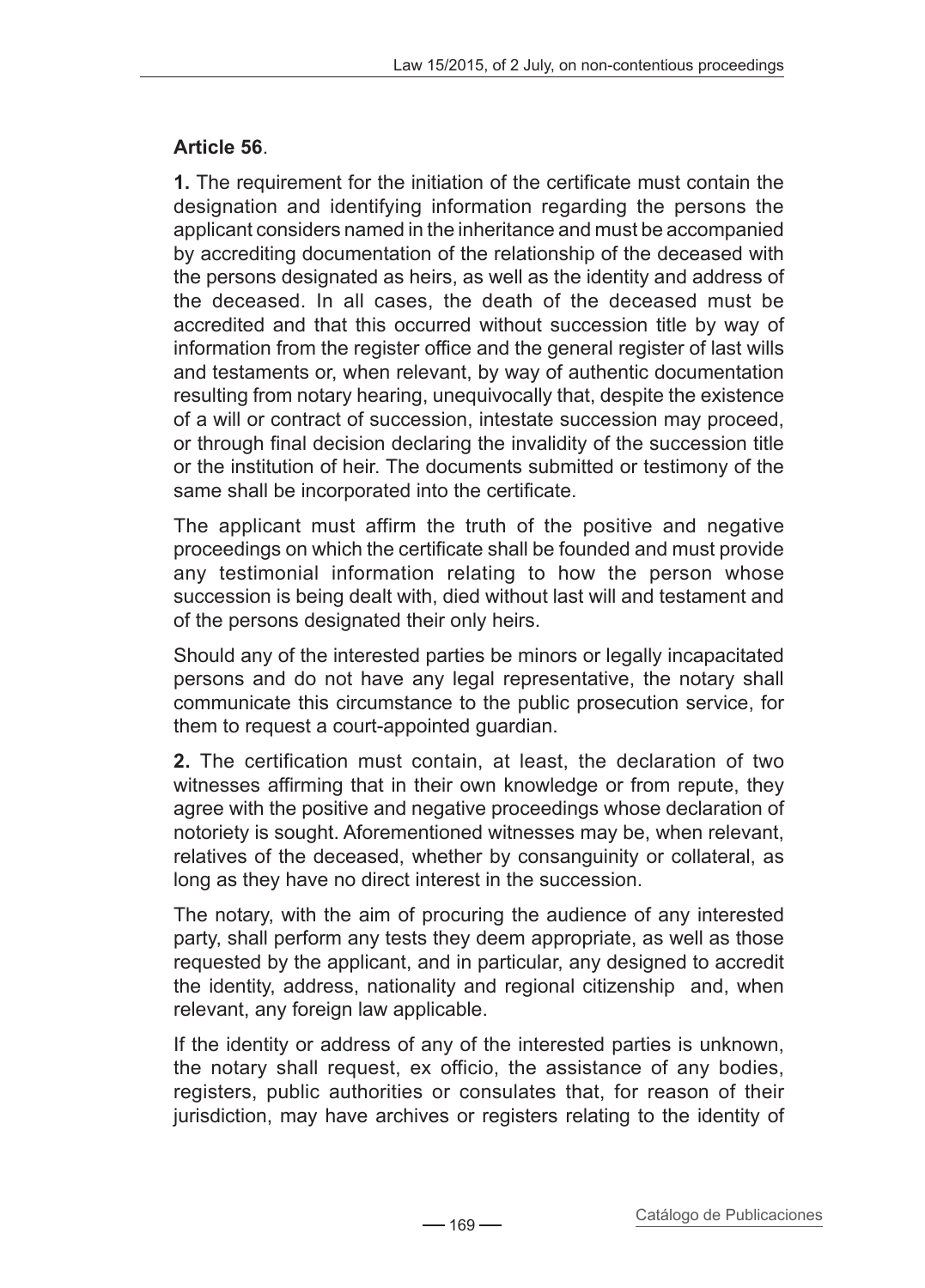the persons or their addresses, in order that said notary be freely furnished with the requested information, if possible.

If it is not possible to verify the identity or address of any of the interested parties, the notary must publicise the proceedings for each certification via public announcement in the "Official National Gazette" and may, if they consider it convenient, use other additional means of communication. The notary must also issue an announcement of the certification on the notice boards of the town halls corresponding to the deceased's last address, their place of death and if different, the place where the majority of their fixed goods are located.

Any interested party may oppose the claim, submit allegations or supporting documents or other elements for a hearing, within a period of one month from the date of publication or, when relevant, the last issue of the announcement.

**3.** Once the previous legal measures have been finalised and a period of twenty working days has transpired from the date of initial requirement or termination of the period of one month granted to submit allegations in the event of having published an announcement, the notary shall make their decision known regarding the accreditation for notoriety of the proceedings and presumptions on which the declaration of heirs is based. Whatever the decision of the notary, the certification proceedings shall cease and it shall proceed to be legalised.

In the event that it is affirmative, the notary shall declare which of the deceased's relatives are intestate successors, expressing the circumstances of their identity and the rights that by law, correspond to them regarding the inheritance.

The certification shall include the reservation of the right to exercise a claim before the courts for those whose right to inheritance has not been accredited before the notary hearing and any persons who have not been located. Any persons who feel their right has been prejudiced may also make use of the corresponding appeals process.

Once the declaration of intestate successor has been made, when relevant, the judicial authority may be requested to hand over any goods in their custody, as long as none of the heirs requests the legal division of the inheritance.

**4.** Once a period of two months has transpired from when the interested parties were announced, without anyone having presented themselves or if they were declared without right, any who have approached to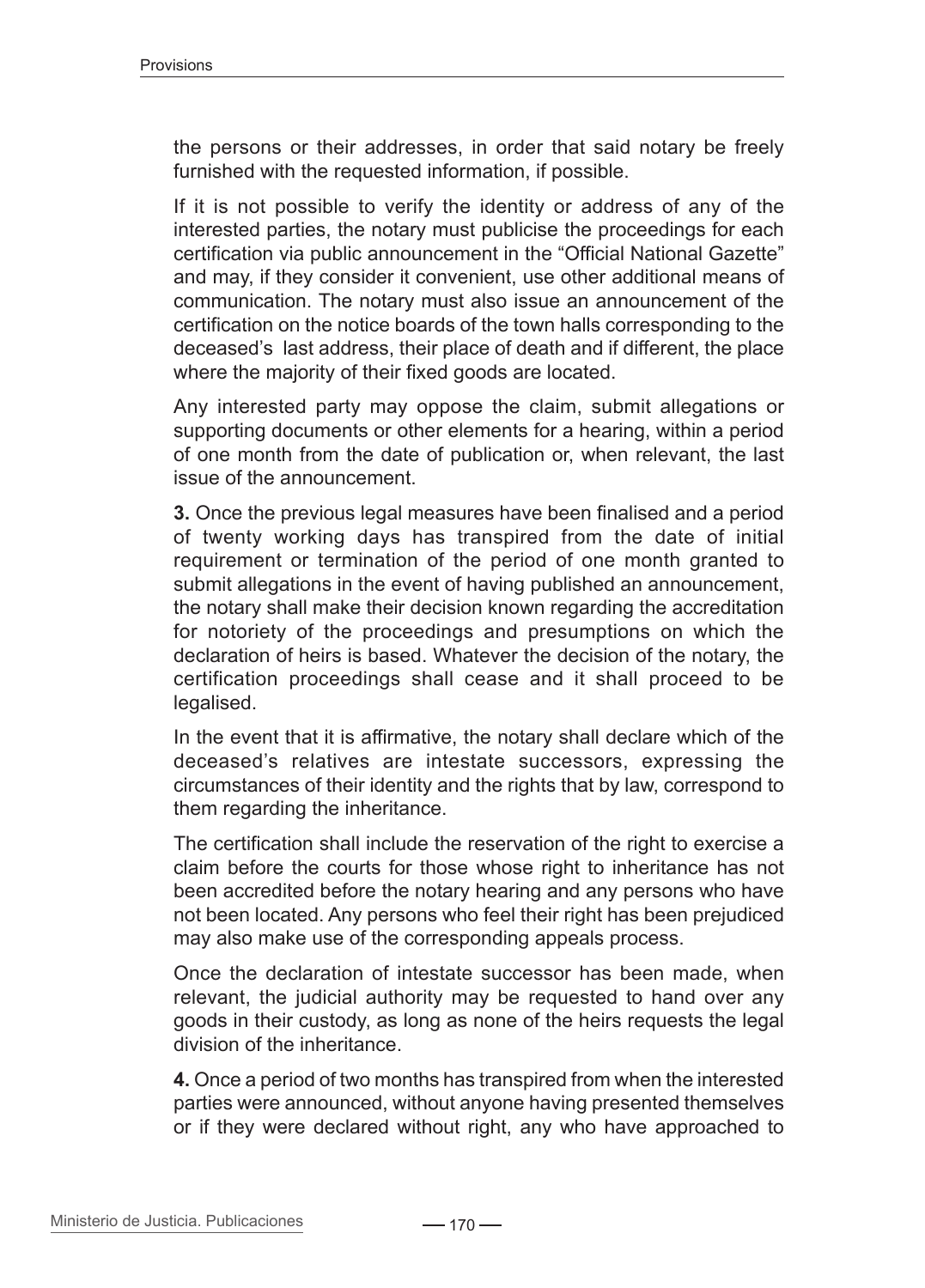claim the inheritance and if, in the notary's judgement there is no person with the right to be named, a copy of the certificate of process shall be issued to the corresponding Delegation of Economy and Finance for the proceeding administrative declaration of heirship. In the event that aforementioned declaration is not considered to correspond to the general state administration, the Delegation shall transfer said notification to the competent autonomous administration for the same.

### **2nd Section. On the submission, attestation, opening and legalising of sealed wills**

# **Article 57**.

**1.** The submission, attestation, opening and legalising of sealed wills shall be done before a notary with jurisdiction to act in the district in which the deceased had their last residence or known address, or where the majority of their assets are located, independent from the nature of their conformity with the applicable law, or in the district in which they died, as long as this was within Spain, at the request of the applicant. They may also choose a notary from a district adjoining any of the previous districts. In the absence of any of these, the competent notary shall be the one from the place of residence of the applicant.

**2.** If, after ten days have transpired since the death of the testator, the will has not been submitted in accordance with the stipulations of the Civil Code, any interested party may request the notary to require the person who has possession of the sealed will to appear before said notary. The identifying information regarding the deceased must be proven, as must the death itself and whether the deceased issued further testamentary provisions, by way of information from the register office and the General Register of Last Wills and Testaments. If the deceased was estranged from their family, the reason for which they have interest in the submission of the will must also be expressed and accredited in the application.

**3.** When any person who has in their possession a sealed will appears before a notary, in accordance with the stipulations of article 712 of the Civil Code and declares their lack of interest in the attestation and legalisation of the will, the notary shall require whosoever may have an interest in the inheritance, in accordance with statement by the person appearing, and in all cases if they are known, the surviving spouse, any descendants and ascendants of the deceased and, in the absence of these, any collateral relatives to the fourth degree, so that they may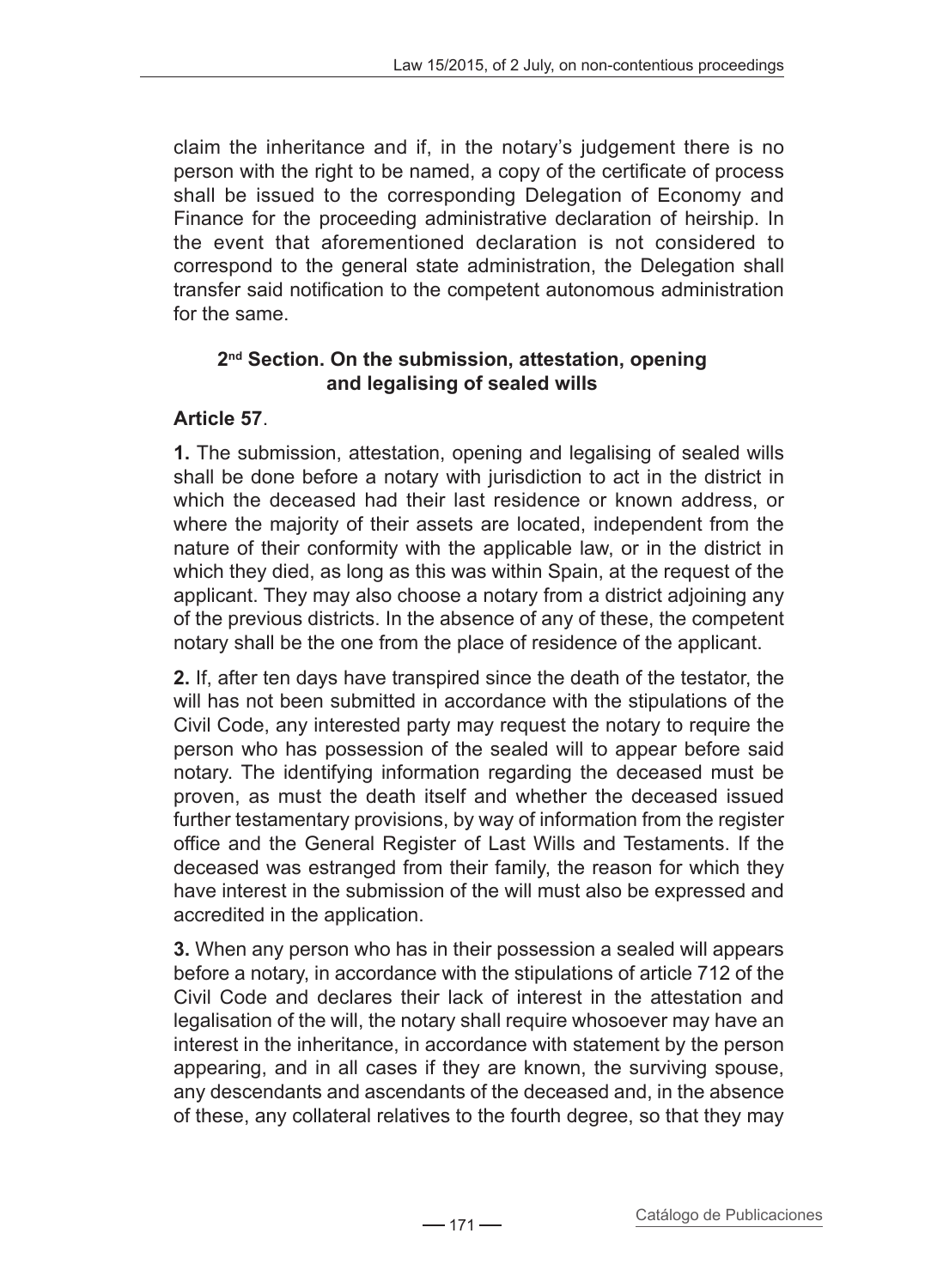declare their interest and start proceedings before the competent notary.

Should any of the interested parties be minors or legally incapacitated persons and do not have any legal representative, the notary shall communicate this circumstance to the public prosecution service, for them to request a court-appointed guardian.

**4.** If the identity or address of these persons should be unknown, the notary shall publicise the proceedings on the notice boards of the town halls corresponding to the last address or habitual residence of the deceased, the district of their death if this was different and the district where the majority of their goods are located, without prejudice to the possibility of using other additional means of communication. The announcements must be displayed for a period of one month.

**5.** Once three months has transpired from the point of completing all the requirements or from the completion of the deadline for the last display of the announcement, without any person having submitted the will, despite the requirement, or without any interested party having requested proceedings, the issue shall be archived, without prejudice to the option of reopening proceedings at the request of any interested party.

### **Article 58**.

**1.** Whoever submits the will, or any other interested party, may request that the notary, once the death of the testator has been accredited, summon them for the nearest possible date, with the notary who authorised the testament, if different, and when relevant, any instrumental witnesses who may have intervened in the drawing up of the will.

**2.** The aforementioned witnesses who appear on the summons date, shall be examined and shown the sealed documents in order that they examine them and declare under oath or sworn testimony whether they recognise as legitimate the signature and text on which their name appears and if they find it in the same state as when they signed it.

**3.** When one or some of the summoned parties do not appear, the others shall be asked if they saw the others sign and make their marks. The notary may agree, if they deem it necessary, to a handwriting comparison or other legal measures conducive to verifying the authenticity of the signatures of the persons who did not appear, and of the deceased.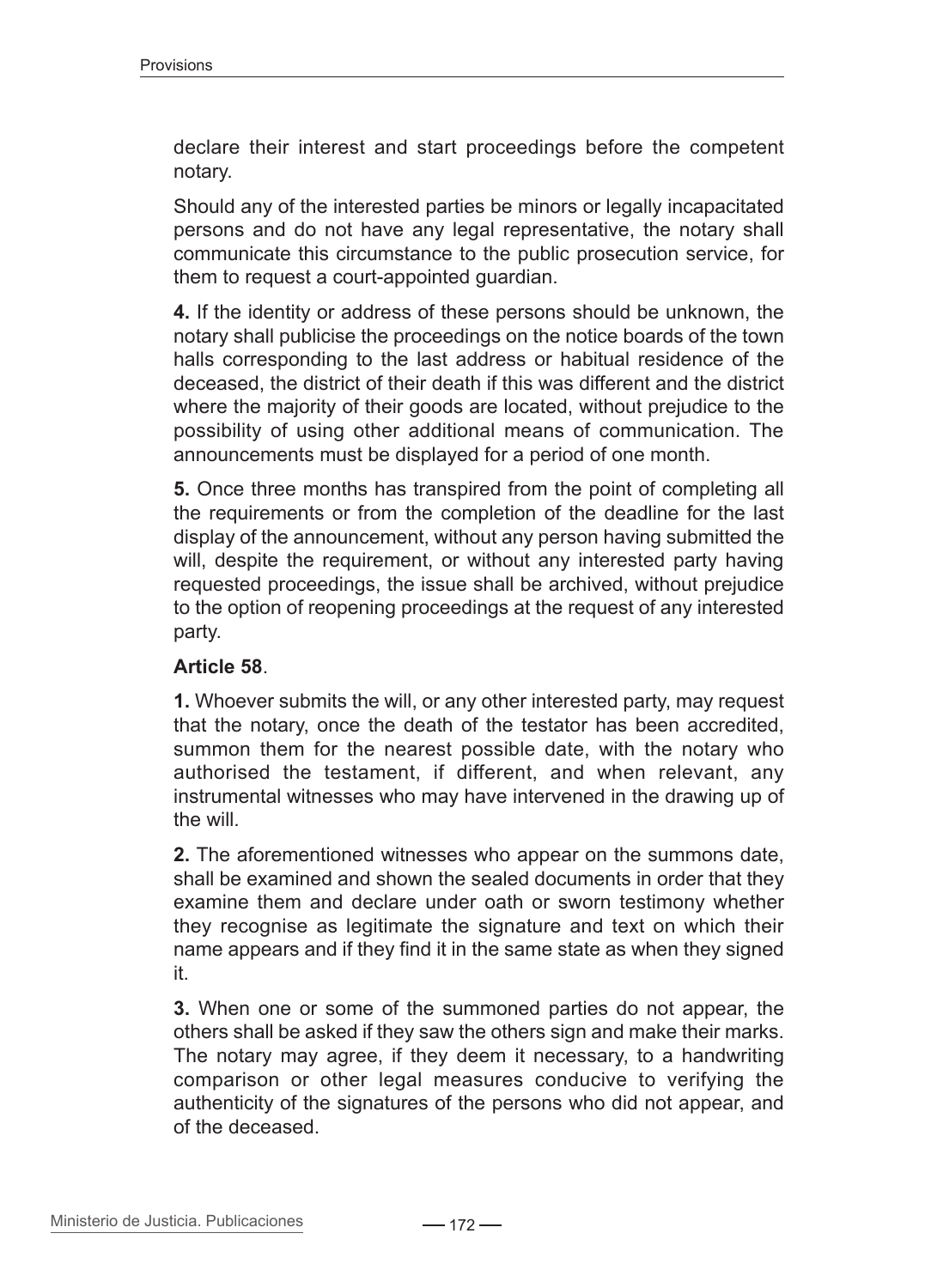## **Article 59**.

**1.** Once the measures referred to in the previous article have been completed and the conclusions of which have resulted in the granting of the will, with all the formalities duly prescribed by law, the notary shall open the documents and read the testamentary provisions aloud, as long as there be no provision from the testator ordering that one or some of the clauses remain reserved and secret until a certain time, in which case the reading shall be limited to the other clauses in the testamentary provision.

**2.** Any relatives of the testator or other persons who may presume any interest, may be present for the opening of the documents and reading of the will, should this be convenient, without allowing them to oppose any legal measures being fulfilled for any reason, even though they may present a previous will.

## Article 60.

**1.** Once the previous procedures have been completed, the notary shall issue a certificate of legalisation, in accordance with this present law and its regulations on enforcement.

**2.** Should the notary conclude that the will does not meet the formalities prescribed by the law or that, in their judgement, the authenticity of the documents has not been accredited, they shall declare the same, close the proceedings and shall not authorise the legalisation of the will.

Whether or not legalisation is authorised, interested parties in dispute may exercise their rights in any corresponding hearing.

### **3rd Section. On the submission, attestation, opening and legalisation of holographic wills.**

## **Article 61**.

**1.** The submission, attestation, opening and legalising of holographic wills shall be done before a notary with jurisdiction to act in the district in which the deceased had their last residence or known address, or where the majority of their assets are located, independent from the nature of their conformity with the applicable law, or in the district in which they died, as long as this was within Spain, at the request of the applicant. They may also choose a notary from a district adjoining any of the previous districts. In the absence of any of these, the competent notary shall be the one from the place of residence of the applicant.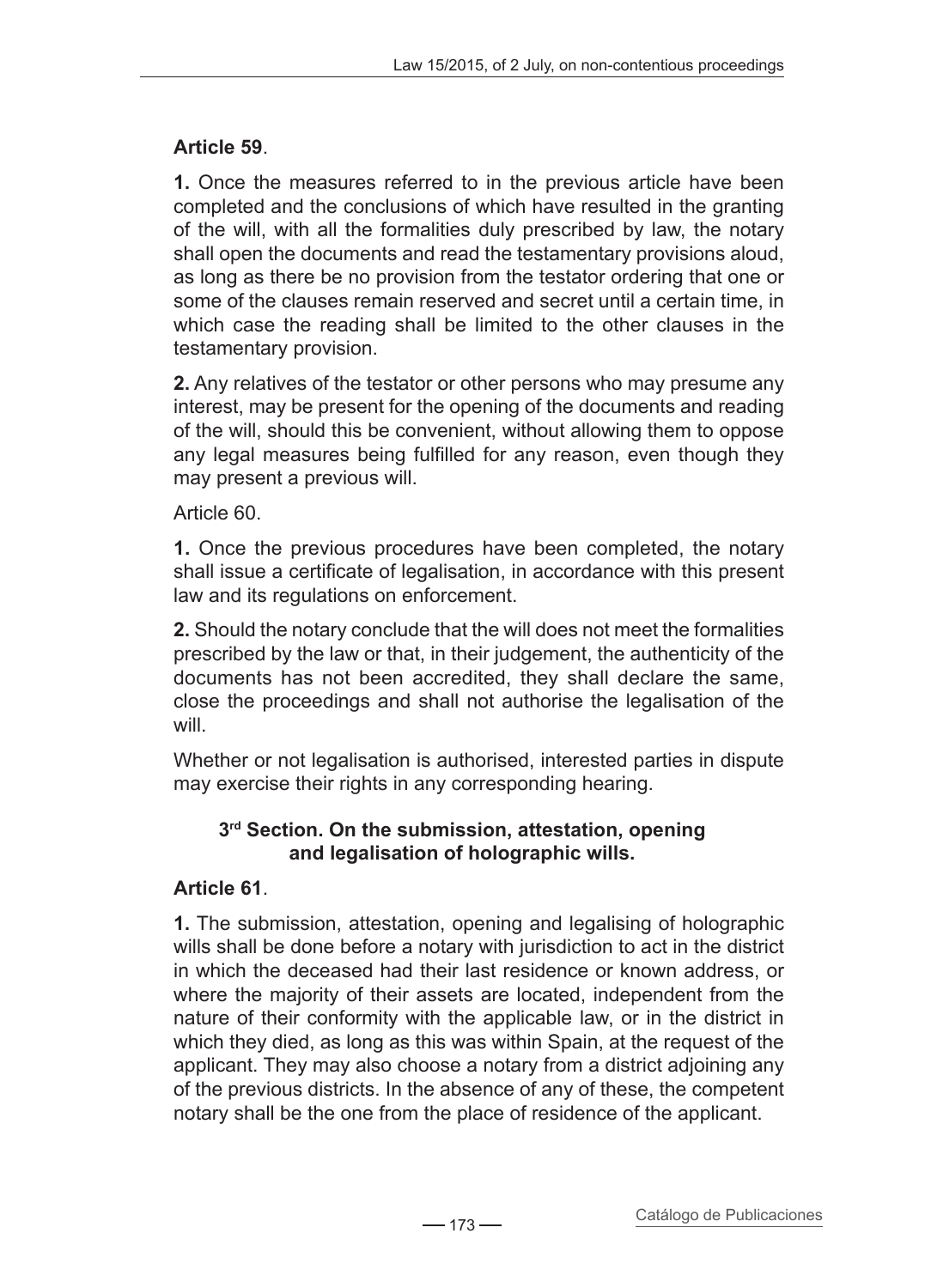**2.** If, after ten days have transpired since the death of the testator, the will has not been submitted in accordance with the stipulations of the Civil Code, any interested party may request the notary to require the person who has possession of the holographic will to appear before said notary. The identifying information regarding the deceased must be proven, as must the death itself and whether the deceased issued further testamentary provisions, by way of information from the register office and the General Register of Last Wills and Testaments. If the deceased was estranged from their family, the reason for which they have interest in the submission of the will must also be expressed in the application.

**3.** Should a person appear before the notary who has in their possession a holographic will, in accordance with the stipulations of article 690 of the Civil Code and declares that they have no interest in the attestation or legalisation of the will, the notary shall proceed in accordance with the stipulations of section 3 of article 57.

**4.** Applications received after five years have transpired since the death of the testator shall not be admitted.

#### **Article 62**.

**1.** Once the holographic will has been submitted, at the request of the person who submitted it, or any other interested party, the notary must request the surviving spouse should there be one, any descendants and ascendants of the testator and in the absence of either of these, any collateral relatives to the fourth degree, to appear before said notary, on a specific date and time.

**2.** If the identity or address of these persons should be unknown, the notary shall publicise the proceedings on the notice boards of the town halls corresponding to the last address or habitual residence of the deceased, the district of their death if this was different and the district where the majority of their goods are located, without prejudice to the possibility of using other additional means of communication. The announcements must be displayed for a period of one month.

**3.** Should any of the persons referred to be minors or legally incapacitated persons and do not have any legal representative, the notary shall communicate this circumstance to the public prosecution service, for them to request a court-appointed guardian.

**4.** If the applicant has requested through the notary, the appearance of witnesses to declare the authenticity of the will, the notary shall summon them to appear at a specific date and time.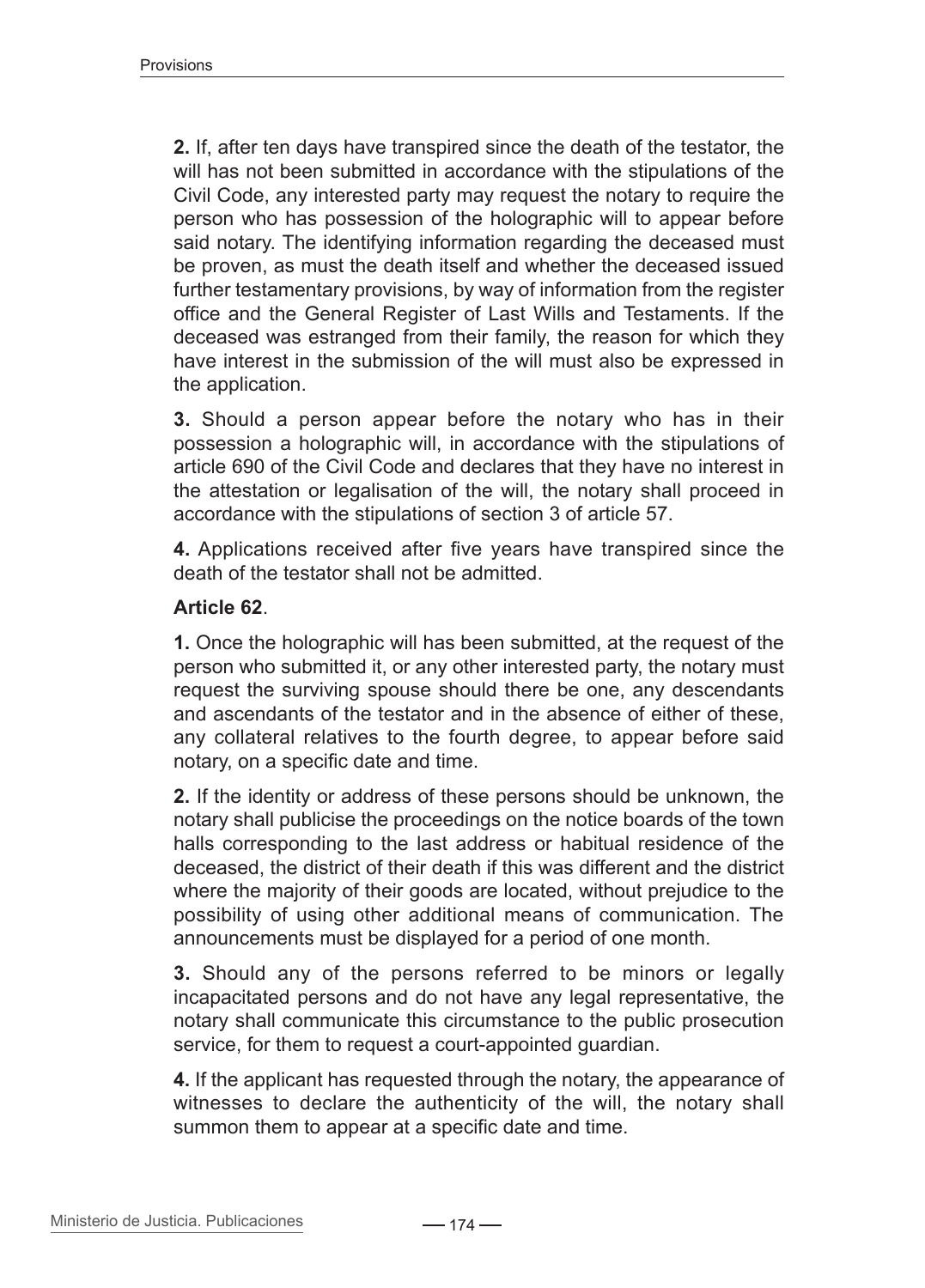**5.** On the indicated date, the notary shall open the holographic will, should it be sealed, initial it on each page and examine the witnesses. Once at least three witnesses who knew the handwriting and signature of the testator have declared that they have no reasonable doubt that it is the manuscript and signature of the deceased, the notary may dispense with any witness statements that may be lacking.

In the absence of suitable witnesses or should the examined parties be doubtful, the notary may agree, should it be deemed convenient, to an expert handwriting examination.

**6.** The interested parties may attend during fulfilment of the legal measures and make any observations in the certification they deem appropriate, regarding the authenticity of the will, which shall, when necessary, be recorded by the notary in the certification.

## **Article 63**.

If the notary considers the authenticity of the will justified they shall authorise certification of the act of legalisation and shall issue a copy of the same to any interested parties who request it.

In the opposite case, the notary shall declare the same, close the proceedings and shall not authorise the legalisation of the will.

Whether or not legalisation of the will is authorised, any interested parties in dispute may exercise their rights in any corresponding hearing.

# **4th Section. On the submission, attestation, opening and legalisation of orally drawn up wills**

## **Article 64**.

**1.** The submission, attestation, opening and legalising of orally drawn up wills shall be done before a notary with jurisdiction to act in the district in which the deceased had their last residence or known address, or where the majority of their assets are located, independent from the nature of their conformity with the applicable law, or in the district in which they died, as long as this was within Spain, at the request of the applicant. They may also choose a notary from a district adjoining any of the previous districts. In the absence of any of these, the competent notary shall be the one from the place of residence of the applicant.

**2.** Any interested party may request the notary to prepare the corresponding certification of legalisation for an orally drawn up will.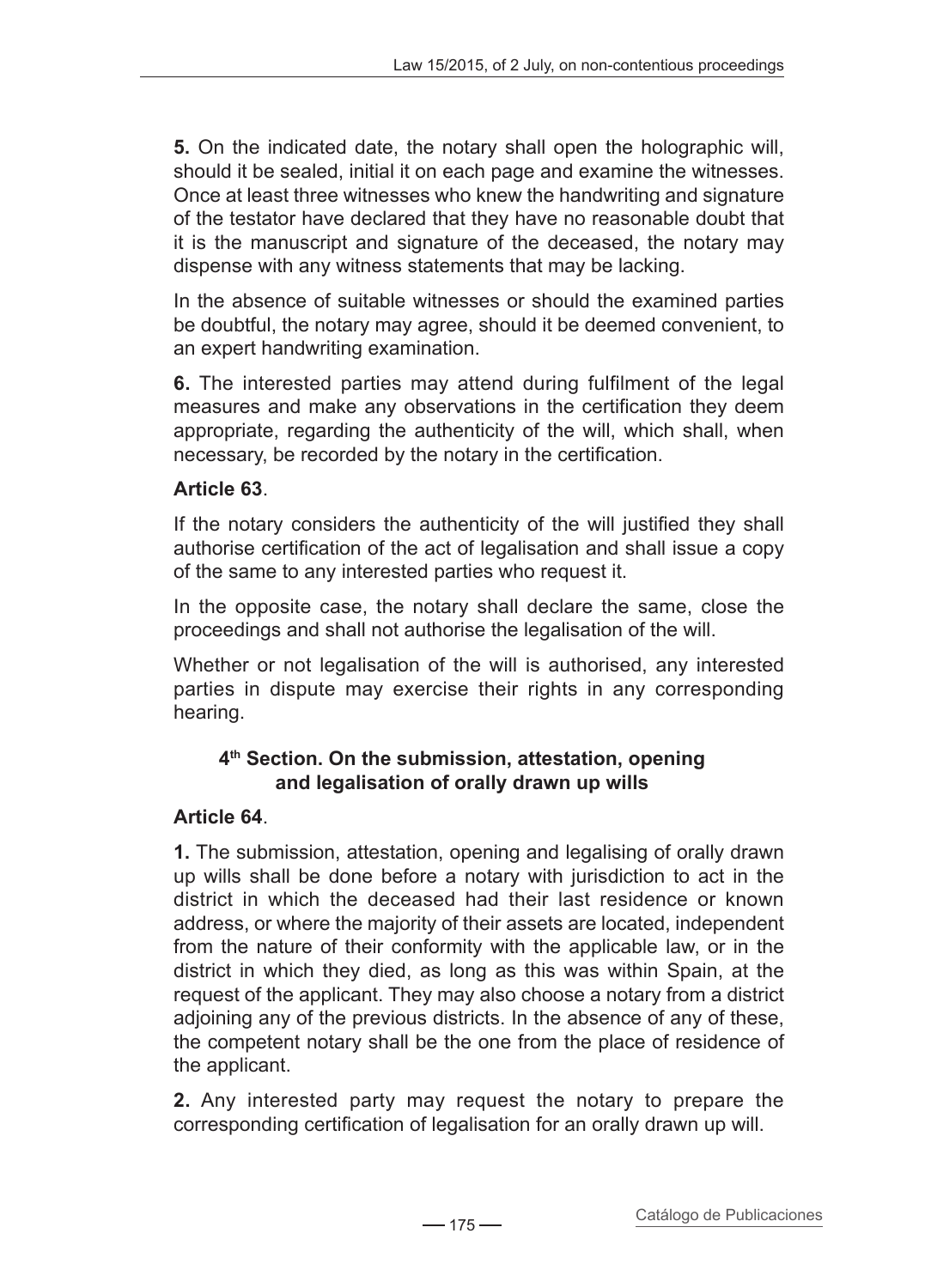**3.** The identifying information regarding the deceased must be proven, as must the death itself and whether the deceased issued further testamentary provisions, by way of information from the register office and the General Register of Last Wills and Testaments. If the deceased was estranged from their family, the reason for which they have interest in the submission of the will must also be expressed in the application.

The application shall be accompanied by a note, memo or supporting evidence where the voice, audio or video was recorded, with the testator's last testatory provisions, as long as reproduction of the same is permitted and was made at the time of executing the will.

In the same way, the names of witnesses shall be given, who must be summoned by the notary to appeal regarding the effects of the execution of the will.

### **Article 65**.

**1.** After accepting the request, the notary shall summon the witnesses indicated on the application, for them to appear before said notary on a specific date and time. If the person summoned as a witness should fail to appear and there be no cause justifying their absence, the notary shall again summon them, indicating a new time and date for their appearance.

If the will of the testator is consigned to a note, memo or lasting digital or magnetic format, it shall be shown to the witnesses in order that they confirm whether it be the same person they heard reading or recording it and if they recognise as legitimate the respective signatures and marks, if there are any.

**2.** The provisions established in the previous articles shall be applied, with regards to the summons and appearance of any persons who have interest in the completion of aforementioned proceedings.

**3.** The notary shall record all the proceedings in the certification and shall authorise legalisation of the will, without prejudice to a third party, once the witness statements are completed and the following circumstances are clearly proven:

1<sup>st</sup>. That there was legal cause to execute the will in oral form.

2<sup>nd</sup>. That the testator was of sound mind and deliberation upon drawing up their last will.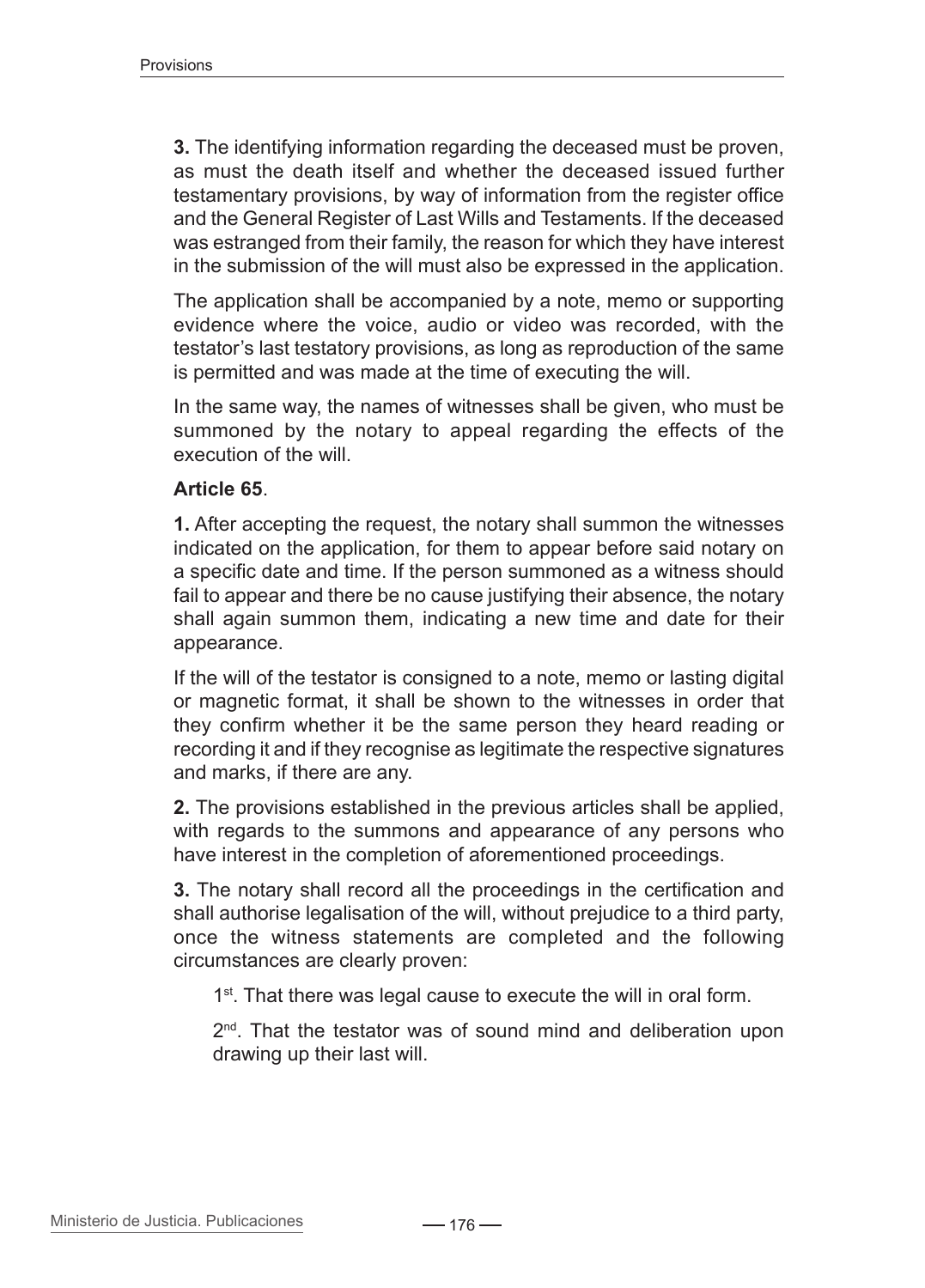$3<sup>rd</sup>$ . That the witnesses all simultaneously heard, from the mouth of the testator, all the provisions said testator wished to have as their last will, whether displayed in writing, whether read out loud or having been given a note or memo to read that contained said will.

4<sup>th</sup>. That the witnesses constituted the number required by law, according to the circumstances of the place and time in which the will was drawn up and that they meet the requirements for being a witness to wills.

**4.** If any divergence results from any of the witness statements, this shall be recorded in the certification and only the testamentary items on which all witnesses were in agreement shall be legalised. If there be no agreement on any of the items, the proceedings shall be archived without legalisation.

**5.** If the last will and testament was consigned on a note, memo or durable digital or magnetic format, the testament shall be considered whatever results from these, during the execution of said testament, as long as all the witnesses agree to its authenticity, even if any of them should not remember one of its provisions. This shall be recorded in the certification of legalisation, to which the note, memo or durable digital or magnetic format shall be attached.

**6.** If the notary does not consider the authenticity of the will proven, they shall certify as such, close the proceedings and shall not authorise legalisation of the will.

Whether or not legalisation of the will is authorised, any interested parties in dispute may exercise their rights in any corresponding hearing.

## **5th Section On testaments and executors dative**

## **Article 66**.

**1.** The notary shall authorise public deed:

a) In circumstances when the executor renounces their position or where there is extension of deadline for executorship, should just cause exist.

b) For the appointment of an executor dative in the cases set forth in article 1057 of the Civil Code. The appointment shall be made in accordance with the stipulations of article 50.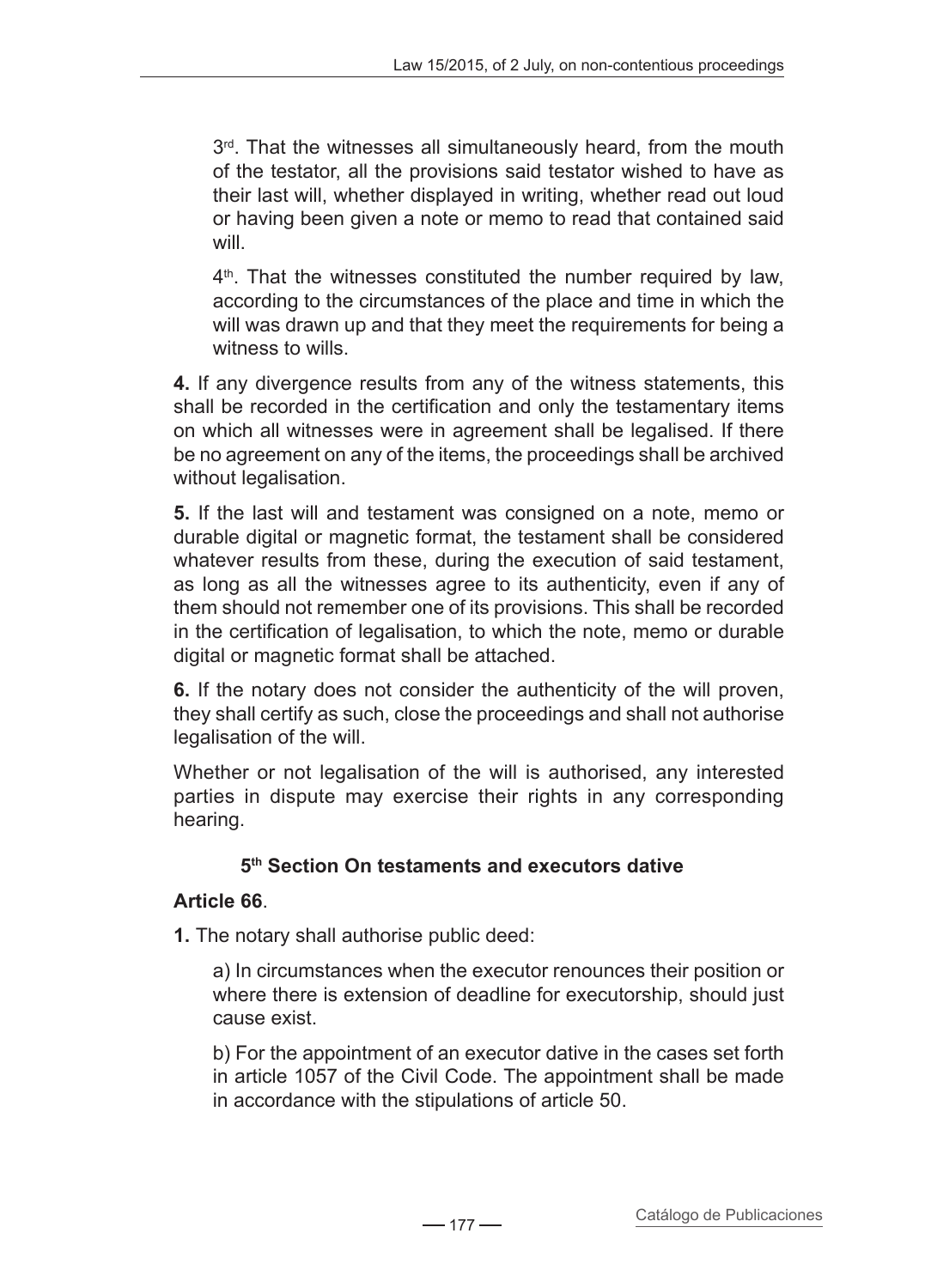c) In circumstances where the appointed executor renounces their position or the extension of the fixed period in which to complete their role.

d) For the approval of the partition completed by the executor when it becomes necessary due to lack of express confirmation from all heirs and legatees.

**2.** Any notary with jurisdiction to act in the district in which the deceased had their last residence or known address, or where the majority of their assets are located, independent from the nature of their conformity with the applicable law, or in the district in which they died, as long as this was within Spain, at the request of the applicant. They may also choose a notary from a district adjoining any of the previous districts. In the absence of any of these, the competent notary shall be the one from the place of residence of the applicant.

**3.** The notary may also authorise public deed if required for this, on the excuse from or acceptance of the role of executor.

#### **6th Section. On the creation of inventory**

#### **Article 67**.

**1.** Any notary with jurisdiction to act in the district in which the deceased had their last residence or known address, or where the majority of their assets are located, independent from the nature of their conformity with the applicable law, or in the district in which they died, as long as this was within Spain, shall be competent to form the inventory of the deceased's goods and rights for the effects of accepting or rejecting the inheritance by those named in it, at the request of the applicant. They may also choose a notary from a district adjoining any of the previous districts. In the absence of any of these, the competent notary shall be the one from the place of residence of the applicant.

**2.** Any heir who requests the creation of an inventory must submit their succession title and must prove the same to the notary or prove the deceased's death and the existence of testamentary provisions, through information from the register office or the General Register of Last Wills and Testaments.

**3.** Once this requirement is fulfilled, the Notary must summon any creditors and legatees to appear, if convenient, to witness the inventory. If the identity or address of these persons should be unknown, the notary shall publicise the proceedings on the notice boards of the town halls corresponding to the last address or habitual residence of the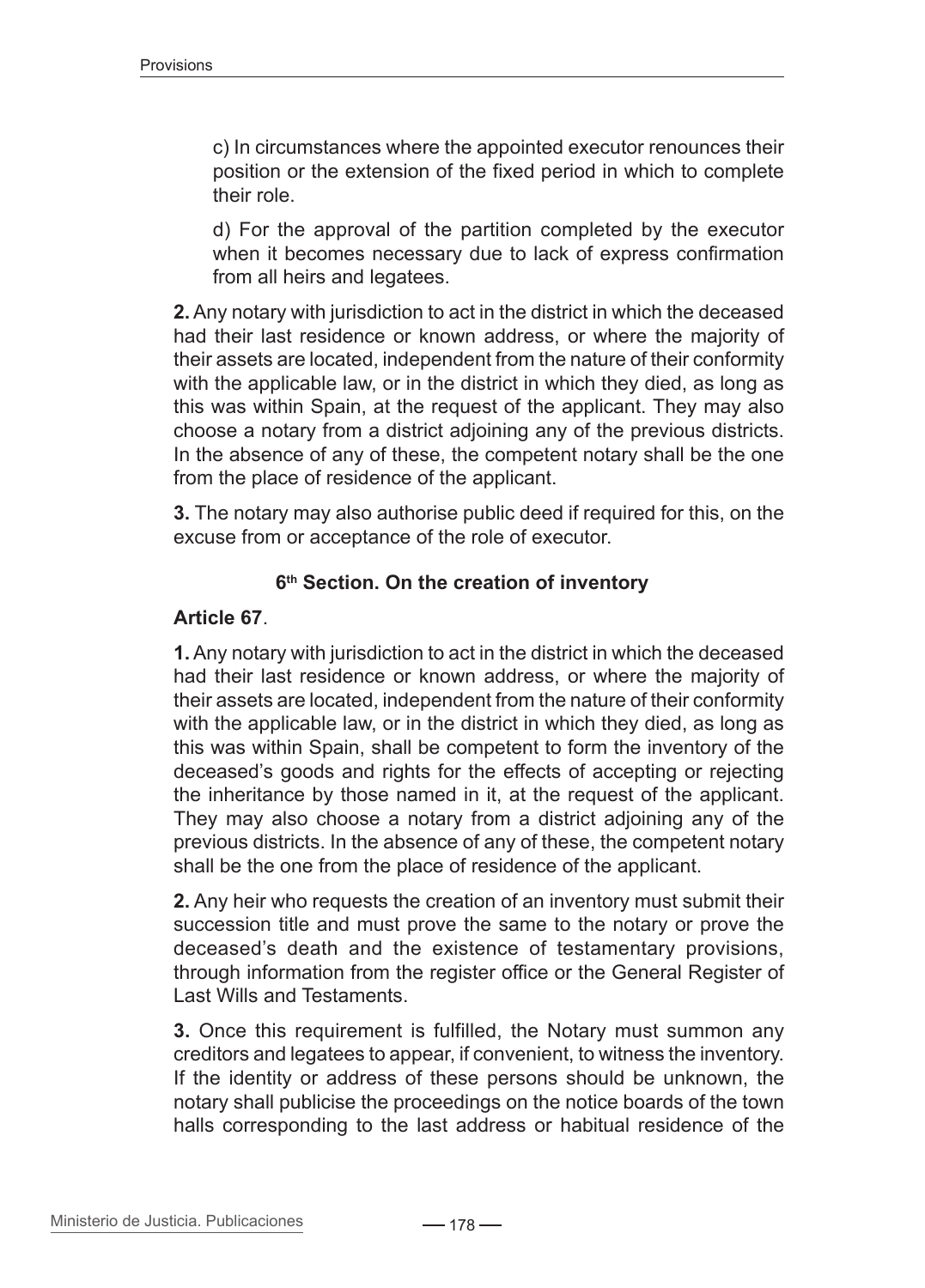deceased, the district of their death if this was different and the district where the majority of their goods are located, without prejudice to the possibility of using other additional means of communication. The announcements must be displayed for a period of one month.

# **Article 68**.

**1.** The inventory shall commence within thirty days of the summons to creditors and legatees.

**2.** The inventory shall contain information on the deceased's goods, as well as any writings, documents or papers of import that be found, referring to fixed or moveable goods. Certificates of ownership and encumbrances for any fixed goods recorded in the land register shall be provided or obtained by the notary. Certificates or documentation issued by the depository entities for metal or transferable securities deposited in financial entities shall be provided, and if said securities are officially listed, their value on a specific date shall be included. If, by the nature of the goods, any interested parties deem it necessary for experts to intervene in their valuation, the notary shall appoint said experts in accordance with the stipulations of this present law.

**3.** The liabilities shall include information relating to any debts or obligations, as well as the periods in which they must be completed, requesting current indication from any creditors on the amount of the same, as well as the circumstances of any that have become overdue. Should this information not be received from the creditors, the full amount of the debt or obligation shall be included.

**4.** The inventory must conclude within sixty days of the start of the same. If just cause is shown for why this period of sixty days be considered insufficient, the notary may extend the period to a maximum of one year. Once the inventory is complete, it shall be closed and the certification legalised. In all circumstances, third party rights shall remain.

## CHAPTER IV

### On proceedings regarding liabilities

# **1st Section On the offer of payment and consignment**

## **Article 69**.

**1.** The offer of payment and consignment of the goods to which it refers may be made before a notary.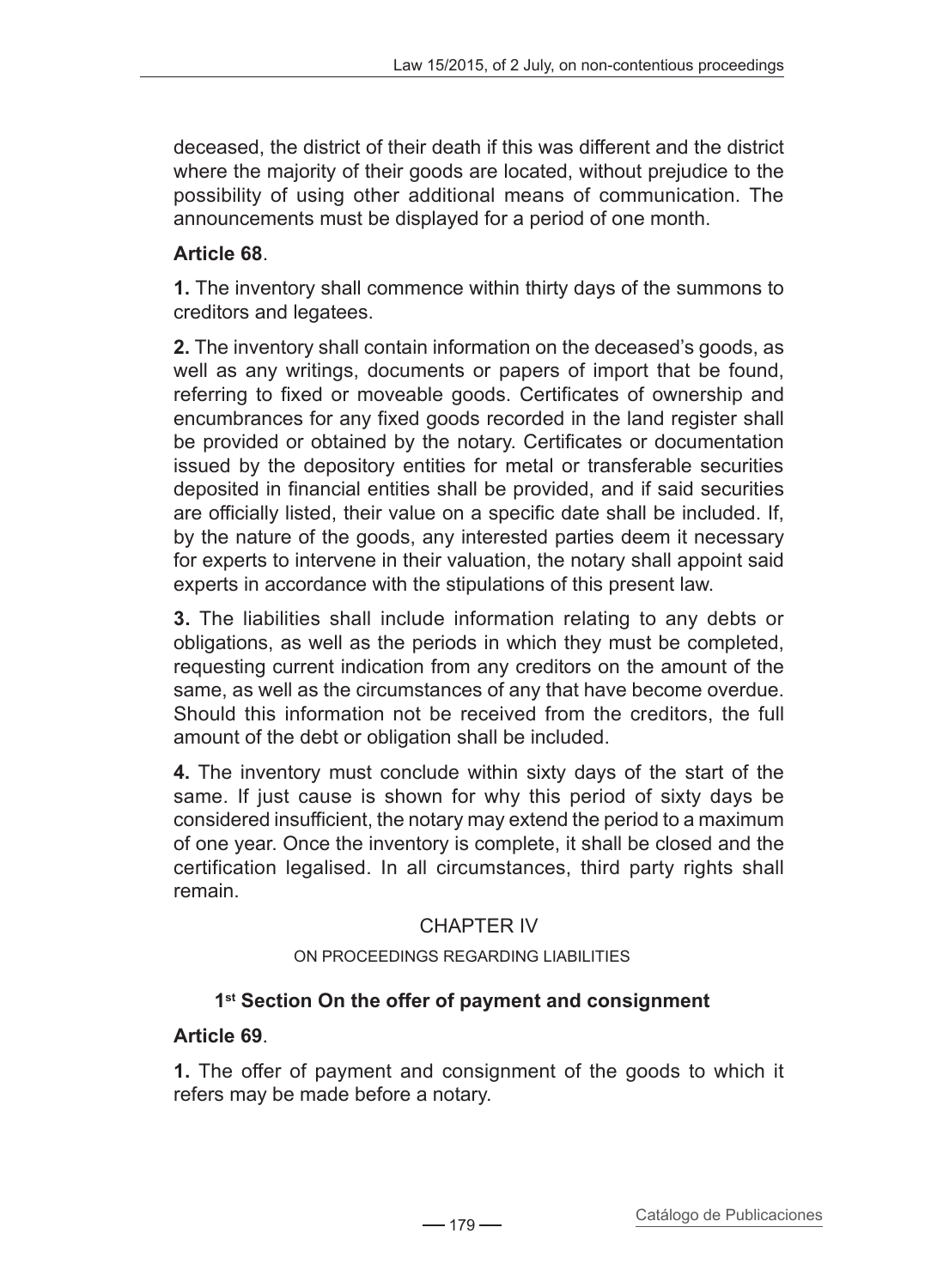**2.** The person who requests the proceedings shall provide the information and circumstances of the identity of the interested parties for the liability to which offer of payment or consignment refers, the address at which they can be found and the reasons for the proceedings; all relating to the subject of payment or consignment and their being put before the notary.

**3.** When the consigned goods consist of money, securities or financial instruments, broadly speaking, they shall be necessarily deposited by the notary into a financial entity collaborative with the Administration of Justice.

If they are of a different nature to those indicated in the previous section the notary shall arrange for their deposit or shall entrust their custody to a suitable establishment, ensuring that the necessary measures are adopted for their preservation, which shall be appropriately justified by legal diligence in the certification.

**4.** The notary shall notify the interested parties of the existence of the offer of payment or consignment, with the intention that within ten working days, they accept the payment, withdraw the due item or file the allegations they deem appropriate.

Should the creditor respond by accepting the payment or the consignment within the deadline, the notary shall hand over the asset, record said proceedings in the records and conclude the proceedings.

Should the aforementioned period expire without any withdrawal, no allegation filed or there be a refusal to receive it, the consigned good shall be returned without further action and the proceedings shall be archived.

## **2nd Section Uncontested pecuniary claims**

### **Article 70**.

**1.** Any creditor who seeks payment of a civil or commercial debt, whatever its amount or origin, liquidated, fixed, overdue or payable, may request the notary competent in the district of the debtor named in the document accrediting the debt or the documentary evidence, or in the habitual residence of the debtor, or the district where the debtor may be located, to request payment from said debtor, when the debt, formally accredited through documentation is, in the notary's opinion, beyond any doubt. The debt must be itemised into principal and any accumulated interest and overdue penalties applied.

The following may not be claimed through this proceeding: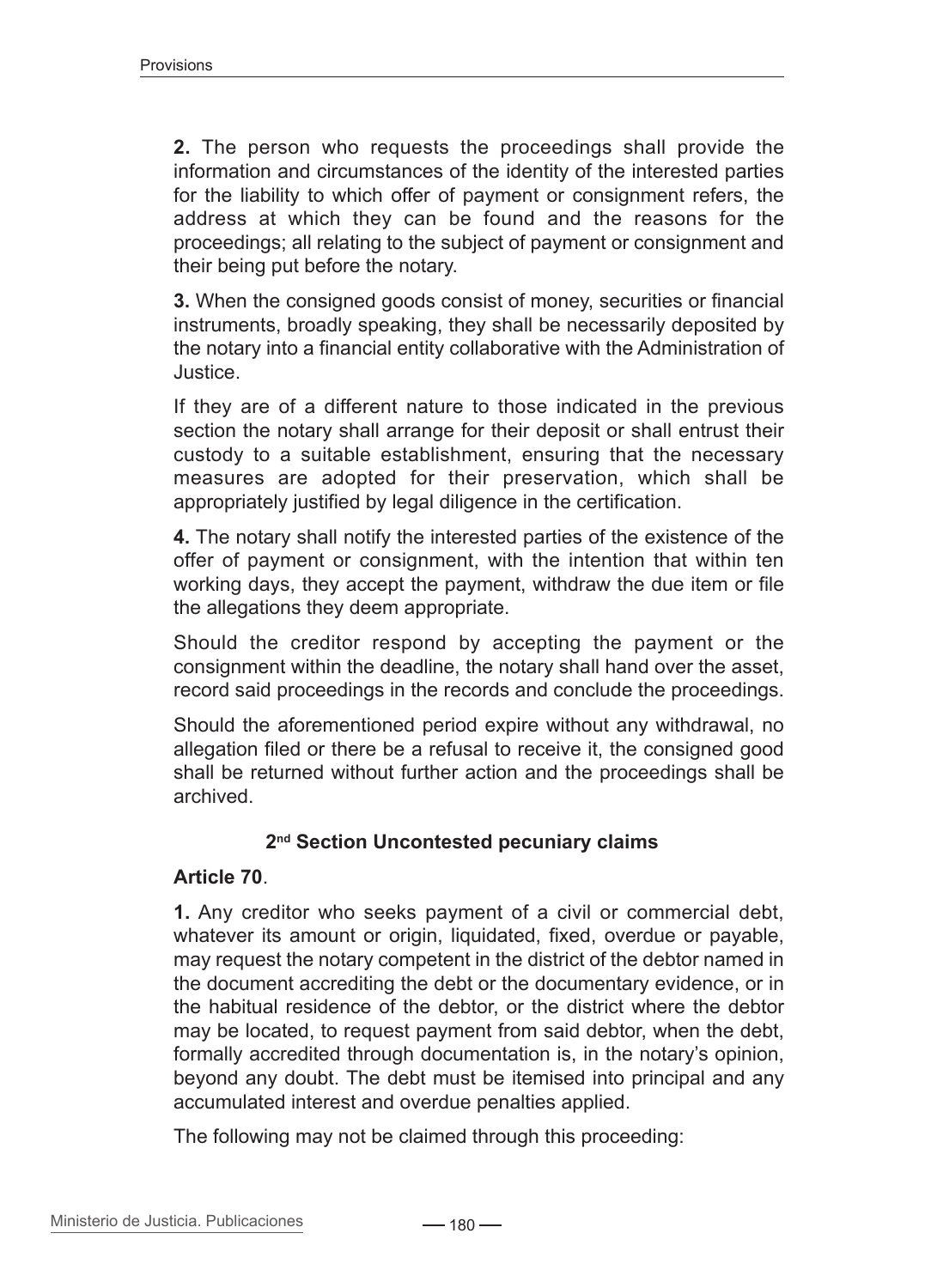a) Debts arising from a contract between a business person or professional and a consumer or user.

b) Debts based on article 21 of Law 49/1960, of 21 July, on Horizontal Property.

c) Debts for food products in which minors or legally incapacitated persons are interested, nor any that arise from unsuitable matters or operations subject to judicial authorisation.

d) Claims in which the public administration is involved.

**2.** To this effect, notarial certification shall be authorised to cover the following circumstances: the identity of the creditor and debtor; the address of both parties, according to the document originating the claim, unless any documents exists proving amendment of the same, in which case both must be recorded, together with the origin, nature and amount of the debt. Any document or documents constituting the title of the claim shall also accompany the certification.

The notary shall not accept the application if it deals with any excluded claims, if it lacks any of the previous information or documentation, or if they are not competent.

**3.** Once the creditor's application has been accepted and the existence of the requirements set forth in the previous sections proven, the notary shall require the debtor to pay the claimant within the period of twenty working days.

If the debtor cannot be located in any of the possible addresses accredited in the paperwork, or it is not possible to submit the requirement, the notary shall close the proceedings, recording said circumstances and maintaining the creditor's right to exercise the claim through judicial channels.

**4.** The requirement shall be deemed to have been correctly submitted to the debtor if they are located and payment is requested by the notary, even if they refuse to take possession of the accompanying documentation, which shall remain available to them with the notary. The requirement shall also be correctly submitted if it is handed at the debtor's place of residence to any employee, relative or person with whom the debtor lives, as long as they are of age. The notary must advise the person taking receipt that they are obliged to hand the requirement to the addressee or advise them of its delivery if they know their whereabouts. If the requirement is delivered in the place of non-casual work of the addressee, in the absence of the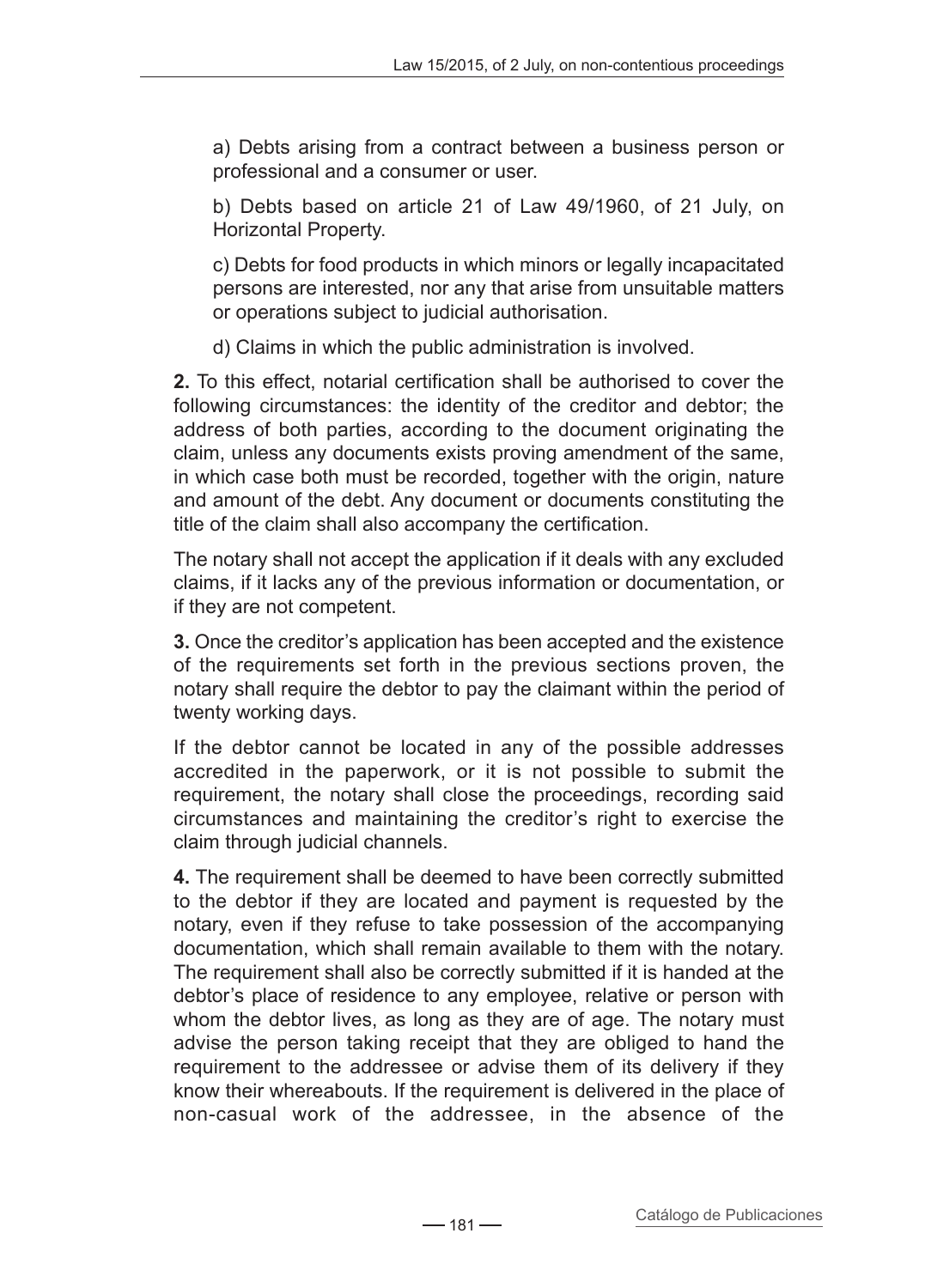aforementioned, the obligation shall apply to the person who is responsible for receiving documents or items.

In the event that the addressee is a incorporated entity, the notary shall undertake the legal measures with whichever person of legal age they meet on the premises indicated in the aforementioned document, who forms part of the administrative body and who is accredited to be a representative with sufficient faculty that, in the notary's opinion, they may act as a person authorised by the incorporated entity to receive authoritative requirements and notifications in their interest.

### **Article 71**.

**1.** Once the requirement is fulfilled, if the debtor appears before the requesting notary and pays the debt in full within the period of the following twenty working days, the certification must record as such in the proceedings as due legal measure, which shall be regarded as letter of payment. In this event, the notary shall proceed without delay, to submit the paid amount to the creditor in the format requested by said creditor.

If the debtor pays the creditor directly and within the established deadline, once this act has been accredited, with explicit confirmation from the creditor, the notary shall close the file and conclude proceedings.

If there be no explicit confirmation from the creditor within the deadline period set for the payment, the notary shall also close the file, leaving it open to judicial channels.

**2.** If the debtor appears before the notary to formulate an opposition to the requirement, the motives on which they base their opposition shall be recorded for legal measure. Once this circumstance has been communicated to the creditor, the notarial proceedings shall close, leaving open the creditor's rights to claim the debt through judicial channels.

When various debtors are required for one single debt, the opposition of one may take place at the end of the notarial proceedings for all, if there is just cause, whilst recording any payments some of them may have made.

**3.** If in the established deadline the debtor fails to appear and does not present motive for opposition, the notary shall record said circumstance.

In this event, the certification shall be the document attached to enforcement of the effects of number 9 of section 2 of article 517 of the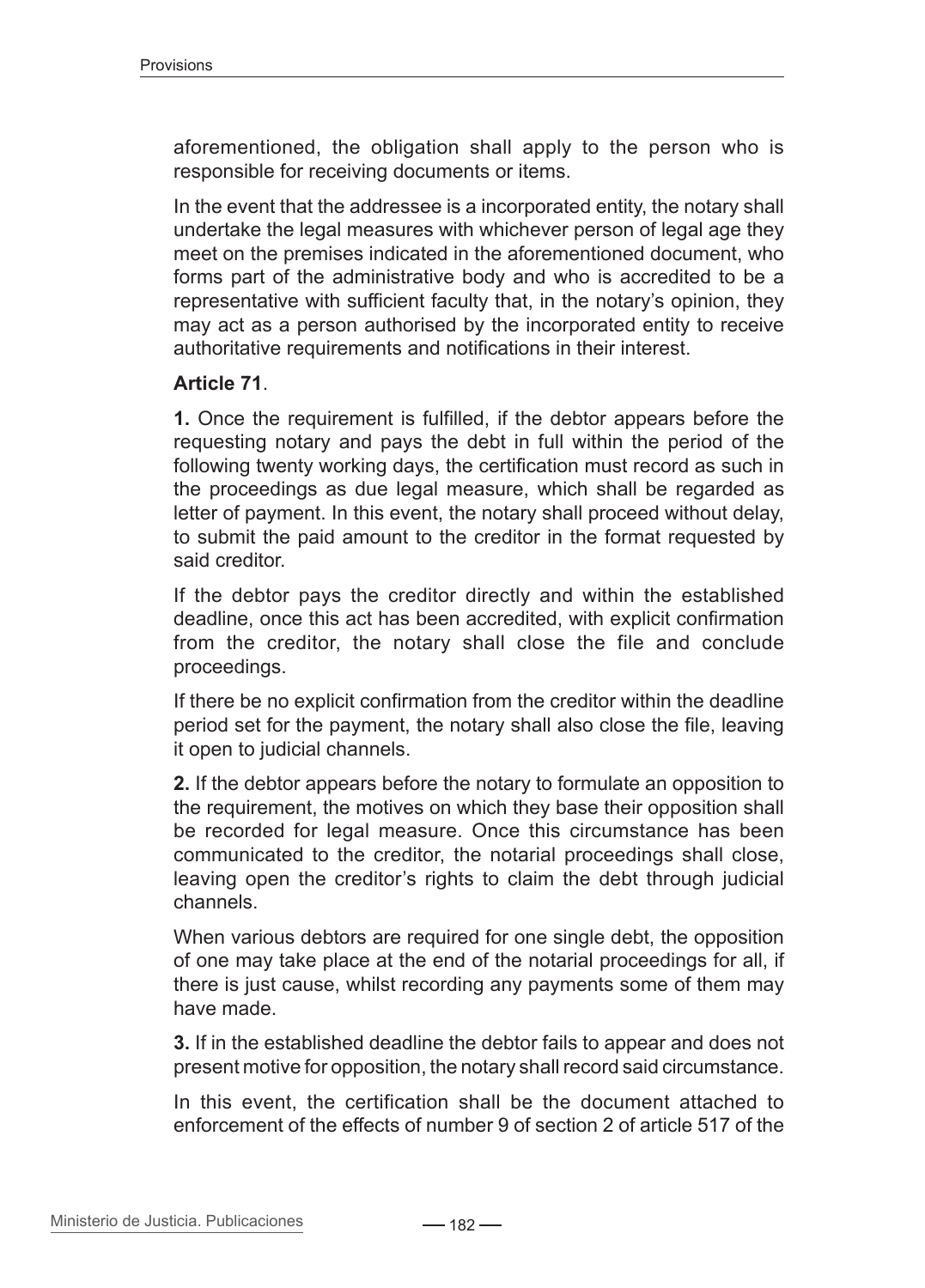Law on Civil Procedure. Said enforcement shall be transmitted in accordance with the stipulations for extrajudicial executive titles.

## CHAPTER V

#### On notarial auction proceedings

### **Article 72**.

**1.** Any auctions held before a notary as fulfilment of a legal provision, shall be governed by the respective regulations for the same and, in the absence of any, by those of this present Chapter.

Any auctions held before a notary as fulfilment of a judicial or administrative decision, or through a contractual or testamentary clause, or as enforcement of an arbitration award or mediation agreement, or by special agreement by public instrument, or voluntary, shall also be governed by the regulations of this current Chapter.

**2.** In all cases, the regulations established for electronic auctions in procedural legislation, assuming they are compatible, shall always be applied in a supplementary capacity.

**3.** If there are none available and the auction is held as fulfilment of a judicial or administrative decision, in the absence of appointment by agreement of all the interested parties between the notaries with jurisdiction in the judicial or administrative authority, the competent notary shall be the one appointed from amongst the competent options, by the holder of the auctioned good or right or the majority of the same, if there are various. If the various holders were owners in equal parts, the choice of notary shall fall to whichever was holder first. If it cannot be determined to whom the appointment of notary falls, or it is not communicated to the corresponding judicial or administrative authority within the period of five days from the requirement to effect it, one shall proceed to be appointed in accordance with the stipulations regulating all of the competent notaries.

In remaining cases, the competent notary shall be whichever is freely chosen by all interested parties. In the absence of this and in the absence of any provision to this effect, the competent notary shall be whichever is freely chosen by the requester, if it is regarding the holder of an auctioned good or right. If not, the competent notary shall be the skilled notary in the habitual address or residence of the holder or any of the holders, if there are various, or from the location of the good or the majority of the goods, at the choice of the requesting person. They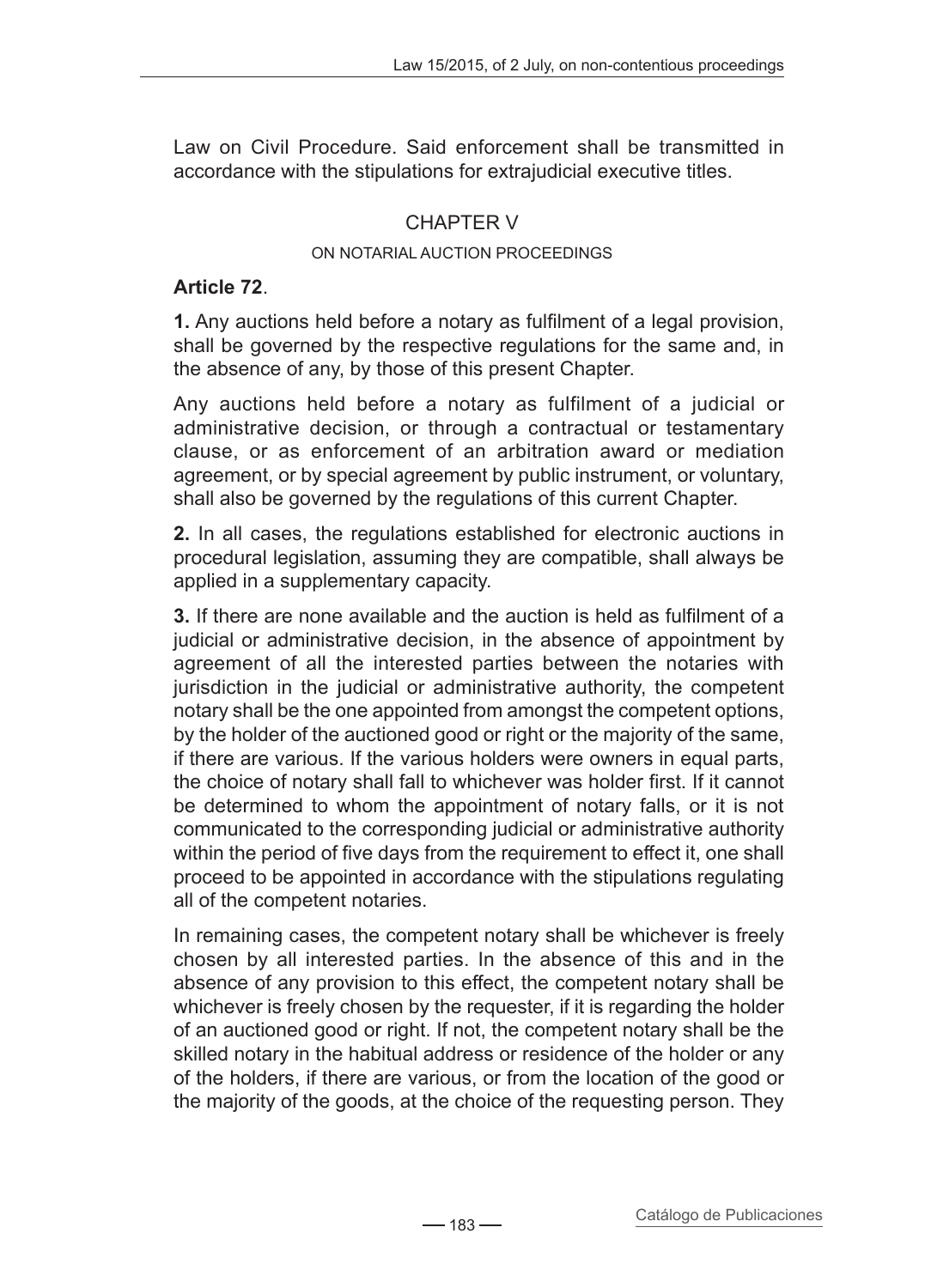may also choose a notary from a district adjoining any of the previous districts.

### **Article 73**.

**1.** The notary, at the request of a legitimate person to instigate the sale of a fixed or moveable good or a specific right, shall proceed to call the auction, after prior examination of the application and confirming the identity and capacity of the requester and their legitimacy to instigate said proceedings.

The auction shall be electronic and shall take place in the auctions portal of the state agency Official National Gazette. In all cases, it shall fall to the notary to authorise the proceedings recording the necessary circumstances and the result of the auction and, when relevant, the authorisation of the corresponding public deed of sale.

**2.** The applicant shall prove to the Notary their ownership of the good or right to be auctioned, or their legitimacy to dispose of it, its freedom from or status of liabilities against the good or right, its leasing or possessory situation, its current physical state, any pending obligations, valuation for the auction and any other circumstances that may affect its value, as well as, when relevant, on whose behalf they are acting.

**3.** After proving compliance with the previous requirements and after prior consultation of the public insolvency register for the effects set forth in special legislation, the notary shall, when relevant, accept the request. If the proceedings are agreed, the notary shall notify the public insolvency register of the existence of the same, with explicit indication of the tax identification number of the individual holder or incorporated entity whose goods shall be the subject of the auction. The public insolvency register shall notify the notary if they are aware of any proceedings in any district, associated with the tax identification number of which they were advised regarding the effects set forth in insolvency legislation.

The notary shall advise the public insolvency register of the completion of proceedings once they have concluded.

**4.** Once the proceedings are agreed, if they refer to a fixed good or a right in rem registered in the land register, or moveable goods subject to a public registration regime similar to these, the notary shall request electronic proceedings for ownership and encumbrances certification. The registrar shall issue the certification in the same manner and shall note the circumstances of the property or right. This note shall produce the effect of indicating the sales situation via auction of the good or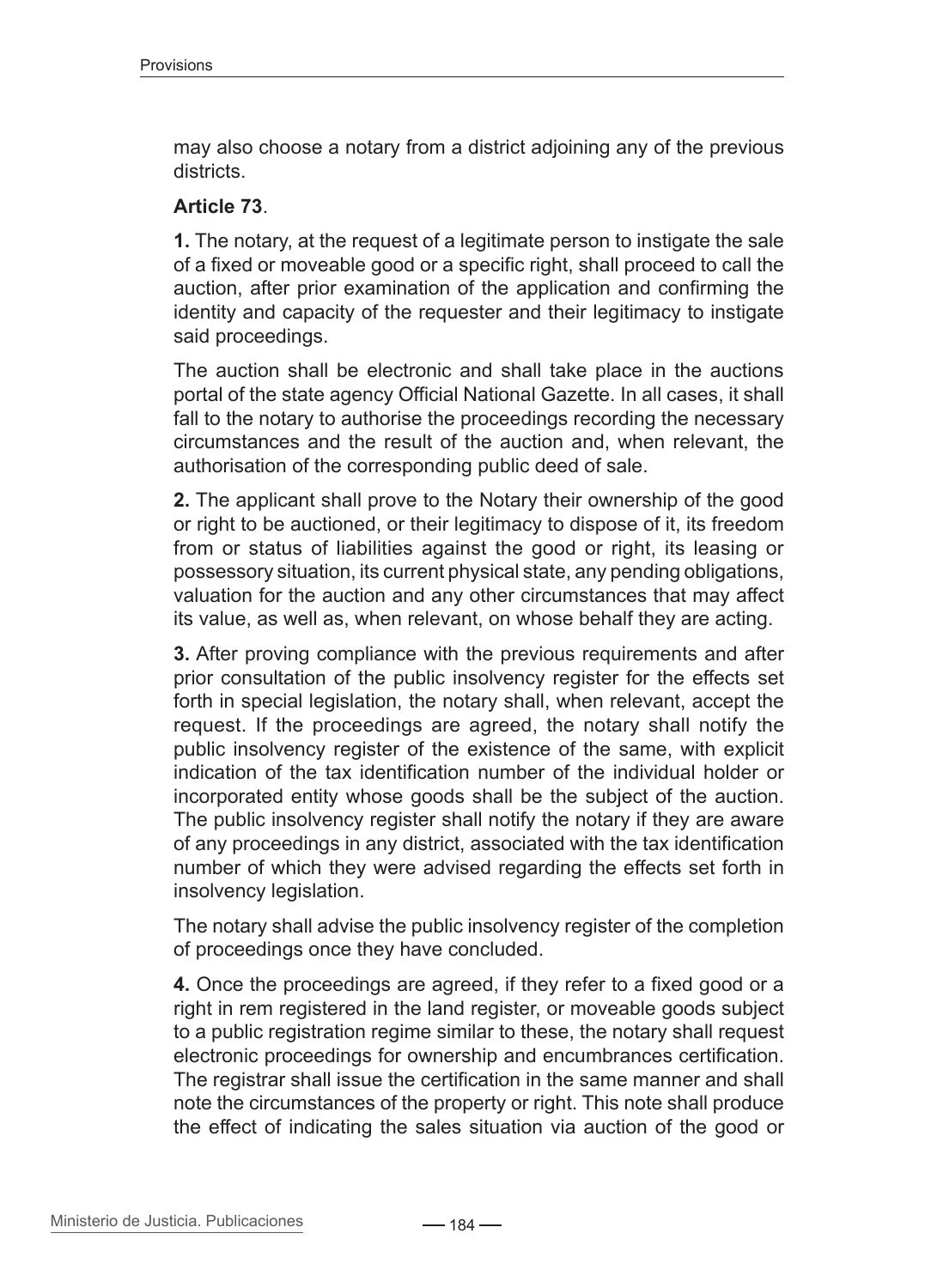right and shall expire six months from the date of the same, unless the notary previously notifies the registrar of the closure or suspension of the proceedings, in which case the period shall be calculated from the point when the notary announces its renewal.

The registrar shall immediately and in telematic format, notify the notary and the auctions portal for the state agency Official National Gazette, regarding the act of having submitted one or other titles that may affect or amend the initial information.

The auctions portal shall gather the information provided by the register immediately to pass it onto anyone consulting its content.

# **Article 74**.

**1.** The announcement for auction shall be published in the "Official National Gazette", as well as the locations nominated by the promoter of the proceedings.

The call to auction must be announced with at least 24 hours' notice from the moment in which the period for submitting positions shall be opened.

The announcement shall only contain the date, name and surnames of the notary responsible for the auction, the place of residence and the registration number assigned for the opening of proceedings and the website address for the auction on the auctions portal. On the latter, the general and special conditions for the auction shall be indicated, as well as the goods to be auctioned and any dates or circumstances considered relevant, plus the minimum amount admissible for bids, when relevant. The registration certification, when referring to goods subject to public registration, may be consulted via the auctions portal, which shall inform of any amendment to its ownership or encumbrances. It shall also indicate, when relevant, the option of visiting the fixed object at the auction or examining the necessary guarantees regarding the moveable good or accrediting titles of credit, if there are any.

**2.** The notary shall notify the holder of the good or right, unless this is the applicant themselves, regarding the start of proceedings, as well as the full contents of their announcement and the following proceedings for establishing the type of auction. The notary shall also require them to appear in the proceedings, to defend their interests.

The legal measures shall either be performed in person, via certified letter with acknowledgement of receipt to the registered fixed address or, in the absence of this, by official record or, when referring to nonregistered goods, it shall be issued to the accredited habitual address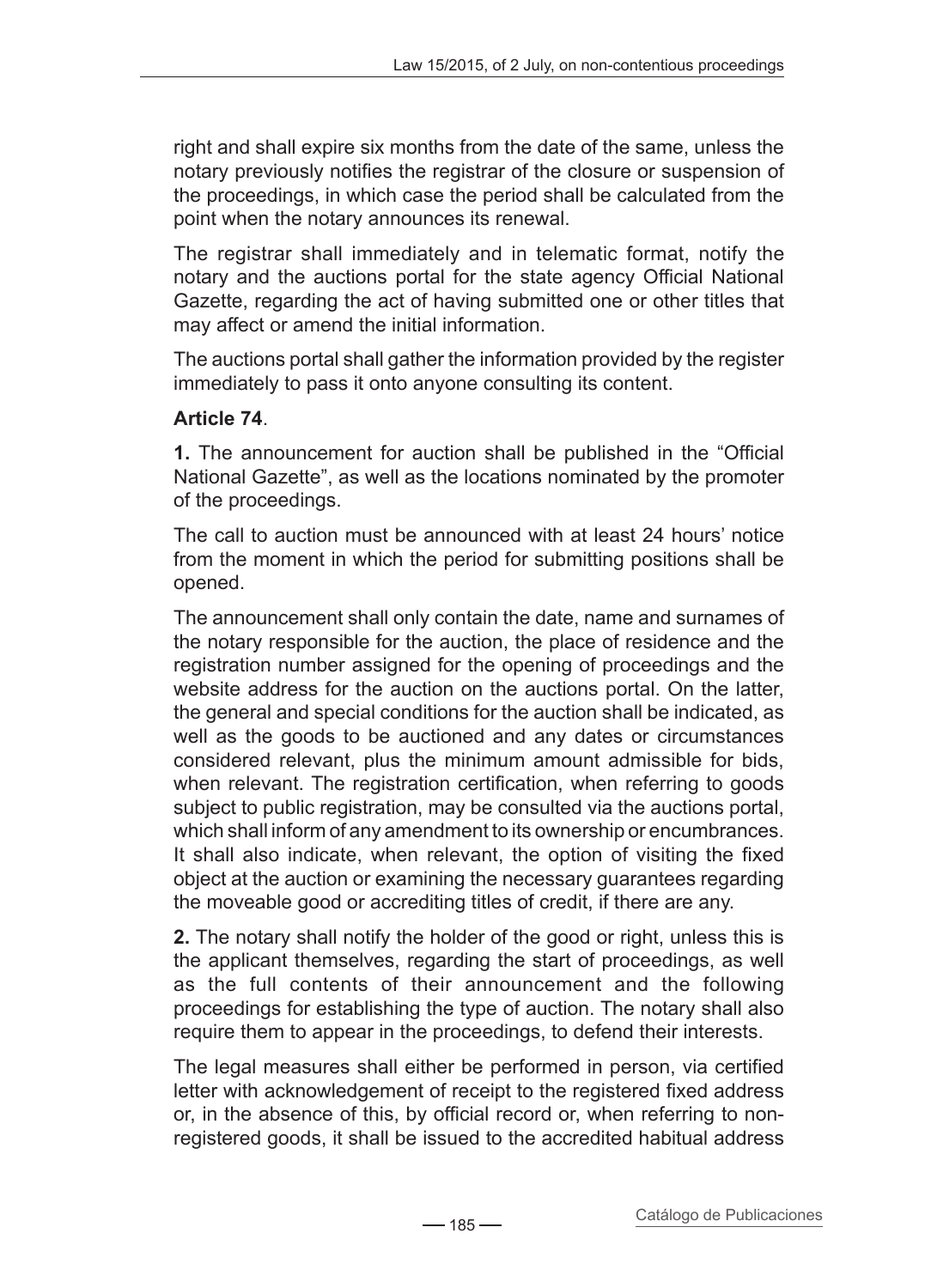of the holder. If the address is unknown, the notification shall be performed via edicts.

The legal measures shall either be performed in person, via certified letter with acknowledgement of receipt to the registered fixed address or in any of the formats set forth in notarial legislation, to the registered fixed address. When referring to non-registered goods, it shall be sent to the accredited habitual address of the holder. If the address is unknown, the notification shall be performed via edicts.

The notary shall communicate through the same means, when relevant, the holding of the auction, to the holders of the rights and encumbrances that appear on the certificate of ownership, and to any leaseholders or occupants identified on the application. If it is not possible to locate them, the same publicity shall be applied as that set forth for the auction.

**3.** If the valuation is not contractually established or it has not been provided by the applicant when said applicant could do so. it shall be fixed by an expert appointed by the notary, in accordance with the stipulations of this law. The expert shall appear before the notary to submit their report and ratify the same. The aforementioned valuation shall constitute the type of bid. Bids under this type shall not be accepted.

**4.** If the holder of the good or a third party who believes they have a right to it, should appear opposing the holding of the auction, the notary shall record their opposition and the reasons and documents offered in support of the same, while reserving any further actions that may apply. The notary shall suspend the proceedings should the corresponding submission justify it, reopening them should it not be admissible.

### **Article 75**.

**1.** The electronic auction shall be held subject to the following rules:

1<sup>st</sup>. The auction shall take place on the auctions portal of the state agency Official National Gazette, to whose management system the notaries shall be connected, through the information technology systems belonging to the General Council of Notaries. All exchanges of information that must be performed between the notaries and the auctions portal shall be performed telematically.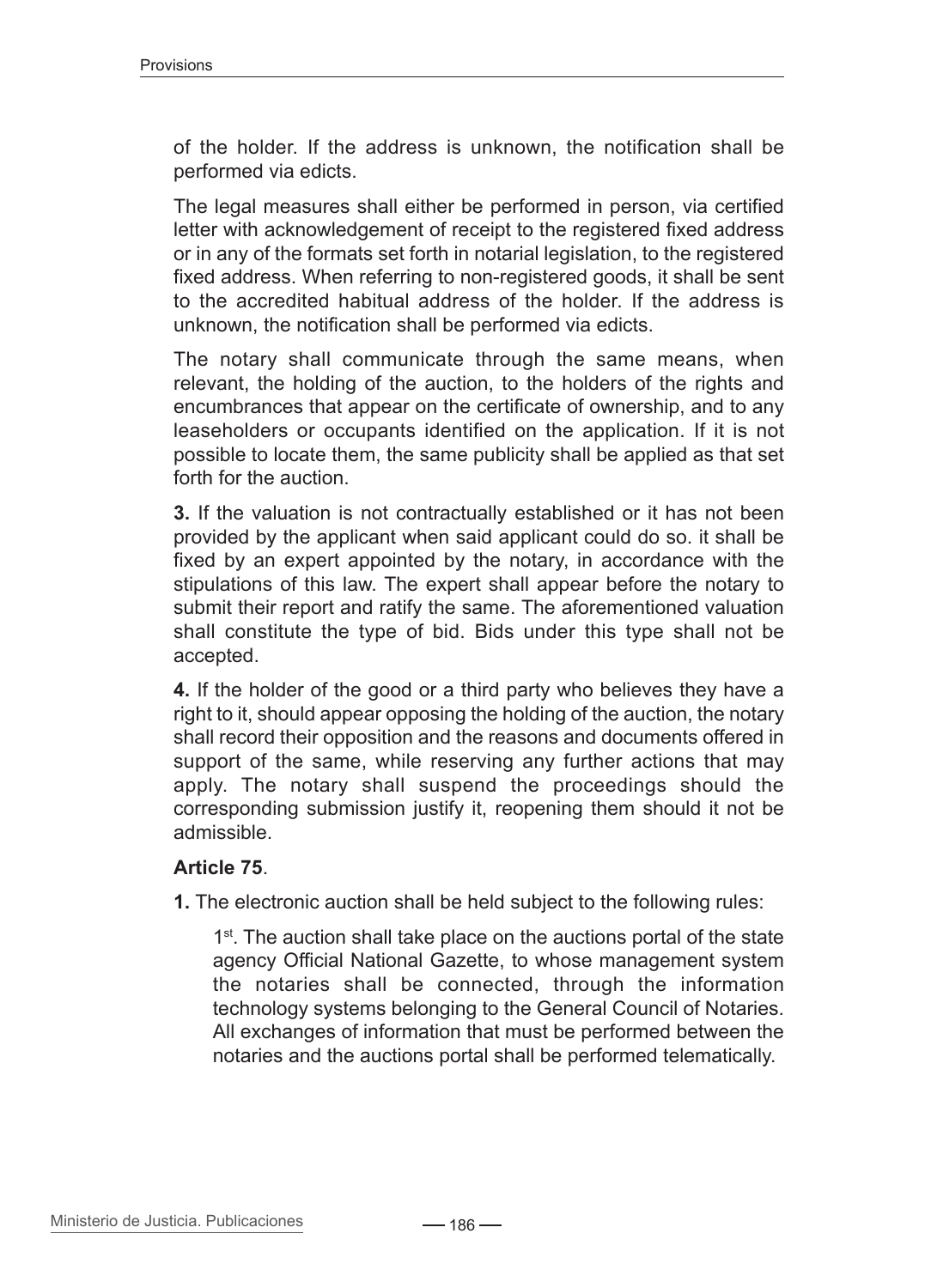$2<sup>nd</sup>$ . The auction shall open at least 24 hours from the date of publication of the announcement in the "Official National Gazette", once the necessary information has been issued to the auctions portal for the start of the same.

 $3<sup>rd</sup>$ . Once the auction is open, only electronic bids may be made for at least a period of twenty calendar days from its start. It shall proceed, whenever it does not oppose this present chapter, in accordance with the applicable regulations set forth in the Law on Civil Procedure. In all cases, the auctions portal shall indicate the existence and amount of bids for its duration.

 $4<sup>th</sup>$ . In order to participate in the auction it shall be necessary to be in possession of the corresponding accreditation to take part in the same, after having been assigned, in electronic format, 5 percent of the value of the goods or rights.

If the applicant wishes to participate in the auction, the constitution of this assignment shall not be required. Neither shall it be required from the joint owners of the good or right being auctioned.

**2.** On the date of closure of the auction and as a continuation of the same, the auctions portal shall issue certified information to the notary on the winning telematic bid as well as, in order of decreasing amounts or chronology, should they be the same, of all the others who have opted to make a reserve bid.

The notary shall issue the corresponding legal measures in which they shall record any aspects of legal significance; any claims presented and the reservation of any corresponding rights before the courts of justice; the identity of the highest bidder, the price offered by the same and the positions of those under the highest and the identity of the bidders; the opinion of the notary that the auction observed all the legal regulations by which it was governed, as well as the awarding of the good or right auctioned by the applicant. The notary shall close the proceedings, recording that the auction is concluded and that the good or right has been awarded, and shall proceed to legalisation of the same.

If there are no bidders, the notary shall record the same, declare the auction cancelled and close the proceedings.

**3.** In successive legal measures, payment of the rest of the price by the winning bidder must be recorded, within a deadline of ten working days, into the entity attached to the auctions portal, at the disposal of the notary; the handover by the notary to the applicant or their deposit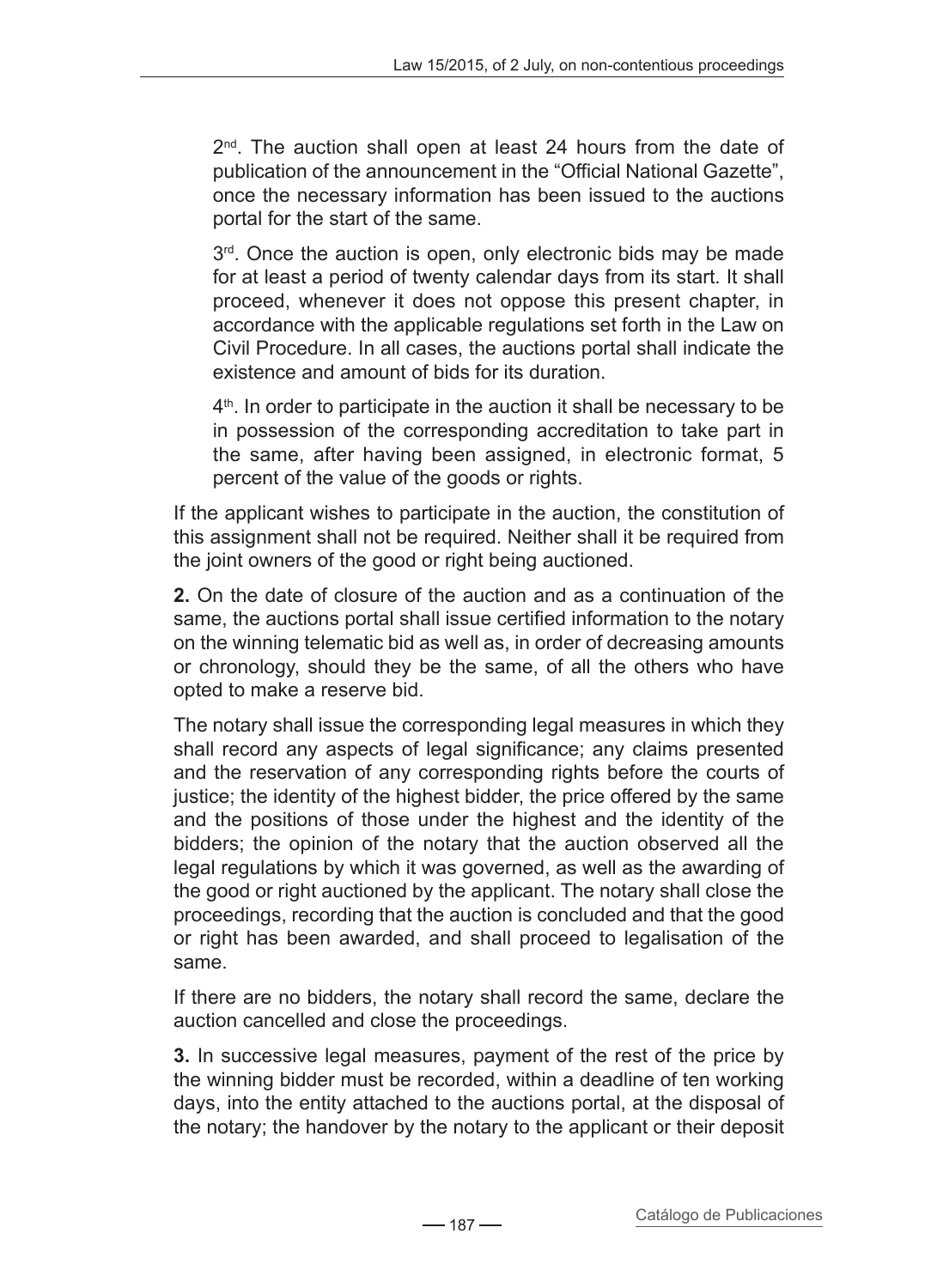for legal provision, or in favour of the interested parties, in the amounts received by the winning bidder; and the return of electronic payments made in order to take part in the auction by persons that have not resulted in the winning bid.

The return of electronic payments made in order to take part in the auction by persons that have not resulted in the winning bid shall not be completed until the full price of the winning bid has been received, if this was requested by the bidders.

If the winning bidder does not fulfil their obligation to pay the difference in price between the amount already paid and the balance, the second or next highest bidder who requested that their payment be reserved shall become the winner. The non-compliant bidder shall forfeit their payment, which shall be paid to the destination established in the Law of Civil Procedure.

However, the sale or award to the winner shall be suspended until the established period has transpired for the exercise, when relevant, of shareholders' or, when relevant, the company' right to preferential acquisition.

**4.** In all circumstances in which the law requires notarised documentation as evidence of the validity or efficacy of the transfer, once the good or right has been auctioned, the holder or their proxy shall grant public deeds of sale before the notary in favour of the winning bidder, at the point when the latter completes their full payment. Should the holder or their proxy refuse to grant deeds of sale, the auction certification shall be sufficient documentation to request the competent court to issue a corresponding order, having issued a statement of intent in the terms set forth in article 708 of the Law on Civil Procedure.

In all other circumstances the authorised copy of the certification shall serve as title for the purchaser.

### **Article 76**.

**1.** A notarial auction that effects a sale by force may only be suspended and, when relevant, the proceedings be closed, based on the following causes:

a) When the notary is presented with a judicial decision, even if it is not final, justifying the non-existence or termination of the securitised obligation and, in the case of registered goods or credits, certification from the corresponding register proving that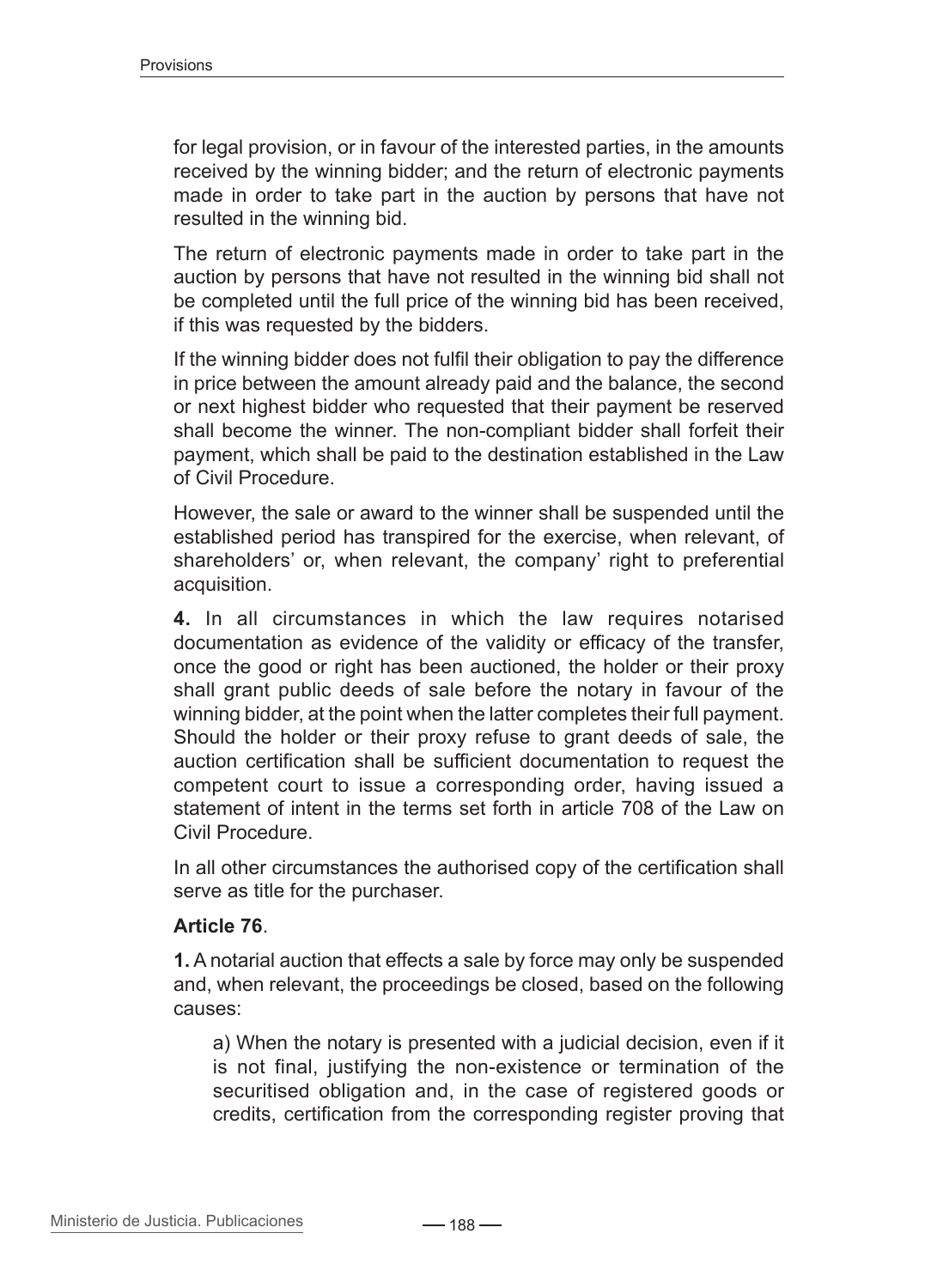the encumbrance is cancelled, or a public deed containing a letter of payment or amendment to the ownership status or encumbrances of a property.

The executor must explicitly consent to its continuation despite the registration amendments regarding the status of the encumbrances.

When dealing with stocks, shares, or general company holdings, certification, with legitimate notarised signature of the nonexecutive administrator or secretary of the company, accrediting the cancellation of the right in rem or embargo on the company rights.

b) When documentary evidence accredits the existence of criminal case that may determine the falsity of the ownership from which it derives, the invalidity or unlawfulness of proceeding with the sale. The suspension shall last until the proceedings conclude.

c) If the debtor's declaration of insolvency is justified to the notary or the cessation of the acts of enforcement in the circumstances set forth in the insolvency legislation, even if they were already published in the announcements for the auction of the asset. In this case suspension shall only be lifted when, through accredited testimony of the insolvency Judge's decision, that the goods or rights are not affected, or are not necessary for the continuation of the professional or business activities of the debtor. It shall also be lifted, when relevant, when judicial decision is submitted that approves the agreement reached, or the public deed or the certification that closed proceedings, together with communication with the competent Judge and the public insolvency register.

d) If a third party claim for ownership is placed, duly accompanied by property title, prior to the date of ownership title on which the auction is based. The suspension shall last until the third party dispute is resolved.

e) If it is accredited that auction proceedings have already begun on the same goods or rights. Since it is notarial this accreditation shall be completed by authorised copy or notification from the information technology systems of the General Council of Notaries. These proceedings may be indicated to the corresponding court, at the discretion of the notary.

**2.** In the previous cases, if the cause for suspension only affects part of the goods or rights included in the extrajudicial sale, the proceedings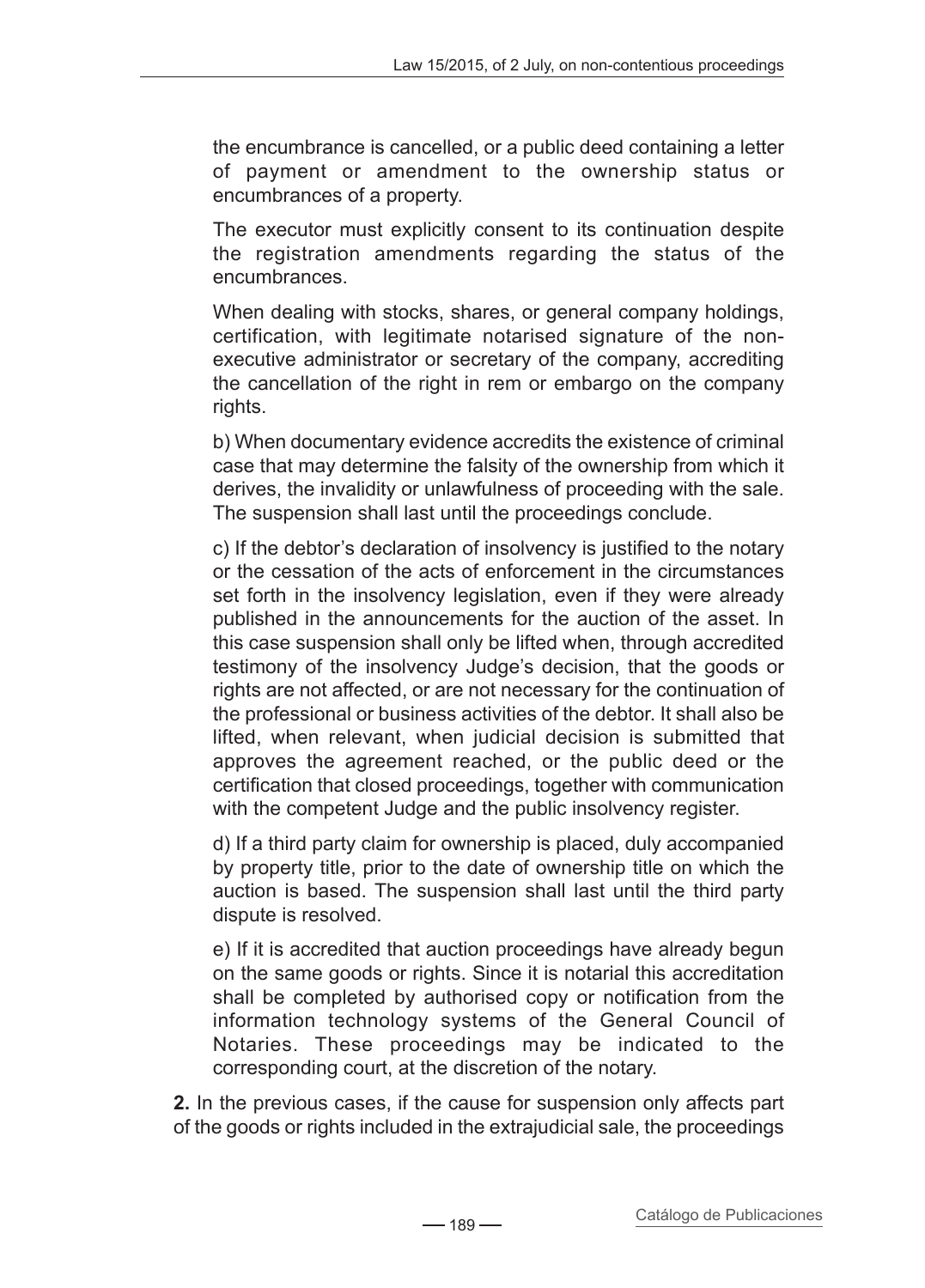may continue for the remaining items, if the creditor or promoter of the proceedings requests as such.

**3.** In the case of loans or personal credit or any other mortgage or nonmortgage financial instrument, without prejudice to the stipulations of its special regulations, the extrajudicial sale shall be suspended when it is submitted to the competent Judge that any of the clauses that constitutes the basis for the extrajudicial sale or on which the due amount was determined, is of an abusive or non-transparent nature. Once the question has been resolved, and assuming that, in accordance with the corresponding judicial decision, the clause that constitutes the basis for the extrajudicial sale or on which the due amount was determined is not regarded as abusive or non-transparent, the notary may proceed with the extrajudicial sale at the request of the creditor or promoter of the same.

**4.** The suspension of the auction for a period of more than 15 days shall effect the release of any payments and return of guarantees paid, returning to the situation immediately before the publication of the announcement. The renewal of the auction shall be completed via a new publication of the announcement and a new request for registration information, as if it were a new auction.

**5.** When dealing with registered goods if the creditor's claim and the start of the extrajudicial sale were based on any cause that is not the expiration of the deadline or lack of payment of interest or any other payment to which the debtor was obliged, said proceedings shall be suspended, as long as prior to the auction, opposition to the same was recorded in the land register, via a declarative hearing. To this effect, the Judge, at the same time as ordering provisional precautionary registration of the claim, shall agree to notify the notary of the judgement to delay.

### **Article 77**.

Voluntary auctions may be called under specific conditions, included in the conditions document, which should appear in the auctions portal. For this, in the conditions document, the applicant, may increase, decrease or remove the prior payment and take any other payment similar to that indicated.

For everything else, the general rules contained in this present chapter shall be applied, without limiting that set forth in section 3 of article 74.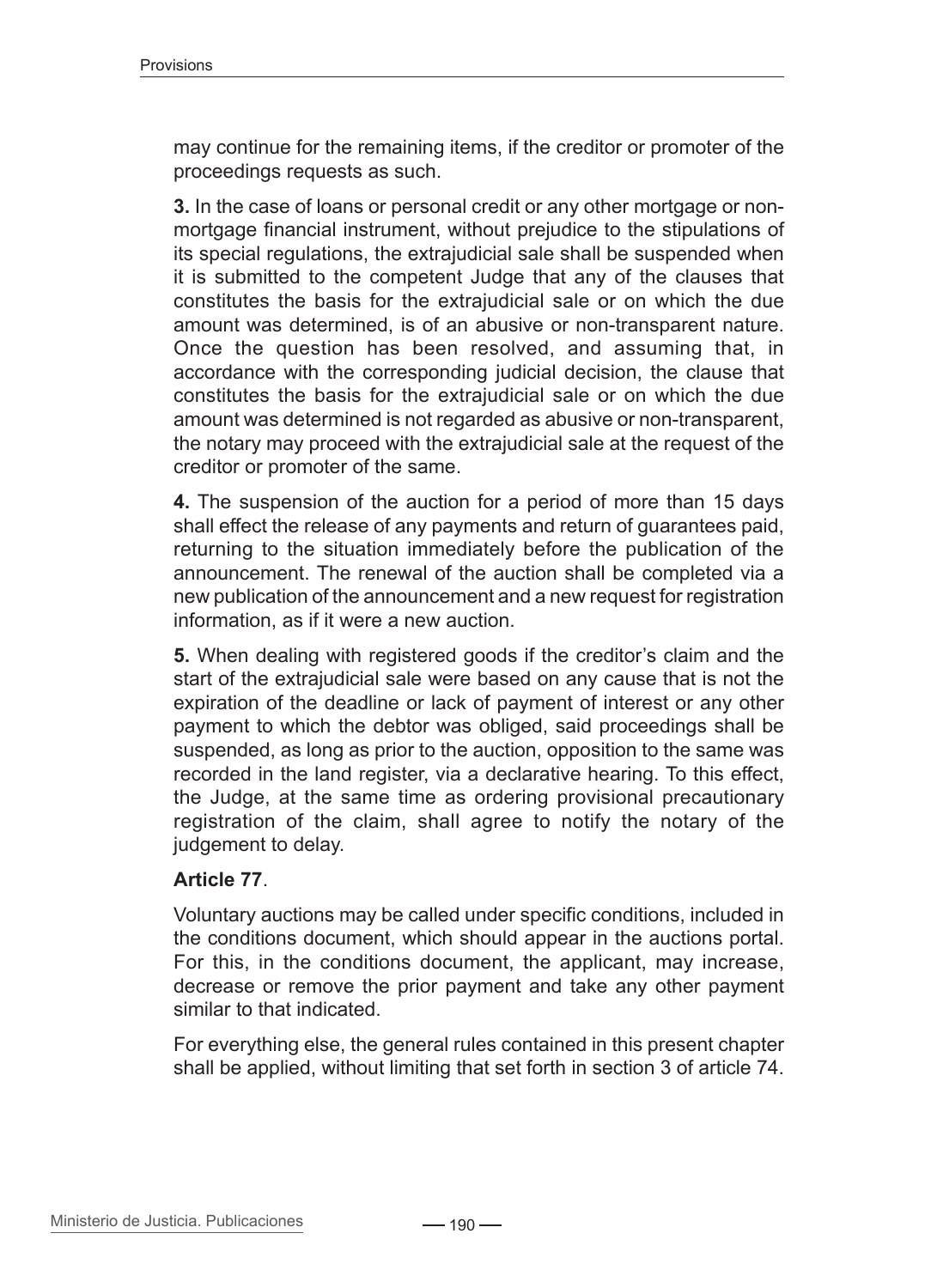## CHAPTER VI

#### On commercial material proceedings

### **1st Section. On robbery, theft, loss or destruction of asset titles**

### **Article 78**.

**1.** Legitimate possessors of any titles who may have been dispossessed of the same or who have suffered their destruction or loss shall be authorised to request from the notary, the adoption of the measures set forth in commercial legislation, in the event of robbery, theft, loss, or destruction of asset titles or share representation.

**2.** The competent authority for said proceedings shall be the notary from the place of payment when dealing with an amount receivable; the place of deposit in the case of a security deposit; or in the place of residence of the issuing entity should the assets be for transferable securities, as appropriate.

**3.** After having accepted the certificate of authenticity and previously examined the same, the notary shall certify the identity and capacity of the requester and their authority to request it, and shall communicate the same, as required, to the issuer of the titles and if it is a listed asset, to the governing body of the Madrid stock exchange, and shall request publication in the corresponding section of the "Official National Gazette" and a newspaper with a large circulation in the district. In both the request and the announcements, any person who may be interested in the proceedings shall be summoned to appear before the notary one the time and date indicated.

**4.** If said persons appear, the notary shall open a record to certificate their appearance and, in accordance with the request, shall request that the instigator of the proceedings and the issuer of the titles do not proceed with their negotiation or sale, and shall also suspend completion of the obligation to pay documented in the title or payment of any capital, interest or dividends or for the deposit of any merchandise, while attention is given to the title with which it is concerned.

**5.** Without prejudice to the provisions of the preceding section, in the case of a security representing goods, it shall not be appropriate to deposit the goods if they are impossible, difficult or very expensive to keep or run the risk of serious deterioration or significantly decreasing in value. In this case, the notary shall request the carrier or the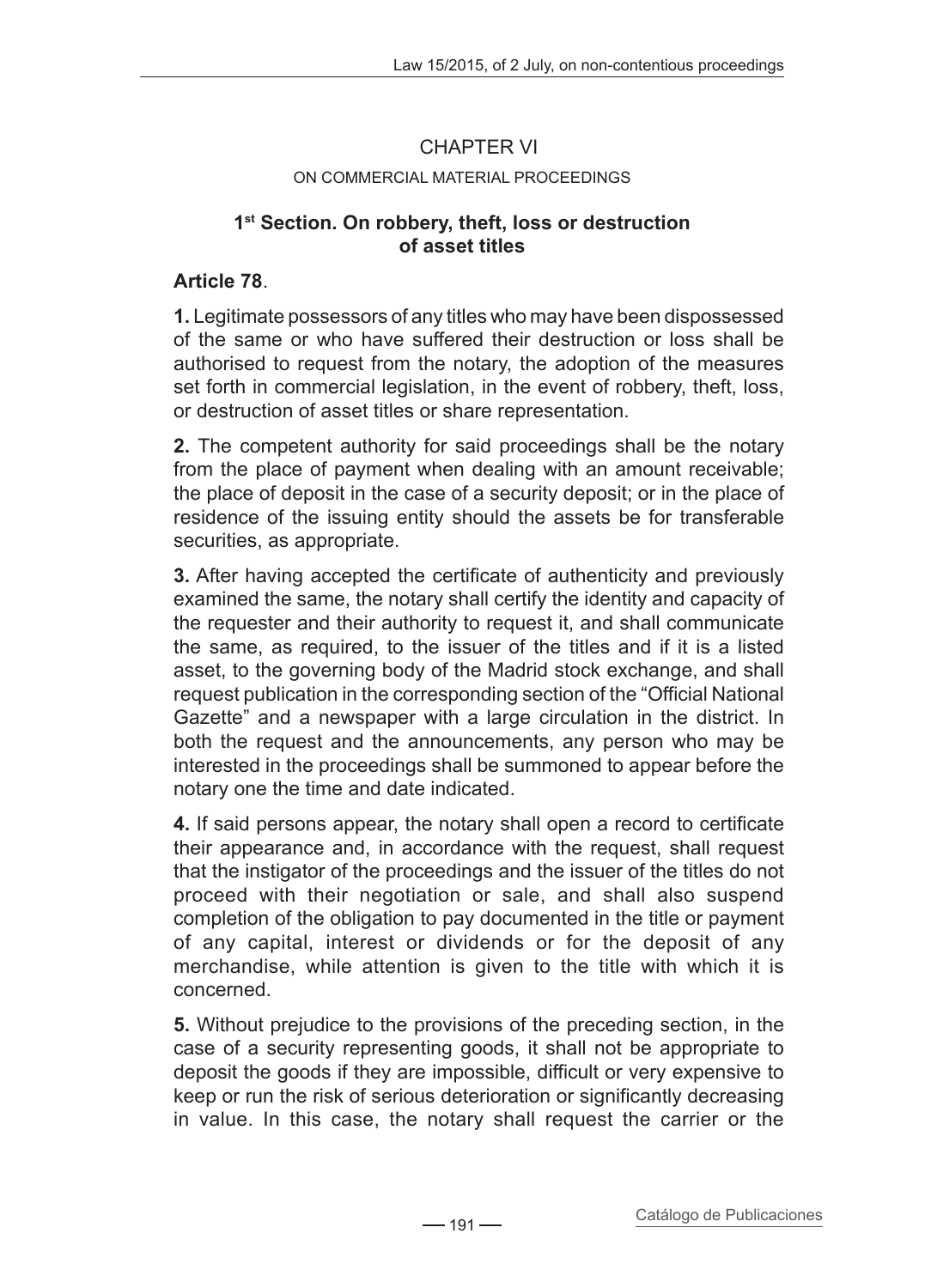depository, after prior audience with the title holder, to deliver the merchandise to the applicant, as long as the latter proceeds with sufficient caution regarding the value of the deposited goods and any eventual compensation for damages to the title holder if it is later proven that the applicant had no rights to the delivery.

**6.** At the request of the applicant, the notary may nominate an administrator for the exercise of their right to assistance and to vote at general meetings and special shareholder meetings corresponding to title holders with variable assets, such as for contesting company agreements. The applicant shall be responsible for paying the appointed individual.

**7.** Once a period of six months has transpired without there having been any resulting conflict, the notary shall authorise the person who instigated the proceedings to apply any yields produced by the title and require, at their request, that the issuer proceed with their payment.

**8.** Once a period of one year has passed without any opposition being recorded, the notary shall require the issuer to issue new titles, which shall be submitted to the applicant.

**9.** In no event shall it be legitimate to cancel the security or securities, if the current holder lodges an objection and acquired them in good faith in accordance with the law on the circulation of that security.

**10.** Where it is not legitimate to cancel the security or securities, the individual who was the legitimate holder at the time when possession was lost shall be entitled to bring the relevant civil or criminal actions against anyone who acquired possession of the document in bad faith.

### **2nd Section. On deposits of commercial material and the sale of deposited goods**

### **Article 79**.

**1.** In all cases where, through legal provision or agreement, moveable goods, securities or commercial effects be deposited, said deposit may be made before the notary, by way of a deposit certification, in accordance with that set forth in this present law and the regulations for its enforcement.

**2.** If the deposit consists of bills of exchange or other effects that may be prejudiced should they not be submitted by certain dates for acceptance or for payment, the notary, at the request of the person making the deposit, may proceed to complete said submission. In the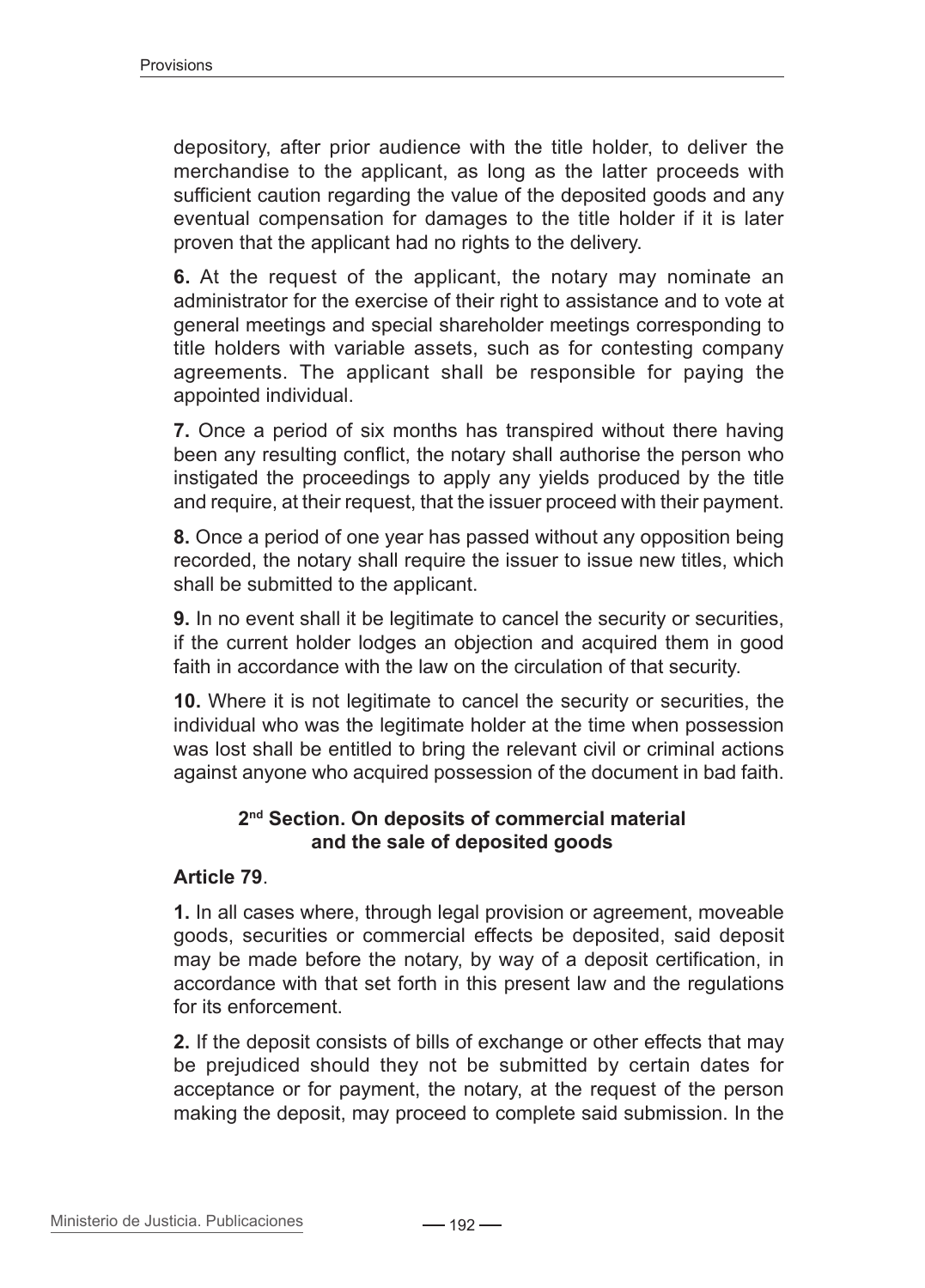event of the amount being fulfilled, the deposit of the effects shall be replaced by its monetary value.

**3.** In all cases where, due to commercial legislation, the sale of deposited goods or effects is permitted, the notary, at the request of the person making the deposit or of the depository entity itself, may announce the sale and proceed to sell the goods. To this effect, notarial certificates of auction shall proceed in accordance with the stipulations of this law and the amount obtained shall be given to whichever destination be established by commercial law.

## **3rd Section. On the appointment of experts on insurance contracts**

# **Article 80**.

**1.** Procedures regulated in this article shall apply when, in the insurance contract, in accordance with specific legislation, there is no agreement between the insurance company's named experts and the insured party determining the damage produced and that they are not in agreement regarding the appointment of a third party.

**2.** The jurisdiction to proceed to appoint one shall fall to the notary approached by mutual agreement, by the insurance company and insured party. In the absence of an agreement, it shall be any notary who is located in the district of the address or habitual residence of the insured party or the location of the insured object, as chosen by the applicant. They may also choose a notary from a district adjoining any of the previous districts.

**3.** Either party from the insurance contract or both jointly may request these proceedings.

**4.** Proceedings shall be instigated in writing, submitted by either of the interested parties, in which they shall indicate the disagreement between the named experts on the damages suffered and shall request the appointment of a third party expert. The document shall be accompanied by the insurance policy and the loss adjusters' reports.

**5.** Once the application has been accepted by the notary, the notary shall call a hearing so that the interested parties may agree on the appointment of another expert; if there is no agreement, the notary shall proceed to appoint one, in accordance with that set forth in article 50.

**6.** Once the appointment has been verified, the expert must indicate whether they accept the role or not, for which they must demonstrate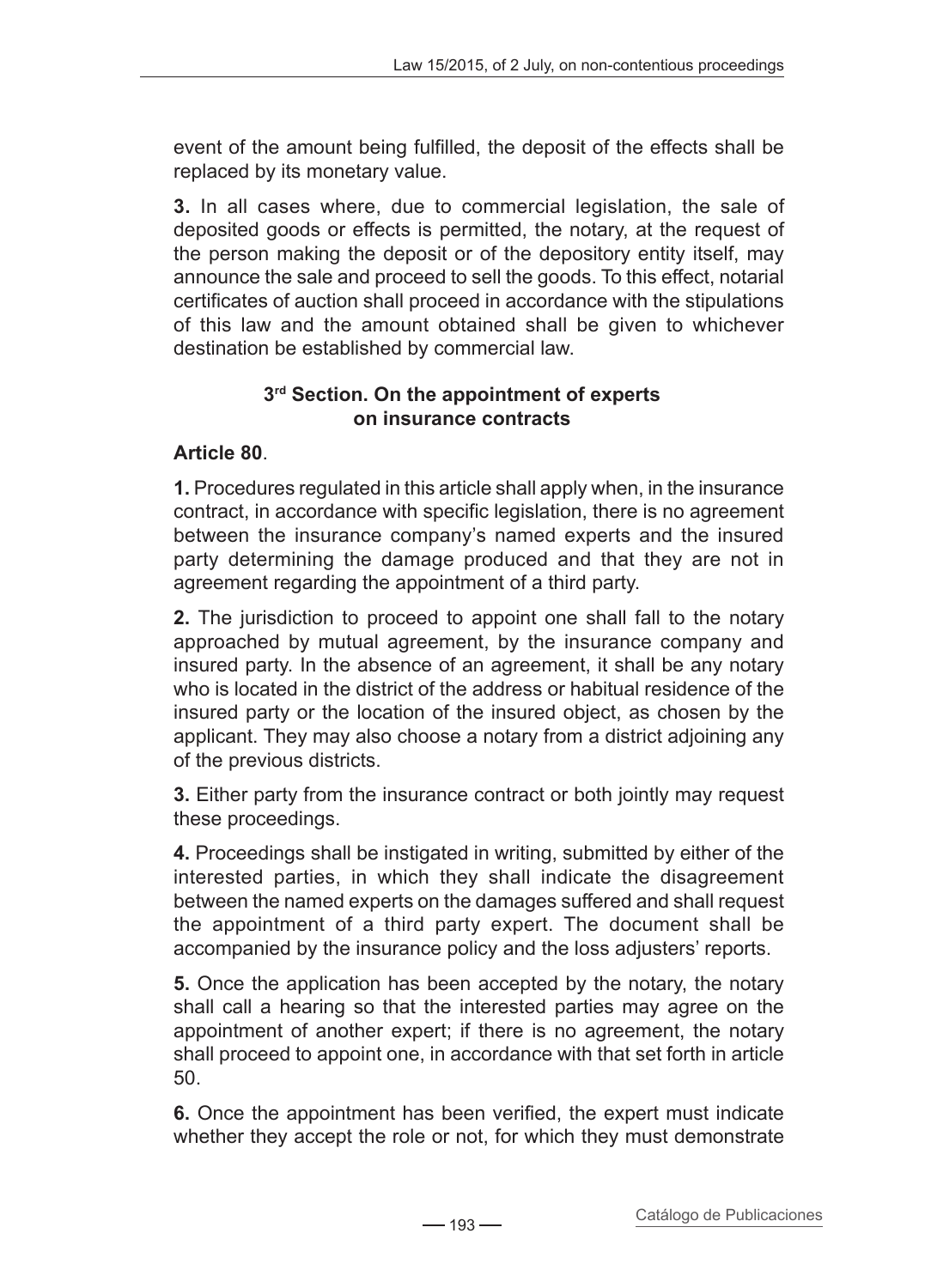just cause. Once accepted, formal appointment shall take place and each party must provide the funds considered necessary, within three days. The expert must issue their opinion within the period established by the parties and, in the absence of this, within a period of thirty days from their acceptance of their appointment. Once the opinion has been issued, it shall be incorporated into the certification and proceedings closed.

### CHAPTER VII

#### On settlement proceedings

#### **Article 81**.

**1.** Settlement of different interests may be completed before a notary, for the purpose of reaching an extrajudicial agreement.

**2.** A settlement may be completed regarding any contractual, commercial, successorial or family conflict, as long as it is not regarding restricted material.

The issues set forth in the Commercial Law may not be settled using this procedure.

The following are restricted:

a) Issues in which the interested parties are minors or legally incapacitated persons, regarding the free administration of their goods.

b) Issues in which the interested parties are the state, autonomous region or other public administrations, corporations or institutions of a similar nature.

c) Hearings regarding civil liability against Judges or Magistrates.

d) In general, agreements regarding material not applicable for transactions or agreements.

### **Article 82**.

**1.** The public deeds formalising the compromise between the interested parties or, when relevant, the fact that no compromise was reached, shall be subject to the authorisation requirements established in notarial legislation.

**2.** If an agreement has been reached between the interested parties regarding all or part of the settlement, detailed record shall be recorded in the public deed regarding the agreement and that the proceedings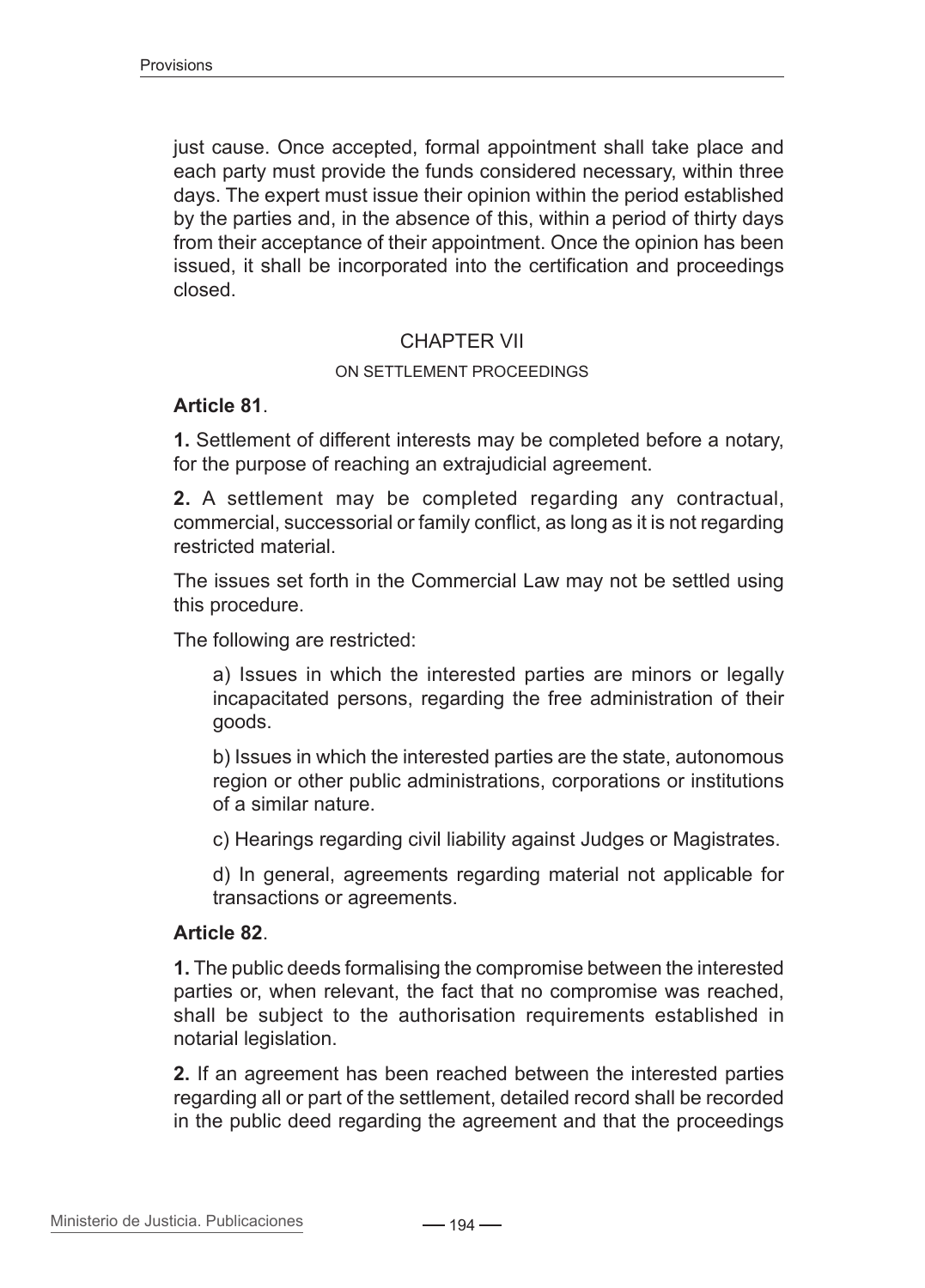concluded in the compromise, as well as the conditions of the same. Where it is not possible to reach any agreement whatsoever, a record shall be made that the hearing ended without agreement.

**3.** Amendment to the agreed pact must also be recorded in notarial public deed, as long as no judicial enforcement has been instigated.

# **Article 83**.

**1.** The notarial public deed formalising the compromise shall enjoy the same effects as a public instrument and in particular, shall be endowed the executive effects in terms of the 9th point of section 2 of article 517 of the Law on Civil Proceedings. Enforcement shall be verified in accordance with the stipulations for extrajudicial executive titles.

**2.** Any of the parties may request the notary for an authorised, endowed, executive copy, as long as there is no note on the master copy regarding the amendment of its contents or enforcement.

**Two.** An additional provision is introduced, with the following wording:

«First additional provision. References to the Civil Code.

References made in this Law to the Civil Code must be understood to also refer to any special or provincial civil laws that may exist.»

# **Twelfth final provision***. Amendment to the Mortgage Law.*

**One.** The first paragraph of article 14 is edited as follows:

«The title of hereditary succession, for the purposes of registration, means the will and testament, successorial contract, act of certification for the declaration of intestate successor, administrative statement of intestate successor in favour of the state and, when relevant, European last will certificate.»

**Two.** A new Title IV bis is included, which is edited as follows:

# «TITLE IV BIS

# **On conciliation.**

# **Article 103 a**.

**1.** Registrars shall be competent to recognise settlement proceedings regarding any conflict about fixed assets, urban or commercial issues, or proceedings registrable on the land register, commercial register or any other public register under their jurisdiction, as long as it is not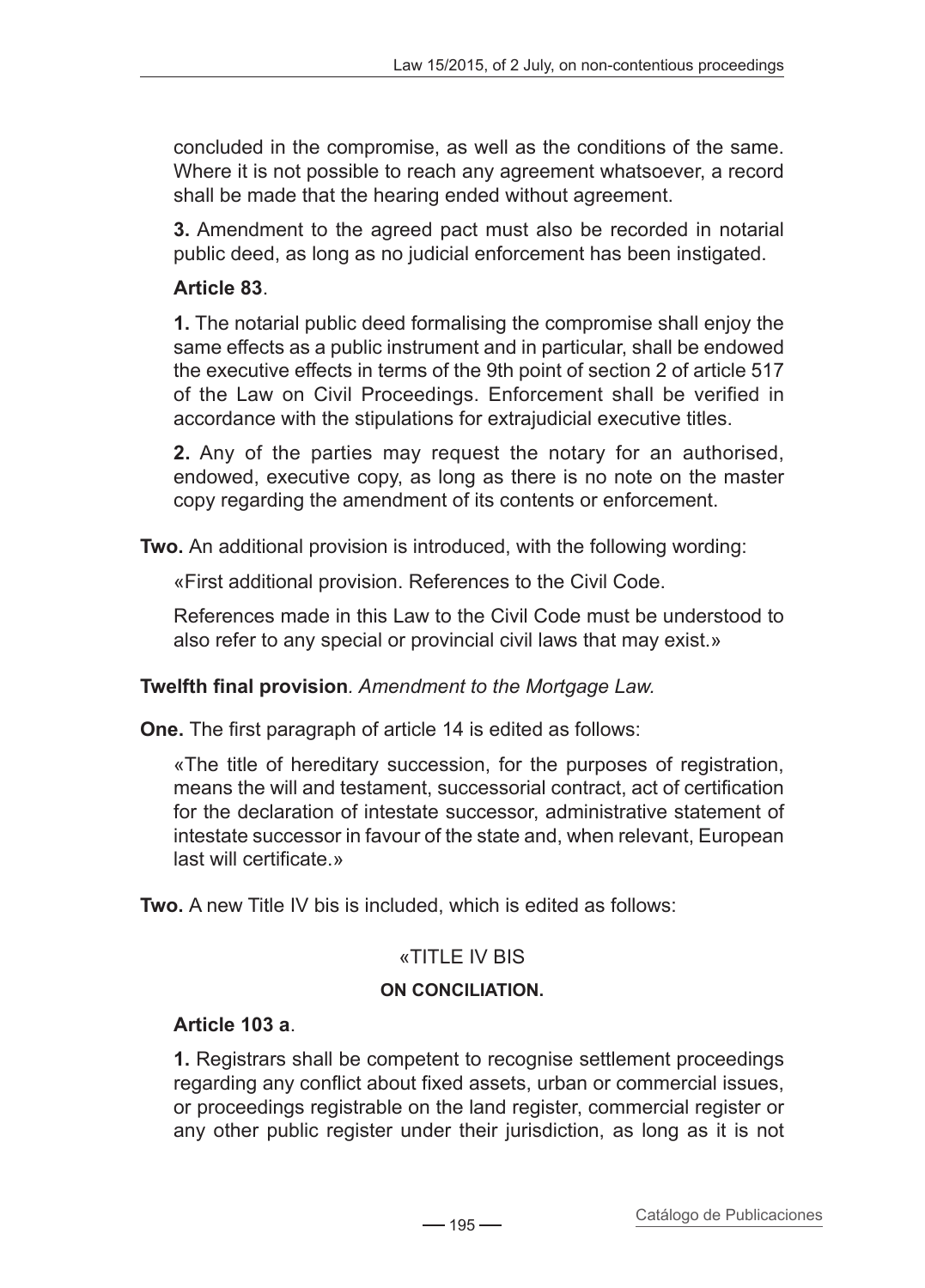regarding restricted material, for the purpose of reaching an extrajudicial agreement. Settlement of these conflicts may also be held, according to the choice of the interested parties, before a notary or clerk of the court.

The issues set forth in the Commercial Law may not be settled using this procedure.

**2.** Once the settlement proceedings have taken place, the registrar shall certify the compromise or, when relevant, the fact that no compromise was reached.»

**Thirteenth final provision***. Amendment to the Law of 16 December 1954, on Chattel Mortgage and pledge without transfer of possession.*

**One.** The second Section of Chapter I of Title V now reads as follows:

«Second section. Extrajudicial sale»

**Two.** Article 86 is edited in the following manner:

#### «**Article 86**.

In order that the extrajudicial sale procedure be applicable, the following shall be necessary:

1<sup>st</sup>. That in the mortgage deed, the debtor or when relevant, the non-debtor mortgage provider, appoints a representative to represent them, as appropriate, in the sale of the mortgaged goods. This representative may be the creditor themselves.

 $2<sup>nd</sup>$ . That in the same way, the price at which the interested parties value the goods be recorded. The type of auction agreed may not be different to the one fixed, when relevant, for legal proceedings.

3rd. That the debtor or when relevant, the non-debtor mortgage provider fixes an address for delivery of requirements and notifications. They may also designate an E-mail address, in which case any requirements or notifications made shall also be sent in this format.

Regarding anything not specifically regulated in this law, the regulations on electronic auctions contained in the procedural legislation shall be applied supplementary to forced extrajudicial sales arising from chattel mortgage and pledge without transfer of possession.»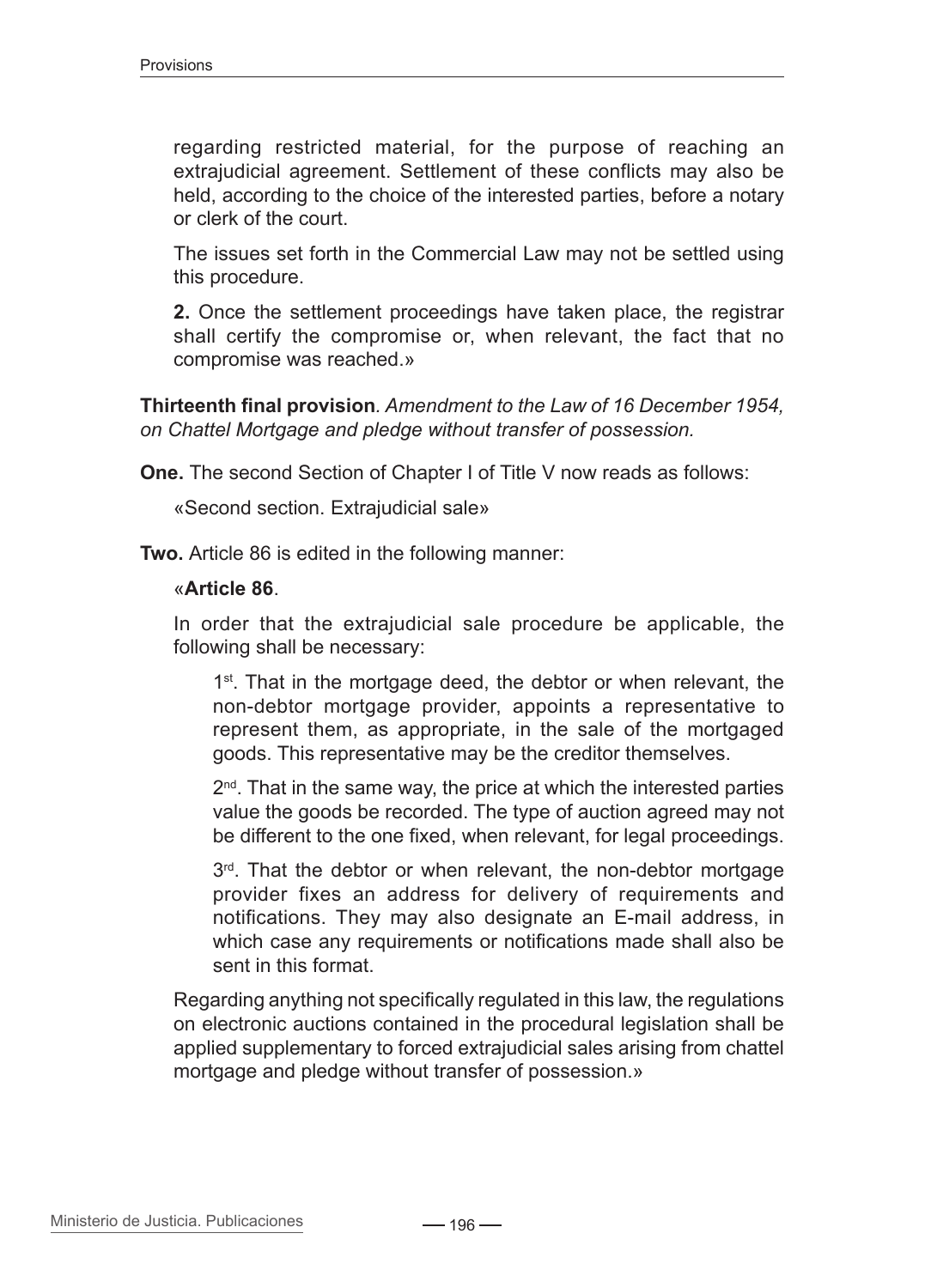**Three.** Article 87 is edited in the following manner:

## «**Article 87**.

Extrajudicial proceedings shall be adjusted as necessary to the following rules:

1<sup>st</sup>. They may only be heard before a notary competent to act in the district where the mortgaged goods are located, or in a district bordering the same.

2<sup>nd</sup>. They shall be instigated by request addressed by the creditor to the notary, who, after prior fulfilment of the requirements of this article, shall proceed to the sale of the goods in a public auction.

In the request, the creditor must indicate the exact quantity subject to the claim, by principal and interest and the cause of the maturity, submitting to the notary their certificate or certificates of credit, together with all the requirements demanded by the Law of Civil Procedures, in order that they effect an executive nature.

The request must be recorded in the proceedings.

 $3<sup>rd</sup>$ . At the request of the creditor, the notary shall require payment from the debtor and, when relevant, the non-debtor mortgage provider or third party holder, with an indication of the cause of maturity and the total amount claimed, and shall advise that if the payment is not made, they shall proceed to sale of the mortgaged goods, without the need for further notifications or requirements.

The required parties, within five days of receiving the request, must pay or hand over material possession of the mortgaged goods to the creditor or representative designated in the mortgage deeds.

Should the debtor fail to fulfil their obligation to hand over possession of the goods, the notary shall not continue with the sale proceedings, if requested as such by the creditor, who may also, in order to achieve their credit, make use of any legal proceedings, without prejudice to the option of exercising any appropriate civil or criminal proceedings.

4<sup>th</sup>. At the request of the creditor, to accompany the requirement to pay, the registrar shall issue a full copy certificate of the mortgage, in which it is duly declared that it remains in force and has not been cancelled or, when relevant, if there are any cancellations or amendments recorded on the register and shall be linked to any previous records of the same.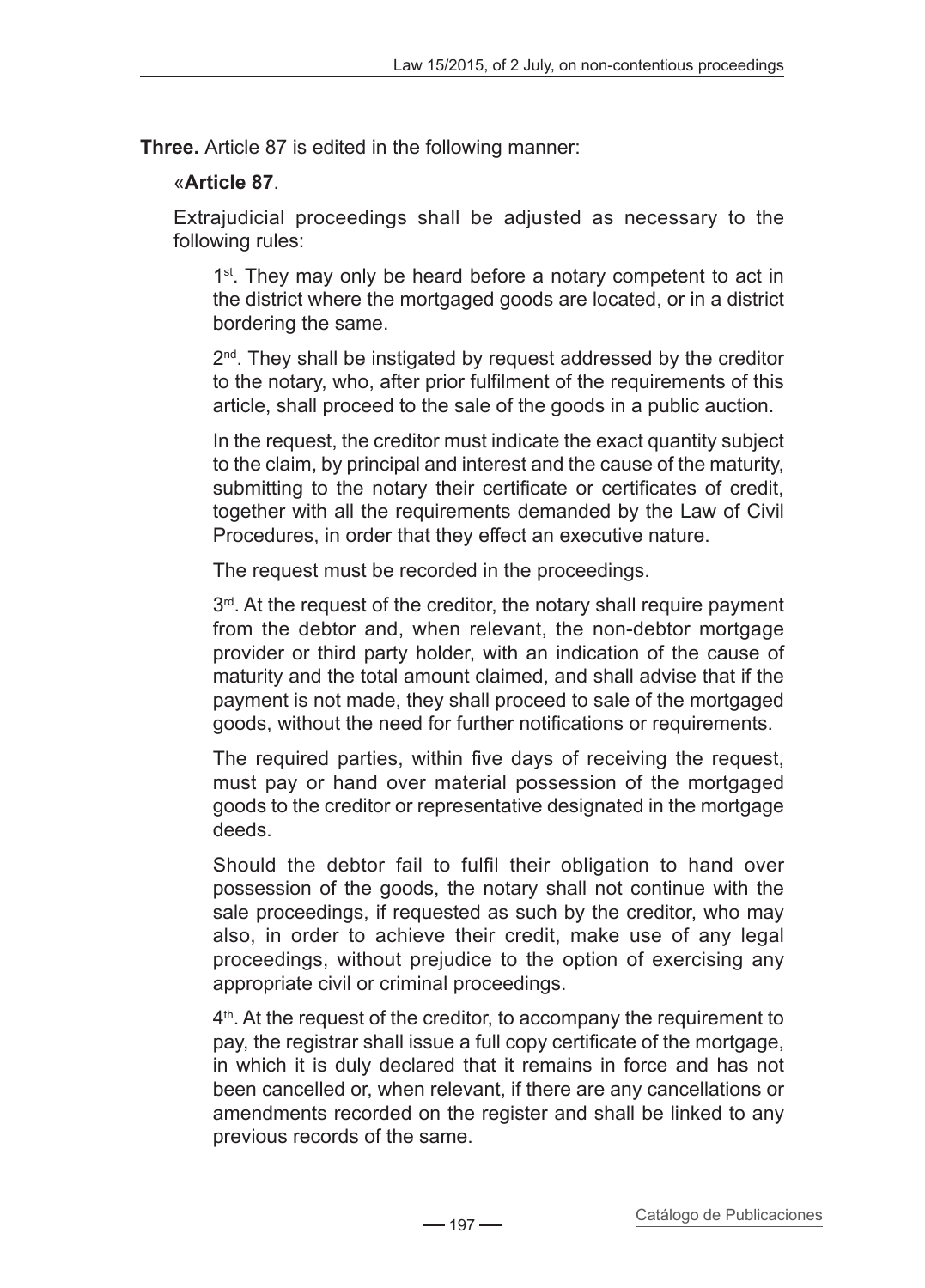The registrar shall record on the margin of the mortgage registration, that they have issued aforementioned certificate, noting the date, start of proceedings and the notary before whom it is held.

When the register certification shows a previous record on the mortgage registration, the debtor and holder shall be notified of the existence of said proceedings so that, when appropriate, they may intervene in the auction or complete the payment of credit, interest or costs before the sale. In the latter case, the creditors shall be subrogated to the actor's rights and the payment and their subrogation shall be recorded in the margin of the mortgage registration on which the creditors are subrogated and on respective records, by way of submission to the register of the notarial proceedings regarding submission of the due amounts or the judicial order, as appropriate.

5<sup>th</sup>. Once five days have transpired since the request, it shall proceed to sale, which shall be announced in the "Official National Gazette". The auction shall be held electronically and shall take place in the auctions portal of the state agency Official National Gazette. The auction shall accept bids for a minimum period of twenty calendar days from its start and shall not close until one hour has passed from the completion of the last bid, although this means the initial period of twenty days to which this article refers may be extended by a maximum of 24 hours.

6<sup>th</sup>. Recovery of the value of the good shall be completed via a single auction for which the appraisal value established in the mortgage deeds shall be used. However, if bids for an amount equal to or higher than 70 percent of the value at which it would have been auctioned, the property shall be considered awarded to whoever submitted the highest bid.

If the highest bid submitted is lower than 70 percent of the value indicated for auction, the debtor may, within a time limit of ten days, present a third party improving the bid by offering an amount equal to or in excess of 70 percent of the appraisal value or that, albeit lower than the said amount, proves to be sufficient for the complete satisfaction of the right of the creditor.

If the indicated period transpires without the debtor or registered holder of the goods fulfilling that set forth in the previous paragraph, the creditor may request, within a period of five days, that the good or goods be awarded for 70 percent of the value expected at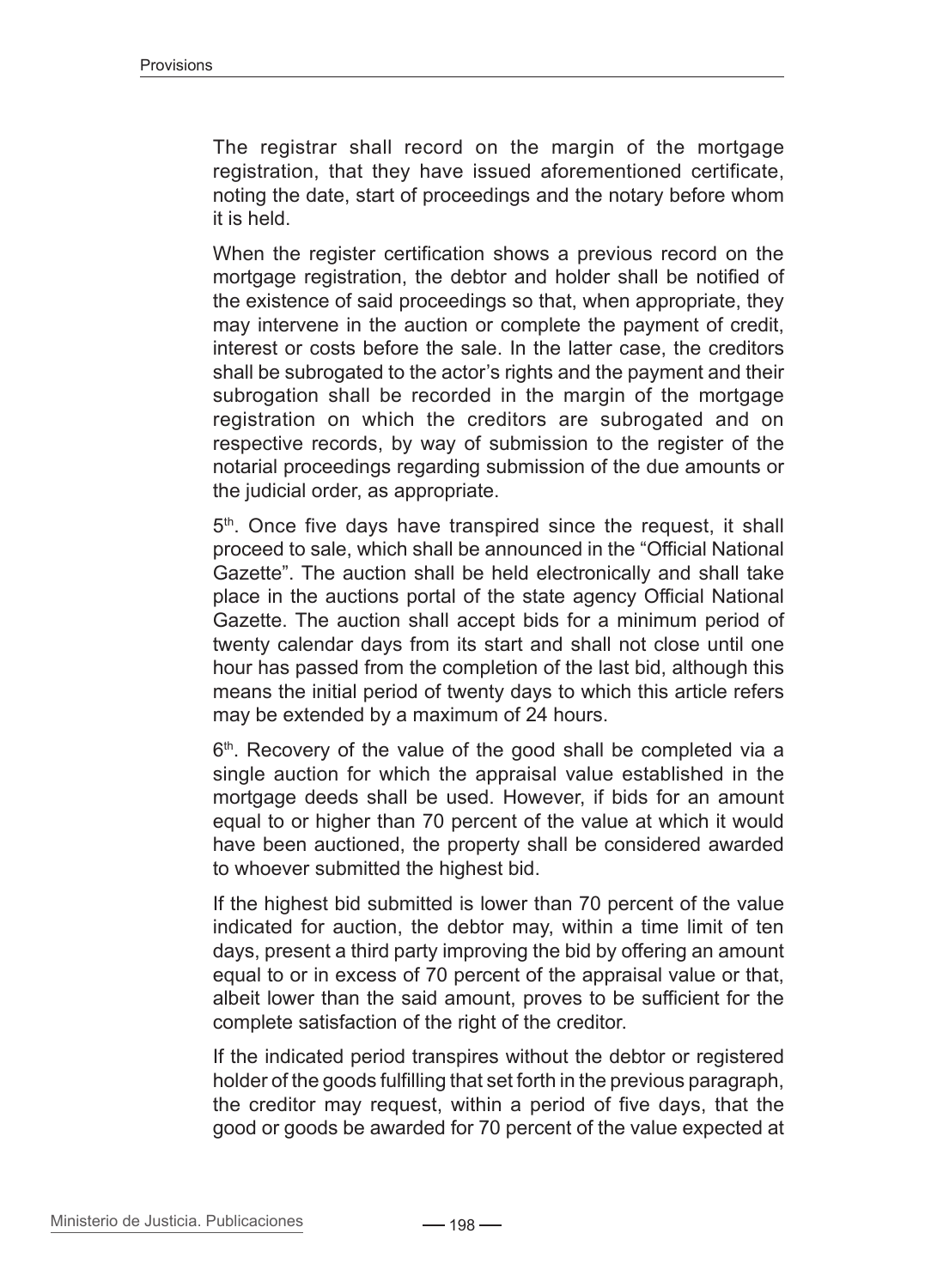auction, or for the amount owed for each concept, as long as said amount is higher than 60 percent of the appraisal value and is that of the highest bidder.

If the creditor does not make use of the aforementioned facility, the good shall be understood to have been sold to whomever submitted the highest bid, as long as the amount offered was higher than 50 percent of the appraisal value or, if it is less, that it at least covers the amount claimed for all concepts.

If there are no bidders at the auction, the creditor, within a period of ten days, may request that the goods be awarded for an amount equal or greater than 50 per cent of their appraisal value or for the amount owed to them for all concepts.

 $7<sup>th</sup>$ . The enforcing creditor may attend the auction as a bidder, as long as there are other bidders, without the need to pay any bid amount in advance. In order to participate in the auction, all other bidders must deposit 5 percent of the appraisal value. The payment may be made with consent to reserve the amount for the effects of the following rule.

8<sup>th</sup>. Once the auction is concluded with award to the highest bidder, said bidder must, within one day, pay the notary the difference between their prior deposit and the price of the awarded goods and the deposits paid by all other bidders shall be returned. If the winner does not pay this amount, the goods shall be awarded to the next highest bidder who consented to their reserve payment being kept for such a purpose. Payments by any bidders who do not proceed to pay the difference, shall be used to pay the costs of proceedings and the excess, should there be any, shall pay any liabilities and interest.

If the winner is the creditor themselves, they must pay the difference between the amount claimed and the price of the awarded goods. Should they not do so, they shall be responsible for the costs of the auction and any further proceedings that might be necessary.

9<sup>th</sup>. Once all procedural costs are satisfied, the amount obtained at auction shall be designated for payment of the liability and any interest.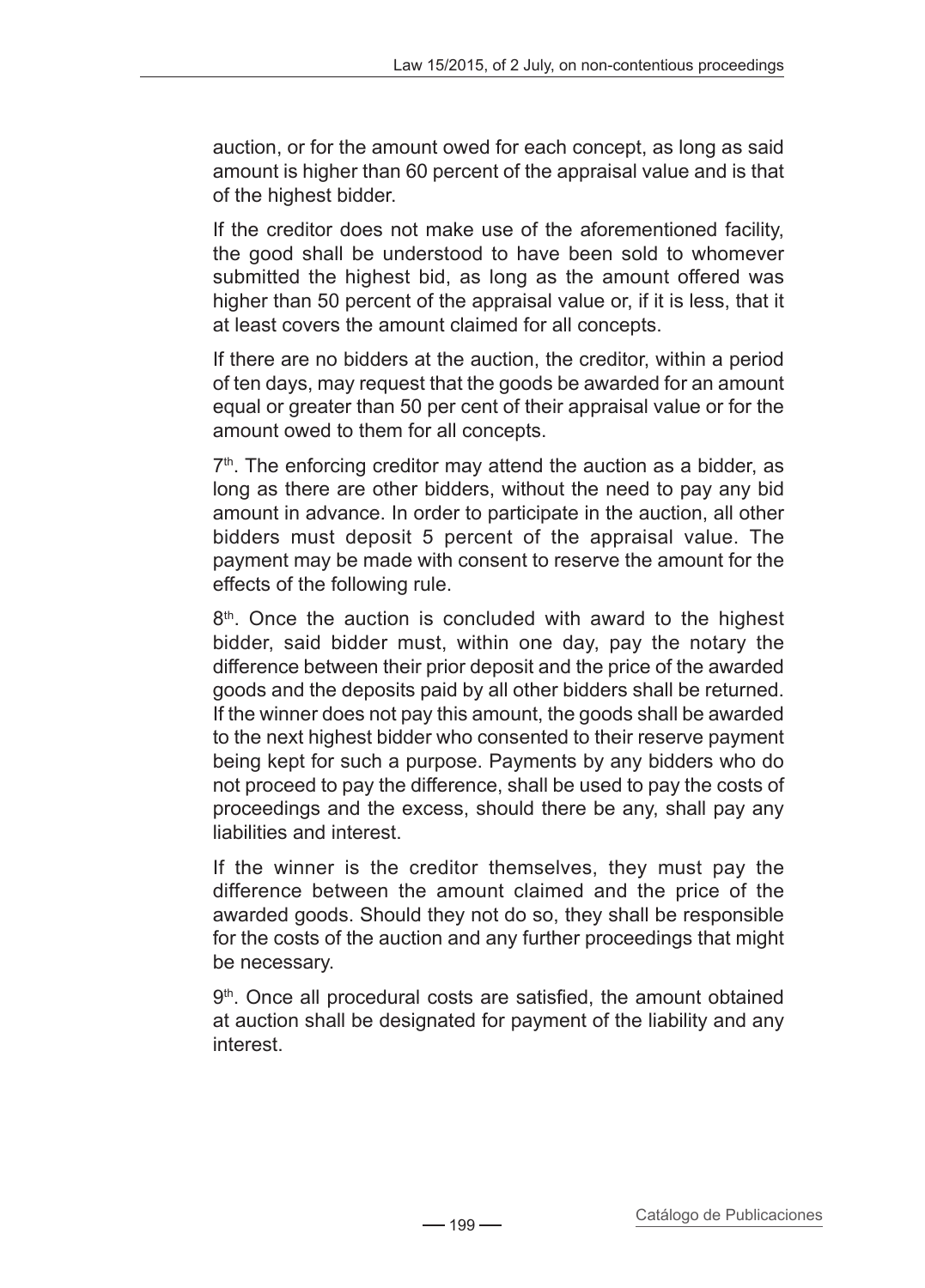Any excess shall be submitted by the notary, to the mortgage provider or third party holder, if there are no other persons who have liens on it or who have submitted legal claim. If such person does exist, the excess shall be deposited at their disposal in a public establishment designed for such effect.

10<sup>th</sup>. The award of the goods shall be recorded in public deeds granted by the winner and the debtor, or the non-debtor mortgage holder or third party holder, as applicable, or the successor in title and, should these persons not appear, it shall be granted in the name of the representative designated for said purpose.

In said public deeds, the proceedings observed shall be recorded, the price of the award, its payment by the winning bidder, payment made to the creditor and the destination of the excess, if there were any.

If the winning bidder was the same creditor and there was also a designated representative, the public deed may be granted in this dual sense, also recording the aforementioned.

The public deed of award shall be sufficient title to accredit ownership of the goods and to cancel the mortgage and subsequent proceedings, if payment has been made to the creditor and the excess, if there was any, has been designated.

If the bidder was joint owner or third party holder of the auctioned goods, once the amount of the sale has been paid, the notary shall limit the award to the other undivided interests they execute or, without verifying it, shall declare the procedure closed, as appropriate. When no award has taken place, a copy of the auction proceedings certification shall be sufficient title to accredit ownership of the goods and to cancel the mortgage and subsequent proceedings, if payment has been made to the creditor and the excess, if there was any, has been designated.

11<sup>th</sup>. If the auction is declared cancelled and the creditor does not request award, the proceedings shall be declared concluded without effect and the right shall remain open for whoever wishes to exercise it in any corresponding legal proceedings.

If the price of the sold goods was insufficient to pay the full debt to the creditor, the latter shall preserve their right to the difference.

 $12<sup>th</sup>$ . The procedural steps, with the exception of the deed of award of the goods, shall be recorded in the legal measures as part of the certificate of instigation to which the second rule refers.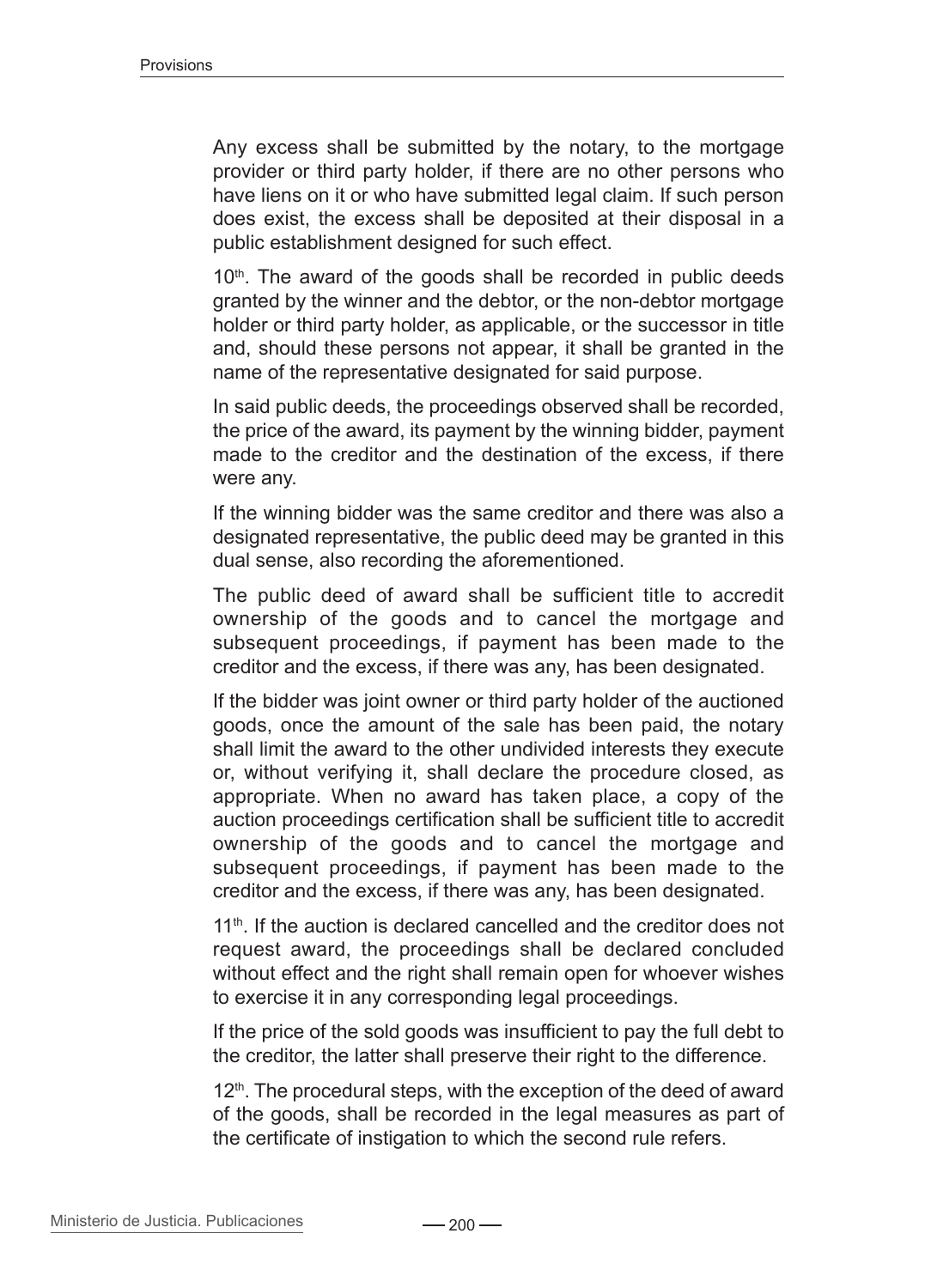This certificate shall be incorporated into the protocol on the date of the last legal measure performed. Once the public deed of award has been granted, it shall be recorded as a note in said certification.

13<sup>th</sup>. The award of the goods shall be put into the possession of the same, by the person who had them, in accordance with the third rule. If they are not handed over, legal possession of the same may be requested, in accordance with the Law on Civil Procedure, without prejudice to the civil or criminal sanctions that may be exercised against whoever has unjustly refused the handover.»

**Four.** Article 88 is edited in the following manner:

## «**Article 88**.

Proceedings for extrajudicial sale may only be suspended for any of the following causes:

**First**. If registered certification is submitted, accrediting that the mortgage is cancelled or public deed of letter of payment or cancellation of the same.

**Second**. When documentary evidence accredits the existence of criminal case regarding any act that may appear criminal, which determines the falsity of the ownership from which it derives, the invalidity or unlawfulness of proceeding with the sale.

**Three**. If the notary is presented with the debtor's declaration of insolvency, even if the announcements for auction of the goods has been made. In this case suspension shall only be lifted when, through accredited testimony of the insolvency Judge's decision, that the goods or rights are not affected, or are not necessary for the continuation of the professional or business activities of the debtor.

**Fourth**. If a third party claim for ownership is placed, duly accompanied by property title, prior to the date of the mortgage deed.. If it is regarding goods that must be registered on any register, said title must also be registered with a date prior to that of the mortgage. The suspension shall last until the closure of the arbitration hearing.»

**Five**. If it is accredited, with the corresponding register certification, that the same goods are subject to another variable mortgage or mortgage effects, in virtue of article 111 of the Mortgage Law, in force or registered before the proceedings were instigated. These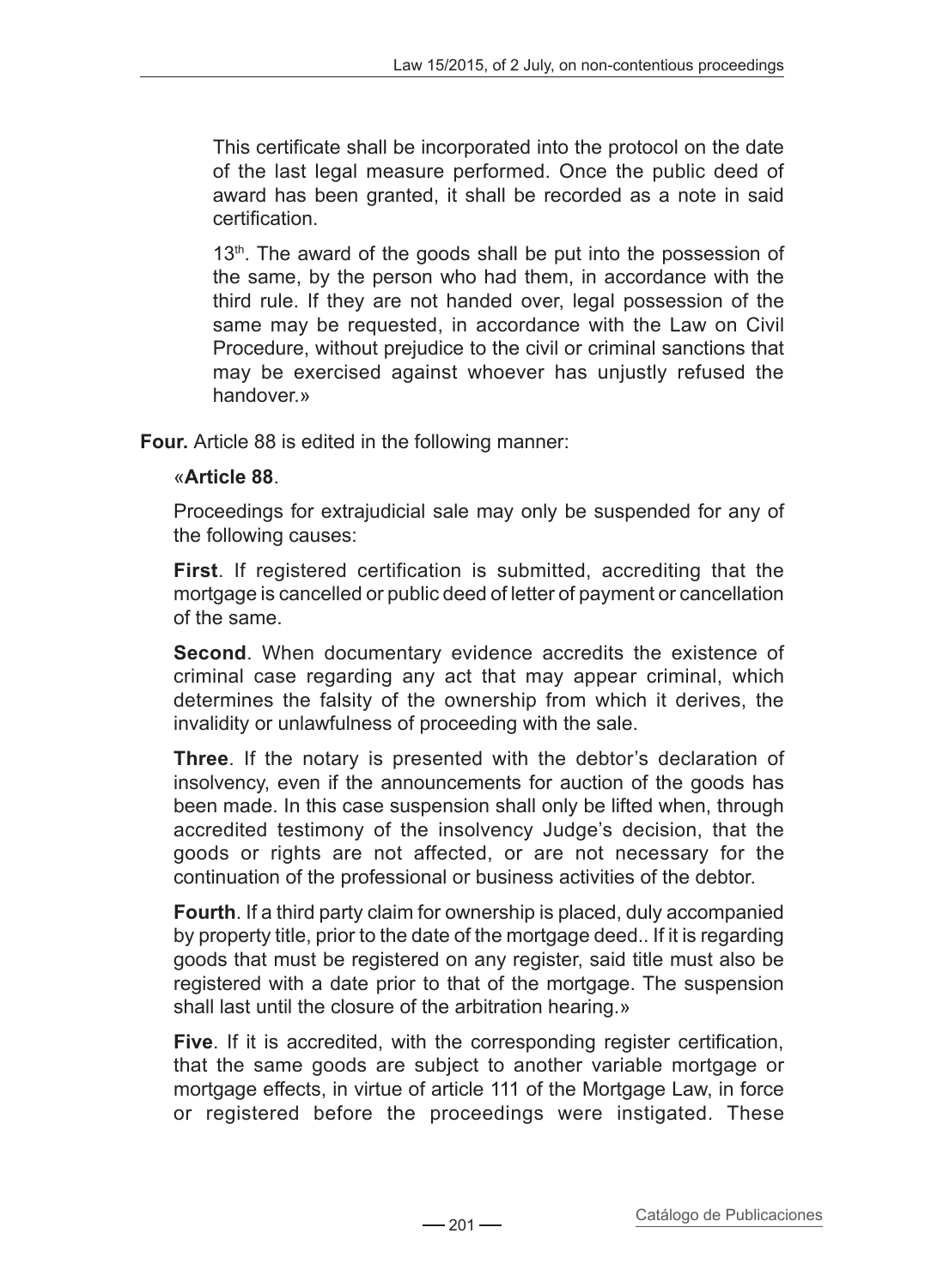proceedings shall be made known to the corresponding Court, for the effects set forth in article 1862 of the Civil Code.

In the two previous cases, if the cause for suspension only affects part of the goods included in the mortgage, the proceedings may continue for the remaining items, if the creditor or promoter of the proceedings requests as such.

The extrajudicial sale shall also be suspended when any of the parties proves having submitted before the competent Judge, the abusive nature of any of the contractual clauses of the mortgage loan that constitutes the basis for the extrajudicial sale or that determines the basis of the due amount. Once the question has been resolved, and assuming that, in accordance with the corresponding judicial decision, the clause that constitutes the basis for the extrajudicial sale or on which the due amount was determined is not regarded as abusive or non-transparent, the notary may proceed with the extrajudicial sale at the request of the creditor or requester of the same.

Once any of the circumstances set forth in sections 1 and 2 is verified, the notary shall agree to the suspension of proceedings until, the criminal proceedings or registration process, respectively, have concluded, if the mortgage is not declared false or the cancellation of the same has not been registered.

The suspension of the auction for a period of more than 15 days shall effect the release of any payments and return of guarantees paid, returning to the situation immediately before the publication of the announcement. The renewal of the auction shall be completed via a new publication of the announcement and a new request for registration information, as if it were a new auction.

If the creditor's claim and the start of the extrajudicial sale were based on any cause that is not the expiration of the deadline or lack of payment of interest or any other payment to which the debtor was obliged, said proceedings shall be suspended, as long as prior to the auction, opposition to the same was recorded in the register, via a declarative hearing. To this effect, the Judge, at the same time as ordering provisional precautionary registration of the claim, shall agree to notify the notary of the judgement to delay.»

**Five.** The first paragraph of article 89 is edited in the following manner:

«For the mortgage of commercial establishments, in addition to the rules established previously, the following shall be observed:»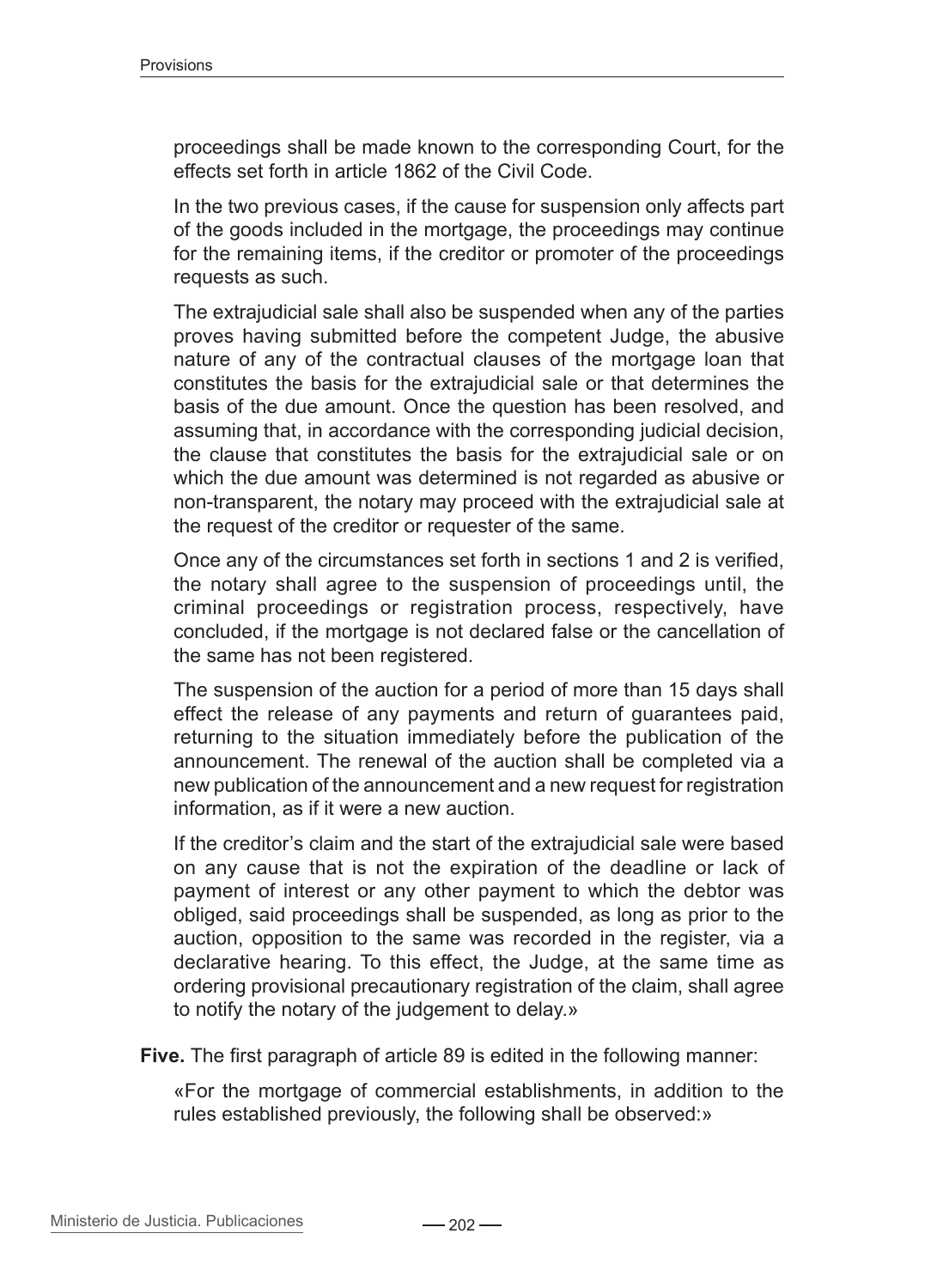**Fourteenth final** *provision. Amendment to the consolidated text of the Capital Companies Law, approved by Royal Legislative Decree 1/2010, of 2 July.*

**One.** Sections 3 and 4 of article 139 and section 2 of article 141 are edited in the following manner:

## «**Article 139**.

**3.** In the event that the company does not reduce the share capital within the two months following the end date of the alienation deadline, any interested party may request a reduction in capital, from the relevant clerk of the commercial court or Registrar of Companies from the area where the company is registered. When the general meeting agreement is contrary to this reduction or it cannot be achieved, the directors shall be bound to request a court or registrar ruling for said reduction in share capital.

The proceedings before the clerk of the court shall be performed in compliance with the provisions of the Law on Voluntary Jurisdiction. The application to the registrar shall be processed in agreement with the provisions of Companies Register regulations.

The favourable or unfavourable decision shall be open to challenge before the commercial court judge.

**4.** The stakes and shares in the parent company shall be alienated at the behest of the interested party, by the clerk of the commercial court or the registrar of companies, in accordance with the procedure for such in the Law on Non-Contentious Proceedings and the Companies Register regulations.»

### «**Article 141**.

**2.** If the shares were not alienated within the aforementioned deadline, the company must immediately agree their amortisation and capital reduction. If the company fails to take these measures, any interested party may request their adoption through the clerk of commercial court or the registrar of companies in the company's registered area. Directors of the purchasing company shall be bound to request the adoption of these measures when, through whatever circumstances, no corresponding agreement on amortisation and capital reduction can be made.

The proceedings through the clerk of the commercial court shall comply with the procedures of voluntary jurisdiction. The application to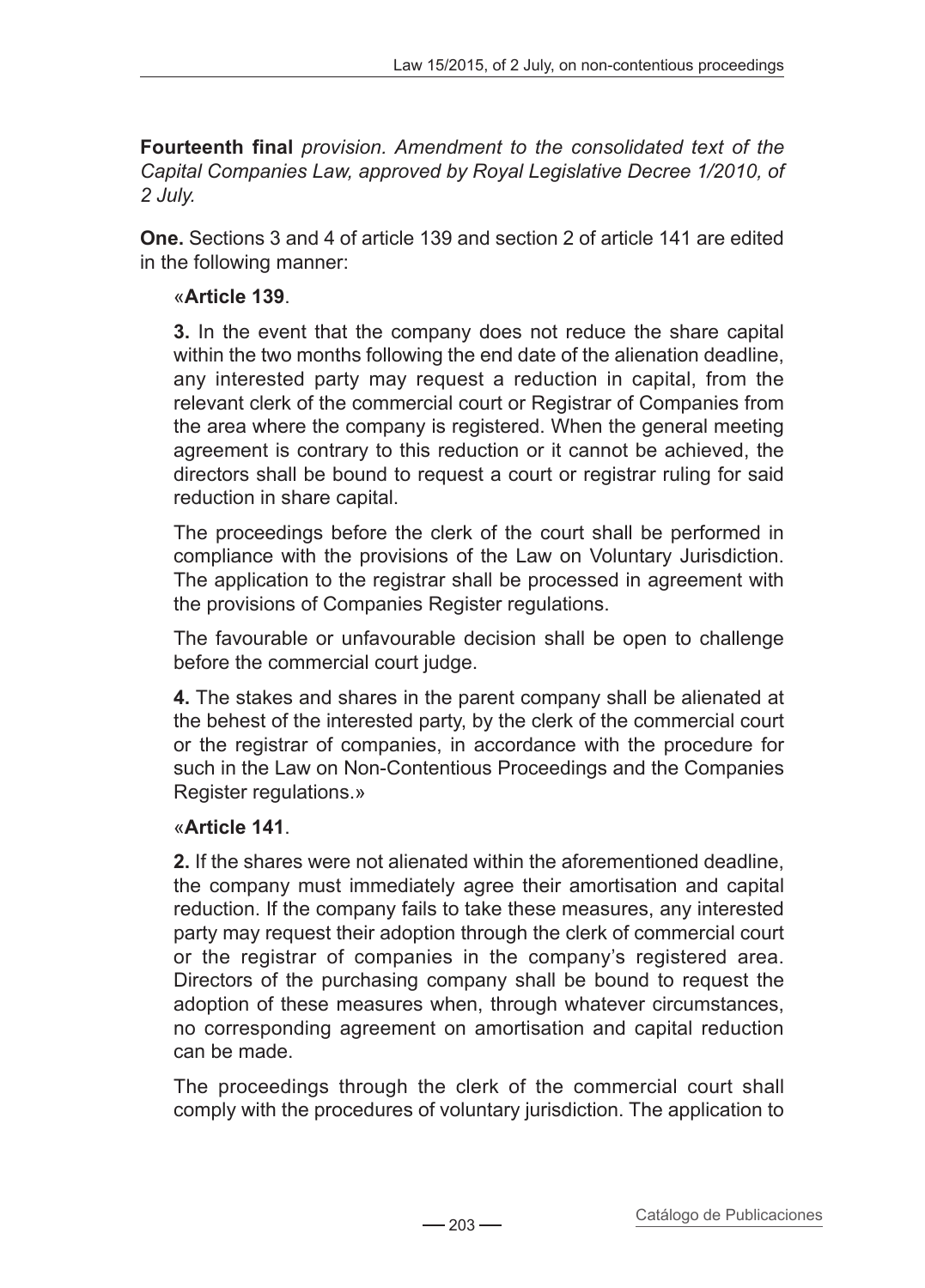the registrar shall be processed in agreement with the provisions of Companies Register regulations.

The favourable or unfavourable decision may be challenged before the commercial court judge.»

**Two.** Articles 169, 170 and 171 are edited in the following manner:

«Article 169. Jurisdiction to convene meetings.

**1.** If the ordinary general meeting or general meetings provided for in the by-laws are not convened within the period stipulated in the laws or by-laws, they may be convened at the application of any partner, through the clerk of the commercial court or registrar of companies where the registered office is located, who shall hear the directors prior to passing judgement.

**2.** If the directors fail to attend in time to the minority application to convene a general meeting, the meeting may be convened by the clerk of the commercial court or the companies registrar where the registered office is located, who shall hear the directors prior to passing judgement.

Article 170. System for convening meetings.

**1.** The clerk of the commercial court shall proceed to convene the general meeting in accordance with the provisions of the voluntary jurisdiction legislation.

**2.** The registrar of companies shall proceed to convene the general meeting within one month of the application having been filed, indicating the place, day, time and agenda of the meeting and shall nominate the chairperson and secretary of said meeting.

**3.** There shall be no recourse to appeal any resolution through which a meeting was convened.

**4.** Expenses incurred when convening meetings through the court shall be borne by the company..

Article 171. Convening meetings under special circumstances.

In the event of the death or dismissal of the sole director, all of the joint and several directors, one of the joint directors or the majority of the members of the board of directors, and in the absence of alternates, any partner may request the clerk of the commercial court or the registrar of companies in the registered office's location, to convene a general meeting in order to appoint new directors.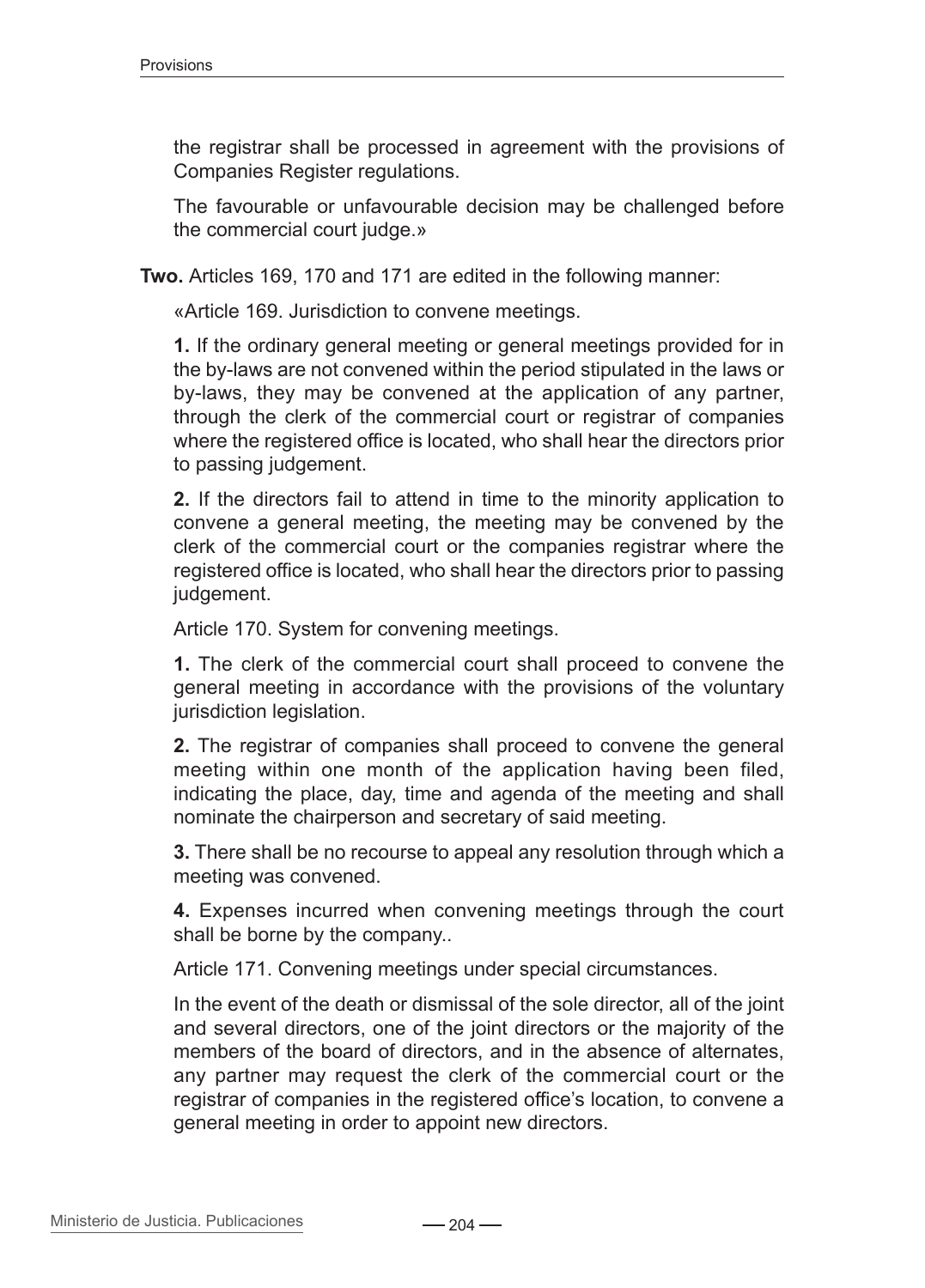Furthermore, any of the directors remaining in office may convene the general meeting for that sole purpose.»

**Three.** Articles 265 and 266 are edited in the following manner:

«Article 265. Jurisdiction to appoint an auditor.

**1.** When the general meeting has not appointed an auditor before the end of the financial year to be audited, being bound to do so, or the appointee fails to accept the role or cannot perform their duties, the directors and any partner may request the clerk of the commercial court or the registrar of companies in the location of the registered offices, to appoint the person or persons to complete the audit.

In joint stock companies, the application may also be filed by the trustee of the bondholders' syndicate.

**2.** In companies that are not bound to submit their annual financial statements for verification by an auditor, shareholders representing at least five percent of the share capital may request the clerk of the commercial court or the registrar of companies in the location of the registered offices that, at the company's expense, they appoint an auditor to audit the financial statements for a specific financial year, assuming that no more than three months have passed since the close of aforementioned year.

**3.** The application to the registrar shall be processed in agreement with the provisions of Companies Register regulations.

If the appointments are made through the clerk of the commercial court, the procedures shall comply with the provisions of the voluntary jurisdiction legislation.

**4.** If the appointment is agreed or rejected through the registrar of companies, it shall be open to challenge, in accordance with the provisions of the Companies Register regulations. The resolution by the clerk of the commercial court shall be open to challenge before the commercial court judge.

Article 266. Withdrawal of the auditor.

**1.** When just cause exists, the company directors and persons authorised to request the appointment of an auditor, may request from the clerk of the commercial court or the registrar of companies, the revocation of whomever has been appointed by them or the general meeting and request the appointment of another.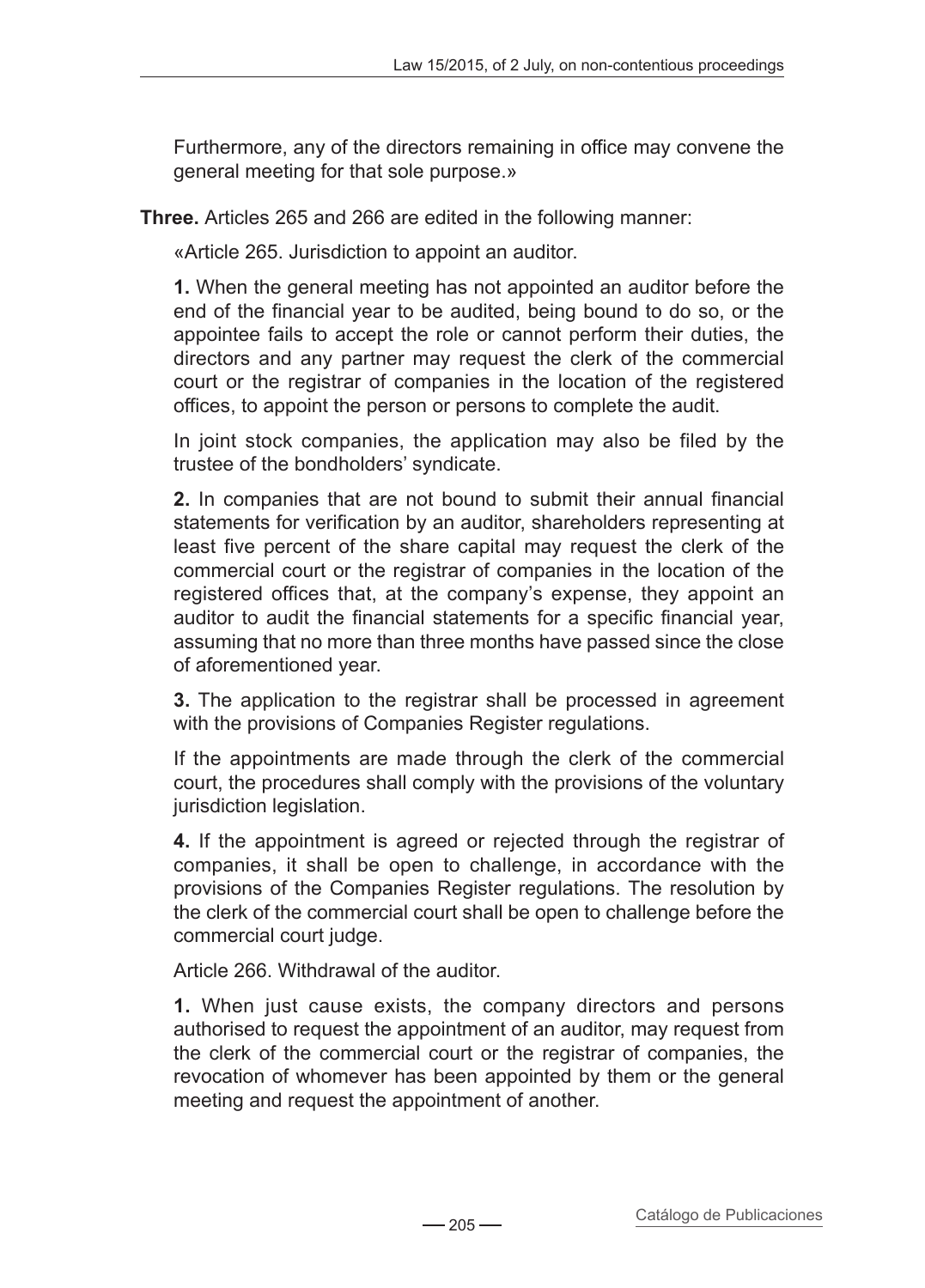**2.** The application to the registrar shall be processed in agreement with the provisions of Companies Register regulations.

If the revocation is made through the clerk of the commercial court, the procedures shall comply with the provisions of the voluntary jurisdiction legislation.

**3.** The resolution passed on the revocation of the auditor shall be open to challenge before the commercial court judge.»

**Four.** Articles 377 and 380 are edited in the following manner:

«Article 377. Filling vacancies.

**1.** In the event of the death or dismissal of the sole liquidator, all joint and several liquidators, any of the liquidators acting jointly or the majority of liquidators acting collegiately and in the absence of alternates, any partner or party with a legitimate interest may apply to the clerk of the commercial court or the registrar of companies in the location of the registered offices, to convene the general meeting for the appointment of liquidators. Furthermore, any of the liquidators remaining in office may convene the general meeting for that sole purpose.

**2.** When the meeting convened pursuant to the previous paragraph fails to appoint liquidators, any interested party may request the clerk of the commercial court or the registrar of companies in the location of the registered offices, to appoint them.

**3.** The application to the registrar shall be processed in agreement with the provisions of Companies Register regulations. The petition to the clerk of the commercial court shall comply with the procedures established in the voluntary jurisdiction legislation.

**4.** The resolution by which the appointment is agreed or rejected shall be open to challenge before the commercial court judge.»

«Article 380. Dismissal of liquidators.

**1.** The dismissal of liquidators appointed by the general meeting may be agreed by the same, even when it does not appear on the agenda items. If the liquidators were designated in the company by-laws, the agreement must be adopted pursuant to the requirements of majority vote and, in the case of joint stock companies, the quorum, established for the amendment of the by-laws .

Joint stock company liquidators may also be dismissed by the decision of the clerk of the commercial court or the registrar of companies in the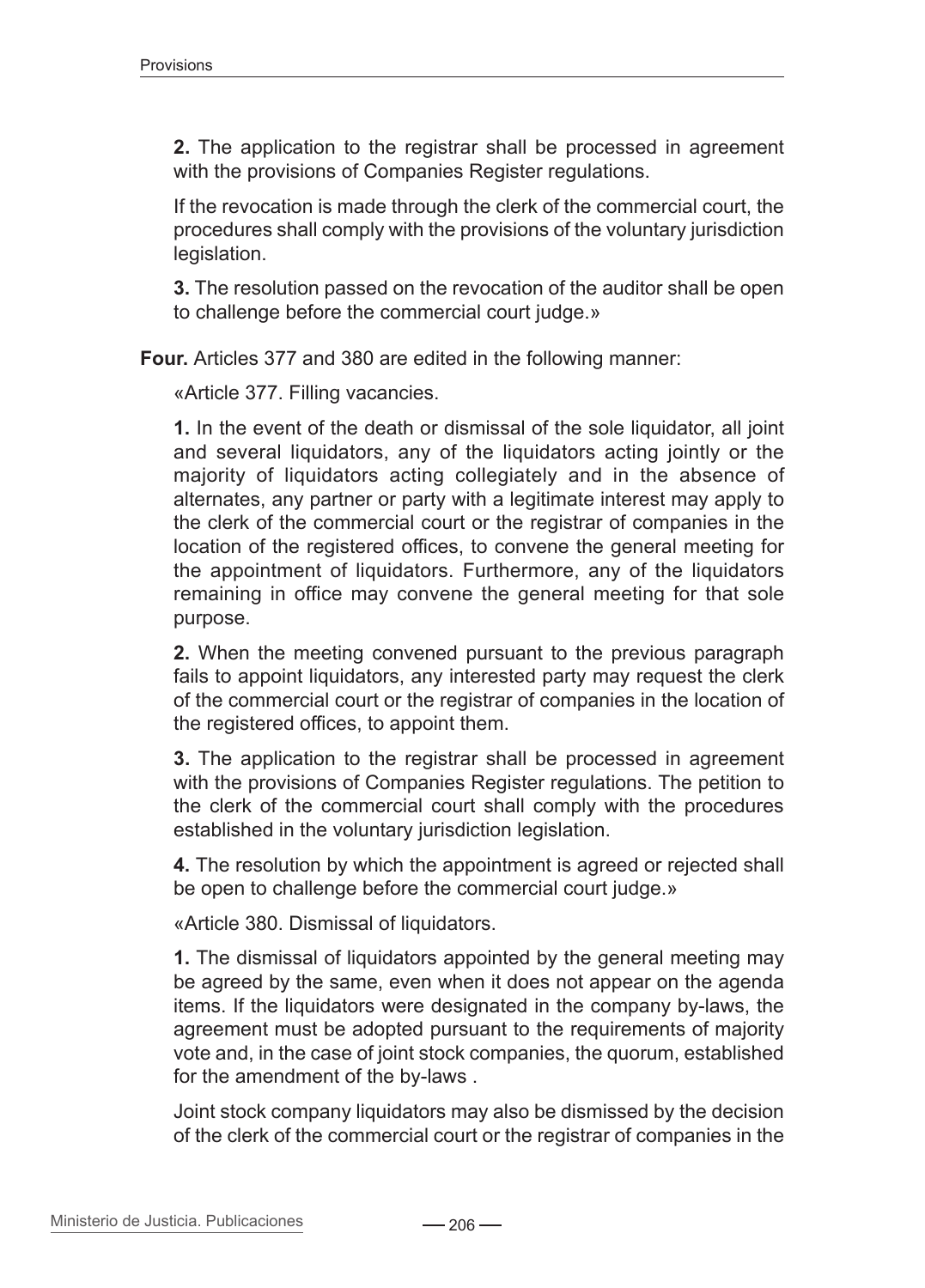location of the registered offices, for just cause, at the behest of shareholders representing one twentieth of the share capital.

**2.** Dismissal of the liquidators appointed by the clerk of the commercial court or the registrar of companies may only be decided by the court who appointed them, at the duly reasoned request of anyone substantiating a legitimate interest.

**3.** The resolution passed on auditors' dismissal shall be open to challenge before the commercial court judge.»

**Five.** Articles 381 and 389 are edited in the following manner:

«Article 381. Controllers.

**1.** In the event of joint stock companies' liquidation, shareholders representing one twentieth of the share capital may apply to the clerk of the commercial court or the registrar of companies in the location of the registered offices for designation of a controller to supervise the liquidation operations.

If the company has issued bonds that are in circulation, the bondholders' syndicate may also appoint a controller.

**2.** The application to the registrar shall be processed in agreement with the provisions of Companies Register regulations. The petition to the clerk of the commercial court shall comply with the procedures established in the voluntary jurisdiction legislation.

**3.** The resolution by which the appointment is agreed or rejected shall be open to challenge before the commercial court judge.»

«Article 389. Replacement of liquidators for excessively long liquidation proceedings.

**1.** If, three years after the institution of liquidation proceedings, the final liquidation balance sheet has not been submitted to the general meeting for approval, any partner or person with legitimate interest may request the clerk of the commercial court or the registrar of companies in the location of the registered offices, for dismissal of the liquidators.

**2.** The clerk of the commercial court or the registrar of companies, after hearing the liquidators, shall agree the dismissal, as long as there be no sufficient cause justifying the delay and shall appoint the person or persons they deem suitable and determine their terms of reference.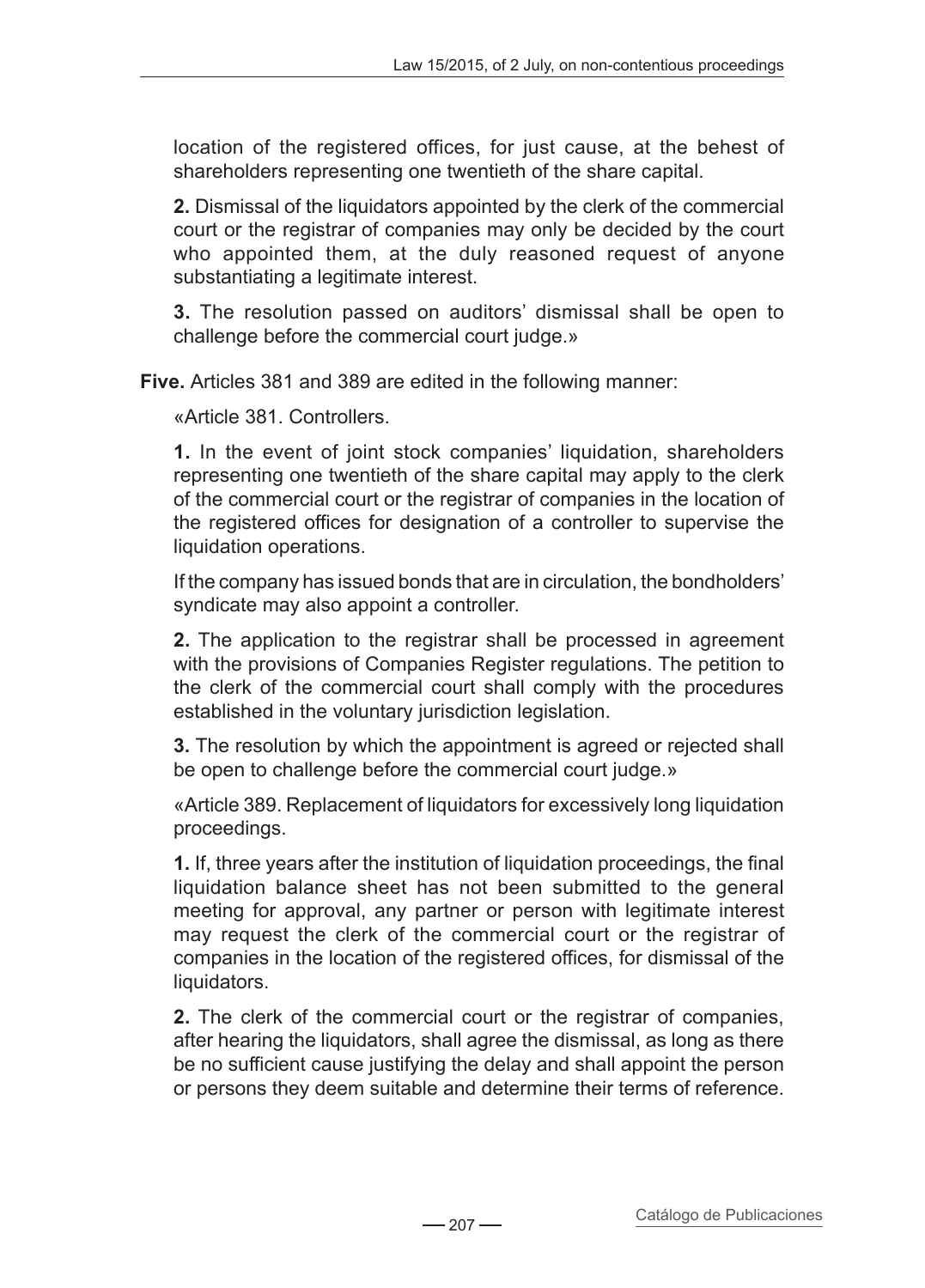**3.** The resolution passed on the revocation of the auditor shall be open to challenge before the commercial court judge.»

**Six.** Article 422 is edited in the following manner:

«Article 422. Power and obligation to convene the assembly.

**1.** The general assembly of bondholders may be convened by the company directors or by the trustee. The trustee must also convene the assembly whenever so requested by the bondholders representing at least one twentieth of the issued and unamortised bonds.

**2.** The trustee may require the presence of the company directors, who may attend even if not called to convene.

**3.** If the trustee does not respond in time to the application to convene the assembly by the bondholders, as referred to in section 1, after hearing the trustee, the clerk of the commercial court or the registrar of companies in the location of the registered offices may convene said assembly.

The clerk of the commercial court shall proceed to convene the bondholders' assembly in accordance with the provisions of the voluntary jurisdiction legislation.

The companies registrar shall proceed to convene the general assembly pursuant to the Companies Register regulations.

There shall be no recourse whatsoever to appeal the decree or resolution under which it is agreed to convene the bondholders' general assembly.»

**Seven.** Section 2 of article 492 now reads as follows:

«**2.** Should the meetings not be convened within the periods established in Regulation (EC) no. 2157/2001 or the by-laws, they may be convened by the supervisory board or, at the behest of any partner, by the registrar of companies in the location of the registered offices, pursuant to the provisions for general meetings in this law.»

**Fifteenth final** *provision. Amendment to Law 211/1964, of 24 December, on regulating securities issues by companies who have not adopted the format of Corporation or Association, or other corporate entities and the constitution of a Bondholders Syndicate.*

The sixth article is edited in the following manner: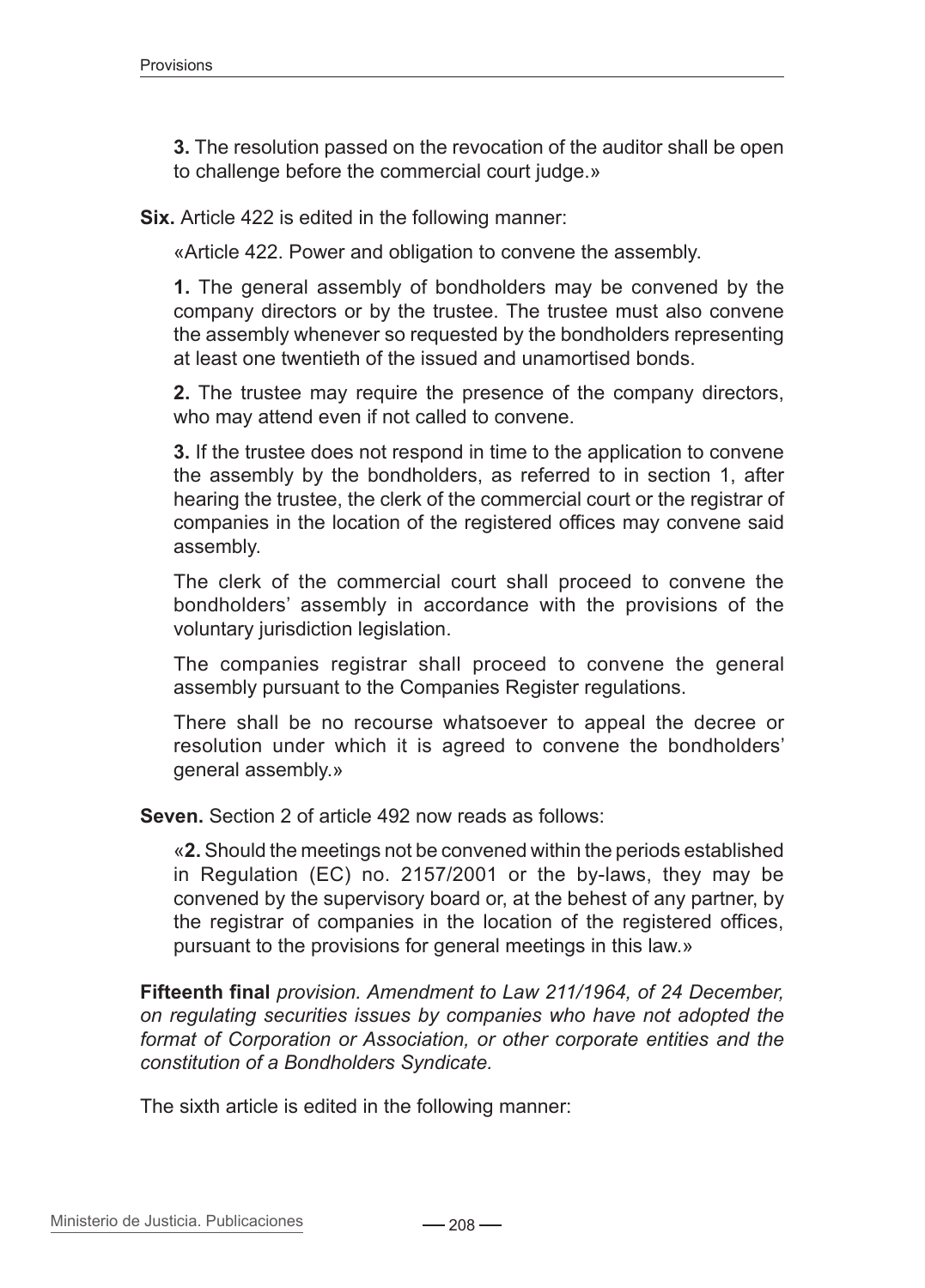«Sixth article.

Companies who have not adopted the format of Corporation or Association, or corporate entities who issue bonds of any type, must form a Bondholders Syndicate and nominate a Trustee, who shall attend to grant the deeds of issue on behalf of the future holders of the bonds.

If the issuing entities do not form the Bondholders Syndicate referred to in the previous paragraph, any bondholders representing at least thirty percent of the total series or issue, after prior deduction of any amortisations completed by request before the commercial registrar from the residential district of the issuing entity, may themselves take the initiative and request the formation of said syndicate, in accordance with that set forth in the regulations on the Companies Register. The issuing entity and the trustee nominated in the deeds of issue must be called to the assembly in which these decisions are made.»

**Sixteenth Final** *Provision. Amendment to the single temporary provision of Law 33/2006, of 30 October, on the equality of men and women in the order of succession of noble titles.*

Section 3 of the single temporary provision is edited as follows:

«**3.** Notwithstanding that set forth in section 1 of this temporary provision, the present Law shall be applied to all proceedings relating to Spanish nobility and noble titles that on 27 July 2005, were pending administrative or legal resolution, either in court or in appeal channels, as well as any proceedings that had been instigated between that date, when the original proposition of the Law was presented in parliament, and 20 November 2006, when this present Law came into force. The administrative or judicial authority before whom the proceedings or process are pending, shall agree, ex officio, to process the appearing parties' claims on their rights in accordance with the new law, within the general period of five days.»

**Seventeenth final** *provision. Amendment to the consolidated text of the General Consumer and User Protection Act and other complementary laws, approved by the Royal Legislative Decree 1/2007, of 16 November.*

**One.** Section 2 of article 19 is edited as follows:

«**2.** Without prejudice to the provisions of the following paragraphs, for the protection of the legitimate economic and social interests of consumers and users, the commercial practices of entrepreneurs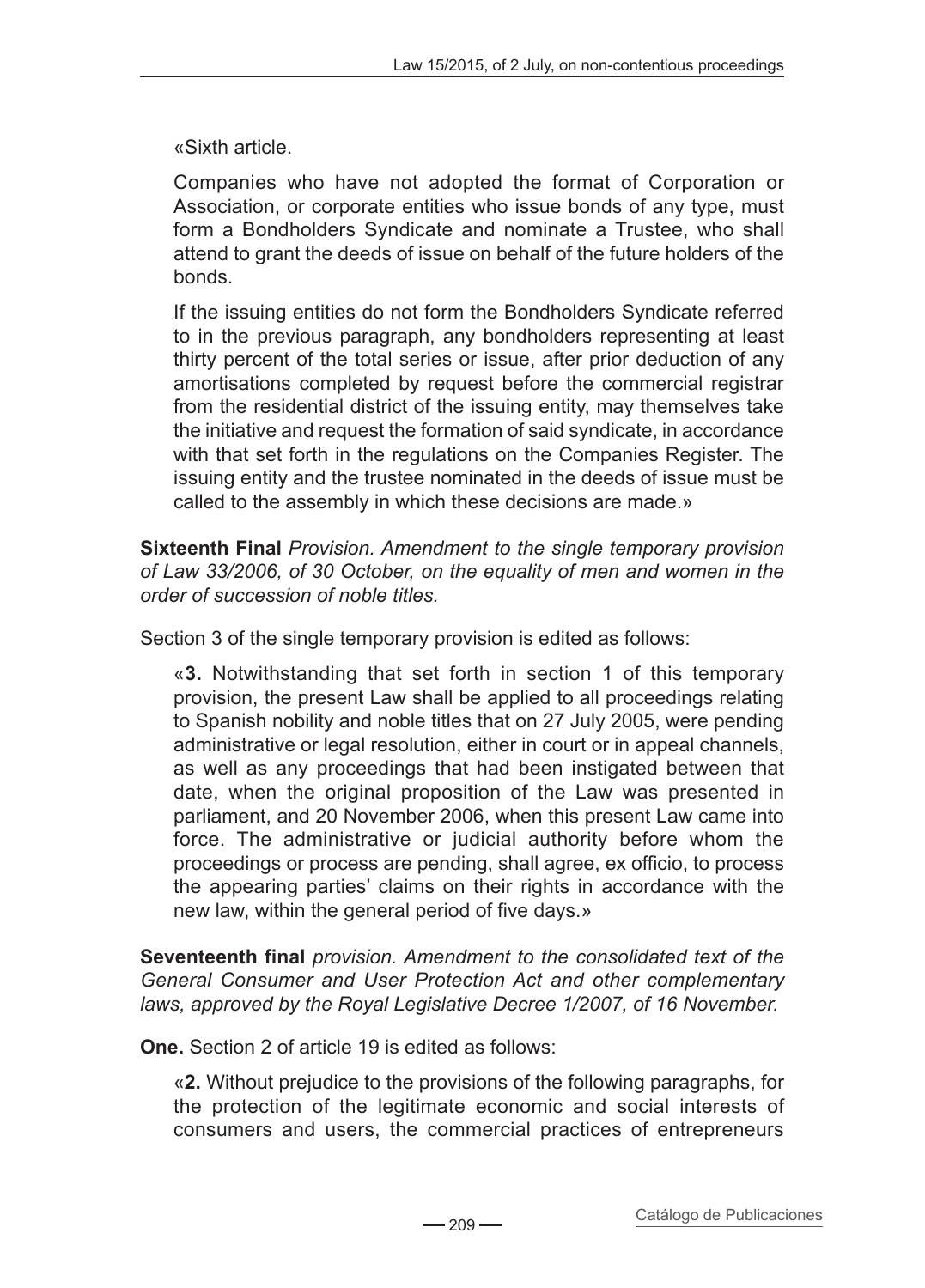directed at these groups are subject to the provisions of this law, the Law on Unfair Competition and the Law on the Regulation of the Retail Trade. For these purposes, business-to-consumer and user commercial practices are considered to be all commercial acts, omission, conduct, manifestations or communications, including advertising and marketing, directly relating to the promotion, sale or supply of goods or services, including fixed goods such as rights and obligations, irrespective of whether these take place before, during or after a commercial transaction.

Contractual relations are not considered commercial practices and are governed in accordance with the provisions of Article 59.»

**Two.** Point a) of article 141 is edited as follows:

«a) A release of 500.00 Euros shall be deducted from the amount of compensation for damage to property.»

**Three.** Article 163 is edited as follows:

«Article 163. Guarantee of contractual liability.

**1.** Organisers and schedulers of package holidays shall be obliged to constitute and permanently maintain a guarantee, in the terms determined by the competent tourist administration in order to comply generally with the obligations arising from the provision of their services to contractors of package holidays and in particular, in the event of insolvency, of effective reimbursement of all payments made by travellers for any concepts for which they have not provided the corresponding services and, in the event that they include transport, effective repatriation from the same. Requirement for this guarantee is subject in all circumstances, to the stipulations of Law 20/2013, of 9 December, on guaranteeing market unity.

**2.** As soon as it becomes evident that the fulfilment of a package trip shall be affected by a lack of funds from the organisers or schedulers, to the point where the trip is not made or is partially made, or the service providers require the passengers to pay for them, the traveller may easily access the guaranteed protection, without excessive procedures, without undue delay and with no financial charge.

**3.** In the event that the guarantee is used, it must be repaid within a fifteen-day period, until its original total is covered again.»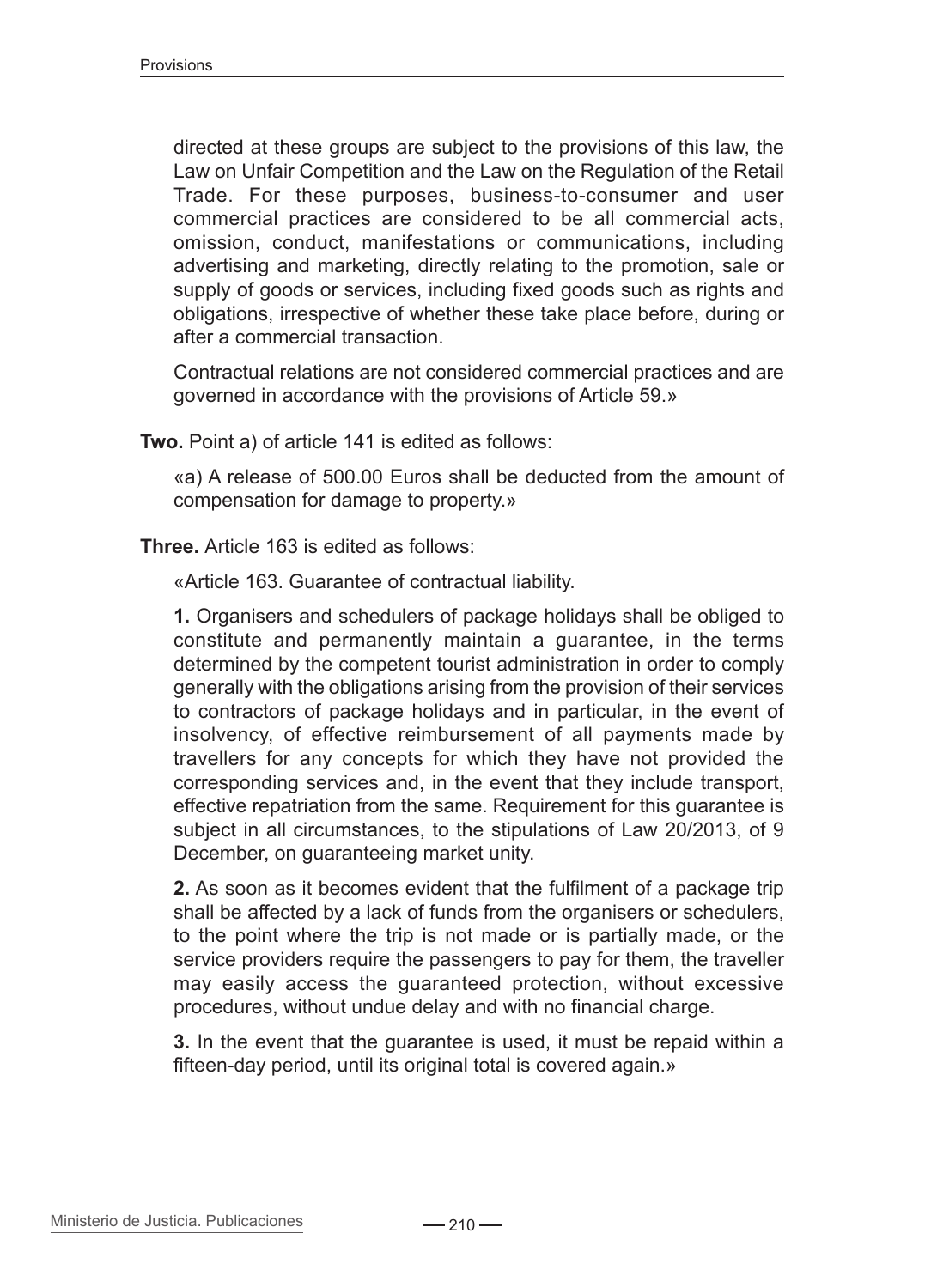**Eighteenth final** *provision. Amendment to Law 10/2012, of 20 November, regulating certain fees in the field of Administration of Justice and the National Institute of Toxicology and Forensic Science.*

Point e) of section 1 of article 4 is edited as follows:

«e) The submission of a claim for fulfilment of arbitration awards by the Spanish Consumer Arbitration Courts and the Transportation Arbitration Courts; in the latter case, when the amount for which fulfilment is being sought is less than 2,000 Euros, and the notarial proceedings for claiming financial debts do not conflict.»

### **Nineteenth final** *provision. Gratuity of certain notarial and registration proceedings.*

**1.** The provision of services set forth in the regulation of pro bono legal aid shall be recognised, relating to the reduction in notarial and registration fees, the free cost of publications and, when relevant, the intervention of experts, on the following proceedings:

a) In the matter of succession: On the declaration of intestate successor; on the submission, attestation, opening, reading and legalisation of wills and the creation of an inventory, in the Law of 28 May 1862, on Notaries.

b) In the matter of rights in rem: On the survey and demarcation of registered properties; on ownership for the listing of properties not registered on any person's behalf; on reinstating an interrupted proceeding; on the correction of double or multiple registrations and registered release from liens and encumbrances of the Mortgage Law, through prescription, expiration or lack of use.

**2.** Accreditation of the requirements for recognising the right to the services indicated in the previous section shall take place in accordance with the stipulations of the Law on Pro Bono Legal Aid, before the corresponding Notaries Society or register, which shall have the facilities set forth in said law to verify the accuracy and veracity of the financial information provided by the applicants.

When the recognition of a right to the assistance of a barrister is requested, in cases of separation or divorce before a notary, accreditation shall be performed in the same manner as set forth by the Law on Pro Bono Legal Aid.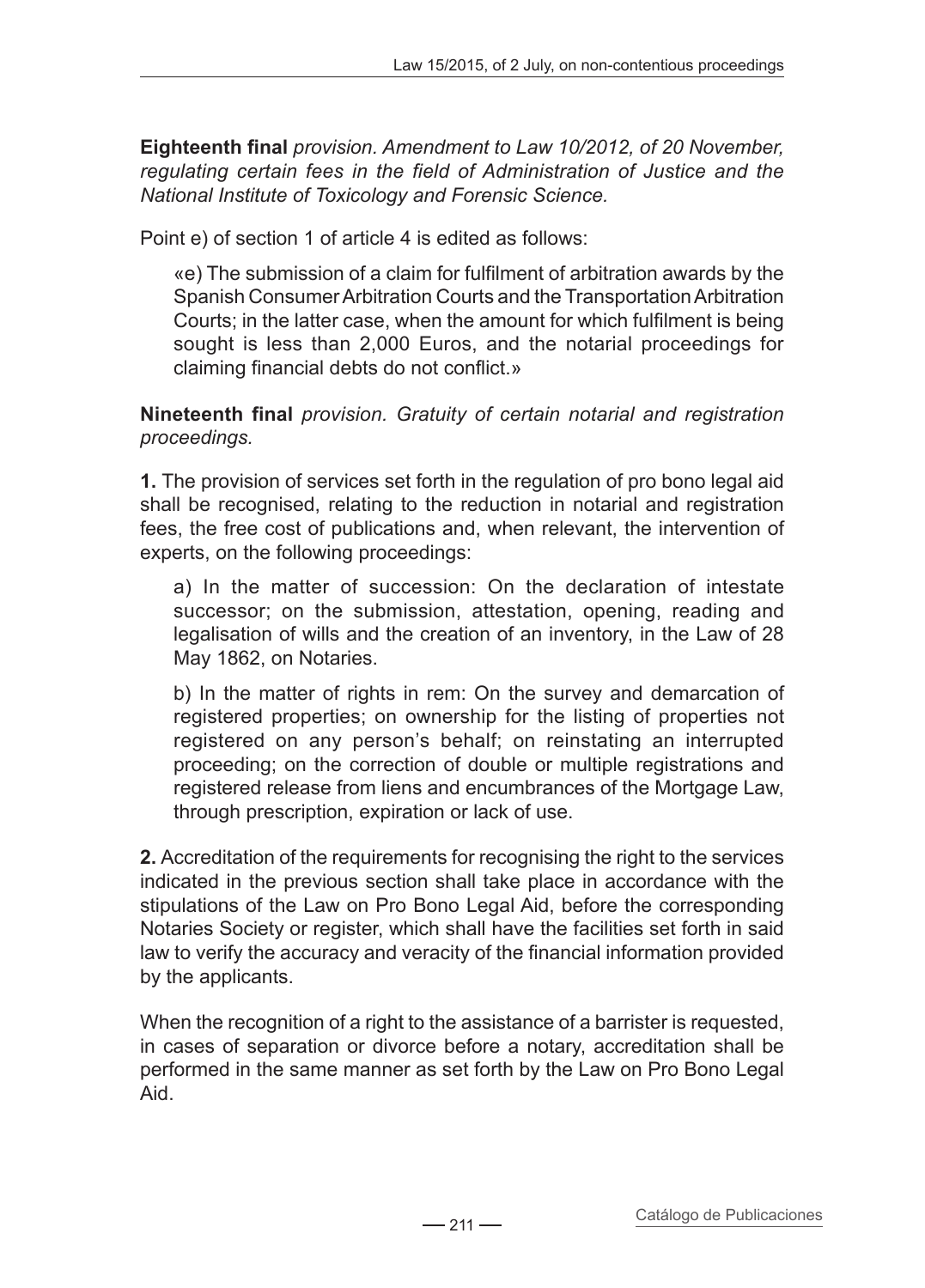## **Twentieth final** *provision. Jurisdiction.*

This present law sets the scope for jurisdiction that, regarding procedural legislation, corresponds to the state, in accordance with article 149.1.6. of the constitution.

Exempt from the aforementioned, are the first, fourth, fifth, sixth, seventh, eighth, tenth, fourteenth and eighteenth final provisions, which set the scope of jurisdiction regarding civil legislation, corresponding to the state, in accordance with article 149.1.8. of the constitution. In the same way, the fourth additional provision and the eleventh, twelfth and thirteenth final provisions, which set the scope for jurisdiction corresponding to the state on the arrangement of public registers and instruments, in accordance with article 149.1.8 of the constitution. Finally, the second, ninth, fifteenth and sixteenth final provisions, setting the scope of jurisdiction corresponding to the state on commercial legislation, in accordance with article 149.1.6. of the constitution.

# **Twenty-first final** *provision. Entry into force.*

This present law shall enter into force twenty days from its official publication in the "Official National Gazette", except:

**1.** The provisions in Chapter III of Title II of this Law, regulating adoption, which shall enter into force when the Reform Bill on the Protection system for childhood and adolescence enters into force.

**2.** The provisions in Title VII of this Law, regulating voluntary auctions held by clerks of the court and those of Chapter V of Title VIII of the Law of 28 May 1862, on Notaries, included in the eleventh final provision, establishing the regime for notarial auctions, which shall enter into force on 15 October 2015.

**3.** The amendments to articles 49, 51, 52, 53, 55, 56, 57, 58, 62, 65 and 73 of the Civil Code contained in the first final provision, as well as the amendments to articles 58, 58 bis, second final provision and fifth bis final provision of Law 20/2011, of 22 July, on Register Offices, included in the fourth final provision relating to the procedures and celebration of civil marriage, which shall enter into force on 30 June 2017.

**4.** The amendments to article 7 of Law 24/1992, of 10 November, approving the Co-operation Agreement between the State and the Federation of Evangelical Religious Entities of Spain; the amendments to article 7 of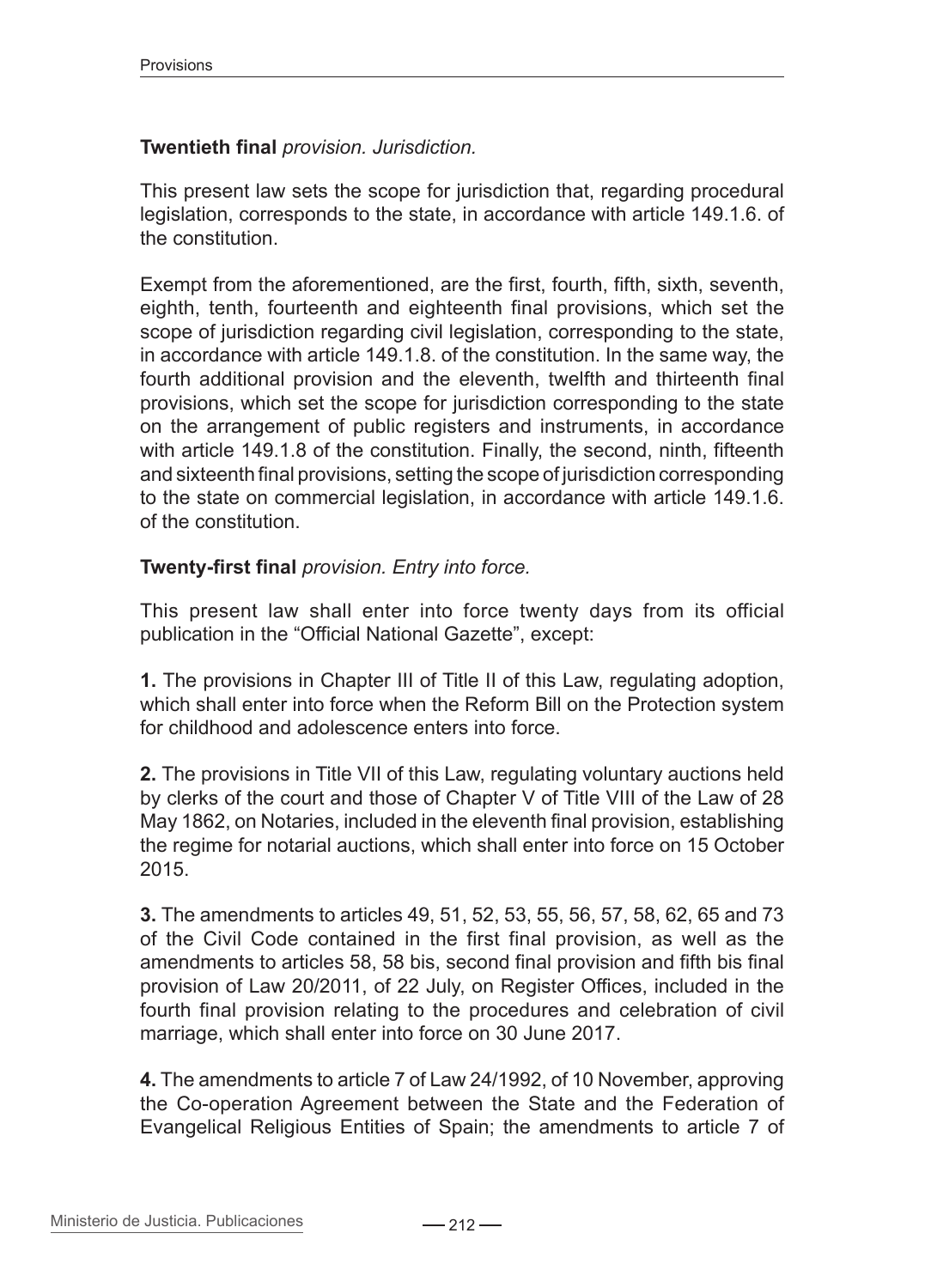Law 24/1992, of 10 November, approving the Co-operation Agreement between the State and the Federation of Israelite Communities of Spain; and the amendments to article 7 of Law 26/1992, of 10 November, approving the Co-operation Agreement between the State and the Islamic Commission of Spain, contained in the fifth, sixth and seventh final provisions respectively, which shall enter into force on 30 June 2017.

**5.** The provisions of the 1<sup>st</sup> Section of Chapter II of Title VII of the Law of 28 May 1862, on Notaries, contained in the eleventh final provision, establishing the regulatory regulations for matrimonial proceedings and the public deeds on the celebration of marriage, which shall enter into force on 30 June 2017.

Therefore,

I hereby order all Spanish citizens, individuals and authorities to observe and enforce this Law.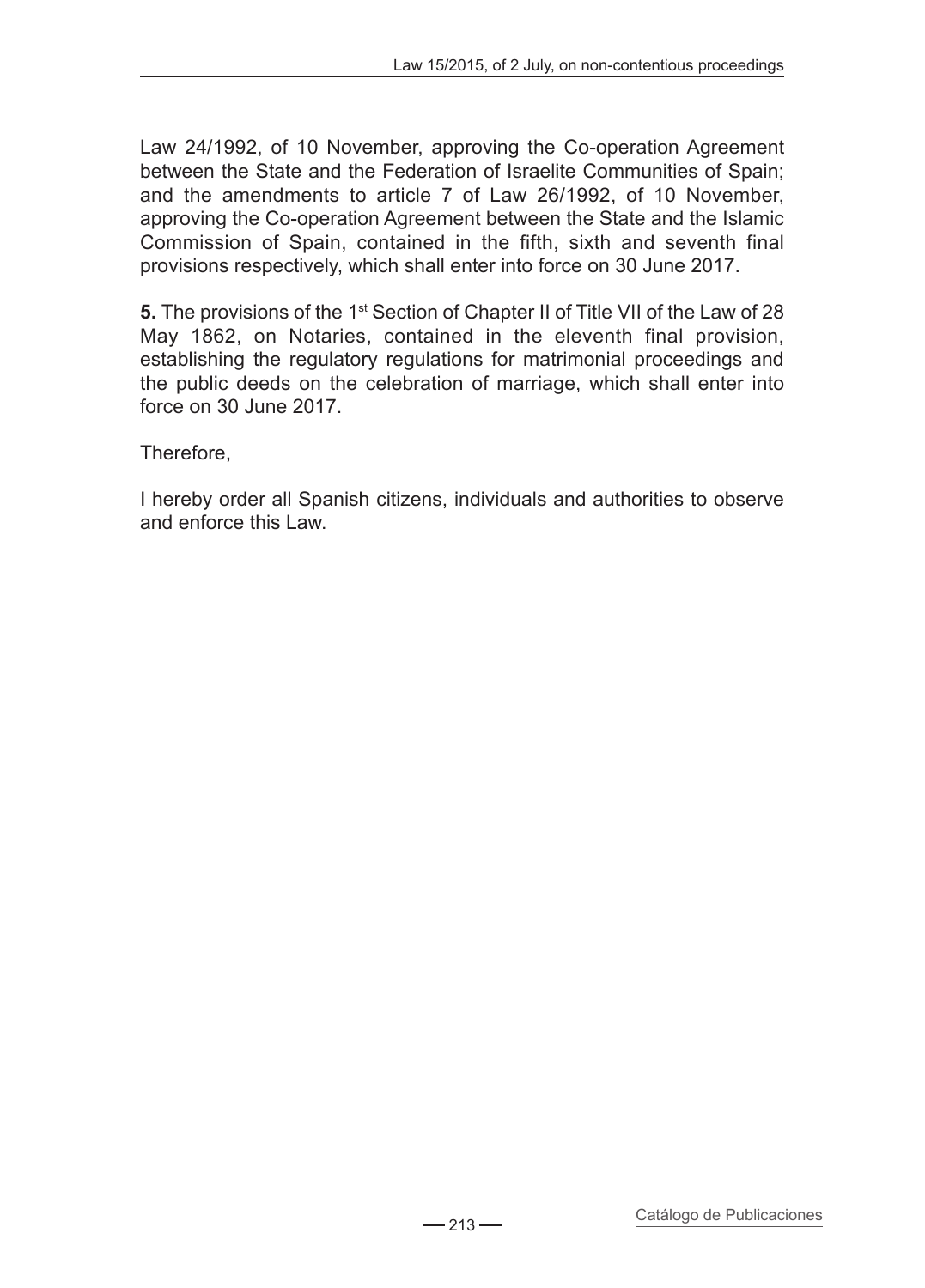MAQUETACIÓN

Ministerio de Justicia. Secretaría General Técnica Subdirección General de Documentación y Publicaciones tienda.publicaciones@mjusticia.es San Bernardo 62 28015, Madrid